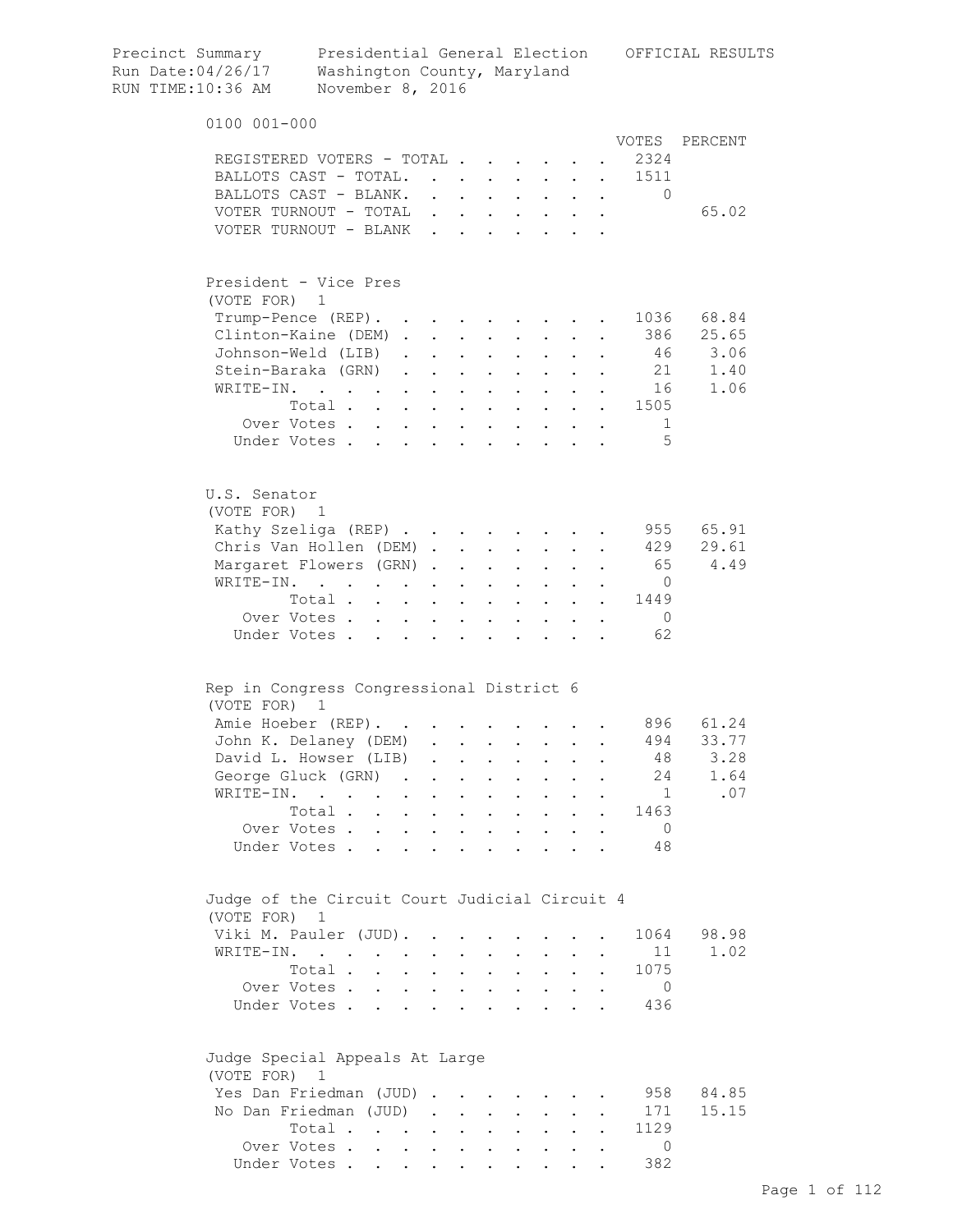|            | Board of Education                 |  |  |                          |                                 |        |               |            |       |
|------------|------------------------------------|--|--|--------------------------|---------------------------------|--------|---------------|------------|-------|
|            | (VOTE FOR) 4                       |  |  |                          |                                 |        |               |            |       |
|            | Pieter Bickford                    |  |  |                          |                                 |        |               | 457        | 12.93 |
|            | Donna L. Brightman                 |  |  |                          |                                 |        |               | 556        | 15.73 |
|            | Al Martin                          |  |  |                          |                                 |        |               | 369        | 10.44 |
|            | Linda Murray                       |  |  |                          |                                 |        |               | 471        | 13.32 |
|            | Wayne D. Ridenour.                 |  |  |                          |                                 |        |               | 644        | 18.22 |
|            | Stan Stouffer                      |  |  |                          |                                 |        |               | 476        | 13.47 |
|            | Melissa Williams                   |  |  |                          | $\cdot$ $\cdot$ $\cdot$ $\cdot$ |        |               | 553        | 15.64 |
|            | WRITE-IN.                          |  |  |                          |                                 |        |               | 9          | .25   |
|            | Total                              |  |  |                          |                                 |        |               | 3535       |       |
|            | Over Votes                         |  |  |                          |                                 |        |               | 8          |       |
|            | Under Votes                        |  |  |                          |                                 |        |               | 2501       |       |
|            |                                    |  |  |                          |                                 |        |               |            |       |
|            |                                    |  |  |                          |                                 |        |               |            |       |
| Ouestion 1 |                                    |  |  |                          |                                 |        |               |            |       |
|            | (VOTE FOR) 1                       |  |  |                          |                                 |        |               |            |       |
|            | For the Constitutional Amendment.  |  |  |                          |                                 |        |               | 879        | 69.65 |
|            | Against the Constitutional Amendme |  |  |                          |                                 |        |               | 383        | 30.35 |
|            | Total                              |  |  |                          |                                 |        |               | 1262       |       |
|            | Over Votes                         |  |  | <b>Contract Contract</b> |                                 | $\sim$ | $\sim$ $\sim$ | $\bigcirc$ |       |
|            | Under Votes                        |  |  |                          |                                 |        |               | 249        |       |
|            |                                    |  |  |                          |                                 |        |               |            |       |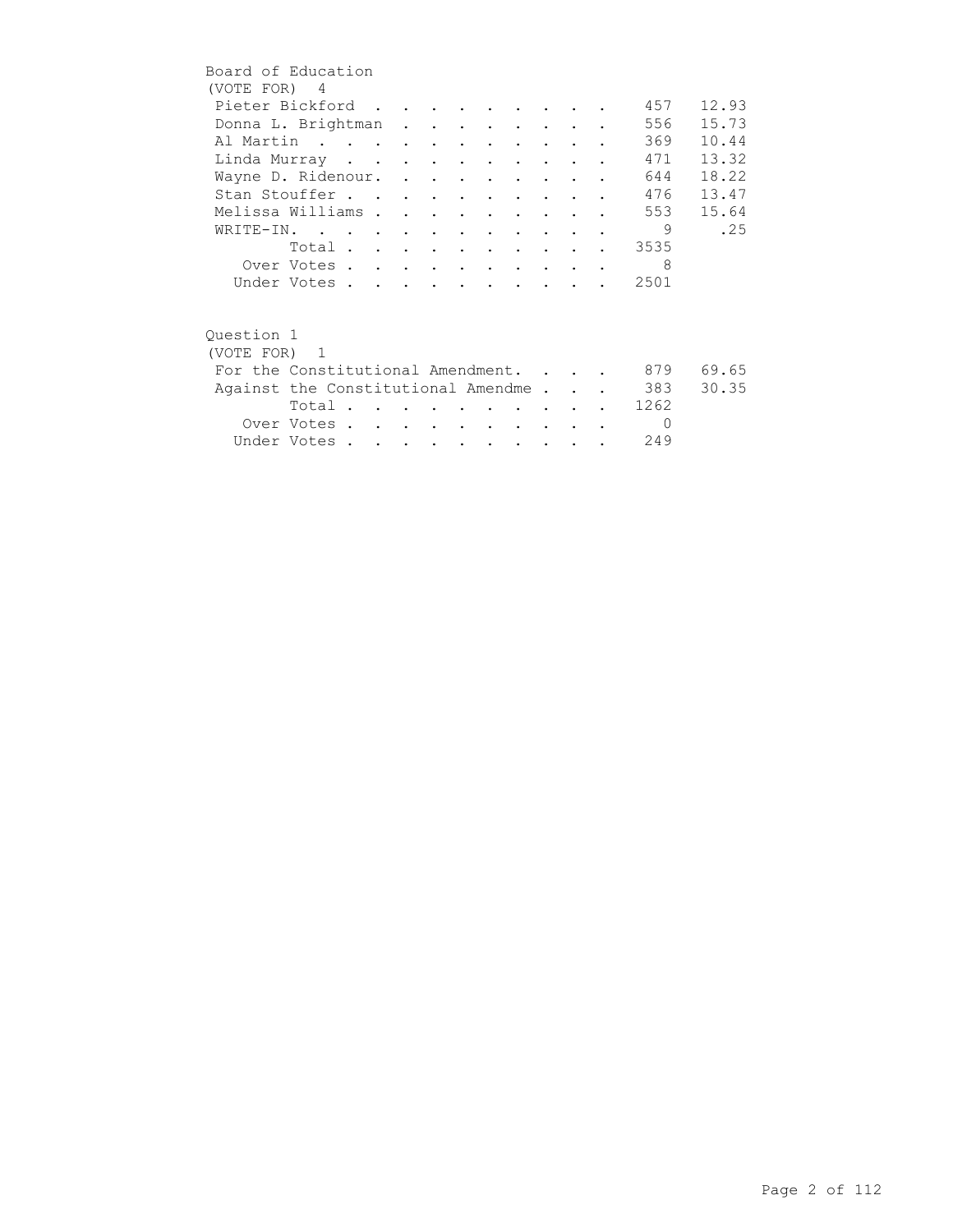| Precinct Summary<br>Run Date:04/26/17<br>RUN TIME:10:36 AM | Washington County, Maryland<br>November 8, 2016                             |                      |                                                                                                                                                                                                                                        |                                                   |                                          |                           |                                                                  |                                              |            |                                                                                 | Presidential General Election OFFICIAL RESULTS |
|------------------------------------------------------------|-----------------------------------------------------------------------------|----------------------|----------------------------------------------------------------------------------------------------------------------------------------------------------------------------------------------------------------------------------------|---------------------------------------------------|------------------------------------------|---------------------------|------------------------------------------------------------------|----------------------------------------------|------------|---------------------------------------------------------------------------------|------------------------------------------------|
| 0200 002-000                                               |                                                                             |                      |                                                                                                                                                                                                                                        |                                                   |                                          |                           |                                                                  |                                              |            |                                                                                 |                                                |
|                                                            |                                                                             |                      |                                                                                                                                                                                                                                        |                                                   |                                          |                           |                                                                  |                                              |            |                                                                                 | VOTES PERCENT                                  |
| REGISTERED VOTERS - TOTAL                                  |                                                                             |                      |                                                                                                                                                                                                                                        |                                                   |                                          |                           |                                                                  |                                              |            | 3099                                                                            |                                                |
| BALLOTS CAST - TOTAL.<br>BALLOTS CAST - BLANK.             |                                                                             |                      |                                                                                                                                                                                                                                        |                                                   |                                          |                           |                                                                  |                                              |            | 1592<br>$\bullet$ .<br><br><br><br><br><br><br><br><br><br><br><br><br>$\Omega$ |                                                |
| VOTER TURNOUT - TOTAL                                      |                                                                             |                      | $\ddot{\phantom{0}}$                                                                                                                                                                                                                   |                                                   | $\mathbf{L}$ and $\mathbf{L}$            |                           |                                                                  |                                              |            |                                                                                 | 51.37                                          |
| VOTER TURNOUT - BLANK                                      |                                                                             |                      | $\mathbf{r}$                                                                                                                                                                                                                           |                                                   |                                          |                           |                                                                  |                                              |            |                                                                                 |                                                |
|                                                            |                                                                             |                      |                                                                                                                                                                                                                                        |                                                   |                                          |                           |                                                                  |                                              |            |                                                                                 |                                                |
| President - Vice Pres                                      |                                                                             |                      |                                                                                                                                                                                                                                        |                                                   |                                          |                           |                                                                  |                                              |            |                                                                                 |                                                |
| (VOTE FOR)                                                 | 1                                                                           |                      |                                                                                                                                                                                                                                        |                                                   |                                          |                           |                                                                  |                                              |            | 1134                                                                            | 71.64                                          |
| Trump-Pence (REP).<br>Clinton-Kaine (DEM).                 |                                                                             |                      | $\mathcal{L}^{\text{max}}$                                                                                                                                                                                                             |                                                   |                                          |                           | <b>Contract Contract Street</b>                                  |                                              | $\sim 100$ | 358                                                                             | 22.62                                          |
| Johnson-Weld (LIB)                                         |                                                                             |                      | $\ddot{\phantom{a}}$                                                                                                                                                                                                                   | $\mathbf{L}^{\text{max}}$<br>$\ddot{\phantom{a}}$ |                                          |                           | $\mathbf{L}^{\text{max}}$                                        |                                              |            | 44                                                                              | 2.78                                           |
| Stein-Baraka (GRN)                                         |                                                                             |                      | $\mathbf{L}$<br>$\ddot{\phantom{0}}$                                                                                                                                                                                                   | $\ddot{\phantom{a}}$                              | $\ddot{\phantom{0}}$                     |                           |                                                                  |                                              |            | 22                                                                              | 1.39                                           |
| WRITE-IN.                                                  |                                                                             |                      | $\ddot{\phantom{0}}$                                                                                                                                                                                                                   |                                                   | $\ddot{\phantom{0}}$                     | $\ddot{\phantom{a}}$      | $\sim$                                                           |                                              |            | 25                                                                              | 1.58                                           |
|                                                            | Total                                                                       |                      |                                                                                                                                                                                                                                        | $\ddot{\phantom{a}}$                              | $\mathbf{L}$                             |                           | $\mathbf{L} = \mathbf{L}$                                        |                                              |            | $\cdot$ $\cdot$ 1583                                                            |                                                |
|                                                            | Over Votes                                                                  |                      |                                                                                                                                                                                                                                        | $\ddot{\phantom{a}}$                              | $\sim$ $\sim$                            |                           | $\mathbf{r} = \mathbf{r} + \mathbf{r} + \mathbf{r} + \mathbf{r}$ |                                              |            | -2                                                                              |                                                |
|                                                            | Under Votes                                                                 |                      |                                                                                                                                                                                                                                        |                                                   |                                          |                           |                                                                  |                                              |            | 7                                                                               |                                                |
|                                                            |                                                                             |                      |                                                                                                                                                                                                                                        |                                                   |                                          |                           |                                                                  |                                              |            |                                                                                 |                                                |
| U.S. Senator<br>(VOTE FOR) 1                               |                                                                             |                      |                                                                                                                                                                                                                                        |                                                   |                                          |                           |                                                                  |                                              |            |                                                                                 |                                                |
| Kathy Szeliga (REP)                                        |                                                                             |                      |                                                                                                                                                                                                                                        |                                                   |                                          |                           |                                                                  |                                              |            |                                                                                 | 982 65.77                                      |
| Chris Van Hollen (DEM).                                    |                                                                             |                      |                                                                                                                                                                                                                                        |                                                   | $\mathbf{L}$ and $\mathbf{L}$            |                           | $\mathbf{L} = \mathbf{L}$                                        | $\mathbf{L}$                                 |            | 458                                                                             | 30.68                                          |
| Margaret Flowers (GRN).                                    |                                                                             |                      |                                                                                                                                                                                                                                        | $\ddot{\phantom{a}}$                              | $\sim$ $\sim$                            | $\mathbf{L}$              | $\mathbf{L}$                                                     | $\mathbf{L}$                                 |            | 50                                                                              | 3.35                                           |
| WRITE-IN.                                                  |                                                                             |                      |                                                                                                                                                                                                                                        | $\ddot{\phantom{a}}$                              | $\sim$                                   | $\mathbf{L}$              | $\mathbf{L}$                                                     |                                              |            | $\overline{\mathbf{3}}$                                                         | .20                                            |
|                                                            | Total                                                                       |                      |                                                                                                                                                                                                                                        |                                                   | $\ddot{\phantom{a}}$                     | $\mathbf{L}^{\text{max}}$ | $\mathbf{L}^{\text{max}}$                                        | $\ddot{\phantom{a}}$                         |            | 1493                                                                            |                                                |
|                                                            | Over Votes                                                                  |                      |                                                                                                                                                                                                                                        |                                                   | $\mathbf{z} = \mathbf{z} + \mathbf{z}$ . | $\bullet$                 | $\mathbf{L}^{\text{max}}$                                        | $\mathbf{L}^{\text{max}}$                    | $\bullet$  | $\overline{0}$                                                                  |                                                |
|                                                            | Under Votes                                                                 |                      | $\ddot{\phantom{a}}$ . The contract of the contract of the contract of the contract of the contract of the contract of the contract of the contract of the contract of the contract of the contract of the contract of the contract of |                                                   | $\sim$                                   | $\bullet$                 | $\ddot{\phantom{0}}$                                             | $\ddot{\phantom{a}}$                         |            | 99                                                                              |                                                |
|                                                            |                                                                             |                      |                                                                                                                                                                                                                                        |                                                   |                                          |                           |                                                                  |                                              |            |                                                                                 |                                                |
| Rep in Congress Congressional District 6<br>(VOTE FOR)     |                                                                             |                      |                                                                                                                                                                                                                                        |                                                   |                                          |                           |                                                                  |                                              |            |                                                                                 |                                                |
|                                                            | 1                                                                           |                      |                                                                                                                                                                                                                                        |                                                   |                                          |                           |                                                                  |                                              |            |                                                                                 | 920 59.62                                      |
| Amie Hoeber (REP).<br>John K. Delaney (DEM)                |                                                                             |                      | $\ddot{\phantom{a}}$                                                                                                                                                                                                                   |                                                   |                                          |                           |                                                                  |                                              |            | 564                                                                             | 36.55                                          |
| David L. Howser (LIB)                                      |                                                                             |                      |                                                                                                                                                                                                                                        |                                                   | $\ddot{\phantom{0}}$                     | $\sim$ $-$                | $\bullet$ .<br><br><br><br><br><br><br><br><br><br><br><br>      |                                              |            | 35                                                                              | 2.27                                           |
| George Gluck (GRN)                                         |                                                                             | $\sim$               |                                                                                                                                                                                                                                        |                                                   | $\ddot{\phantom{a}}$                     | $\ddot{\phantom{0}}$      | $\mathbf{L}^{\text{max}}$                                        | $\ddot{\phantom{0}}$<br>$\ddot{\phantom{a}}$ |            | 20                                                                              | 1.30                                           |
| WRITE-IN.                                                  |                                                                             |                      | $\bullet$<br>$\bullet$                                                                                                                                                                                                                 | $\ddot{\phantom{0}}$<br>$\ddot{\phantom{0}}$      | $\bullet$                                | $\bullet$                 | $\ddot{\phantom{0}}$                                             |                                              |            | 4                                                                               | .26                                            |
|                                                            | Total .                                                                     | $\ddot{\phantom{a}}$ | $\ddot{\phantom{0}}$<br>$\Box$                                                                                                                                                                                                         | $\ddot{\phantom{0}}$                              | $\ddot{\phantom{a}}$                     | $\bullet$                 | $\ddot{\phantom{0}}$                                             |                                              | $\bullet$  | 1543                                                                            |                                                |
|                                                            | Over Votes.                                                                 |                      | $\ddot{\phantom{a}}$                                                                                                                                                                                                                   | $\ddot{\phantom{a}}$                              | $\ddot{\phantom{a}}$                     |                           |                                                                  |                                              |            | 1                                                                               |                                                |
| Under Votes.                                               |                                                                             |                      |                                                                                                                                                                                                                                        |                                                   |                                          |                           |                                                                  |                                              |            | 48                                                                              |                                                |
|                                                            |                                                                             |                      |                                                                                                                                                                                                                                        |                                                   |                                          |                           |                                                                  |                                              |            |                                                                                 |                                                |
| Judge of the Circuit Court Judicial Circuit 4              |                                                                             |                      |                                                                                                                                                                                                                                        |                                                   |                                          |                           |                                                                  |                                              |            |                                                                                 |                                                |
| (VOTE FOR)                                                 | $\mathbf{1}$                                                                |                      |                                                                                                                                                                                                                                        |                                                   |                                          |                           |                                                                  |                                              |            |                                                                                 |                                                |
| Viki M. Pauler (JUD).                                      |                                                                             |                      |                                                                                                                                                                                                                                        |                                                   |                                          |                           |                                                                  |                                              |            | 1128                                                                            | 98.26                                          |
| WRITE-IN.                                                  | $\mathcal{L}(\mathcal{A})$ . The contribution of $\mathcal{A}(\mathcal{A})$ |                      | $\bullet$                                                                                                                                                                                                                              | $\bullet$                                         |                                          |                           | $\ddot{\phantom{0}}$                                             |                                              |            | 20                                                                              | 1.74                                           |
|                                                            | Total.                                                                      |                      | $\sim$ $\sim$<br>$\bullet$                                                                                                                                                                                                             | $\ddot{\phantom{0}}$                              |                                          | $\bullet$                 | $\ddot{\phantom{0}}$                                             |                                              |            | 1148                                                                            |                                                |
|                                                            | Over Votes .                                                                | $\cdot$ $\cdot$      |                                                                                                                                                                                                                                        | $\ddot{\phantom{a}}$                              |                                          |                           |                                                                  |                                              |            | 1                                                                               |                                                |
| Under Votes.                                               |                                                                             |                      | $\mathbf{L}$                                                                                                                                                                                                                           |                                                   |                                          |                           |                                                                  |                                              |            | 443                                                                             |                                                |
| Judge Special Appeals At Large<br>(VOTE FOR)               | 1                                                                           |                      |                                                                                                                                                                                                                                        |                                                   |                                          |                           |                                                                  |                                              |            |                                                                                 |                                                |
| Yes Dan Friedman (JUD)                                     |                                                                             |                      | $\bullet$                                                                                                                                                                                                                              |                                                   |                                          |                           |                                                                  |                                              |            | 1040                                                                            | 84.76                                          |
| No Dan Friedman (JUD)                                      |                                                                             |                      | $\bullet$                                                                                                                                                                                                                              | <b>Contractor</b>                                 | $\ddot{\phantom{a}}$                     | $\ddot{\phantom{a}}$      | $\ddot{\phantom{0}}$                                             |                                              |            | 187                                                                             | 15.24                                          |
|                                                            | Total .                                                                     |                      | $\mathcal{L}(\mathcal{A})$ and $\mathcal{L}(\mathcal{A})$ . In the $\mathcal{L}(\mathcal{A})$                                                                                                                                          | $\bullet$                                         |                                          |                           |                                                                  |                                              |            | 1227                                                                            |                                                |
|                                                            | Over Votes                                                                  |                      | $\sim$                                                                                                                                                                                                                                 |                                                   |                                          |                           |                                                                  |                                              |            | $\overline{0}$                                                                  |                                                |
|                                                            | Under Votes                                                                 |                      |                                                                                                                                                                                                                                        |                                                   |                                          |                           |                                                                  |                                              |            | 365                                                                             |                                                |
|                                                            |                                                                             |                      |                                                                                                                                                                                                                                        |                                                   |                                          |                           |                                                                  |                                              |            |                                                                                 |                                                |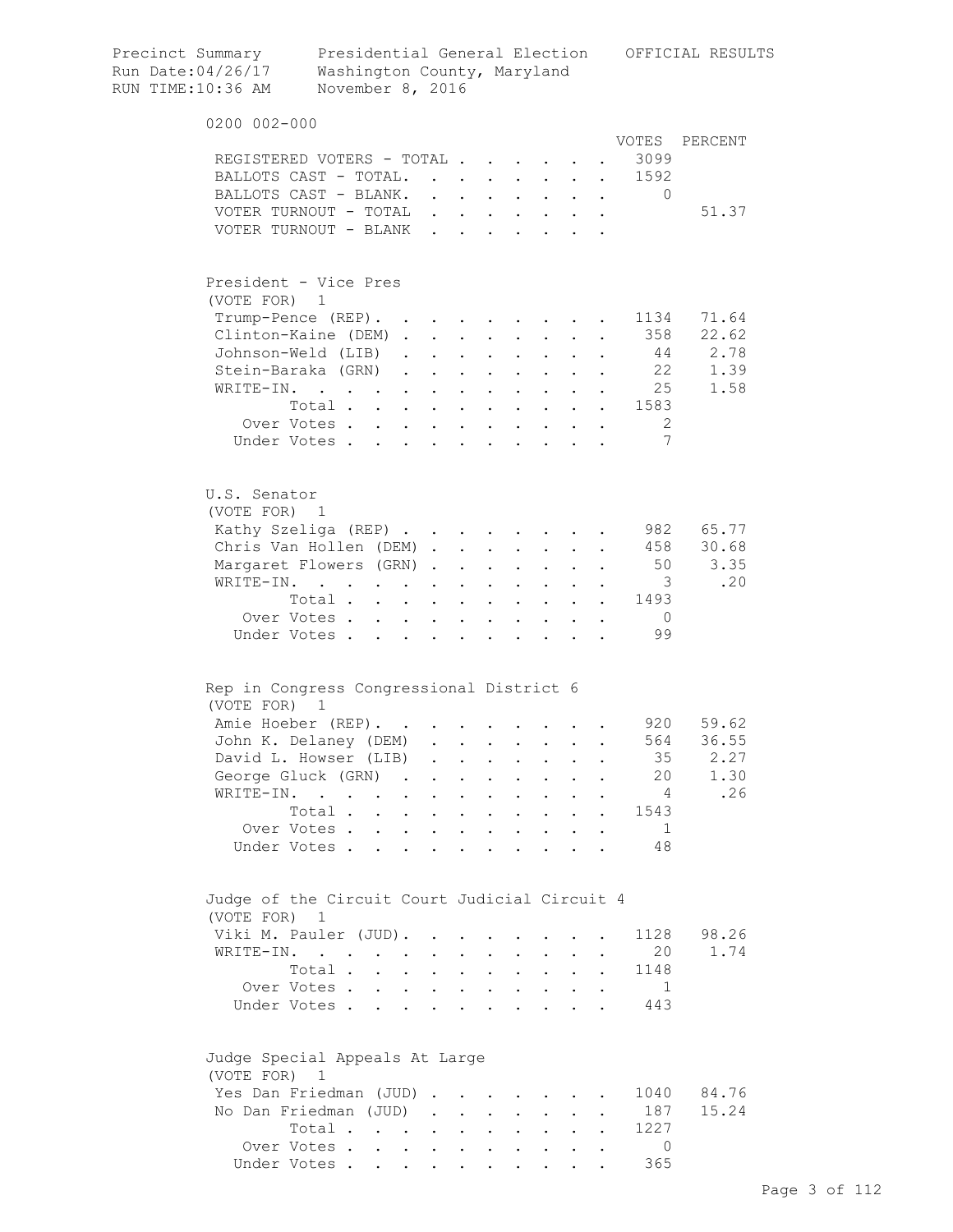| Board of Education<br>(VOTE FOR) 4     |             |  |  |                             |                      |  |                |       |
|----------------------------------------|-------------|--|--|-----------------------------|----------------------|--|----------------|-------|
| Pieter Bickford                        |             |  |  |                             |                      |  | 653            | 15.43 |
| Donna L. Brightman                     |             |  |  |                             |                      |  | 544            | 12.86 |
| Al Martin                              |             |  |  |                             |                      |  | 473            | 11.18 |
| Linda Murray                           |             |  |  |                             |                      |  | 571            | 13.50 |
| Wayne D. Ridenour.                     |             |  |  |                             |                      |  | 606            | 14.32 |
| Stan Stouffer                          |             |  |  |                             |                      |  | 810            | 19.14 |
| Melissa Williams                       |             |  |  |                             |                      |  | 553            | 13.07 |
| WRITE-IN.                              |             |  |  |                             |                      |  | $\sim$ 21      | .50   |
|                                        | Total       |  |  |                             |                      |  | 4231           |       |
|                                        | Over Votes  |  |  |                             |                      |  | $\overline{4}$ |       |
|                                        | Under Votes |  |  |                             |                      |  | 2133           |       |
| Ouestion 1<br>(VOTE FOR) 1             |             |  |  |                             |                      |  |                |       |
| For the Constitutional Amendment.      |             |  |  |                             |                      |  | 948            | 71.93 |
| Against the Constitutional Amendme 370 |             |  |  |                             |                      |  |                | 28.07 |
|                                        | Total       |  |  |                             |                      |  | 1318           |       |
|                                        | Over Votes  |  |  |                             |                      |  | $\bigcirc$     |       |
|                                        | Under Votes |  |  | $\sim$ $\sim$ $\sim$ $\sim$ | $\sim$ $\sim$ $\sim$ |  | 274            |       |
|                                        |             |  |  |                             |                      |  |                |       |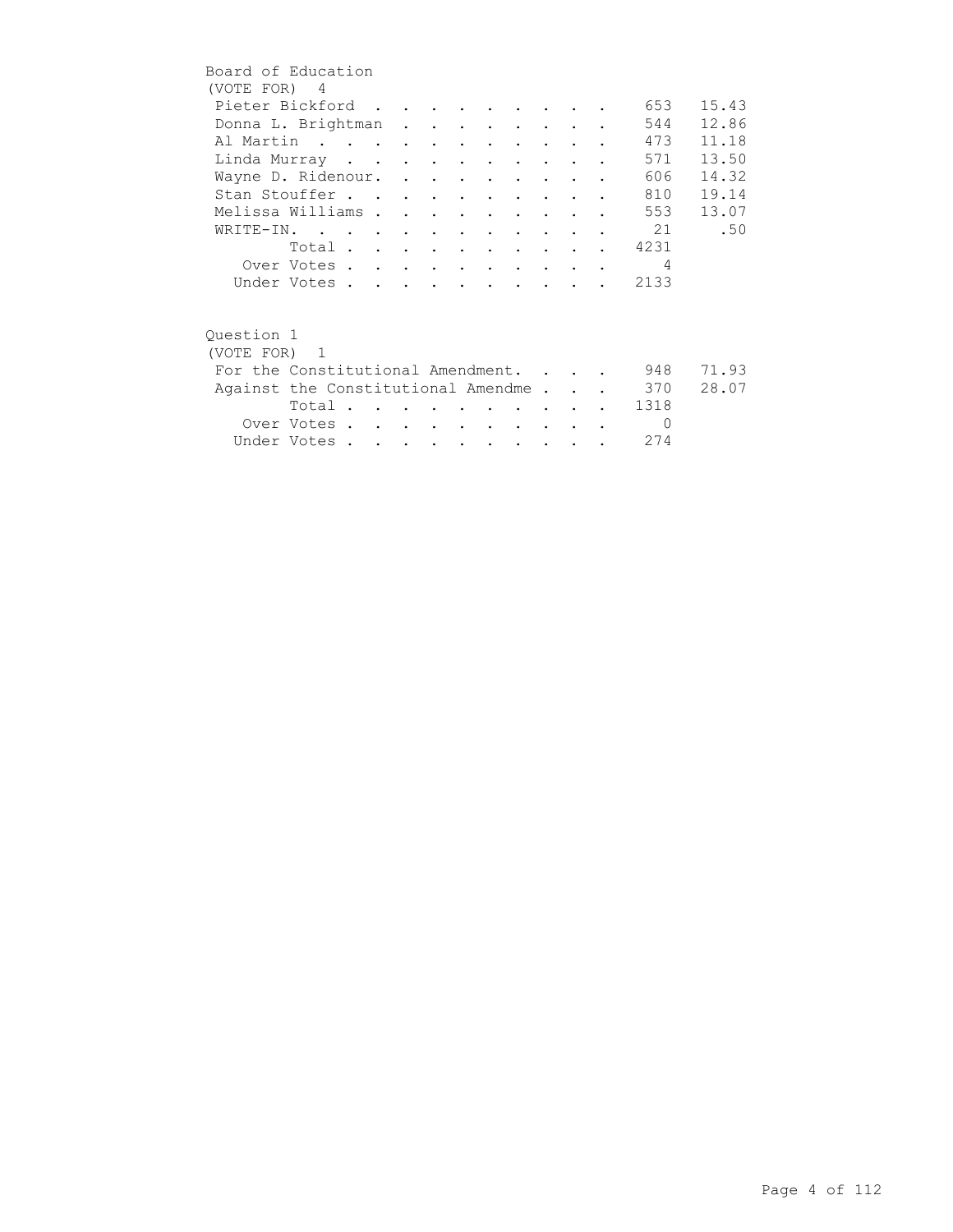| Precinct Summary<br>Run Date:04/26/17<br>RUN TIME:10:36 AM | Washington County, Maryland<br>November 8, 2016                               |                                |                                                     |                                          |                       |                                                                          |              |                      |                | Presidential General Election OFFICIAL RESULTS |
|------------------------------------------------------------|-------------------------------------------------------------------------------|--------------------------------|-----------------------------------------------------|------------------------------------------|-----------------------|--------------------------------------------------------------------------|--------------|----------------------|----------------|------------------------------------------------|
| 0301 003-001                                               |                                                                               |                                |                                                     |                                          |                       |                                                                          |              |                      |                |                                                |
|                                                            |                                                                               |                                |                                                     |                                          |                       |                                                                          |              |                      | VOTES          | PERCENT                                        |
|                                                            | REGISTERED VOTERS - TOTAL                                                     |                                |                                                     |                                          |                       |                                                                          |              |                      | 806            |                                                |
|                                                            | BALLOTS CAST - TOTAL.                                                         |                                |                                                     |                                          |                       |                                                                          |              |                      | 355            |                                                |
|                                                            | BALLOTS CAST - BLANK. 0                                                       |                                |                                                     |                                          |                       |                                                                          |              |                      |                |                                                |
|                                                            | VOTER TURNOUT - TOTAL                                                         |                                |                                                     |                                          |                       |                                                                          |              |                      |                | 44.04                                          |
|                                                            | VOTER TURNOUT - BLANK                                                         |                                |                                                     |                                          |                       |                                                                          |              |                      |                |                                                |
| (VOTE FOR) 1                                               | President - Vice Pres                                                         |                                |                                                     |                                          |                       |                                                                          |              |                      |                |                                                |
|                                                            | Trump-Pence (REP).                                                            |                                |                                                     |                                          |                       |                                                                          |              |                      | 145            | 41.91                                          |
|                                                            | Clinton-Kaine (DEM)                                                           |                                |                                                     |                                          |                       |                                                                          |              |                      | 181            | 52.31                                          |
|                                                            | Johnson-Weld (LIB)                                                            |                                |                                                     |                                          |                       |                                                                          | $\mathbf{L}$ |                      | - 8            | 2.31                                           |
|                                                            | Stein-Baraka (GRN)                                                            |                                |                                                     |                                          |                       | $\mathbf{z} = \mathbf{z} + \mathbf{z}$ .                                 |              |                      | 7              | 2.02                                           |
| WRITE-IN.                                                  | $\mathcal{A}$ and $\mathcal{A}$ are also associated as a set of $\mathcal{A}$ |                                |                                                     |                                          |                       | $\mathbf{z} = \mathbf{z} + \mathbf{z}$ .                                 |              |                      | - 5            | 1.45                                           |
|                                                            | Total                                                                         |                                |                                                     |                                          |                       |                                                                          |              |                      | 346            |                                                |
|                                                            | Over Votes                                                                    |                                |                                                     |                                          |                       |                                                                          |              |                      | - 8            |                                                |
|                                                            | Under Votes                                                                   |                                | $\mathbf{r} = \mathbf{r} + \mathbf{r} + \mathbf{r}$ |                                          |                       |                                                                          |              |                      | $\mathbf{1}$   |                                                |
|                                                            |                                                                               |                                |                                                     |                                          |                       |                                                                          |              |                      |                |                                                |
| U.S. Senator<br>(VOTE FOR) 1                               |                                                                               |                                |                                                     |                                          |                       |                                                                          |              |                      |                |                                                |
|                                                            | Kathy Szeliga (REP)                                                           |                                |                                                     |                                          |                       |                                                                          |              |                      | 120            | 35.71                                          |
|                                                            | Chris Van Hollen (DEM)                                                        |                                |                                                     |                                          |                       |                                                                          |              |                      | 199            | 59.23                                          |
|                                                            | Margaret Flowers (GRN)                                                        |                                |                                                     |                                          | $\bullet$ . $\bullet$ | $\bullet$ .                                                              |              |                      | 16             | 4.76                                           |
|                                                            | WRITE-IN.                                                                     |                                |                                                     |                                          |                       |                                                                          |              |                      | $\overline{1}$ | .30                                            |
|                                                            | Total                                                                         | $\sim$ $\sim$                  |                                                     | $\mathbf{r} = \mathbf{r} + \mathbf{r}$ . |                       | $\mathbf{r} = \mathbf{r} + \mathbf{r}$ .                                 |              |                      | 336            |                                                |
|                                                            | Over Votes                                                                    | $\ddot{\phantom{0}}$           |                                                     | $\bullet$ .                              |                       |                                                                          |              |                      | $\overline{0}$ |                                                |
|                                                            | Under Votes                                                                   |                                | $\ddot{\phantom{a}}$                                | $\mathbf{L}$                             | $\ddot{\phantom{a}}$  |                                                                          |              |                      | 19             |                                                |
|                                                            | Rep in Congress Congressional District 6                                      |                                |                                                     |                                          |                       |                                                                          |              |                      |                |                                                |
| (VOTE FOR) 1                                               |                                                                               |                                |                                                     |                                          |                       |                                                                          |              |                      |                |                                                |
|                                                            | Amie Hoeber (REP).                                                            |                                |                                                     |                                          |                       |                                                                          |              |                      |                | 117 34.11                                      |
|                                                            | John K. Delaney (DEM) .                                                       |                                |                                                     |                                          |                       |                                                                          |              |                      |                | 210 61.22                                      |
|                                                            | David L. Howser (LIB)                                                         | $\sim$                         | $\sim$                                              |                                          |                       |                                                                          |              |                      | 8              | 2.33                                           |
|                                                            | George Gluck (GRN).                                                           | $\sim$                         |                                                     | $\ddot{\phantom{0}}$                     | $\ddot{\phantom{0}}$  | $\ddot{\phantom{0}}$                                                     |              |                      | 6              | 1.75                                           |
|                                                            | WRITE-IN.                                                                     | $\sim$<br>$\ddot{\phantom{0}}$ | $\ddot{\phantom{a}}$                                | $\mathbf{L}^{\text{max}}$                |                       | $\mathbf{r} = \mathbf{r}$                                                | $\mathbf{L}$ |                      | 2              | .58                                            |
|                                                            | Total                                                                         |                                | $\ddot{\phantom{a}}$                                | $\sim$ $\sim$                            |                       | $\mathbf{L} = \mathbf{L}$                                                | $\mathbf{r}$ |                      | 343            |                                                |
|                                                            | Over Votes                                                                    |                                |                                                     |                                          |                       |                                                                          |              |                      | $\overline{0}$ |                                                |
|                                                            | Under Votes                                                                   |                                |                                                     |                                          |                       |                                                                          |              |                      | 12             |                                                |
| (VOTE FOR)                                                 | Judge of the Circuit Court Judicial Circuit 4<br>1                            |                                |                                                     |                                          |                       |                                                                          |              |                      |                |                                                |
|                                                            | Viki M. Pauler (JUD).                                                         |                                |                                                     | $\mathbf{L}$                             | $\ddot{\phantom{0}}$  |                                                                          |              |                      | 263            | 98.50                                          |
|                                                            | WRITE-IN.                                                                     |                                | $\mathbf{r}$ , $\mathbf{r}$ , $\mathbf{r}$          |                                          |                       | $\mathbf{L}$ . The set of $\mathbf{L}$                                   | $\mathbf{L}$ |                      | 4              | 1.50                                           |
|                                                            | Total                                                                         |                                |                                                     |                                          |                       | $\mathbf{r}$ , $\mathbf{r}$ , $\mathbf{r}$ , $\mathbf{r}$ , $\mathbf{r}$ |              |                      | 267            |                                                |
|                                                            | Over Votes                                                                    |                                |                                                     |                                          |                       |                                                                          |              | $\ddot{\phantom{a}}$ | $\circ$        |                                                |
|                                                            | Under Votes                                                                   |                                |                                                     |                                          |                       |                                                                          |              |                      | 88             |                                                |
| (VOTE FOR) 1                                               | Judge Special Appeals At Large                                                |                                |                                                     |                                          |                       |                                                                          |              |                      |                |                                                |
|                                                            | Yes Dan Friedman (JUD)                                                        |                                |                                                     |                                          |                       |                                                                          |              |                      | 245            | 85.96                                          |
|                                                            | No Dan Friedman (JUD)                                                         |                                |                                                     |                                          |                       |                                                                          |              |                      | 40             | 14.04                                          |
|                                                            | Total                                                                         |                                |                                                     |                                          |                       |                                                                          |              |                      | 285            |                                                |
|                                                            | Over Votes                                                                    |                                |                                                     |                                          |                       |                                                                          |              |                      | $\Omega$       |                                                |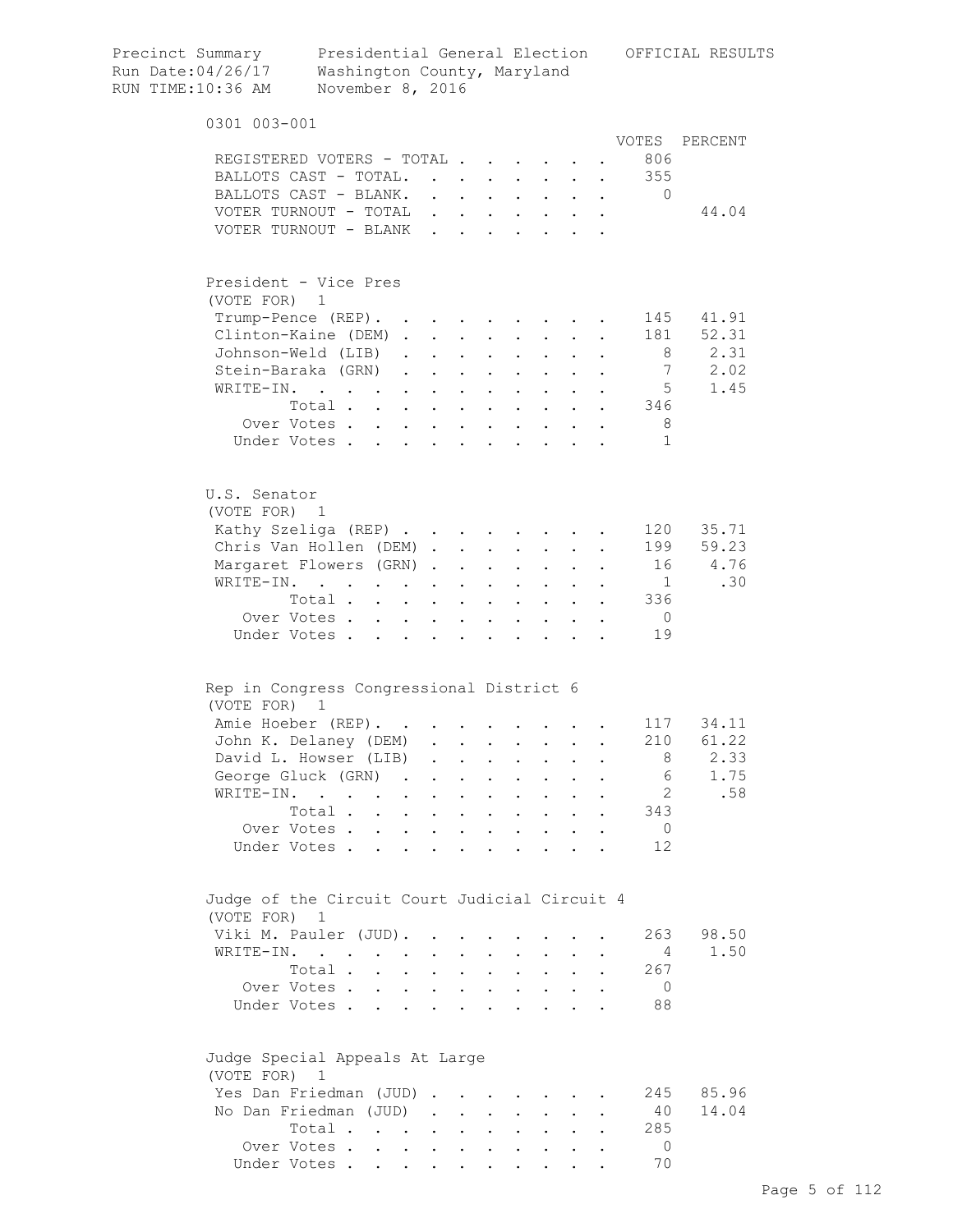| Mayor of Hagerstown Municipalities HG        |                                                                                                                                                                                    |                              |                                                                                                                                                                                                                                |                                                                                |                                                                                                       |                                                       |                                                                                                                                                                                                                            |                                                                                                        |                                                           |                      |                                                                      |                                                                   |
|----------------------------------------------|------------------------------------------------------------------------------------------------------------------------------------------------------------------------------------|------------------------------|--------------------------------------------------------------------------------------------------------------------------------------------------------------------------------------------------------------------------------|--------------------------------------------------------------------------------|-------------------------------------------------------------------------------------------------------|-------------------------------------------------------|----------------------------------------------------------------------------------------------------------------------------------------------------------------------------------------------------------------------------|--------------------------------------------------------------------------------------------------------|-----------------------------------------------------------|----------------------|----------------------------------------------------------------------|-------------------------------------------------------------------|
| (VOTE FOR) 1                                 |                                                                                                                                                                                    |                              |                                                                                                                                                                                                                                |                                                                                |                                                                                                       |                                                       |                                                                                                                                                                                                                            |                                                                                                        |                                                           |                      |                                                                      |                                                                   |
|                                              | Bob Bruchey.                                                                                                                                                                       |                              |                                                                                                                                                                                                                                |                                                                                |                                                                                                       |                                                       |                                                                                                                                                                                                                            |                                                                                                        |                                                           |                      | 158                                                                  | 48.17                                                             |
|                                              | David S. Gysberts.                                                                                                                                                                 |                              |                                                                                                                                                                                                                                |                                                                                |                                                                                                       |                                                       |                                                                                                                                                                                                                            |                                                                                                        |                                                           |                      | 168                                                                  | 51.22                                                             |
|                                              | WRITE-IN.                                                                                                                                                                          |                              |                                                                                                                                                                                                                                |                                                                                |                                                                                                       | $\mathcal{L}^{\text{max}}$                            |                                                                                                                                                                                                                            | $\mathbf{L} = \mathbf{L}$                                                                              | $\mathcal{L}^{\text{max}}$                                |                      | 2                                                                    | .61                                                               |
|                                              | Total                                                                                                                                                                              |                              |                                                                                                                                                                                                                                |                                                                                |                                                                                                       |                                                       |                                                                                                                                                                                                                            |                                                                                                        |                                                           |                      | 328                                                                  |                                                                   |
|                                              | Over Votes                                                                                                                                                                         |                              |                                                                                                                                                                                                                                |                                                                                |                                                                                                       |                                                       |                                                                                                                                                                                                                            |                                                                                                        |                                                           |                      | $\overline{0}$                                                       |                                                                   |
|                                              | Under Votes                                                                                                                                                                        |                              | $\mathbf{r} = \left( \mathbf{r} \right) \left( \mathbf{r} \right) \left( \mathbf{r} \right) \left( \mathbf{r} \right) \left( \mathbf{r} \right) \left( \mathbf{r} \right) \left( \mathbf{r} \right) \left( \mathbf{r} \right)$ |                                                                                |                                                                                                       |                                                       |                                                                                                                                                                                                                            |                                                                                                        |                                                           | $\ddotsc$            | 27                                                                   |                                                                   |
|                                              |                                                                                                                                                                                    |                              |                                                                                                                                                                                                                                |                                                                                |                                                                                                       |                                                       |                                                                                                                                                                                                                            |                                                                                                        |                                                           |                      |                                                                      |                                                                   |
| Hagerstown Council Municipalities HG         |                                                                                                                                                                                    |                              |                                                                                                                                                                                                                                |                                                                                |                                                                                                       |                                                       |                                                                                                                                                                                                                            |                                                                                                        |                                                           |                      |                                                                      |                                                                   |
| (VOTE FOR) 5                                 |                                                                                                                                                                                    |                              |                                                                                                                                                                                                                                |                                                                                |                                                                                                       |                                                       |                                                                                                                                                                                                                            |                                                                                                        |                                                           |                      |                                                                      |                                                                   |
|                                              | Kristin B. Aleshire                                                                                                                                                                |                              |                                                                                                                                                                                                                                |                                                                                |                                                                                                       |                                                       |                                                                                                                                                                                                                            |                                                                                                        |                                                           |                      | 164                                                                  | 13.30                                                             |
|                                              | Paul D. Corderman.                                                                                                                                                                 |                              |                                                                                                                                                                                                                                |                                                                                |                                                                                                       |                                                       |                                                                                                                                                                                                                            |                                                                                                        |                                                           |                      | 165                                                                  | 13.38                                                             |
|                                              | Emily Keller                                                                                                                                                                       |                              |                                                                                                                                                                                                                                |                                                                                | $\mathbf{L}^{\text{max}}$ , and $\mathbf{L}^{\text{max}}$                                             |                                                       | $\mathbf{z} = \mathbf{z} + \mathbf{z}$ .                                                                                                                                                                                   |                                                                                                        | $\mathbf{L}^{\text{max}}$ , and $\mathbf{L}^{\text{max}}$ |                      | 153                                                                  | 12.41                                                             |
|                                              | Dot McDonald-Kline                                                                                                                                                                 |                              | $\ddot{\phantom{0}}$                                                                                                                                                                                                           |                                                                                | $\mathbf{L}^{\text{max}}$ , and $\mathbf{L}^{\text{max}}$                                             | $\bullet$ .                                           | $\mathcal{L}^{\text{max}}$                                                                                                                                                                                                 | $\bullet$ .                                                                                            | $\mathbf{L}^{\text{max}}$                                 |                      | 82                                                                   | 6.65                                                              |
|                                              | Lewis C. Metzner.                                                                                                                                                                  |                              | $\sim$                                                                                                                                                                                                                         |                                                                                | $\mathbf{z} = \mathbf{z} + \mathbf{z}$ .                                                              | $\bullet$ .                                           | $\mathbf{L}^{\text{max}}$                                                                                                                                                                                                  | $\mathbf{L}^{\text{max}}$                                                                              |                                                           |                      | 154                                                                  | 12.49                                                             |
|                                              | Don Munson                                                                                                                                                                         |                              | $\mathbf{L}^{\text{max}}$                                                                                                                                                                                                      | $\mathcal{L}^{\mathcal{L}}$                                                    | $\sim 10^{-11}$                                                                                       |                                                       |                                                                                                                                                                                                                            |                                                                                                        |                                                           |                      | 166                                                                  | 13.46                                                             |
|                                              |                                                                                                                                                                                    |                              |                                                                                                                                                                                                                                |                                                                                |                                                                                                       |                                                       |                                                                                                                                                                                                                            |                                                                                                        |                                                           |                      | 168                                                                  | 13.63                                                             |
|                                              | Penny May Nigh. .                                                                                                                                                                  |                              | $\mathbf{L}^{\text{max}}$                                                                                                                                                                                                      | $\sim$ $-$                                                                     | $\sim$                                                                                                |                                                       |                                                                                                                                                                                                                            |                                                                                                        |                                                           |                      |                                                                      |                                                                   |
|                                              | Carlos Reyes .                                                                                                                                                                     | $\mathcal{L}^{(1)}$          | $\bullet$ .                                                                                                                                                                                                                    | $\sim$                                                                         | $\sim$ $-$                                                                                            | $\bullet$                                             | $\ddot{\phantom{a}}$                                                                                                                                                                                                       |                                                                                                        |                                                           |                      | 85                                                                   | 6.89                                                              |
|                                              | Aaron C. Smith.                                                                                                                                                                    |                              |                                                                                                                                                                                                                                |                                                                                |                                                                                                       |                                                       | $\cdot$ $\cdot$                                                                                                                                                                                                            | $\ddot{\phantom{0}}$                                                                                   | $\ddot{\phantom{0}}$                                      |                      | 89                                                                   | 7.22                                                              |
|                                              | WRITE-IN.                                                                                                                                                                          |                              |                                                                                                                                                                                                                                |                                                                                |                                                                                                       |                                                       |                                                                                                                                                                                                                            |                                                                                                        | $\ddot{\phantom{a}}$                                      |                      | $7\overline{7}$                                                      | .57                                                               |
|                                              | Total                                                                                                                                                                              |                              |                                                                                                                                                                                                                                |                                                                                |                                                                                                       |                                                       |                                                                                                                                                                                                                            |                                                                                                        |                                                           |                      | 1233                                                                 |                                                                   |
|                                              | Over Votes                                                                                                                                                                         |                              |                                                                                                                                                                                                                                |                                                                                |                                                                                                       |                                                       |                                                                                                                                                                                                                            |                                                                                                        |                                                           | $\ddot{\phantom{0}}$ | $5^{\circ}$                                                          |                                                                   |
|                                              | Under Votes                                                                                                                                                                        |                              |                                                                                                                                                                                                                                |                                                                                |                                                                                                       |                                                       |                                                                                                                                                                                                                            |                                                                                                        |                                                           |                      | 538                                                                  |                                                                   |
| Board of Education<br>(VOTE FOR) 4           | Pieter Bickford<br>Donna L. Brightman<br>Al Martin<br>Linda Murray<br>Wayne D. Ridenour.<br>Stan Stouffer<br>Melissa Williams .<br>WRITE-IN.<br>Total<br>Over Votes<br>Under Votes |                              | $\mathbf{z} = \mathbf{z} + \mathbf{z}$ , where $\mathbf{z} = \mathbf{z}$<br>$\ddot{\phantom{0}}$<br>$\ddot{\phantom{a}}$<br>$\ddot{\phantom{0}}$<br>$\sim$ $-$                                                                 | $\mathbf{L}^{\text{max}}$<br>$\mathbf{L}^{\text{max}}$<br>$\ddot{\phantom{0}}$ | $\mathbf{z} = \mathbf{z} + \mathbf{z}$ .<br>$\bullet$<br>$\ddot{\phantom{0}}$<br>$\ddot{\phantom{0}}$ | $\bullet$ .<br>$\mathbf{z} = \mathbf{z}$<br>$\bullet$ | $\mathbf{L} = \mathbf{L}$<br>$\mathbf{z} = \mathbf{z} + \mathbf{z}$ .<br>$\bullet$ .<br>$\mathbf{z} = \mathbf{z}$<br>$\ddot{\phantom{0}}$<br>$\ddot{\phantom{0}}$<br>$\ddot{\phantom{a}}$<br>$\mathbf{L}$ and $\mathbf{L}$ | $\mathbf{a} = \mathbf{a}$<br>$\mathbb{Z}^{\mathbb{Z}^{\times}}$<br>$\bullet$ .<br>$\ddot{\phantom{0}}$ | $\cdot$ $\cdot$ $\cdot$<br>$\sim 100$<br>$\bullet$        |                      | 129<br>148<br>90<br>145<br>130<br>100<br>162<br>6<br>910<br>8<br>502 | 14.18<br>16.26<br>9.89<br>15.93<br>14.29<br>10.99<br>17.80<br>.66 |
| Question 1<br>(VOTE FOR)                     | 1<br>For the Constitutional Amendment.                                                                                                                                             |                              |                                                                                                                                                                                                                                |                                                                                |                                                                                                       |                                                       |                                                                                                                                                                                                                            |                                                                                                        |                                                           |                      | 225                                                                  | 78.40                                                             |
|                                              | Against the Constitutional Amendme.                                                                                                                                                |                              |                                                                                                                                                                                                                                |                                                                                |                                                                                                       |                                                       |                                                                                                                                                                                                                            |                                                                                                        |                                                           |                      | 62                                                                   | 21.60                                                             |
|                                              | Total .                                                                                                                                                                            | and the contract of the con- |                                                                                                                                                                                                                                |                                                                                | $\sim$                                                                                                | $\ddot{\phantom{0}}$                                  | $\sim$                                                                                                                                                                                                                     |                                                                                                        |                                                           |                      | 287                                                                  |                                                                   |
|                                              | Over Votes.                                                                                                                                                                        | $\mathbf{L}$                 |                                                                                                                                                                                                                                |                                                                                |                                                                                                       |                                                       |                                                                                                                                                                                                                            |                                                                                                        |                                                           |                      | $\overline{0}$                                                       |                                                                   |
|                                              | Under Votes.                                                                                                                                                                       |                              |                                                                                                                                                                                                                                |                                                                                | $\ddot{\phantom{a}}$                                                                                  |                                                       | $\ddot{\phantom{a}}$                                                                                                                                                                                                       |                                                                                                        |                                                           |                      | 68                                                                   |                                                                   |
| Question A Municipalities HG<br>(VOTE FOR) 1 | For the Referred Law.                                                                                                                                                              |                              |                                                                                                                                                                                                                                |                                                                                |                                                                                                       |                                                       |                                                                                                                                                                                                                            |                                                                                                        |                                                           |                      | 225                                                                  | 73.77                                                             |
|                                              | Against the Referred Law                                                                                                                                                           |                              |                                                                                                                                                                                                                                |                                                                                |                                                                                                       |                                                       |                                                                                                                                                                                                                            |                                                                                                        |                                                           |                      | 80                                                                   | 26.23                                                             |
|                                              | Total                                                                                                                                                                              |                              |                                                                                                                                                                                                                                |                                                                                |                                                                                                       |                                                       |                                                                                                                                                                                                                            |                                                                                                        |                                                           |                      | 305                                                                  |                                                                   |
|                                              |                                                                                                                                                                                    |                              |                                                                                                                                                                                                                                |                                                                                |                                                                                                       |                                                       |                                                                                                                                                                                                                            |                                                                                                        |                                                           |                      | 0                                                                    |                                                                   |
|                                              | Over Votes .                                                                                                                                                                       |                              | $\cdot$ $\cdot$ $\cdot$ $\cdot$                                                                                                                                                                                                |                                                                                |                                                                                                       |                                                       |                                                                                                                                                                                                                            |                                                                                                        |                                                           |                      |                                                                      |                                                                   |
|                                              | Under Votes                                                                                                                                                                        |                              |                                                                                                                                                                                                                                |                                                                                |                                                                                                       |                                                       |                                                                                                                                                                                                                            |                                                                                                        |                                                           |                      | 50                                                                   |                                                                   |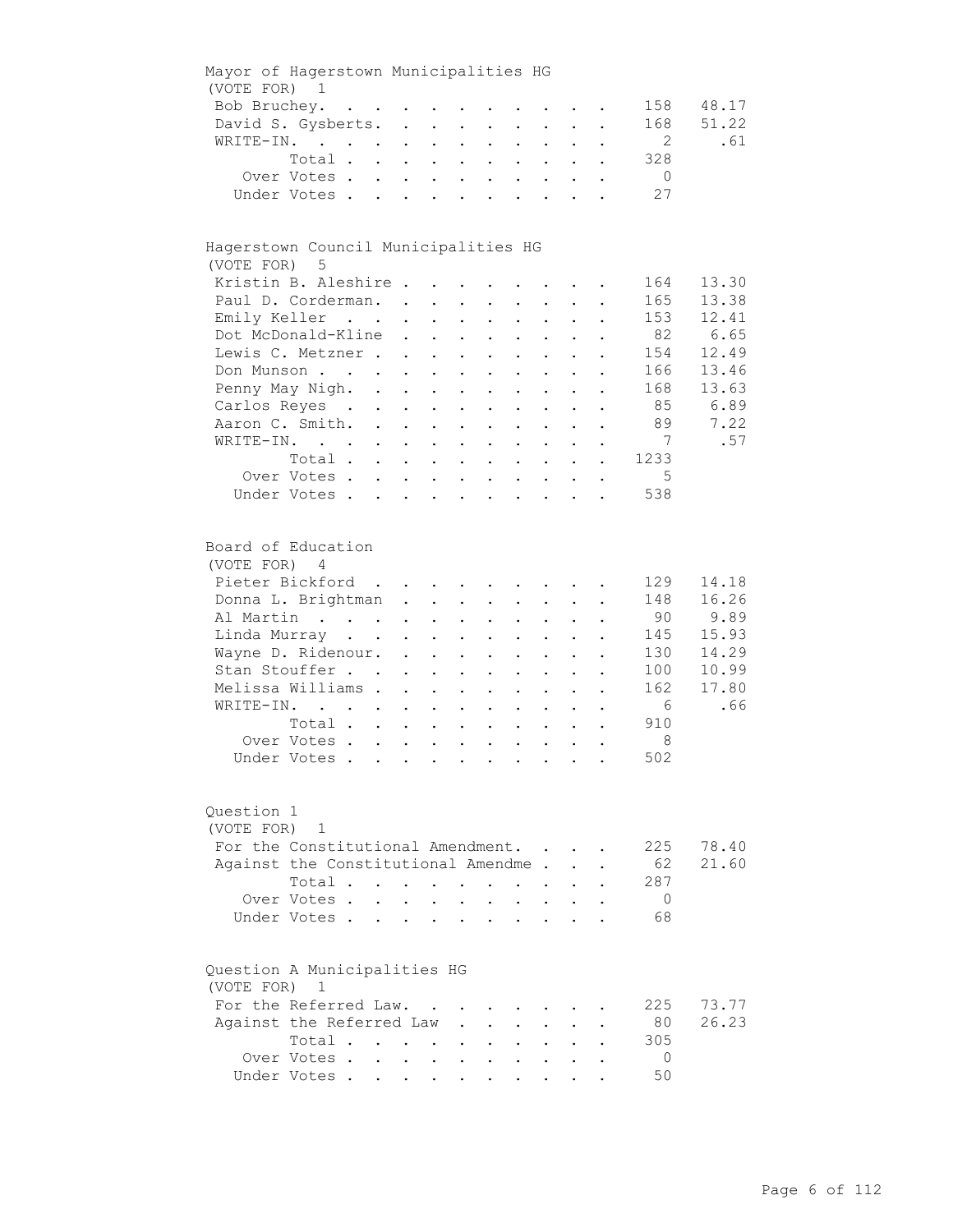| Precinct Summary<br>Run Date:04/26/17<br>RUN TIME:10:36 AM | Presidential General Election<br>Washington County, Maryland<br>November 8, 2016              |        |                      |                                                                          |                           |                                                                                               |                           |                      |                      | OFFICIAL RESULTS |
|------------------------------------------------------------|-----------------------------------------------------------------------------------------------|--------|----------------------|--------------------------------------------------------------------------|---------------------------|-----------------------------------------------------------------------------------------------|---------------------------|----------------------|----------------------|------------------|
| 0302 003-002                                               |                                                                                               |        |                      |                                                                          |                           |                                                                                               |                           |                      |                      |                  |
|                                                            |                                                                                               |        |                      |                                                                          |                           |                                                                                               |                           |                      | VOTES                | PERCENT          |
|                                                            | REGISTERED VOTERS - TOTAL                                                                     |        |                      |                                                                          |                           |                                                                                               |                           |                      | 1113                 |                  |
|                                                            | BALLOTS CAST - TOTAL.                                                                         |        |                      |                                                                          |                           |                                                                                               |                           |                      | . 538                |                  |
|                                                            | BALLOTS CAST - BLANK.                                                                         |        |                      |                                                                          |                           |                                                                                               |                           |                      | $\mathbf{0}$         | 48.34            |
|                                                            | VOTER TURNOUT - TOTAL<br>VOTER TURNOUT - BLANK                                                |        |                      | $\sim$                                                                   |                           | $\cdot$ $\cdot$ $\cdot$ $\cdot$ $\cdot$                                                       |                           |                      |                      |                  |
|                                                            |                                                                                               |        |                      |                                                                          |                           |                                                                                               |                           |                      |                      |                  |
|                                                            | President - Vice Pres                                                                         |        |                      |                                                                          |                           |                                                                                               |                           |                      |                      |                  |
| (VOTE FOR) 1                                               |                                                                                               |        |                      |                                                                          |                           |                                                                                               |                           |                      |                      |                  |
|                                                            | $Trump-Pence (REF)$ .                                                                         |        |                      |                                                                          |                           |                                                                                               |                           |                      | 250                  | 46.90            |
|                                                            | Clinton-Kaine (DEM)                                                                           |        |                      |                                                                          |                           | $\mathbf{L}$ and $\mathbf{L}$                                                                 | $\mathbf{L}^{\text{max}}$ |                      |                      | 241 45.22        |
|                                                            | Johnson-Weld (LIB).                                                                           |        |                      | $\mathbf{z} = \mathbf{z} + \mathbf{z}$ , where $\mathbf{z} = \mathbf{z}$ |                           | $\mathbf{z} = \mathbf{z} + \mathbf{z}$ .                                                      |                           |                      | 24                   | 4.50             |
|                                                            | Stein-Baraka (GRN)                                                                            |        |                      |                                                                          | $\mathbf{a} = \mathbf{a}$ |                                                                                               |                           |                      | - 9                  | 1.69             |
| WRITE-IN.                                                  | $\mathcal{L}(\mathcal{A})$ . The contribution of the contribution of $\mathcal{A}$<br>Total . |        |                      |                                                                          | $\mathbf{A}^{\text{max}}$ |                                                                                               |                           |                      | - 9<br>533           | 1.69             |
|                                                            | $\mathbf{L} = \mathbf{L}$<br>Over Votes                                                       | $\sim$ | $\bullet$            | $\sim$                                                                   |                           |                                                                                               |                           |                      | -2                   |                  |
|                                                            | Under Votes                                                                                   |        |                      | $\mathbf{z} = \mathbf{z} + \mathbf{z}$ .                                 |                           |                                                                                               | $\mathbf{L}$              |                      | 3                    |                  |
|                                                            |                                                                                               |        |                      |                                                                          |                           |                                                                                               |                           |                      |                      |                  |
| U.S. Senator<br>(VOTE FOR) 1                               |                                                                                               |        |                      |                                                                          |                           |                                                                                               |                           |                      |                      |                  |
|                                                            | Kathy Szeliga (REP)                                                                           |        |                      |                                                                          |                           |                                                                                               |                           |                      | 220                  | 42.88            |
|                                                            | Chris Van Hollen (DEM)                                                                        |        |                      |                                                                          |                           | $\mathbf{L}^{\text{max}}$                                                                     |                           |                      | 264                  | 51.46            |
|                                                            | Margaret Flowers (GRN)                                                                        |        |                      |                                                                          | $\sim$                    | $\sim 10^{-10}$                                                                               |                           |                      | 28                   | 5.46             |
| WRITE-IN.                                                  | $\mathbf{z} = \mathbf{z} + \mathbf{z}$ .                                                      |        |                      | $\sim$                                                                   |                           | $\sim$ 100 $\pm$                                                                              |                           |                      | $\mathbf{1}$         | .19              |
|                                                            | Total                                                                                         |        |                      |                                                                          |                           | $\mathbf{L} = \mathbf{L} \mathbf{L}$                                                          |                           | $\ddot{\phantom{a}}$ | 513                  |                  |
|                                                            | Over Votes<br>Under Votes                                                                     |        | $\ddot{\phantom{a}}$ |                                                                          |                           | $\cdots$                                                                                      |                           |                      | $\overline{0}$<br>25 |                  |
|                                                            | Rep in Congress Congressional District 6                                                      |        |                      |                                                                          |                           |                                                                                               |                           |                      |                      |                  |
| (VOTE FOR) 1                                               | Amie Hoeber (REP).                                                                            |        |                      |                                                                          |                           |                                                                                               |                           |                      |                      | 225 43.02        |
|                                                            | John K. Delaney (DEM)                                                                         |        |                      |                                                                          |                           |                                                                                               |                           |                      | 266                  | 50.86            |
|                                                            | David L. Howser (LIB)                                                                         |        |                      |                                                                          |                           |                                                                                               |                           |                      | 24                   | 4.59             |
|                                                            | George Gluck (GRN)                                                                            |        |                      |                                                                          |                           |                                                                                               |                           |                      | - 8                  | 1.53             |
| WRITE-IN.                                                  | $\mathbf{r}$ , $\mathbf{r}$ , $\mathbf{r}$ , $\mathbf{r}$ , $\mathbf{r}$                      |        |                      |                                                                          |                           | $\mathbf{r}$ and $\mathbf{r}$ and $\mathbf{r}$ and $\mathbf{r}$                               |                           |                      | - 0                  |                  |
|                                                            | Total $\cdots$ $\cdots$                                                                       |        |                      |                                                                          |                           | $\mathbf{r} = \mathbf{r} \cdot \mathbf{r}$ , where $\mathbf{r} = \mathbf{r} \cdot \mathbf{r}$ |                           |                      | 523                  |                  |
|                                                            | Over Votes                                                                                    |        |                      |                                                                          |                           | $\mathbf{z} = \mathbf{z} + \mathbf{z}$ , where $\mathbf{z} = \mathbf{z}$                      |                           |                      | $\overline{0}$       |                  |
|                                                            | Under Votes                                                                                   |        |                      |                                                                          |                           |                                                                                               |                           |                      | 15                   |                  |
| (VOTE FOR)                                                 | Judge of the Circuit Court Judicial Circuit 4<br>1                                            |        |                      |                                                                          |                           |                                                                                               |                           |                      |                      |                  |
|                                                            | Viki M. Pauler (JUD).                                                                         |        |                      |                                                                          |                           |                                                                                               |                           |                      | 420                  | 99.06            |
|                                                            | WRITE-IN.                                                                                     |        |                      |                                                                          |                           |                                                                                               |                           |                      | 4                    | .94              |
|                                                            | Total                                                                                         |        |                      |                                                                          |                           |                                                                                               |                           |                      | 424                  |                  |
|                                                            | Over Votes                                                                                    |        |                      |                                                                          |                           | $\mathbf{r} = \left\{ \mathbf{r}_1, \ldots, \mathbf{r}_n \right\}$ , where                    |                           |                      | $\bigcirc$           |                  |
|                                                            | Under Votes                                                                                   |        |                      |                                                                          |                           |                                                                                               |                           |                      | 114                  |                  |
| (VOTE FOR)                                                 | Judge Special Appeals At Large<br>$\mathbf 1$                                                 |        |                      |                                                                          |                           |                                                                                               |                           |                      |                      |                  |
|                                                            | Yes Dan Friedman (JUD)                                                                        |        |                      |                                                                          |                           |                                                                                               |                           |                      | 356                  | 85.17            |
|                                                            | No Dan Friedman (JUD)                                                                         |        |                      |                                                                          |                           |                                                                                               |                           |                      | 62                   | 14.83            |
|                                                            | Total                                                                                         |        |                      |                                                                          |                           |                                                                                               |                           |                      | 418                  |                  |
|                                                            | Over Votes                                                                                    |        |                      |                                                                          |                           |                                                                                               |                           |                      | $\Omega$             |                  |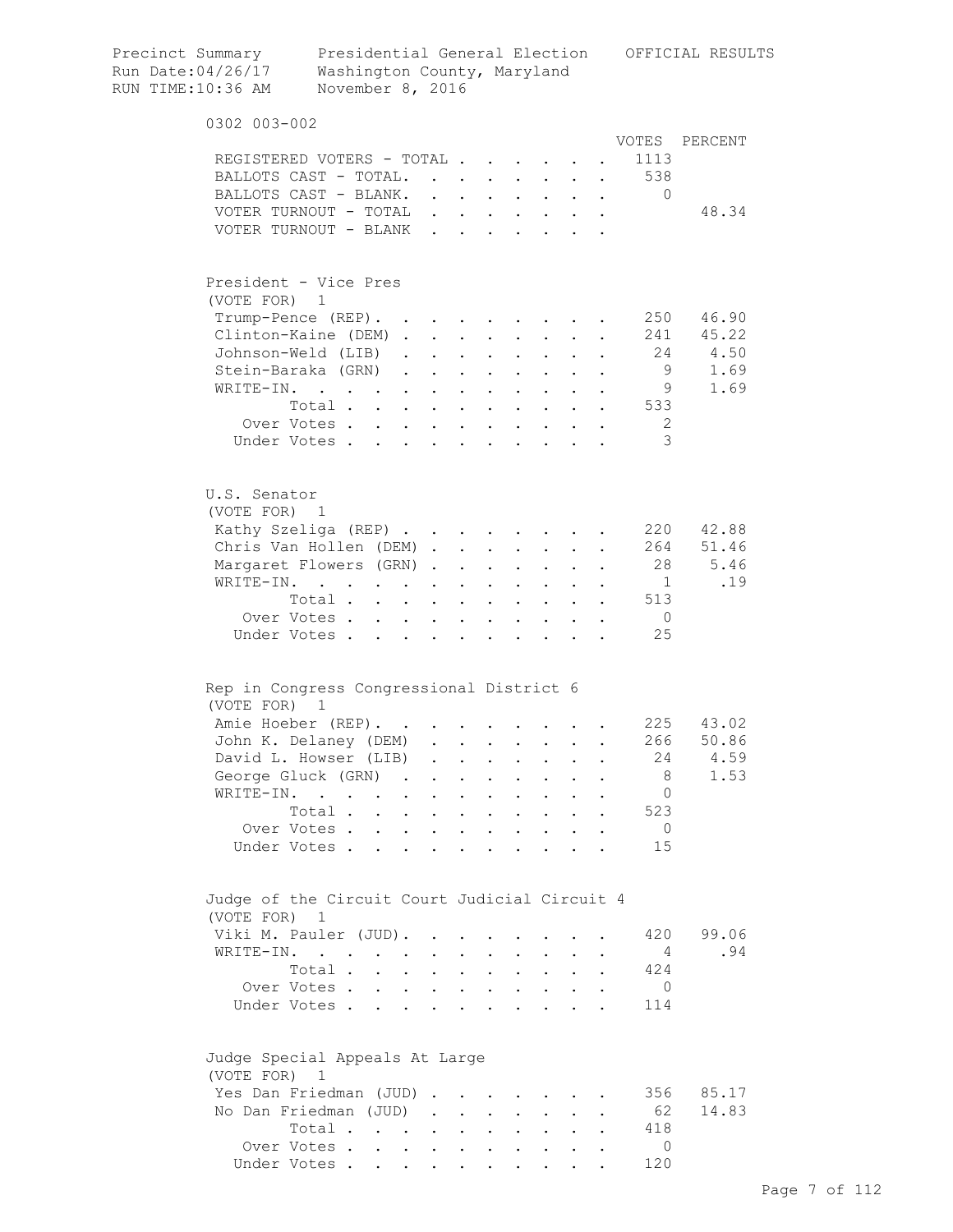| Mayor of Hagerstown Municipalities HG                |                                     |                            |                                                           |                                                           |                                                   |                                                                                                 |                      |                                          |                           |                          |       |
|------------------------------------------------------|-------------------------------------|----------------------------|-----------------------------------------------------------|-----------------------------------------------------------|---------------------------------------------------|-------------------------------------------------------------------------------------------------|----------------------|------------------------------------------|---------------------------|--------------------------|-------|
| (VOTE FOR) 1                                         |                                     |                            |                                                           |                                                           |                                                   |                                                                                                 |                      |                                          |                           |                          |       |
|                                                      | Bob Bruchey.                        |                            |                                                           |                                                           |                                                   |                                                                                                 |                      |                                          |                           | 240                      | 47.52 |
|                                                      | David S. Gysberts.                  |                            |                                                           |                                                           |                                                   |                                                                                                 |                      |                                          |                           | 262                      | 51.88 |
|                                                      | WRITE-IN.                           |                            |                                                           |                                                           |                                                   | $\mathbf{r} = \mathbf{r} \times \mathbf{r}$ , where $\mathbf{r} = \mathbf{r} \times \mathbf{r}$ |                      |                                          |                           | $\overline{\phantom{a}}$ | .59   |
|                                                      | Total                               |                            |                                                           |                                                           |                                                   |                                                                                                 |                      |                                          | $\mathbf{L}^{\text{max}}$ | 505                      |       |
|                                                      | Over Votes                          |                            |                                                           |                                                           |                                                   |                                                                                                 |                      |                                          |                           | $\overline{0}$           |       |
|                                                      | Under Votes                         |                            |                                                           |                                                           |                                                   |                                                                                                 |                      |                                          |                           | 33                       |       |
|                                                      |                                     |                            |                                                           |                                                           |                                                   |                                                                                                 |                      |                                          |                           |                          |       |
| Hagerstown Council Municipalities HG<br>(VOTE FOR) 5 |                                     |                            |                                                           |                                                           |                                                   |                                                                                                 |                      |                                          |                           |                          |       |
|                                                      | Kristin B. Aleshire                 |                            |                                                           |                                                           |                                                   |                                                                                                 |                      |                                          |                           | 280 -                    | 14.23 |
|                                                      | Paul D. Corderman.                  |                            |                                                           |                                                           |                                                   |                                                                                                 |                      |                                          |                           | 282                      | 14.33 |
|                                                      | Emily Keller                        |                            |                                                           | $\mathbf{z} = \mathbf{z} + \mathbf{z}$ .                  |                                                   | $\mathbf{L}^{\text{max}}$ , and $\mathbf{L}^{\text{max}}$                                       |                      | $\mathbf{z} = \mathbf{z} + \mathbf{z}$ . |                           | 327                      | 16.62 |
|                                                      | Dot McDonald-Kline                  |                            | $\sim$                                                    | $\mathbf{L}^{\text{max}}$ , and $\mathbf{L}^{\text{max}}$ |                                                   | $\mathbf{z} = \mathbf{z} + \mathbf{z}$ .                                                        | $\bullet$ .          | $\bullet$                                |                           | 98                       | 4.98  |
|                                                      | Lewis C. Metzner                    |                            |                                                           | $\mathbf{z} = \mathbf{z} + \mathbf{z}$ .                  | $\mathbf{z} = \mathbf{z}$                         | $\mathbf{L}^{\text{max}}$                                                                       |                      |                                          |                           | 245                      | 12.45 |
|                                                      | Don Munson                          |                            |                                                           |                                                           |                                                   | $\ddot{\phantom{a}}$                                                                            |                      |                                          |                           | 246                      | 12.50 |
|                                                      | Penny May Nigh. .                   |                            |                                                           |                                                           |                                                   |                                                                                                 |                      |                                          |                           | 246                      | 12.50 |
|                                                      |                                     |                            | $\mathbf{L} = \mathbf{L}$                                 | $\sim$                                                    |                                                   |                                                                                                 |                      |                                          |                           |                          |       |
|                                                      | Carlos Reyes .                      | $\mathcal{L}^{\text{max}}$ | $\mathbf{L}^{\text{max}}$                                 | $\sim 10$                                                 | $\sim$<br>$\ddot{\phantom{a}}$                    | $\ddot{\phantom{0}}$                                                                            |                      |                                          |                           | 132                      | 6.71  |
|                                                      | Aaron C. Smith.                     |                            |                                                           |                                                           | $\mathbf{L}$                                      | $\sim$                                                                                          | $\mathbf{L}$         | $\ddot{\phantom{a}}$                     | $\ddot{\phantom{a}}$      | 108                      | 5.49  |
|                                                      | WRITE-IN.                           |                            |                                                           |                                                           |                                                   | $\mathbf{r} = \mathbf{r}$ and $\mathbf{r} = \mathbf{r}$                                         |                      | $\ddot{\phantom{a}}$                     |                           | $\sim$ 4                 | .20   |
|                                                      | Total                               |                            |                                                           |                                                           |                                                   |                                                                                                 |                      |                                          | $\ddot{\phantom{0}}$      | 1968                     |       |
|                                                      | Over Votes                          |                            |                                                           |                                                           |                                                   |                                                                                                 |                      |                                          | $\ddot{\phantom{0}}$      | $5^{\circ}$              |       |
|                                                      | Under Votes                         |                            |                                                           |                                                           |                                                   |                                                                                                 |                      |                                          |                           | 718                      |       |
|                                                      |                                     |                            |                                                           |                                                           |                                                   |                                                                                                 |                      |                                          |                           |                          |       |
| Board of Education<br>(VOTE FOR) 4                   |                                     |                            |                                                           |                                                           |                                                   |                                                                                                 |                      |                                          |                           |                          |       |
|                                                      | Pieter Bickford                     |                            |                                                           |                                                           |                                                   |                                                                                                 |                      |                                          |                           | 226                      | 15.55 |
|                                                      | Donna L. Brightman                  |                            |                                                           |                                                           |                                                   |                                                                                                 |                      |                                          |                           | 213                      | 14.66 |
|                                                      | Al Martin                           |                            |                                                           |                                                           |                                                   | $\mathbf{L} = \mathbf{L}$                                                                       |                      | $\mathbf{L} = \mathbf{L}$                |                           | 177                      | 12.18 |
|                                                      | Linda Murray                        |                            |                                                           |                                                           |                                                   | $\mathbf{z} = \mathbf{z} + \mathbf{z}$ .                                                        |                      | $\mathbf{z} = \mathbf{z} + \mathbf{z}$ . |                           | 216                      | 14.87 |
|                                                      | Wayne D. Ridenour.                  |                            | $\mathbf{z} = \mathbf{z} + \mathbf{z}$ . The $\mathbf{z}$ |                                                           |                                                   | $\mathbf{z} = \mathbf{z} + \mathbf{z}$                                                          | $\bullet$ .          | $\bullet$                                |                           | 207                      | 14.25 |
|                                                      | Stan Stouffer                       |                            | $\ddot{\phantom{0}}$                                      | $\mathbf{z} = \mathbf{z}$                                 | $\sim 100$<br>$\bullet$ .                         | $\mathbf{L}^{\text{max}}$                                                                       | $\bullet$            |                                          |                           | 190                      | 13.08 |
|                                                      | Melissa Williams .                  |                            | $\ddot{\phantom{a}}$                                      | $\ddot{\phantom{a}}$                                      | $\mathbf{L}^{\text{max}}$<br>$\bullet$            | $\ddot{\phantom{0}}$                                                                            |                      |                                          |                           | 223                      | 15.35 |
|                                                      | WRITE-IN.                           |                            | $\sim$                                                    | $\ddot{\phantom{0}}$<br>$\bullet$                         | $\bullet$                                         | $\bullet$                                                                                       |                      |                                          |                           | 1                        | .07   |
|                                                      | Total                               |                            |                                                           |                                                           |                                                   |                                                                                                 |                      |                                          |                           | 1453                     |       |
|                                                      |                                     |                            |                                                           | $\ddot{\phantom{0}}$                                      | $\ddot{\phantom{a}}$                              |                                                                                                 |                      |                                          |                           |                          |       |
|                                                      | Over Votes                          |                            |                                                           |                                                           |                                                   | $\ddot{\phantom{0}}$                                                                            | $\ddot{\phantom{a}}$ |                                          |                           | 16                       |       |
|                                                      | Under Votes                         |                            |                                                           |                                                           |                                                   |                                                                                                 |                      |                                          |                           | 683                      |       |
| Question 1<br>(VOTE FOR)                             | $\mathbf{1}$                        |                            |                                                           |                                                           |                                                   |                                                                                                 |                      |                                          |                           |                          |       |
|                                                      | For the Constitutional Amendment.   |                            |                                                           |                                                           |                                                   |                                                                                                 |                      |                                          |                           | 368                      | 76.67 |
|                                                      | Against the Constitutional Amendme. |                            |                                                           |                                                           |                                                   |                                                                                                 |                      |                                          |                           | 112                      | 23.33 |
|                                                      | Total                               |                            |                                                           |                                                           | $\mathbf{L}^{\text{max}}$<br>$\ddot{\phantom{a}}$ |                                                                                                 |                      |                                          |                           | 480                      |       |
|                                                      | Over Votes.                         | $\mathbf{L}$               |                                                           |                                                           |                                                   |                                                                                                 |                      |                                          |                           | $\overline{0}$           |       |
|                                                      | Under Votes.                        |                            |                                                           |                                                           |                                                   |                                                                                                 |                      |                                          |                           | 58                       |       |
|                                                      |                                     |                            |                                                           |                                                           |                                                   |                                                                                                 |                      |                                          |                           |                          |       |
| Question A Municipalities HG<br>(VOTE FOR) 1         |                                     |                            |                                                           |                                                           |                                                   |                                                                                                 |                      |                                          |                           |                          |       |
|                                                      | For the Referred Law.               |                            |                                                           |                                                           |                                                   |                                                                                                 |                      |                                          |                           | 388                      | 78.07 |
|                                                      | Against the Referred Law            |                            |                                                           |                                                           |                                                   |                                                                                                 |                      |                                          |                           | 109                      | 21.93 |
|                                                      | Total                               |                            |                                                           |                                                           |                                                   |                                                                                                 |                      |                                          |                           | 497                      |       |
|                                                      | Over Votes.                         |                            | $\cdot$ $\cdot$ $\cdot$                                   | $\ddot{\phantom{0}}$                                      |                                                   |                                                                                                 |                      |                                          |                           | $\mathbf 0$              |       |
|                                                      | Under Votes                         |                            |                                                           |                                                           |                                                   |                                                                                                 |                      |                                          |                           | 41                       |       |
|                                                      |                                     |                            |                                                           |                                                           |                                                   |                                                                                                 |                      |                                          |                           |                          |       |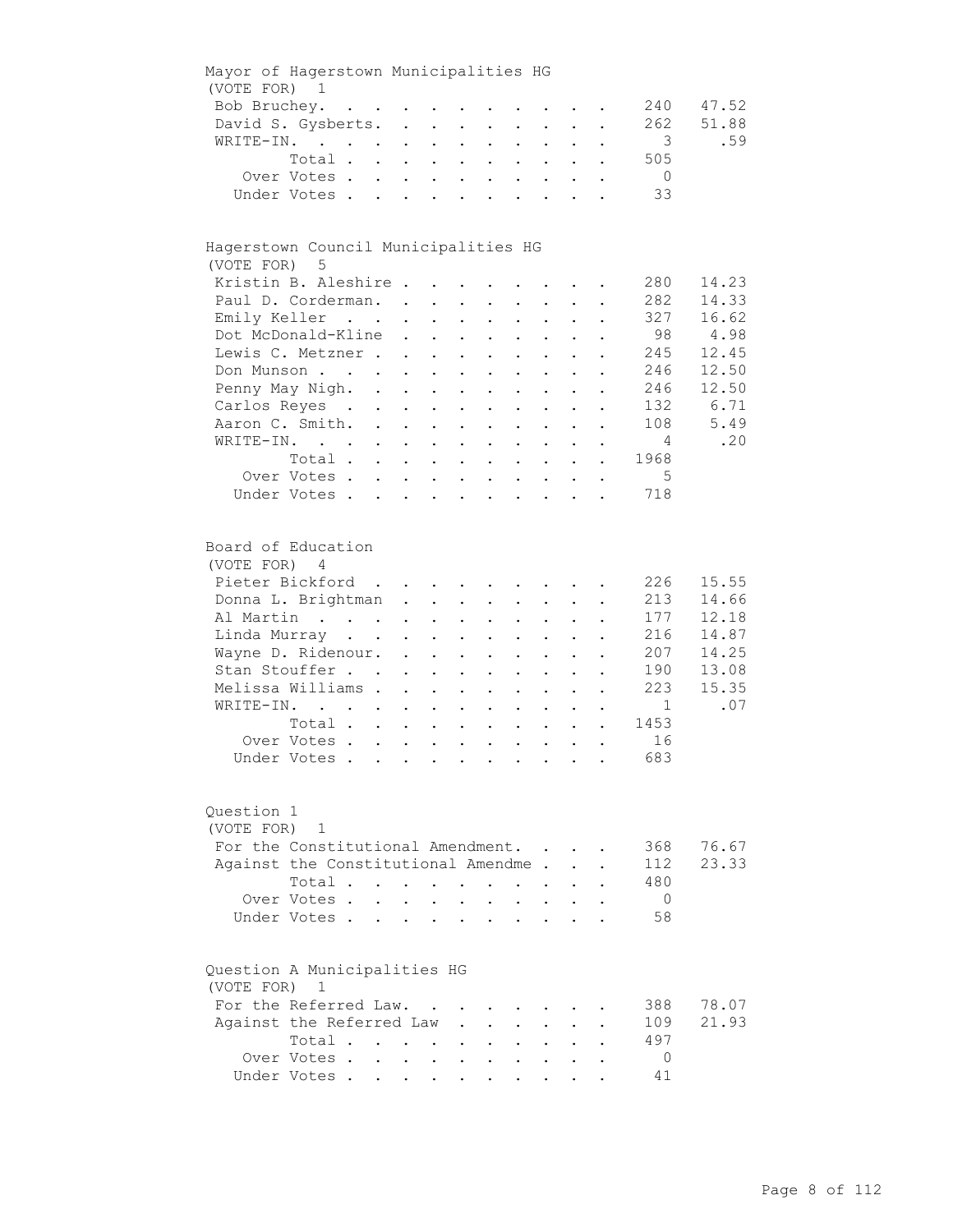| Precinct Summary<br>Run Date:04/26/17<br>RUN TIME:10:36 AM | Presidential General Election<br>Washington County, Maryland<br>November 8, 2016 |                           |                                 |                                          |                           |                                                           |                      |                      |                | OFFICIAL RESULTS |
|------------------------------------------------------------|----------------------------------------------------------------------------------|---------------------------|---------------------------------|------------------------------------------|---------------------------|-----------------------------------------------------------|----------------------|----------------------|----------------|------------------|
| 0303 003-003                                               |                                                                                  |                           |                                 |                                          |                           |                                                           |                      |                      |                |                  |
|                                                            | REGISTERED VOTERS - TOTAL                                                        |                           |                                 |                                          |                           |                                                           |                      |                      | VOTES<br>1588  | PERCENT          |
|                                                            | BALLOTS CAST - TOTAL.                                                            |                           |                                 |                                          |                           |                                                           |                      |                      | . 734          |                  |
|                                                            | BALLOTS CAST - BLANK.                                                            |                           |                                 |                                          |                           |                                                           |                      |                      | 0              |                  |
|                                                            | VOTER TURNOUT - TOTAL                                                            |                           |                                 |                                          |                           |                                                           |                      |                      |                | 46.22            |
|                                                            | VOTER TURNOUT - BLANK                                                            |                           |                                 |                                          |                           |                                                           |                      |                      |                |                  |
|                                                            |                                                                                  |                           |                                 |                                          |                           |                                                           |                      |                      |                |                  |
| President - Vice Pres                                      |                                                                                  |                           |                                 |                                          |                           |                                                           |                      |                      |                |                  |
| (VOTE FOR) 1                                               |                                                                                  |                           |                                 |                                          |                           |                                                           |                      |                      |                |                  |
|                                                            | Trump-Pence (REP).                                                               |                           |                                 |                                          |                           |                                                           |                      |                      | 390            | 53.87            |
|                                                            | Clinton-Kaine (DEM)                                                              |                           |                                 |                                          |                           |                                                           |                      |                      | 262            | 36.19            |
|                                                            | Johnson-Weld (LIB).                                                              |                           | $\cdot$ $\cdot$ $\cdot$ $\cdot$ |                                          |                           | $\mathbf{z} = \mathbf{z} + \mathbf{z}$ .                  | $\ddot{\phantom{0}}$ |                      |                | 30 4.14          |
|                                                            | Stein-Baraka (GRN).                                                              | $\mathbf{a} = \mathbf{a}$ |                                 | $\mathbf{z} = \mathbf{z} + \mathbf{z}$ . |                           | $\mathbf{z} = \mathbf{z} + \mathbf{z}$ .                  |                      |                      |                | 27<br>3.73       |
| WRITE-IN.                                                  | $\mathcal{A}$ and $\mathcal{A}$ are also associated as a set of $\mathcal{A}$    |                           |                                 |                                          |                           |                                                           |                      |                      | 15             | 2.07             |
|                                                            | Total                                                                            |                           |                                 |                                          | $\mathbf{L}^{\text{max}}$ |                                                           |                      |                      | 724            |                  |
|                                                            | Over Votes                                                                       |                           |                                 |                                          |                           |                                                           |                      |                      | 1              |                  |
|                                                            | Under Votes                                                                      | $\ddot{\phantom{0}}$      | $\ddot{\phantom{0}}$            | $\ddot{\phantom{a}}$                     |                           |                                                           |                      |                      | 9              |                  |
| U.S. Senator<br>(VOTE FOR) 1                               |                                                                                  |                           |                                 |                                          |                           |                                                           |                      |                      |                |                  |
|                                                            | Kathy Szeliga (REP)                                                              |                           |                                 |                                          |                           |                                                           |                      |                      | 323            | 47.50            |
|                                                            | Chris Van Hollen (DEM)                                                           |                           |                                 |                                          | $\sim 100$                | $\mathbf{L}^{\text{max}}$                                 |                      |                      | 314            | 46.18            |
|                                                            | Margaret Flowers (GRN)                                                           |                           |                                 |                                          | $\sim$ 100 $\pm$          |                                                           |                      |                      | 41             | 6.03             |
| WRITE-IN.                                                  | $\mathbf{z} = \mathbf{z} + \mathbf{z}$ .                                         |                           | $\ddot{\phantom{a}}$            |                                          |                           |                                                           |                      |                      | $\overline{2}$ | .29              |
|                                                            | Total                                                                            |                           |                                 | $\ddot{\phantom{0}}$                     |                           | $\mathcal{L}^{\text{max}}$                                |                      |                      | 680            |                  |
|                                                            | Over Votes                                                                       | $\sim$                    |                                 | $\cdot$ $\cdot$                          | $\mathbf{L}^{\text{max}}$ | $\mathbf{L}$                                              | $\mathbf{L}$         |                      | $\overline{0}$ |                  |
|                                                            | Under Votes                                                                      |                           | $\ddot{\phantom{a}}$            |                                          |                           | $\cdots$                                                  |                      |                      | 54             |                  |
|                                                            | Rep in Congress Congressional District 6                                         |                           |                                 |                                          |                           |                                                           |                      |                      |                |                  |
| (VOTE FOR) 1                                               |                                                                                  |                           |                                 |                                          |                           |                                                           |                      |                      |                |                  |
|                                                            | Amie Hoeber (REP).                                                               |                           |                                 |                                          |                           |                                                           |                      |                      |                | 317 45.29        |
|                                                            | John K. Delaney (DEM) .                                                          |                           |                                 |                                          |                           |                                                           |                      |                      |                | 345 49.29        |
|                                                            | David L. Howser (LIB)                                                            |                           |                                 | $\Delta \sim 10^{-11}$                   | $\sim$                    | $\sim 100$                                                |                      |                      | 22             | 3.14             |
|                                                            | George Gluck (GRN).                                                              | $\sim$                    |                                 | $\cdot$ $\cdot$                          |                           | $\cdot$ $\cdot$ $\cdot$                                   | $\mathbf{L}$         | $\ddot{\phantom{a}}$ | 16             | 2.29             |
|                                                            | WRITE-IN.                                                                        | $\sim$ 100 $\pm$          | $\bullet$                       | $\sim$ $\sim$ $\sim$                     |                           | $\mathbf{L}^{\text{max}}$ , and $\mathbf{L}^{\text{max}}$ | $\ddot{\phantom{0}}$ |                      | $\overline{0}$ |                  |
|                                                            | Total                                                                            |                           |                                 | $\mathbf{L}$ and $\mathbf{L}$            |                           | $\cdot$ $\cdot$ $\cdot$                                   | $\ddot{\phantom{0}}$ |                      | 700            |                  |
|                                                            | Over Votes                                                                       |                           |                                 |                                          |                           |                                                           |                      | $\bullet$            | $\overline{0}$ |                  |
|                                                            | Under Votes                                                                      |                           |                                 |                                          |                           |                                                           |                      |                      | 34             |                  |
| (VOTE FOR)                                                 | Judge of the Circuit Court Judicial Circuit 4<br>1                               |                           |                                 |                                          |                           |                                                           |                      |                      |                |                  |
|                                                            | Viki M. Pauler (JUD).                                                            |                           |                                 |                                          |                           |                                                           |                      |                      | 544            | 98.37            |
|                                                            | WRITE-IN.                                                                        |                           |                                 |                                          |                           |                                                           |                      | $\ddot{\phantom{a}}$ | - 9            | 1.63             |
|                                                            | Total                                                                            |                           |                                 |                                          |                           | $\mathbf{r}$ , and $\mathbf{r}$ , and $\mathbf{r}$        |                      |                      | 553            |                  |
|                                                            | Over Votes                                                                       |                           |                                 |                                          |                           |                                                           |                      | $\bullet$            | $\overline{0}$ |                  |
|                                                            | Under Votes                                                                      |                           |                                 |                                          |                           |                                                           |                      |                      | 181            |                  |
| (VOTE FOR) 1                                               | Judge Special Appeals At Large                                                   |                           |                                 |                                          |                           |                                                           |                      |                      |                |                  |
|                                                            | Yes Dan Friedman (JUD)                                                           |                           |                                 |                                          |                           |                                                           |                      |                      | 472            | 83.99            |
|                                                            | No Dan Friedman (JUD)                                                            |                           |                                 |                                          |                           |                                                           |                      |                      | 90             | 16.01            |
|                                                            | Total                                                                            |                           |                                 |                                          |                           |                                                           |                      |                      | 562            |                  |
|                                                            | Over Votes                                                                       |                           |                                 |                                          |                           |                                                           |                      |                      | $\Omega$       |                  |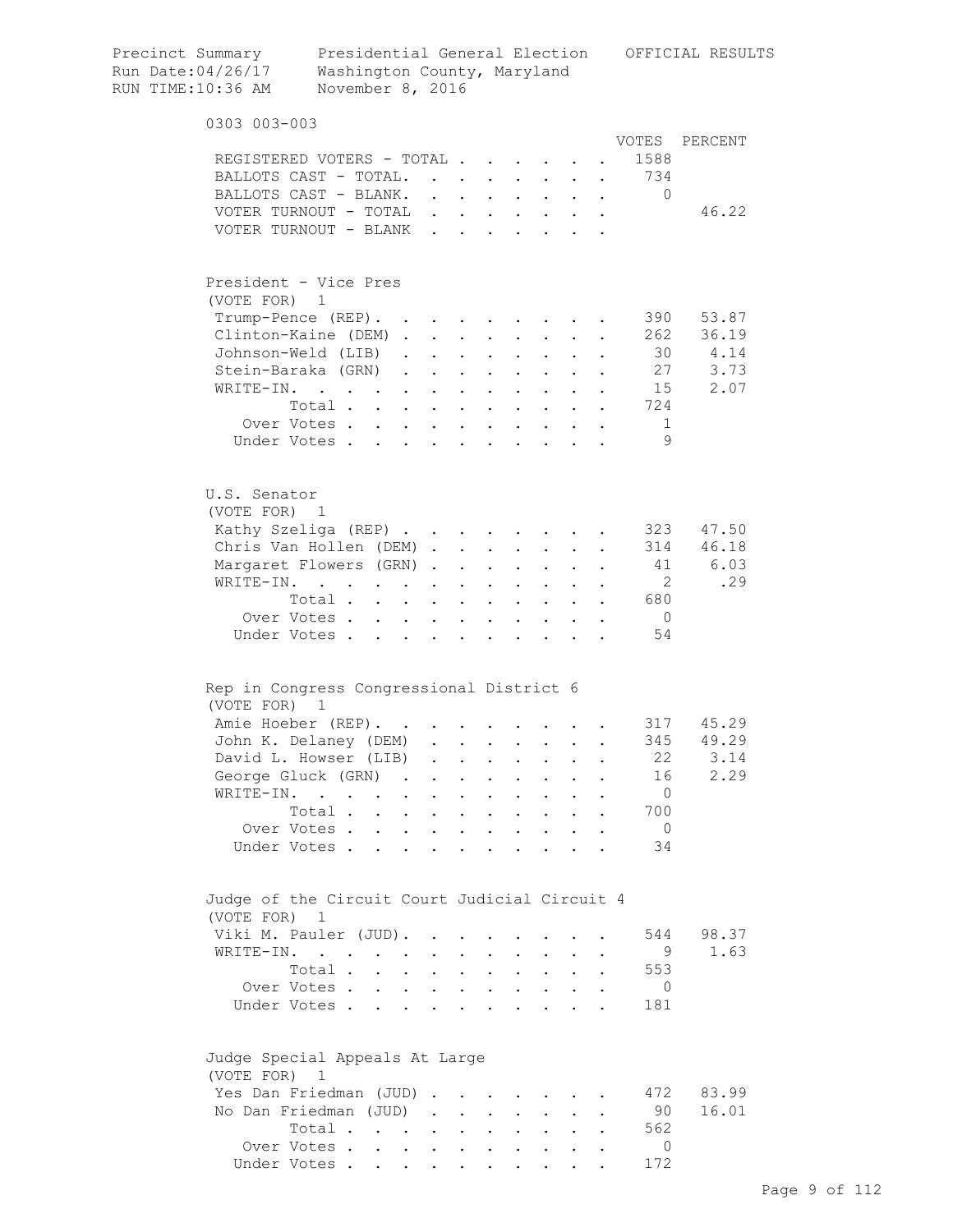| Mayor of Hagerstown Municipalities HG        |                                                                                                                                                                                    |                    |                                                                                                                                                                |                                                                                |                                                                                                       |                                                                                                                            |                                                                                                                                                                                                                                                                       |                                                                          |                                                           |                                                                              |                                                                    |
|----------------------------------------------|------------------------------------------------------------------------------------------------------------------------------------------------------------------------------------|--------------------|----------------------------------------------------------------------------------------------------------------------------------------------------------------|--------------------------------------------------------------------------------|-------------------------------------------------------------------------------------------------------|----------------------------------------------------------------------------------------------------------------------------|-----------------------------------------------------------------------------------------------------------------------------------------------------------------------------------------------------------------------------------------------------------------------|--------------------------------------------------------------------------|-----------------------------------------------------------|------------------------------------------------------------------------------|--------------------------------------------------------------------|
| (VOTE FOR) 1                                 |                                                                                                                                                                                    |                    |                                                                                                                                                                |                                                                                |                                                                                                       |                                                                                                                            |                                                                                                                                                                                                                                                                       |                                                                          |                                                           |                                                                              |                                                                    |
|                                              | Bob Bruchey.                                                                                                                                                                       |                    |                                                                                                                                                                |                                                                                |                                                                                                       |                                                                                                                            |                                                                                                                                                                                                                                                                       |                                                                          |                                                           | 375                                                                          | 55.47                                                              |
|                                              | David S. Gysberts.                                                                                                                                                                 |                    |                                                                                                                                                                |                                                                                |                                                                                                       |                                                                                                                            |                                                                                                                                                                                                                                                                       |                                                                          |                                                           | 297                                                                          | 43.93                                                              |
|                                              | WRITE-IN.                                                                                                                                                                          |                    |                                                                                                                                                                |                                                                                |                                                                                                       | $\mathcal{L}^{\text{max}}$                                                                                                 |                                                                                                                                                                                                                                                                       | $\mathbf{L} = \mathbf{L}$                                                | $\mathcal{L}^{\text{max}}$                                | 4                                                                            | .59                                                                |
|                                              | Total                                                                                                                                                                              |                    |                                                                                                                                                                |                                                                                |                                                                                                       |                                                                                                                            |                                                                                                                                                                                                                                                                       |                                                                          |                                                           | 676                                                                          |                                                                    |
|                                              | Over Votes                                                                                                                                                                         |                    |                                                                                                                                                                |                                                                                |                                                                                                       |                                                                                                                            |                                                                                                                                                                                                                                                                       |                                                                          |                                                           | $\overline{0}$                                                               |                                                                    |
|                                              | Under Votes                                                                                                                                                                        |                    |                                                                                                                                                                |                                                                                |                                                                                                       |                                                                                                                            |                                                                                                                                                                                                                                                                       |                                                                          | $\ddotsc$                                                 | 58                                                                           |                                                                    |
|                                              |                                                                                                                                                                                    |                    |                                                                                                                                                                |                                                                                |                                                                                                       |                                                                                                                            |                                                                                                                                                                                                                                                                       |                                                                          |                                                           |                                                                              |                                                                    |
| Hagerstown Council Municipalities HG         |                                                                                                                                                                                    |                    |                                                                                                                                                                |                                                                                |                                                                                                       |                                                                                                                            |                                                                                                                                                                                                                                                                       |                                                                          |                                                           |                                                                              |                                                                    |
| (VOTE FOR) 5                                 |                                                                                                                                                                                    |                    |                                                                                                                                                                |                                                                                |                                                                                                       |                                                                                                                            |                                                                                                                                                                                                                                                                       |                                                                          |                                                           |                                                                              |                                                                    |
|                                              | Kristin B. Aleshire                                                                                                                                                                |                    |                                                                                                                                                                |                                                                                |                                                                                                       |                                                                                                                            |                                                                                                                                                                                                                                                                       |                                                                          |                                                           | 366                                                                          | 14.26                                                              |
|                                              | Paul D. Corderman.                                                                                                                                                                 |                    |                                                                                                                                                                |                                                                                |                                                                                                       |                                                                                                                            |                                                                                                                                                                                                                                                                       |                                                                          |                                                           | 372                                                                          | 14.49                                                              |
|                                              | Emily Keller                                                                                                                                                                       |                    |                                                                                                                                                                |                                                                                | $\mathbf{L}^{\text{max}}$ , and $\mathbf{L}^{\text{max}}$                                             |                                                                                                                            | $\mathbf{z} = \mathbf{z} + \mathbf{z}$ .                                                                                                                                                                                                                              |                                                                          | $\mathbf{L}^{\text{max}}$ , and $\mathbf{L}^{\text{max}}$ | 414                                                                          | 16.13                                                              |
|                                              | Dot McDonald-Kline                                                                                                                                                                 |                    | $\ddot{\phantom{0}}$                                                                                                                                           |                                                                                | $\mathbf{L}^{\text{max}}$ , and $\mathbf{L}^{\text{max}}$                                             | $\bullet$ .<br><br><br><br><br><br><br><br><br><br><br><br>                                                                | $\bullet$ .                                                                                                                                                                                                                                                           | $\bullet$ .                                                              | $\mathbf{L}^{\text{max}}$                                 | 120                                                                          | 4.67                                                               |
|                                              | Lewis C. Metzner.                                                                                                                                                                  |                    | $\sim$                                                                                                                                                         |                                                                                | $\mathbf{z} = \mathbf{z} + \mathbf{z}$ .                                                              | $\bullet$ .                                                                                                                | $\mathbf{L}^{\text{max}}$                                                                                                                                                                                                                                             | $\mathbf{L}^{\text{max}}$                                                |                                                           | 339                                                                          | 13.21                                                              |
|                                              | Don Munson                                                                                                                                                                         |                    | $\mathbf{z} = \mathbf{z} + \mathbf{z} + \mathbf{z}$ .                                                                                                          |                                                                                |                                                                                                       |                                                                                                                            |                                                                                                                                                                                                                                                                       |                                                                          |                                                           | 338                                                                          | 13.17                                                              |
|                                              | Penny May Nigh. .                                                                                                                                                                  |                    |                                                                                                                                                                |                                                                                |                                                                                                       |                                                                                                                            |                                                                                                                                                                                                                                                                       |                                                                          |                                                           | 336                                                                          | 13.09                                                              |
|                                              | Carlos Reyes .                                                                                                                                                                     |                    | $\mathbf{L}^{\text{max}}$                                                                                                                                      | $\sim$ $-$                                                                     | $\ddot{\phantom{a}}$                                                                                  |                                                                                                                            |                                                                                                                                                                                                                                                                       |                                                                          |                                                           | 147                                                                          | 5.73                                                               |
|                                              |                                                                                                                                                                                    | $\mathbb{R}^{n+1}$ | $\bullet$ .                                                                                                                                                    | $\sim$                                                                         | $\sim$ 100 $\pm$                                                                                      | $\bullet$                                                                                                                  | $\ddot{\phantom{0}}$                                                                                                                                                                                                                                                  |                                                                          |                                                           |                                                                              |                                                                    |
|                                              | Aaron C. Smith.                                                                                                                                                                    |                    |                                                                                                                                                                |                                                                                |                                                                                                       |                                                                                                                            | $\mathbf{r} = \mathbf{r}$                                                                                                                                                                                                                                             | $\mathbf{L}$                                                             | $\ddot{\phantom{0}}$                                      | 128                                                                          | 4.99                                                               |
|                                              | WRITE-IN.                                                                                                                                                                          |                    |                                                                                                                                                                |                                                                                |                                                                                                       |                                                                                                                            |                                                                                                                                                                                                                                                                       |                                                                          | $\bullet$                                                 | $7\overline{ }$                                                              | .27                                                                |
|                                              | Total                                                                                                                                                                              |                    |                                                                                                                                                                |                                                                                |                                                                                                       |                                                                                                                            |                                                                                                                                                                                                                                                                       |                                                                          |                                                           | 2567                                                                         |                                                                    |
|                                              | Over Votes                                                                                                                                                                         |                    |                                                                                                                                                                |                                                                                |                                                                                                       |                                                                                                                            |                                                                                                                                                                                                                                                                       |                                                                          |                                                           | 5                                                                            |                                                                    |
|                                              | Under Votes                                                                                                                                                                        |                    |                                                                                                                                                                |                                                                                |                                                                                                       |                                                                                                                            |                                                                                                                                                                                                                                                                       |                                                                          |                                                           | 1098                                                                         |                                                                    |
| Board of Education<br>(VOTE FOR) 4           | Pieter Bickford<br>Donna L. Brightman<br>Al Martin<br>Linda Murray<br>Wayne D. Ridenour.<br>Stan Stouffer<br>Melissa Williams .<br>WRITE-IN.<br>Total<br>Over Votes<br>Under Votes |                    | $\mathbf{z} = \mathbf{z} + \mathbf{z}$ , where $\mathbf{z} = \mathbf{z}$<br>$\ddot{\phantom{0}}$<br>$\ddot{\phantom{a}}$<br>$\ddot{\phantom{0}}$<br>$\sim$ $-$ | $\mathbf{L}^{\text{max}}$<br>$\mathbf{L}^{\text{max}}$<br>$\ddot{\phantom{0}}$ | $\mathbf{z} = \mathbf{z} + \mathbf{z}$ .<br>$\bullet$<br>$\ddot{\phantom{0}}$<br>$\ddot{\phantom{0}}$ | $\bullet$ .<br><br><br><br><br><br><br><br><br><br><br><br><br>$\bullet$ .<br>$\ddot{\phantom{a}}$<br>$\ddot{\phantom{a}}$ | $\mathbf{r}$ , $\mathbf{r}$ , $\mathbf{r}$ , $\mathbf{r}$<br>$\mathbf{z} = \mathbf{z} + \mathbf{z}$ .<br>$\bullet$ .<br>$\mathbf{z} = \mathbf{z}$<br>$\ddot{\phantom{0}}$<br>$\ddot{\phantom{0}}$<br>$\ddot{\phantom{a}}$<br>$\mathbf{z} = \mathbf{z} + \mathbf{z}$ . | $\mathcal{L}^{(1)}$<br>$\mathbf{L}^{\text{max}}$<br>$\ddot{\phantom{0}}$ | $\mathbf{z} = \mathbf{z} + \mathbf{z}$ .<br>$\bullet$     | 286<br>256<br>240<br>323<br>265<br>281<br>329<br>2<br>1982<br>$\circ$<br>954 | 14.43<br>12.92<br>12.11<br>16.30<br>13.37<br>14.18<br>16.60<br>.10 |
| Question 1<br>(VOTE FOR)                     | 1<br>For the Constitutional Amendment.<br>Against the Constitutional Amendme.<br>Total<br>Over Votes.<br>Under Votes.                                                              | $\mathbf{L}$       |                                                                                                                                                                |                                                                                | $\sim$<br>$\ddot{\phantom{a}}$                                                                        | $\ddot{\phantom{a}}$                                                                                                       | $\sim$<br>$\ddot{\phantom{a}}$                                                                                                                                                                                                                                        |                                                                          |                                                           | 484<br>154<br>638<br>$\overline{0}$<br>96                                    | 75.86<br>24.14                                                     |
| Question A Municipalities HG<br>(VOTE FOR) 1 | For the Referred Law.<br>Against the Referred Law<br>Total                                                                                                                         |                    |                                                                                                                                                                |                                                                                |                                                                                                       |                                                                                                                            |                                                                                                                                                                                                                                                                       |                                                                          |                                                           | 502<br>164<br>666                                                            | 75.38<br>24.62                                                     |
|                                              | Over Votes .                                                                                                                                                                       |                    | $\mathbf{1}$ $\mathbf{1}$ $\mathbf{1}$ $\mathbf{1}$ $\mathbf{1}$                                                                                               |                                                                                |                                                                                                       |                                                                                                                            |                                                                                                                                                                                                                                                                       |                                                                          |                                                           | 0                                                                            |                                                                    |
|                                              | Under Votes                                                                                                                                                                        |                    |                                                                                                                                                                |                                                                                |                                                                                                       |                                                                                                                            |                                                                                                                                                                                                                                                                       |                                                                          |                                                           | 68                                                                           |                                                                    |
|                                              |                                                                                                                                                                                    |                    |                                                                                                                                                                |                                                                                |                                                                                                       |                                                                                                                            |                                                                                                                                                                                                                                                                       |                                                                          |                                                           |                                                                              |                                                                    |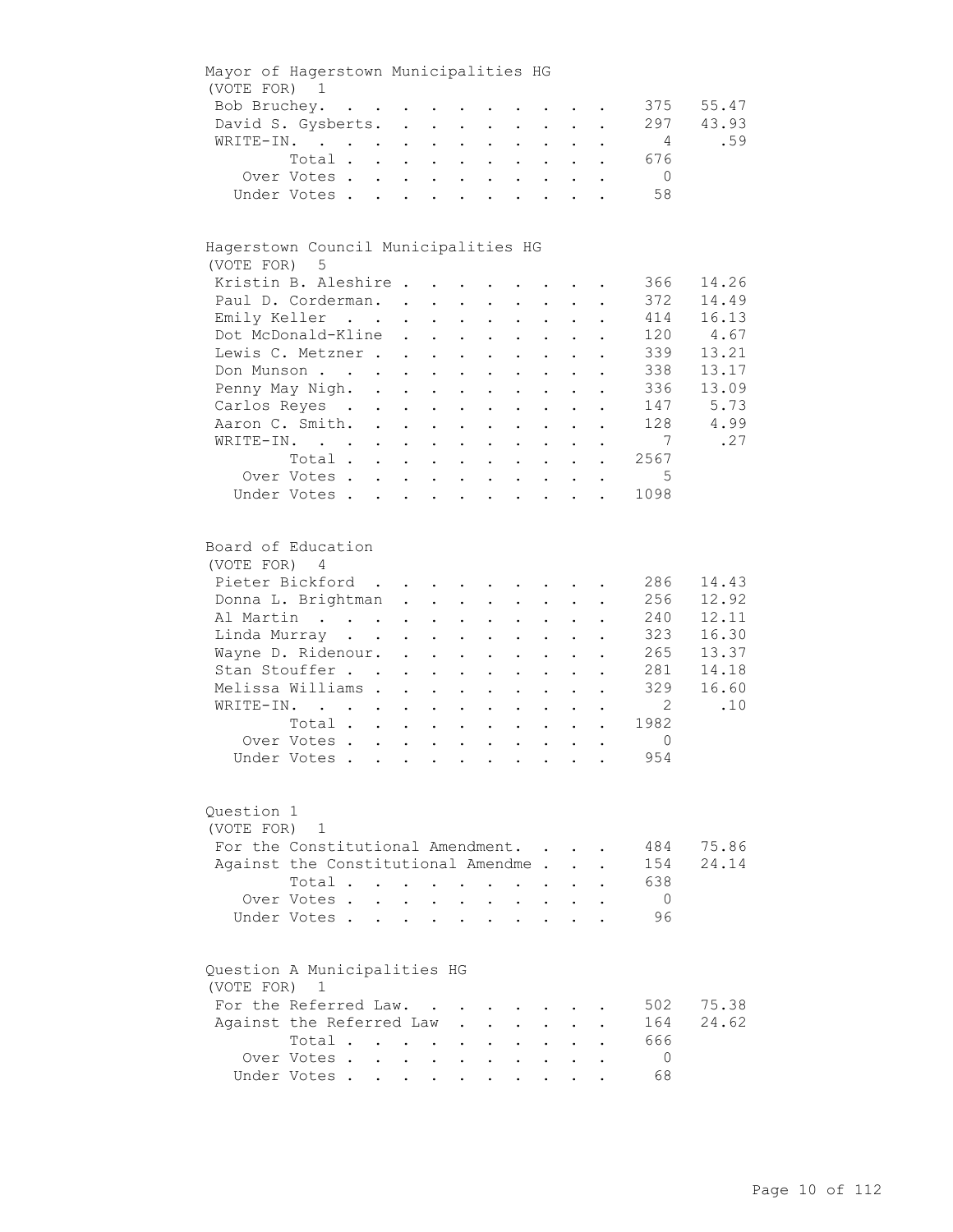| Precinct Summary<br>Run Date:04/26/17<br>RUN TIME:10:36 AM    | Presidential General Election<br>Washington County, Maryland<br>November 8, 2016              |           |                                                                                               |                                          |                           |                                                                       |                                                             |                      |                         | OFFICIAL RESULTS |
|---------------------------------------------------------------|-----------------------------------------------------------------------------------------------|-----------|-----------------------------------------------------------------------------------------------|------------------------------------------|---------------------------|-----------------------------------------------------------------------|-------------------------------------------------------------|----------------------|-------------------------|------------------|
| 0304 003-004                                                  |                                                                                               |           |                                                                                               |                                          |                           |                                                                       |                                                             |                      |                         |                  |
|                                                               |                                                                                               |           |                                                                                               |                                          |                           |                                                                       |                                                             |                      | VOTES                   | PERCENT          |
|                                                               | REGISTERED VOTERS - TOTAL                                                                     |           |                                                                                               |                                          |                           |                                                                       |                                                             |                      | 1307                    |                  |
|                                                               | BALLOTS CAST - TOTAL. 505                                                                     |           |                                                                                               |                                          |                           |                                                                       |                                                             |                      |                         |                  |
|                                                               | BALLOTS CAST - BLANK.                                                                         |           |                                                                                               |                                          |                           |                                                                       |                                                             |                      | 0                       |                  |
|                                                               | VOTER TURNOUT - TOTAL                                                                         |           |                                                                                               |                                          |                           |                                                                       |                                                             |                      |                         | 38.64            |
|                                                               | VOTER TURNOUT - BLANK                                                                         |           |                                                                                               |                                          |                           | $\sim$                                                                |                                                             |                      |                         |                  |
| President - Vice Pres                                         |                                                                                               |           |                                                                                               |                                          |                           |                                                                       |                                                             |                      |                         |                  |
| (VOTE FOR) 1                                                  |                                                                                               |           |                                                                                               |                                          |                           |                                                                       |                                                             |                      |                         |                  |
|                                                               | Trump-Pence (REP).                                                                            |           |                                                                                               |                                          |                           |                                                                       |                                                             |                      | 201                     | 40.52            |
|                                                               | Clinton-Kaine (DEM)                                                                           |           |                                                                                               |                                          |                           |                                                                       |                                                             |                      |                         | 259 52.22        |
|                                                               | Johnson-Weld (LIB)                                                                            |           |                                                                                               |                                          |                           |                                                                       | $\bullet$ .<br><br><br><br><br><br><br><br><br><br><br><br> |                      |                         | 12 2.42          |
|                                                               | Stein-Baraka (GRN).                                                                           |           | $\mathbf{r} = \mathbf{r} + \mathbf{r} + \mathbf{r}$ .                                         |                                          |                           | $\mathbf{L}^{\text{max}}$                                             |                                                             |                      |                         | 12 2.42          |
| WRITE-IN.                                                     | $\mathcal{L}(\mathbf{A})$ . The contribution of the contribution of $\mathcal{L}(\mathbf{A})$ |           |                                                                                               |                                          | $\mathbf{a} = \mathbf{a}$ | $\mathbf{L}^{\text{max}}$                                             |                                                             |                      | 12                      | 2.42             |
|                                                               | Total                                                                                         |           | $\mathbf{1}^{\prime}$ , $\mathbf{1}^{\prime}$ , $\mathbf{1}^{\prime}$ , $\mathbf{1}^{\prime}$ |                                          |                           |                                                                       |                                                             |                      | 496                     |                  |
|                                                               | Over Votes                                                                                    | $\sim$    |                                                                                               | $\mathbf{r} = \mathbf{r} + \mathbf{r}$ . |                           |                                                                       |                                                             |                      | 8 <sup>8</sup>          |                  |
|                                                               | Under Votes                                                                                   |           | $\mathbf{r}$ and $\mathbf{r}$ and $\mathbf{r}$                                                |                                          |                           | $\mathbf{r}$ and $\mathbf{r}$                                         |                                                             |                      | 1                       |                  |
| U.S. Senator<br>(VOTE FOR) 1                                  |                                                                                               |           |                                                                                               |                                          |                           |                                                                       |                                                             |                      |                         |                  |
|                                                               | Kathy Szeliga (REP)                                                                           |           |                                                                                               |                                          |                           |                                                                       |                                                             |                      | 163                     | 34.53            |
|                                                               | Chris Van Hollen (DEM)                                                                        |           |                                                                                               |                                          |                           | $\mathbf{L}^{\text{max}}$                                             |                                                             |                      | 270                     | 57.20            |
|                                                               | Margaret Flowers (GRN)                                                                        |           |                                                                                               |                                          | $\mathbf{L}^{\text{max}}$ | $\mathbf{a} = \mathbf{a}$                                             |                                                             |                      | 36                      | 7.63             |
| WRITE-IN.                                                     | $\mathbf{r} = \mathbf{r} + \mathbf{r}$ .                                                      | $\sim 10$ | $\ddot{\phantom{0}}$                                                                          | $\sim 100$ km s $^{-1}$                  | $\sim 10^{-10}$           | $\sim$ $-$                                                            |                                                             |                      | $\overline{\mathbf{3}}$ | .64              |
|                                                               | Total                                                                                         | $\sim$    |                                                                                               | $\cdot$ $\cdot$                          |                           | $\mathbf{r} = \mathbf{r} + \mathbf{r}$ .                              |                                                             |                      | 472                     |                  |
|                                                               | Over Votes                                                                                    |           |                                                                                               | $\cdot$ $\cdot$                          |                           | $\cdot$ $\cdot$ $\cdot$                                               |                                                             |                      | $\blacksquare$          |                  |
|                                                               | Under Votes                                                                                   |           | $\ddot{\phantom{a}}$                                                                          |                                          |                           | $\cdots$                                                              |                                                             |                      | 32                      |                  |
| Rep in Congress Congressional District 6                      |                                                                                               |           |                                                                                               |                                          |                           |                                                                       |                                                             |                      |                         |                  |
| (VOTE FOR) 1                                                  | Amie Hoeber (REP).                                                                            |           |                                                                                               |                                          |                           |                                                                       |                                                             |                      | 163                     | 33.68            |
|                                                               | John K. Delaney (DEM) .                                                                       |           |                                                                                               |                                          |                           |                                                                       |                                                             |                      |                         | 295 60.95        |
|                                                               | David L. Howser (LIB)                                                                         |           | $\sim 10^{-11}$                                                                               |                                          |                           | $\mathbf{z} = \mathbf{z} + \mathbf{z}$ .                              |                                                             |                      | 15                      | 3.10             |
|                                                               | George Gluck (GRN)                                                                            |           |                                                                                               |                                          |                           |                                                                       | $\mathbf{r}$                                                | $\ddot{\phantom{a}}$ | 10                      | 2.07             |
|                                                               | WRITE-IN.                                                                                     |           |                                                                                               |                                          |                           |                                                                       |                                                             |                      | $\overline{1}$          | .21              |
|                                                               | Total                                                                                         |           |                                                                                               |                                          |                           |                                                                       |                                                             |                      | 484                     |                  |
|                                                               |                                                                                               |           |                                                                                               |                                          |                           |                                                                       |                                                             |                      | 1                       |                  |
|                                                               | Over Votes<br>Under Votes                                                                     |           |                                                                                               |                                          |                           |                                                                       |                                                             |                      | 20                      |                  |
| Judge of the Circuit Court Judicial Circuit 4<br>(VOTE FOR) 1 |                                                                                               |           |                                                                                               |                                          |                           |                                                                       |                                                             |                      |                         |                  |
|                                                               | Viki M. Pauler (JUD).                                                                         |           |                                                                                               |                                          |                           |                                                                       |                                                             |                      | 386                     | 98.72            |
|                                                               | WRITE-IN.                                                                                     |           |                                                                                               |                                          |                           |                                                                       |                                                             |                      | 5                       | 1.28             |
|                                                               | Total                                                                                         |           |                                                                                               |                                          |                           | $\mathbf{r}$ , and $\mathbf{r}$ , and $\mathbf{r}$ , and $\mathbf{r}$ |                                                             |                      | 391                     |                  |
|                                                               | Over Votes                                                                                    |           |                                                                                               |                                          |                           |                                                                       |                                                             | $\bullet$            | -1                      |                  |
|                                                               | Under Votes                                                                                   |           |                                                                                               |                                          |                           |                                                                       |                                                             |                      | 113                     |                  |
| Judge Special Appeals At Large<br>(VOTE FOR) 1                |                                                                                               |           |                                                                                               |                                          |                           |                                                                       |                                                             |                      |                         |                  |
|                                                               | Yes Dan Friedman (JUD)                                                                        |           |                                                                                               |                                          |                           |                                                                       |                                                             |                      | 335                     | 82.72            |
|                                                               | No Dan Friedman (JUD)                                                                         |           |                                                                                               |                                          |                           |                                                                       |                                                             |                      | 70                      | 17.28            |
|                                                               | Total                                                                                         |           |                                                                                               |                                          |                           |                                                                       |                                                             |                      | 405                     |                  |
|                                                               | Over Votes                                                                                    |           |                                                                                               |                                          |                           |                                                                       |                                                             |                      | 0                       |                  |
|                                                               |                                                                                               |           |                                                                                               |                                          |                           |                                                                       |                                                             |                      |                         |                  |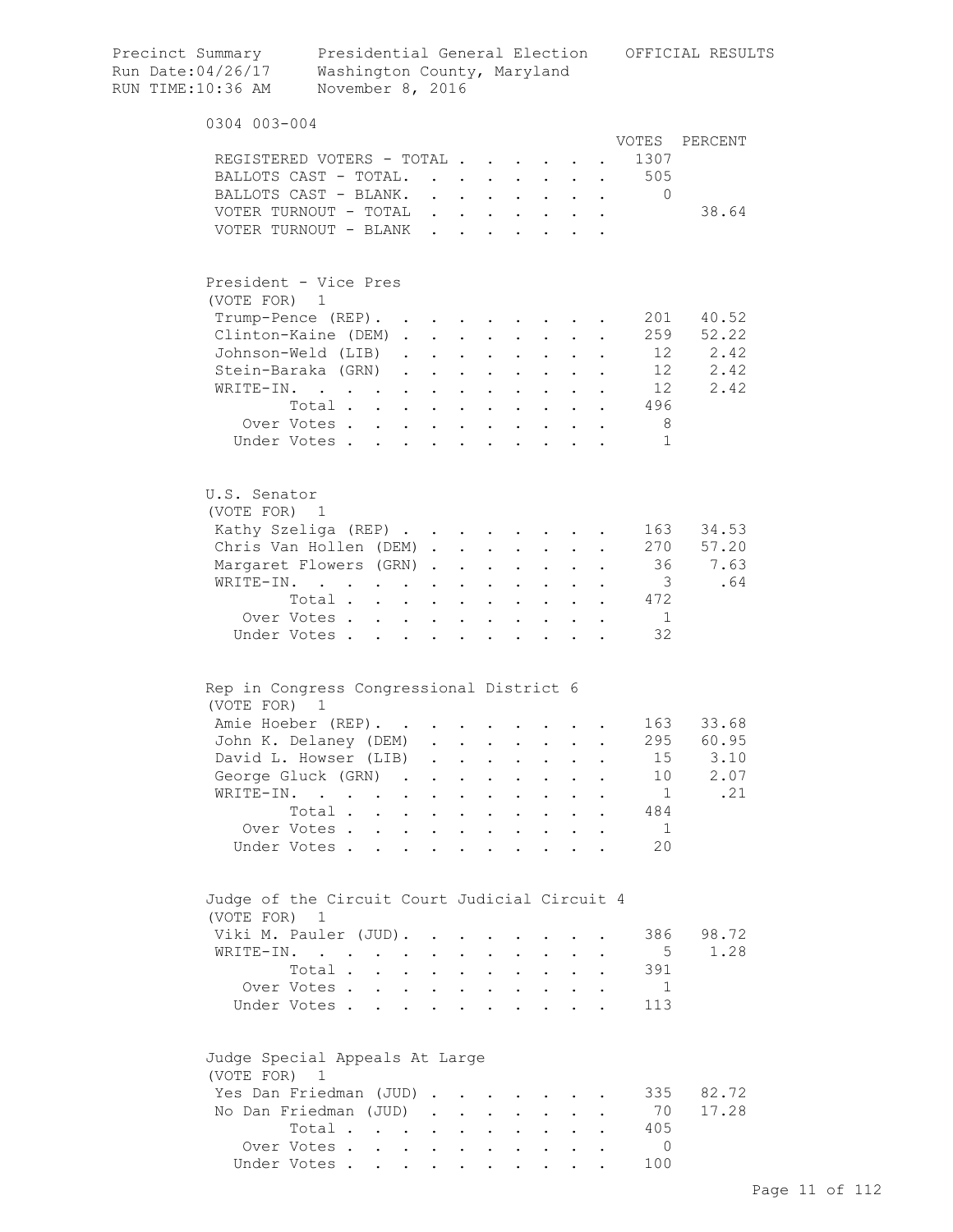| Mayor of Hagerstown Municipalities HG        |                                     |                    |                                                                  |                           |                                                                  |                            |                                          |                           |                                          |                      |                 |       |
|----------------------------------------------|-------------------------------------|--------------------|------------------------------------------------------------------|---------------------------|------------------------------------------------------------------|----------------------------|------------------------------------------|---------------------------|------------------------------------------|----------------------|-----------------|-------|
| (VOTE FOR) 1                                 |                                     |                    |                                                                  |                           |                                                                  |                            |                                          |                           |                                          |                      |                 |       |
|                                              | Bob Bruchey.                        |                    |                                                                  |                           |                                                                  |                            |                                          |                           |                                          |                      | 271             | 59.17 |
|                                              | David S. Gysberts.                  |                    |                                                                  |                           |                                                                  |                            |                                          |                           |                                          |                      | 182             | 39.74 |
|                                              | WRITE-IN.                           |                    |                                                                  |                           |                                                                  | $\mathcal{L}^{\text{max}}$ |                                          | $\mathbf{L} = \mathbf{L}$ | $\mathcal{L}^{\text{max}}$               |                      | 5               | 1.09  |
|                                              | Total                               |                    |                                                                  |                           |                                                                  |                            |                                          |                           |                                          | $\ddot{\phantom{1}}$ | 458             |       |
|                                              | Over Votes                          |                    |                                                                  |                           |                                                                  |                            |                                          |                           |                                          |                      | $\overline{2}$  |       |
|                                              | Under Votes                         |                    |                                                                  |                           |                                                                  |                            |                                          |                           |                                          | $\ddotsc$            | 45              |       |
|                                              |                                     |                    |                                                                  |                           |                                                                  |                            |                                          |                           |                                          |                      |                 |       |
| Hagerstown Council Municipalities HG         |                                     |                    |                                                                  |                           |                                                                  |                            |                                          |                           |                                          |                      |                 |       |
| (VOTE FOR) 5                                 |                                     |                    |                                                                  |                           |                                                                  |                            |                                          |                           |                                          |                      |                 |       |
|                                              | Kristin B. Aleshire                 |                    |                                                                  |                           |                                                                  |                            |                                          |                           |                                          |                      | 244             | 14.72 |
|                                              | Paul D. Corderman.                  |                    |                                                                  |                           |                                                                  |                            |                                          |                           |                                          |                      | 186             | 11.22 |
|                                              | Emily Keller                        |                    |                                                                  |                           | $\mathbf{L}^{\text{max}}$ , and $\mathbf{L}^{\text{max}}$        |                            | $\mathbf{z} = \mathbf{z} + \mathbf{z}$ . |                           | $\mathbf{z} = \mathbf{z} + \mathbf{z}$ . |                      | 292             | 17.61 |
|                                              | Dot McDonald-Kline                  |                    |                                                                  |                           |                                                                  |                            |                                          | $\mathcal{L}^{(1)}$       |                                          |                      | 93              | 5.61  |
|                                              | Lewis C. Metzner.                   |                    | $\ddot{\phantom{0}}$                                             |                           | $\mathbf{L}^{\text{max}}$ , and $\mathbf{L}^{\text{max}}$        | $\bullet$ .                | $\bullet$ .                              |                           | $\mathbf{L}^{\text{max}}$                |                      | 171             | 10.31 |
|                                              |                                     |                    | $\sim$                                                           |                           | $\mathbf{z} = \mathbf{z} + \mathbf{z}$ .                         | $\bullet$ .                | $\mathbf{L}^{\text{max}}$                |                           |                                          |                      |                 |       |
|                                              | Don Munson                          |                    | $\mathbf{L}^{\text{max}}$                                        | $\sim$ $-$                | $\sim 10^{-11}$                                                  |                            |                                          |                           |                                          |                      | 208             | 12.55 |
|                                              | Penny May Nigh. .                   |                    | $\mathbf{L}^{\text{max}}$                                        | $\sim$ $-$                | $\sim$                                                           |                            |                                          |                           |                                          |                      | 217             | 13.09 |
|                                              | Carlos Reyes .                      | $\mathbb{R}^{n+1}$ | $\bullet$ .                                                      | $\sim$                    | $\sim$ 100 $\pm$                                                 | $\bullet$                  | $\ddot{\phantom{a}}$                     |                           |                                          |                      | 125             | 7.54  |
|                                              | Aaron C. Smith.                     |                    |                                                                  |                           |                                                                  |                            | $\mathbf{r} = \mathbf{r}$                | $\ddot{\phantom{0}}$      | $\ddot{\phantom{a}}$                     |                      | 112             | 6.76  |
|                                              | WRITE-IN.                           |                    |                                                                  |                           |                                                                  |                            |                                          |                           | $\bullet$                                |                      | 10 <sup>1</sup> | .60   |
|                                              | Total                               |                    |                                                                  |                           |                                                                  |                            |                                          |                           |                                          | $\ddot{\phantom{a}}$ | 1658            |       |
|                                              | Over Votes                          |                    |                                                                  |                           |                                                                  |                            |                                          |                           |                                          | $\ddot{\phantom{0}}$ | $\overline{0}$  |       |
|                                              | Under Votes                         |                    |                                                                  |                           |                                                                  |                            |                                          |                           |                                          |                      | 867             |       |
|                                              |                                     |                    |                                                                  |                           |                                                                  |                            |                                          |                           |                                          |                      |                 |       |
| Board of Education<br>(VOTE FOR) 4           |                                     |                    |                                                                  |                           |                                                                  |                            |                                          |                           |                                          |                      |                 |       |
|                                              | Pieter Bickford                     |                    |                                                                  |                           |                                                                  |                            |                                          |                           |                                          |                      | 171             | 13.51 |
|                                              |                                     |                    |                                                                  |                           |                                                                  |                            |                                          |                           |                                          |                      |                 |       |
|                                              | Donna L. Brightman                  |                    |                                                                  |                           |                                                                  |                            |                                          |                           |                                          |                      | 193             | 15.24 |
|                                              | Al Martin                           |                    |                                                                  |                           |                                                                  |                            | $\mathbf{L} = \mathbf{L}$                |                           | $\cdot$ $\cdot$ $\cdot$                  |                      | 111             | 8.77  |
|                                              | Linda Murray                        |                    |                                                                  |                           |                                                                  |                            | $\mathbf{z} = \mathbf{z} + \mathbf{z}$ . |                           | $\mathbf{z} = \mathbf{z} + \mathbf{z}$ . |                      | 222             | 17.54 |
|                                              | Wayne D. Ridenour.                  |                    |                                                                  |                           | $\mathbf{r} = \mathbf{r} \times \mathbf{r}$ , where $\mathbf{r}$ | $\bullet$ .                | $\bullet$ .                              | $\mathcal{L}^{(1)}$       | $\bullet$                                |                      | 161             | 12.72 |
|                                              | Stan Stouffer                       |                    | $\ddot{\phantom{0}}$                                             |                           | $\mathbf{z} = \mathbf{z} + \mathbf{z}$ .                         | $\mathbf{L}^{\text{max}}$  | $\mathbf{z} = \mathbf{z}$                | $\mathbf{L}^{\text{max}}$ |                                          |                      | 153             | 12.09 |
|                                              | Melissa Williams .                  |                    | $\ddot{\phantom{a}}$                                             | $\mathbf{L}^{\text{max}}$ | $\bullet$                                                        |                            | $\ddot{\phantom{0}}$                     |                           |                                          |                      | 246             | 19.43 |
|                                              | WRITE-IN.                           |                    | $\ddot{\phantom{0}}$                                             | $\mathbf{L}^{\text{max}}$ | $\ddot{\phantom{0}}$                                             | $\bullet$                  | $\ddot{\phantom{0}}$                     |                           |                                          |                      | - 9             | .71   |
|                                              | Total                               |                    | $\sim$ $-$                                                       | $\ddot{\phantom{0}}$      | $\ddot{\phantom{0}}$                                             | $\ddot{\phantom{a}}$       | $\ddot{\phantom{a}}$                     |                           |                                          |                      | 1266            |       |
|                                              | Over Votes                          |                    |                                                                  |                           |                                                                  |                            | $\mathbf{r} = \mathbf{r} + \mathbf{r}$ . | $\ddot{\phantom{a}}$      | $\ddot{\phantom{a}}$                     |                      | 4               |       |
|                                              | Under Votes                         |                    |                                                                  |                           |                                                                  |                            |                                          |                           |                                          |                      | 750             |       |
|                                              |                                     |                    |                                                                  |                           |                                                                  |                            |                                          |                           |                                          |                      |                 |       |
| Question 1                                   |                                     |                    |                                                                  |                           |                                                                  |                            |                                          |                           |                                          |                      |                 |       |
| (VOTE FOR)                                   | 1                                   |                    |                                                                  |                           |                                                                  |                            |                                          |                           |                                          |                      |                 |       |
|                                              | For the Constitutional Amendment.   |                    |                                                                  |                           |                                                                  |                            |                                          |                           |                                          |                      | 335             | 79.20 |
|                                              | Against the Constitutional Amendme. |                    |                                                                  |                           |                                                                  |                            |                                          |                           |                                          |                      | 88              | 20.80 |
|                                              | Total.                              |                    |                                                                  |                           | $\mathbf{L}^{\text{max}}$                                        | $\ddot{\phantom{a}}$       |                                          |                           |                                          |                      | 423             |       |
|                                              |                                     |                    |                                                                  |                           |                                                                  |                            | $\sim$                                   |                           |                                          |                      |                 |       |
|                                              | Over Votes.                         | $\mathbf{L}$       |                                                                  |                           |                                                                  |                            |                                          |                           |                                          |                      | - 1             |       |
|                                              | Under Votes.                        |                    |                                                                  |                           | $\ddot{\phantom{a}}$                                             |                            | $\ddot{\phantom{a}}$                     |                           |                                          |                      | 81              |       |
|                                              |                                     |                    |                                                                  |                           |                                                                  |                            |                                          |                           |                                          |                      |                 |       |
| Question A Municipalities HG<br>(VOTE FOR) 1 |                                     |                    |                                                                  |                           |                                                                  |                            |                                          |                           |                                          |                      |                 |       |
|                                              | For the Referred Law.               |                    |                                                                  |                           |                                                                  |                            |                                          |                           |                                          |                      | 348             | 78.91 |
|                                              | Against the Referred Law            |                    |                                                                  |                           |                                                                  |                            |                                          |                           |                                          |                      | 93              | 21.09 |
|                                              | Total                               |                    |                                                                  |                           |                                                                  |                            |                                          |                           |                                          |                      | 441             |       |
|                                              | Over Votes .                        |                    | $\mathbf{1}$ $\mathbf{1}$ $\mathbf{1}$ $\mathbf{1}$ $\mathbf{1}$ |                           | $\ddot{\phantom{0}}$                                             |                            |                                          |                           |                                          |                      | 1               |       |
|                                              | Under Votes                         |                    |                                                                  |                           |                                                                  |                            |                                          |                           |                                          |                      | 63              |       |
|                                              |                                     |                    |                                                                  |                           |                                                                  |                            |                                          |                           |                                          |                      |                 |       |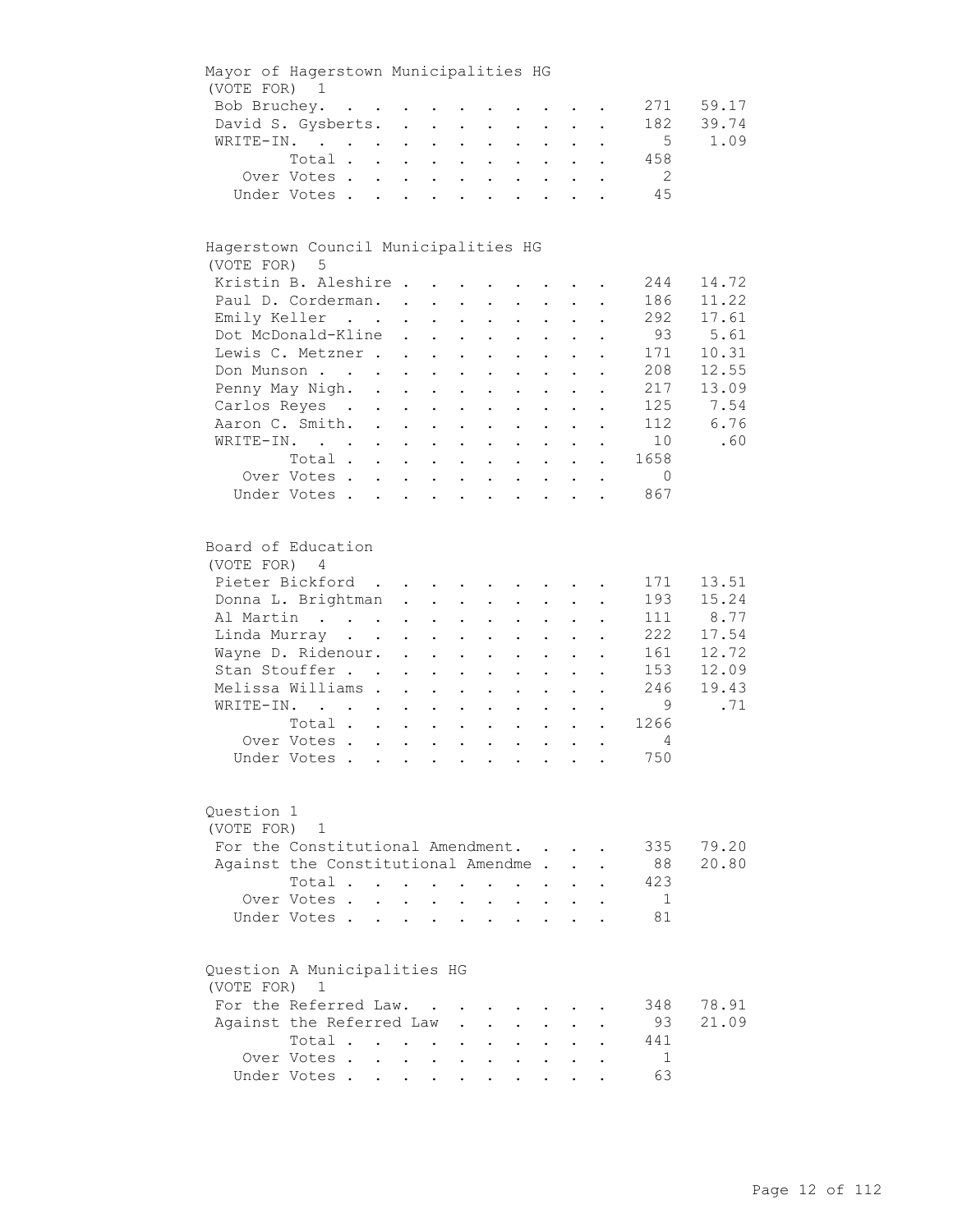| Precinct Summary<br>Run Date: 04/26/17<br>RUN TIME:10:36 AM   | Washington County, Maryland<br>November 8, 2016 |               |                                                                                                                       |                                                     |                                                                  |                                                             |                                          |                               |           |                | Presidential General Election OFFICIAL RESULTS |
|---------------------------------------------------------------|-------------------------------------------------|---------------|-----------------------------------------------------------------------------------------------------------------------|-----------------------------------------------------|------------------------------------------------------------------|-------------------------------------------------------------|------------------------------------------|-------------------------------|-----------|----------------|------------------------------------------------|
| 0305 003-005                                                  |                                                 |               |                                                                                                                       |                                                     |                                                                  |                                                             |                                          |                               |           |                |                                                |
| REGISTERED VOTERS - TOTAL                                     |                                                 |               |                                                                                                                       |                                                     |                                                                  |                                                             |                                          |                               |           | VOTES          | PERCENT                                        |
| BALLOTS CAST - TOTAL.                                         |                                                 |               |                                                                                                                       |                                                     |                                                                  |                                                             |                                          |                               |           | 8<br>1         |                                                |
| BALLOTS CAST - BLANK.                                         |                                                 |               |                                                                                                                       |                                                     | $\mathbf{z} = \mathbf{z} + \mathbf{z}$ . The set of $\mathbf{z}$ |                                                             |                                          |                               |           | $\Omega$       |                                                |
| VOTER TURNOUT - TOTAL $\cdot \cdot \cdot \cdot \cdot \cdot$   |                                                 |               |                                                                                                                       |                                                     |                                                                  |                                                             |                                          |                               |           |                | 12.50                                          |
| VOTER TURNOUT - BLANK.                                        |                                                 |               |                                                                                                                       | $\mathbf{L}^{\text{max}}$                           |                                                                  |                                                             |                                          |                               |           |                |                                                |
| President - Vice Pres<br>(VOTE FOR) 1                         |                                                 |               |                                                                                                                       |                                                     |                                                                  |                                                             |                                          |                               |           |                |                                                |
| Trump-Pence (REP).                                            |                                                 |               |                                                                                                                       |                                                     |                                                                  |                                                             |                                          |                               |           | $\mathbf{1}$   | 100.00                                         |
| Clinton-Kaine (DEM)                                           |                                                 |               |                                                                                                                       |                                                     |                                                                  |                                                             |                                          |                               |           | 0              |                                                |
| Johnson-Weld (LIB)                                            |                                                 |               |                                                                                                                       |                                                     |                                                                  |                                                             |                                          |                               |           | 0              |                                                |
| Stein-Baraka (GRN)                                            |                                                 |               |                                                                                                                       | $\sim$                                              |                                                                  |                                                             |                                          |                               |           | $\circ$        |                                                |
| WRITE-IN.                                                     |                                                 |               | $\mathbf{1}^{\prime}$ , $\mathbf{1}^{\prime}$ , $\mathbf{1}^{\prime}$ , $\mathbf{1}^{\prime}$ , $\mathbf{1}^{\prime}$ |                                                     | $\sim$                                                           | $\bullet$ .<br><br><br><br><br><br><br><br><br><br><br><br> | $\sim$                                   |                               |           | $\circ$        |                                                |
|                                                               | Total                                           |               |                                                                                                                       |                                                     | $\ddot{\phantom{0}}$                                             | $\mathbf{L}^{\text{max}}$                                   | $\sim$                                   |                               |           | 1              |                                                |
| Over Votes                                                    |                                                 |               |                                                                                                                       |                                                     |                                                                  |                                                             |                                          | $\mathbf{L}$                  |           | 0              |                                                |
| Under Votes                                                   |                                                 |               |                                                                                                                       |                                                     |                                                                  |                                                             |                                          |                               |           | $\Omega$       |                                                |
| U.S. Senator                                                  |                                                 |               |                                                                                                                       |                                                     |                                                                  |                                                             |                                          |                               |           |                |                                                |
| (VOTE FOR) 1                                                  |                                                 |               |                                                                                                                       |                                                     |                                                                  |                                                             |                                          |                               |           |                |                                                |
| Kathy Szeliga (REP)                                           |                                                 |               |                                                                                                                       |                                                     |                                                                  |                                                             |                                          |                               |           | $\overline{1}$ | 100.00                                         |
| Chris Van Hollen (DEM)                                        |                                                 |               |                                                                                                                       |                                                     |                                                                  |                                                             |                                          |                               |           | 0              |                                                |
| Margaret Flowers (GRN).                                       |                                                 |               |                                                                                                                       |                                                     | $\mathbf{L} = \mathbf{L}$                                        | $\sim$                                                      |                                          |                               |           | $\mathbf 0$    |                                                |
| WRITE-IN.                                                     |                                                 |               |                                                                                                                       |                                                     |                                                                  |                                                             |                                          |                               |           | $\mathbf 0$    |                                                |
|                                                               | Total                                           |               |                                                                                                                       |                                                     |                                                                  |                                                             |                                          |                               |           | 1              |                                                |
| Over Votes                                                    |                                                 |               |                                                                                                                       |                                                     |                                                                  |                                                             |                                          | $\mathbf{L}$ and $\mathbf{L}$ |           | 0              |                                                |
| Under Votes                                                   |                                                 |               |                                                                                                                       |                                                     |                                                                  |                                                             |                                          |                               |           | $\Omega$       |                                                |
| Rep in Congress Congressional District 6                      |                                                 |               |                                                                                                                       |                                                     |                                                                  |                                                             |                                          |                               |           |                |                                                |
| (VOTE FOR) 1                                                  |                                                 |               |                                                                                                                       |                                                     |                                                                  |                                                             |                                          |                               |           |                |                                                |
| Amie Hoeber (REP).                                            |                                                 |               |                                                                                                                       |                                                     |                                                                  |                                                             |                                          |                               |           | $\mathbf{1}$   | 100.00                                         |
| John K. Delaney (DEM)                                         |                                                 |               |                                                                                                                       |                                                     |                                                                  |                                                             |                                          |                               |           | 0              |                                                |
| David L. Howser (LIB)                                         |                                                 |               | $\mathbf{r}$                                                                                                          |                                                     |                                                                  |                                                             | $\cdot$ $\cdot$ $\cdot$ $\cdot$ $\cdot$  | $\sim$                        |           | 0              |                                                |
| George Gluck (GRN)                                            |                                                 | $\sim$ $\sim$ | $\ddot{\phantom{0}}$                                                                                                  |                                                     |                                                                  | <b>All Contracts</b>                                        | $\ddot{\phantom{0}}$                     | $\sim$ 100 $\pm$              | $\bullet$ | 0              |                                                |
| WRITE-IN.                                                     |                                                 |               |                                                                                                                       |                                                     | $\bullet$ . In the set of $\bullet$                              | $\mathbf{L}^{\text{max}}$                                   | $\mathbf{L} = \mathbf{L}$                | $\bullet$                     | $\bullet$ | 0              |                                                |
|                                                               | Total                                           |               |                                                                                                                       |                                                     | $\mathbf{L} = \mathbf{L} \mathbf{L}$                             | $\mathbf{L}^{\text{max}}$                                   | $\sim 10^{-10}$                          |                               |           | 1              |                                                |
| Over Votes                                                    |                                                 |               | $\mathbf{A}^{\text{max}}$ , and $\mathbf{A}^{\text{max}}$                                                             |                                                     | $\mathbf{L} = \mathbf{L} \mathbf{L}$                             |                                                             | $\mathbf{L} = \mathbf{L} \mathbf{L}$     |                               |           | 0              |                                                |
| Under Votes                                                   |                                                 |               | $\ddot{\phantom{a}}$<br>$\sim$                                                                                        | $\ddot{\phantom{a}}$                                |                                                                  |                                                             | <b>Contract Contract Contract</b>        |                               |           | $\Omega$       |                                                |
| Judge of the Circuit Court Judicial Circuit 4<br>(VOTE FOR) 1 |                                                 |               |                                                                                                                       |                                                     |                                                                  |                                                             |                                          |                               |           |                |                                                |
| Viki M. Pauler (JUD).                                         |                                                 |               |                                                                                                                       | $\mathbf{z} = \mathbf{z} + \mathbf{z} + \mathbf{z}$ |                                                                  |                                                             |                                          |                               |           | $\perp$        | 100.00                                         |
| WRITE-IN.                                                     |                                                 |               |                                                                                                                       |                                                     |                                                                  | $\bullet$ .<br><br><br><br><br><br><br><br><br><br><br><br> | $\sim$                                   |                               |           | 0              |                                                |
|                                                               | Total                                           |               |                                                                                                                       |                                                     |                                                                  |                                                             |                                          |                               |           | 1              |                                                |
| Over Votes                                                    |                                                 |               |                                                                                                                       |                                                     |                                                                  | $\bullet$                                                   | <b>Contract Contract</b>                 |                               |           | 0              |                                                |
| Under Votes                                                   |                                                 |               |                                                                                                                       | $\ddot{\phantom{a}}$                                | <b>Contractor</b>                                                |                                                             | $\mathbf{z} = \mathbf{z} + \mathbf{z}$ . |                               |           | $\Omega$       |                                                |
| Judge Special Appeals At Large<br>(VOTE FOR)                  | 1                                               |               |                                                                                                                       |                                                     |                                                                  |                                                             |                                          |                               |           |                |                                                |
| Yes Dan Friedman (JUD)                                        |                                                 |               |                                                                                                                       |                                                     |                                                                  |                                                             |                                          |                               |           | U              |                                                |
| No Dan Friedman (JUD)                                         |                                                 |               |                                                                                                                       |                                                     |                                                                  |                                                             |                                          |                               |           | $\mathbf{1}$   | 100.00                                         |
|                                                               | Total                                           |               |                                                                                                                       |                                                     |                                                                  |                                                             |                                          |                               |           | 1              |                                                |
| Over Votes                                                    |                                                 |               |                                                                                                                       |                                                     |                                                                  |                                                             |                                          |                               |           | $\Omega$       |                                                |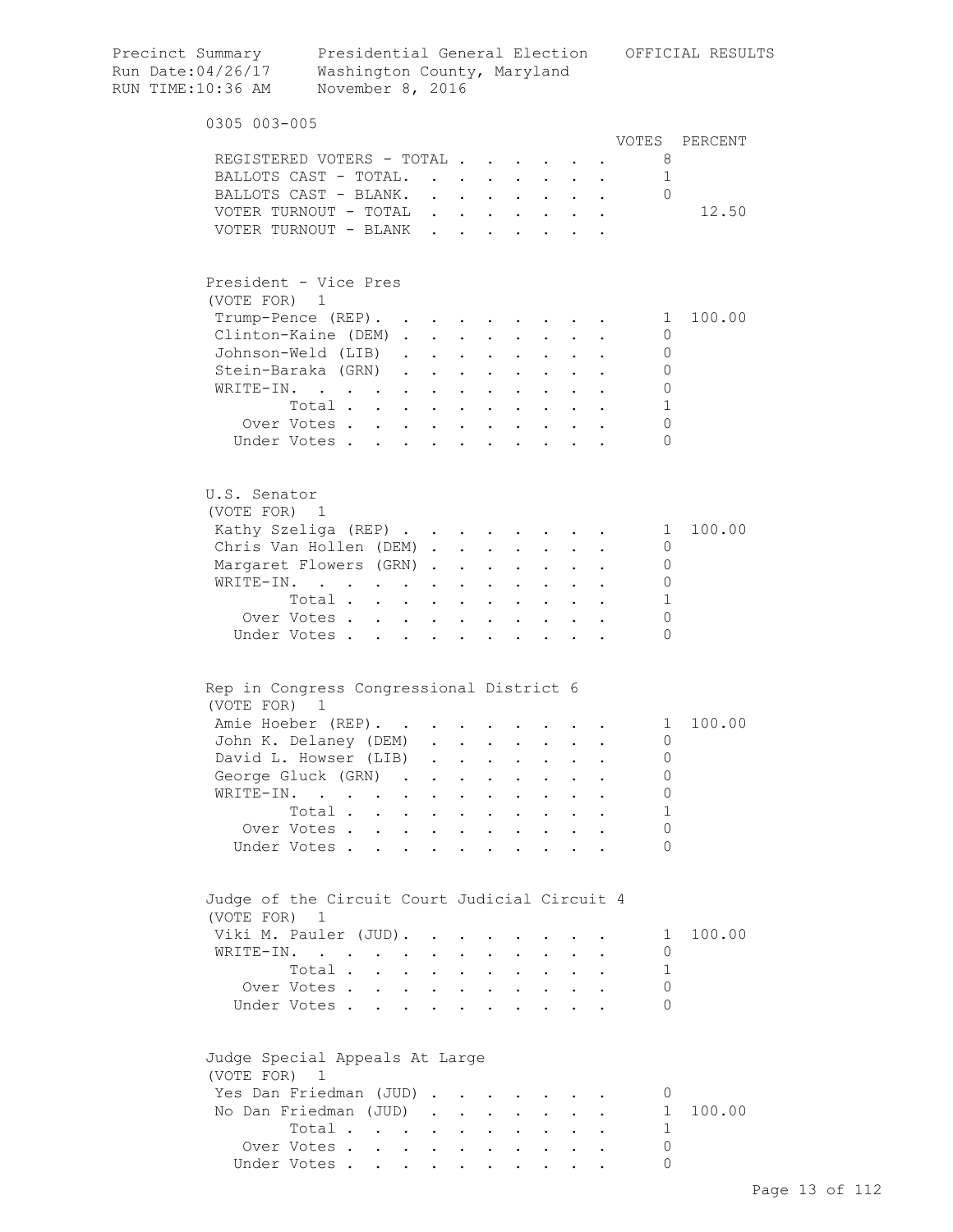|                            | Mayor of Hagerstown Municipalities HG                                                                                                                                                                  |  |              |                                                                                                                                           |                      |                                          |                                        |                                                             |                                                                      |                                  |
|----------------------------|--------------------------------------------------------------------------------------------------------------------------------------------------------------------------------------------------------|--|--------------|-------------------------------------------------------------------------------------------------------------------------------------------|----------------------|------------------------------------------|----------------------------------------|-------------------------------------------------------------|----------------------------------------------------------------------|----------------------------------|
| (VOTE FOR) 1               |                                                                                                                                                                                                        |  |              |                                                                                                                                           |                      |                                          |                                        |                                                             |                                                                      |                                  |
|                            | Bob Bruchey.                                                                                                                                                                                           |  |              |                                                                                                                                           |                      |                                          |                                        |                                                             | 0                                                                    |                                  |
|                            | David S. Gysberts.                                                                                                                                                                                     |  |              |                                                                                                                                           |                      |                                          |                                        |                                                             | $1 \quad$                                                            | 100.00                           |
|                            | WRITE-IN.                                                                                                                                                                                              |  |              |                                                                                                                                           |                      |                                          |                                        |                                                             | 0                                                                    |                                  |
|                            | Total                                                                                                                                                                                                  |  |              |                                                                                                                                           |                      |                                          |                                        |                                                             | 1                                                                    |                                  |
|                            | Over Votes                                                                                                                                                                                             |  |              |                                                                                                                                           |                      |                                          |                                        |                                                             | 0                                                                    |                                  |
|                            | Under Votes                                                                                                                                                                                            |  |              |                                                                                                                                           |                      |                                          |                                        |                                                             | $\Omega$                                                             |                                  |
|                            |                                                                                                                                                                                                        |  |              |                                                                                                                                           |                      |                                          |                                        |                                                             |                                                                      |                                  |
| (VOTE FOR) 5               | Hagerstown Council Municipalities HG<br>Kristin B. Aleshire<br>Paul D. Corderman.                                                                                                                      |  |              |                                                                                                                                           |                      |                                          |                                        |                                                             | $\mathbf{1}$<br>$\mathbf{1}$                                         | 20.00<br>20.00                   |
|                            | Emily Keller                                                                                                                                                                                           |  |              |                                                                                                                                           |                      |                                          |                                        | $\bullet$ .<br><br><br><br><br><br><br><br><br><br><br><br> | 0                                                                    |                                  |
|                            | Dot McDonald-Kline                                                                                                                                                                                     |  |              |                                                                                                                                           |                      |                                          |                                        |                                                             | $\mathbf 1$                                                          | 20.00                            |
|                            |                                                                                                                                                                                                        |  |              |                                                                                                                                           |                      |                                          |                                        |                                                             |                                                                      |                                  |
|                            | Lewis C. Metzner                                                                                                                                                                                       |  |              |                                                                                                                                           |                      |                                          |                                        |                                                             | 0                                                                    |                                  |
|                            | Don Munson                                                                                                                                                                                             |  |              |                                                                                                                                           |                      |                                          |                                        |                                                             | $\mathbf{1}$                                                         | 20.00                            |
|                            | Penny May Nigh.                                                                                                                                                                                        |  |              |                                                                                                                                           |                      |                                          |                                        |                                                             | $\mathbf{1}$                                                         | 20.00                            |
|                            | Carlos Reyes                                                                                                                                                                                           |  |              |                                                                                                                                           |                      | $\mathbf{z} = \mathbf{z} + \mathbf{z}$ . |                                        |                                                             | 0                                                                    |                                  |
|                            | Aaron C. Smith.                                                                                                                                                                                        |  |              |                                                                                                                                           |                      |                                          |                                        |                                                             | 0                                                                    |                                  |
|                            | WRITE-IN.                                                                                                                                                                                              |  |              |                                                                                                                                           |                      |                                          |                                        |                                                             | 0                                                                    |                                  |
|                            | Total                                                                                                                                                                                                  |  |              |                                                                                                                                           |                      |                                          |                                        |                                                             | 5                                                                    |                                  |
|                            | Over Votes                                                                                                                                                                                             |  |              |                                                                                                                                           |                      |                                          |                                        |                                                             | 0                                                                    |                                  |
|                            | Under Votes                                                                                                                                                                                            |  |              |                                                                                                                                           |                      |                                          |                                        |                                                             | 0                                                                    |                                  |
|                            |                                                                                                                                                                                                        |  |              |                                                                                                                                           |                      |                                          |                                        |                                                             |                                                                      |                                  |
| (VOTE FOR) 4<br>Question 1 | Board of Education<br>Pieter Bickford<br>Donna L. Brightman<br>Al Martin<br>Linda Murray<br>Wayne D. Ridenour.<br>Stan Stouffer<br>Melissa Williams<br>WRITE-IN.<br>Total<br>Over Votes<br>Under Votes |  |              | $\mathbf{r} = \mathbf{r} \cdot \mathbf{r}$ .<br>$\mathbf{A}^{(1)}$ and $\mathbf{A}^{(2)}$ and<br>$\mathbf{r} = \mathbf{r} + \mathbf{r}$ . |                      |                                          |                                        |                                                             | 1<br>0<br>1<br>0<br>1<br>0<br>$\mathbf 1$<br>0<br>4<br>0<br>$\Omega$ | 25.00<br>25.00<br>25.00<br>25.00 |
| (VOTE FOR)                 | 1                                                                                                                                                                                                      |  |              |                                                                                                                                           |                      |                                          |                                        |                                                             |                                                                      |                                  |
|                            | For the Constitutional Amendment.                                                                                                                                                                      |  |              |                                                                                                                                           |                      |                                          |                                        |                                                             | 1                                                                    | 100.00                           |
|                            | Against the Constitutional Amendme.                                                                                                                                                                    |  |              |                                                                                                                                           |                      |                                          |                                        |                                                             | 0                                                                    |                                  |
|                            | Total                                                                                                                                                                                                  |  |              |                                                                                                                                           | $\ddot{\phantom{a}}$ | <b>Contract Contract</b>                 |                                        |                                                             | 1                                                                    |                                  |
|                            | Over Votes                                                                                                                                                                                             |  | $\mathbf{L}$ | $\mathbf{L}$                                                                                                                              |                      | $\ddot{\phantom{0}}$                     | $\mathbf{L}$                           |                                                             | 0                                                                    |                                  |
|                            | Under Votes                                                                                                                                                                                            |  |              |                                                                                                                                           | $\ddot{\phantom{a}}$ |                                          | $\mathbf{r}$ . The set of $\mathbf{r}$ |                                                             | 0                                                                    |                                  |
| (VOTE FOR) 1               | Question A Municipalities HG                                                                                                                                                                           |  |              |                                                                                                                                           |                      |                                          |                                        |                                                             |                                                                      |                                  |
|                            | For the Referred Law.                                                                                                                                                                                  |  |              |                                                                                                                                           |                      |                                          |                                        |                                                             | 1                                                                    | 100.00                           |
|                            | Against the Referred Law                                                                                                                                                                               |  |              | $\ddot{\phantom{0}}$                                                                                                                      |                      |                                          |                                        |                                                             | 0                                                                    |                                  |
|                            | Total                                                                                                                                                                                                  |  |              |                                                                                                                                           |                      |                                          |                                        |                                                             | 1                                                                    |                                  |
|                            | Over Votes                                                                                                                                                                                             |  |              |                                                                                                                                           |                      |                                          |                                        |                                                             | 0                                                                    |                                  |
|                            | Under Votes                                                                                                                                                                                            |  |              |                                                                                                                                           |                      |                                          |                                        |                                                             | 0                                                                    |                                  |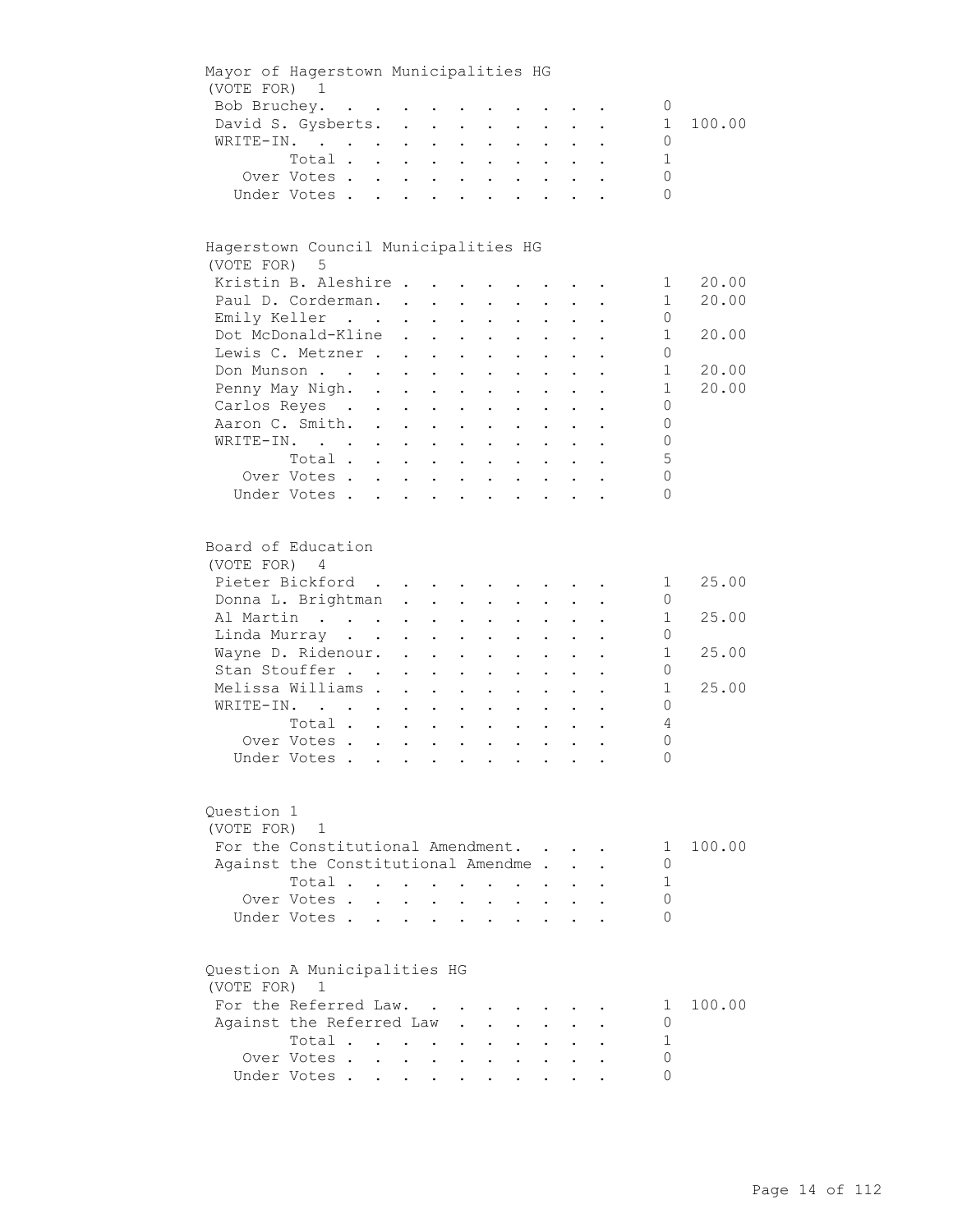| Precinct Summary<br>Run Date:04/26/17<br>RUN TIME:10:36 AM | Washington County, Maryland<br>November 8, 2016                             |                                              |                               |                                 |                                                       |                           |                                                           |                          |                                      |                                                                 | Presidential General Election OFFICIAL RESULTS |
|------------------------------------------------------------|-----------------------------------------------------------------------------|----------------------------------------------|-------------------------------|---------------------------------|-------------------------------------------------------|---------------------------|-----------------------------------------------------------|--------------------------|--------------------------------------|-----------------------------------------------------------------|------------------------------------------------|
| 0400 004-000                                               |                                                                             |                                              |                               |                                 |                                                       |                           |                                                           |                          |                                      |                                                                 |                                                |
|                                                            |                                                                             |                                              |                               |                                 |                                                       |                           |                                                           |                          |                                      |                                                                 | VOTES PERCENT                                  |
| REGISTERED VOTERS - TOTAL                                  |                                                                             |                                              |                               |                                 |                                                       |                           |                                                           |                          |                                      | 2223                                                            |                                                |
| BALLOTS CAST - TOTAL.                                      |                                                                             |                                              | $\mathbf{L}$ and $\mathbf{L}$ |                                 | $\sim$                                                | $\sim$                    | $\mathbf{L}^{\text{max}}$                                 |                          |                                      | 1294<br>$\bullet$ .<br><br><br><br><br><br><br><br><br><br><br> |                                                |
| BALLOTS CAST - BLANK.                                      |                                                                             |                                              |                               |                                 |                                                       |                           |                                                           |                          |                                      | $\Omega$                                                        |                                                |
| VOTER TURNOUT - TOTAL<br>VOTER TURNOUT - BLANK             |                                                                             |                                              | $\mathbf{r}$<br>$\mathbf{r}$  |                                 | $\mathbf{r} = \mathbf{r}$                             |                           |                                                           |                          |                                      |                                                                 | 58.21                                          |
|                                                            |                                                                             |                                              |                               |                                 |                                                       |                           |                                                           |                          |                                      |                                                                 |                                                |
| President - Vice Pres<br>(VOTE FOR)                        | $\mathbf{1}$                                                                |                                              |                               |                                 |                                                       |                           |                                                           |                          |                                      |                                                                 |                                                |
| Trump-Pence (REP). .                                       |                                                                             |                                              |                               |                                 | $\bullet$ . In the case of the $\bullet$              |                           | $\sim$ 100 $\sim$ 100 $\sim$                              |                          |                                      | 1058<br>$\mathbf{a}$ and $\mathbf{a}$                           | 82.14                                          |
| Clinton-Kaine (DEM).                                       |                                                                             |                                              |                               |                                 | $\mathbf{z} = \mathbf{z} + \mathbf{z} + \mathbf{z}$ . | $\mathbf{z} = \mathbf{z}$ | $\mathbf{z} = \mathbf{z}$                                 |                          |                                      | 177                                                             | 13.74                                          |
| Johnson-Weld (LIB)                                         |                                                                             | $\ddot{\phantom{0}}$                         |                               | $\ddot{\phantom{a}}$            |                                                       |                           |                                                           |                          |                                      | 28                                                              | 2.17                                           |
| Stein-Baraka (GRN).                                        |                                                                             |                                              | $\mathcal{L}^{\text{max}}$    | $\ddot{\phantom{a}}$            | $\ddot{\phantom{a}}$                                  |                           |                                                           |                          |                                      | 12                                                              | .93                                            |
| WRITE-IN.                                                  |                                                                             | $\ddotsc$                                    |                               |                                 | $\ddot{\phantom{a}}$                                  |                           |                                                           |                          |                                      | 13                                                              | 1.01                                           |
|                                                            | Total                                                                       |                                              |                               | $\ddot{\phantom{a}}$            | $\mathbf{L}$                                          |                           | $\mathbf{L} = \mathbf{L}$                                 | $\mathbf{L}$             |                                      | . 1288                                                          |                                                |
|                                                            | Over Votes.                                                                 |                                              |                               |                                 |                                                       |                           |                                                           |                          |                                      | 0                                                               |                                                |
|                                                            | Under Votes                                                                 |                                              |                               |                                 |                                                       |                           |                                                           |                          |                                      | - 6                                                             |                                                |
|                                                            |                                                                             |                                              |                               |                                 |                                                       |                           |                                                           |                          |                                      |                                                                 |                                                |
| U.S. Senator<br>(VOTE FOR) 1                               |                                                                             |                                              |                               |                                 |                                                       |                           |                                                           |                          |                                      |                                                                 |                                                |
| Kathy Szeliga (REP)                                        |                                                                             |                                              |                               |                                 |                                                       |                           |                                                           |                          |                                      | 948                                                             | 77.64                                          |
| Chris Van Hollen (DEM)                                     |                                                                             |                                              |                               |                                 |                                                       |                           | $\cdot$ $\cdot$                                           |                          |                                      | 238                                                             | 19.49                                          |
| Margaret Flowers (GRN).                                    |                                                                             |                                              |                               | $\ddot{\phantom{a}}$            | $\sim$ $\sim$ $\sim$                                  | $\mathbf{L}$              | $\mathbf{L}$                                              | $\mathbf{L}$             |                                      | 35                                                              | 2.87                                           |
| WRITE-IN.                                                  |                                                                             |                                              |                               | $\ddot{\phantom{0}}$            | $\sim$ $\sim$                                         |                           | $\cdot$ $\cdot$ $\cdot$                                   |                          |                                      | $\overline{0}$                                                  |                                                |
|                                                            | Total                                                                       |                                              |                               | $\ddot{\phantom{a}}$            | <b>Contract Contract Contract</b>                     |                           | $\cdot$ $\cdot$ $\cdot$                                   |                          |                                      | 1221                                                            |                                                |
|                                                            | Over Votes                                                                  |                                              |                               |                                 |                                                       |                           | $\mathbf{z} = \mathbf{z} + \mathbf{z}$ .                  |                          | $\mathbf{L} = \mathbf{L} \mathbf{L}$ | 1                                                               |                                                |
|                                                            | Under Votes                                                                 |                                              |                               |                                 |                                                       |                           | $\bullet$                                                 | <b>Contract Contract</b> |                                      | 72                                                              |                                                |
| Rep in Congress Congressional District 6                   |                                                                             |                                              |                               |                                 |                                                       |                           |                                                           |                          |                                      |                                                                 |                                                |
| (VOTE FOR) 1                                               |                                                                             |                                              |                               |                                 |                                                       |                           |                                                           |                          |                                      |                                                                 |                                                |
| Amie Hoeber (REP).                                         |                                                                             |                                              |                               |                                 |                                                       |                           |                                                           |                          |                                      | 910                                                             | 73.21                                          |
| John K. Delaney (DEM)                                      |                                                                             |                                              |                               |                                 |                                                       |                           |                                                           |                          |                                      | 300                                                             | 24.14                                          |
| David L. Howser (LIB)                                      |                                                                             |                                              |                               | $\ddot{\phantom{a}}$            | $\mathbf{L}$                                          |                           | $\mathbf{L}^{\text{max}}$ , and $\mathbf{L}^{\text{max}}$ | $\ddot{\phantom{0}}$     |                                      | 14                                                              | 1.13                                           |
| George Gluck (GRN)                                         |                                                                             | $\sim$                                       |                               | $\ddot{\phantom{0}}$            | $\ddot{\phantom{0}}$                                  | $\bullet$ .               | $\mathbf{L}^{\text{max}}$                                 | $\ddot{\phantom{a}}$     |                                      | 12                                                              | .97                                            |
| WRITE-IN.                                                  | $\mathcal{L}(\mathcal{A})$ , and $\mathcal{L}(\mathcal{A})$ , and           | $\bullet$                                    | $\bullet$                     | $\ddot{\phantom{0}}$            | $\ddot{\phantom{0}}$                                  | $\ddot{\phantom{a}}$      | $\bullet$                                                 |                          |                                      | 7                                                               | .56                                            |
|                                                            | Total.<br>$\ddot{\phantom{a}}$                                              | $\ddot{\phantom{0}}$                         | $\mathbf{L}^{\text{max}}$     | $\bullet$                       | $\mathbf{L}^{\text{max}}$                             | $\mathbf{L}^{\text{max}}$ | $\mathbf{L}^{\text{max}}$                                 | $\bullet$                | $\ddot{\phantom{a}}$                 | 1243                                                            |                                                |
|                                                            | Over Votes.                                                                 | $\ddot{\phantom{a}}$                         | $\ddot{\phantom{0}}$          | $\ddot{\phantom{a}}$            | $\ddot{\phantom{a}}$                                  |                           |                                                           |                          |                                      | 1                                                               |                                                |
| Under Votes.                                               |                                                                             |                                              |                               |                                 |                                                       |                           |                                                           |                          |                                      | 50                                                              |                                                |
|                                                            |                                                                             |                                              |                               |                                 |                                                       |                           |                                                           |                          |                                      |                                                                 |                                                |
| Judge of the Circuit Court Judicial Circuit 4              |                                                                             |                                              |                               |                                 |                                                       |                           |                                                           |                          |                                      |                                                                 |                                                |
| (VOTE FOR)                                                 | $\mathbf{1}$                                                                |                                              |                               |                                 |                                                       |                           |                                                           |                          |                                      |                                                                 |                                                |
| Viki M. Pauler (JUD).                                      |                                                                             |                                              |                               |                                 |                                                       |                           |                                                           |                          |                                      | 977                                                             | 99.19                                          |
| WRITE-IN.                                                  | $\mathcal{L}(\mathcal{A})$ . The contribution of $\mathcal{A}(\mathcal{A})$ |                                              |                               | $\bullet$ .                     |                                                       |                           |                                                           |                          |                                      | - 8                                                             | .81                                            |
|                                                            | Total .                                                                     | <b>Contractor</b>                            | $\sim$                        | $\mathbf{L}^{\text{max}}$       | $\ddot{\phantom{a}}$                                  | $\bullet$                 | $\ddot{\phantom{0}}$                                      |                          |                                      | 985                                                             |                                                |
|                                                            | Over Votes.                                                                 | $\mathbf{L} = \mathbf{L}$                    | $\sim$                        | $\ddot{\phantom{a}}$            |                                                       |                           |                                                           |                          |                                      | 1                                                               |                                                |
| Under Votes.                                               |                                                                             | $\ddot{\phantom{0}}$<br>$\ddot{\phantom{0}}$ |                               |                                 | $\ddot{\phantom{a}}$                                  |                           |                                                           |                          |                                      | 308                                                             |                                                |
| Judge Special Appeals At Large<br>(VOTE FOR)               | 1                                                                           |                                              |                               |                                 |                                                       |                           |                                                           |                          |                                      |                                                                 |                                                |
| Yes Dan Friedman (JUD).                                    |                                                                             |                                              |                               | <b>Contract Contract Street</b> |                                                       |                           |                                                           |                          |                                      | 850                                                             | 85.34                                          |
| No Dan Friedman (JUD)                                      |                                                                             |                                              | $\sim$                        | <b>Contractor</b>               | $\ddot{\phantom{0}}$                                  | $\ddot{\phantom{a}}$      | $\mathbf{z} = \mathbf{z}$                                 |                          |                                      | 146                                                             | 14.66                                          |
|                                                            | Total .                                                                     | <b>Contract Contract Contract Contract</b>   |                               |                                 |                                                       |                           |                                                           |                          |                                      | 996                                                             |                                                |
|                                                            | Over Votes                                                                  |                                              |                               |                                 |                                                       |                           |                                                           |                          |                                      | $\overline{0}$                                                  |                                                |
|                                                            | Under Votes                                                                 |                                              |                               | $\bullet$ . $\bullet$           |                                                       |                           |                                                           |                          |                                      | 298                                                             |                                                |
|                                                            |                                                                             |                                              |                               |                                 |                                                       |                           |                                                           |                          |                                      |                                                                 |                                                |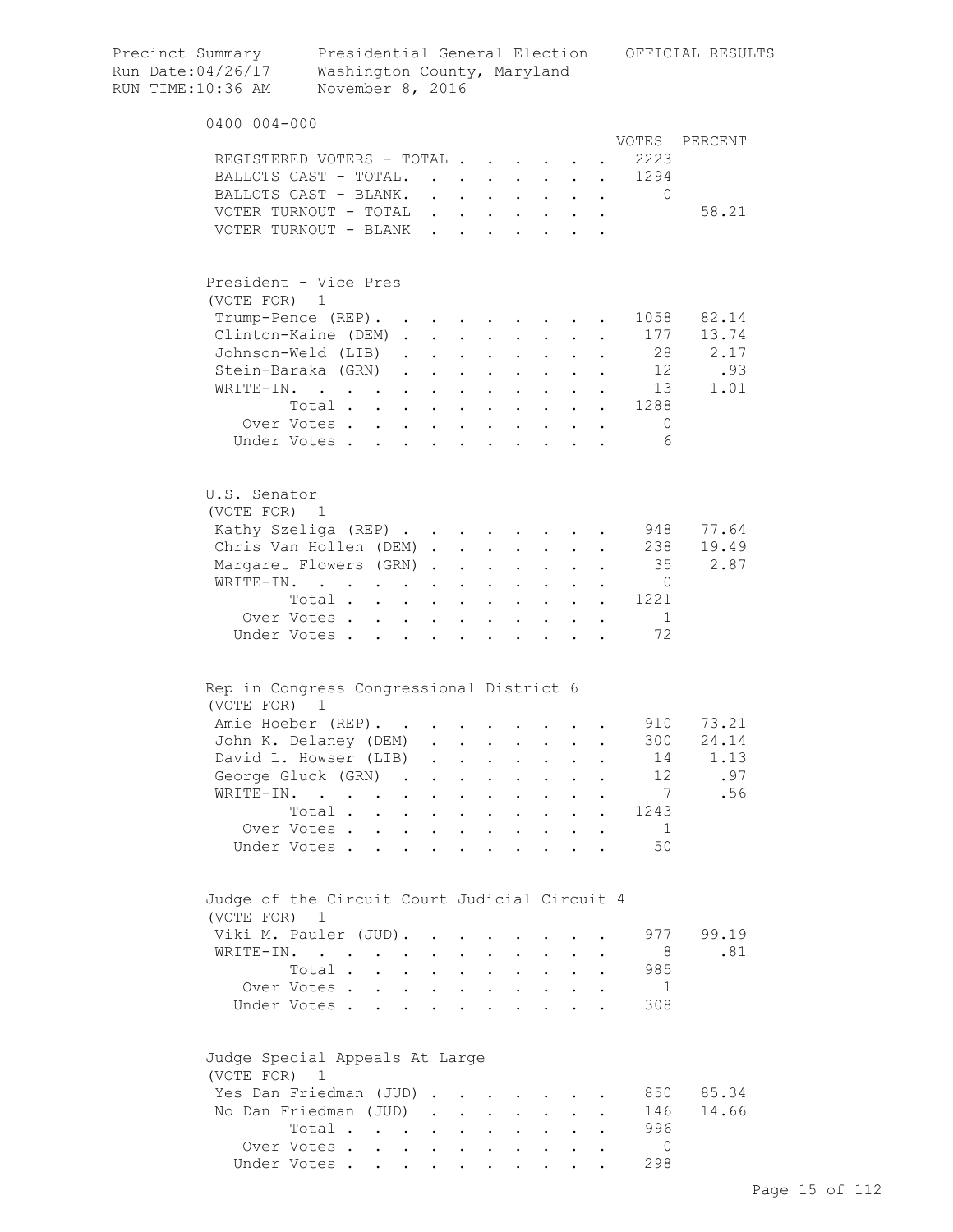| Board of Education                 |             |  |  |                          |                                 |                                 |  |                |       |
|------------------------------------|-------------|--|--|--------------------------|---------------------------------|---------------------------------|--|----------------|-------|
| (VOTE FOR) 4                       |             |  |  |                          |                                 |                                 |  |                |       |
| Pieter Bickford                    |             |  |  |                          |                                 |                                 |  | 506            | 15.55 |
| Donna L. Brightman                 |             |  |  |                          |                                 |                                 |  | 393            | 12.07 |
| Al Martin                          |             |  |  |                          |                                 |                                 |  | 412            | 12.66 |
| Linda Murray                       |             |  |  |                          |                                 |                                 |  | 415            | 12.75 |
| Wayne D. Ridenour.                 |             |  |  |                          |                                 |                                 |  | 503            | 15.45 |
| Stan Stouffer                      |             |  |  |                          |                                 |                                 |  | 541            | 16.62 |
| Melissa Williams                   |             |  |  |                          | $\cdot$ $\cdot$ $\cdot$ $\cdot$ |                                 |  | 481            | 14.78 |
| WRITE-IN.                          |             |  |  |                          |                                 |                                 |  | $\overline{4}$ | .12   |
|                                    | Total       |  |  |                          |                                 |                                 |  | 3255           |       |
|                                    | Over Votes  |  |  |                          |                                 |                                 |  | 8              |       |
|                                    | Under Votes |  |  |                          |                                 |                                 |  | . 1913         |       |
|                                    |             |  |  |                          |                                 |                                 |  |                |       |
| Ouestion 1                         |             |  |  |                          |                                 |                                 |  |                |       |
| (VOTE FOR) 1                       |             |  |  |                          |                                 |                                 |  |                |       |
| For the Constitutional Amendment.  |             |  |  |                          |                                 |                                 |  | 755            | 72.74 |
| Against the Constitutional Amendme |             |  |  |                          |                                 |                                 |  | 283            | 27.26 |
|                                    | Total       |  |  |                          |                                 | <b>Contract Contract Street</b> |  | 1038           |       |
|                                    | Over Votes  |  |  | <b>Contract Contract</b> |                                 | <b>Contract Contract Street</b> |  | $\Omega$       |       |
|                                    | Under Votes |  |  |                          |                                 |                                 |  | 256            |       |
|                                    |             |  |  |                          |                                 |                                 |  |                |       |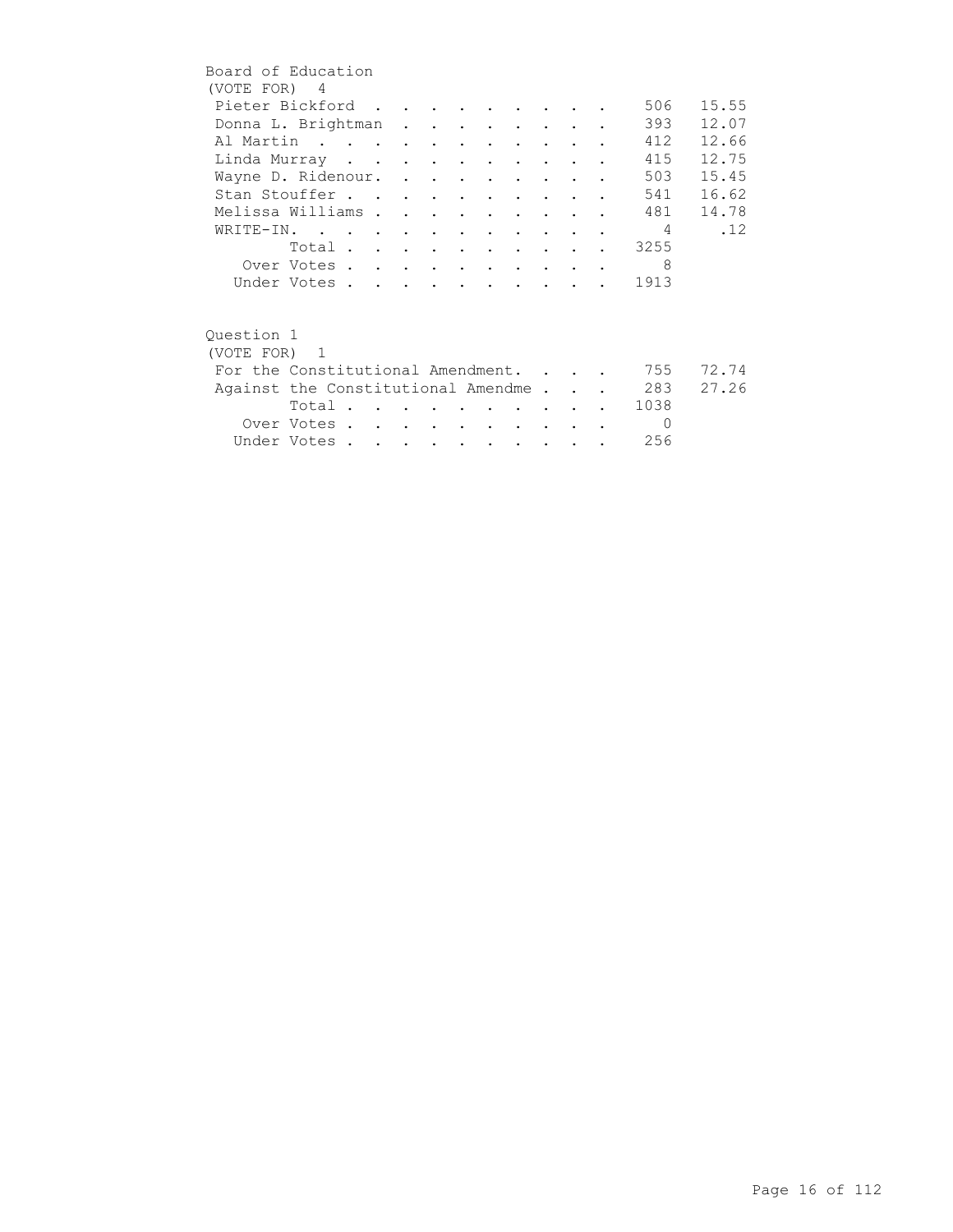| Precinct Summary<br>Run Date:04/26/17<br>RUN TIME:10:36 AM | Washington County, Maryland<br>November 8, 2016                 |                                      |                              |                                                         |                                                                                                                                              |                            |                                                           |                                                     |                                      |                                                                 | Presidential General Election OFFICIAL RESULTS |
|------------------------------------------------------------|-----------------------------------------------------------------|--------------------------------------|------------------------------|---------------------------------------------------------|----------------------------------------------------------------------------------------------------------------------------------------------|----------------------------|-----------------------------------------------------------|-----------------------------------------------------|--------------------------------------|-----------------------------------------------------------------|------------------------------------------------|
| 0500 005-000                                               |                                                                 |                                      |                              |                                                         |                                                                                                                                              |                            |                                                           |                                                     |                                      |                                                                 |                                                |
|                                                            |                                                                 |                                      |                              |                                                         |                                                                                                                                              |                            |                                                           |                                                     |                                      | VOTES                                                           | PERCENT                                        |
|                                                            | REGISTERED VOTERS - TOTAL                                       |                                      |                              |                                                         |                                                                                                                                              |                            |                                                           |                                                     |                                      | 2319                                                            |                                                |
|                                                            | BALLOTS CAST - TOTAL.                                           |                                      |                              | $\mathcal{L}^{\text{max}}$ , $\mathcal{L}^{\text{max}}$ | $\ddot{\phantom{0}}$                                                                                                                         | $\mathcal{L}^{\text{max}}$ | $\mathbf{L}^{\text{max}}$                                 |                                                     |                                      | 1378<br>$\bullet$ .<br><br><br><br><br><br><br><br><br><br><br> |                                                |
|                                                            | BALLOTS CAST - BLANK.                                           |                                      |                              |                                                         |                                                                                                                                              |                            |                                                           |                                                     |                                      | $\mathbf{0}$                                                    |                                                |
|                                                            | VOTER TURNOUT - TOTAL<br>VOTER TURNOUT - BLANK                  |                                      | $\mathbf{L}$<br>$\mathbf{r}$ |                                                         |                                                                                                                                              |                            |                                                           |                                                     |                                      |                                                                 | 59.42                                          |
|                                                            |                                                                 |                                      |                              |                                                         |                                                                                                                                              |                            |                                                           |                                                     |                                      |                                                                 |                                                |
| (VOTE FOR)                                                 | President - Vice Pres<br>$\mathbf{1}$                           |                                      |                              |                                                         |                                                                                                                                              |                            |                                                           |                                                     |                                      |                                                                 |                                                |
|                                                            | Trump-Pence (REP). .                                            |                                      |                              |                                                         |                                                                                                                                              |                            |                                                           |                                                     |                                      |                                                                 | 1164 84.65                                     |
|                                                            | Clinton-Kaine (DEM).                                            |                                      | $\mathcal{L}^{\text{max}}$   | $\mathbf{L}^{\text{max}}$                               | $\begin{array}{cccccccccccccc} \bullet & \bullet & \bullet & \bullet & \bullet & \bullet & \bullet \end{array}$<br>$\mathbf{L}^{\text{max}}$ | $\bullet$                  | $\sim 100$ km s $^{-1}$<br>$\mathbf{L}^{\text{max}}$      |                                                     |                                      | 168                                                             | 12.22                                          |
|                                                            | Johnson-Weld (LIB)                                              | $\ddot{\phantom{a}}$                 |                              | $\ddot{\phantom{0}}$                                    |                                                                                                                                              |                            |                                                           |                                                     |                                      | 22                                                              | 1.60                                           |
|                                                            | Stein-Baraka (GRN)                                              | $\mathcal{L}^{\text{max}}$           |                              | $\ddot{\phantom{a}}$                                    | $\ddot{\phantom{a}}$                                                                                                                         |                            |                                                           |                                                     |                                      | 9                                                               | .65                                            |
|                                                            | WRITE-IN.                                                       | $\ddot{\phantom{0}}$                 |                              |                                                         |                                                                                                                                              |                            |                                                           |                                                     |                                      | 12                                                              | .87                                            |
|                                                            | Total                                                           |                                      |                              | $\ddot{\phantom{a}}$                                    | $\mathbf{L}$                                                                                                                                 |                            | $\mathbf{r} = \mathbf{r}$                                 | $\mathbf{r}$                                        |                                      | $\mathbf{L}^{\text{max}}$<br>1375                               |                                                |
|                                                            | Over Votes                                                      |                                      |                              | $\ddot{\phantom{a}}$                                    | <b>Contract Contract Contract</b>                                                                                                            |                            | $\cdot$ $\cdot$ $\cdot$ $\cdot$                           |                                                     |                                      | $\circ$                                                         |                                                |
|                                                            | Under Votes                                                     |                                      |                              |                                                         |                                                                                                                                              |                            |                                                           |                                                     |                                      | 3                                                               |                                                |
|                                                            |                                                                 |                                      |                              |                                                         |                                                                                                                                              |                            |                                                           |                                                     |                                      |                                                                 |                                                |
| U.S. Senator<br>(VOTE FOR) 1                               |                                                                 |                                      |                              |                                                         |                                                                                                                                              |                            |                                                           |                                                     |                                      |                                                                 |                                                |
|                                                            | Kathy Szeliga (REP)                                             |                                      |                              |                                                         |                                                                                                                                              |                            |                                                           |                                                     |                                      | 1017                                                            | 77.63                                          |
|                                                            | Chris Van Hollen (DEM).                                         |                                      |                              |                                                         | $\mathbf{L} = \mathbf{L}$                                                                                                                    |                            | $\cdot$ $\cdot$                                           |                                                     |                                      | 241                                                             | 18.40                                          |
|                                                            | Margaret Flowers (GRN).                                         |                                      |                              | $\ddot{\phantom{a}}$                                    | $\sim$ $\sim$                                                                                                                                | $\mathbf{L}$               | $\mathbf{L}$                                              | $\mathbf{L}$                                        | $\ddot{\phantom{a}}$                 | 47                                                              | 3.59                                           |
|                                                            | WRITE-IN.                                                       |                                      |                              | $\ddot{\phantom{0}}$                                    | $\sim$                                                                                                                                       |                            | $\cdot$ $\cdot$ $\cdot$                                   |                                                     |                                      | $5^{\circ}$                                                     | .38                                            |
|                                                            | Total                                                           |                                      |                              | $\ddot{\phantom{a}}$                                    | $\sim$ $\sim$                                                                                                                                |                            | $\mathbf{r}$ , $\mathbf{r}$ , $\mathbf{r}$ , $\mathbf{r}$ |                                                     |                                      | 1310                                                            |                                                |
|                                                            | Over Votes                                                      |                                      |                              |                                                         |                                                                                                                                              |                            | $\mathbf{z} = \mathbf{z} + \mathbf{z}$ .                  |                                                     | $\mathbf{L} = \mathbf{L} \mathbf{L}$ | 1                                                               |                                                |
|                                                            | Under Votes                                                     |                                      |                              |                                                         | <b>Contractor</b>                                                                                                                            | $\bullet$                  |                                                           | $\mathbf{r} = \mathbf{r} + \mathbf{r} + \mathbf{r}$ |                                      | 67                                                              |                                                |
|                                                            | Rep in Congress Congressional District 6                        |                                      |                              |                                                         |                                                                                                                                              |                            |                                                           |                                                     |                                      |                                                                 |                                                |
| (VOTE FOR)                                                 | $\overline{1}$                                                  |                                      |                              |                                                         |                                                                                                                                              |                            |                                                           |                                                     |                                      |                                                                 |                                                |
|                                                            | Amie Hoeber (REP).                                              |                                      |                              |                                                         |                                                                                                                                              |                            |                                                           |                                                     |                                      |                                                                 | 1045 78.10                                     |
|                                                            | John K. Delaney (DEM)                                           |                                      |                              |                                                         |                                                                                                                                              |                            | $\mathbf{z}$ and $\mathbf{z}$ and $\mathbf{z}$            |                                                     |                                      | 257                                                             | 19.21                                          |
|                                                            | David L. Howser (LIB)                                           |                                      |                              | $\ddot{\phantom{a}}$                                    | $\ddot{\phantom{0}}$                                                                                                                         |                            | $\mathbf{L} = \mathbf{L} \mathbf{L}$                      | $\ddot{\phantom{a}}$                                |                                      | 22                                                              | 1.64                                           |
|                                                            | George Gluck (GRN)                                              | $\sim$                               |                              | $\ddot{\phantom{0}}$                                    | $\ddot{\phantom{0}}$                                                                                                                         | $\ddot{\phantom{a}}$       | $\mathbf{L}^{\text{max}}$                                 | $\ddot{\phantom{a}}$                                |                                      | 13                                                              | .97                                            |
| WRITE-IN.                                                  | $\mathcal{L}(\mathbf{z})$ , and $\mathcal{L}(\mathbf{z})$ , and | $\bullet$                            | $\ddot{\phantom{a}}$         | $\ddot{\phantom{0}}$                                    | $\ddot{\phantom{0}}$                                                                                                                         |                            | $\ddot{\phantom{0}}$                                      |                                                     |                                      | $\mathbf{1}$                                                    | .07                                            |
|                                                            | Total.<br>$\ddot{\phantom{0}}$                                  | $\ddot{\phantom{0}}$                 | $\bullet$                    | $\ddot{\phantom{a}}$                                    | $\mathbf{L}^{\text{max}}$                                                                                                                    | $\bullet$                  | $\mathbf{L}^{\text{max}}$                                 | $\bullet$                                           | $\bullet$                            | 1338                                                            |                                                |
|                                                            | Over Votes.                                                     |                                      |                              | $\ddot{\phantom{0}}$                                    | $\ddot{\phantom{a}}$                                                                                                                         |                            |                                                           |                                                     |                                      | $\overline{1}$                                                  |                                                |
|                                                            | Under Votes.                                                    |                                      |                              |                                                         |                                                                                                                                              |                            |                                                           |                                                     |                                      | 39                                                              |                                                |
|                                                            |                                                                 |                                      |                              |                                                         |                                                                                                                                              |                            |                                                           |                                                     |                                      |                                                                 |                                                |
|                                                            | Judge of the Circuit Court Judicial Circuit 4                   |                                      |                              |                                                         |                                                                                                                                              |                            |                                                           |                                                     |                                      |                                                                 |                                                |
| (VOTE FOR)                                                 | -1<br>Viki M. Pauler (JUD).                                     |                                      |                              |                                                         |                                                                                                                                              |                            |                                                           |                                                     |                                      |                                                                 |                                                |
|                                                            |                                                                 |                                      |                              |                                                         |                                                                                                                                              |                            |                                                           |                                                     |                                      | 992<br>18                                                       | 98.22<br>1.78                                  |
| WRITE-IN.                                                  | and the contract of the con-                                    |                                      |                              |                                                         |                                                                                                                                              |                            |                                                           |                                                     |                                      |                                                                 |                                                |
|                                                            | Total.                                                          | $\sim$                               | $\bullet$                    | $\bullet$                                               | $\bullet$                                                                                                                                    | $\bullet$                  | $\ddot{\phantom{0}}$                                      | $\ddot{\phantom{0}}$                                |                                      | 1010                                                            |                                                |
|                                                            | Over Votes .                                                    | $\mathbf{L}$<br>$\ddot{\phantom{0}}$ |                              | $\ddot{\phantom{0}}$                                    |                                                                                                                                              |                            |                                                           |                                                     |                                      | $\overline{0}$                                                  |                                                |
|                                                            | Under Votes.                                                    | $\ddot{\phantom{a}}$                 |                              |                                                         |                                                                                                                                              |                            |                                                           |                                                     |                                      | 368                                                             |                                                |
| (VOTE FOR)                                                 | Judge Special Appeals At Large<br>1                             |                                      |                              |                                                         |                                                                                                                                              |                            |                                                           |                                                     |                                      |                                                                 |                                                |
|                                                            | Yes Dan Friedman (JUD)                                          |                                      | $\sim$                       | $\ddot{\phantom{0}}$                                    |                                                                                                                                              |                            |                                                           |                                                     |                                      | 869                                                             | 83.40                                          |
|                                                            | No Dan Friedman (JUD)                                           |                                      | $\bullet$                    | <b>Contractor</b>                                       | $\ddot{\phantom{0}}$                                                                                                                         | $\ddot{\phantom{0}}$       | $\sim$                                                    |                                                     |                                      | 173                                                             | 16.60                                          |
|                                                            | Total.                                                          | <b>Contract Contract Contract</b>    |                              | $\bullet$                                               |                                                                                                                                              |                            |                                                           |                                                     |                                      | 1042                                                            |                                                |
|                                                            | Over Votes                                                      |                                      |                              | $\bullet$                                               |                                                                                                                                              |                            |                                                           |                                                     |                                      | $\overline{0}$                                                  |                                                |
|                                                            | Under Votes                                                     |                                      |                              |                                                         |                                                                                                                                              |                            |                                                           |                                                     |                                      | 336                                                             |                                                |
|                                                            |                                                                 |                                      |                              |                                                         |                                                                                                                                              |                            |                                                           |                                                     |                                      |                                                                 |                                                |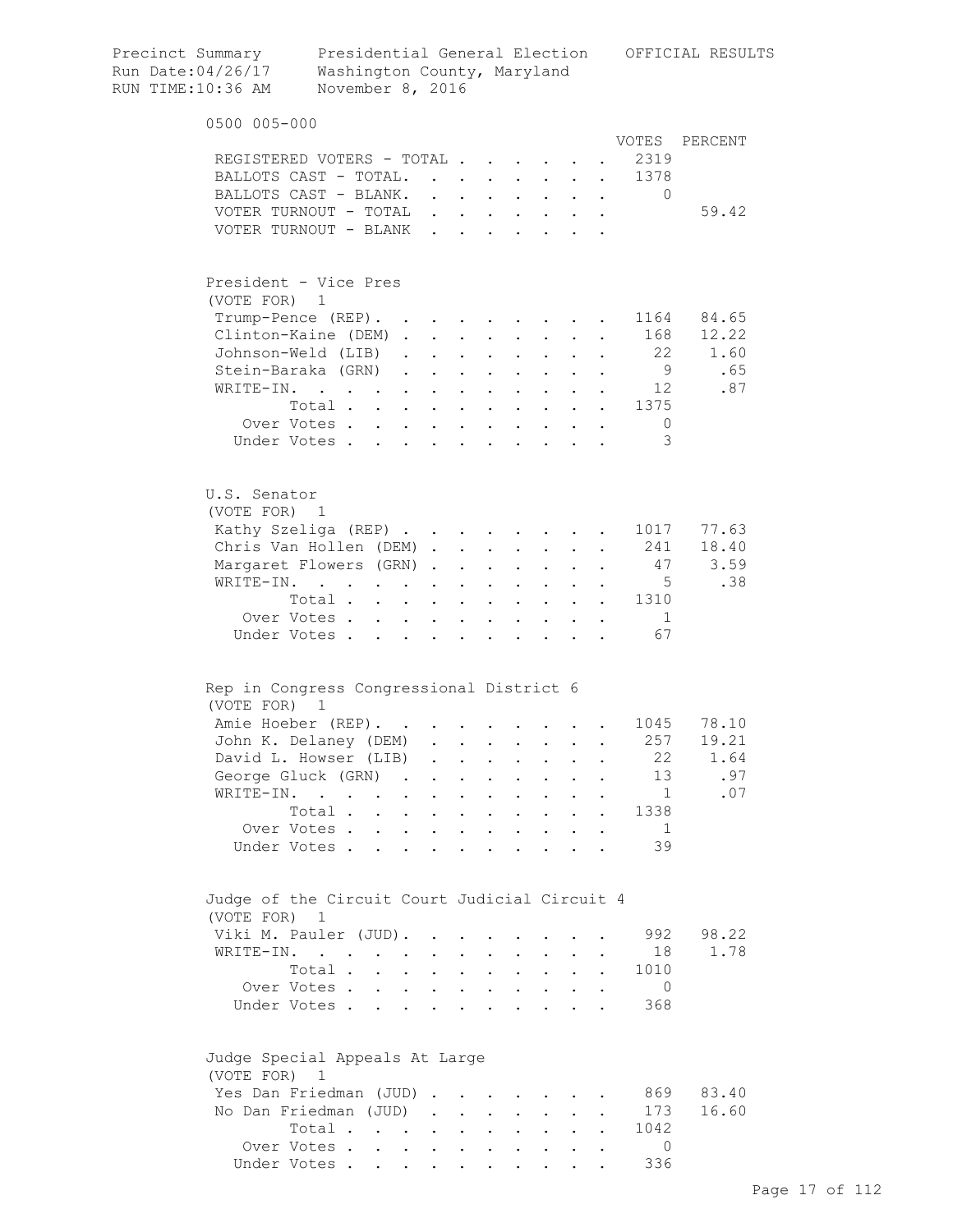| Board of Education                 |             |  |  |                      |                         |                                 |        |          |       |
|------------------------------------|-------------|--|--|----------------------|-------------------------|---------------------------------|--------|----------|-------|
| (VOTE FOR) 4                       |             |  |  |                      |                         |                                 |        |          |       |
| Pieter Bickford                    |             |  |  |                      |                         |                                 |        | 440      | 12.85 |
| Donna L. Brightman                 |             |  |  |                      |                         |                                 |        | 498      | 14.54 |
| Al Martin                          |             |  |  |                      |                         |                                 |        | 430      | 12.55 |
| Linda Murray                       |             |  |  |                      |                         |                                 |        | 563      | 16.44 |
| Wayne D. Ridenour.                 |             |  |  |                      |                         |                                 |        | 420      | 12.26 |
| Stan Stouffer                      |             |  |  |                      |                         | <b>Contract Contract Street</b> |        | 478      | 13.96 |
| Melissa Williams                   |             |  |  | $\bullet$            | $\bullet$               |                                 |        | 578      | 16.88 |
| WRITE-IN.                          |             |  |  |                      |                         |                                 |        | 18       | .53   |
|                                    | Total       |  |  |                      |                         |                                 |        | 3425     |       |
|                                    | Over Votes  |  |  |                      | $\cdot$ $\cdot$ $\cdot$ |                                 |        | 8        |       |
|                                    | Under Votes |  |  |                      |                         |                                 |        | 2079     |       |
|                                    |             |  |  |                      |                         |                                 |        |          |       |
| Question 1                         |             |  |  |                      |                         |                                 |        |          |       |
| (VOTE FOR) 1                       |             |  |  |                      |                         |                                 |        |          |       |
| For the Constitutional Amendment.  |             |  |  |                      |                         |                                 |        | 806      | 74.15 |
| Against the Constitutional Amendme |             |  |  |                      |                         |                                 |        | 281      | 25.85 |
|                                    | Total       |  |  |                      |                         |                                 |        | 1087     |       |
|                                    | Over Votes  |  |  | $\sim$ $\sim$ $\sim$ |                         | $\sim$                          |        | $\Omega$ |       |
|                                    | Under Votes |  |  |                      |                         |                                 | $\sim$ | 291      |       |
|                                    |             |  |  |                      |                         |                                 |        |          |       |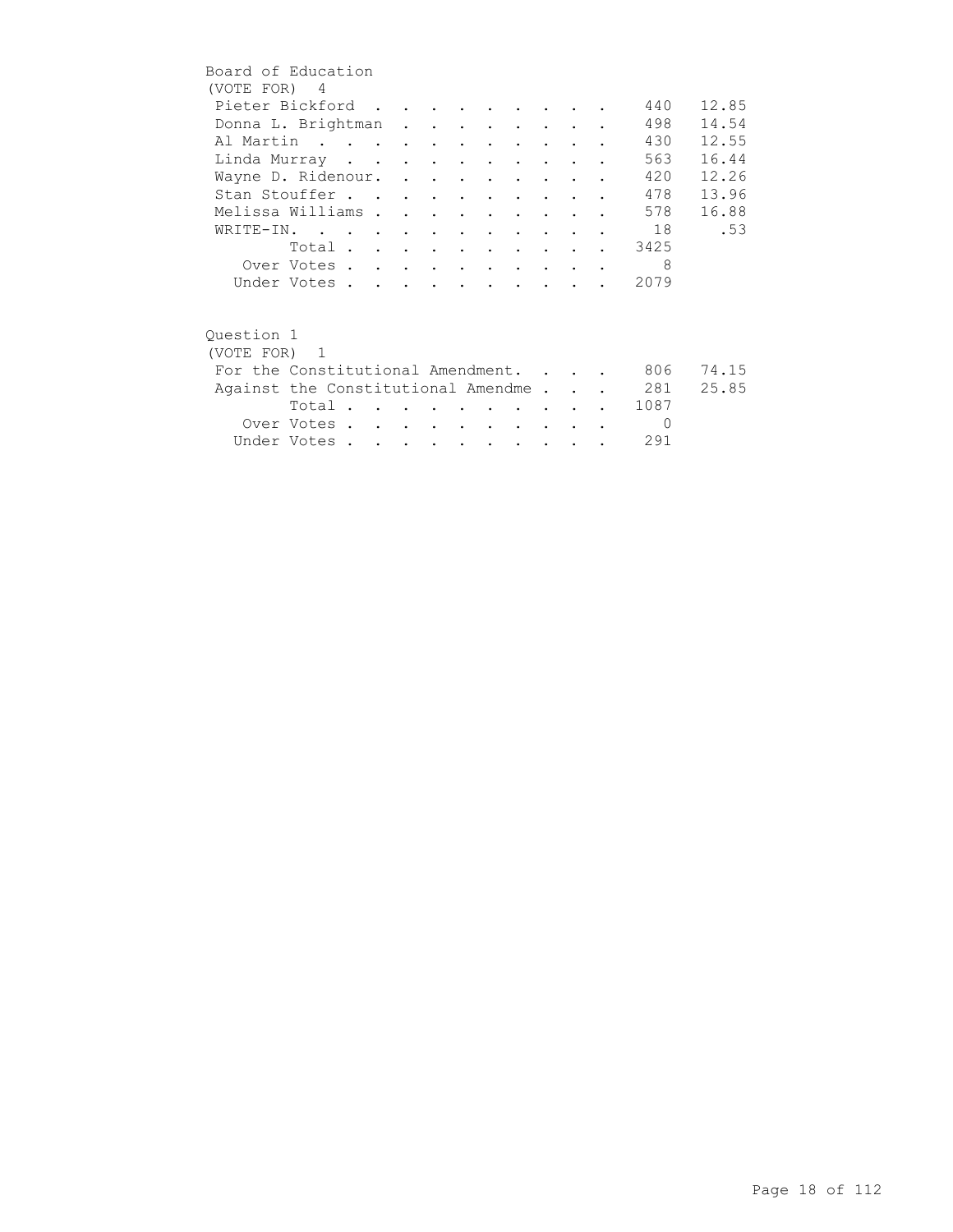| Precinct Summary<br>Run Date:04/26/17<br>RUN TIME:10:36 AM |                              | Washington County, Maryland<br>November 8, 2016           |                      |                      |                      |                           |                                                                               |                           |                                                                                                 |                           |                                                   |                | Presidential General Election OFFICIAL RESULTS |
|------------------------------------------------------------|------------------------------|-----------------------------------------------------------|----------------------|----------------------|----------------------|---------------------------|-------------------------------------------------------------------------------|---------------------------|-------------------------------------------------------------------------------------------------|---------------------------|---------------------------------------------------|----------------|------------------------------------------------|
|                                                            | 0601 006-001                 |                                                           |                      |                      |                      |                           |                                                                               |                           |                                                                                                 |                           |                                                   |                |                                                |
|                                                            |                              |                                                           |                      |                      |                      |                           |                                                                               |                           |                                                                                                 |                           |                                                   |                | VOTES PERCENT                                  |
|                                                            |                              | REGISTERED VOTERS - TOTAL                                 |                      |                      |                      |                           |                                                                               |                           |                                                                                                 |                           |                                                   | 2075           |                                                |
|                                                            |                              | BALLOTS CAST - TOTAL.                                     |                      |                      |                      |                           | $\mathbf{L}$                                                                  |                           |                                                                                                 |                           |                                                   | 1251           |                                                |
|                                                            |                              | BALLOTS CAST - BLANK.<br>VOTER TURNOUT - TOTAL            |                      |                      |                      | $\mathbf{r} = \mathbf{r}$ | $\mathbf{1}$ $\mathbf{1}$ $\mathbf{1}$ $\mathbf{1}$ $\mathbf{1}$ $\mathbf{1}$ |                           | $\mathbf{L} = \mathbf{L}$                                                                       | $\ddot{\phantom{0}}$      | $\ddot{\phantom{0}}$<br>$\mathbf{L} = \mathbf{L}$ | $\Omega$       | 60.29                                          |
|                                                            |                              | VOTER TURNOUT - BLANK                                     |                      |                      |                      |                           |                                                                               |                           | $\mathbf{r} = \mathbf{r}$ , $\mathbf{r} = \mathbf{r}$                                           |                           |                                                   |                |                                                |
|                                                            |                              |                                                           |                      |                      |                      |                           |                                                                               |                           |                                                                                                 |                           |                                                   |                |                                                |
|                                                            |                              | President - Vice Pres                                     |                      |                      |                      |                           |                                                                               |                           |                                                                                                 |                           |                                                   |                |                                                |
|                                                            | (VOTE FOR) 1                 |                                                           |                      |                      |                      |                           |                                                                               |                           |                                                                                                 |                           |                                                   | 860            | 69.08                                          |
|                                                            |                              | Trump-Pence (REP). .<br>Clinton-Kaine (DEM).              |                      |                      | $\ddot{\phantom{a}}$ | $\sim$                    | $\ddot{\phantom{0}}$                                                          |                           | $\mathcal{L}^{\text{max}}$                                                                      |                           |                                                   | 315            | 25.30                                          |
|                                                            |                              | Johnson-Weld (LIB).                                       |                      |                      | $\ddot{\phantom{0}}$ |                           |                                                                               |                           |                                                                                                 |                           |                                                   | 38             | 3.05                                           |
|                                                            |                              | Stein-Baraka (GRN)                                        |                      |                      |                      | $\ddot{\phantom{a}}$      | $\sim$ $\sim$ $\sim$                                                          | $\ddot{\phantom{a}}$      | $\sim$ $\sim$ $\sim$                                                                            |                           |                                                   | 10             | .80                                            |
|                                                            | WRITE-IN.                    | $\mathbf{r}$ , $\mathbf{r}$ , $\mathbf{r}$ , $\mathbf{r}$ |                      |                      | $\sim$               | $\ddot{\phantom{a}}$      | $\sim$ $\sim$                                                                 |                           | $\cdot$ $\cdot$ $\cdot$                                                                         |                           |                                                   | 22             | 1.77                                           |
|                                                            |                              | Total                                                     |                      |                      |                      |                           | $\sim$ $\sim$                                                                 |                           | $\mathbf{r} = \mathbf{r} \times \mathbf{r}$ , where $\mathbf{r} = \mathbf{r} \times \mathbf{r}$ |                           |                                                   | 1245           |                                                |
|                                                            |                              | Over Votes                                                |                      |                      |                      |                           |                                                                               |                           |                                                                                                 |                           |                                                   | $\mathbf{0}$   |                                                |
|                                                            |                              | Under Votes                                               |                      |                      |                      |                           |                                                                               |                           |                                                                                                 |                           |                                                   | - 6            |                                                |
|                                                            |                              |                                                           |                      |                      |                      |                           |                                                                               |                           |                                                                                                 |                           |                                                   |                |                                                |
|                                                            | U.S. Senator<br>(VOTE FOR) 1 |                                                           |                      |                      |                      |                           |                                                                               |                           |                                                                                                 |                           |                                                   |                |                                                |
|                                                            |                              | Kathy Szeliga (REP)                                       |                      |                      |                      |                           |                                                                               |                           |                                                                                                 |                           |                                                   |                | 795 66.08                                      |
|                                                            |                              | Chris Van Hollen (DEM)                                    |                      |                      |                      |                           |                                                                               |                           |                                                                                                 |                           |                                                   | 367            | 30.51                                          |
|                                                            |                              | Margaret Flowers (GRN).                                   |                      |                      |                      | $\ddot{\phantom{a}}$      | $\mathbf{L}$                                                                  |                           | $\mathbf{L} = \mathbf{L}$                                                                       | $\ddot{\phantom{0}}$      |                                                   |                | 35<br>2.91                                     |
|                                                            | WRITE-IN.                    | and the contract of the state of                          |                      |                      |                      | $\bullet$                 | $\mathbf{L}^{\text{max}}$                                                     | $\mathbf{L}^{\text{max}}$ | $\mathbf{L}^{\text{max}}$                                                                       | $\ddot{\phantom{0}}$      |                                                   | 6              | .50                                            |
|                                                            |                              | Total                                                     |                      |                      |                      |                           |                                                                               | $\bullet$                 | $\sim$                                                                                          | $\mathbb{Z}^{\mathbb{Z}}$ | $\ddot{\phantom{0}}$                              | 1203           |                                                |
|                                                            |                              | Over Votes.                                               | $\ddot{\phantom{a}}$ | $\mathbf{L}$         | $\ddot{\phantom{0}}$ | $\ddot{\phantom{a}}$      | $\bullet$                                                                     |                           |                                                                                                 |                           |                                                   | $\overline{0}$ |                                                |
|                                                            |                              | Under Votes.                                              |                      |                      |                      |                           |                                                                               |                           |                                                                                                 |                           |                                                   | 48             |                                                |
|                                                            |                              | Rep in Congress Congressional District 6                  |                      |                      |                      |                           |                                                                               |                           |                                                                                                 |                           |                                                   |                |                                                |
|                                                            | (VOTE FOR)                   | - 1                                                       |                      |                      |                      |                           |                                                                               |                           |                                                                                                 |                           |                                                   |                |                                                |
|                                                            |                              | Amie Hoeber (REP).                                        |                      |                      |                      |                           |                                                                               |                           |                                                                                                 |                           |                                                   |                | 771 63.04                                      |
|                                                            |                              | John K. Delaney (DEM)                                     |                      |                      |                      |                           |                                                                               |                           |                                                                                                 |                           |                                                   | 404            | 33.03                                          |
|                                                            |                              | David L. Howser (LIB)                                     |                      |                      | $\ddot{\phantom{a}}$ | $\ddot{\phantom{a}}$      | $\ddot{\phantom{0}}$                                                          | $\bullet$                 | $\bullet$ .                                                                                     |                           |                                                   | 26             | 2.13                                           |
|                                                            |                              | George Gluck (GRN) .                                      |                      |                      |                      | $\ddot{\phantom{0}}$      |                                                                               | $\bullet$                 |                                                                                                 |                           |                                                   | 20             | 1.64                                           |
|                                                            |                              | WRITE-IN.                                                 |                      |                      |                      | $\ddot{\phantom{0}}$      |                                                                               |                           |                                                                                                 |                           |                                                   | 2              | .16                                            |
|                                                            |                              | Total.                                                    | $\ddot{\phantom{a}}$ | $\ddot{\phantom{0}}$ |                      | $\bullet$                 | $\ddot{\phantom{a}}$                                                          | $\ddot{\phantom{a}}$      | $\bullet$ .                                                                                     | $\ddot{\phantom{a}}$      |                                                   | 1223           |                                                |
|                                                            |                              | Over Votes .                                              | $\mathbf{r}$         | $\mathbf{L}$         | $\sim$               |                           | $\ddot{\phantom{a}}$                                                          | $\ddot{\phantom{a}}$      | $\ddot{\phantom{a}}$                                                                            |                           |                                                   | -2             |                                                |
|                                                            |                              | Under Votes.                                              | $\mathbf{r}$         | $\mathbf{L}$         | $\sim$               | $\ddot{\phantom{a}}$      | $\overline{a}$                                                                | $\overline{a}$            | $\ddot{\phantom{a}}$                                                                            |                           |                                                   | 26             |                                                |
|                                                            |                              | Judge of the Circuit Court Judicial Circuit 4             |                      |                      |                      |                           |                                                                               |                           |                                                                                                 |                           |                                                   |                |                                                |
|                                                            | (VOTE FOR) 1                 |                                                           |                      |                      |                      |                           |                                                                               |                           |                                                                                                 |                           |                                                   |                |                                                |
|                                                            |                              | Viki M. Pauler (JUD).                                     |                      |                      |                      |                           |                                                                               |                           |                                                                                                 |                           |                                                   | 889            | 99.11                                          |
|                                                            |                              | WRITE-IN.                                                 |                      |                      |                      |                           |                                                                               |                           |                                                                                                 |                           |                                                   | 8              | .89                                            |
|                                                            |                              | Total.                                                    |                      | $\ddot{\phantom{a}}$ |                      | $\ddot{\phantom{a}}$      | $\ddot{\phantom{a}}$                                                          |                           | $\bullet$ .                                                                                     |                           |                                                   | 897            |                                                |
|                                                            |                              | Over Votes                                                |                      |                      | $\ddot{\phantom{0}}$ | $\mathbf{L}$              | $\ddot{\phantom{0}}$                                                          | $\ddot{\phantom{0}}$      | $\ddot{\phantom{0}}$                                                                            |                           |                                                   | 2              |                                                |
|                                                            |                              | Under Votes                                               |                      |                      | $\mathbf{L}$         | $\ddot{\phantom{a}}$      | $\ddot{\phantom{a}}$                                                          | $\overline{a}$            | $\ddot{\phantom{a}}$                                                                            |                           |                                                   | 352            |                                                |
|                                                            | (VOTE FOR)                   | Judge Special Appeals At Large<br>1                       |                      |                      |                      |                           |                                                                               |                           |                                                                                                 |                           |                                                   |                |                                                |
|                                                            |                              | Yes Dan Friedman (JUD)                                    |                      |                      |                      |                           |                                                                               |                           |                                                                                                 |                           |                                                   | 797            | 83.72                                          |
|                                                            |                              | No Dan Friedman (JUD)                                     |                      |                      | $\ddot{\phantom{a}}$ | $\ddot{\phantom{0}}$      | $\ddot{\phantom{0}}$                                                          |                           |                                                                                                 |                           |                                                   | 155            | 16.28                                          |
|                                                            |                              | Total                                                     |                      |                      | $\ddot{\phantom{0}}$ | $\ddot{\phantom{a}}$      | $\ddot{\phantom{0}}$                                                          |                           | $\ddot{\phantom{0}}$                                                                            |                           |                                                   | 952            |                                                |
|                                                            |                              | Over Votes                                                |                      | $\ddot{\phantom{0}}$ |                      |                           |                                                                               |                           |                                                                                                 |                           |                                                   | $\circ$        |                                                |
|                                                            |                              | Under Votes                                               |                      |                      |                      |                           |                                                                               |                           |                                                                                                 |                           |                                                   | 299            |                                                |
|                                                            |                              |                                                           |                      |                      |                      |                           |                                                                               |                           |                                                                                                 |                           |                                                   |                |                                                |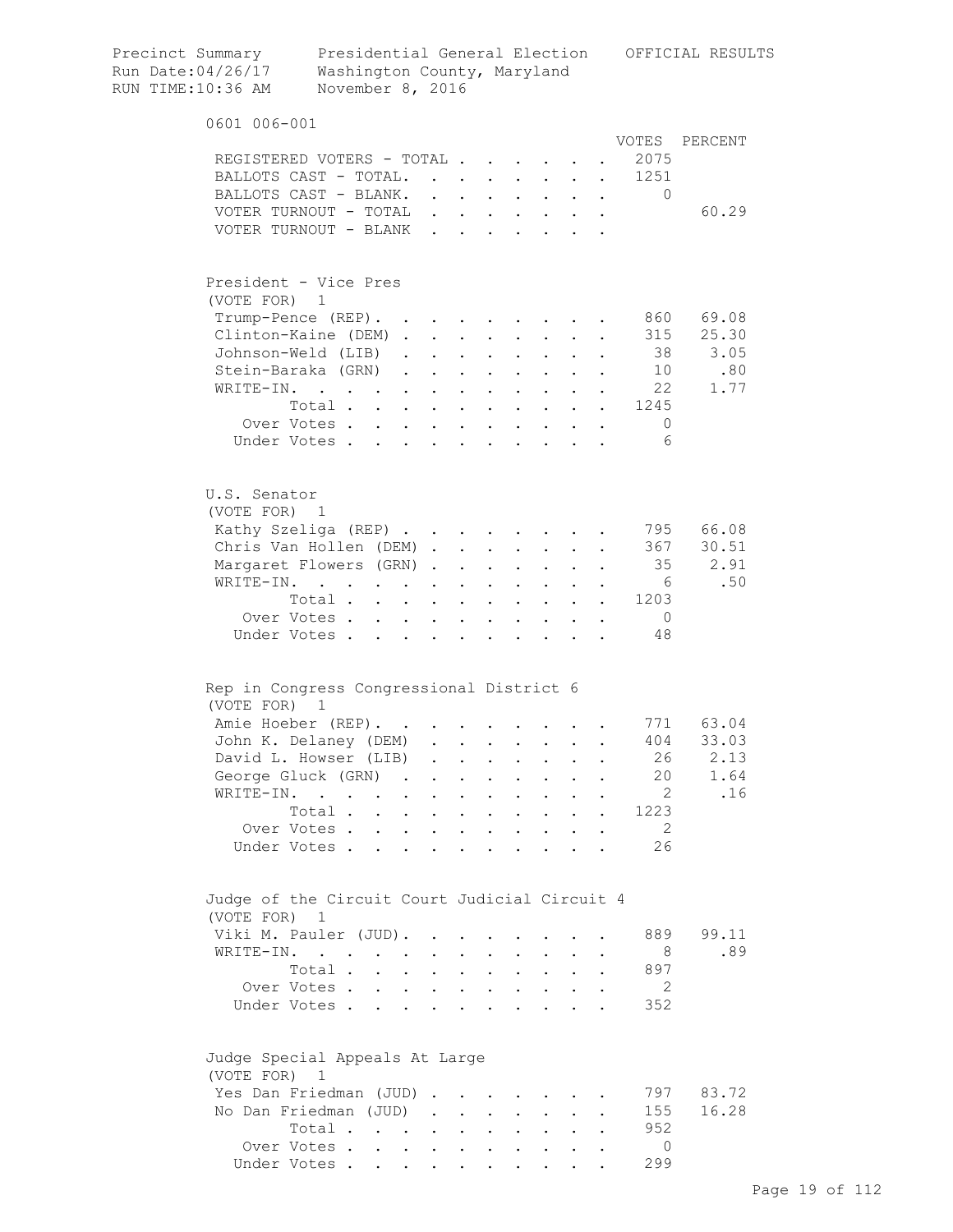| Board of Education                     |                         |  |  |  |                                 |                                                                                         |                |       |
|----------------------------------------|-------------------------|--|--|--|---------------------------------|-----------------------------------------------------------------------------------------|----------------|-------|
| (VOTE FOR) 4                           |                         |  |  |  |                                 |                                                                                         |                |       |
| Pieter Bickford                        |                         |  |  |  |                                 |                                                                                         | 423            | 13.46 |
| Donna L. Brightman                     |                         |  |  |  |                                 |                                                                                         | 514            | 16.36 |
| Al Martin                              |                         |  |  |  |                                 |                                                                                         | 349            | 11.11 |
| Linda Murray                           |                         |  |  |  | <b>Contract Contract Street</b> |                                                                                         | 399            | 12.70 |
| Wayne D. Ridenour.                     |                         |  |  |  |                                 |                                                                                         | 593            | 18.87 |
| Stan Stouffer                          |                         |  |  |  |                                 |                                                                                         | 400            | 12.73 |
| Melissa Williams                       |                         |  |  |  |                                 |                                                                                         | 449            | 14.29 |
| WRITE-IN.                              |                         |  |  |  |                                 |                                                                                         | 15             | .48   |
|                                        | Total 3142              |  |  |  |                                 |                                                                                         |                |       |
|                                        | Over Votes              |  |  |  |                                 |                                                                                         | $\overline{4}$ |       |
|                                        | Under Votes             |  |  |  |                                 | $\mathbf{r}$ , $\mathbf{r}$ , $\mathbf{r}$ , $\mathbf{r}$ , $\mathbf{r}$ , $\mathbf{r}$ | 1858           |       |
|                                        |                         |  |  |  |                                 |                                                                                         |                |       |
| Ouestion 1                             |                         |  |  |  |                                 |                                                                                         |                |       |
| (VOTE FOR) 1                           |                         |  |  |  |                                 |                                                                                         |                |       |
| For the Constitutional Amendment.      |                         |  |  |  |                                 |                                                                                         | 712            | 67.11 |
| Against the Constitutional Amendme 349 |                         |  |  |  |                                 |                                                                                         |                | 32.89 |
|                                        | Total $\cdots$ $\cdots$ |  |  |  | <b>Contract Contract Avenue</b> |                                                                                         | 1061           |       |
|                                        | Over Votes              |  |  |  | <b>Contract Contract Street</b> |                                                                                         | $\Omega$       |       |
|                                        | Under Votes             |  |  |  |                                 |                                                                                         | 190            |       |
|                                        |                         |  |  |  |                                 |                                                                                         |                |       |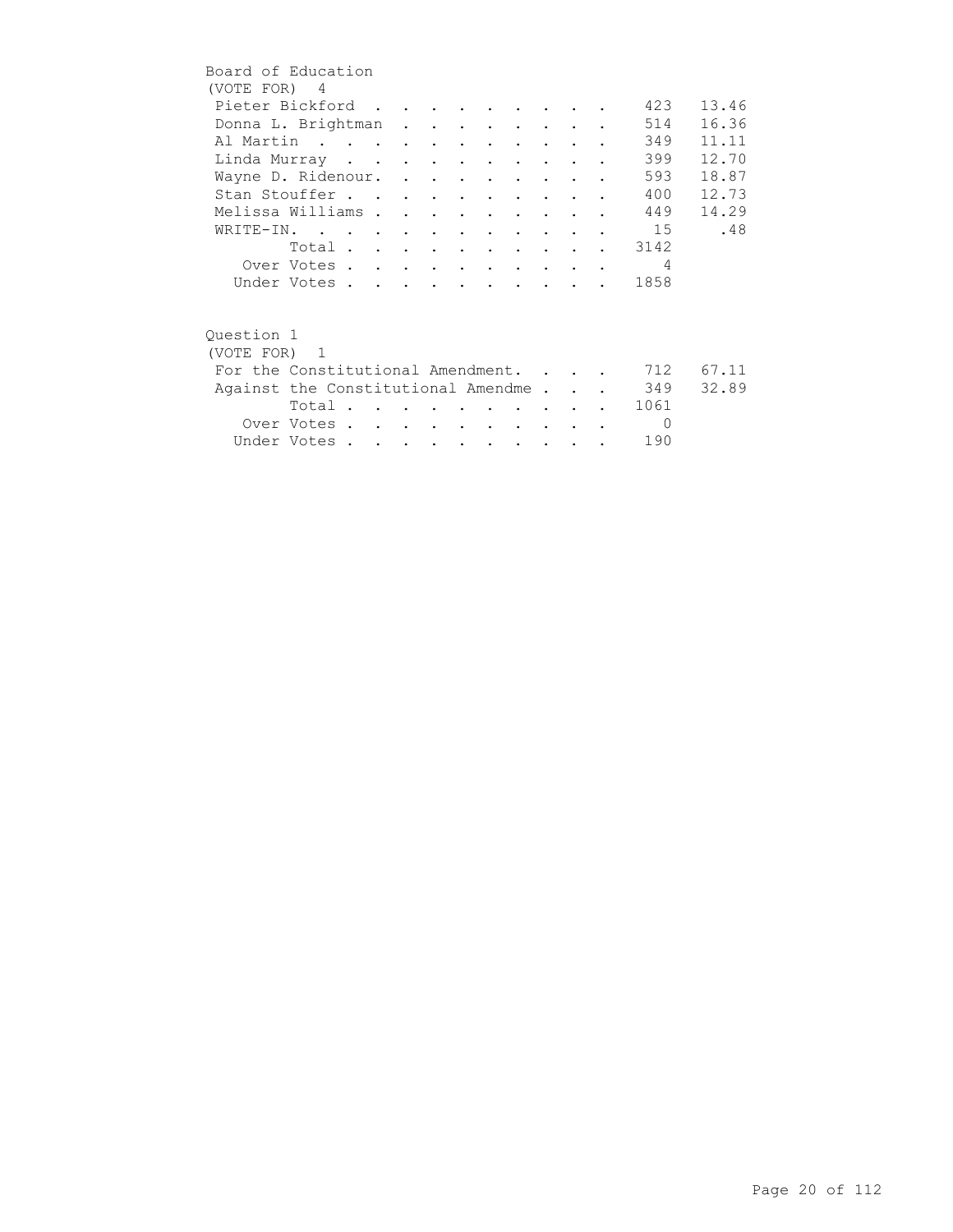| Precinct Summary<br>Run Date:04/26/17<br>RUN TIME:10:36 AM | Washington County, Maryland<br>November 8, 2016 |                                                           |                                      |                            |                                                                  |                      |                                                                                                                                                                                                                                                                                                                                                                                                                        |                           |           |                          | Presidential General Election OFFICIAL RESULTS |
|------------------------------------------------------------|-------------------------------------------------|-----------------------------------------------------------|--------------------------------------|----------------------------|------------------------------------------------------------------|----------------------|------------------------------------------------------------------------------------------------------------------------------------------------------------------------------------------------------------------------------------------------------------------------------------------------------------------------------------------------------------------------------------------------------------------------|---------------------------|-----------|--------------------------|------------------------------------------------|
| 0602 006-002                                               |                                                 |                                                           |                                      |                            |                                                                  |                      |                                                                                                                                                                                                                                                                                                                                                                                                                        |                           |           |                          |                                                |
|                                                            |                                                 |                                                           |                                      |                            |                                                                  |                      |                                                                                                                                                                                                                                                                                                                                                                                                                        |                           |           |                          | VOTES PERCENT                                  |
| REGISTERED VOTERS - TOTAL                                  |                                                 |                                                           |                                      |                            |                                                                  |                      |                                                                                                                                                                                                                                                                                                                                                                                                                        |                           |           | 2410                     |                                                |
| BALLOTS CAST - TOTAL                                       |                                                 |                                                           |                                      |                            |                                                                  |                      |                                                                                                                                                                                                                                                                                                                                                                                                                        |                           |           | 1481                     |                                                |
| BALLOTS CAST - BLANK.                                      |                                                 |                                                           |                                      |                            |                                                                  |                      |                                                                                                                                                                                                                                                                                                                                                                                                                        |                           |           | $\Omega$                 |                                                |
| VOTER TURNOUT - TOTAL                                      |                                                 |                                                           |                                      |                            | $\mathbf{1}$ $\mathbf{1}$ $\mathbf{1}$ $\mathbf{1}$ $\mathbf{1}$ | $\sim$ 100 $\pm$     | $\mathbf{L}^{\text{max}}$                                                                                                                                                                                                                                                                                                                                                                                              | $\mathbf{L}$              | $\sim$    |                          | 61.45                                          |
| VOTER TURNOUT - BLANK                                      |                                                 |                                                           |                                      | $\mathbf{r} = \mathbf{r}$  |                                                                  |                      | $\mathbf{L} = \mathbf{L}$                                                                                                                                                                                                                                                                                                                                                                                              |                           |           |                          |                                                |
| President - Vice Pres<br>(VOTE FOR) 1                      |                                                 |                                                           |                                      |                            |                                                                  |                      |                                                                                                                                                                                                                                                                                                                                                                                                                        |                           |           |                          |                                                |
| Trump-Pence (REP).                                         |                                                 |                                                           |                                      |                            |                                                                  |                      |                                                                                                                                                                                                                                                                                                                                                                                                                        |                           |           | 932                      | 63.32                                          |
| Clinton-Kaine (DEM).                                       |                                                 |                                                           | $\sim$                               | $\ddot{\phantom{a}}$       |                                                                  |                      | $\mathbf{L}^{\text{max}}$                                                                                                                                                                                                                                                                                                                                                                                              |                           |           | 438                      | 29.76                                          |
| Johnson-Weld (LIB)                                         |                                                 | $\mathbf{L}$                                              |                                      |                            |                                                                  |                      |                                                                                                                                                                                                                                                                                                                                                                                                                        |                           |           | 59                       | 4.01                                           |
| Stein-Baraka (GRN)                                         |                                                 | $\mathbf{L}$                                              | $\sim$                               | $\ddot{\phantom{a}}$       | $\sim 100$ km s $^{-1}$                                          | $\ddot{\phantom{0}}$ | $\ddot{\phantom{0}}$                                                                                                                                                                                                                                                                                                                                                                                                   | $\mathbf{L}$              |           | 14                       | .95                                            |
| WRITE-IN.                                                  | $\mathbf{r}$ , $\mathbf{r}$ , $\mathbf{r}$      | $\mathbf{L}$                                              | $\sim$                               | $\ddot{\phantom{a}}$       | $\mathbf{L}$                                                     |                      | $\mathbf{L} = \mathbf{L} \mathbf{L}$                                                                                                                                                                                                                                                                                                                                                                                   | $\ddot{\phantom{0}}$      |           |                          | 29<br>1.97                                     |
|                                                            | Total                                           |                                                           |                                      | $\ddot{\phantom{a}}$       | $\sim$ $\sim$                                                    |                      | $\mathbf{1}=\mathbf{1}=\mathbf{1}=\mathbf{1}=\mathbf{1}=\mathbf{1}=\mathbf{1}=\mathbf{1}=\mathbf{1}=\mathbf{1}=\mathbf{1}=\mathbf{1}=\mathbf{1}=\mathbf{1}=\mathbf{1}=\mathbf{1}=\mathbf{1}=\mathbf{1}=\mathbf{1}=\mathbf{1}=\mathbf{1}=\mathbf{1}=\mathbf{1}=\mathbf{1}=\mathbf{1}=\mathbf{1}=\mathbf{1}=\mathbf{1}=\mathbf{1}=\mathbf{1}=\mathbf{1}=\mathbf{1}=\mathbf{1}=\mathbf{1}=\mathbf{1}=\mathbf{1}=\mathbf{$ |                           |           | 1472                     |                                                |
|                                                            | Over Votes                                      |                                                           |                                      |                            |                                                                  |                      |                                                                                                                                                                                                                                                                                                                                                                                                                        |                           |           | $\circ$                  |                                                |
|                                                            | Under Votes                                     |                                                           |                                      |                            |                                                                  |                      |                                                                                                                                                                                                                                                                                                                                                                                                                        |                           |           | 9                        |                                                |
| U.S. Senator<br>(VOTE FOR) 1                               |                                                 |                                                           |                                      |                            |                                                                  |                      |                                                                                                                                                                                                                                                                                                                                                                                                                        |                           |           |                          |                                                |
| Kathy Szeliga (REP)                                        |                                                 |                                                           |                                      |                            |                                                                  |                      |                                                                                                                                                                                                                                                                                                                                                                                                                        |                           |           |                          | 874 61.03                                      |
| Chris Van Hollen (DEM)                                     |                                                 |                                                           |                                      |                            |                                                                  |                      |                                                                                                                                                                                                                                                                                                                                                                                                                        |                           |           | 514                      | 35.89                                          |
| Margaret Flowers (GRN).                                    |                                                 |                                                           |                                      | $\ddot{\phantom{a}}$       | $\mathbf{L}$                                                     | $\mathbf{L}$         | $\mathbf{L}^{\text{max}}$                                                                                                                                                                                                                                                                                                                                                                                              |                           |           | 44                       | 3.07                                           |
| WRITE-IN.                                                  | the contract of the contract of the             |                                                           |                                      | $\bullet$                  | $\ddot{\phantom{0}}$                                             | $\sim$ $-$           | $\sim$ 100 $\pm$                                                                                                                                                                                                                                                                                                                                                                                                       | $\ddot{\phantom{0}}$      |           | $\circ$ 0                |                                                |
|                                                            | Total                                           |                                                           |                                      |                            |                                                                  | $\bullet$ .          | $\bullet$ .                                                                                                                                                                                                                                                                                                                                                                                                            | $\ddot{\phantom{0}}$      |           | 1432<br>$\sim$ 100 $\pm$ |                                                |
|                                                            | Over Votes                                      | $\ddot{\phantom{0}}$                                      | $\sim 100$                           | $\bullet$ .                | $\mathbf{L}^{\text{max}}$                                        | $\bullet$            |                                                                                                                                                                                                                                                                                                                                                                                                                        |                           | $\bullet$ | $\overline{0}$           |                                                |
|                                                            | Under Votes                                     |                                                           |                                      |                            |                                                                  |                      |                                                                                                                                                                                                                                                                                                                                                                                                                        |                           |           | 49                       |                                                |
| Rep in Congress Congressional District 6                   |                                                 |                                                           |                                      |                            |                                                                  |                      |                                                                                                                                                                                                                                                                                                                                                                                                                        |                           |           |                          |                                                |
| (VOTE FOR)                                                 | $\mathbf 1$                                     |                                                           |                                      |                            |                                                                  |                      |                                                                                                                                                                                                                                                                                                                                                                                                                        |                           |           |                          |                                                |
| Amie Hoeber (REP). 823                                     |                                                 |                                                           |                                      |                            |                                                                  |                      |                                                                                                                                                                                                                                                                                                                                                                                                                        |                           |           |                          | 56.72                                          |
| John K. Delaney (DEM)                                      |                                                 |                                                           |                                      |                            |                                                                  |                      |                                                                                                                                                                                                                                                                                                                                                                                                                        |                           |           | 587                      | 40.45                                          |
| David L. Howser (LIB)                                      |                                                 |                                                           |                                      |                            |                                                                  | $\ddot{\phantom{a}}$ | $\mathbf{L}^{\text{max}}$                                                                                                                                                                                                                                                                                                                                                                                              | $\ddot{\phantom{a}}$      |           | 27                       | 1.86                                           |
| George Gluck (GRN) .                                       |                                                 |                                                           |                                      | $\ddot{\phantom{0}}$       | $\ddot{\phantom{a}}$                                             | $\bullet$            | $\ddot{\phantom{0}}$                                                                                                                                                                                                                                                                                                                                                                                                   |                           |           | 13                       | .90                                            |
| WRITE-IN.                                                  |                                                 | $\bullet$                                                 |                                      | $\ddot{\phantom{0}}$       |                                                                  |                      |                                                                                                                                                                                                                                                                                                                                                                                                                        |                           |           | $\mathbf{1}$             | .07                                            |
|                                                            | Total.<br>$\mathbf{r}$                          | $\ddot{\phantom{0}}$                                      |                                      | $\ddot{\phantom{a}}$       | $\ddot{\phantom{a}}$                                             |                      | $\ddot{\phantom{a}}$                                                                                                                                                                                                                                                                                                                                                                                                   | $\ddot{\phantom{a}}$      |           | 1451                     |                                                |
|                                                            | Over Votes .<br>$\ddot{\phantom{a}}$            | $\mathbf{L}$                                              | $\ddot{\phantom{a}}$                 |                            | $\ddot{\phantom{a}}$                                             |                      |                                                                                                                                                                                                                                                                                                                                                                                                                        |                           |           | $\overline{0}$           |                                                |
|                                                            | Under Votes.<br>$\overline{a}$                  | $\mathbf{r}$                                              | $\mathbf{L}$                         | $\overline{a}$             | $\mathbf{r}$                                                     | $\overline{a}$       | $\ddot{\phantom{a}}$                                                                                                                                                                                                                                                                                                                                                                                                   |                           |           | 30                       |                                                |
| Judge of the Circuit Court Judicial Circuit 4              |                                                 |                                                           |                                      |                            |                                                                  |                      |                                                                                                                                                                                                                                                                                                                                                                                                                        |                           |           |                          |                                                |
| (VOTE FOR) 1                                               |                                                 |                                                           |                                      |                            |                                                                  |                      |                                                                                                                                                                                                                                                                                                                                                                                                                        |                           |           |                          |                                                |
| Viki M. Pauler (JUD).                                      |                                                 |                                                           |                                      |                            |                                                                  |                      |                                                                                                                                                                                                                                                                                                                                                                                                                        |                           |           | 1120                     | 99.29<br>.71                                   |
| WRITE-IN.                                                  | Total .                                         |                                                           |                                      |                            |                                                                  |                      |                                                                                                                                                                                                                                                                                                                                                                                                                        |                           |           | - 8                      |                                                |
|                                                            |                                                 | $\ddot{\phantom{a}}$                                      |                                      | $\ddot{\phantom{a}}$       |                                                                  |                      | $\ddot{\phantom{0}}$                                                                                                                                                                                                                                                                                                                                                                                                   |                           |           | 1128                     |                                                |
|                                                            | Over Votes<br>Under Votes                       | $\ddot{\phantom{0}}$                                      | $\ddot{\phantom{0}}$<br>$\mathbf{L}$ |                            | $\ddot{\phantom{a}}$<br>$\mathbf{r}$                             | $\mathbf{r}$         | $\ddot{\phantom{0}}$<br>$\sim$                                                                                                                                                                                                                                                                                                                                                                                         | $\mathbf{L}^{\text{max}}$ |           | $\overline{0}$<br>353    |                                                |
| Judge Special Appeals At Large<br>(VOTE FOR)               | $\overline{1}$                                  |                                                           |                                      |                            |                                                                  |                      |                                                                                                                                                                                                                                                                                                                                                                                                                        |                           |           |                          |                                                |
| Yes Dan Friedman (JUD).                                    |                                                 |                                                           |                                      |                            |                                                                  |                      |                                                                                                                                                                                                                                                                                                                                                                                                                        |                           |           | 992                      | 86.11                                          |
| No Dan Friedman (JUD)                                      |                                                 |                                                           |                                      | $\bullet$                  |                                                                  |                      |                                                                                                                                                                                                                                                                                                                                                                                                                        |                           |           | 160                      | 13.89                                          |
|                                                            | Total.                                          | $\mathbf{L}^{\text{max}}$ , and $\mathbf{L}^{\text{max}}$ | $\ddot{\phantom{a}}$                 | $\mathcal{L}^{\text{max}}$ |                                                                  |                      |                                                                                                                                                                                                                                                                                                                                                                                                                        |                           |           | 1152                     |                                                |
|                                                            | Over Votes                                      |                                                           | $\bullet$                            | $\bullet$                  | $\ddot{\phantom{a}}$                                             |                      | $\ddot{\phantom{0}}$                                                                                                                                                                                                                                                                                                                                                                                                   |                           |           | $\overline{0}$           |                                                |
|                                                            | Under Votes                                     | $\ddot{\phantom{0}}$                                      | $\ddot{\phantom{0}}$                 |                            |                                                                  |                      |                                                                                                                                                                                                                                                                                                                                                                                                                        |                           |           | 329                      |                                                |
|                                                            |                                                 |                                                           |                                      |                            |                                                                  |                      |                                                                                                                                                                                                                                                                                                                                                                                                                        |                           |           |                          |                                                |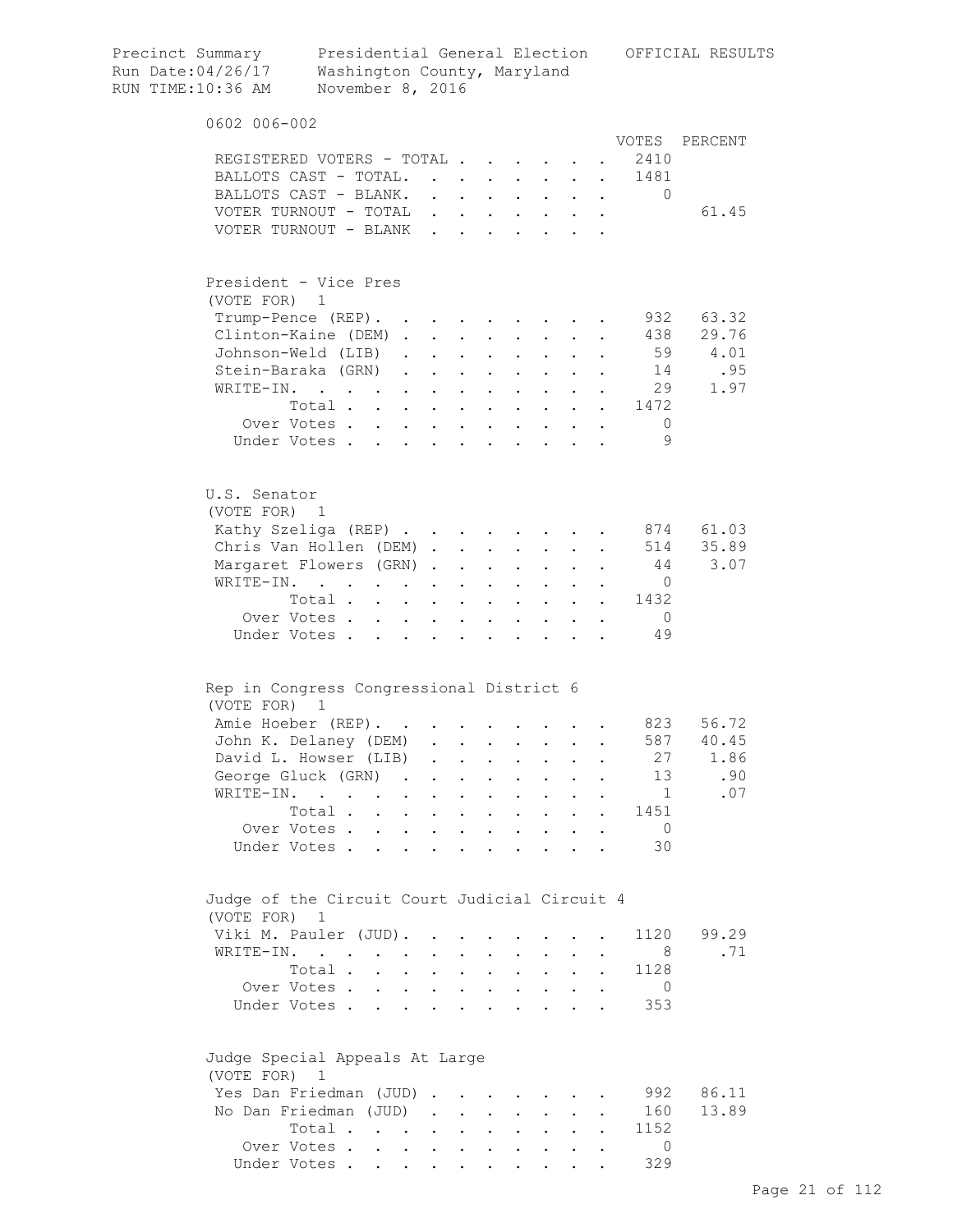|            | Board of Education                     |  |  |                                |        |  |                |       |
|------------|----------------------------------------|--|--|--------------------------------|--------|--|----------------|-------|
|            | (VOTE FOR) 4                           |  |  |                                |        |  |                |       |
|            | Pieter Bickford                        |  |  |                                |        |  | 478            | 12.51 |
|            | Donna L. Brightman                     |  |  |                                |        |  | 622            | 16.28 |
|            | Al Martin                              |  |  |                                |        |  | 433            | 11.33 |
|            | Linda Murray                           |  |  |                                |        |  | 512            | 13.40 |
|            | Wayne D. Ridenour.                     |  |  |                                |        |  | 627            | 16.41 |
|            | Stan Stouffer                          |  |  |                                |        |  | 555            | 14.52 |
|            | Melissa Williams                       |  |  | $\sim$ $\sim$                  |        |  | 576            | 15.07 |
|            | WRITE-IN.                              |  |  |                                |        |  | 18             | .47   |
|            | Total                                  |  |  |                                |        |  | 3821           |       |
|            | Over Votes                             |  |  |                                |        |  | $\overline{4}$ |       |
|            | Under Votes                            |  |  |                                |        |  | 2099           |       |
|            |                                        |  |  |                                |        |  |                |       |
| Ouestion 1 |                                        |  |  |                                |        |  |                |       |
|            | (VOTE FOR) 1                           |  |  |                                |        |  |                |       |
|            | For the Constitutional Amendment.      |  |  |                                |        |  | 926            | 72.68 |
|            | Against the Constitutional Amendme 348 |  |  |                                |        |  |                | 27.32 |
|            | Total                                  |  |  |                                |        |  | 1274           |       |
|            | Over Votes                             |  |  | <b><i>Contract Artists</i></b> | $\sim$ |  | $\Omega$       |       |
|            | Under Votes                            |  |  |                                |        |  | 207            |       |
|            |                                        |  |  |                                |        |  |                |       |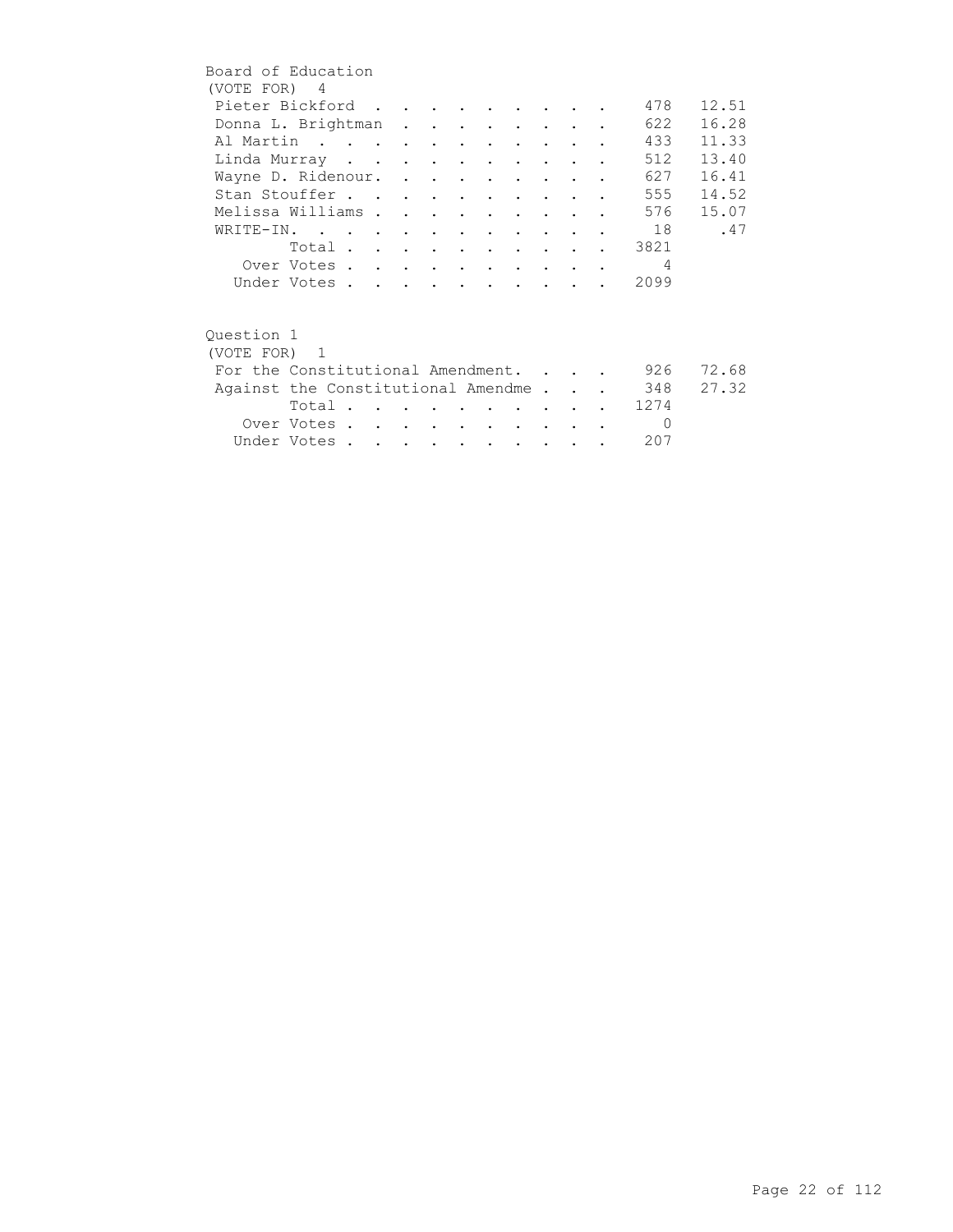| Precinct Summary<br>Run Date:04/26/17<br>RUN TIME:10:36 AM | Washington County, Maryland<br>November 8, 2016           |                                                        |                                                |                                |                                              |                                                      |                           |                      |                      | Presidential General Election OFFICIAL RESULTS |
|------------------------------------------------------------|-----------------------------------------------------------|--------------------------------------------------------|------------------------------------------------|--------------------------------|----------------------------------------------|------------------------------------------------------|---------------------------|----------------------|----------------------|------------------------------------------------|
| 0701 007-001                                               |                                                           |                                                        |                                                |                                |                                              |                                                      |                           |                      |                      |                                                |
|                                                            |                                                           |                                                        |                                                |                                |                                              |                                                      |                           |                      |                      | VOTES PERCENT                                  |
|                                                            | REGISTERED VOTERS - TOTAL                                 |                                                        |                                                |                                |                                              |                                                      |                           |                      | 2371                 |                                                |
|                                                            | BALLOTS CAST - TOTAL.                                     |                                                        |                                                |                                |                                              |                                                      |                           |                      | 1430                 |                                                |
|                                                            | BALLOTS CAST - BLANK.                                     |                                                        | $\mathbf{r}$ and $\mathbf{r}$ and $\mathbf{r}$ |                                | $\mathbf{L}$                                 | $\mathbf{L}$                                         | $\mathbf{r}$              | $\sim$               | $\Omega$             | 60.31                                          |
|                                                            | VOTER TURNOUT - TOTAL<br>VOTER TURNOUT - BLANK            |                                                        |                                                |                                |                                              |                                                      |                           |                      |                      |                                                |
|                                                            |                                                           |                                                        |                                                |                                |                                              |                                                      |                           |                      |                      |                                                |
|                                                            | President - Vice Pres                                     |                                                        |                                                |                                |                                              |                                                      |                           |                      |                      |                                                |
| (VOTE FOR) 1                                               |                                                           |                                                        |                                                |                                |                                              |                                                      |                           |                      |                      |                                                |
|                                                            | Trump-Pence (REP).                                        |                                                        |                                                |                                |                                              | <b>Contract Contract Contract</b>                    |                           |                      | 1057                 | 74.23                                          |
|                                                            | Clinton-Kaine (DEM)                                       |                                                        | $\sim$                                         |                                |                                              | $\sim$                                               |                           |                      | 268                  | 18.82                                          |
|                                                            | Johnson-Weld (LIB).                                       |                                                        |                                                | $\mathbf{L} = \mathbf{L}$      |                                              | $\cdot$ $\cdot$ $\cdot$                              | $\mathbf{L}$              |                      | 59                   | 4.14                                           |
|                                                            | Stein-Baraka (GRN)                                        |                                                        | $\ddot{\phantom{a}}$                           |                                |                                              | $\cdot$ $\cdot$ $\cdot$ $\cdot$ $\cdot$              |                           |                      | 13                   | .91                                            |
| WRITE-IN.                                                  | $\mathbf{r}$ , $\mathbf{r}$ , $\mathbf{r}$ , $\mathbf{r}$ | $\mathbf{L}$                                           | $\ddot{\phantom{a}}$                           | $\sim$ $\sim$ $\sim$           |                                              | $\cdot$ $\cdot$ $\cdot$                              |                           |                      | 27                   | 1.90                                           |
|                                                            | Total                                                     |                                                        |                                                |                                |                                              |                                                      |                           |                      | 1424                 |                                                |
|                                                            | Over Votes                                                |                                                        |                                                |                                |                                              |                                                      |                           |                      | $\overline{0}$       |                                                |
|                                                            | Under Votes                                               |                                                        |                                                |                                |                                              |                                                      |                           |                      | 6                    |                                                |
| U.S. Senator<br>(VOTE FOR) 1                               |                                                           |                                                        |                                                |                                |                                              |                                                      |                           |                      |                      |                                                |
|                                                            | Kathy Szeliga (REP)                                       |                                                        |                                                |                                |                                              |                                                      |                           |                      | 983                  | 71.91                                          |
|                                                            | Chris Van Hollen (DEM)                                    |                                                        |                                                |                                |                                              |                                                      |                           |                      | 338                  | 24.73                                          |
|                                                            | Margaret Flowers (GRN).                                   |                                                        | $\ddot{\phantom{a}}$                           | $\sim 10^{-10}$                |                                              | $\mathbf{L} = \mathbf{L} \mathbf{L}$                 | $\ddot{\phantom{0}}$      |                      | 46                   | 3.37                                           |
|                                                            | WRITE-IN.                                                 |                                                        | $\bullet$                                      | $\mathbf{L}^{\text{max}}$      | $\mathbf{z} = \mathbf{z}$                    | $\mathbf{L}^{\text{max}}$                            |                           |                      | $\circ$              |                                                |
|                                                            | Total                                                     |                                                        |                                                |                                | $\mathbf{a} = \mathbf{b}$                    | $\sim$                                               | $\mathbf{L}^{\text{max}}$ | $\sim$ 100 $\pm$     | 1367                 |                                                |
| Under Votes.                                               | Over Votes                                                | $\mathbf{L}$<br>$\sim$                                 | $\bullet$                                      |                                |                                              |                                                      |                           |                      | $\overline{0}$<br>63 |                                                |
|                                                            |                                                           |                                                        |                                                |                                |                                              |                                                      |                           |                      |                      |                                                |
| (VOTE FOR)                                                 | Rep in Congress Congressional District 6<br>1             |                                                        |                                                |                                |                                              |                                                      |                           |                      |                      |                                                |
|                                                            | Amie Hoeber (REP).                                        |                                                        |                                                |                                |                                              |                                                      |                           |                      |                      | 927 67.27                                      |
|                                                            | John K. Delaney (DEM)                                     |                                                        |                                                |                                |                                              |                                                      |                           |                      | 408                  | 29.61                                          |
|                                                            | David L. Howser (LIB)                                     | $\ddot{\phantom{a}}$                                   | $\ddot{\phantom{0}}$                           |                                |                                              |                                                      |                           |                      | 22                   | 1.60                                           |
|                                                            | George Gluck (GRN) .                                      |                                                        |                                                |                                |                                              |                                                      |                           |                      | 18                   | 1.31                                           |
| WRITE-IN.                                                  |                                                           | $\ddot{\phantom{a}}$                                   |                                                |                                |                                              |                                                      |                           |                      | $\overline{3}$       | .22                                            |
|                                                            | Total.<br>$\sim$                                          | $\mathbf{L}$                                           |                                                | $\ddot{\phantom{a}}$           |                                              | $\ddot{\phantom{0}}$                                 |                           |                      | 1378                 |                                                |
| Under Votes.                                               | Over Votes<br>$\overline{a}$                              | $\mathbf{L}$<br>$\mathbf{r}$ . The set of $\mathbf{r}$ | $\ddot{\phantom{a}}$<br>$\ddot{\phantom{a}}$   | $\sim$<br>$\ddot{\phantom{a}}$ | $\ddot{\phantom{a}}$<br>$\ddot{\phantom{a}}$ | $\sim$<br>$\mathbf{r}$ , $\mathbf{r}$ , $\mathbf{r}$ | $\ddot{\phantom{a}}$      | $\ddot{\phantom{a}}$ | $\overline{0}$<br>52 |                                                |
| (VOTE FOR) 1                                               | Judge of the Circuit Court Judicial Circuit 4             |                                                        |                                                |                                |                                              |                                                      |                           |                      |                      |                                                |
|                                                            | Viki M. Pauler (JUD).                                     |                                                        |                                                |                                |                                              |                                                      |                           |                      | 1052                 | 98.50                                          |
|                                                            | WRITE-IN.                                                 |                                                        |                                                |                                |                                              |                                                      |                           |                      | 16                   | 1.50                                           |
|                                                            | Total.                                                    | $\ddot{\phantom{a}}$                                   |                                                | $\ddot{\phantom{a}}$           | $\ddot{\phantom{0}}$                         | $\ddot{\phantom{0}}$                                 | $\ddot{\phantom{a}}$      |                      | 1068                 |                                                |
|                                                            | Over Votes                                                | $\mathbf{L}$                                           | $\ddot{\phantom{a}}$                           | $\mathbf{r}$                   |                                              | $\cdot$ $\cdot$ $\cdot$                              | $\mathbf{L}$              | $\ddot{\phantom{a}}$ | $\overline{0}$       |                                                |
|                                                            | Under Votes                                               | $\mathbf{r}$ and $\mathbf{r}$                          | $\ddot{\phantom{a}}$                           | $\sim$ $\sim$                  |                                              | $\mathbf{L} = \mathbf{L} \times \mathbf{L}$          |                           |                      | 362                  |                                                |
| (VOTE FOR) 1                                               | Judge Special Appeals At Large                            |                                                        |                                                |                                |                                              |                                                      |                           |                      |                      |                                                |
|                                                            | Yes Dan Friedman (JUD)                                    |                                                        |                                                |                                |                                              |                                                      |                           |                      | 932                  | 86.30                                          |
|                                                            | No Dan Friedman (JUD).                                    |                                                        | $\sim$ $-$                                     | $\mathbf{L}$                   | $\ddot{\phantom{a}}$                         | $\ddot{\phantom{0}}$                                 |                           |                      | 148                  | 13.70                                          |
|                                                            | Total                                                     | $\sim$ $-$                                             | $\sim$                                         | $\ddot{\phantom{0}}$           | $\ddot{\phantom{0}}$                         | $\mathbf{L}^{\text{max}}$                            |                           |                      | 1080                 |                                                |
|                                                            | Over Votes                                                |                                                        |                                                |                                |                                              |                                                      |                           |                      | $\Omega$             |                                                |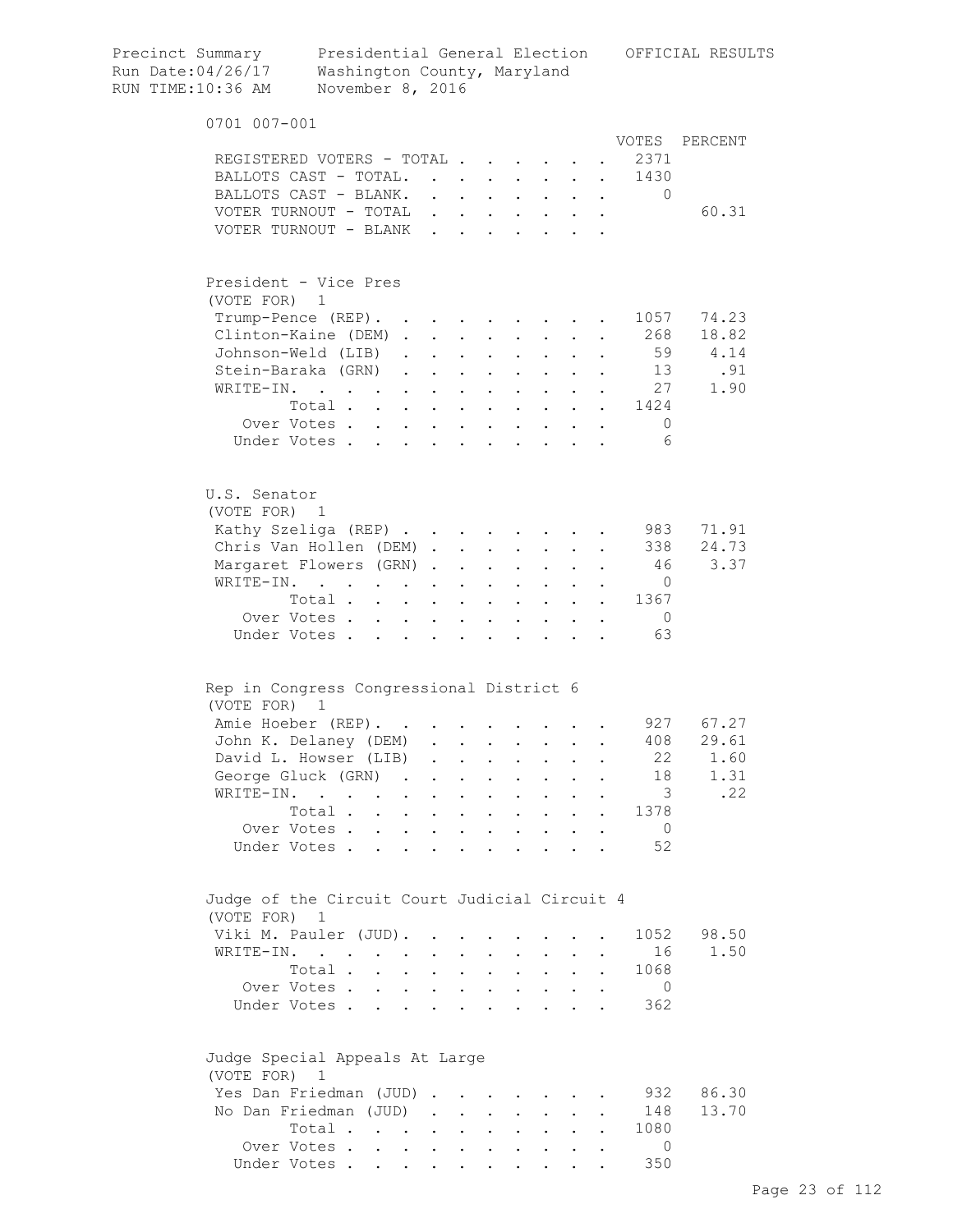| Board of Education                 |             |  |  |  |        |               |                |       |
|------------------------------------|-------------|--|--|--|--------|---------------|----------------|-------|
| (VOTE FOR) 4                       |             |  |  |  |        |               |                |       |
| Pieter Bickford                    |             |  |  |  |        |               | 632            | 15.40 |
| Donna L. Brightman                 |             |  |  |  |        |               | 430            | 10.48 |
| Al Martin                          |             |  |  |  |        |               | 541            | 13.18 |
| Linda Murray                       |             |  |  |  |        |               | 501            | 12.21 |
| Wayne D. Ridenour.                 |             |  |  |  |        |               | 726            | 17.69 |
| Stan Stouffer                      |             |  |  |  |        |               | 564            | 13.74 |
| Melissa Williams                   |             |  |  |  |        |               | 691            | 16.84 |
| WRITE-IN.                          |             |  |  |  |        |               | 19             | .46   |
|                                    | Total       |  |  |  |        |               | . 4104         |       |
|                                    | Over Votes  |  |  |  |        |               | $\overline{4}$ |       |
|                                    | Under Votes |  |  |  |        |               | 1612           |       |
|                                    |             |  |  |  |        |               |                |       |
|                                    |             |  |  |  |        |               |                |       |
| Ouestion 1                         |             |  |  |  |        |               |                |       |
| (VOTE FOR) 1                       |             |  |  |  |        |               |                |       |
| For the Constitutional Amendment.  |             |  |  |  |        |               | 791            | 67.43 |
| Against the Constitutional Amendme |             |  |  |  |        |               | 382            | 32.57 |
|                                    | Total       |  |  |  |        |               | 1173           |       |
|                                    | Over Votes  |  |  |  | $\sim$ | $\sim$ $\sim$ | $\bigcirc$     |       |
|                                    | Under Votes |  |  |  |        |               | 257            |       |
|                                    |             |  |  |  |        |               |                |       |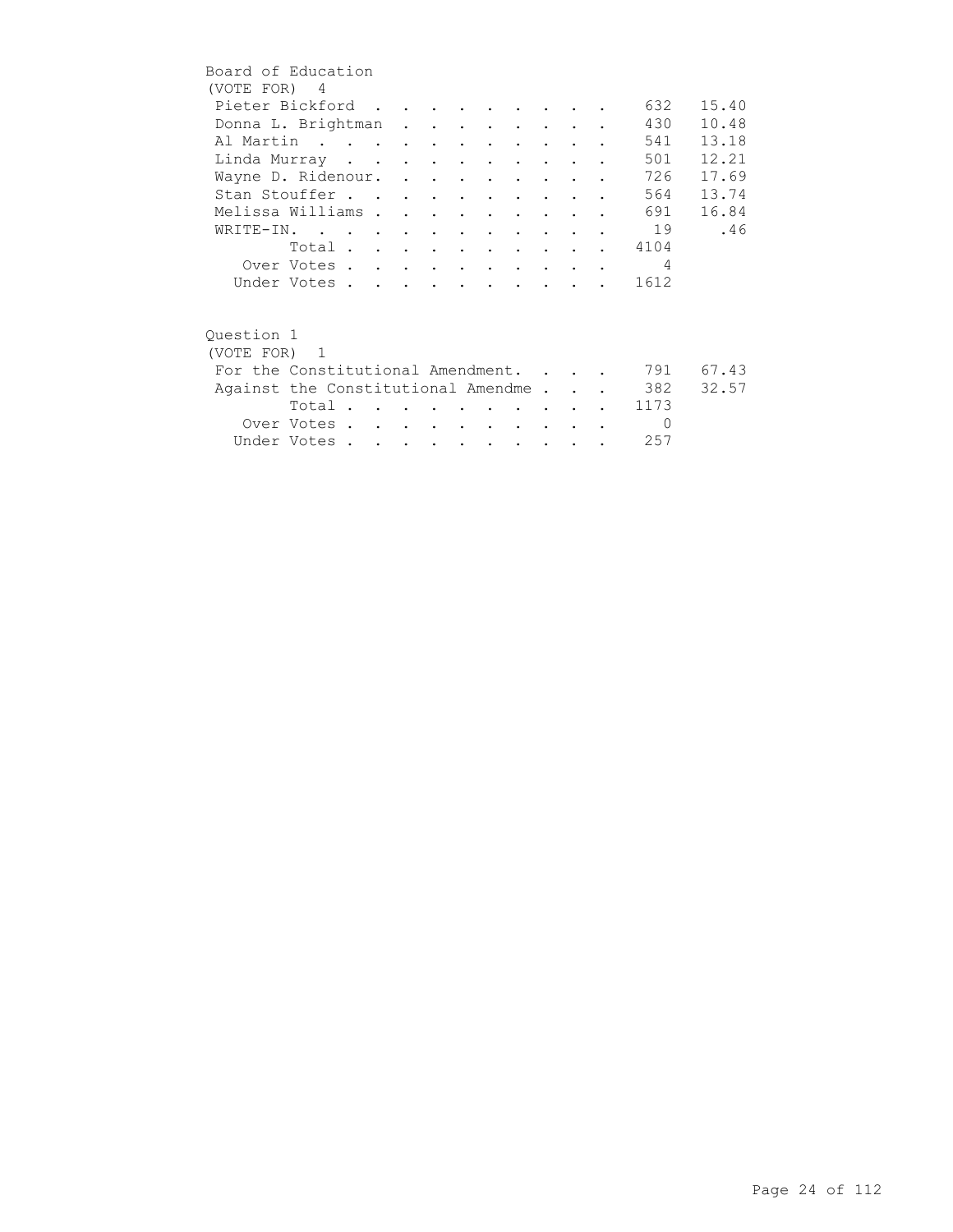| Precinct Summary<br>Run Date:04/26/17<br>RUN TIME:10:36 AM | Presidential General Election OFFICIAL RESULTS<br>Washington County, Maryland<br>November 8, 2016 |                      |                         |                               |                           |                                                           |                      |                      |                                                                                                         |            |
|------------------------------------------------------------|---------------------------------------------------------------------------------------------------|----------------------|-------------------------|-------------------------------|---------------------------|-----------------------------------------------------------|----------------------|----------------------|---------------------------------------------------------------------------------------------------------|------------|
| 0702 007-002                                               |                                                                                                   |                      |                         |                               |                           |                                                           |                      |                      |                                                                                                         |            |
|                                                            |                                                                                                   |                      |                         |                               |                           |                                                           |                      |                      | VOTES                                                                                                   | PERCENT    |
|                                                            | REGISTERED VOTERS - TOTAL                                                                         |                      |                         |                               |                           |                                                           |                      |                      | 1928                                                                                                    |            |
|                                                            | BALLOTS CAST - TOTAL.                                                                             |                      |                         |                               |                           |                                                           |                      |                      | 1179                                                                                                    |            |
|                                                            | BALLOTS CAST - BLANK.                                                                             |                      |                         |                               |                           |                                                           |                      |                      | $\mathbf{0}$<br>$\mathbf{r}$ , $\mathbf{r}$ , $\mathbf{r}$ , $\mathbf{r}$ , $\mathbf{r}$ , $\mathbf{r}$ |            |
|                                                            | VOTER TURNOUT - TOTAL                                                                             |                      |                         |                               |                           |                                                           |                      |                      |                                                                                                         | 61.15      |
|                                                            | VOTER TURNOUT - BLANK                                                                             |                      |                         |                               |                           |                                                           |                      |                      |                                                                                                         |            |
| (VOTE FOR) 1                                               | President - Vice Pres                                                                             |                      |                         |                               |                           |                                                           |                      |                      |                                                                                                         |            |
|                                                            | Trump-Pence (REP).                                                                                |                      |                         |                               |                           |                                                           |                      |                      |                                                                                                         | 814 69.39  |
|                                                            | Clinton-Kaine (DEM)                                                                               |                      |                         |                               |                           |                                                           | $\mathbf{L}$         |                      |                                                                                                         | 285 24.30  |
|                                                            | Johnson-Weld (LIB)                                                                                |                      |                         | $\mathbf{L} = \mathbf{L}$     |                           | $\cdot$ $\cdot$ $\cdot$                                   |                      |                      |                                                                                                         | 31 2.64    |
|                                                            | Stein-Baraka (GRN)                                                                                |                      |                         | $\mathbf{L}$ and $\mathbf{L}$ |                           | $\cdot$ $\cdot$ $\cdot$                                   | $\ddot{\phantom{0}}$ |                      |                                                                                                         | 20<br>1.71 |
| WRITE-IN.                                                  | and the state of the state of the                                                                 |                      | $\bullet$               | $\sim 100$ km s $^{-1}$       |                           | $\mathbf{z} = \mathbf{z} + \mathbf{z}$ .                  |                      |                      | 23                                                                                                      | 1.96       |
|                                                            | Total                                                                                             |                      |                         |                               |                           | $\mathbf{L}^{\text{max}}$ , and $\mathbf{L}^{\text{max}}$ |                      |                      | $\cdot$ $\cdot$ 1173                                                                                    |            |
|                                                            | Over Votes                                                                                        |                      |                         |                               |                           |                                                           |                      |                      | $\overline{0}$                                                                                          |            |
|                                                            | Under Votes                                                                                       |                      |                         |                               |                           |                                                           |                      |                      | 6                                                                                                       |            |
| U.S. Senator<br>(VOTE FOR) 1                               |                                                                                                   |                      |                         |                               |                           |                                                           |                      |                      |                                                                                                         |            |
|                                                            | Kathy Szeliga (REP)                                                                               |                      |                         |                               |                           |                                                           |                      |                      |                                                                                                         | 769 67.63  |
|                                                            | Chris Van Hollen (DEM)                                                                            |                      |                         |                               |                           |                                                           |                      |                      |                                                                                                         | 325 28.58  |
|                                                            | Margaret Flowers (GRN)                                                                            |                      |                         | <b>Contract Contract</b>      | $\mathbf{L}^{\text{max}}$ | $\sim$                                                    |                      |                      | 40                                                                                                      | 3.52       |
|                                                            | WRITE-IN.                                                                                         |                      |                         |                               |                           |                                                           |                      |                      | $\overline{\phantom{a}}$                                                                                | .26        |
|                                                            | Total                                                                                             |                      | $\ddot{\phantom{a}}$    | $\sim$                        |                           | $\mathbf{L}$                                              |                      |                      | 1137                                                                                                    |            |
|                                                            | Over Votes<br>$\ddot{\phantom{0}}$                                                                |                      |                         | $\ddot{\phantom{a}}$          |                           |                                                           |                      |                      | $\overline{0}$                                                                                          |            |
|                                                            | Under Votes                                                                                       | $\mathbf{L}$         |                         | $\ddot{\phantom{a}}$          | $\mathbf{r}$              |                                                           |                      |                      | 42                                                                                                      |            |
|                                                            | Rep in Congress Congressional District 6                                                          |                      |                         |                               |                           |                                                           |                      |                      |                                                                                                         |            |
| (VOTE FOR)                                                 | $\mathbf{1}$                                                                                      |                      |                         |                               |                           |                                                           |                      |                      |                                                                                                         |            |
|                                                            | Amie Hoeber (REP).                                                                                |                      |                         |                               |                           |                                                           |                      |                      |                                                                                                         | 740 64.29  |
|                                                            | John K. Delaney (DEM)                                                                             |                      |                         |                               |                           |                                                           |                      |                      |                                                                                                         | 369 32.06  |
|                                                            | David L. Howser (LIB)                                                                             | $\sim$               |                         |                               |                           |                                                           |                      |                      | 21                                                                                                      | 1.82       |
|                                                            | George Gluck (GRN).                                                                               |                      | $\ddot{\phantom{0}}$    | $\mathbf{z}$ .                | $\ddot{\phantom{0}}$      | $\ddot{\phantom{0}}$                                      |                      |                      | 20                                                                                                      | 1.74       |
| WRITE-IN.                                                  | $\ddot{\phantom{0}}$<br>$\ddot{\phantom{0}}$                                                      |                      | $\ddot{\phantom{a}}$    | $\ddot{\phantom{0}}$          | $\ddot{\phantom{0}}$      | $\ddot{\phantom{0}}$                                      |                      |                      | 1                                                                                                       | .09        |
|                                                            | Total                                                                                             | $\sim$               | $\ddot{\phantom{a}}$    | $\sim 100$ km s $^{-1}$       |                           | $\mathbf{r} = \mathbf{r}$                                 | $\mathbf{L}$         | $\ddot{\phantom{a}}$ | 1151                                                                                                    |            |
|                                                            | Over Votes<br>Under Votes                                                                         |                      | $\ddot{\phantom{a}}$    | $\sim$ $\sim$                 |                           | $\mathbf{r} = \mathbf{r} \cdot \mathbf{r}$                |                      |                      | $\overline{0}$<br>28                                                                                    |            |
|                                                            |                                                                                                   |                      |                         |                               |                           |                                                           |                      |                      |                                                                                                         |            |
| (VOTE FOR) 1                                               | Judge of the Circuit Court Judicial Circuit 4                                                     |                      |                         |                               |                           |                                                           |                      |                      |                                                                                                         |            |
|                                                            | Viki M. Pauler (JUD).                                                                             |                      | $\cdot$ $\cdot$ $\cdot$ | $\sim$                        | $\ddot{\phantom{0}}$      |                                                           |                      |                      | 903                                                                                                     | 98.80      |
|                                                            | WRITE-IN.                                                                                         | $\ddot{\phantom{0}}$ |                         | $\mathbf{L}$ and $\mathbf{L}$ |                           | $\mathbf{L} = \mathbf{L}$                                 | $\mathbf{L}$         |                      | 11                                                                                                      | 1.20       |
|                                                            | Total .<br>$\mathbf{r} = \mathbf{r}$                                                              | $\ddot{\phantom{0}}$ |                         | $\mathbf{L}$ and $\mathbf{L}$ |                           | $\mathbf{L} = \mathbf{L}$                                 | $\ddot{\phantom{0}}$ |                      | 914                                                                                                     |            |
|                                                            | Over Votes                                                                                        |                      |                         |                               |                           |                                                           |                      |                      | 0                                                                                                       |            |
|                                                            | Under Votes                                                                                       |                      |                         |                               |                           |                                                           |                      |                      | 265                                                                                                     |            |
| (VOTE FOR) 1                                               | Judge Special Appeals At Large                                                                    |                      |                         |                               |                           |                                                           |                      |                      |                                                                                                         |            |
|                                                            | Yes Dan Friedman (JUD)                                                                            |                      |                         |                               |                           |                                                           |                      |                      | 795                                                                                                     | 85.21      |
|                                                            | No Dan Friedman (JUD)                                                                             |                      |                         |                               |                           |                                                           |                      |                      | 138                                                                                                     | 14.79      |
|                                                            | Total                                                                                             |                      |                         |                               |                           |                                                           |                      |                      | 933                                                                                                     |            |
|                                                            | Over Votes.                                                                                       |                      |                         |                               |                           |                                                           |                      |                      | $\Omega$                                                                                                |            |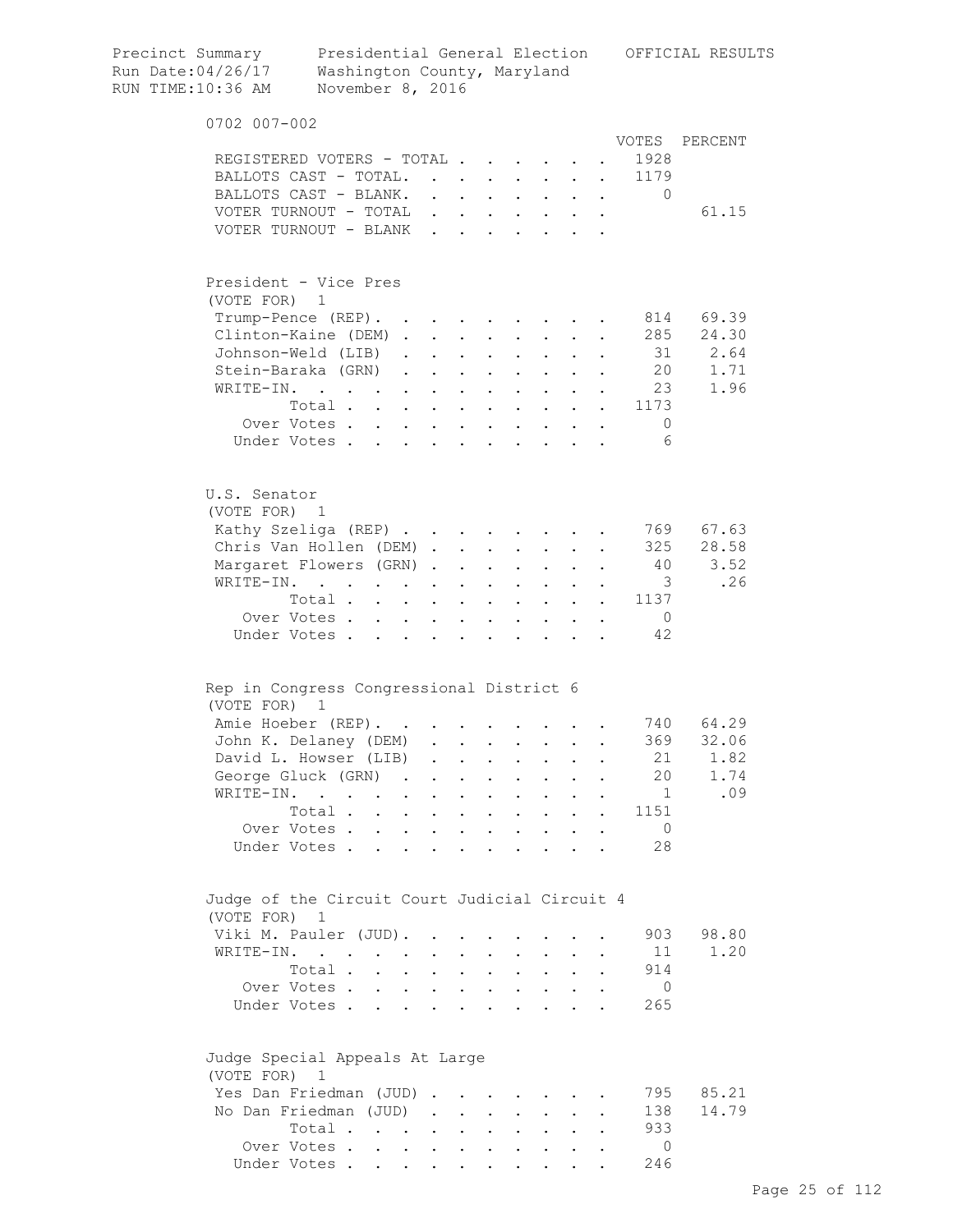| Board of Education                 |                |  |  |                      |                                 |                                 |  |                |          |
|------------------------------------|----------------|--|--|----------------------|---------------------------------|---------------------------------|--|----------------|----------|
| (VOTE FOR) 4                       |                |  |  |                      |                                 |                                 |  |                |          |
| Pieter Bickford                    |                |  |  |                      |                                 |                                 |  | 379            | 12.41    |
| Donna L. Brightman                 |                |  |  |                      |                                 |                                 |  |                | 295 9.66 |
| Al Martin                          |                |  |  |                      |                                 |                                 |  | 373            | 12.22    |
| Linda Murray                       |                |  |  | $\sim$ $\sim$        |                                 | $\sim$ $\sim$ $\sim$            |  | 391            | 12.81    |
| Wayne D. Ridenour.                 |                |  |  |                      |                                 |                                 |  | 459            | 15.03    |
| Stan Stouffer                      |                |  |  |                      | $\sim 100$ km s $^{-1}$         | <b>Contract Contract Street</b> |  | 482            | 15.79    |
| Melissa Williams                   |                |  |  | $\bullet$            | $\sim$                          |                                 |  | 663            | 21.72    |
| WRITE-IN.                          |                |  |  | $\sim$ $\sim$        |                                 |                                 |  | 11             | .36      |
|                                    | Total $\cdots$ |  |  |                      |                                 |                                 |  | 3053           |          |
|                                    | Over Votes     |  |  |                      | $\cdot$ $\cdot$ $\cdot$ $\cdot$ |                                 |  | $\overline{4}$ |          |
|                                    | Under Votes    |  |  |                      |                                 |                                 |  | 1659           |          |
|                                    |                |  |  |                      |                                 |                                 |  |                |          |
| Question 1                         |                |  |  |                      |                                 |                                 |  |                |          |
| (VOTE FOR) 1                       |                |  |  |                      |                                 |                                 |  |                |          |
| For the Constitutional Amendment.  |                |  |  |                      |                                 |                                 |  | 689            | 69.46    |
| Against the Constitutional Amendme |                |  |  |                      |                                 |                                 |  | 303            | 30.54    |
|                                    | Total          |  |  |                      |                                 |                                 |  | 992            |          |
|                                    | Over Votes     |  |  | $\sim$ $\sim$ $\sim$ |                                 | $\sim$ $\sim$ $\sim$            |  | $\Omega$       |          |
|                                    | Under Votes    |  |  |                      |                                 |                                 |  | 187            |          |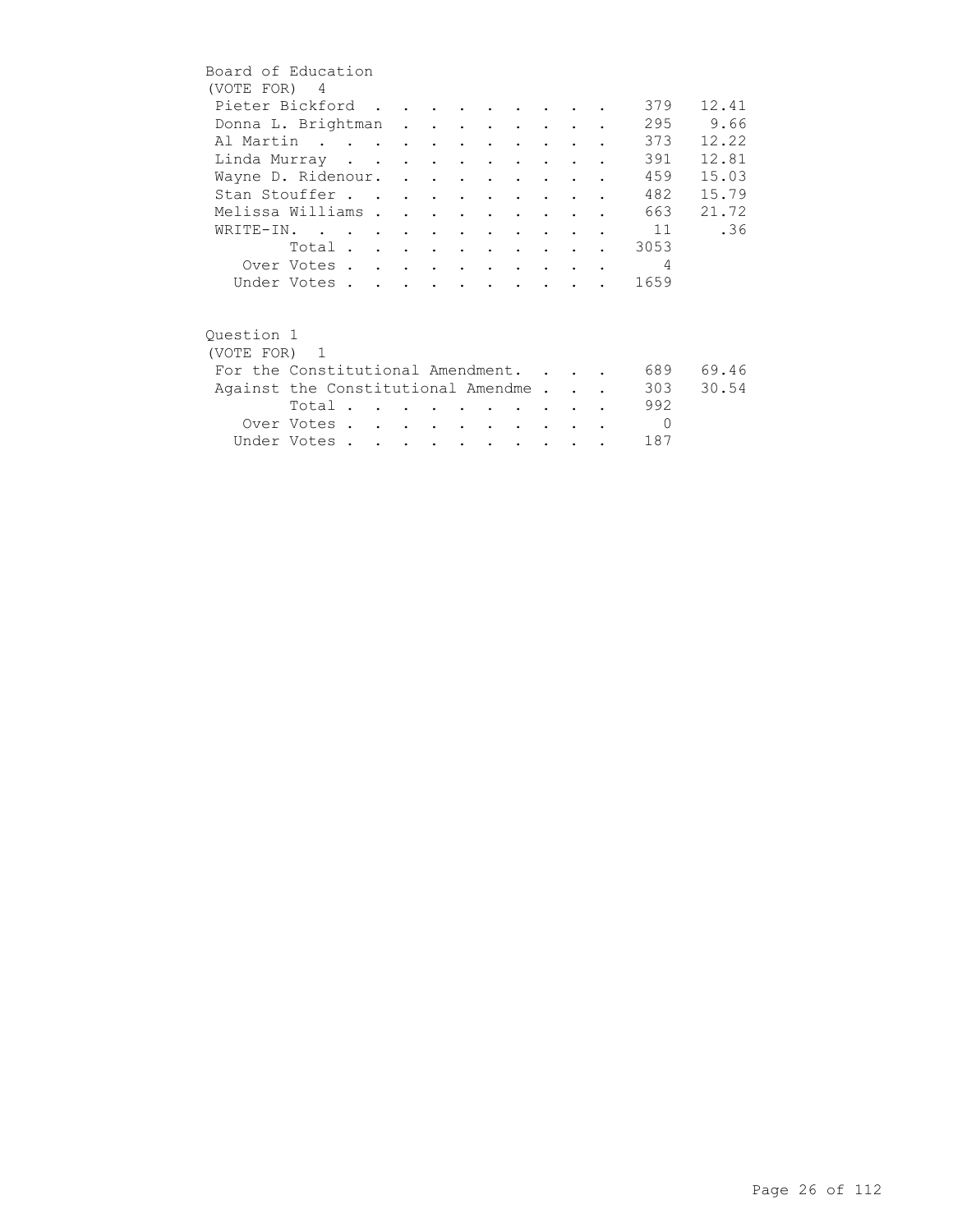| Precinct Summary<br>Run Date:04/26/17<br>RUN TIME:10:36 AM    | Washington County, Maryland<br>November 8, 2016                                                                 |                              |                                      |                           |                                              |                                            |                                                                                                                                                                                                                                                                                                                                                                                                                        |                      |           |                          | Presidential General Election OFFICIAL RESULTS |
|---------------------------------------------------------------|-----------------------------------------------------------------------------------------------------------------|------------------------------|--------------------------------------|---------------------------|----------------------------------------------|--------------------------------------------|------------------------------------------------------------------------------------------------------------------------------------------------------------------------------------------------------------------------------------------------------------------------------------------------------------------------------------------------------------------------------------------------------------------------|----------------------|-----------|--------------------------|------------------------------------------------|
| 0800 008-000                                                  |                                                                                                                 |                              |                                      |                           |                                              |                                            |                                                                                                                                                                                                                                                                                                                                                                                                                        |                      |           |                          |                                                |
|                                                               |                                                                                                                 |                              |                                      |                           |                                              |                                            |                                                                                                                                                                                                                                                                                                                                                                                                                        |                      |           |                          | VOTES PERCENT                                  |
| REGISTERED VOTERS - TOTAL                                     |                                                                                                                 |                              |                                      |                           |                                              |                                            |                                                                                                                                                                                                                                                                                                                                                                                                                        |                      |           | 1775                     |                                                |
| BALLOTS CAST - TOTAL.                                         |                                                                                                                 |                              | $\mathbf{L}$                         |                           |                                              |                                            |                                                                                                                                                                                                                                                                                                                                                                                                                        |                      |           | 1141                     |                                                |
| BALLOTS CAST - BLANK.<br>VOTER TURNOUT - TOTAL                |                                                                                                                 |                              |                                      |                           | $\cdot$ $\cdot$ $\cdot$ $\cdot$              |                                            |                                                                                                                                                                                                                                                                                                                                                                                                                        |                      |           | $\Omega$                 | 64.28                                          |
| VOTER TURNOUT - BLANK                                         |                                                                                                                 |                              |                                      | $\mathbf{r} = \mathbf{r}$ |                                              | $\mathcal{L}^{\text{max}}$<br>$\mathbf{L}$ | $\sim$<br>$\mathbf{L}$                                                                                                                                                                                                                                                                                                                                                                                                 | $\mathbf{L}$         | $\sim$    |                          |                                                |
|                                                               |                                                                                                                 |                              |                                      |                           |                                              |                                            |                                                                                                                                                                                                                                                                                                                                                                                                                        |                      |           |                          |                                                |
| President - Vice Pres                                         |                                                                                                                 |                              |                                      |                           |                                              |                                            |                                                                                                                                                                                                                                                                                                                                                                                                                        |                      |           |                          |                                                |
| (VOTE FOR) 1                                                  |                                                                                                                 |                              |                                      |                           |                                              |                                            |                                                                                                                                                                                                                                                                                                                                                                                                                        |                      |           |                          |                                                |
| Trump-Pence (REP).<br>Clinton-Kaine (DEM).                    |                                                                                                                 |                              |                                      |                           |                                              |                                            |                                                                                                                                                                                                                                                                                                                                                                                                                        |                      |           | 771<br>304               | 67.93<br>26.78                                 |
| Johnson-Weld (LIB)                                            |                                                                                                                 | $\mathbf{L}$                 | $\sim$                               | $\ddot{\phantom{a}}$      |                                              |                                            | $\sim$ $-$                                                                                                                                                                                                                                                                                                                                                                                                             |                      |           | 32                       | 2.82                                           |
| Stein-Baraka (GRN)                                            |                                                                                                                 | $\ddot{\phantom{0}}$         | $\ddot{\phantom{a}}$                 | $\ddot{\phantom{a}}$      | $\sim$                                       | $\bullet$                                  | $\ddot{\phantom{0}}$                                                                                                                                                                                                                                                                                                                                                                                                   | $\mathbf{L}$         |           | 10                       | .88                                            |
| WRITE-IN.                                                     | $\mathbf{r}$ , $\mathbf{r}$ , $\mathbf{r}$ , $\mathbf{r}$                                                       | $\mathbf{L}^{\text{max}}$    | $\sim$                               | $\ddot{\phantom{a}}$      | $\mathbf{L}$                                 |                                            | $\mathbf{L} = \mathbf{L} \mathbf{L}$                                                                                                                                                                                                                                                                                                                                                                                   | $\ddot{\phantom{0}}$ |           |                          | 18<br>1.59                                     |
|                                                               | Total                                                                                                           |                              |                                      | $\ddot{\phantom{a}}$      | $\sim$ $\sim$ $\sim$                         |                                            | $\mathbf{1}=\mathbf{1}=\mathbf{1}=\mathbf{1}=\mathbf{1}=\mathbf{1}=\mathbf{1}=\mathbf{1}=\mathbf{1}=\mathbf{1}=\mathbf{1}=\mathbf{1}=\mathbf{1}=\mathbf{1}=\mathbf{1}=\mathbf{1}=\mathbf{1}=\mathbf{1}=\mathbf{1}=\mathbf{1}=\mathbf{1}=\mathbf{1}=\mathbf{1}=\mathbf{1}=\mathbf{1}=\mathbf{1}=\mathbf{1}=\mathbf{1}=\mathbf{1}=\mathbf{1}=\mathbf{1}=\mathbf{1}=\mathbf{1}=\mathbf{1}=\mathbf{1}=\mathbf{1}=\mathbf{$ |                      |           | 1135                     |                                                |
|                                                               | Over Votes                                                                                                      |                              |                                      |                           |                                              |                                            |                                                                                                                                                                                                                                                                                                                                                                                                                        |                      |           | $\mathbf{0}$             |                                                |
|                                                               | Under Votes                                                                                                     |                              |                                      |                           |                                              |                                            |                                                                                                                                                                                                                                                                                                                                                                                                                        |                      |           | - 6                      |                                                |
| U.S. Senator                                                  |                                                                                                                 |                              |                                      |                           |                                              |                                            |                                                                                                                                                                                                                                                                                                                                                                                                                        |                      |           |                          |                                                |
| (VOTE FOR) 1                                                  |                                                                                                                 |                              |                                      |                           |                                              |                                            |                                                                                                                                                                                                                                                                                                                                                                                                                        |                      |           |                          |                                                |
| Kathy Szeliga (REP)                                           |                                                                                                                 |                              |                                      |                           |                                              |                                            |                                                                                                                                                                                                                                                                                                                                                                                                                        |                      |           |                          | 692 63.25                                      |
| Chris Van Hollen (DEM)                                        |                                                                                                                 |                              |                                      |                           |                                              |                                            |                                                                                                                                                                                                                                                                                                                                                                                                                        |                      |           | 353                      | 32.27                                          |
| Margaret Flowers (GRN).                                       |                                                                                                                 |                              |                                      | $\ddot{\phantom{a}}$      | $\mathbf{L}$                                 | $\mathbf{L}$                               | $\mathbf{L}^{\text{max}}$                                                                                                                                                                                                                                                                                                                                                                                              |                      |           | 48                       | 4.39                                           |
| WRITE-IN.                                                     | the contract of the contract of the contract of the contract of the contract of the contract of the contract of |                              |                                      | $\ddot{\phantom{a}}$      | $\ddot{\phantom{0}}$                         | $\sim$ 100 $\pm$                           | $\sim$                                                                                                                                                                                                                                                                                                                                                                                                                 | $\ddot{\phantom{0}}$ |           | $\mathbf{1}$             | .09                                            |
|                                                               | Total                                                                                                           |                              |                                      |                           |                                              | $\bullet$ .                                | $\mathbf{z} = \mathbf{z}$                                                                                                                                                                                                                                                                                                                                                                                              | $\ddot{\phantom{0}}$ |           | 1094<br>$\sim$ 100 $\pm$ |                                                |
|                                                               | Over Votes<br>Under Votes                                                                                       | $\ddot{\phantom{0}}$         | $\sim 100$                           | $\bullet$ .               | $\bullet$                                    | $\ddot{\phantom{a}}$                       |                                                                                                                                                                                                                                                                                                                                                                                                                        |                      | $\bullet$ | $\overline{0}$<br>47     |                                                |
| Rep in Congress Congressional District 6<br>(VOTE FOR)        | $\mathbf{1}$                                                                                                    |                              |                                      |                           |                                              |                                            |                                                                                                                                                                                                                                                                                                                                                                                                                        |                      |           |                          |                                                |
| Amie Hoeber (REP). 677 61.49                                  |                                                                                                                 |                              |                                      |                           |                                              |                                            |                                                                                                                                                                                                                                                                                                                                                                                                                        |                      |           |                          |                                                |
| John K. Delaney (DEM)                                         |                                                                                                                 |                              |                                      |                           | $\ddot{\phantom{0}}$                         |                                            |                                                                                                                                                                                                                                                                                                                                                                                                                        |                      |           | 368                      | 33.42                                          |
| David L. Howser (LIB)                                         |                                                                                                                 |                              |                                      |                           | $\ddot{\phantom{0}}$                         | $\mathbf{L}^{\text{max}}$                  | $\mathbf{L}^{\text{max}}$                                                                                                                                                                                                                                                                                                                                                                                              | $\ddot{\phantom{a}}$ |           | 32                       | 2.91                                           |
| George Gluck (GRN) .                                          |                                                                                                                 |                              | $\ddot{\phantom{0}}$                 | $\ddot{\phantom{0}}$      | $\ddot{\phantom{0}}$                         | $\ddot{\phantom{a}}$                       | $\ddot{\phantom{0}}$                                                                                                                                                                                                                                                                                                                                                                                                   |                      |           | 22                       | 2.00                                           |
| WRITE-IN.                                                     |                                                                                                                 | $\bullet$                    |                                      | $\ddot{\phantom{0}}$      |                                              |                                            |                                                                                                                                                                                                                                                                                                                                                                                                                        |                      |           | $\overline{2}$           | .18                                            |
|                                                               | Total.<br>$\ddot{\phantom{a}}$                                                                                  | $\ddot{\phantom{0}}$         |                                      | $\ddot{\phantom{a}}$      | $\ddot{\phantom{a}}$                         |                                            | $\ddot{\phantom{0}}$                                                                                                                                                                                                                                                                                                                                                                                                   | $\ddot{\phantom{a}}$ |           | 1101                     |                                                |
| Over Votes.<br>Under Votes.                                   | $\ddot{\phantom{a}}$<br>$\overline{a}$                                                                          | $\mathbf{L}$<br>$\mathbf{r}$ | $\ddot{\phantom{a}}$<br>$\mathbf{L}$ | $\ddot{\phantom{a}}$      | $\ddot{\phantom{a}}$<br>$\ddot{\phantom{a}}$ | $\overline{a}$                             | $\ddot{\phantom{a}}$<br>$\ddot{\phantom{a}}$                                                                                                                                                                                                                                                                                                                                                                           | $\mathbf{r}$         |           | $\overline{0}$<br>40     |                                                |
|                                                               |                                                                                                                 |                              |                                      |                           |                                              |                                            |                                                                                                                                                                                                                                                                                                                                                                                                                        |                      |           |                          |                                                |
| Judge of the Circuit Court Judicial Circuit 4<br>(VOTE FOR) 1 |                                                                                                                 |                              |                                      |                           |                                              |                                            |                                                                                                                                                                                                                                                                                                                                                                                                                        |                      |           |                          |                                                |
| Viki M. Pauler (JUD).                                         |                                                                                                                 |                              |                                      |                           |                                              |                                            |                                                                                                                                                                                                                                                                                                                                                                                                                        |                      |           | 728                      | 98.38                                          |
| WRITE-IN.                                                     |                                                                                                                 |                              |                                      |                           |                                              |                                            |                                                                                                                                                                                                                                                                                                                                                                                                                        |                      |           | 12 <sup>°</sup>          | 1.62                                           |
|                                                               | Total .                                                                                                         | $\ddot{\phantom{a}}$         |                                      | $\ddot{\phantom{a}}$      |                                              |                                            | $\ddot{\phantom{0}}$                                                                                                                                                                                                                                                                                                                                                                                                   |                      |           | 740                      |                                                |
|                                                               | Over Votes                                                                                                      | $\ddot{\phantom{0}}$         | $\sim$                               |                           | $\ddot{\phantom{a}}$                         |                                            | $\ddot{\phantom{0}}$                                                                                                                                                                                                                                                                                                                                                                                                   |                      |           | $\overline{0}$           |                                                |
|                                                               | Under Votes                                                                                                     |                              | $\mathbf{L}$                         |                           | $\ddot{\phantom{a}}$                         | $\ddot{\phantom{a}}$                       | $\mathbf{r}$                                                                                                                                                                                                                                                                                                                                                                                                           | $\mathbf{L}$         |           | 401                      |                                                |
| Judge Special Appeals At Large<br>(VOTE FOR)                  | $\overline{1}$                                                                                                  |                              |                                      |                           |                                              |                                            |                                                                                                                                                                                                                                                                                                                                                                                                                        |                      |           |                          |                                                |
| Yes Dan Friedman (JUD).                                       |                                                                                                                 |                              |                                      | $\ddot{\phantom{0}}$      |                                              |                                            |                                                                                                                                                                                                                                                                                                                                                                                                                        |                      |           | 657                      | 83.91                                          |
| No Dan Friedman (JUD)                                         |                                                                                                                 |                              | $\ddot{\phantom{a}}$                 | $\mathbf{L}^{\text{max}}$ |                                              |                                            |                                                                                                                                                                                                                                                                                                                                                                                                                        |                      |           | 126                      | 16.09                                          |
|                                                               | Total .                                                                                                         | <b>Contract Contract</b>     | $\sim 100$                           | $\ddot{\phantom{0}}$      | $\ddot{\phantom{a}}$                         |                                            | $\ddot{\phantom{0}}$                                                                                                                                                                                                                                                                                                                                                                                                   |                      |           | 783                      |                                                |
|                                                               | Over Votes .<br>$\sim$ 100 $\mu$                                                                                | $\sim$ $-$                   | $\sim$                               |                           |                                              |                                            |                                                                                                                                                                                                                                                                                                                                                                                                                        |                      |           | $\overline{0}$           |                                                |
|                                                               | Under Votes                                                                                                     |                              |                                      |                           |                                              |                                            |                                                                                                                                                                                                                                                                                                                                                                                                                        |                      |           | 358                      |                                                |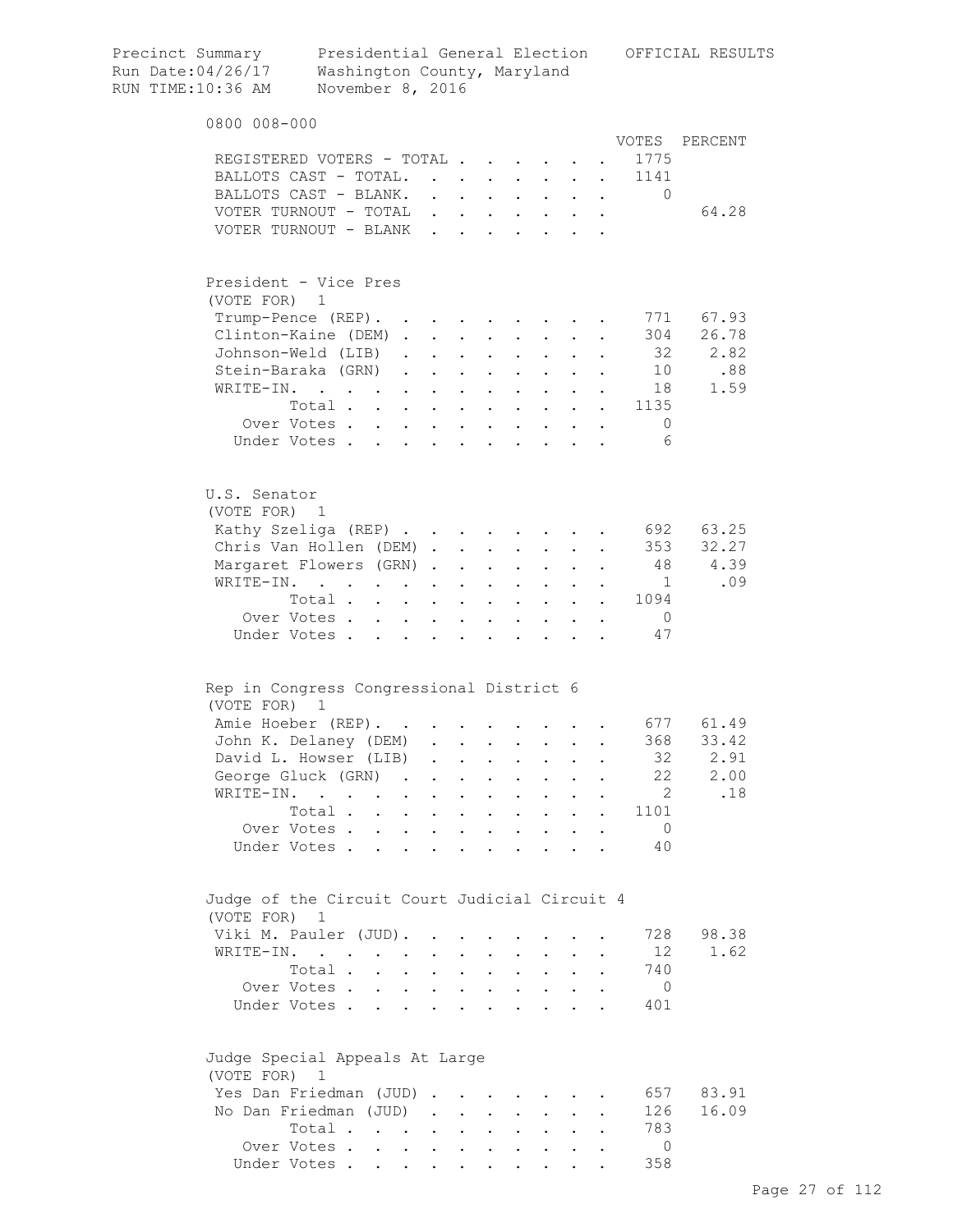| Board of Education                 |             |  |  |                                |                                    |                      |  |          |       |
|------------------------------------|-------------|--|--|--------------------------------|------------------------------------|----------------------|--|----------|-------|
| (VOTE FOR) 4                       |             |  |  |                                |                                    |                      |  |          |       |
| Pieter Bickford                    |             |  |  |                                |                                    |                      |  | 299      | 12.20 |
| Donna L. Brightman                 |             |  |  |                                |                                    |                      |  | 462      | 18.86 |
| Al Martin                          |             |  |  |                                |                                    |                      |  | 272      | 11.10 |
| Linda Murray                       |             |  |  |                                |                                    |                      |  | 320      | 13.06 |
| Wayne D. Ridenour.                 |             |  |  |                                |                                    |                      |  | 455      | 18.57 |
| Stan Stouffer                      |             |  |  |                                |                                    |                      |  | 272      | 11.10 |
| Melissa Williams                   |             |  |  |                                | $\sim$ $\sim$ $\sim$ $\sim$ $\sim$ |                      |  | 358      | 14.61 |
| WRITE-IN.                          |             |  |  |                                |                                    |                      |  | 12       | .49   |
|                                    | Total       |  |  |                                |                                    |                      |  | 2450     |       |
|                                    | Over Votes  |  |  |                                |                                    |                      |  | $\Omega$ |       |
|                                    | Under Votes |  |  |                                |                                    |                      |  | 2114     |       |
|                                    |             |  |  |                                |                                    |                      |  |          |       |
| Ouestion 1                         |             |  |  |                                |                                    |                      |  |          |       |
| (VOTE FOR) 1                       |             |  |  |                                |                                    |                      |  |          |       |
| For the Constitutional Amendment.  |             |  |  |                                |                                    |                      |  | 593      | 68.24 |
| Against the Constitutional Amendme |             |  |  |                                |                                    |                      |  | 276      | 31.76 |
|                                    | Total       |  |  |                                |                                    |                      |  | 869      |       |
|                                    | Over Votes  |  |  | <b><i>Contract Artists</i></b> |                                    | $\sim$ $\sim$ $\sim$ |  | $\Omega$ |       |
|                                    | Under Votes |  |  |                                |                                    |                      |  | 272      |       |
|                                    |             |  |  |                                |                                    |                      |  |          |       |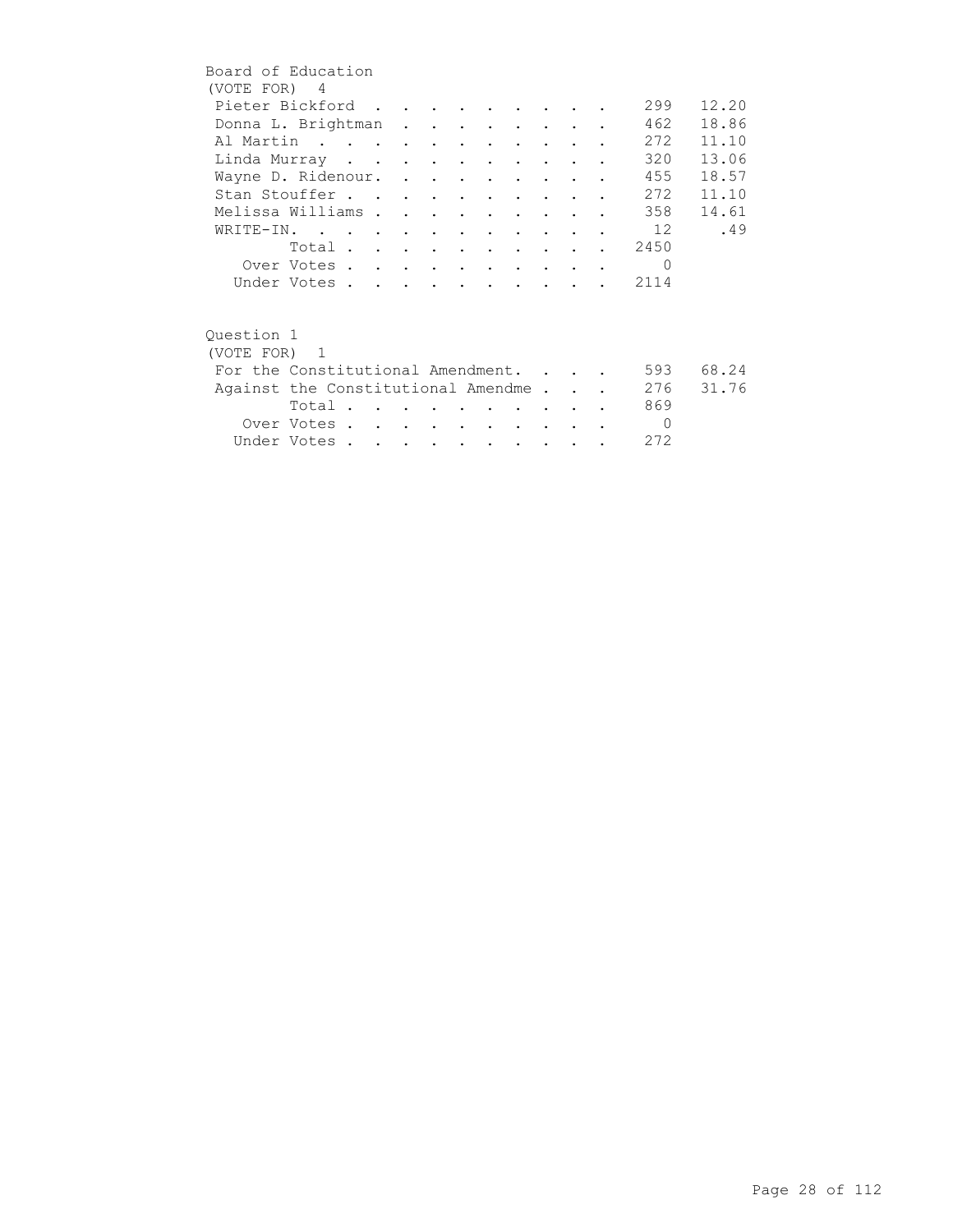| Precinct Summary<br>Run Date:04/26/17<br>RUN TIME:10:36 AM | Washington County, Maryland<br>November 8, 2016                       |                                          |                                   |                                              |                                          |                      |                                                                                                                                                                                                                                                                                                                                                                                                                        |                      |           |                       | Presidential General Election OFFICIAL RESULTS |
|------------------------------------------------------------|-----------------------------------------------------------------------|------------------------------------------|-----------------------------------|----------------------------------------------|------------------------------------------|----------------------|------------------------------------------------------------------------------------------------------------------------------------------------------------------------------------------------------------------------------------------------------------------------------------------------------------------------------------------------------------------------------------------------------------------------|----------------------|-----------|-----------------------|------------------------------------------------|
| 0900 009-000                                               |                                                                       |                                          |                                   |                                              |                                          |                      |                                                                                                                                                                                                                                                                                                                                                                                                                        |                      |           |                       |                                                |
|                                                            |                                                                       |                                          |                                   |                                              |                                          |                      |                                                                                                                                                                                                                                                                                                                                                                                                                        |                      |           |                       | VOTES PERCENT                                  |
| REGISTERED VOTERS - TOTAL                                  |                                                                       |                                          |                                   |                                              |                                          |                      |                                                                                                                                                                                                                                                                                                                                                                                                                        |                      |           | 2012                  |                                                |
| BALLOTS CAST - TOTAL.                                      |                                                                       |                                          |                                   |                                              |                                          |                      |                                                                                                                                                                                                                                                                                                                                                                                                                        |                      |           | 1155                  |                                                |
| BALLOTS CAST - BLANK.                                      |                                                                       |                                          |                                   |                                              |                                          |                      |                                                                                                                                                                                                                                                                                                                                                                                                                        |                      |           | $\Omega$              |                                                |
| VOTER TURNOUT - TOTAL                                      |                                                                       |                                          |                                   | $\mathbf{r}$<br>$\sim$                       |                                          |                      |                                                                                                                                                                                                                                                                                                                                                                                                                        |                      |           |                       | 57.41                                          |
| VOTER TURNOUT - BLANK                                      |                                                                       |                                          |                                   | $\ddot{\phantom{a}}$<br>$\mathbf{r}$         | $\mathbf{L}$                             |                      |                                                                                                                                                                                                                                                                                                                                                                                                                        |                      |           |                       |                                                |
| President - Vice Pres                                      |                                                                       |                                          |                                   |                                              |                                          |                      |                                                                                                                                                                                                                                                                                                                                                                                                                        |                      |           |                       |                                                |
| (VOTE FOR)                                                 | 1                                                                     |                                          |                                   |                                              |                                          |                      |                                                                                                                                                                                                                                                                                                                                                                                                                        |                      |           |                       |                                                |
| Trump-Pence (REP). .                                       |                                                                       |                                          |                                   | $\cdot$                                      |                                          |                      |                                                                                                                                                                                                                                                                                                                                                                                                                        |                      |           | 819                   | 71.34                                          |
| Clinton-Kaine (DEM).                                       |                                                                       |                                          |                                   | $\bullet$                                    |                                          |                      |                                                                                                                                                                                                                                                                                                                                                                                                                        |                      |           | 260                   | 22.65                                          |
| Johnson-Weld (LIB)                                         |                                                                       |                                          | $\ddot{\phantom{0}}$              | $\bullet$                                    | $\ddot{\phantom{a}}$                     |                      |                                                                                                                                                                                                                                                                                                                                                                                                                        |                      |           | 40                    | 3.48                                           |
| Stein-Baraka (GRN)                                         |                                                                       |                                          | $\mathbf{L}$                      | $\sim$                                       | $\ddot{\phantom{0}}$                     |                      |                                                                                                                                                                                                                                                                                                                                                                                                                        |                      |           | 8 <sup>8</sup>        | .70                                            |
| WRITE-IN.                                                  |                                                                       |                                          | $\mathbf{L}$                      | $\ddot{\phantom{0}}$<br>$\ddot{\phantom{a}}$ | $\mathbf{L}$                             |                      | $\mathbf{r} = \mathbf{r}$                                                                                                                                                                                                                                                                                                                                                                                              | $\mathbf{L}$         |           | 21                    | 1.83                                           |
|                                                            | Total                                                                 |                                          |                                   | $\ddot{\phantom{a}}$                         | $\sim$ $\sim$                            |                      | $\mathbf{1}=\mathbf{1}=\mathbf{1}=\mathbf{1}=\mathbf{1}=\mathbf{1}=\mathbf{1}=\mathbf{1}=\mathbf{1}=\mathbf{1}=\mathbf{1}=\mathbf{1}=\mathbf{1}=\mathbf{1}=\mathbf{1}=\mathbf{1}=\mathbf{1}=\mathbf{1}=\mathbf{1}=\mathbf{1}=\mathbf{1}=\mathbf{1}=\mathbf{1}=\mathbf{1}=\mathbf{1}=\mathbf{1}=\mathbf{1}=\mathbf{1}=\mathbf{1}=\mathbf{1}=\mathbf{1}=\mathbf{1}=\mathbf{1}=\mathbf{1}=\mathbf{1}=\mathbf{1}=\mathbf{$ |                      |           | 1148                  |                                                |
|                                                            | Over Votes                                                            |                                          |                                   |                                              |                                          |                      |                                                                                                                                                                                                                                                                                                                                                                                                                        |                      |           | 1                     |                                                |
|                                                            | Under Votes                                                           |                                          |                                   |                                              |                                          |                      |                                                                                                                                                                                                                                                                                                                                                                                                                        |                      |           | 6                     |                                                |
| U.S. Senator<br>(VOTE FOR) 1                               |                                                                       |                                          |                                   |                                              |                                          |                      |                                                                                                                                                                                                                                                                                                                                                                                                                        |                      |           |                       |                                                |
| Kathy Szeliga (REP)                                        |                                                                       |                                          |                                   |                                              |                                          |                      |                                                                                                                                                                                                                                                                                                                                                                                                                        |                      |           | 782                   | 70.32                                          |
| Chris Van Hollen (DEM)                                     |                                                                       |                                          |                                   |                                              |                                          |                      |                                                                                                                                                                                                                                                                                                                                                                                                                        |                      |           | 292                   | 26.26                                          |
| Margaret Flowers (GRN).                                    |                                                                       |                                          |                                   | $\ddot{\phantom{a}}$                         | $\sim$ $\sim$ $\sim$                     |                      | $\mathbf{L} = \mathbf{L}$                                                                                                                                                                                                                                                                                                                                                                                              |                      |           | 36                    | 3.24                                           |
| WRITE-IN.                                                  | $\mathbf{r}$ , and $\mathbf{r}$ , and $\mathbf{r}$ , and $\mathbf{r}$ |                                          |                                   | $\ddot{\phantom{0}}$                         | $\ddot{\phantom{0}}$                     | $\mathbf{L}$         | $\mathbf{L}$                                                                                                                                                                                                                                                                                                                                                                                                           | $\ddot{\phantom{a}}$ |           | $\overline{2}$        | .18                                            |
|                                                            | Total                                                                 |                                          |                                   |                                              | $\mathbf{z} = \mathbf{z} + \mathbf{z}$ . |                      | $\mathbf{z} = \mathbf{z} + \mathbf{z}$ .                                                                                                                                                                                                                                                                                                                                                                               | $\ddot{\phantom{0}}$ |           | 1112                  |                                                |
|                                                            | Over Votes                                                            |                                          | $\mathbf{L}^{\text{max}}$         | $\sim$ $-$<br>$\bullet$                      | $\bullet$                                | $\bullet$            |                                                                                                                                                                                                                                                                                                                                                                                                                        | $\ddot{\phantom{a}}$ | $\bullet$ | $\overline{0}$        |                                                |
|                                                            | Under Votes                                                           |                                          | $\ddot{\phantom{a}}$<br>$\bullet$ | $\ddot{\phantom{0}}$                         | $\bullet$                                |                      |                                                                                                                                                                                                                                                                                                                                                                                                                        |                      |           | 43                    |                                                |
| Rep in Congress Congressional District 6                   |                                                                       |                                          |                                   |                                              |                                          |                      |                                                                                                                                                                                                                                                                                                                                                                                                                        |                      |           |                       |                                                |
| (VOTE FOR)                                                 | $\overline{1}$                                                        |                                          |                                   |                                              |                                          |                      |                                                                                                                                                                                                                                                                                                                                                                                                                        |                      |           |                       |                                                |
| Amie Hoeber (REP).                                         |                                                                       |                                          |                                   |                                              |                                          |                      |                                                                                                                                                                                                                                                                                                                                                                                                                        |                      |           |                       | 753 66.99                                      |
| John K. Delaney (DEM)                                      |                                                                       |                                          |                                   |                                              |                                          |                      |                                                                                                                                                                                                                                                                                                                                                                                                                        |                      |           | 342                   | 30.43                                          |
| David L. Howser (LIB)                                      |                                                                       |                                          |                                   | $\ddot{\phantom{a}}$                         | $\ddot{\phantom{0}}$                     | $\sim$               | $\mathbf{a}$ and $\mathbf{b}$                                                                                                                                                                                                                                                                                                                                                                                          | $\ddot{\phantom{a}}$ |           | 15                    | 1.33                                           |
| George Gluck (GRN) .                                       |                                                                       |                                          |                                   | $\ddot{\phantom{0}}$                         | $\ddot{\phantom{a}}$                     | $\ddot{\phantom{a}}$ | $\ddot{\phantom{0}}$                                                                                                                                                                                                                                                                                                                                                                                                   |                      |           | 13                    | 1.16                                           |
| WRITE-IN.                                                  |                                                                       |                                          | $\ddot{\phantom{a}}$<br>$\bullet$ | $\ddot{\phantom{0}}$                         | $\ddot{\phantom{a}}$                     | $\bullet$            | $\ddot{\phantom{0}}$                                                                                                                                                                                                                                                                                                                                                                                                   |                      |           | $\overline{1}$        | .09                                            |
|                                                            | Total.                                                                | $\ddot{\phantom{a}}$                     | $\ddot{\phantom{0}}$              | $\ddot{\phantom{a}}$                         | $\ddot{\phantom{0}}$                     |                      | $\ddot{\phantom{0}}$                                                                                                                                                                                                                                                                                                                                                                                                   |                      |           | 1124                  |                                                |
|                                                            | Over Votes.                                                           | $\ddot{\phantom{a}}$                     | $\ddot{\phantom{0}}$              | $\ddot{\phantom{a}}$                         | $\ddot{\phantom{a}}$                     |                      | $\ddot{\phantom{0}}$                                                                                                                                                                                                                                                                                                                                                                                                   |                      |           | $\overline{0}$        |                                                |
|                                                            | Under Votes.                                                          |                                          |                                   |                                              |                                          |                      |                                                                                                                                                                                                                                                                                                                                                                                                                        |                      |           | 31                    |                                                |
|                                                            |                                                                       |                                          |                                   |                                              |                                          |                      |                                                                                                                                                                                                                                                                                                                                                                                                                        |                      |           |                       |                                                |
| Judge of the Circuit Court Judicial Circuit 4              |                                                                       |                                          |                                   |                                              |                                          |                      |                                                                                                                                                                                                                                                                                                                                                                                                                        |                      |           |                       |                                                |
| (VOTE FOR) 1                                               |                                                                       |                                          |                                   |                                              |                                          |                      |                                                                                                                                                                                                                                                                                                                                                                                                                        |                      |           |                       | 99.32                                          |
| Viki M. Pauler (JUD).                                      |                                                                       |                                          |                                   |                                              |                                          |                      |                                                                                                                                                                                                                                                                                                                                                                                                                        |                      |           | 870                   |                                                |
| WRITE-IN.                                                  |                                                                       |                                          |                                   |                                              |                                          |                      |                                                                                                                                                                                                                                                                                                                                                                                                                        |                      |           | - 6                   | .68                                            |
|                                                            | Total .                                                               |                                          | $\ddot{\phantom{0}}$              | $\ddot{\phantom{a}}$                         |                                          |                      |                                                                                                                                                                                                                                                                                                                                                                                                                        |                      |           | 876                   |                                                |
|                                                            | Over Votes .<br>Under Votes                                           | $\mathbf{r} = \mathbf{r} + \mathbf{r}$ . | $\mathbf{L}$                      | $\ddot{\phantom{0}}$<br>$\ddot{\phantom{0}}$ | $\ddot{\phantom{a}}$                     |                      | $\bullet$ .                                                                                                                                                                                                                                                                                                                                                                                                            |                      |           | $\overline{0}$<br>279 |                                                |
| Judge Special Appeals At Large                             |                                                                       |                                          |                                   |                                              |                                          |                      |                                                                                                                                                                                                                                                                                                                                                                                                                        |                      |           |                       |                                                |
| (VOTE FOR)                                                 | 1                                                                     |                                          |                                   |                                              |                                          |                      |                                                                                                                                                                                                                                                                                                                                                                                                                        |                      |           |                       |                                                |
| Yes Dan Friedman (JUD).                                    |                                                                       |                                          |                                   | <b>Contract Contract Street</b>              |                                          |                      |                                                                                                                                                                                                                                                                                                                                                                                                                        |                      |           | 809                   | 89.20                                          |
| No Dan Friedman (JUD)                                      |                                                                       |                                          | $\sim$                            | <b>Contract Contract</b>                     |                                          |                      |                                                                                                                                                                                                                                                                                                                                                                                                                        |                      |           | 98                    | 10.80                                          |
|                                                            | Total .                                                               | $\mathbf{L} = \mathbf{L}$                |                                   | $\bullet$                                    |                                          |                      |                                                                                                                                                                                                                                                                                                                                                                                                                        |                      |           | 907                   |                                                |
|                                                            | Over Votes                                                            |                                          |                                   | $\bullet$ .<br>$\bullet$                     |                                          |                      |                                                                                                                                                                                                                                                                                                                                                                                                                        |                      |           | $\circ$               |                                                |
|                                                            | Under Votes                                                           |                                          |                                   |                                              |                                          |                      |                                                                                                                                                                                                                                                                                                                                                                                                                        |                      |           | 248                   |                                                |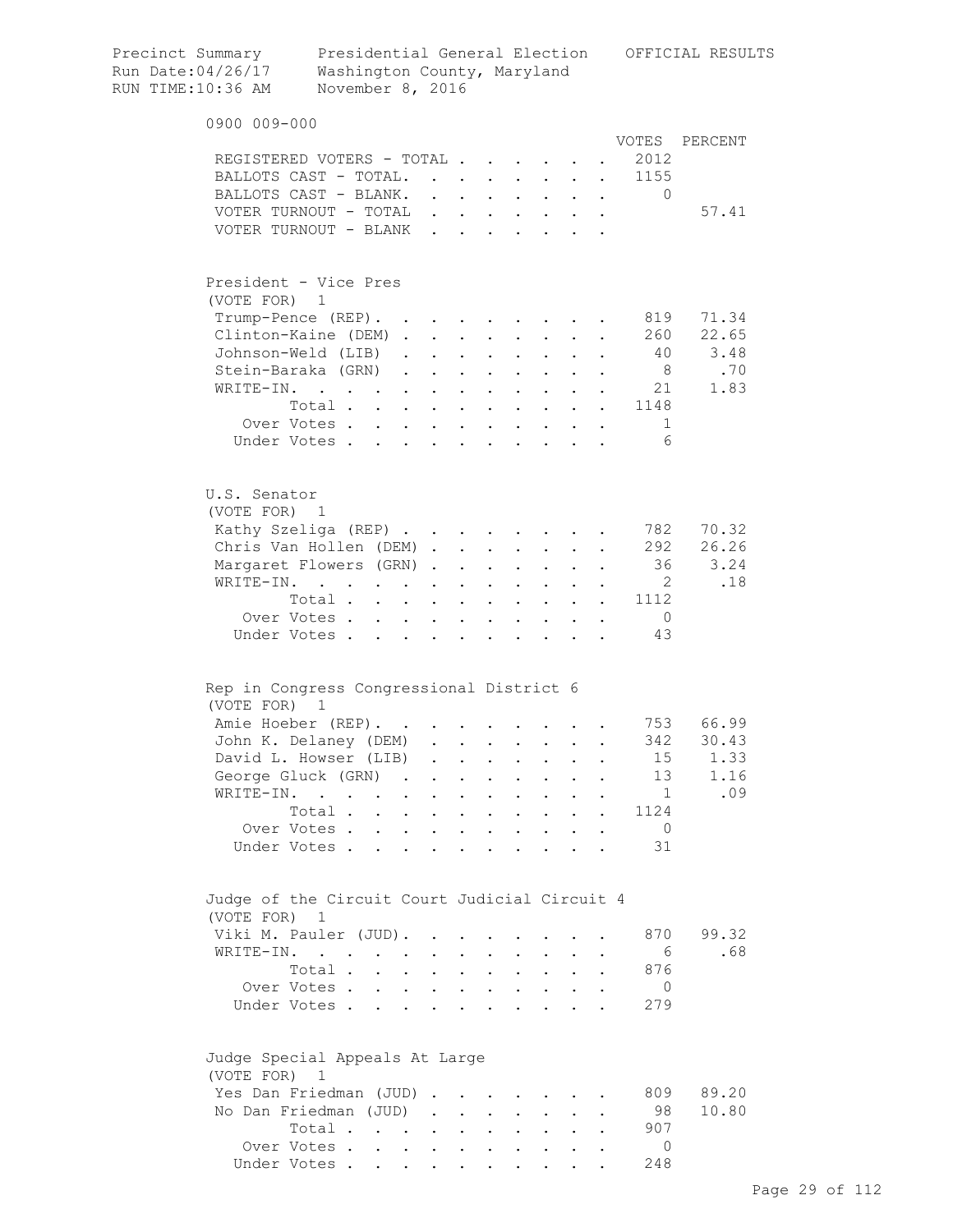| Board of Education                 |             |  |  |                      |        |                                        |  |          |       |
|------------------------------------|-------------|--|--|----------------------|--------|----------------------------------------|--|----------|-------|
| (VOTE FOR) 4                       |             |  |  |                      |        |                                        |  |          |       |
| Pieter Bickford                    |             |  |  |                      |        |                                        |  | 575      | 18.09 |
| Donna L. Brightman                 |             |  |  |                      |        |                                        |  | 388      | 12.21 |
| Al Martin                          |             |  |  |                      |        |                                        |  | 461      | 14.51 |
| Linda Murray                       |             |  |  |                      |        | $\mathbf{r}$ . The set of $\mathbf{r}$ |  | 351      | 11.04 |
| Wayne D. Ridenour.                 |             |  |  |                      |        |                                        |  | 553      | 17.40 |
| Stan Stouffer                      |             |  |  |                      |        |                                        |  | 426      | 13.40 |
| Melissa Williams                   |             |  |  | $\ddot{\phantom{0}}$ | $\sim$ |                                        |  | 414      | 13.03 |
| WRITE-IN.                          |             |  |  |                      |        |                                        |  | 10       | .31   |
|                                    | Total       |  |  |                      |        |                                        |  | 3178     |       |
|                                    | Over Votes  |  |  |                      |        |                                        |  | $\Omega$ |       |
|                                    | Under Votes |  |  |                      |        |                                        |  | 1442     |       |
|                                    |             |  |  |                      |        |                                        |  |          |       |
|                                    |             |  |  |                      |        |                                        |  |          |       |
| Question 1                         |             |  |  |                      |        |                                        |  |          |       |
| (VOTE FOR) 1                       |             |  |  |                      |        |                                        |  |          |       |
| For the Constitutional Amendment.  |             |  |  |                      |        |                                        |  | 671      | 66.83 |
| Against the Constitutional Amendme |             |  |  |                      |        |                                        |  | 333      | 33.17 |
|                                    | Total       |  |  |                      |        |                                        |  | 1004     |       |
|                                    | Over Votes  |  |  | $\sim$ $\sim$ $\sim$ |        | $\sim$                                 |  | $\Omega$ |       |
|                                    | Under Votes |  |  |                      |        |                                        |  | 151      |       |
|                                    |             |  |  |                      |        |                                        |  |          |       |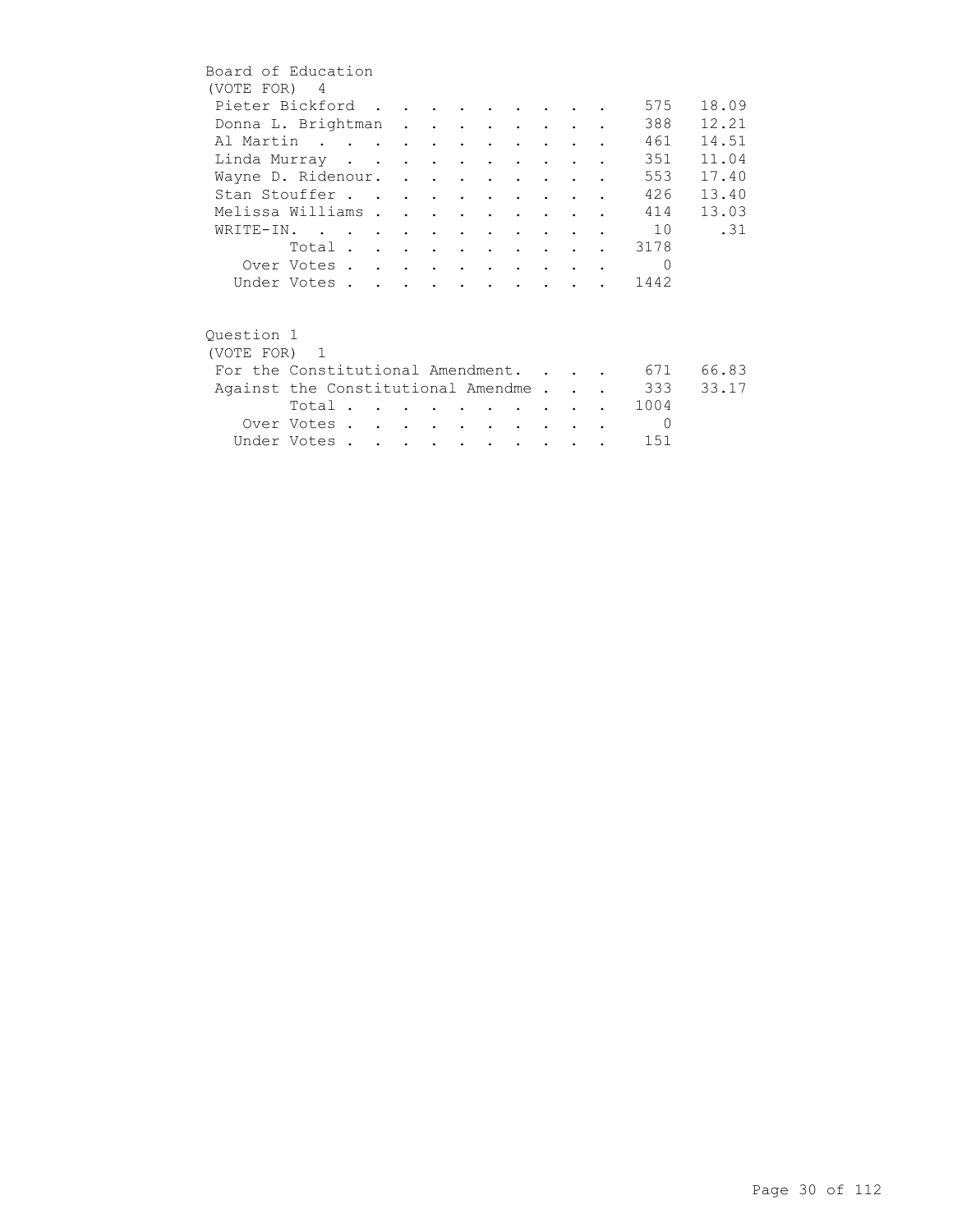|  | Precinct Summary<br>Run Date:04/26/17<br>RUN TIME:10:36 AM  | Washington County, Maryland<br>November 8, 2016                                                           |                                                                               |                 |                                                                          |                                          |                                                             |                                                                                                         |                      |           |                                | Presidential General Election OFFICIAL RESULTS |
|--|-------------------------------------------------------------|-----------------------------------------------------------------------------------------------------------|-------------------------------------------------------------------------------|-----------------|--------------------------------------------------------------------------|------------------------------------------|-------------------------------------------------------------|---------------------------------------------------------------------------------------------------------|----------------------|-----------|--------------------------------|------------------------------------------------|
|  | 1001 010-001                                                |                                                                                                           |                                                                               |                 |                                                                          |                                          |                                                             |                                                                                                         |                      |           |                                |                                                |
|  |                                                             |                                                                                                           |                                                                               |                 |                                                                          |                                          |                                                             |                                                                                                         |                      |           | VOTES                          | PERCENT                                        |
|  | REGISTERED VOTERS - TOTAL                                   |                                                                                                           |                                                                               |                 |                                                                          |                                          |                                                             |                                                                                                         |                      |           | 2677                           |                                                |
|  | BALLOTS CAST - TOTAL.                                       |                                                                                                           |                                                                               |                 |                                                                          |                                          |                                                             | $\mathbf{r} = \mathbf{r} + \mathbf{r} + \mathbf{r} + \mathbf{r} + \mathbf{r} + \mathbf{r}$              |                      |           | 1343<br>$\sim 100$<br>$\sim$ 1 | .07                                            |
|  | BALLOTS CAST - BLANK.<br>VOTER TURNOUT - TOTAL              |                                                                                                           |                                                                               |                 |                                                                          | $\mathbf{L} = \mathbf{L}$                |                                                             | $\mathbf{r} = \mathbf{r} + \mathbf{r} + \mathbf{r} + \mathbf{r} + \mathbf{r} + \mathbf{r} + \mathbf{r}$ |                      |           |                                | 50.17                                          |
|  | VOTER TURNOUT - BLANK                                       |                                                                                                           |                                                                               | $\sim$          |                                                                          |                                          |                                                             | $\mathbf{r} = \mathbf{r} + \mathbf{r}$<br>$\mathbf{z} = \mathbf{z} + \mathbf{z}$ . The $\mathbf{z}$     |                      |           |                                | .04                                            |
|  |                                                             |                                                                                                           |                                                                               |                 |                                                                          |                                          |                                                             |                                                                                                         |                      |           |                                |                                                |
|  | President - Vice Pres                                       |                                                                                                           |                                                                               |                 |                                                                          |                                          |                                                             |                                                                                                         |                      |           |                                |                                                |
|  | (VOTE FOR) 1                                                |                                                                                                           |                                                                               |                 |                                                                          |                                          |                                                             |                                                                                                         |                      |           |                                |                                                |
|  | Trump-Pence (REP).                                          |                                                                                                           |                                                                               |                 |                                                                          |                                          |                                                             |                                                                                                         |                      |           | 856                            | 64.26                                          |
|  | Clinton-Kaine (DEM).                                        |                                                                                                           |                                                                               |                 | $\mathbf{z} = \mathbf{z} + \mathbf{z}$ , where $\mathbf{z} = \mathbf{z}$ |                                          |                                                             | $\mathbf{z} = \mathbf{z} + \mathbf{z}$ .                                                                |                      |           | 402                            | 30.18<br>3.00                                  |
|  | Johnson-Weld (LIB).<br>Stein-Baraka (GRN).                  |                                                                                                           |                                                                               |                 |                                                                          |                                          |                                                             | $\mathbf{r} = \mathbf{r} \times \mathbf{r}$ , where $\mathbf{r} = \mathbf{r} \times \mathbf{r}$         |                      |           | 40<br>15                       | 1.13                                           |
|  | WRITE-IN.                                                   |                                                                                                           |                                                                               | $\sim$ $-$      | $\mathbf{r}$ , $\mathbf{r}$ , $\mathbf{r}$                               |                                          |                                                             | $\mathbf{L} = \mathbf{L} \mathbf{L}$                                                                    |                      |           | 19                             | 1.43                                           |
|  |                                                             | Total                                                                                                     | $\sim$                                                                        |                 |                                                                          | $\mathbf{r} = \mathbf{r} + \mathbf{r}$ . |                                                             | $\mathbf{z} = \mathbf{z} + \mathbf{z}$ .                                                                |                      |           | 1332                           |                                                |
|  |                                                             | Over Votes                                                                                                |                                                                               |                 |                                                                          |                                          |                                                             |                                                                                                         |                      |           | $\overline{1}$                 |                                                |
|  |                                                             | Under Votes                                                                                               |                                                                               |                 |                                                                          |                                          |                                                             |                                                                                                         |                      |           | 10                             |                                                |
|  |                                                             |                                                                                                           |                                                                               |                 |                                                                          |                                          |                                                             |                                                                                                         |                      |           |                                |                                                |
|  | U.S. Senator                                                |                                                                                                           |                                                                               |                 |                                                                          |                                          |                                                             |                                                                                                         |                      |           |                                |                                                |
|  | (VOTE FOR) 1                                                |                                                                                                           |                                                                               |                 |                                                                          |                                          |                                                             |                                                                                                         |                      |           |                                |                                                |
|  | Kathy Szeliga (REP)                                         |                                                                                                           |                                                                               |                 |                                                                          |                                          |                                                             |                                                                                                         |                      |           | 751<br>447                     | 59.32<br>35.31                                 |
|  | Chris Van Hollen (DEM)                                      |                                                                                                           |                                                                               |                 |                                                                          |                                          |                                                             |                                                                                                         |                      |           |                                | 65 5.13                                        |
|  | Margaret Flowers (GRN)<br>WRITE-IN.                         |                                                                                                           |                                                                               |                 |                                                                          |                                          |                                                             |                                                                                                         |                      |           | $\overline{\mathbf{3}}$        | .24                                            |
|  |                                                             | Total                                                                                                     |                                                                               |                 |                                                                          |                                          |                                                             |                                                                                                         |                      |           | 1266                           |                                                |
|  |                                                             | Over Votes                                                                                                |                                                                               |                 |                                                                          |                                          |                                                             |                                                                                                         |                      |           | $\overline{0}$                 |                                                |
|  |                                                             | Under Votes                                                                                               |                                                                               |                 |                                                                          |                                          |                                                             |                                                                                                         |                      |           | 77                             |                                                |
|  | Rep in Congress Congressional District 6                    |                                                                                                           |                                                                               |                 |                                                                          |                                          |                                                             |                                                                                                         |                      |           |                                |                                                |
|  | (VOTE FOR) 1                                                |                                                                                                           |                                                                               |                 |                                                                          |                                          |                                                             |                                                                                                         |                      |           |                                |                                                |
|  | Amie Hoeber (REP).                                          |                                                                                                           |                                                                               |                 |                                                                          |                                          |                                                             |                                                                                                         |                      |           | 727                            | 56.66                                          |
|  | John K. Delaney (DEM)                                       |                                                                                                           |                                                                               |                 |                                                                          |                                          |                                                             |                                                                                                         |                      |           | 517                            | 40.30                                          |
|  | David L. Howser (LIB)                                       |                                                                                                           |                                                                               |                 |                                                                          |                                          |                                                             |                                                                                                         |                      |           | 22<br>17                       | 1.71<br>1.33                                   |
|  | George Gluck (GRN)<br>WRITE-IN.                             |                                                                                                           | $\mathcal{A}=\mathcal{A}=\mathcal{A}=\mathcal{A}=\mathcal{A}$ .               |                 |                                                                          |                                          |                                                             | $\mathbf{z} = \mathbf{z} + \mathbf{z}$ .                                                                | $\ddot{\phantom{0}}$ |           | $\overline{0}$                 |                                                |
|  |                                                             | $\mathcal{A}^{\mathcal{A}}$ , and $\mathcal{A}^{\mathcal{A}}$ , and $\mathcal{A}^{\mathcal{A}}$<br>Total. |                                                                               |                 | $\mathbf{z} = \mathbf{z} + \mathbf{z}$ , where $\mathbf{z} = \mathbf{z}$ |                                          |                                                             | $\mathbf{z} = \mathbf{z} + \mathbf{z}$ .                                                                |                      |           | 1283                           |                                                |
|  |                                                             | Over Votes                                                                                                | $\mathbf{r} = \mathbf{r} + \mathbf{r} + \mathbf{r} + \mathbf{r} + \mathbf{r}$ |                 |                                                                          |                                          |                                                             | $\mathbf{r} = \mathbf{r} + \mathbf{r}$ .<br>$\mathbf{z} = \mathbf{z} + \mathbf{z}$ .                    | $\ddot{\phantom{0}}$ | $\bullet$ | $\overline{0}$                 |                                                |
|  |                                                             | Under Votes                                                                                               |                                                                               | $\sim 10^{-10}$ |                                                                          | $\cdot$ $\cdot$                          |                                                             | <b>Contract Contract</b>                                                                                |                      |           | 60                             |                                                |
|  | Judge of the Circuit Court Judicial Circuit 4<br>(VOTE FOR) | 1                                                                                                         |                                                                               |                 |                                                                          |                                          |                                                             |                                                                                                         |                      |           |                                |                                                |
|  | Viki M. Pauler (JUD).                                       |                                                                                                           |                                                                               |                 |                                                                          |                                          |                                                             |                                                                                                         |                      |           | 965                            | 99.28                                          |
|  | WRITE-IN.                                                   |                                                                                                           |                                                                               |                 |                                                                          |                                          |                                                             | $\bullet$ . In the set of $\bullet$                                                                     |                      |           | 7                              | .72                                            |
|  |                                                             | Total                                                                                                     |                                                                               |                 |                                                                          |                                          |                                                             |                                                                                                         | $\ddot{\phantom{0}}$ |           | 972                            |                                                |
|  |                                                             | Over Votes                                                                                                |                                                                               |                 |                                                                          |                                          | $\bullet$ .<br><br><br><br><br><br><br><br><br><br><br><br> | $\mathbf{L}^{\text{max}}$                                                                               |                      |           | $\overline{0}$                 |                                                |
|  |                                                             | Under Votes                                                                                               |                                                                               |                 | $\mathbf{L}^{\text{max}}$ , and $\mathbf{L}^{\text{max}}$                | $\ddot{\phantom{a}}$                     |                                                             | $\sim$                                                                                                  |                      |           | 371                            |                                                |
|  | Judge Special Appeals At Large<br>(VOTE FOR)                | $\overline{1}$                                                                                            |                                                                               |                 |                                                                          |                                          |                                                             |                                                                                                         |                      |           |                                |                                                |
|  | Yes Dan Friedman (JUD)                                      |                                                                                                           |                                                                               |                 |                                                                          |                                          |                                                             |                                                                                                         |                      |           |                                | 869 86.47                                      |
|  | No Dan Friedman (JUD)                                       |                                                                                                           |                                                                               |                 |                                                                          |                                          |                                                             |                                                                                                         |                      |           | 136                            | 13.53                                          |
|  |                                                             | Total                                                                                                     |                                                                               |                 |                                                                          |                                          |                                                             |                                                                                                         |                      |           | 1005                           |                                                |
|  |                                                             | Over Votes.                                                                                               |                                                                               |                 |                                                                          |                                          |                                                             |                                                                                                         |                      |           | $\Omega$                       |                                                |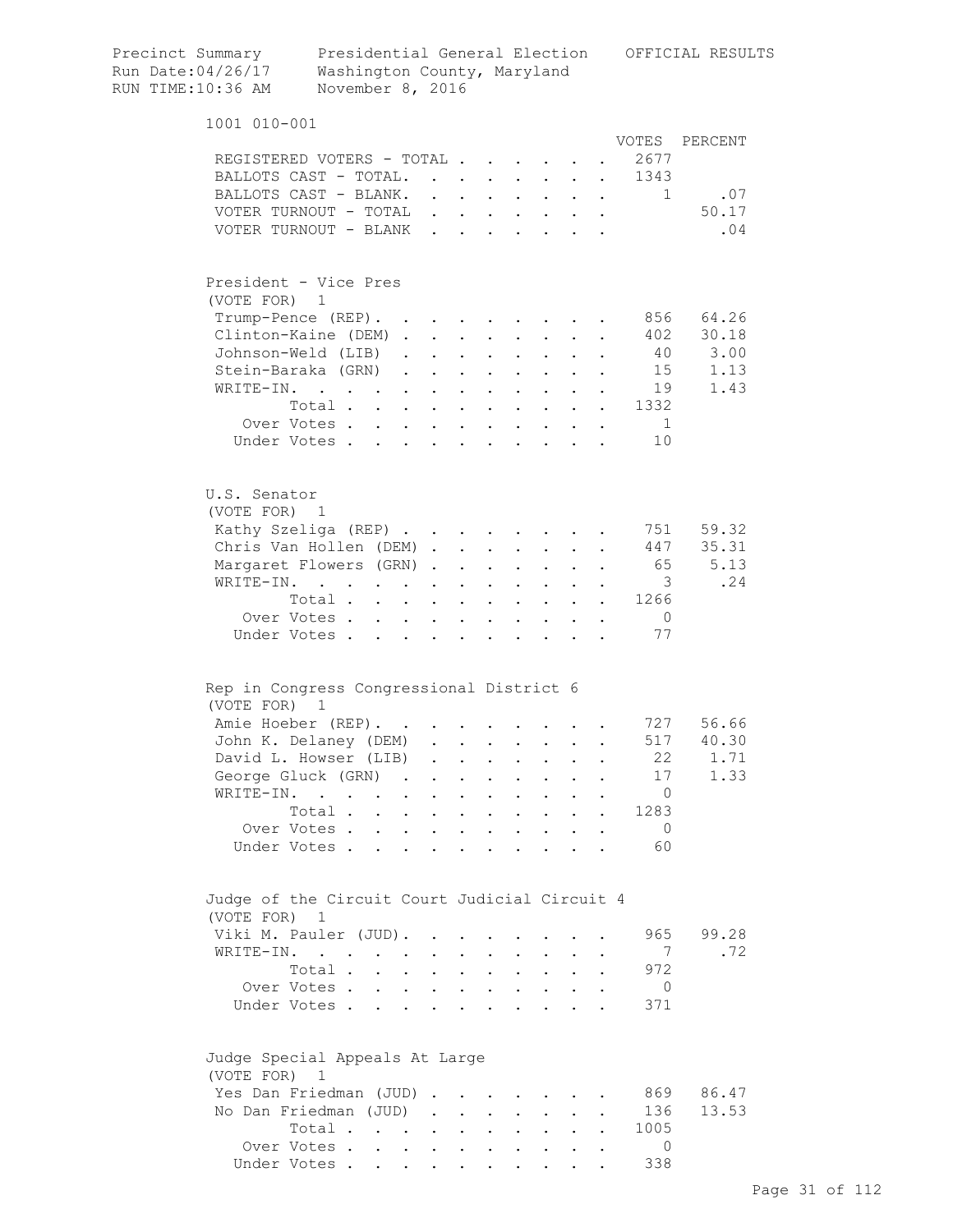|            | Board of Education                     |  |  |  |                                 |  |            |       |
|------------|----------------------------------------|--|--|--|---------------------------------|--|------------|-------|
|            | (VOTE FOR) 4                           |  |  |  |                                 |  |            |       |
|            | Pieter Bickford                        |  |  |  |                                 |  | 520        | 15.13 |
|            | Donna L. Brightman                     |  |  |  |                                 |  | 422        | 12.28 |
|            | Al Martin                              |  |  |  |                                 |  | 427        | 12.42 |
|            | Linda Murray                           |  |  |  | <b>Contract Contract Street</b> |  | 485        | 14.11 |
|            | Wayne D. Ridenour.                     |  |  |  |                                 |  | 543        | 15.80 |
|            | Stan Stouffer                          |  |  |  |                                 |  | 492        | 14.31 |
|            | Melissa Williams                       |  |  |  |                                 |  | 534        | 15.54 |
|            | WRITE-IN. 14                           |  |  |  |                                 |  |            | .41   |
|            |                                        |  |  |  |                                 |  | Total 3437 |       |
|            | Over Votes                             |  |  |  |                                 |  | $\Omega$   |       |
|            | Under Votes                            |  |  |  |                                 |  | 1935       |       |
|            |                                        |  |  |  |                                 |  |            |       |
| Ouestion 1 |                                        |  |  |  |                                 |  |            |       |
|            | (VOTE FOR) 1                           |  |  |  |                                 |  |            |       |
|            | For the Constitutional Amendment.      |  |  |  |                                 |  | 771        | 70.35 |
|            | Against the Constitutional Amendme 325 |  |  |  |                                 |  |            | 29.65 |
|            | Total $\cdots$ $\cdots$                |  |  |  | <b>Contract Contract Street</b> |  | 1096       |       |
|            | Over Votes                             |  |  |  | <b>Contract Contract</b>        |  | $\Omega$   |       |
|            | Under Votes                            |  |  |  |                                 |  | 247        |       |
|            |                                        |  |  |  |                                 |  |            |       |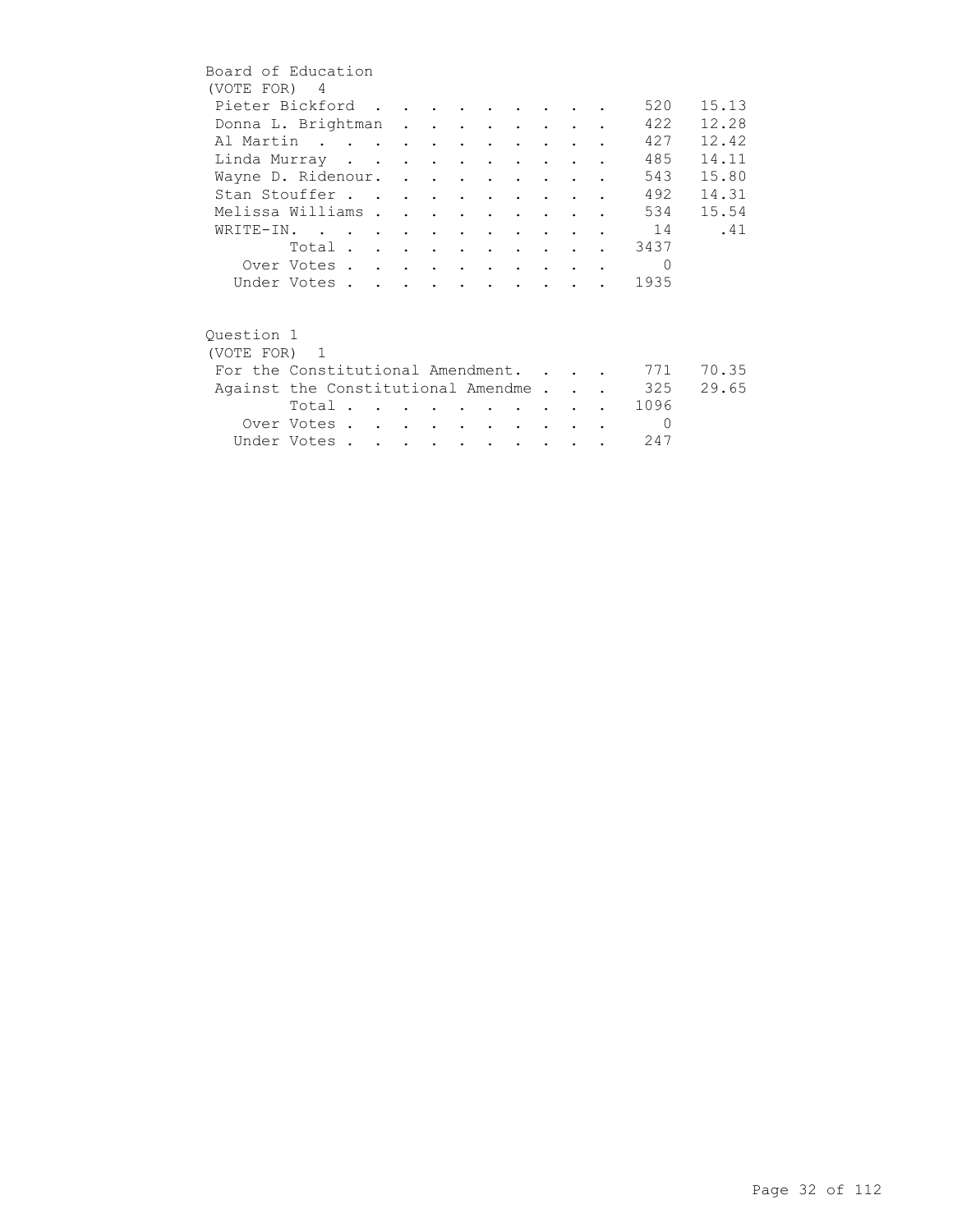| Precinct Summary<br>Run Date:04/26/17<br>RUN TIME:10:36 AM | Washington County, Maryland<br>November 8, 2016                                                                 |              |                           |                                      |                      |                                            |                      |                      |                                                                                                                               | Presidential General Election OFFICIAL RESULTS |
|------------------------------------------------------------|-----------------------------------------------------------------------------------------------------------------|--------------|---------------------------|--------------------------------------|----------------------|--------------------------------------------|----------------------|----------------------|-------------------------------------------------------------------------------------------------------------------------------|------------------------------------------------|
| 1002 010-002                                               |                                                                                                                 |              |                           |                                      |                      |                                            |                      |                      |                                                                                                                               |                                                |
|                                                            |                                                                                                                 |              |                           |                                      |                      |                                            |                      |                      | VOTES                                                                                                                         | PERCENT                                        |
|                                                            | REGISTERED VOTERS - TOTAL                                                                                       |              |                           |                                      |                      |                                            |                      |                      | 2683                                                                                                                          |                                                |
|                                                            | BALLOTS CAST - TOTAL.                                                                                           |              |                           |                                      |                      |                                            |                      |                      | 1430                                                                                                                          |                                                |
|                                                            | BALLOTS CAST - BLANK.                                                                                           |              |                           |                                      |                      |                                            |                      |                      | $\mathbf{r} = \mathbf{r} - \mathbf{r}$ , $\mathbf{r} = \mathbf{r} - \mathbf{r}$ , $\mathbf{r} = \mathbf{r} - \mathbf{r}$<br>0 |                                                |
|                                                            | VOTER TURNOUT - TOTAL                                                                                           |              |                           |                                      |                      |                                            |                      |                      |                                                                                                                               | 53.30                                          |
|                                                            | VOTER TURNOUT - BLANK                                                                                           |              |                           |                                      |                      |                                            |                      |                      |                                                                                                                               |                                                |
| (VOTE FOR) 1                                               | President - Vice Pres                                                                                           |              |                           |                                      |                      |                                            |                      |                      |                                                                                                                               |                                                |
|                                                            | Trump-Pence (REP).                                                                                              |              |                           |                                      |                      |                                            |                      |                      | 846                                                                                                                           | 59.66                                          |
|                                                            | Clinton-Kaine (DEM)                                                                                             |              |                           |                                      |                      |                                            |                      |                      |                                                                                                                               | 476 33.57                                      |
|                                                            | Johnson-Weld (LIB)                                                                                              |              |                           | $\cdot$ $\cdot$ $\cdot$              |                      | $\cdot$ $\cdot$ $\cdot$                    |                      |                      |                                                                                                                               | 54 3.81                                        |
|                                                            | Stein-Baraka (GRN)                                                                                              |              |                           | $\mathbf{L} = \mathbf{L} \mathbf{L}$ |                      | $\mathbf{L} = \mathbf{L} \mathbf{L}$       | $\ddot{\phantom{0}}$ |                      | 14                                                                                                                            | .99                                            |
| WRITE-IN.                                                  | the contract of the contract of the contract of the contract of the contract of the contract of the contract of |              |                           |                                      |                      |                                            |                      |                      | 28                                                                                                                            | 1.97                                           |
|                                                            | Total 1418                                                                                                      |              |                           |                                      |                      |                                            |                      |                      |                                                                                                                               |                                                |
|                                                            | Over Votes                                                                                                      |              |                           |                                      |                      |                                            |                      |                      | - 7                                                                                                                           |                                                |
|                                                            | Under Votes                                                                                                     |              |                           |                                      |                      |                                            |                      |                      | $\overline{5}$                                                                                                                |                                                |
|                                                            |                                                                                                                 |              |                           |                                      |                      |                                            |                      |                      |                                                                                                                               |                                                |
| U.S. Senator<br>(VOTE FOR) 1                               |                                                                                                                 |              |                           |                                      |                      |                                            |                      |                      |                                                                                                                               |                                                |
|                                                            | Kathy Szeliga (REP)                                                                                             |              |                           |                                      |                      |                                            |                      |                      | 799                                                                                                                           | 58.62                                          |
|                                                            | Chris Van Hollen (DEM)                                                                                          |              |                           |                                      |                      |                                            |                      |                      |                                                                                                                               | 524 38.44                                      |
|                                                            | Margaret Flowers (GRN)                                                                                          |              |                           | <b>Contract Contract</b>             | $\sim$ 10 $\pm$      |                                            |                      |                      | 39                                                                                                                            | 2.86                                           |
|                                                            | WRITE-IN.                                                                                                       |              |                           |                                      |                      |                                            |                      |                      | $\overline{1}$                                                                                                                | .07                                            |
|                                                            | Total                                                                                                           |              | $\ddot{\phantom{a}}$      | $\sim$ $\sim$                        | $\ddot{\phantom{0}}$ | $\mathcal{L}^{\text{max}}$                 | $\mathbf{r}$         |                      | 1363                                                                                                                          |                                                |
|                                                            | Over Votes                                                                                                      | $\mathbf{L}$ |                           | $\ddot{\phantom{a}}$                 |                      |                                            |                      |                      | $\overline{0}$                                                                                                                |                                                |
|                                                            | Under Votes                                                                                                     | $\mathbf{L}$ |                           | $\mathbf{r}$                         | $\mathbf{r}$         |                                            |                      |                      | 67                                                                                                                            |                                                |
|                                                            | Rep in Congress Congressional District 6                                                                        |              |                           |                                      |                      |                                            |                      |                      |                                                                                                                               |                                                |
| (VOTE FOR)                                                 | $\mathbf{1}$                                                                                                    |              |                           |                                      |                      |                                            |                      |                      |                                                                                                                               |                                                |
|                                                            | Amie Hoeber (REP).                                                                                              |              |                           |                                      |                      |                                            |                      |                      |                                                                                                                               | 765 55.00                                      |
|                                                            | John K. Delaney (DEM)                                                                                           |              |                           |                                      |                      |                                            |                      |                      |                                                                                                                               | 582 41.84                                      |
|                                                            | David L. Howser (LIB)                                                                                           | $\sim$       |                           |                                      |                      |                                            |                      |                      | 31                                                                                                                            | 2.23                                           |
|                                                            | George Gluck (GRN).                                                                                             |              |                           | $\mathbf{z}$ .                       | $\ddot{\phantom{a}}$ | $\ddot{\phantom{0}}$                       |                      |                      | 13                                                                                                                            | .93                                            |
| WRITE-IN.                                                  | $\ddot{\phantom{0}}$<br>$\ddot{\phantom{0}}$                                                                    |              | $\ddot{\phantom{a}}$      | $\ddot{\phantom{0}}$                 | $\ddot{\phantom{0}}$ | $\ddot{\phantom{0}}$                       |                      |                      | $\overline{0}$                                                                                                                |                                                |
|                                                            | Total                                                                                                           | $\sim$       | $\ddot{\phantom{a}}$      | $\sim$ $\sim$                        |                      | $\mathbf{r} = \mathbf{r}$                  | $\mathbf{L}$         | $\mathbf{r}$         | 1391                                                                                                                          |                                                |
|                                                            | Over Votes                                                                                                      |              | $\ddot{\phantom{a}}$      | $\sim$ $\sim$                        |                      | $\mathbf{r} = \mathbf{r} \cdot \mathbf{r}$ |                      |                      | $\overline{0}$                                                                                                                |                                                |
|                                                            | Under Votes                                                                                                     |              |                           |                                      |                      |                                            |                      |                      | 39                                                                                                                            |                                                |
| (VOTE FOR) 1                                               | Judge of the Circuit Court Judicial Circuit 4                                                                   |              |                           |                                      |                      |                                            |                      |                      |                                                                                                                               |                                                |
|                                                            | Viki M. Pauler (JUD).                                                                                           |              | $\mathbf{r} = \mathbf{r}$ | $\mathbf{A}$                         | $\sim$               |                                            |                      |                      | 1061                                                                                                                          | 98.51                                          |
|                                                            | WRITE-IN.                                                                                                       | $\mathbf{L}$ |                           | $\mathbf{L}$ and $\mathbf{L}$        |                      | $\mathbf{L} = \mathbf{L}$                  | $\mathbf{L}$         |                      | 16                                                                                                                            | 1.49                                           |
|                                                            | Total .<br>$\mathbf{r} = \mathbf{r}$                                                                            | $\mathbf{L}$ |                           | $\mathbf{L}$ and $\mathbf{L}$        |                      | $\mathbf{L} = \mathbf{L}$                  | $\mathbf{L}$         | $\ddot{\phantom{a}}$ | 1077                                                                                                                          |                                                |
|                                                            | Over Votes                                                                                                      |              |                           |                                      |                      |                                            |                      | $\ddot{\phantom{a}}$ | $\overline{0}$                                                                                                                |                                                |
|                                                            | Under Votes                                                                                                     |              |                           |                                      |                      |                                            |                      |                      | 353                                                                                                                           |                                                |
| (VOTE FOR) 1                                               | Judge Special Appeals At Large                                                                                  |              |                           |                                      |                      |                                            |                      |                      |                                                                                                                               |                                                |
|                                                            | Yes Dan Friedman (JUD)                                                                                          |              |                           |                                      |                      |                                            |                      |                      | 967                                                                                                                           | 86.42                                          |
|                                                            | No Dan Friedman (JUD)                                                                                           |              |                           |                                      |                      |                                            |                      |                      | 152                                                                                                                           | 13.58                                          |
|                                                            | Total                                                                                                           |              |                           |                                      |                      |                                            |                      |                      | 1119                                                                                                                          |                                                |
|                                                            | Over Votes                                                                                                      |              |                           |                                      |                      |                                            |                      |                      | $\Omega$                                                                                                                      |                                                |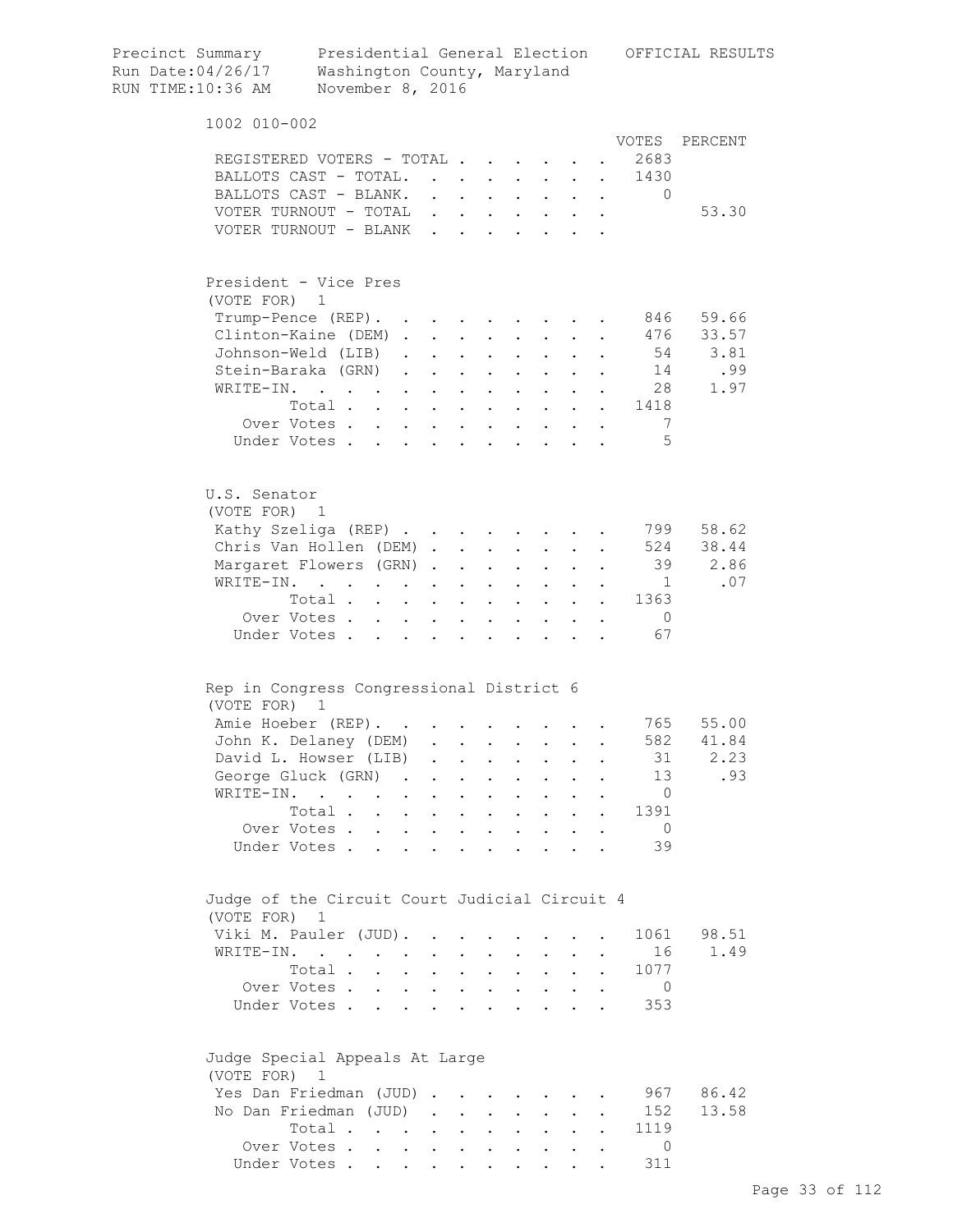| Board of Education                     |             |  |  |  |  |        |                |       |
|----------------------------------------|-------------|--|--|--|--|--------|----------------|-------|
| (VOTE FOR) 4                           |             |  |  |  |  |        |                |       |
| Pieter Bickford                        |             |  |  |  |  |        | 494            | 13.78 |
| Donna L. Brightman                     |             |  |  |  |  |        | 485            | 13.53 |
| Al Martin                              |             |  |  |  |  |        | 455            | 12.70 |
| Linda Murray                           |             |  |  |  |  |        | 545            | 15.21 |
| Wayne D. Ridenour.                     |             |  |  |  |  |        | 515            | 14.37 |
| Stan Stouffer                          |             |  |  |  |  |        | 495            | 13.81 |
| Melissa Williams                       |             |  |  |  |  |        | 579            | 16.16 |
| WRITE-IN.                              |             |  |  |  |  |        | 16             | .45   |
|                                        |             |  |  |  |  |        | Total 3584     |       |
|                                        | Over Votes  |  |  |  |  |        | 12             |       |
|                                        | Under Votes |  |  |  |  |        | 2124           |       |
|                                        |             |  |  |  |  |        |                |       |
|                                        |             |  |  |  |  |        |                |       |
| Ouestion 1                             |             |  |  |  |  |        |                |       |
| (VOTE FOR) 1                           |             |  |  |  |  |        |                |       |
| For the Constitutional Amendment.      |             |  |  |  |  |        | 839            | 70.92 |
| Against the Constitutional Amendme 344 |             |  |  |  |  |        |                | 29.08 |
|                                        |             |  |  |  |  |        |                |       |
|                                        |             |  |  |  |  |        | Total 1183     |       |
|                                        | Over Votes  |  |  |  |  | $\sim$ | $\overline{1}$ |       |
|                                        | Under Votes |  |  |  |  |        | 246            |       |
|                                        |             |  |  |  |  |        |                |       |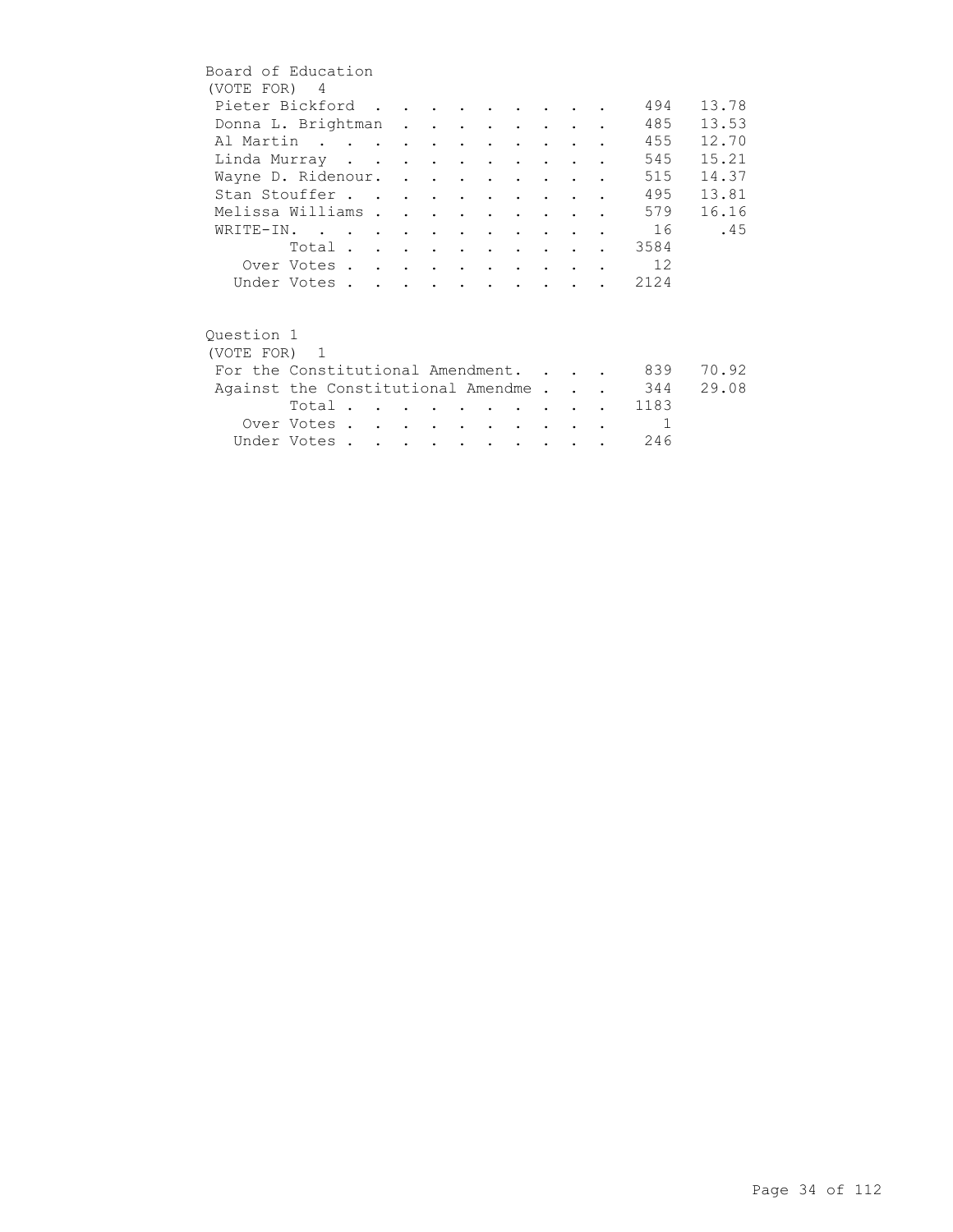| Precinct Summary<br>Run Date:04/26/17<br>RUN TIME:10:36 AM    | Presidential General Election<br>Washington County, Maryland<br>November 8, 2016 |                                     |        |                      |                                                                          |                           |                                                                               |                                          |                      |                   | OFFICIAL RESULTS |
|---------------------------------------------------------------|----------------------------------------------------------------------------------|-------------------------------------|--------|----------------------|--------------------------------------------------------------------------|---------------------------|-------------------------------------------------------------------------------|------------------------------------------|----------------------|-------------------|------------------|
| 1003 010-003                                                  |                                                                                  |                                     |        |                      |                                                                          |                           |                                                                               |                                          |                      |                   |                  |
|                                                               |                                                                                  |                                     |        |                      |                                                                          |                           |                                                                               |                                          |                      | VOTES             | PERCENT          |
| REGISTERED VOTERS - TOTAL                                     |                                                                                  |                                     |        |                      |                                                                          |                           |                                                                               |                                          |                      | 1406              |                  |
| BALLOTS CAST - TOTAL.<br>BALLOTS CAST - BLANK.                |                                                                                  |                                     |        |                      |                                                                          |                           |                                                                               | $\mathbf{L}^{\text{max}}$                |                      | . 764<br>$\Omega$ |                  |
| VOTER TURNOUT - TOTAL                                         |                                                                                  |                                     |        |                      |                                                                          |                           | $\mathbf{r} = \mathbf{r} + \mathbf{r} + \mathbf{r} + \mathbf{r} + \mathbf{r}$ | $\sim$                                   | $\bullet$            |                   | 54.34            |
| VOTER TURNOUT - BLANK.                                        |                                                                                  |                                     |        | $\sim$               | $\ddot{\phantom{a}}$                                                     |                           |                                                                               | $\mathbf{z} = \mathbf{z} + \mathbf{z}$ . |                      |                   |                  |
|                                                               |                                                                                  |                                     |        |                      |                                                                          |                           |                                                                               |                                          |                      |                   |                  |
| President - Vice Pres<br>(VOTE FOR) 1                         |                                                                                  |                                     |        |                      |                                                                          |                           |                                                                               |                                          |                      |                   |                  |
| Trump-Pence (REP).                                            |                                                                                  |                                     |        |                      |                                                                          |                           | <b>Contract Contract</b>                                                      |                                          |                      | 464               | 61.70            |
| Clinton-Kaine (DEM).                                          |                                                                                  |                                     |        |                      | $\mathbf{z} = \mathbf{z} + \mathbf{z}$ , where $\mathbf{z} = \mathbf{z}$ |                           | $\bullet$ .<br><br><br><br><br><br><br><br><br><br><br><br><br><br>           |                                          |                      | 233               | 30.98            |
| Johnson-Weld (LIB).                                           |                                                                                  |                                     |        |                      | $\mathbf{r} = \mathbf{r} + \mathbf{r}$                                   | $\mathbf{A}^{\text{max}}$ | $\mathbf{L}^{\text{max}}$                                                     |                                          |                      | 34                | 4.52             |
| Stein-Baraka (GRN).                                           |                                                                                  |                                     |        |                      | <b>All Carl Carl Control</b>                                             |                           |                                                                               |                                          |                      | 11                | 1.46             |
| WRITE-IN.                                                     |                                                                                  |                                     |        | $\ddot{\phantom{0}}$ |                                                                          |                           |                                                                               |                                          |                      | 10                | 1.33             |
|                                                               | Total                                                                            |                                     | $\sim$ |                      | $\sim$                                                                   | $\ddot{\phantom{0}}$      | $\sim$ $\sim$                                                                 |                                          |                      | 752               |                  |
|                                                               | Over Votes                                                                       |                                     |        |                      |                                                                          |                           |                                                                               | $\mathbf{L}$                             | $\ddot{\phantom{a}}$ | $\overline{2}$    |                  |
| Under Votes                                                   |                                                                                  |                                     |        |                      |                                                                          |                           |                                                                               |                                          |                      | 10                |                  |
| U.S. Senator<br>(VOTE FOR) 1                                  |                                                                                  |                                     |        |                      |                                                                          |                           |                                                                               |                                          |                      |                   |                  |
| Kathy Szeliga (REP)                                           |                                                                                  |                                     |        |                      |                                                                          |                           |                                                                               |                                          |                      | 437               | 59.54            |
| Chris Van Hollen (DEM).                                       |                                                                                  |                                     |        |                      | $\mathbf{L} = \mathbf{L}$                                                | $\sim$                    | $\sim$ 100 $\pm$                                                              |                                          |                      | 270               | 36.78            |
| Margaret Flowers (GRN).                                       |                                                                                  |                                     |        |                      | $\cdot$ $\cdot$                                                          | $\sim$                    | $\sim$                                                                        |                                          |                      | 25                | 3.41             |
| WRITE-IN.                                                     |                                                                                  |                                     |        |                      | $\mathbf{L}$ and $\mathbf{L}$                                            |                           | $\mathbf{L}$ . The set of $\mathbf{L}$                                        | $\mathbf{L}$                             |                      | $\overline{2}$    | .27              |
|                                                               | Total                                                                            |                                     |        | $\ddot{\phantom{a}}$ |                                                                          |                           | $\cdots$                                                                      |                                          |                      | 734               |                  |
|                                                               | Over Votes                                                                       |                                     |        |                      |                                                                          |                           |                                                                               |                                          |                      | $\overline{1}$    |                  |
| Under Votes                                                   |                                                                                  |                                     |        |                      |                                                                          |                           |                                                                               |                                          |                      | 29                |                  |
| Rep in Congress Congressional District 6                      |                                                                                  |                                     |        |                      |                                                                          |                           |                                                                               |                                          |                      |                   |                  |
| (VOTE FOR) 1                                                  |                                                                                  |                                     |        |                      |                                                                          |                           |                                                                               |                                          |                      |                   |                  |
| Amie Hoeber (REP).                                            |                                                                                  |                                     |        |                      |                                                                          |                           |                                                                               |                                          |                      | 432               | 57.68            |
| John K. Delaney (DEM)                                         |                                                                                  |                                     |        |                      |                                                                          |                           |                                                                               |                                          |                      | 292               | 38.99            |
| David L. Howser (LIB)                                         |                                                                                  |                                     |        |                      |                                                                          |                           |                                                                               |                                          |                      | 11                | 1.47             |
| George Gluck (GRN)                                            |                                                                                  | the contract of the contract of the |        |                      |                                                                          |                           |                                                                               | $\ddot{\phantom{0}}$                     |                      | 14                | 1.87             |
| WRITE-IN.                                                     | $\mathcal{A}$ is a set of the set of the set of $\mathcal{A}$ .                  |                                     |        |                      |                                                                          |                           | $\mathbf{z} = \mathbf{z} + \mathbf{z}$ . The $\mathbf{z}$                     | $\ddot{\phantom{0}}$                     |                      | $\overline{0}$    |                  |
|                                                               | Total                                                                            |                                     |        |                      |                                                                          |                           | $\mathbf{z} = \mathbf{z} + \mathbf{z}$ .                                      | $\sim$                                   |                      | 749               |                  |
|                                                               | Over Votes                                                                       |                                     |        |                      |                                                                          |                           |                                                                               |                                          |                      | $\overline{1}$    |                  |
| Under Votes                                                   |                                                                                  |                                     |        |                      |                                                                          |                           |                                                                               |                                          |                      | 14                |                  |
| Judge of the Circuit Court Judicial Circuit 4<br>(VOTE FOR) 1 |                                                                                  |                                     |        |                      |                                                                          |                           |                                                                               |                                          |                      |                   |                  |
| Viki M. Pauler (JUD).                                         |                                                                                  |                                     |        |                      |                                                                          |                           |                                                                               |                                          |                      | 591               | 98.99            |
| WRITE-IN.                                                     |                                                                                  |                                     |        |                      |                                                                          |                           |                                                                               | $\mathbf{L}^{\text{max}}$                |                      | - 6               | 1.01             |
|                                                               | Total                                                                            |                                     |        |                      |                                                                          |                           |                                                                               | $\mathbf{L}^{\text{max}}$                | $\bullet$            | 597               |                  |
|                                                               | Over Votes                                                                       |                                     |        |                      |                                                                          |                           |                                                                               | $\mathbf{L}^{\text{max}}$                |                      | $\overline{0}$    |                  |
| Under Votes                                                   |                                                                                  |                                     |        |                      |                                                                          |                           |                                                                               |                                          |                      | 167               |                  |
| Judge Special Appeals At Large<br>(VOTE FOR)                  | $\overline{1}$                                                                   |                                     |        |                      |                                                                          |                           |                                                                               |                                          |                      |                   |                  |
| Yes Dan Friedman (JUD)                                        |                                                                                  |                                     |        |                      |                                                                          |                           |                                                                               |                                          |                      | 539               | 86.24            |
| No Dan Friedman (JUD)                                         |                                                                                  |                                     |        |                      |                                                                          |                           |                                                                               |                                          |                      | 86                | 13.76            |
|                                                               | Total                                                                            |                                     |        |                      |                                                                          |                           |                                                                               |                                          | $\bullet$            | 625               |                  |
|                                                               | Over Votes.                                                                      |                                     |        |                      |                                                                          |                           |                                                                               |                                          |                      | $\Omega$          |                  |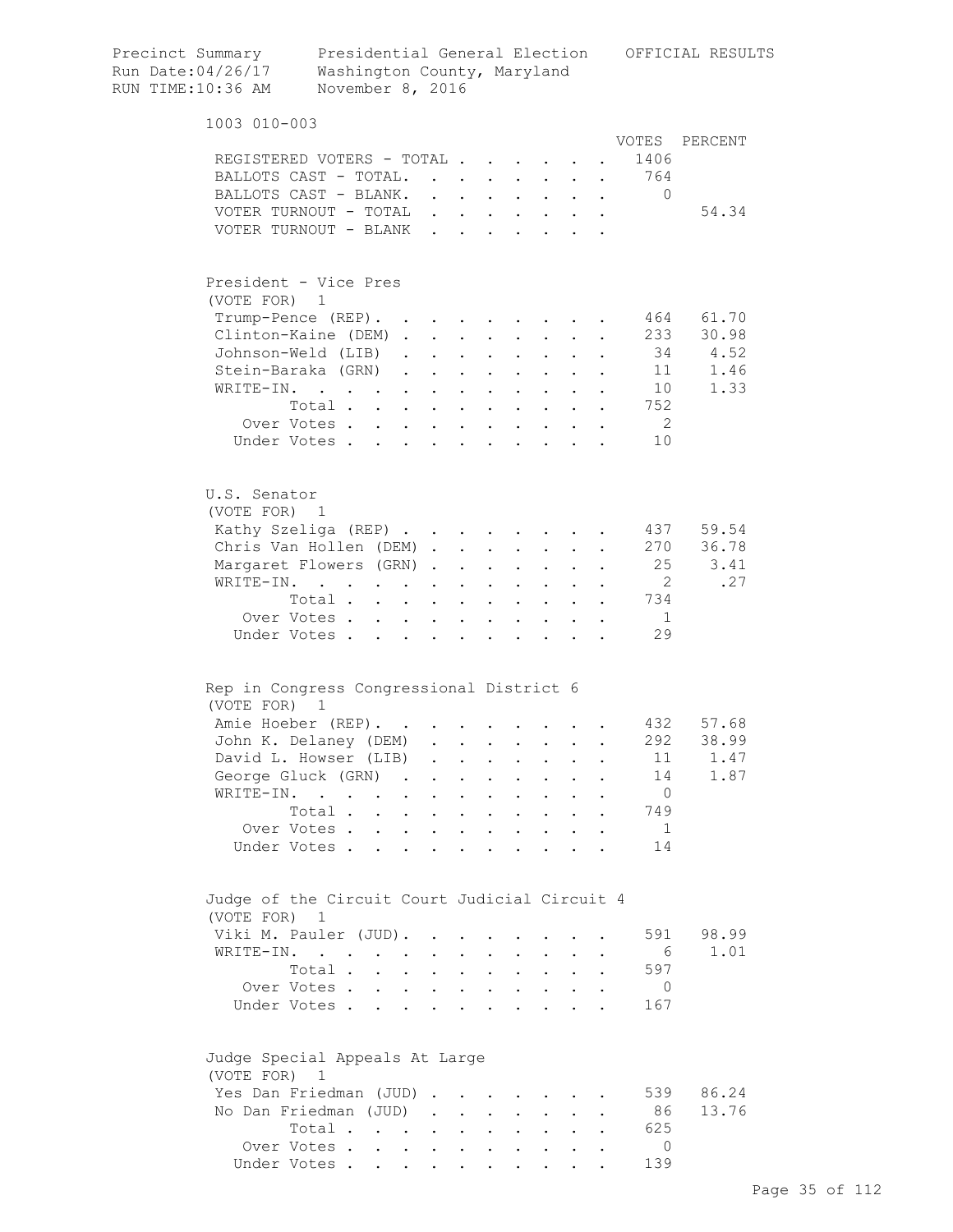|              | Board of Education                 |  |  |                          |                                 |        |  |            |       |
|--------------|------------------------------------|--|--|--------------------------|---------------------------------|--------|--|------------|-------|
| (VOTE FOR) 4 |                                    |  |  |                          |                                 |        |  |            |       |
|              | Pieter Bickford                    |  |  |                          |                                 |        |  | 370        | 17.79 |
|              | Donna L. Brightman                 |  |  |                          |                                 |        |  | 272        | 13.08 |
|              | Al Martin                          |  |  |                          |                                 |        |  | 267        | 12.84 |
|              | Linda Murray                       |  |  |                          |                                 |        |  | 261        | 12.55 |
|              | Wayne D. Ridenour.                 |  |  |                          |                                 |        |  | 347        | 16.68 |
|              | Stan Stouffer                      |  |  |                          |                                 |        |  | 275        | 13.22 |
|              | Melissa Williams                   |  |  |                          | $\cdot$ $\cdot$ $\cdot$ $\cdot$ |        |  | 282        | 13.56 |
|              | WRITE-IN.                          |  |  |                          |                                 |        |  | - 6        | .29   |
|              | Total                              |  |  |                          |                                 |        |  | 2080       |       |
|              | Over Votes                         |  |  |                          |                                 |        |  | 8          |       |
|              | Under Votes                        |  |  |                          |                                 |        |  | 968        |       |
|              |                                    |  |  |                          |                                 |        |  |            |       |
|              |                                    |  |  |                          |                                 |        |  |            |       |
| Ouestion 1   |                                    |  |  |                          |                                 |        |  |            |       |
| (VOTE FOR) 1 |                                    |  |  |                          |                                 |        |  |            |       |
|              | For the Constitutional Amendment.  |  |  |                          |                                 |        |  | 436        | 69.65 |
|              | Against the Constitutional Amendme |  |  |                          |                                 |        |  | 190        | 30.35 |
|              | Total                              |  |  |                          |                                 |        |  | 626        |       |
|              | Over Votes                         |  |  | <b>Contract Contract</b> |                                 | $\sim$ |  | $\bigcirc$ |       |
|              | Under Votes                        |  |  |                          |                                 |        |  | 138        |       |
|              |                                    |  |  |                          |                                 |        |  |            |       |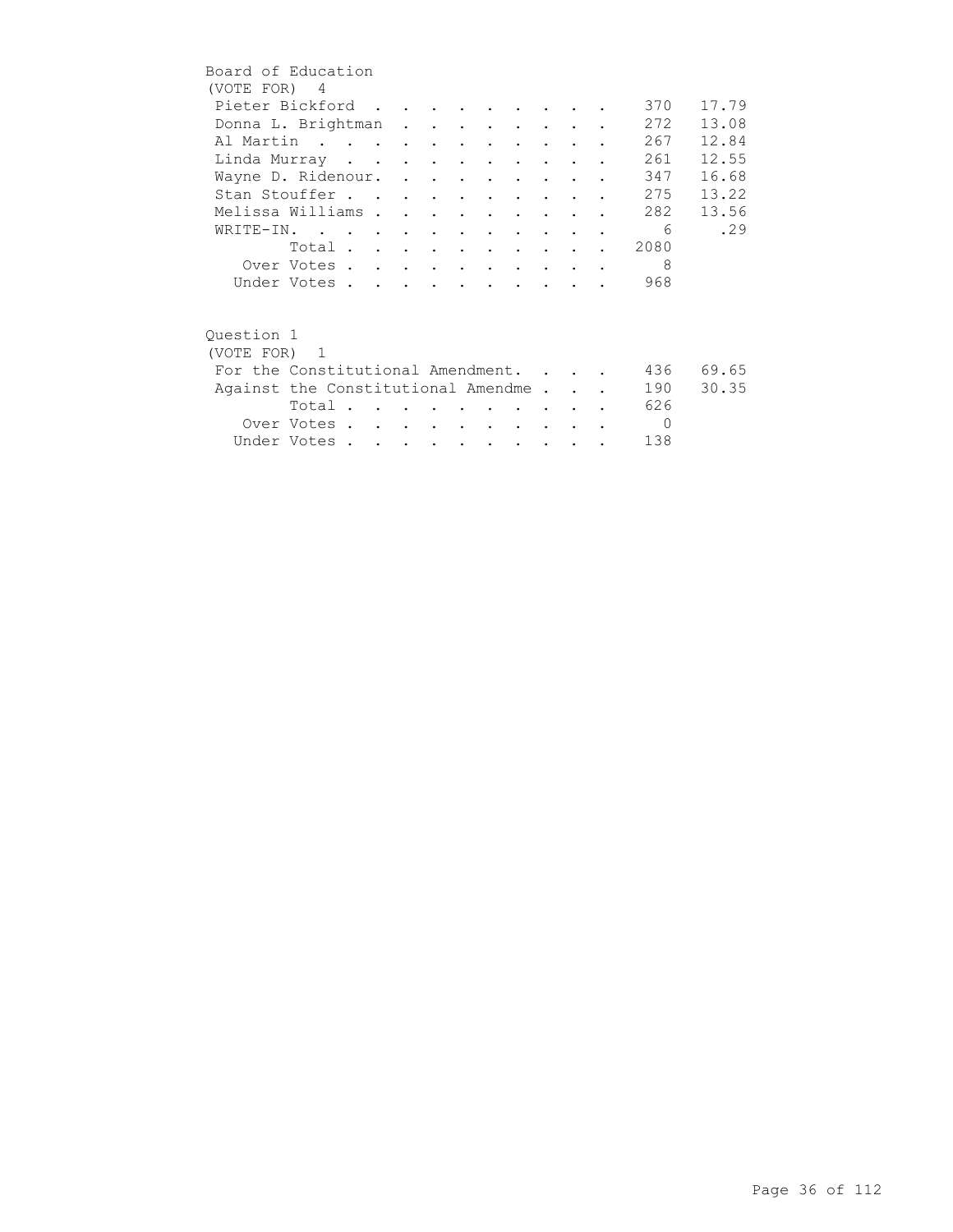| Precinct Summary<br>Run Date:04/26/17<br>RUN TIME:10:36 AM |                                                             | Presidential General Election<br>Washington County, Maryland<br>November 8, 2016 |                               |            |                                                           |                                                           |                             |                                                                                                                           |                                                             |                             |                | OFFICIAL RESULTS |
|------------------------------------------------------------|-------------------------------------------------------------|----------------------------------------------------------------------------------|-------------------------------|------------|-----------------------------------------------------------|-----------------------------------------------------------|-----------------------------|---------------------------------------------------------------------------------------------------------------------------|-------------------------------------------------------------|-----------------------------|----------------|------------------|
|                                                            | 1004 010-004                                                |                                                                                  |                               |            |                                                           |                                                           |                             |                                                                                                                           |                                                             |                             |                |                  |
|                                                            |                                                             |                                                                                  |                               |            |                                                           |                                                           |                             |                                                                                                                           |                                                             |                             | VOTES          | PERCENT          |
|                                                            | REGISTERED VOTERS - TOTAL                                   |                                                                                  |                               |            |                                                           |                                                           |                             |                                                                                                                           |                                                             |                             | 857            |                  |
|                                                            | BALLOTS CAST - TOTAL.                                       |                                                                                  |                               |            |                                                           |                                                           |                             |                                                                                                                           |                                                             |                             | 431            |                  |
|                                                            | BALLOTS CAST - BLANK.                                       |                                                                                  |                               |            |                                                           |                                                           |                             | $\mathbf{r} = \mathbf{r} + \mathbf{r} + \mathbf{r} + \mathbf{r} + \mathbf{r}$                                             |                                                             | $\mathbf{L}^{\text{max}}$   | 0              |                  |
|                                                            | VOTER TURNOUT - TOTAL $\cdot \cdot \cdot \cdot \cdot \cdot$ |                                                                                  |                               |            |                                                           |                                                           |                             |                                                                                                                           |                                                             |                             |                | 50.29            |
|                                                            | VOTER TURNOUT - BLANK                                       |                                                                                  |                               |            |                                                           | $\sim$                                                    |                             |                                                                                                                           |                                                             |                             |                |                  |
|                                                            | President - Vice Pres<br>(VOTE FOR) 1                       |                                                                                  |                               |            |                                                           |                                                           |                             |                                                                                                                           |                                                             |                             |                |                  |
|                                                            | Trump-Pence (REP).                                          |                                                                                  |                               |            |                                                           |                                                           |                             | <b>Contract Contract Contract</b>                                                                                         |                                                             |                             | 304            | 70.86            |
|                                                            | Clinton-Kaine (DEM)                                         |                                                                                  |                               |            |                                                           |                                                           |                             | $\mathbf{z} = \mathbf{z} + \mathbf{z}$ .                                                                                  | $\bullet$ .<br><br><br><br><br><br><br><br><br><br><br><br> |                             | 105            | 24.48            |
|                                                            | Johnson-Weld (LIB).                                         |                                                                                  |                               |            | <b>All Contracts</b>                                      |                                                           |                             | $\mathbf{r} = \mathbf{r} + \mathbf{r}$ .                                                                                  |                                                             |                             | - 6            | 1.40             |
|                                                            | Stein-Baraka (GRN)                                          |                                                                                  |                               |            |                                                           |                                                           | $\mathbf{A}^{\mathrm{max}}$ |                                                                                                                           |                                                             |                             | - 6            | 1.40             |
|                                                            | WRITE-IN.                                                   |                                                                                  |                               |            | $\mathbf{A}^{\text{max}}$ , and $\mathbf{A}^{\text{max}}$ |                                                           |                             |                                                                                                                           |                                                             |                             | 8              | 1.86             |
|                                                            |                                                             | Total .                                                                          | $\mathbf{L}$ and $\mathbf{L}$ | $\sim$ $-$ |                                                           | $\mathbf{r} = \mathbf{r} + \mathbf{r}$ .                  | $\sim$                      | $\mathbf{L}^{\text{max}}$                                                                                                 |                                                             |                             | 429            |                  |
|                                                            |                                                             | Over Votes                                                                       |                               | $\sim$     |                                                           | $\mathbf{L}^{\text{max}}$ , and $\mathbf{L}^{\text{max}}$ |                             | $\mathbf{r} = \mathbf{r} + \mathbf{r}$ .                                                                                  |                                                             |                             | -2             |                  |
|                                                            | Under Votes                                                 |                                                                                  |                               |            |                                                           |                                                           |                             | $\cdot$ $\cdot$ $\cdot$                                                                                                   |                                                             |                             | $\Omega$       |                  |
|                                                            | U.S. Senator<br>(VOTE FOR) 1                                |                                                                                  |                               |            |                                                           |                                                           |                             |                                                                                                                           |                                                             |                             |                |                  |
|                                                            | Kathy Szeliga (REP)                                         |                                                                                  |                               |            |                                                           |                                                           |                             |                                                                                                                           |                                                             |                             | 248            | 60.05            |
|                                                            | Chris Van Hollen (DEM).                                     |                                                                                  |                               |            |                                                           | $\mathbf{L} = \mathbf{L}$                                 | $\ddot{\phantom{0}}$        | $\sim 10^{-10}$                                                                                                           |                                                             |                             | 150            | 36.32            |
|                                                            | Margaret Flowers (GRN)                                      |                                                                                  |                               |            |                                                           |                                                           | $\sim$ 100 $\pm$            | $\sim$ 10 $\pm$                                                                                                           |                                                             |                             | 15             | 3.63             |
|                                                            | WRITE-IN.                                                   |                                                                                  |                               |            |                                                           | <b>Contractor</b>                                         |                             | $\mathbf{z} = \mathbf{z} + \mathbf{z}$ .                                                                                  |                                                             |                             | $\overline{0}$ |                  |
|                                                            |                                                             | Total                                                                            |                               |            |                                                           |                                                           |                             | $\ddot{\phantom{a}}$                                                                                                      |                                                             |                             | 413            |                  |
|                                                            |                                                             | Over Votes                                                                       |                               |            | $\bullet$                                                 | $\sim$ $\sim$                                             |                             | $\mathbf{L}$ and $\mathbf{L}$ and $\mathbf{L}$                                                                            |                                                             |                             | $\overline{0}$ |                  |
|                                                            | Under Votes                                                 |                                                                                  |                               |            |                                                           |                                                           |                             | $\cdot$ $\cdot$ $\cdot$ $\cdot$ $\cdot$ $\cdot$ $\cdot$ $\cdot$                                                           |                                                             |                             | 18             |                  |
|                                                            | Rep in Congress Congressional District 6<br>(VOTE FOR) 1    |                                                                                  |                               |            |                                                           |                                                           |                             |                                                                                                                           |                                                             |                             |                |                  |
|                                                            | Amie Hoeber (REP).                                          |                                                                                  |                               |            |                                                           |                                                           |                             |                                                                                                                           |                                                             |                             | 244            | 57.82            |
|                                                            | John K. Delaney (DEM)                                       |                                                                                  |                               |            |                                                           |                                                           |                             |                                                                                                                           |                                                             |                             | 166            | 39.34            |
|                                                            | David L. Howser (LIB)                                       |                                                                                  |                               |            |                                                           |                                                           |                             |                                                                                                                           |                                                             |                             | 7              | 1.66             |
|                                                            | George Gluck (GRN)                                          |                                                                                  |                               |            |                                                           |                                                           |                             |                                                                                                                           |                                                             |                             | 5              | 1.18             |
|                                                            | WRITE-IN.                                                   | $\mathbf{r}$ , $\mathbf{r}$ , $\mathbf{r}$ , $\mathbf{r}$ , $\mathbf{r}$         |                               |            |                                                           |                                                           |                             | $\mathbf{r} = \mathbf{r} + \mathbf{r} + \mathbf{r} + \mathbf{r}$                                                          | $\ddot{\phantom{0}}$                                        |                             | 0              |                  |
|                                                            |                                                             | Total                                                                            |                               |            |                                                           |                                                           |                             | $\mathbf{z} = \mathbf{z} + \mathbf{z}$ .                                                                                  |                                                             | $\mathbf{L}^{\text{max}}$ . | 422            |                  |
|                                                            |                                                             | Over Votes                                                                       |                               |            |                                                           |                                                           |                             | $\mathbf{z} = \mathbf{z} + \mathbf{z}$ , where $\mathbf{z} = \mathbf{z}$                                                  |                                                             |                             | $\mathbf 0$    |                  |
|                                                            | Under Votes                                                 |                                                                                  |                               |            |                                                           |                                                           |                             |                                                                                                                           |                                                             |                             | 9              |                  |
|                                                            | Judge of the Circuit Court Judicial Circuit 4<br>(VOTE FOR) | 1                                                                                |                               |            |                                                           |                                                           |                             |                                                                                                                           |                                                             |                             |                |                  |
|                                                            | Viki M. Pauler (JUD).                                       |                                                                                  |                               |            |                                                           |                                                           |                             |                                                                                                                           |                                                             |                             | 320            | 99.38            |
|                                                            | WRITE-IN.                                                   |                                                                                  |                               |            |                                                           |                                                           |                             |                                                                                                                           |                                                             |                             | 2              | .62              |
|                                                            |                                                             | Total                                                                            |                               |            |                                                           | $\mathbf{z} = \mathbf{z} + \mathbf{z}$ .                  |                             | $\begin{array}{cccccccccccccc} \bullet & \bullet & \bullet & \bullet & \bullet & \bullet & \bullet & \bullet \end{array}$ |                                                             |                             | 322            |                  |
|                                                            |                                                             | Over Votes                                                                       |                               |            |                                                           |                                                           |                             | $\mathbf{r} = \left\{ \mathbf{r}_1, \ldots, \mathbf{r}_n \right\}$ , where                                                |                                                             |                             | $\overline{0}$ |                  |
|                                                            | Under Votes                                                 |                                                                                  |                               |            |                                                           |                                                           |                             |                                                                                                                           |                                                             |                             | 109            |                  |
|                                                            | Judge Special Appeals At Large<br>(VOTE FOR) 1              |                                                                                  |                               |            |                                                           |                                                           |                             |                                                                                                                           |                                                             |                             |                |                  |
|                                                            | Yes Dan Friedman (JUD)                                      |                                                                                  |                               |            |                                                           |                                                           |                             |                                                                                                                           |                                                             |                             | 297            | 88.66            |
|                                                            | No Dan Friedman (JUD)                                       |                                                                                  |                               |            |                                                           |                                                           |                             |                                                                                                                           |                                                             |                             | 38             | 11.34            |
|                                                            |                                                             | Total                                                                            |                               |            |                                                           |                                                           |                             |                                                                                                                           |                                                             |                             | 335            |                  |
|                                                            |                                                             | Over Votes                                                                       |                               |            |                                                           |                                                           |                             |                                                                                                                           |                                                             |                             | $\Omega$       |                  |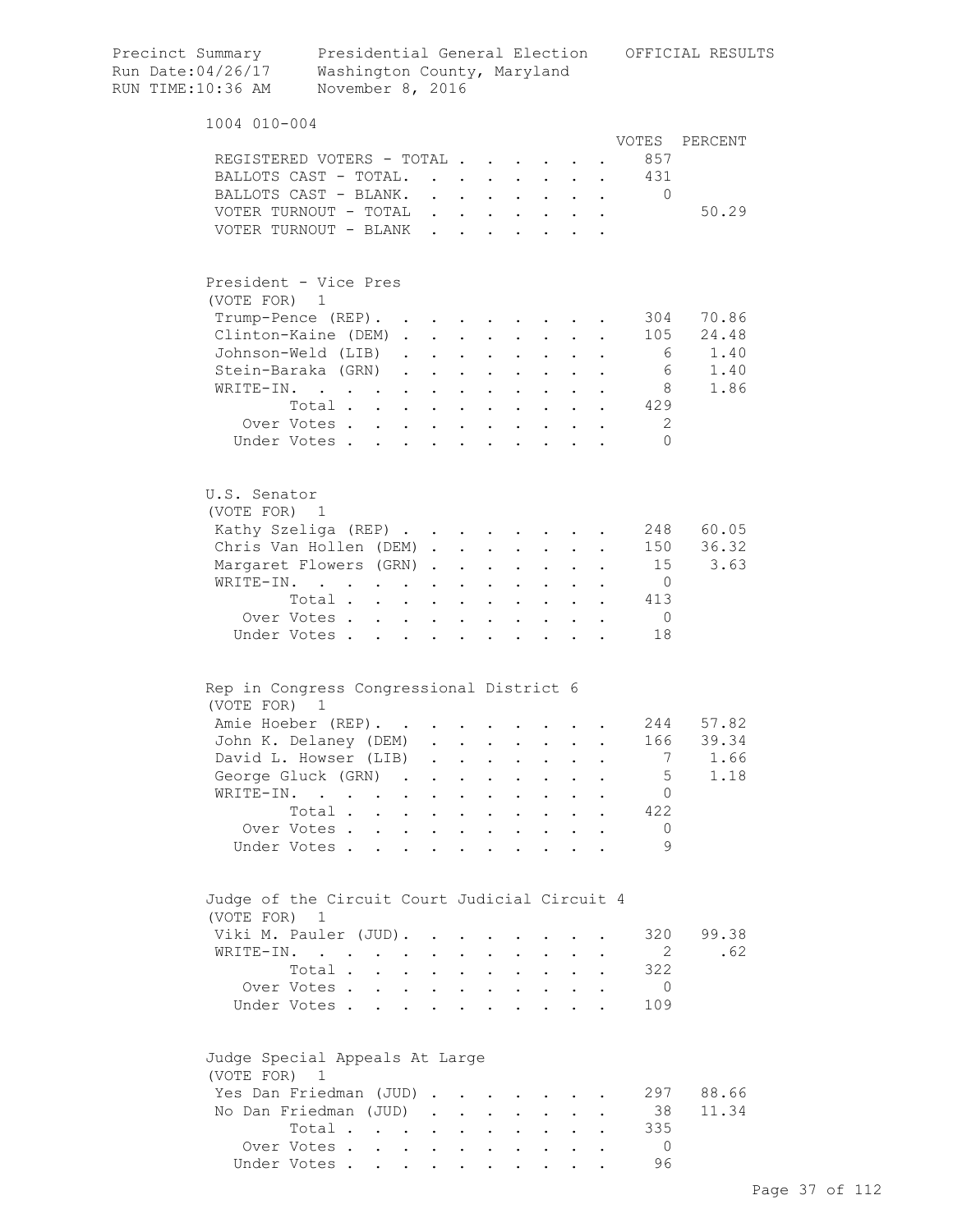|              | Board of Education                 |  |  |  |  |                |       |
|--------------|------------------------------------|--|--|--|--|----------------|-------|
| (VOTE FOR) 4 |                                    |  |  |  |  |                |       |
|              | Pieter Bickford                    |  |  |  |  | 216            | 18.15 |
|              | Donna L. Brightman                 |  |  |  |  | 156            | 13.11 |
|              | Al Martin                          |  |  |  |  | 143            | 12.02 |
|              | Linda Murray                       |  |  |  |  | 142            | 11.93 |
|              | Wayne D. Ridenour.                 |  |  |  |  | 217            | 18.24 |
|              | Stan Stouffer                      |  |  |  |  | 154            | 12.94 |
|              | Melissa Williams                   |  |  |  |  | 158            | 13.28 |
|              | WRITE-IN.                          |  |  |  |  | $\overline{4}$ | .34   |
|              | Total                              |  |  |  |  | 1190           |       |
|              | Over Votes                         |  |  |  |  | 8              |       |
|              | Under Votes                        |  |  |  |  | 526            |       |
|              |                                    |  |  |  |  |                |       |
|              |                                    |  |  |  |  |                |       |
| Ouestion 1   |                                    |  |  |  |  |                |       |
| (VOTE FOR) 1 |                                    |  |  |  |  |                |       |
|              | For the Constitutional Amendment.  |  |  |  |  | 261            | 75.65 |
|              | Against the Constitutional Amendme |  |  |  |  | 84             | 24.35 |
|              | Total.                             |  |  |  |  | 345            |       |
|              | Over Votes                         |  |  |  |  | $\Omega$       |       |
|              | Under Votes                        |  |  |  |  | 86             |       |
|              |                                    |  |  |  |  |                |       |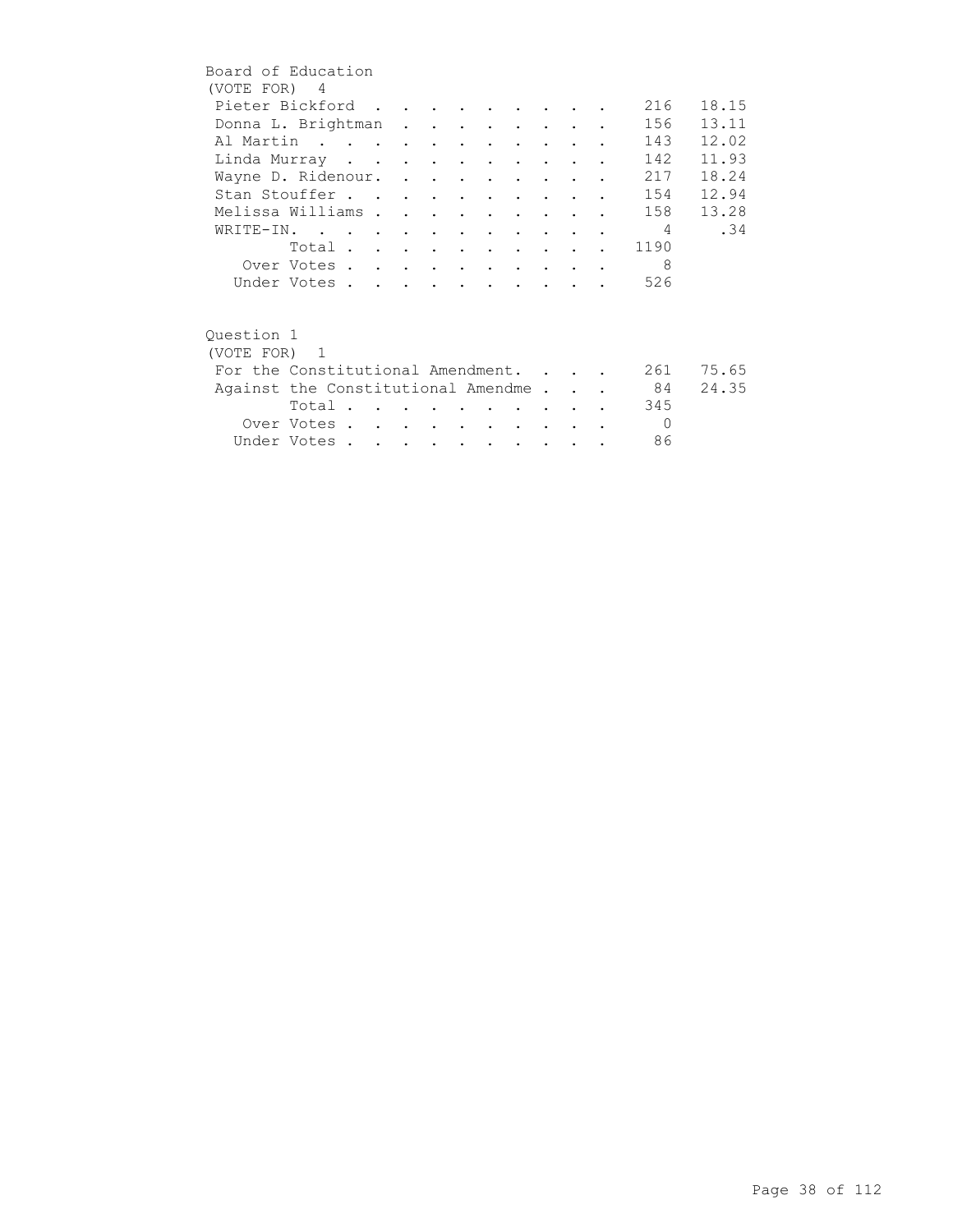| Precinct Summary<br>Run Date: 04/26/17<br>RUN TIME:10:36 AM   | Presidential General Election<br>Washington County, Maryland<br>November 8, 2016          |  |                      |                                          |                                                                  |                           |                             | OFFICIAL RESULTS |
|---------------------------------------------------------------|-------------------------------------------------------------------------------------------|--|----------------------|------------------------------------------|------------------------------------------------------------------|---------------------------|-----------------------------|------------------|
| 1005 010-005                                                  |                                                                                           |  |                      |                                          |                                                                  |                           |                             |                  |
|                                                               |                                                                                           |  |                      |                                          |                                                                  |                           | VOTES                       | PERCENT          |
| REGISTERED VOTERS - TOTAL                                     |                                                                                           |  |                      |                                          |                                                                  |                           | 36                          |                  |
| BALLOTS CAST - TOTAL.                                         |                                                                                           |  |                      |                                          |                                                                  |                           | 15                          |                  |
| BALLOTS CAST - BLANK. 0                                       |                                                                                           |  |                      |                                          |                                                                  |                           |                             |                  |
| VOTER TURNOUT - TOTAL $\cdot \cdot \cdot \cdot \cdot \cdot$   |                                                                                           |  |                      |                                          |                                                                  |                           |                             | 41.67            |
| VOTER TURNOUT - BLANK.                                        |                                                                                           |  | $\mathbf{L}^{(1)}$ . |                                          |                                                                  |                           |                             |                  |
| President - Vice Pres<br>(VOTE FOR) 1                         |                                                                                           |  |                      |                                          |                                                                  |                           |                             |                  |
| Trump-Pence (REP).                                            |                                                                                           |  |                      |                                          |                                                                  |                           | - 9                         | 60.00            |
| Clinton-Kaine (DEM)                                           |                                                                                           |  |                      |                                          | $\bullet$ . In the set of $\bullet$                              |                           | - 6                         | 40.00            |
| Johnson-Weld (LIB)                                            |                                                                                           |  |                      |                                          |                                                                  |                           | $\overline{0}$              |                  |
| Stein-Baraka (GRN)                                            |                                                                                           |  |                      |                                          |                                                                  |                           | $\circ$                     |                  |
| WRITE-IN.                                                     |                                                                                           |  |                      | $\mathbf{r} = \mathbf{r} + \mathbf{r}$ . |                                                                  |                           | $\circ$                     |                  |
|                                                               | Total                                                                                     |  | $\sim$ 100 $\pm$     | $\sim$ $\sim$                            | $\mathbf{z} = \mathbf{z} + \mathbf{z}$ .                         |                           | 15                          |                  |
| Over Votes                                                    |                                                                                           |  |                      |                                          |                                                                  | $\mathbf{L} = \mathbf{L}$ | 0                           |                  |
| Under Votes                                                   |                                                                                           |  |                      |                                          |                                                                  |                           | $\Omega$                    |                  |
| U.S. Senator<br>(VOTE FOR) 1                                  |                                                                                           |  |                      |                                          |                                                                  |                           |                             |                  |
| Kathy Szeliga (REP)                                           |                                                                                           |  |                      |                                          |                                                                  |                           | 7                           | 50.00            |
| Chris Van Hollen (DEM)                                        |                                                                                           |  |                      |                                          | $\mathbf{r} = \mathbf{r} + \mathbf{r}$ .                         |                           | - 6                         | 42.86            |
| Margaret Flowers (GRN)                                        |                                                                                           |  |                      |                                          |                                                                  |                           | 1                           | 7.14             |
| WRITE-IN.                                                     |                                                                                           |  |                      |                                          | $\mathbf{z} = \mathbf{z} + \mathbf{z}$ .                         | $\sim$ $\sim$             | 0                           |                  |
|                                                               | Total                                                                                     |  |                      |                                          |                                                                  |                           | 14                          |                  |
|                                                               |                                                                                           |  |                      |                                          |                                                                  |                           | 0                           |                  |
| Over Votes<br>Under Votes                                     |                                                                                           |  |                      |                                          |                                                                  |                           | 1                           |                  |
| Rep in Congress Congressional District 6                      |                                                                                           |  |                      |                                          |                                                                  |                           |                             |                  |
| (VOTE FOR) 1                                                  |                                                                                           |  |                      |                                          |                                                                  |                           |                             | 6 42.86          |
| Amie Hoeber (REP).                                            |                                                                                           |  |                      |                                          |                                                                  |                           | 7                           |                  |
| John K. Delaney (DEM)                                         |                                                                                           |  |                      |                                          |                                                                  |                           |                             | 50.00            |
| David L. Howser (LIB)                                         |                                                                                           |  |                      |                                          |                                                                  |                           | -1<br>$\circ$               | 7.14             |
| George Gluck (GRN)<br>WRITE-IN.                               |                                                                                           |  |                      |                                          |                                                                  |                           |                             |                  |
|                                                               | $\mathcal{A}$ . The contribution of the contribution of the contribution of $\mathcal{A}$ |  |                      |                                          |                                                                  | $\sim$ 100 $\pm$          | 0                           |                  |
|                                                               | Total                                                                                     |  |                      |                                          | $\mathbf{z} = \mathbf{z} + \mathbf{z}$ .                         | $\sim$ $\sim$             | 14                          |                  |
| Over Votes<br>Under Votes                                     |                                                                                           |  |                      |                                          |                                                                  |                           | $\mathbf 0$<br>$\mathbf{1}$ |                  |
|                                                               |                                                                                           |  |                      |                                          |                                                                  |                           |                             |                  |
| Judge of the Circuit Court Judicial Circuit 4<br>(VOTE FOR) 1 |                                                                                           |  |                      |                                          |                                                                  |                           |                             |                  |
| Viki M. Pauler (JUD).                                         |                                                                                           |  |                      |                                          |                                                                  |                           | 10                          | 83.33            |
| WRITE-IN.                                                     |                                                                                           |  |                      |                                          |                                                                  |                           | - 2                         | 16.67            |
|                                                               | Total $\cdots$ $\cdots$                                                                   |  |                      |                                          | $\mathbf{z} = \mathbf{z} + \mathbf{z} + \mathbf{z} + \mathbf{z}$ |                           | 12                          |                  |
| Over Votes                                                    |                                                                                           |  |                      |                                          |                                                                  |                           | $\circ$                     |                  |
| Under Votes                                                   |                                                                                           |  |                      |                                          |                                                                  |                           | 3                           |                  |
| Judge Special Appeals At Large<br>(VOTE FOR) 1                |                                                                                           |  |                      |                                          |                                                                  |                           |                             |                  |
| Yes Dan Friedman (JUD)                                        |                                                                                           |  |                      |                                          |                                                                  |                           | - 8                         | 72.73            |
| No Dan Friedman (JUD)                                         |                                                                                           |  |                      |                                          |                                                                  |                           | 3                           | 27.27            |
|                                                               | Total                                                                                     |  |                      |                                          |                                                                  |                           | 11                          |                  |
| Over Votes                                                    |                                                                                           |  |                      |                                          |                                                                  |                           | $\Omega$                    |                  |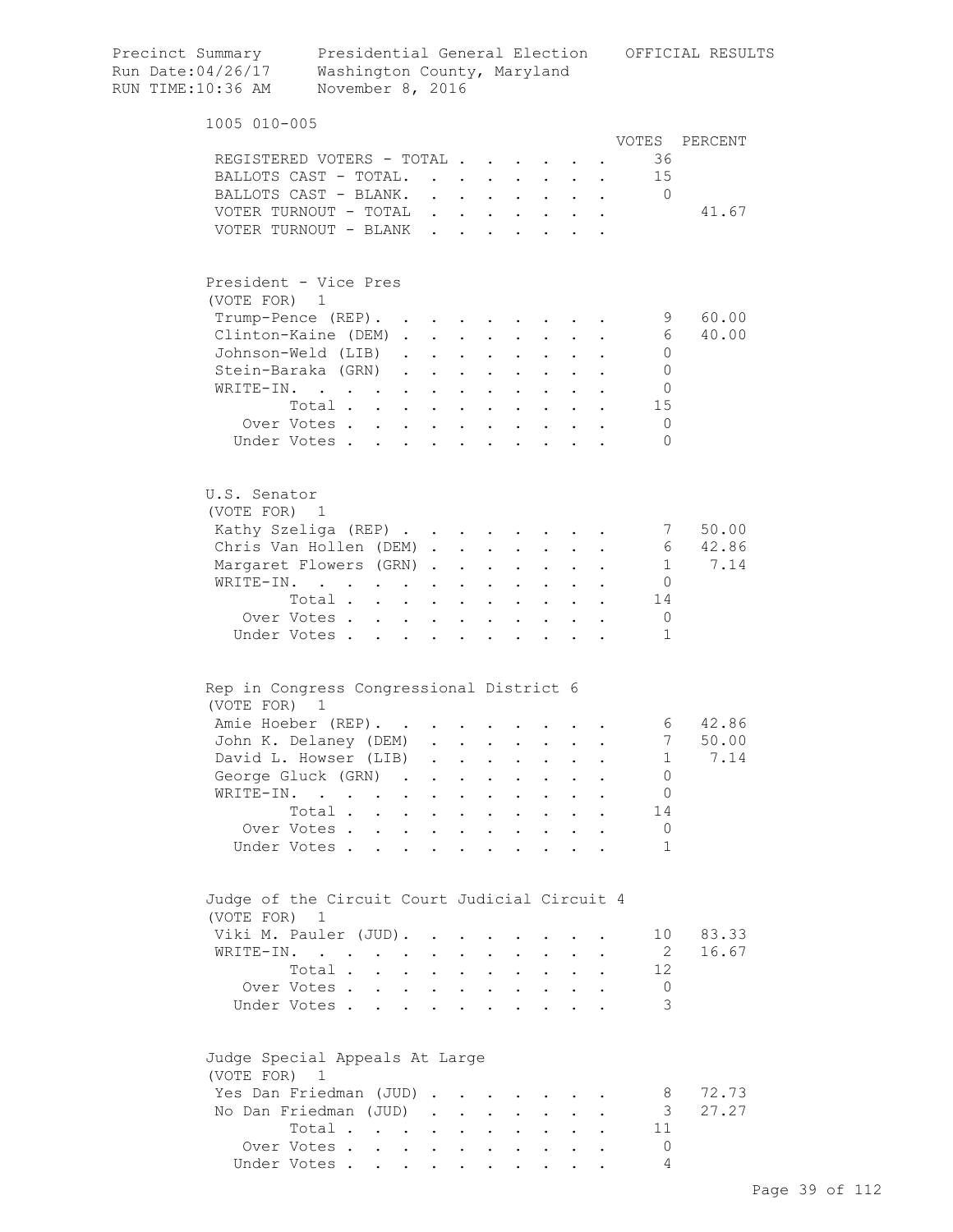| Board of Education |                                    |  |  |  |  |                |          |
|--------------------|------------------------------------|--|--|--|--|----------------|----------|
| (VOTE FOR) 4       |                                    |  |  |  |  |                |          |
|                    | Pieter Bickford                    |  |  |  |  | 6              | 15.00    |
|                    | Donna L. Brightman                 |  |  |  |  | 7              | 17.50    |
|                    | Al Martin                          |  |  |  |  | 8              | 20.00    |
|                    | Linda Murray                       |  |  |  |  | $5 -$          | 12.50    |
|                    | Wayne D. Ridenour.                 |  |  |  |  | 6              | 15.00    |
|                    | Stan Stouffer                      |  |  |  |  | $4 \quad$      | 10.00    |
| Melissa Williams   |                                    |  |  |  |  | $4\phantom{0}$ | 10.00    |
|                    | WRITE-IN.                          |  |  |  |  | $\Omega$       |          |
|                    | Total                              |  |  |  |  | 40             |          |
|                    | Over Votes                         |  |  |  |  | $\Omega$       |          |
|                    | Under Votes                        |  |  |  |  | 20             |          |
|                    |                                    |  |  |  |  |                |          |
|                    |                                    |  |  |  |  |                |          |
| Ouestion 1         |                                    |  |  |  |  |                |          |
| (VOTE FOR) 1       |                                    |  |  |  |  |                |          |
|                    | For the Constitutional Amendment.  |  |  |  |  |                | 10 83.33 |
|                    | Against the Constitutional Amendme |  |  |  |  | $\overline{2}$ | 16.67    |
|                    | Total                              |  |  |  |  | 12             |          |
|                    | Over Votes                         |  |  |  |  | $\Omega$       |          |
|                    | Under Votes                        |  |  |  |  | 3              |          |
|                    |                                    |  |  |  |  |                |          |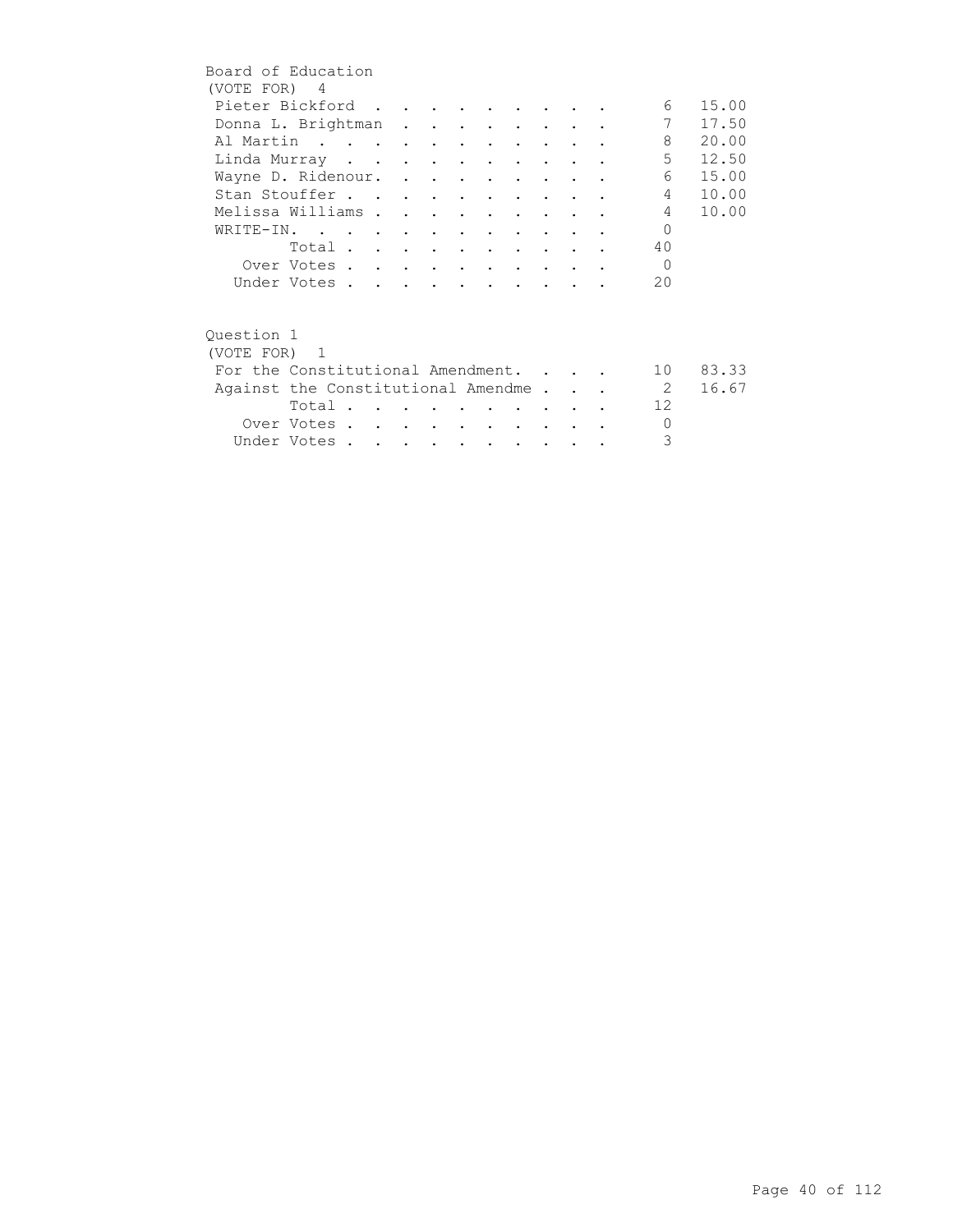| Run Date:04/26/17<br>RUN TIME:10:36 AM                        | Washington County, Maryland<br>November 8, 2016 |                           |                                                             |                                                                                         |                                                             |                                          |                                                           |                                                                  |        |                |           |
|---------------------------------------------------------------|-------------------------------------------------|---------------------------|-------------------------------------------------------------|-----------------------------------------------------------------------------------------|-------------------------------------------------------------|------------------------------------------|-----------------------------------------------------------|------------------------------------------------------------------|--------|----------------|-----------|
| 1101 011-001                                                  |                                                 |                           |                                                             |                                                                                         |                                                             |                                          |                                                           |                                                                  |        |                |           |
|                                                               |                                                 |                           |                                                             |                                                                                         |                                                             |                                          |                                                           |                                                                  |        | VOTES          | PERCENT   |
| REGISTERED VOTERS - TOTAL<br>BALLOTS CAST - TOTAL.            |                                                 |                           |                                                             |                                                                                         |                                                             |                                          |                                                           |                                                                  |        | 849<br>548     |           |
| BALLOTS CAST - BLANK.                                         |                                                 |                           |                                                             |                                                                                         |                                                             |                                          |                                                           |                                                                  | $\sim$ | $\mathbf 0$    |           |
| VOTER TURNOUT - TOTAL .                                       |                                                 |                           |                                                             | $\mathbf{r}$ , $\mathbf{r}$ , $\mathbf{r}$ , $\mathbf{r}$ , $\mathbf{r}$ , $\mathbf{r}$ |                                                             |                                          |                                                           |                                                                  |        |                | 64.55     |
| VOTER TURNOUT - BLANK.                                        |                                                 |                           |                                                             | and the contract of the contract of the contract of                                     |                                                             |                                          |                                                           |                                                                  |        |                |           |
|                                                               |                                                 |                           |                                                             |                                                                                         |                                                             |                                          |                                                           |                                                                  |        |                |           |
| President - Vice Pres<br>(VOTE FOR) 1                         |                                                 |                           |                                                             |                                                                                         |                                                             |                                          |                                                           |                                                                  |        |                |           |
| Trump-Pence (REP).                                            |                                                 |                           |                                                             |                                                                                         |                                                             |                                          |                                                           |                                                                  |        | 330            | 60.55     |
| Clinton-Kaine (DEM)                                           |                                                 |                           |                                                             |                                                                                         |                                                             |                                          |                                                           | $\cdot$ $\cdot$                                                  |        | 180            | 33.03     |
| Johnson-Weld (LIB)                                            |                                                 |                           | $\cdot$ $\cdot$ $\cdot$ $\cdot$                             |                                                                                         |                                                             | $\ddot{\phantom{a}}$                     | $\mathbf{L}$                                              |                                                                  |        |                | 20 3.67   |
| Stein-Baraka (GRN)                                            |                                                 | $\mathbf{L}^{\text{max}}$ |                                                             | $\mathbf{L}$ and $\mathbf{L}$                                                           |                                                             | $\mathbf{L}$ and $\mathbf{L}$            | $\sim$ 100 $\pm$                                          | $\bullet$                                                        |        | 9              | 1.65      |
| WRITE-IN.                                                     | the contract of the contract of the             |                           |                                                             |                                                                                         | $\bullet$                                                   | $\sim 100$                               | $\mathbf{a} = \mathbf{a}$                                 | $\bullet$                                                        |        | - 6            | 1.10      |
|                                                               | Total.                                          |                           |                                                             |                                                                                         |                                                             | $\mathbf{z} = \mathbf{z} + \mathbf{z}$ . | $\mathcal{L}^{\text{max}}$ and $\mathcal{L}^{\text{max}}$ |                                                                  |        | 545            |           |
| Over Votes                                                    |                                                 |                           |                                                             |                                                                                         |                                                             |                                          |                                                           |                                                                  |        | $\mathbf{0}$   |           |
| Under Votes                                                   |                                                 |                           |                                                             |                                                                                         |                                                             | $\sim 100$                               |                                                           |                                                                  |        | 3              |           |
| U.S. Senator<br>(VOTE FOR) 1                                  |                                                 |                           |                                                             |                                                                                         |                                                             |                                          |                                                           |                                                                  |        |                |           |
| Kathy Szeliga (REP)                                           |                                                 |                           |                                                             |                                                                                         |                                                             |                                          |                                                           |                                                                  |        | 309            | 58.63     |
| Chris Van Hollen (DEM)                                        |                                                 |                           |                                                             |                                                                                         |                                                             |                                          |                                                           |                                                                  |        | 197            | 37.38     |
| Margaret Flowers (GRN)                                        |                                                 |                           |                                                             |                                                                                         | $\bullet$ .<br><br><br><br><br><br><br><br><br><br><br><br> | $\sim$ 100 $\pm$                         |                                                           | $\mathbf{z} = \mathbf{z} + \mathbf{z}$ .                         |        | 21             | 3.98      |
| WRITE-IN.                                                     |                                                 |                           |                                                             |                                                                                         |                                                             | $\mathbf{z} = \mathbf{z}$                |                                                           |                                                                  |        | $\overline{0}$ |           |
|                                                               | Total                                           |                           | $\mathcal{L}^{\text{max}}$ , and $\mathcal{L}^{\text{max}}$ |                                                                                         |                                                             | $\mathbf{r} = \mathbf{r} + \mathbf{r}$ . |                                                           |                                                                  |        | 527            |           |
| Over Votes                                                    |                                                 | $\bullet$ .               | $\ddot{\phantom{0}}$                                        | $\bullet$                                                                               | $\bullet$                                                   | $\ddot{\phantom{a}}$                     |                                                           |                                                                  |        | $\overline{0}$ |           |
| Under Votes                                                   |                                                 | $\mathbf{r}$              | $\mathbf{r}$                                                | $\mathbf{L}$                                                                            |                                                             |                                          |                                                           |                                                                  |        | 21             |           |
| Rep in Congress Congressional District 6<br>(VOTE FOR) 1      |                                                 |                           |                                                             |                                                                                         |                                                             |                                          |                                                           |                                                                  |        |                |           |
| Amie Hoeber (REP).                                            |                                                 | $\sim 100$ km s $^{-1}$   |                                                             |                                                                                         |                                                             |                                          |                                                           |                                                                  |        |                | 308 57.79 |
| John K. Delaney (DEM)                                         |                                                 |                           |                                                             |                                                                                         |                                                             |                                          |                                                           |                                                                  |        | 197            | 36.96     |
| David L. Howser (LIB) .                                       |                                                 |                           |                                                             |                                                                                         |                                                             |                                          |                                                           |                                                                  |        | 17             | 3.19      |
| George Gluck (GRN).                                           |                                                 |                           | $\sim$                                                      | $\ddot{\phantom{0}}$                                                                    |                                                             | $\ddot{\phantom{0}}$                     |                                                           |                                                                  |        | 11             | 2.06      |
| WRITE-IN.                                                     | $\mathbf{L}$ and $\mathbf{L}$ and $\mathbf{L}$  | $\bullet$ .               | $\ddot{\phantom{0}}$                                        |                                                                                         |                                                             | $\ddot{\phantom{0}}$                     |                                                           |                                                                  |        | $\overline{0}$ |           |
|                                                               | Total                                           |                           |                                                             |                                                                                         |                                                             | $\mathbf{z} = \mathbf{z} + \mathbf{z}$ . |                                                           | $\cdot$ $\cdot$ $\cdot$                                          |        | 533            |           |
| Over Votes                                                    |                                                 |                           |                                                             |                                                                                         |                                                             |                                          |                                                           | $\mathbf{r} = \mathbf{r} + \mathbf{r} + \mathbf{r} + \mathbf{r}$ |        | $\overline{0}$ |           |
| Under Votes                                                   |                                                 |                           |                                                             |                                                                                         |                                                             |                                          |                                                           |                                                                  |        | 15             |           |
| Judge of the Circuit Court Judicial Circuit 4<br>(VOTE FOR) 1 |                                                 |                           |                                                             |                                                                                         |                                                             |                                          |                                                           |                                                                  |        |                |           |
| Viki M. Pauler (JUD). .                                       |                                                 |                           |                                                             | $\sim$                                                                                  |                                                             |                                          |                                                           |                                                                  |        | 377            | 98.18     |
| WRITE-IN.                                                     |                                                 |                           | $\sim$                                                      | $\sim$                                                                                  | $\ddot{\phantom{0}}$                                        | $\sim$                                   | $\ddot{\phantom{0}}$                                      | $\ddot{\phantom{0}}$                                             |        | 7              | 1.82      |
|                                                               | Total .                                         | $\mathbf{L} = \mathbf{L}$ |                                                             | $\mathbf{L}$ and $\mathbf{L}$                                                           |                                                             | $\mathbf{z} = \mathbf{z} + \mathbf{z}$ . |                                                           | $\cdot$ $\cdot$ $\cdot$                                          |        | 384            |           |
| Over Votes                                                    |                                                 |                           |                                                             |                                                                                         |                                                             |                                          |                                                           | $\cdot$ $\cdot$ $\cdot$ $\cdot$ $\cdot$                          |        | $\mathbf 0$    |           |
| Under Votes.                                                  |                                                 |                           |                                                             |                                                                                         |                                                             |                                          |                                                           |                                                                  |        | 164            |           |
| Judge Special Appeals At Large<br>(VOTE FOR) 1                |                                                 |                           |                                                             |                                                                                         |                                                             |                                          |                                                           |                                                                  |        |                |           |
| Yes Dan Friedman (JUD)                                        |                                                 |                           |                                                             |                                                                                         |                                                             | $\sim$ 100 $\mu$                         |                                                           |                                                                  |        | 348            | 86.14     |
| No Dan Friedman (JUD)                                         |                                                 |                           |                                                             |                                                                                         |                                                             | $\mathbf{r}$ . The set of $\mathbf{r}$   |                                                           | $\mathbf{L}$ and $\mathbf{L}$                                    |        | 56             | 13.86     |
|                                                               | Total                                           |                           |                                                             |                                                                                         |                                                             |                                          |                                                           |                                                                  |        | 404            |           |
| Over Votes                                                    |                                                 |                           |                                                             |                                                                                         |                                                             |                                          |                                                           |                                                                  |        | 0              |           |
| Under Votes                                                   |                                                 |                           |                                                             |                                                                                         |                                                             |                                          |                                                           |                                                                  |        | 144            |           |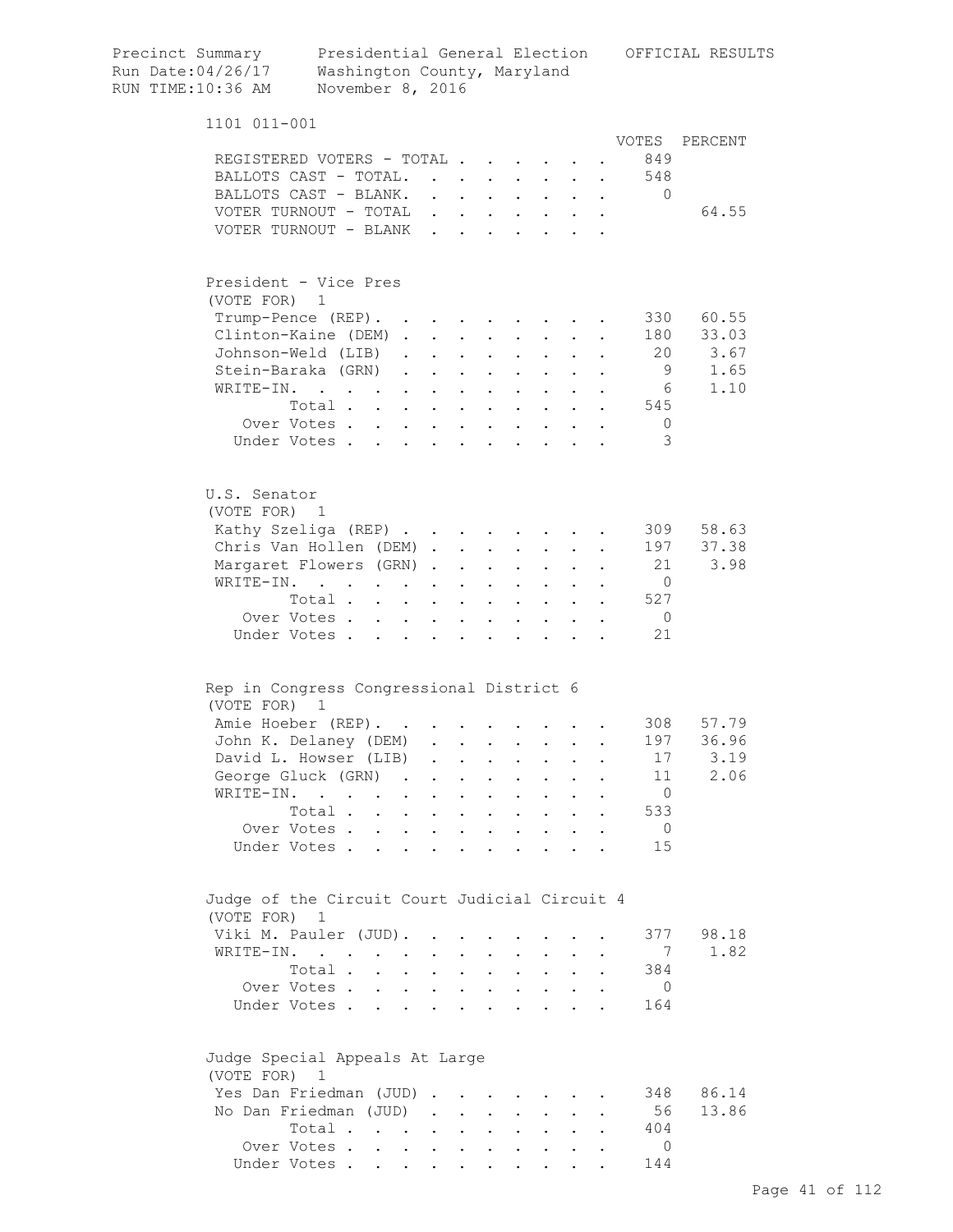| Board of Education                 |             |  |  |                          |                      |        |  |          |       |
|------------------------------------|-------------|--|--|--------------------------|----------------------|--------|--|----------|-------|
| (VOTE FOR) 4                       |             |  |  |                          |                      |        |  |          |       |
| Pieter Bickford                    |             |  |  |                          |                      |        |  | 138      | 11.05 |
| Donna L. Brightman                 |             |  |  |                          |                      |        |  | 267      | 21.38 |
| Al Martin                          |             |  |  |                          |                      |        |  | 133      | 10.65 |
| Linda Murray                       |             |  |  |                          |                      |        |  | 171      | 13.69 |
| Wayne D. Ridenour.                 |             |  |  |                          |                      |        |  | 215      | 17.21 |
| Stan Stouffer                      |             |  |  |                          |                      |        |  | 120      | 9.61  |
| Melissa Williams                   |             |  |  | $\cdot$ $\cdot$          |                      |        |  | 200      | 16.01 |
| WRITE-IN.                          |             |  |  |                          | $\sim$ $\sim$ $\sim$ |        |  | 5        | .40   |
|                                    | Total       |  |  |                          |                      |        |  | 1249     |       |
|                                    | Over Votes  |  |  |                          |                      |        |  | $\Omega$ |       |
|                                    | Under Votes |  |  |                          |                      |        |  | 943      |       |
|                                    |             |  |  |                          |                      |        |  |          |       |
|                                    |             |  |  |                          |                      |        |  |          |       |
| Ouestion 1                         |             |  |  |                          |                      |        |  |          |       |
| (VOTE FOR) 1                       |             |  |  |                          |                      |        |  |          |       |
| For the Constitutional Amendment.  |             |  |  |                          |                      |        |  | 299      | 65.14 |
| Against the Constitutional Amendme |             |  |  |                          |                      |        |  | 160      | 34.86 |
|                                    | Total       |  |  |                          |                      |        |  | 459      |       |
|                                    | Over Votes  |  |  | <b>Contract Contract</b> |                      | $\sim$ |  | $\Omega$ |       |
|                                    | Under Votes |  |  |                          |                      |        |  | 89       |       |
|                                    |             |  |  |                          |                      |        |  |          |       |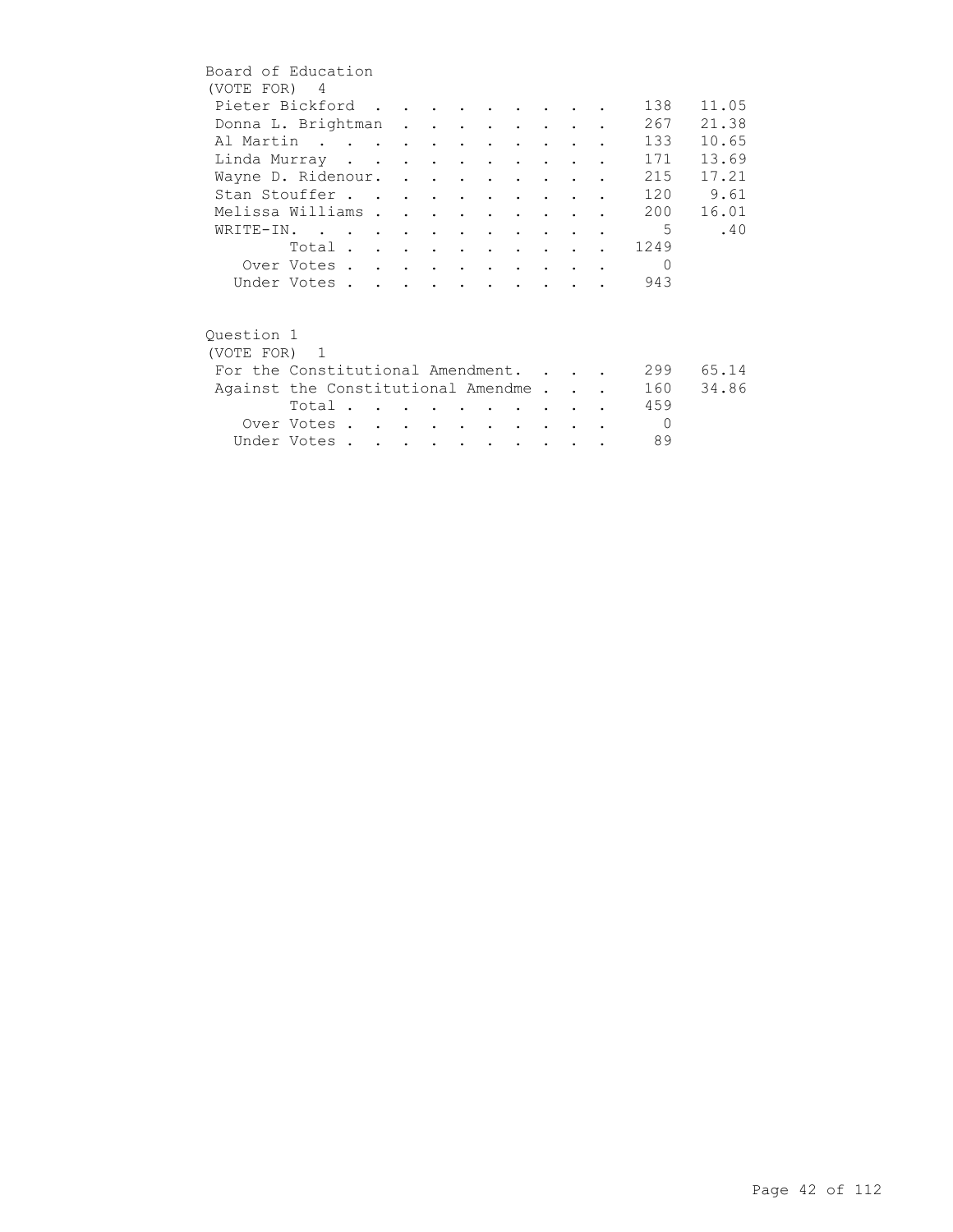| Precinct Summary<br>Run Date: 04/26/17<br>RUN TIME:10:36 AM | Presidential General Election<br>Washington County, Maryland<br>November 8, 2016                  |                      |              |                                                                          |        |                            |                                                                                                                                                                                                                                                                                                                                                                                                                                                                                                              |                                                             |                                        |                | OFFICIAL RESULTS |
|-------------------------------------------------------------|---------------------------------------------------------------------------------------------------|----------------------|--------------|--------------------------------------------------------------------------|--------|----------------------------|--------------------------------------------------------------------------------------------------------------------------------------------------------------------------------------------------------------------------------------------------------------------------------------------------------------------------------------------------------------------------------------------------------------------------------------------------------------------------------------------------------------|-------------------------------------------------------------|----------------------------------------|----------------|------------------|
| 1102 011-002                                                |                                                                                                   |                      |              |                                                                          |        |                            |                                                                                                                                                                                                                                                                                                                                                                                                                                                                                                              |                                                             |                                        |                |                  |
| REGISTERED VOTERS - TOTAL                                   |                                                                                                   |                      |              |                                                                          |        |                            |                                                                                                                                                                                                                                                                                                                                                                                                                                                                                                              |                                                             |                                        | VOTES<br>426   | PERCENT          |
| BALLOTS CAST - TOTAL.                                       |                                                                                                   |                      |              |                                                                          |        |                            | $\mathbf{r} = \mathbf{r} \times \mathbf{r} \times \mathbf{r} \times \mathbf{r} \times \mathbf{r} \times \mathbf{r} \times \mathbf{r} \times \mathbf{r} \times \mathbf{r} \times \mathbf{r} \times \mathbf{r} \times \mathbf{r} \times \mathbf{r} \times \mathbf{r} \times \mathbf{r} \times \mathbf{r} \times \mathbf{r} \times \mathbf{r} \times \mathbf{r} \times \mathbf{r} \times \mathbf{r} \times \mathbf{r} \times \mathbf{r} \times \mathbf{r} \times \mathbf{r} \times \mathbf{r} \times \mathbf{r$ |                                                             |                                        | 287            |                  |
| BALLOTS CAST - BLANK.                                       |                                                                                                   |                      |              |                                                                          |        |                            |                                                                                                                                                                                                                                                                                                                                                                                                                                                                                                              |                                                             |                                        | 0              |                  |
| VOTER TURNOUT - TOTAL                                       |                                                                                                   |                      |              |                                                                          |        |                            | $\mathbf{L} = \mathbf{L} \mathbf{L}$                                                                                                                                                                                                                                                                                                                                                                                                                                                                         |                                                             | $\mathbf{z} = \mathbf{z} + \mathbf{z}$ |                | 67.37            |
| VOTER TURNOUT - BLANK                                       |                                                                                                   |                      |              |                                                                          | $\sim$ | $\ddot{\phantom{a}}$       |                                                                                                                                                                                                                                                                                                                                                                                                                                                                                                              |                                                             |                                        |                |                  |
|                                                             |                                                                                                   |                      |              |                                                                          |        |                            |                                                                                                                                                                                                                                                                                                                                                                                                                                                                                                              |                                                             |                                        |                |                  |
| President - Vice Pres                                       |                                                                                                   |                      |              |                                                                          |        |                            |                                                                                                                                                                                                                                                                                                                                                                                                                                                                                                              |                                                             |                                        |                |                  |
| (VOTE FOR) 1                                                |                                                                                                   |                      |              |                                                                          |        |                            |                                                                                                                                                                                                                                                                                                                                                                                                                                                                                                              |                                                             |                                        |                |                  |
| Trump-Pence (REP).                                          |                                                                                                   |                      |              |                                                                          |        |                            |                                                                                                                                                                                                                                                                                                                                                                                                                                                                                                              |                                                             |                                        | 193            | 67.96            |
| Clinton-Kaine (DEM)                                         |                                                                                                   |                      |              |                                                                          |        |                            | $\mathbf{L} = \mathbf{L} \mathbf{L}$                                                                                                                                                                                                                                                                                                                                                                                                                                                                         | $\bullet$ .<br><br><br><br><br><br><br><br><br><br><br><br> |                                        | 78             | 27.46            |
| Johnson-Weld (LIB).                                         |                                                                                                   |                      |              | $\mathbf{z} = \mathbf{z} + \mathbf{z}$ , where $\mathbf{z} = \mathbf{z}$ |        |                            | $\mathbf{z} = \mathbf{z} + \mathbf{z}$ .                                                                                                                                                                                                                                                                                                                                                                                                                                                                     |                                                             |                                        | 7              | 2.46             |
| Stein-Baraka (GRN).                                         |                                                                                                   |                      |              | $\cdot$ $\cdot$ $\cdot$ $\cdot$                                          |        |                            | $\mathbf{z} = \mathbf{z} + \mathbf{z}$ .                                                                                                                                                                                                                                                                                                                                                                                                                                                                     |                                                             |                                        | 2              | .70              |
| WRITE-IN.                                                   | $\mathcal{L}^{\mathcal{A}}$ . The contribution of the contribution of $\mathcal{L}^{\mathcal{A}}$ |                      |              |                                                                          |        |                            |                                                                                                                                                                                                                                                                                                                                                                                                                                                                                                              |                                                             |                                        | $\overline{4}$ | 1.41             |
|                                                             | Total                                                                                             |                      |              |                                                                          |        |                            |                                                                                                                                                                                                                                                                                                                                                                                                                                                                                                              |                                                             |                                        | 284            |                  |
|                                                             |                                                                                                   | $\sim$               |              | $\ddot{\phantom{a}}$                                                     |        |                            |                                                                                                                                                                                                                                                                                                                                                                                                                                                                                                              |                                                             |                                        | 2              |                  |
|                                                             | Over Votes                                                                                        |                      | $\mathbf{L}$ |                                                                          | $\sim$ | $\bullet$ .                |                                                                                                                                                                                                                                                                                                                                                                                                                                                                                                              |                                                             |                                        |                |                  |
|                                                             | Under Votes                                                                                       |                      |              |                                                                          |        |                            | $\mathbf{r} = \mathbf{r}$ , where $\mathbf{r} = \mathbf{r}$                                                                                                                                                                                                                                                                                                                                                                                                                                                  |                                                             | $\mathbf{r}$                           | $\mathbf{1}$   |                  |
| U.S. Senator<br>(VOTE FOR) 1                                |                                                                                                   |                      |              |                                                                          |        |                            |                                                                                                                                                                                                                                                                                                                                                                                                                                                                                                              |                                                             |                                        |                |                  |
| Kathy Szeliga (REP)                                         |                                                                                                   |                      |              |                                                                          |        |                            |                                                                                                                                                                                                                                                                                                                                                                                                                                                                                                              |                                                             |                                        | 163            | 59.49            |
| Chris Van Hollen (DEM)                                      |                                                                                                   |                      |              |                                                                          |        |                            |                                                                                                                                                                                                                                                                                                                                                                                                                                                                                                              |                                                             |                                        | 101            | 36.86            |
| Margaret Flowers (GRN)                                      |                                                                                                   |                      |              |                                                                          |        | $\mathcal{L}^{\text{max}}$ |                                                                                                                                                                                                                                                                                                                                                                                                                                                                                                              |                                                             |                                        | 9              | 3.28             |
| WRITE-IN.                                                   |                                                                                                   |                      |              |                                                                          |        |                            |                                                                                                                                                                                                                                                                                                                                                                                                                                                                                                              |                                                             |                                        | $\mathbf{1}$   | .36              |
|                                                             |                                                                                                   | $\ddot{\phantom{a}}$ |              |                                                                          |        |                            |                                                                                                                                                                                                                                                                                                                                                                                                                                                                                                              |                                                             |                                        |                |                  |
|                                                             | Total                                                                                             |                      |              |                                                                          |        |                            | $\mathbf{L} = \mathbf{L} \mathbf{L}$                                                                                                                                                                                                                                                                                                                                                                                                                                                                         |                                                             | $\mathbf{L}$                           | 274            |                  |
|                                                             | Over Votes                                                                                        |                      |              | $\cdot$ $\cdot$ $\cdot$                                                  |        |                            | $\cdot$ $\cdot$ $\cdot$                                                                                                                                                                                                                                                                                                                                                                                                                                                                                      | $\ddot{\phantom{0}}$                                        |                                        | $\overline{0}$ |                  |
|                                                             | Under Votes                                                                                       |                      |              |                                                                          |        |                            | $\cdot$ $\cdot$ $\cdot$ $\cdot$ $\cdot$ $\cdot$ $\cdot$                                                                                                                                                                                                                                                                                                                                                                                                                                                      |                                                             |                                        | 13             |                  |
| Rep in Congress Congressional District 6                    |                                                                                                   |                      |              |                                                                          |        |                            |                                                                                                                                                                                                                                                                                                                                                                                                                                                                                                              |                                                             |                                        |                |                  |
| (VOTE FOR) 1                                                |                                                                                                   |                      |              |                                                                          |        |                            |                                                                                                                                                                                                                                                                                                                                                                                                                                                                                                              |                                                             |                                        |                |                  |
| Amie Hoeber (REP).                                          |                                                                                                   |                      |              |                                                                          |        |                            |                                                                                                                                                                                                                                                                                                                                                                                                                                                                                                              |                                                             |                                        |                | 168 58.95        |
| John K. Delaney (DEM)                                       |                                                                                                   |                      |              |                                                                          |        |                            |                                                                                                                                                                                                                                                                                                                                                                                                                                                                                                              |                                                             |                                        |                | 105 36.84        |
| David L. Howser (LIB)                                       |                                                                                                   |                      |              |                                                                          |        |                            |                                                                                                                                                                                                                                                                                                                                                                                                                                                                                                              |                                                             |                                        | 7              | 2.46             |
| George Gluck (GRN)                                          |                                                                                                   |                      |              |                                                                          |        |                            |                                                                                                                                                                                                                                                                                                                                                                                                                                                                                                              | $\mathbf{L}$                                                |                                        | 5              | 1.75             |
| WRITE-IN.                                                   |                                                                                                   |                      |              |                                                                          |        |                            | $\cdot$ $\cdot$ $\cdot$ $\cdot$ $\cdot$                                                                                                                                                                                                                                                                                                                                                                                                                                                                      |                                                             |                                        | 0              |                  |
|                                                             | Total                                                                                             |                      |              | $\mathbf{L} = \mathbf{L} \mathbf{L}$                                     |        |                            | $\mathbf{r} = \mathbf{r} + \mathbf{r}$ .                                                                                                                                                                                                                                                                                                                                                                                                                                                                     | $\bullet$ .<br><br><br><br><br><br><br><br><br><br><br><br> | $\ddot{\phantom{a}}$                   | 285            |                  |
|                                                             | Over Votes                                                                                        |                      |              |                                                                          |        |                            |                                                                                                                                                                                                                                                                                                                                                                                                                                                                                                              |                                                             | $\bullet$                              | 0              |                  |
|                                                             | Under Votes                                                                                       |                      |              |                                                                          |        |                            |                                                                                                                                                                                                                                                                                                                                                                                                                                                                                                              |                                                             |                                        | 2              |                  |
| Judge of the Circuit Court Judicial Circuit 4<br>(VOTE FOR) | 1                                                                                                 |                      |              |                                                                          |        |                            |                                                                                                                                                                                                                                                                                                                                                                                                                                                                                                              |                                                             |                                        |                |                  |
| Viki M. Pauler (JUD).                                       |                                                                                                   |                      |              |                                                                          |        |                            |                                                                                                                                                                                                                                                                                                                                                                                                                                                                                                              |                                                             |                                        | 202            | 98.06            |
| WRITE-IN.                                                   |                                                                                                   |                      |              |                                                                          |        |                            |                                                                                                                                                                                                                                                                                                                                                                                                                                                                                                              |                                                             |                                        | 4              | 1.94             |
|                                                             | Total                                                                                             |                      |              | $\mathbf{L} = \mathbf{L} \mathbf{L}$                                     |        |                            |                                                                                                                                                                                                                                                                                                                                                                                                                                                                                                              |                                                             |                                        | 206            |                  |
|                                                             |                                                                                                   |                      |              |                                                                          |        |                            | $\mathbf{z} = \mathbf{z} + \mathbf{z}$ , where $\mathbf{z} = \mathbf{z}$                                                                                                                                                                                                                                                                                                                                                                                                                                     |                                                             | $\bullet$                              | $\overline{0}$ |                  |
|                                                             | Over Votes<br>Under Votes                                                                         |                      |              |                                                                          |        |                            | $\mathbf{z} = \left\{ \begin{array}{ccc} 1 & 0 & 0 & 0 \\ 0 & 0 & 0 & 0 \\ 0 & 0 & 0 & 0 \\ 0 & 0 & 0 & 0 \\ 0 & 0 & 0 & 0 \\ 0 & 0 & 0 & 0 \\ 0 & 0 & 0 & 0 \\ 0 & 0 & 0 & 0 \\ 0 & 0 & 0 & 0 \\ 0 & 0 & 0 & 0 \\ 0 & 0 & 0 & 0 & 0 \\ 0 & 0 & 0 & 0 & 0 \\ 0 & 0 & 0 & 0 & 0 \\ 0 & 0 & 0 & 0 & 0 & 0 \\ 0 & 0 & 0 & 0 & 0 & 0 \\ $                                                                                                                                                                        |                                                             | $\bullet$                              | 81             |                  |
| Judge Special Appeals At Large                              |                                                                                                   |                      |              |                                                                          |        |                            |                                                                                                                                                                                                                                                                                                                                                                                                                                                                                                              |                                                             |                                        |                |                  |
| (VOTE FOR) 1                                                |                                                                                                   |                      |              |                                                                          |        |                            |                                                                                                                                                                                                                                                                                                                                                                                                                                                                                                              |                                                             |                                        |                |                  |
| Yes Dan Friedman (JUD)                                      |                                                                                                   |                      |              |                                                                          |        |                            |                                                                                                                                                                                                                                                                                                                                                                                                                                                                                                              |                                                             |                                        | 183            | 84.72            |
| No Dan Friedman (JUD)                                       |                                                                                                   |                      |              |                                                                          |        |                            |                                                                                                                                                                                                                                                                                                                                                                                                                                                                                                              |                                                             |                                        | 33             | 15.28            |
|                                                             | Total                                                                                             |                      |              |                                                                          |        |                            |                                                                                                                                                                                                                                                                                                                                                                                                                                                                                                              |                                                             |                                        | 216            |                  |
|                                                             | Over Votes                                                                                        |                      |              |                                                                          |        |                            |                                                                                                                                                                                                                                                                                                                                                                                                                                                                                                              |                                                             |                                        | $\Omega$       |                  |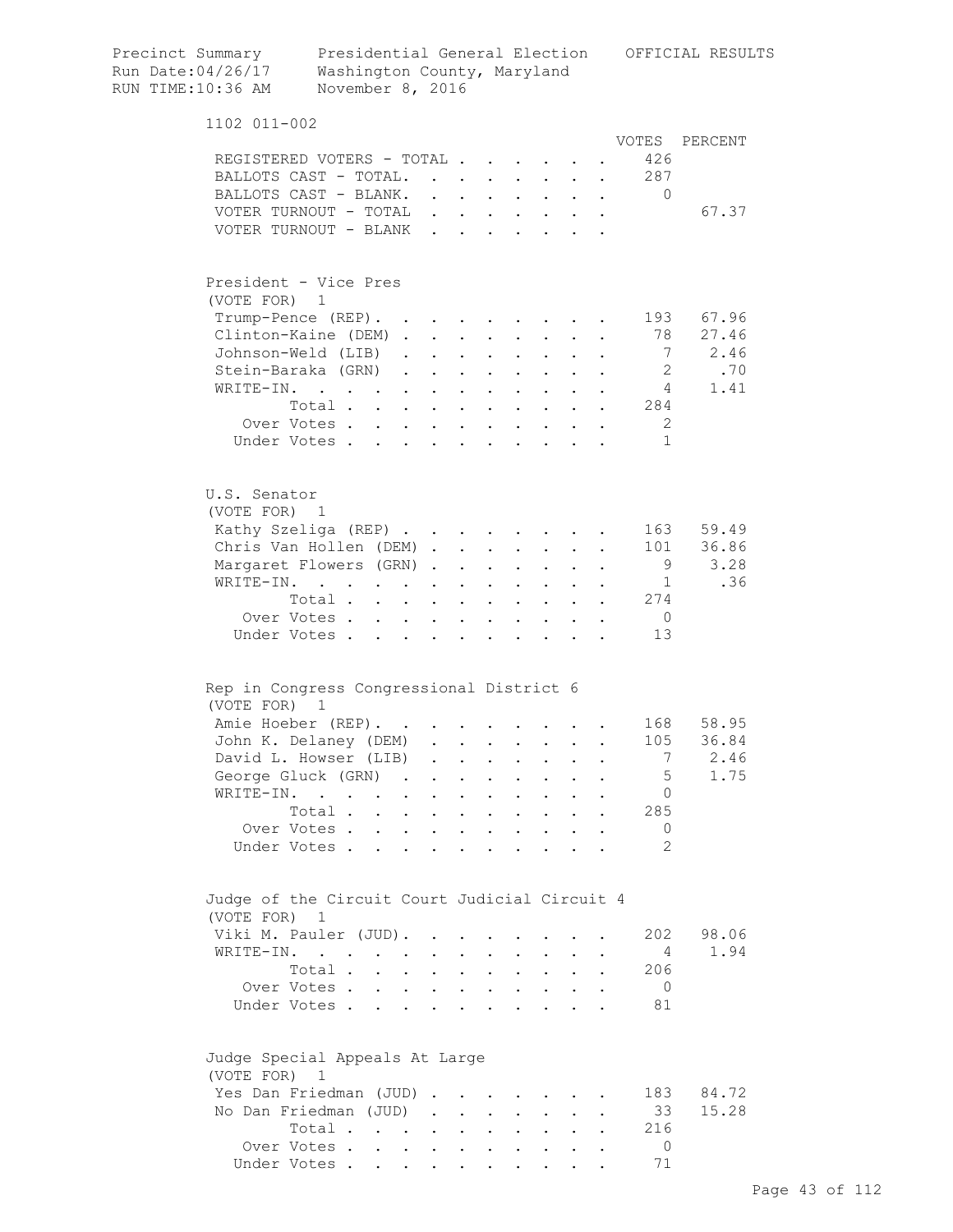| Board of Education                 |                         |  |  |  |                                         |                                 |               |                |           |
|------------------------------------|-------------------------|--|--|--|-----------------------------------------|---------------------------------|---------------|----------------|-----------|
| (VOTE FOR) 4                       |                         |  |  |  |                                         |                                 |               |                |           |
| Pieter Bickford                    |                         |  |  |  |                                         |                                 |               | 94             | 13.17     |
| Donna L. Brightman                 |                         |  |  |  |                                         |                                 |               | 120            | 16.81     |
| Al Martin                          |                         |  |  |  |                                         |                                 |               | 73             | 10.22     |
| Linda Murray                       |                         |  |  |  |                                         |                                 |               | 102            | 14.29     |
| Wayne D. Ridenour.                 |                         |  |  |  |                                         |                                 |               | 154            | 21.57     |
| Stan Stouffer                      |                         |  |  |  |                                         |                                 |               |                | 66 9.24   |
| Melissa Williams                   |                         |  |  |  | $\cdot$ $\cdot$ $\cdot$ $\cdot$ $\cdot$ |                                 |               | 104            | 14.57     |
| WRITE-IN.                          |                         |  |  |  |                                         |                                 |               | $\blacksquare$ | .14       |
|                                    | Total                   |  |  |  |                                         | <b>Contract Contract Street</b> |               | 714            |           |
|                                    | Over Votes              |  |  |  |                                         |                                 |               | $\Omega$       |           |
|                                    | Under Votes             |  |  |  |                                         |                                 |               | 434            |           |
|                                    |                         |  |  |  |                                         |                                 |               |                |           |
|                                    |                         |  |  |  |                                         |                                 |               |                |           |
| Ouestion 1                         |                         |  |  |  |                                         |                                 |               |                |           |
| (VOTE FOR) 1                       |                         |  |  |  |                                         |                                 |               |                |           |
| For the Constitutional Amendment.  |                         |  |  |  |                                         |                                 |               |                | 165 69.04 |
| Against the Constitutional Amendme |                         |  |  |  |                                         |                                 |               | 74             | 30.96     |
|                                    | Total $\cdots$ $\cdots$ |  |  |  |                                         |                                 |               | 239            |           |
|                                    | Over Votes              |  |  |  |                                         | $\sim$                          | $\sim$ $\sim$ | $\Omega$       |           |
|                                    | Under Votes             |  |  |  |                                         |                                 |               | 48             |           |
|                                    |                         |  |  |  |                                         |                                 |               |                |           |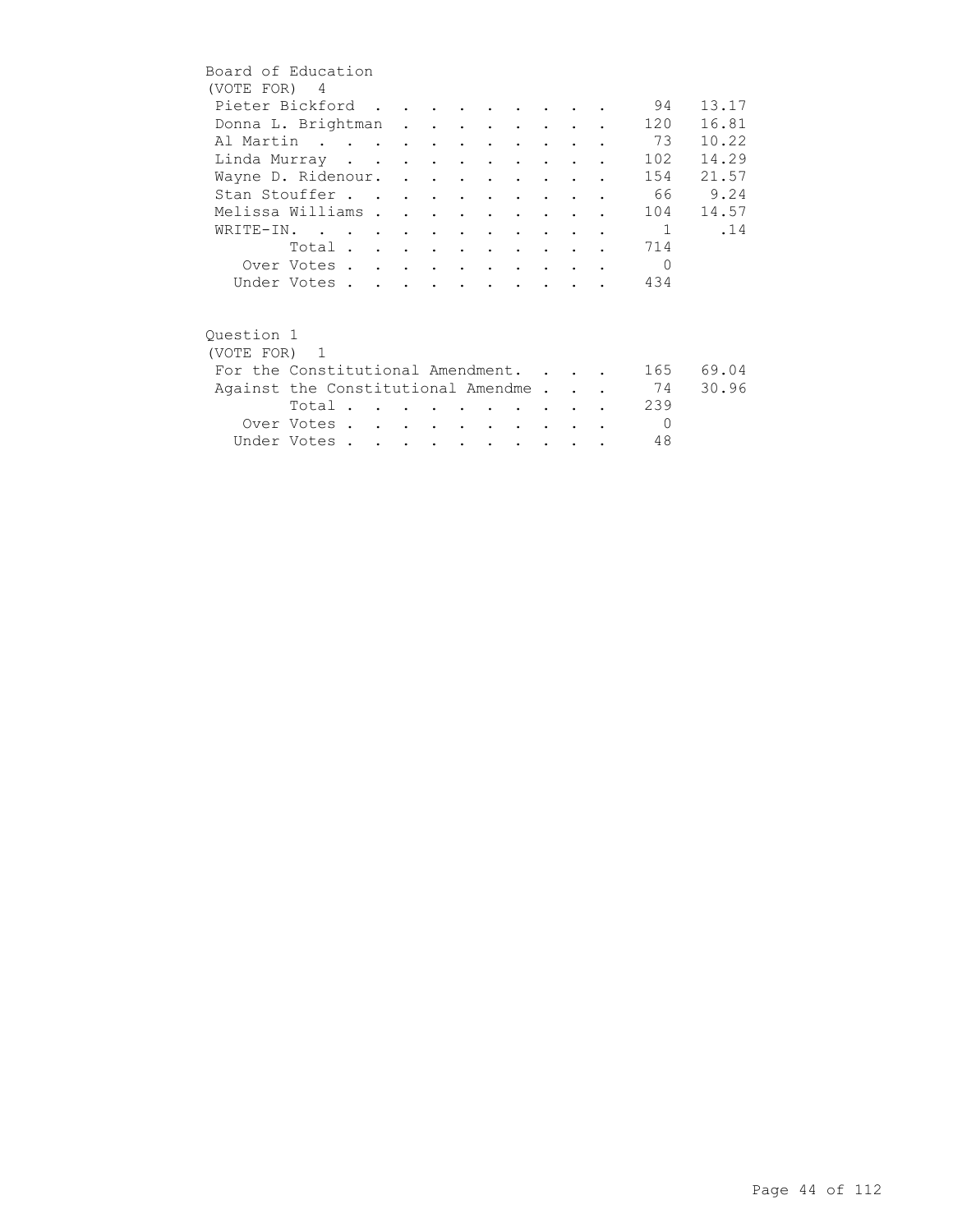| Precinct Summary<br>Run Date:04/26/17<br>RUN TIME:10:36 AM | Washington County, Maryland<br>November 8, 2016                   |                                              |                      |                                              |                                              |                                              |                                                                                                 |                                                   |                           |                    | Presidential General Election OFFICIAL RESULTS |
|------------------------------------------------------------|-------------------------------------------------------------------|----------------------------------------------|----------------------|----------------------------------------------|----------------------------------------------|----------------------------------------------|-------------------------------------------------------------------------------------------------|---------------------------------------------------|---------------------------|--------------------|------------------------------------------------|
| 1200 012-000                                               |                                                                   |                                              |                      |                                              |                                              |                                              |                                                                                                 |                                                   |                           |                    |                                                |
|                                                            |                                                                   |                                              |                      |                                              |                                              |                                              |                                                                                                 |                                                   |                           |                    | VOTES PERCENT                                  |
|                                                            | REGISTERED VOTERS - TOTAL                                         |                                              |                      |                                              |                                              |                                              |                                                                                                 |                                                   |                           | 1871               |                                                |
|                                                            | BALLOTS CAST - TOTAL.                                             |                                              |                      |                                              | $\sim$                                       |                                              |                                                                                                 | $\ddot{\phantom{0}}$                              |                           | 1148               |                                                |
|                                                            | BALLOTS CAST - BLANK.<br>VOTER TURNOUT - TOTAL                    |                                              |                      | $\mathbf{L}$ and $\mathbf{L}$                | $\mathbf{r}$ , $\mathbf{r}$ , $\mathbf{r}$   |                                              |                                                                                                 | $\ddot{\phantom{0}}$                              | $\ddot{\phantom{a}}$      | $\Omega$           | 61.36                                          |
|                                                            | VOTER TURNOUT - BLANK                                             |                                              |                      |                                              |                                              |                                              | $\mathbf{L} = \mathbf{L}$<br>$\mathbf{r} = \mathbf{r}$ and $\mathbf{r} = \mathbf{r}$            |                                                   | $\mathbf{L} = \mathbf{L}$ |                    |                                                |
|                                                            |                                                                   |                                              |                      |                                              |                                              |                                              |                                                                                                 |                                                   |                           |                    |                                                |
| President - Vice Pres                                      |                                                                   |                                              |                      |                                              |                                              |                                              |                                                                                                 |                                                   |                           |                    |                                                |
| (VOTE FOR) 1                                               |                                                                   |                                              |                      |                                              |                                              |                                              |                                                                                                 |                                                   |                           |                    |                                                |
|                                                            | Trump-Pence (REP). .<br>Clinton-Kaine (DEM).                      |                                              | $\mathbf{L}$         |                                              |                                              |                                              |                                                                                                 |                                                   |                           | 869<br>225         | 76.16<br>19.72                                 |
|                                                            | Johnson-Weld (LIB).                                               |                                              | $\mathbf{L}$         | $\sim 10^{-11}$                              | $\ddot{\phantom{0}}$                         |                                              | $\mathcal{L}^{\text{max}}$                                                                      |                                                   |                           | 22                 | 1.93                                           |
|                                                            | Stein-Baraka (GRN)                                                |                                              |                      | $\ddot{\phantom{a}}$                         | $\sim$ $\sim$ $\sim$                         |                                              | $\mathbf{L} = \mathbf{L}$                                                                       |                                                   |                           | 13                 | 1.14                                           |
| WRITE-IN.                                                  | $\mathbf{r}$ . The set of $\mathbf{r}$ is the set of $\mathbf{r}$ |                                              |                      | $\ddot{\phantom{a}}$                         | $\sim$ $\sim$                                |                                              | $\mathbf{r} = \mathbf{r} + \mathbf{r}$                                                          |                                                   |                           | 12                 | 1.05                                           |
|                                                            | Total                                                             |                                              |                      |                                              |                                              |                                              | $\mathbf{r} = \mathbf{r} \times \mathbf{r}$ , where $\mathbf{r} = \mathbf{r} \times \mathbf{r}$ |                                                   |                           | 1141               |                                                |
|                                                            | Over Votes                                                        |                                              |                      |                                              |                                              |                                              |                                                                                                 |                                                   |                           | $\circ$            |                                                |
|                                                            | Under Votes                                                       |                                              |                      |                                              |                                              |                                              |                                                                                                 |                                                   |                           | 7                  |                                                |
| U.S. Senator                                               |                                                                   |                                              |                      |                                              |                                              |                                              |                                                                                                 |                                                   |                           |                    |                                                |
| (VOTE FOR) 1                                               |                                                                   |                                              |                      |                                              |                                              |                                              |                                                                                                 |                                                   |                           |                    |                                                |
|                                                            | Kathy Szeliga (REP)                                               |                                              |                      |                                              |                                              |                                              |                                                                                                 |                                                   |                           | 768                | 70.46                                          |
|                                                            | Chris Van Hollen (DEM)                                            |                                              |                      |                                              |                                              |                                              |                                                                                                 |                                                   |                           | 282                | 25.87                                          |
| WRITE-IN.                                                  | Margaret Flowers (GRN).                                           |                                              |                      | $\ddot{\phantom{a}}$                         | $\sim$ 100 $\sim$                            |                                              | $\mathbf{L} = \mathbf{L}$                                                                       | $\ddot{\phantom{0}}$                              |                           | 39<br>$\mathbf{1}$ | 3.58<br>.09                                    |
|                                                            | and the contract of the contract of<br>Total                      |                                              |                      | $\bullet$                                    | $\mathbf{L}^{\text{max}}$                    | $\bullet$                                    | $\mathbf{z} = \mathbf{z} + \mathbf{z}$ .<br>$\sim$ 100 $\pm$                                    | $\ddot{\phantom{0}}$<br>$\mathbf{L}^{\text{max}}$ | $\ddot{\phantom{0}}$      | 1090               |                                                |
|                                                            | Over Votes                                                        | $\ddot{\phantom{0}}$                         | $\sim$ $-$           | $\ddot{\phantom{a}}$                         | $\bullet$                                    |                                              |                                                                                                 |                                                   |                           | $\overline{0}$     |                                                |
|                                                            | Under Votes.                                                      |                                              |                      |                                              |                                              |                                              |                                                                                                 |                                                   |                           | 58                 |                                                |
| Rep in Congress Congressional District 6                   |                                                                   |                                              |                      |                                              |                                              |                                              |                                                                                                 |                                                   |                           |                    |                                                |
| (VOTE FOR)                                                 | $\overline{1}$                                                    |                                              |                      |                                              |                                              |                                              |                                                                                                 |                                                   |                           |                    |                                                |
|                                                            | Amie Hoeber (REP).                                                |                                              |                      |                                              |                                              |                                              |                                                                                                 |                                                   |                           |                    | 744 67.27                                      |
|                                                            | John K. Delaney (DEM)                                             |                                              |                      |                                              |                                              |                                              |                                                                                                 |                                                   |                           | 326                | 29.48                                          |
|                                                            | David L. Howser (LIB)                                             |                                              |                      | $\ddot{\phantom{a}}$                         | $\ddot{\phantom{a}}$                         | $\bullet$                                    | $\ddot{\phantom{0}}$                                                                            |                                                   |                           | 27<br>9            | 2.44<br>.81                                    |
| WRITE-IN. .                                                | George Gluck (GRN) .                                              |                                              |                      | $\ddot{\phantom{0}}$                         |                                              |                                              |                                                                                                 |                                                   |                           | $\circ$            |                                                |
|                                                            | Total .                                                           | $\ddot{\phantom{a}}$<br>$\ddot{\phantom{0}}$ |                      | $\ddot{\phantom{0}}$                         |                                              |                                              |                                                                                                 | $\ddot{\phantom{a}}$                              |                           | 1106               |                                                |
|                                                            | Over Votes .                                                      | $\mathbf{r}$<br>$\mathbf{L}$                 | $\sim$               | $\bullet$                                    | $\ddot{\phantom{a}}$<br>$\ddot{\phantom{a}}$ | $\ddot{\phantom{a}}$<br>$\ddot{\phantom{a}}$ | $\bullet$ .<br>$\ddot{\phantom{a}}$                                                             |                                                   |                           | $\mathbf{0}$       |                                                |
|                                                            | Under Votes.                                                      | $\mathbf{r}$<br>$\mathbf{L}$                 | $\mathbf{L}$         | $\ddot{\phantom{a}}$                         | $\overline{a}$                               | $\overline{a}$                               | $\ddot{\phantom{a}}$                                                                            |                                                   |                           | 42                 |                                                |
|                                                            |                                                                   |                                              |                      |                                              |                                              |                                              |                                                                                                 |                                                   |                           |                    |                                                |
|                                                            | Judge of the Circuit Court Judicial Circuit 4                     |                                              |                      |                                              |                                              |                                              |                                                                                                 |                                                   |                           |                    |                                                |
| (VOTE FOR) 1                                               |                                                                   |                                              |                      |                                              |                                              |                                              |                                                                                                 |                                                   |                           |                    | 99.04                                          |
|                                                            | Viki M. Pauler (JUD).<br>WRITE-IN.                                |                                              |                      |                                              |                                              |                                              |                                                                                                 |                                                   |                           | 822<br>- 8         | .96                                            |
|                                                            | Total.                                                            |                                              |                      |                                              |                                              |                                              |                                                                                                 |                                                   |                           | 830                |                                                |
|                                                            | Over Votes                                                        | $\ddot{\phantom{a}}$                         | $\ddot{\phantom{a}}$ | $\ddot{\phantom{a}}$<br>$\ddot{\phantom{0}}$ | $\ddot{\phantom{a}}$<br>$\ddot{\phantom{0}}$ | $\ddot{\phantom{0}}$                         | $\ddot{\phantom{0}}$<br>$\sim$                                                                  |                                                   |                           | $\overline{0}$     |                                                |
|                                                            | Under Votes                                                       |                                              | $\mathbf{L}$         | $\ddot{\phantom{a}}$                         | $\mathbf{r}$                                 | $\overline{a}$                               | $\ddot{\phantom{a}}$                                                                            |                                                   |                           | 318                |                                                |
|                                                            | Judge Special Appeals At Large                                    |                                              |                      |                                              |                                              |                                              |                                                                                                 |                                                   |                           |                    |                                                |
| (VOTE FOR)                                                 | 1                                                                 |                                              |                      |                                              |                                              |                                              |                                                                                                 |                                                   |                           |                    |                                                |
|                                                            | Yes Dan Friedman (JUD)                                            |                                              |                      |                                              |                                              |                                              |                                                                                                 |                                                   |                           | 730                | 85.38                                          |
|                                                            | No Dan Friedman (JUD)                                             |                                              | $\ddot{\phantom{a}}$ | $\ddot{\phantom{0}}$                         | $\ddot{\phantom{a}}$                         |                                              |                                                                                                 |                                                   |                           | 125                | 14.62                                          |
|                                                            | Total                                                             |                                              |                      | $\ddot{\phantom{a}}$                         | $\ddot{\phantom{0}}$                         |                                              | $\ddot{\phantom{0}}$                                                                            |                                                   |                           | 855                |                                                |
|                                                            | Over Votes                                                        | $\ddot{\phantom{0}}$                         |                      |                                              |                                              |                                              |                                                                                                 |                                                   |                           | $\circ$            |                                                |
|                                                            | Under Votes                                                       |                                              |                      |                                              |                                              |                                              |                                                                                                 |                                                   |                           | 293                |                                                |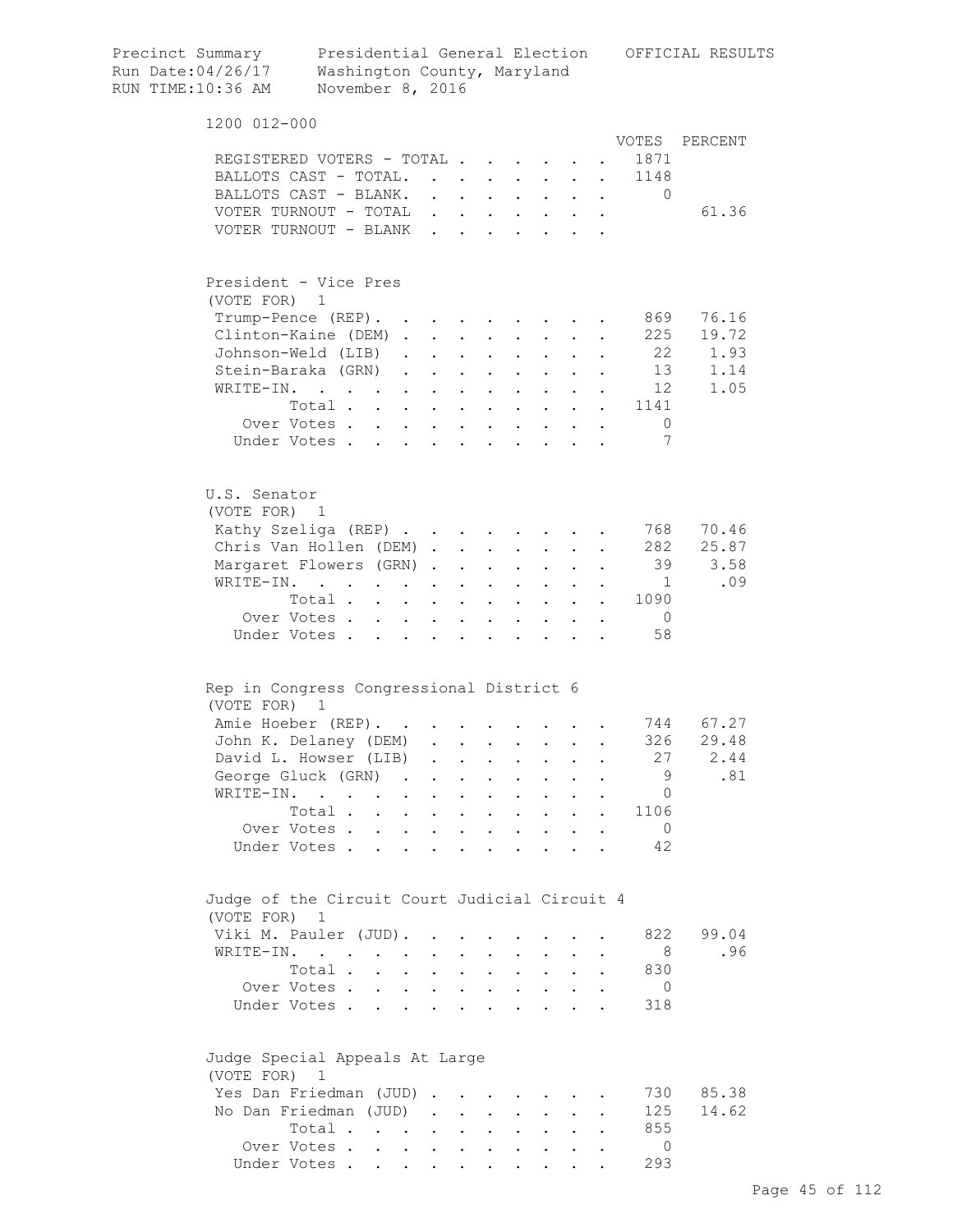| Board of Education                 |             |  |  |                          |                         |                                   |  |          |       |
|------------------------------------|-------------|--|--|--------------------------|-------------------------|-----------------------------------|--|----------|-------|
| (VOTE FOR) 4                       |             |  |  |                          |                         |                                   |  |          |       |
| Pieter Bickford                    |             |  |  |                          |                         |                                   |  | 425      | 14.96 |
| Donna L. Brightman                 |             |  |  |                          |                         |                                   |  | 353      | 12.43 |
| Al Martin                          |             |  |  |                          |                         |                                   |  | 315      | 11.09 |
| Linda Murray                       |             |  |  | $\cdot$ $\cdot$          |                         | <b>Contract Contract Contract</b> |  | 373      | 13.13 |
| Wayne D. Ridenour.                 |             |  |  |                          |                         |                                   |  | 477      | 16.80 |
| Stan Stouffer                      |             |  |  | <b>Contract Contract</b> |                         | <b>Contract Contract Street</b>   |  | 512      | 18.03 |
| Melissa Williams                   |             |  |  | $\bullet$                | $\ddot{\phantom{0}}$    |                                   |  | 375      | 13.20 |
| WRITE-IN.                          |             |  |  | $\sim$                   |                         |                                   |  | 10       | .35   |
|                                    | Total       |  |  |                          |                         |                                   |  | 2840     |       |
|                                    | Over Votes  |  |  |                          | $\cdot$ $\cdot$ $\cdot$ |                                   |  | $\Omega$ |       |
|                                    | Under Votes |  |  |                          |                         |                                   |  | 1752     |       |
|                                    |             |  |  |                          |                         |                                   |  |          |       |
| Question 1                         |             |  |  |                          |                         |                                   |  |          |       |
| (VOTE FOR) 1                       |             |  |  |                          |                         |                                   |  |          |       |
| For the Constitutional Amendment.  |             |  |  |                          |                         |                                   |  | 663      | 68.92 |
| Against the Constitutional Amendme |             |  |  |                          |                         |                                   |  | 299      | 31.08 |
|                                    | Total       |  |  |                          |                         |                                   |  | 962      |       |
|                                    | Over Votes  |  |  | $\sim$                   | $\sim$                  | $\sim$                            |  | $\Omega$ |       |
|                                    | Under Votes |  |  |                          |                         |                                   |  | 186      |       |
|                                    |             |  |  |                          |                         |                                   |  |          |       |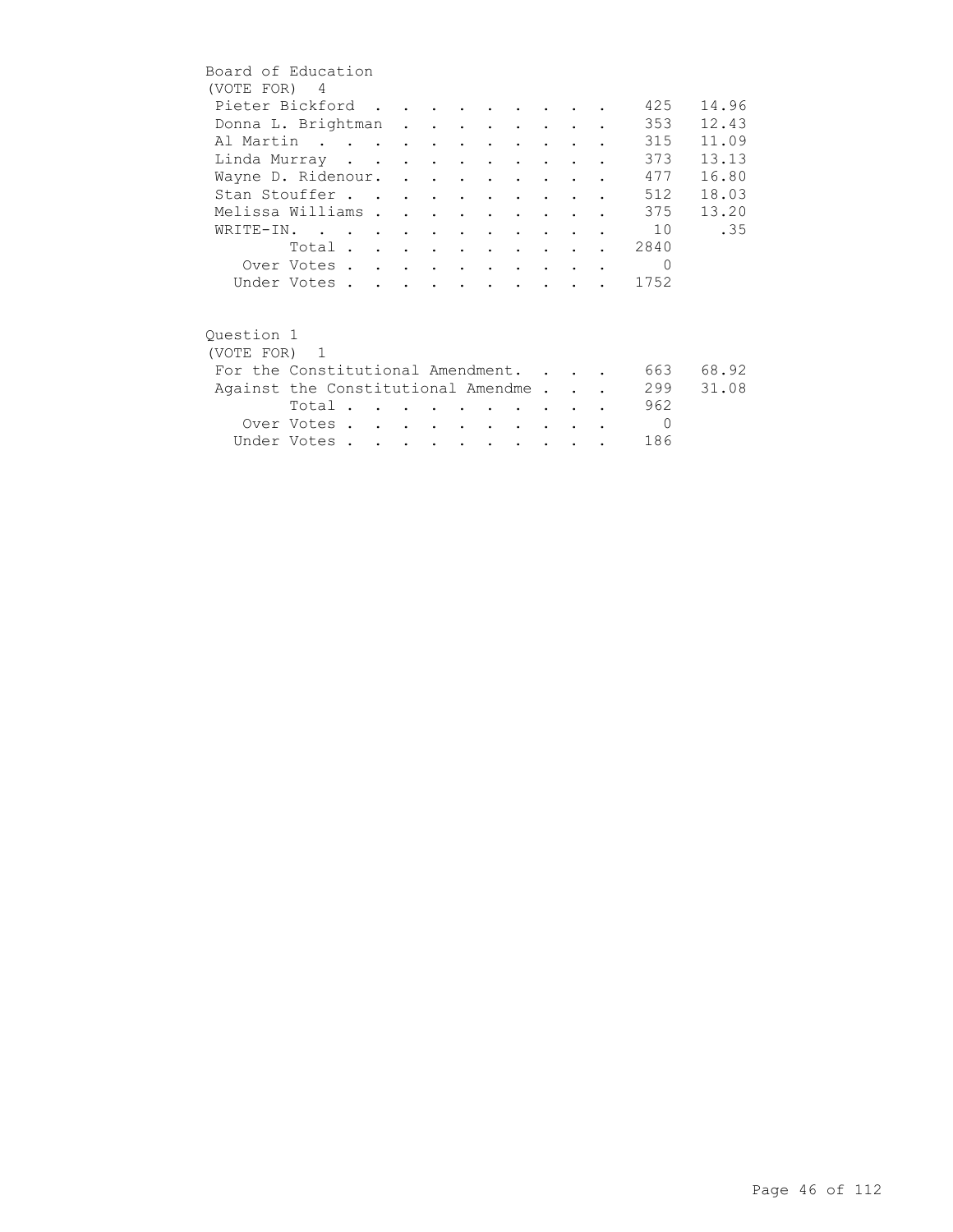| Precinct Summary<br>Run Date:04/26/17<br>RUN TIME:10:36 AM    | Presidential General Election<br>Washington County, Maryland<br>November 8, 2016              |                                          |            |                                                                          |                                          |                               |                                                                 |                      |                      |                | OFFICIAL RESULTS |
|---------------------------------------------------------------|-----------------------------------------------------------------------------------------------|------------------------------------------|------------|--------------------------------------------------------------------------|------------------------------------------|-------------------------------|-----------------------------------------------------------------|----------------------|----------------------|----------------|------------------|
| 1301 013-001                                                  |                                                                                               |                                          |            |                                                                          |                                          |                               |                                                                 |                      |                      |                |                  |
|                                                               |                                                                                               |                                          |            |                                                                          |                                          |                               |                                                                 |                      |                      | VOTES          | PERCENT          |
| REGISTERED VOTERS - TOTAL                                     |                                                                                               |                                          |            |                                                                          |                                          |                               |                                                                 |                      |                      | 2618           |                  |
| BALLOTS CAST - TOTAL.                                         |                                                                                               |                                          |            |                                                                          |                                          |                               |                                                                 |                      |                      | 1451           |                  |
| BALLOTS CAST - BLANK.                                         |                                                                                               |                                          |            |                                                                          |                                          |                               |                                                                 |                      |                      | 0              |                  |
| VOTER TURNOUT - TOTAL                                         |                                                                                               |                                          |            |                                                                          |                                          |                               |                                                                 |                      |                      |                | 55.42            |
| VOTER TURNOUT - BLANK                                         |                                                                                               |                                          |            |                                                                          |                                          |                               |                                                                 |                      |                      |                |                  |
| President - Vice Pres                                         |                                                                                               |                                          |            |                                                                          |                                          |                               |                                                                 |                      |                      |                |                  |
| (VOTE FOR) 1                                                  |                                                                                               |                                          |            |                                                                          |                                          |                               |                                                                 |                      |                      |                |                  |
| Trump-Pence (REP).                                            |                                                                                               |                                          |            |                                                                          |                                          |                               |                                                                 |                      |                      | 1119           | 77.49            |
| Clinton-Kaine (DEM)                                           |                                                                                               |                                          |            |                                                                          |                                          |                               |                                                                 |                      |                      | 231            | 16.00            |
| Johnson-Weld (LIB).                                           |                                                                                               |                                          |            | $\mathbf{r}$ , $\mathbf{r}$ , $\mathbf{r}$                               |                                          |                               | $\mathbf{z} = \mathbf{z} + \mathbf{z}$ .                        | $\ddot{\phantom{0}}$ |                      |                | 62 4.29<br>1.18  |
| Stein-Baraka (GRN).                                           |                                                                                               |                                          |            | $\mathbf{z} = \mathbf{z} + \mathbf{z}$ , where $\mathbf{z} = \mathbf{z}$ |                                          |                               | $\sim$                                                          |                      |                      | 17             |                  |
| WRITE-IN.                                                     | $\mathcal{L}(\mathbf{A})$ . The contribution of the contribution of $\mathcal{L}(\mathbf{A})$ |                                          |            |                                                                          |                                          | $\mathbf{a}$ and $\mathbf{b}$ | $\mathbf{L}^{\text{max}}$                                       |                      |                      | 15             | 1.04             |
|                                                               | Total                                                                                         |                                          |            | $\mathbf{z} = \mathbf{z} + \mathbf{z}$ . The $\mathbf{z}$                |                                          |                               |                                                                 |                      |                      | 1444           |                  |
|                                                               | Over Votes                                                                                    |                                          | $\sim$     |                                                                          | $\mathbf{r} = \mathbf{r} + \mathbf{r}$ . | $\sim$ 100 $\pm$              | $\sim$ $-$                                                      |                      |                      | $\overline{0}$ |                  |
|                                                               | Under Votes                                                                                   |                                          |            | $\mathbf{r}$ and $\mathbf{r}$ and $\mathbf{r}$                           |                                          |                               | $\cdot$ $\cdot$ $\cdot$                                         |                      |                      | 7              |                  |
| U.S. Senator<br>(VOTE FOR) 1                                  |                                                                                               |                                          |            |                                                                          |                                          |                               |                                                                 |                      |                      |                |                  |
| Kathy Szeliga (REP)                                           |                                                                                               |                                          |            |                                                                          |                                          |                               |                                                                 |                      |                      | 1023           | 74.13            |
| Chris Van Hollen (DEM)                                        |                                                                                               |                                          |            |                                                                          |                                          | $\mathcal{L}^{\text{max}}$    | $\mathbf{L}^{\text{max}}$                                       |                      |                      | 299            | 21.67            |
| Margaret Flowers (GRN)                                        |                                                                                               |                                          |            |                                                                          | $\sim$ $\sim$                            |                               |                                                                 |                      |                      | 57             | 4.13             |
| WRITE-IN.                                                     |                                                                                               | $\mathbf{r} = \mathbf{r} + \mathbf{r}$ . | $\sim$     | $\ddot{\phantom{0}}$                                                     | <b>Contract Contract</b>                 | $\sim$ 100 $\pm$              | $\sim$ 100 $\pm$                                                |                      |                      | $\mathbf{1}$   | .07              |
|                                                               | Total                                                                                         |                                          | $\sim$ $-$ |                                                                          | $\cdot$ $\cdot$                          |                               | $\ddot{\phantom{a}}$                                            | $\mathbf{r}$         | $\mathbf{r}$         | 1380           |                  |
|                                                               | Over Votes                                                                                    |                                          |            |                                                                          | $\cdot$ $\cdot$ $\cdot$                  |                               | $\cdot$ $\cdot$ $\cdot$                                         | $\mathbf{L}$         | $\ddot{\phantom{a}}$ | $\overline{0}$ |                  |
|                                                               | Under Votes                                                                                   |                                          |            | $\ddot{\phantom{a}}$                                                     |                                          |                               | $\cdots$                                                        |                      |                      | 71             |                  |
| Rep in Congress Congressional District 6                      |                                                                                               |                                          |            |                                                                          |                                          |                               |                                                                 |                      |                      |                |                  |
| (VOTE FOR) 1                                                  |                                                                                               |                                          |            |                                                                          |                                          |                               |                                                                 |                      |                      | 1005           | 71.63            |
| Amie Hoeber (REP).<br>John K. Delaney (DEM) .                 |                                                                                               |                                          |            |                                                                          |                                          |                               |                                                                 |                      |                      | 349            | 24.88            |
|                                                               |                                                                                               |                                          |            | $\sim 10^{-11}$                                                          |                                          |                               |                                                                 |                      |                      | 28             | 2.00             |
| David L. Howser (LIB)                                         |                                                                                               |                                          |            |                                                                          |                                          |                               | $\mathbf{L} = \mathbf{L} \mathbf{L}$                            |                      |                      | 19             |                  |
| George Gluck (GRN)                                            |                                                                                               |                                          |            |                                                                          |                                          |                               |                                                                 | $\mathbf{r}$         | $\ddot{\phantom{a}}$ |                | 1.35             |
| WRITE-IN.                                                     |                                                                                               |                                          |            |                                                                          |                                          |                               |                                                                 |                      |                      | $\overline{2}$ | .14              |
|                                                               | Total                                                                                         |                                          |            |                                                                          |                                          |                               |                                                                 |                      |                      | 1403           |                  |
|                                                               | Over Votes<br>Under Votes                                                                     |                                          |            |                                                                          |                                          |                               |                                                                 |                      |                      | 1<br>47        |                  |
| Judge of the Circuit Court Judicial Circuit 4<br>(VOTE FOR) 1 |                                                                                               |                                          |            |                                                                          |                                          |                               |                                                                 |                      |                      |                |                  |
| Viki M. Pauler (JUD).                                         |                                                                                               |                                          |            |                                                                          |                                          |                               |                                                                 |                      |                      | 1080           | 98.09            |
| WRITE-IN.                                                     |                                                                                               |                                          |            |                                                                          |                                          |                               |                                                                 |                      |                      | 21             | 1.91             |
|                                                               | Total                                                                                         |                                          |            |                                                                          |                                          |                               | $\cdot$ $\cdot$ $\cdot$ $\cdot$ $\cdot$ $\cdot$ $\cdot$ $\cdot$ |                      |                      | 1101           |                  |
|                                                               | Over Votes                                                                                    |                                          |            |                                                                          |                                          |                               |                                                                 |                      |                      | $\overline{0}$ |                  |
|                                                               | Under Votes                                                                                   |                                          |            |                                                                          |                                          |                               |                                                                 |                      |                      | 350            |                  |
| Judge Special Appeals At Large<br>(VOTE FOR) 1                |                                                                                               |                                          |            |                                                                          |                                          |                               |                                                                 |                      |                      |                |                  |
| Yes Dan Friedman (JUD)                                        |                                                                                               |                                          |            |                                                                          |                                          |                               |                                                                 |                      |                      | 982            | 86.67            |
| No Dan Friedman (JUD)                                         |                                                                                               |                                          |            |                                                                          |                                          |                               |                                                                 |                      |                      | 151            | 13.33            |
|                                                               | Total                                                                                         |                                          |            |                                                                          |                                          |                               |                                                                 |                      |                      | 1133           |                  |
|                                                               | Over Votes                                                                                    |                                          |            |                                                                          |                                          |                               |                                                                 |                      |                      | 1              |                  |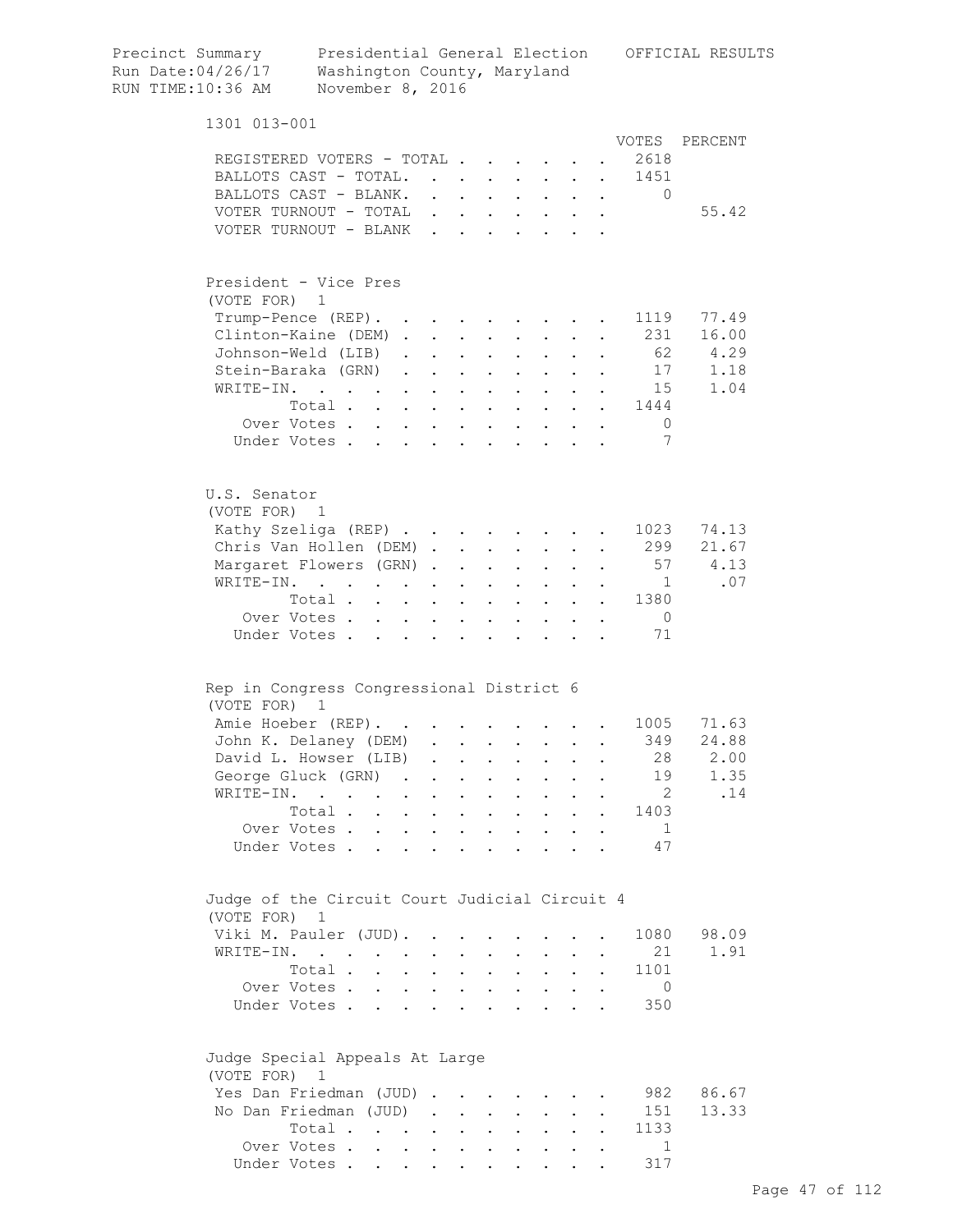|            | Board of Education                     |  |  |                          |                                         |        |  |                |       |
|------------|----------------------------------------|--|--|--------------------------|-----------------------------------------|--------|--|----------------|-------|
|            | (VOTE FOR) 4                           |  |  |                          |                                         |        |  |                |       |
|            | Pieter Bickford                        |  |  |                          |                                         |        |  | 687            | 17.09 |
|            | Donna L. Brightman                     |  |  |                          |                                         |        |  | 464            | 11.55 |
|            | Al Martin                              |  |  |                          |                                         |        |  | 519            | 12.91 |
|            | Linda Murray                           |  |  |                          |                                         |        |  | 585            | 14.56 |
|            | Wayne D. Ridenour.                     |  |  |                          |                                         |        |  | 609            | 15.15 |
|            | Stan Stouffer                          |  |  |                          |                                         |        |  | 598            | 14.88 |
|            | Melissa Williams                       |  |  |                          | $\cdot$ $\cdot$ $\cdot$ $\cdot$ $\cdot$ |        |  | 546            | 13.59 |
|            | WRITE-IN. 11                           |  |  |                          |                                         |        |  |                | .27   |
|            | Total                                  |  |  |                          |                                         |        |  | 4019           |       |
|            | Over Votes                             |  |  |                          |                                         |        |  | $\overline{4}$ |       |
|            | Under Votes                            |  |  |                          |                                         |        |  | 1781           |       |
|            |                                        |  |  |                          |                                         |        |  |                |       |
|            |                                        |  |  |                          |                                         |        |  |                |       |
| Ouestion 1 |                                        |  |  |                          |                                         |        |  |                |       |
|            | (VOTE FOR) 1                           |  |  |                          |                                         |        |  |                |       |
|            | For the Constitutional Amendment.      |  |  |                          |                                         |        |  | 839            | 69.51 |
|            | Against the Constitutional Amendme 368 |  |  |                          |                                         |        |  |                | 30.49 |
|            | Total                                  |  |  |                          |                                         |        |  | 1207           |       |
|            | Over Votes                             |  |  | <b>Contract Contract</b> |                                         | $\sim$ |  | $\Omega$       |       |
|            | Under Votes                            |  |  |                          |                                         |        |  | 244            |       |
|            |                                        |  |  |                          |                                         |        |  |                |       |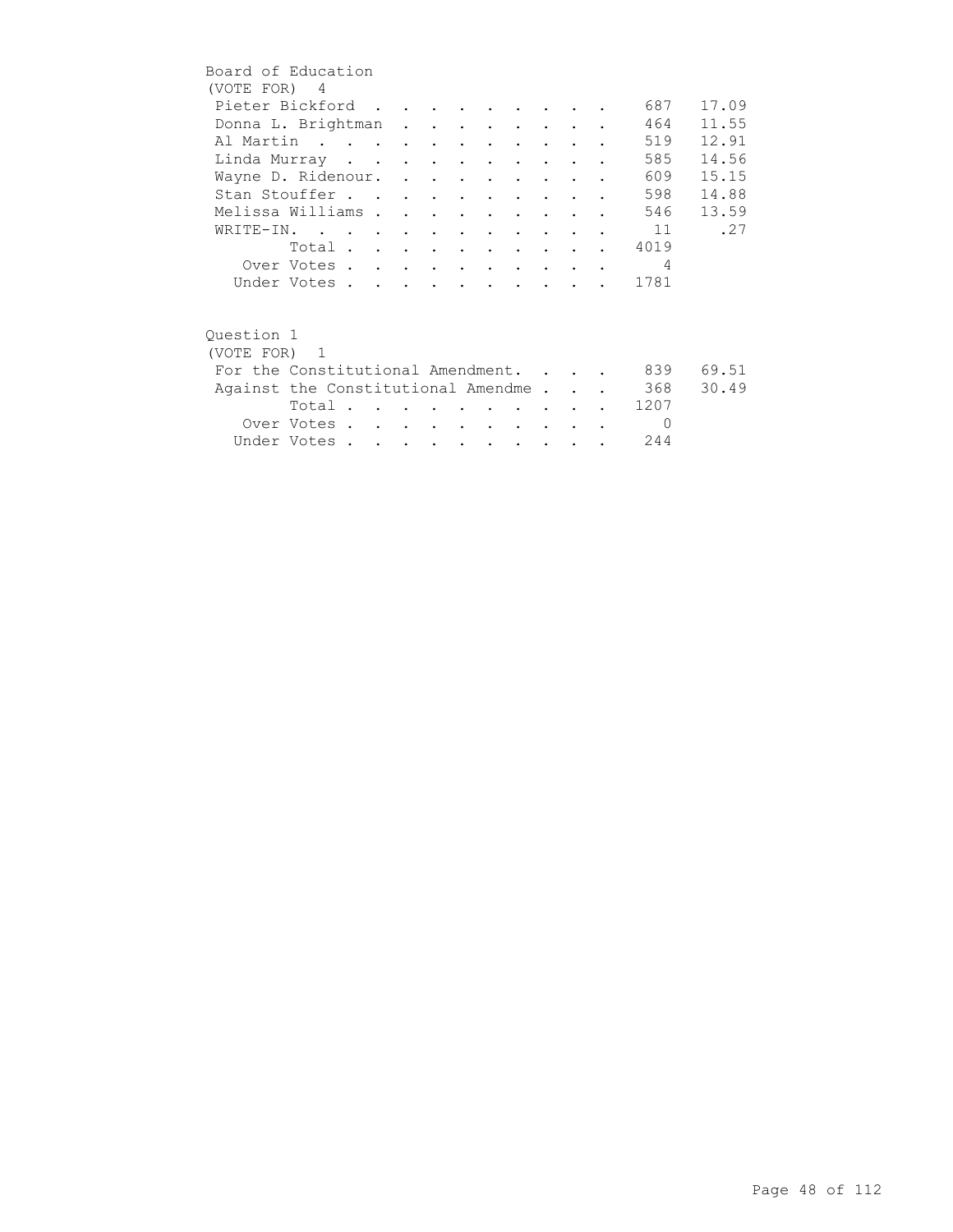| Precinct Summary<br>Run Date: 04/26/17<br>RUN TIME: 10:36 AM  | Washington County, Maryland<br>November 8, 2016                                           |                                                                                   |                      |                                                             |                                                                 |                                                             |                                         |              |                      |                       | Presidential General Election OFFICIAL RESULTS |  |
|---------------------------------------------------------------|-------------------------------------------------------------------------------------------|-----------------------------------------------------------------------------------|----------------------|-------------------------------------------------------------|-----------------------------------------------------------------|-------------------------------------------------------------|-----------------------------------------|--------------|----------------------|-----------------------|------------------------------------------------|--|
| 1302 013-002                                                  |                                                                                           |                                                                                   |                      |                                                             |                                                                 |                                                             |                                         |              |                      |                       |                                                |  |
| REGISTERED VOTERS - TOTAL.<br>BALLOTS CAST - TOTAL.           |                                                                                           |                                                                                   |                      |                                                             | $\cdot$ $\cdot$                                                 |                                                             |                                         |              |                      | VOTES<br>1480<br>850  | PERCENT                                        |  |
| BALLOTS CAST - BLANK.                                         |                                                                                           |                                                                                   |                      |                                                             |                                                                 |                                                             |                                         |              | $\ddot{\phantom{a}}$ | $\mathbf{0}$          |                                                |  |
| VOTER TURNOUT - TOTAL                                         |                                                                                           |                                                                                   | $\mathbf{r}$         | $\mathbf{A}$                                                |                                                                 |                                                             |                                         |              |                      |                       | 57.43                                          |  |
| VOTER TURNOUT - BLANK                                         |                                                                                           |                                                                                   | $\mathbf{L}$         | $\mathbf{r}$                                                |                                                                 |                                                             |                                         |              |                      |                       |                                                |  |
| President - Vice Pres<br>(VOTE FOR)                           | 1                                                                                         |                                                                                   |                      |                                                             |                                                                 |                                                             |                                         |              |                      |                       |                                                |  |
| Trump-Pence (REP). .                                          |                                                                                           |                                                                                   |                      |                                                             |                                                                 |                                                             |                                         |              |                      | 572                   | 67.93                                          |  |
| Clinton-Kaine (DEM).                                          |                                                                                           |                                                                                   |                      | $\ddot{\phantom{0}}$                                        |                                                                 |                                                             |                                         |              |                      | 220                   | 26.13                                          |  |
| Johnson-Weld (LIB)                                            |                                                                                           | $\ddot{\phantom{0}}$                                                              |                      |                                                             | $\ddot{\phantom{a}}$                                            |                                                             |                                         |              |                      | 33                    | 3.92                                           |  |
| Stein-Baraka (GRN)                                            |                                                                                           | $\ddot{\phantom{a}}$                                                              | $\mathbf{L}$         |                                                             |                                                                 |                                                             |                                         |              |                      | $7\overline{ }$       | .83                                            |  |
| $W\text{RITE}-\text{IN}.$                                     |                                                                                           | $\mathbf{r}$                                                                      | $\mathbf{L}$         | $\ddot{\phantom{a}}$                                        | $\mathbf{L}$                                                    | $\ddot{\phantom{a}}$                                        | $\sim$                                  |              |                      | 10                    | 1.19                                           |  |
|                                                               | Total                                                                                     |                                                                                   | $\sim$               | $\ddot{\phantom{a}}$                                        | $\mathbf{L}$                                                    | $\ddot{\phantom{a}}$                                        | $\sim$ $\sim$                           | $\mathbf{r}$ |                      | 842                   |                                                |  |
|                                                               | Over Votes                                                                                |                                                                                   | $\mathbf{L}$         | $\ddot{\phantom{a}}$                                        | $\sim 100$ km s $^{-1}$                                         |                                                             | $\cdot$ $\cdot$ $\cdot$ $\cdot$ $\cdot$ |              |                      | $\mathbf 1$           |                                                |  |
|                                                               | Under Votes                                                                               |                                                                                   |                      |                                                             |                                                                 |                                                             |                                         |              |                      | 7                     |                                                |  |
| U.S. Senator<br>(VOTE FOR) 1                                  |                                                                                           |                                                                                   |                      |                                                             |                                                                 |                                                             |                                         |              |                      |                       |                                                |  |
| Kathy Szeliga (REP)                                           |                                                                                           |                                                                                   |                      |                                                             |                                                                 |                                                             |                                         |              |                      | 503                   | 62.88                                          |  |
| Chris Van Hollen (DEM)                                        |                                                                                           |                                                                                   |                      |                                                             |                                                                 |                                                             | $\mathbf{L}$ and $\mathbf{L}$           |              |                      | 258                   | 32.25                                          |  |
| Margaret Flowers (GRN).                                       |                                                                                           |                                                                                   |                      | $\ddot{\phantom{a}}$                                        | $\sim$ 100 $\sim$                                               | $\mathbf{L}$                                                | $\sim$ $\sim$                           |              |                      |                       | 37 4.63                                        |  |
| WRITE-IN.                                                     | $\mathcal{L}^{\text{max}}$ , where $\mathcal{L}^{\text{max}}$                             | $\mathbf{L} = \mathbf{L}$                                                         | $\sim$               | $\ddot{\phantom{a}}$                                        | $\bullet$                                                       | $\ddot{\phantom{a}}$                                        | $\ddot{\phantom{0}}$                    |              |                      | 2                     | .25                                            |  |
|                                                               | Total .                                                                                   | $\mathbf{r} = \mathbf{r} \cdot \mathbf{r}$ . The set of $\mathbf{r}$              |                      | $\bullet$                                                   | $\sim 100$ km s $^{-1}$                                         | $\bullet$                                                   | $\sim$ 100 $\pm$                        | $\bullet$ .  |                      | 800                   |                                                |  |
| Over Votes.                                                   |                                                                                           | $\sim$<br>$\ddot{\phantom{0}}$                                                    | $\ddot{\phantom{a}}$ | $\bullet$                                                   | $\bullet$                                                       | $\bullet$                                                   |                                         |              |                      | -1                    |                                                |  |
| Under Votes.                                                  | $\ddot{\phantom{a}}$                                                                      |                                                                                   | $\bullet$            | $\ddot{\phantom{0}}$                                        |                                                                 |                                                             |                                         |              |                      | 49                    |                                                |  |
| Rep in Congress Congressional District 6<br>(VOTE FOR)        | 1                                                                                         |                                                                                   |                      |                                                             |                                                                 |                                                             |                                         |              |                      |                       |                                                |  |
| Amie Hoeber (REP).                                            |                                                                                           |                                                                                   |                      |                                                             |                                                                 |                                                             |                                         |              |                      |                       | 489 60.00                                      |  |
| John K. Delaney (DEM)                                         |                                                                                           |                                                                                   |                      |                                                             |                                                                 |                                                             |                                         |              |                      | 289                   | 35.46                                          |  |
| David L. Howser (LIB)                                         |                                                                                           |                                                                                   |                      |                                                             | $\bullet$ .<br><br><br><br><br><br><br><br><br><br><br><br><br> | $\bullet$ .<br><br><br><br><br><br><br><br><br><br><br><br> | $\sim 100$                              | $\bullet$    |                      | 24                    | 2.94                                           |  |
| George Gluck (GRN)                                            |                                                                                           | $\sim$                                                                            |                      | $\ddot{\phantom{0}}$                                        |                                                                 | $\bullet$                                                   | $\bullet$ .                             |              |                      | 12                    | 1.47                                           |  |
| WRITE-IN.                                                     |                                                                                           | $\bullet$                                                                         |                      | $\bullet$                                                   | $\ddot{\phantom{0}}$                                            | $\bullet$                                                   |                                         |              |                      | 1                     | .12                                            |  |
|                                                               | Total.<br>$\ddot{\phantom{a}}$                                                            | $\ddot{\phantom{0}}$                                                              |                      | $\ddot{\phantom{a}}$                                        | $\bullet$                                                       | $\bullet$                                                   |                                         |              |                      | 815                   |                                                |  |
| Over Votes.<br>Under Votes.                                   | $\ddot{\phantom{a}}$                                                                      | $\ddot{\phantom{a}}$                                                              |                      | $\ddot{\phantom{a}}$                                        | $\ddot{\phantom{a}}$                                            |                                                             |                                         |              |                      | - 2<br>33             |                                                |  |
|                                                               |                                                                                           |                                                                                   |                      |                                                             |                                                                 |                                                             |                                         |              |                      |                       |                                                |  |
| Judge of the Circuit Court Judicial Circuit 4<br>(VOTE FOR) 1 |                                                                                           |                                                                                   |                      |                                                             |                                                                 |                                                             |                                         |              |                      | 634                   | 99.37                                          |  |
| Viki M. Pauler (JUD).                                         |                                                                                           |                                                                                   |                      |                                                             |                                                                 |                                                             |                                         |              |                      |                       |                                                |  |
| WRITE-IN.                                                     | $\mathcal{L}(\mathbf{r})$ , and $\mathcal{L}(\mathbf{r})$ , and $\mathcal{L}(\mathbf{r})$ |                                                                                   |                      |                                                             |                                                                 |                                                             |                                         |              |                      | $\overline{4}$        | .63                                            |  |
|                                                               | Total .                                                                                   | $\ddot{\phantom{a}}$                                                              |                      | $\ddot{\phantom{a}}$                                        |                                                                 |                                                             |                                         |              |                      | 638                   |                                                |  |
| Over Votes .<br>Under Votes.                                  |                                                                                           | $\mathbf{L}^{\text{max}}$<br>$\ddot{\phantom{0}}$<br>$\mathbf{r}$<br>$\mathbf{L}$ | $\mathbf{L}$         | $\ddot{\phantom{a}}$                                        | $\ddot{\phantom{a}}$                                            | $\ddot{\phantom{a}}$                                        |                                         |              |                      | $\overline{0}$<br>212 |                                                |  |
| Judge Special Appeals At Large                                |                                                                                           |                                                                                   |                      |                                                             |                                                                 |                                                             |                                         |              |                      |                       |                                                |  |
| (VOTE FOR)                                                    | 1                                                                                         |                                                                                   |                      |                                                             |                                                                 |                                                             |                                         |              |                      |                       |                                                |  |
| Yes Dan Friedman (JUD).                                       |                                                                                           |                                                                                   |                      | $\mathbf{r}$ . The set of $\mathbf{r}$                      |                                                                 |                                                             |                                         |              |                      | 569                   | 85.18                                          |  |
| No Dan Friedman (JUD)                                         |                                                                                           |                                                                                   |                      |                                                             |                                                                 |                                                             | $\ddot{\phantom{1}}$                    |              |                      | 99                    | 14.82                                          |  |
|                                                               | Total                                                                                     |                                                                                   |                      | $\bullet$ .<br><br><br><br><br><br><br><br><br><br><br><br> | $\ddot{\phantom{a}}$                                            |                                                             | $\mathbf{L}^{\text{max}}$               |              |                      | 668                   |                                                |  |
|                                                               | Over Votes.                                                                               |                                                                                   |                      |                                                             |                                                                 |                                                             |                                         |              |                      | $\Omega$              |                                                |  |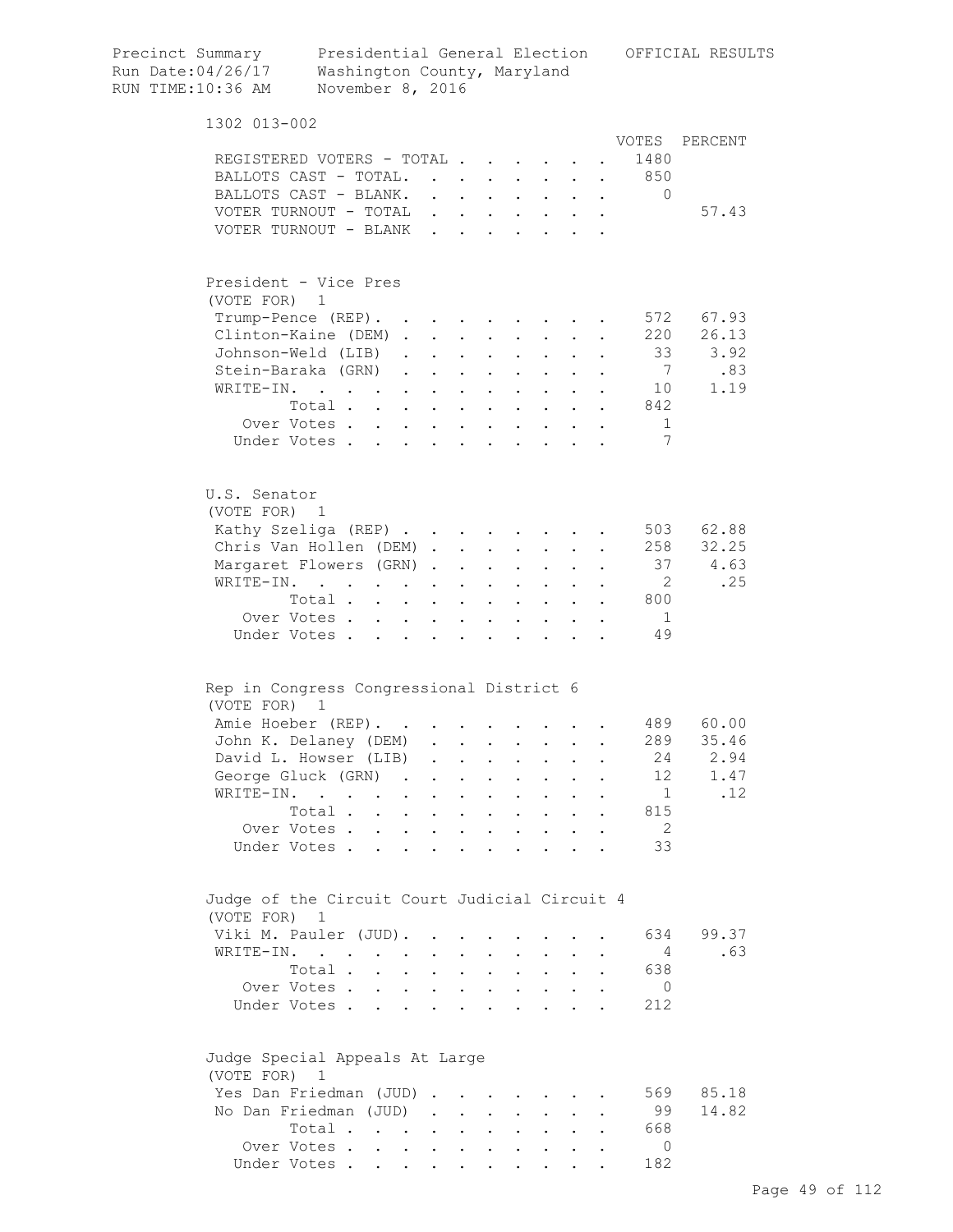|              | Board of Education                 |  |  |  |                                 |                                 |  |                |       |
|--------------|------------------------------------|--|--|--|---------------------------------|---------------------------------|--|----------------|-------|
| (VOTE FOR) 4 |                                    |  |  |  |                                 |                                 |  |                |       |
|              | Pieter Bickford                    |  |  |  |                                 |                                 |  | 350            | 16.90 |
|              | Donna L. Brightman                 |  |  |  |                                 |                                 |  | 265            | 12.80 |
|              | Al Martin                          |  |  |  |                                 |                                 |  | 301            | 14.53 |
|              | Linda Murray                       |  |  |  |                                 | <b>Contract Contract</b>        |  | 241            | 11.64 |
|              | Wayne D. Ridenour.                 |  |  |  |                                 |                                 |  | 343            | 16.56 |
|              | Stan Stouffer                      |  |  |  |                                 |                                 |  | 271            | 13.09 |
|              | Melissa Williams                   |  |  |  | $\cdot$ $\cdot$ $\cdot$ $\cdot$ |                                 |  | 289            | 13.95 |
|              | WRITE-IN.                          |  |  |  |                                 |                                 |  | $\cdot$ 11     | .53   |
|              | Total                              |  |  |  |                                 |                                 |  | . 2071         |       |
|              | Over Votes                         |  |  |  |                                 |                                 |  | $\overline{4}$ |       |
|              | Under Votes                        |  |  |  |                                 |                                 |  | 1325           |       |
|              |                                    |  |  |  |                                 |                                 |  |                |       |
| Ouestion 1   |                                    |  |  |  |                                 |                                 |  |                |       |
| (VOTE FOR) 1 |                                    |  |  |  |                                 |                                 |  |                |       |
|              | For the Constitutional Amendment.  |  |  |  |                                 |                                 |  | 507            | 72.74 |
|              | Against the Constitutional Amendme |  |  |  |                                 |                                 |  | 190            | 27.26 |
|              | Total $\cdots$                     |  |  |  |                                 |                                 |  | 697            |       |
|              | Over Votes                         |  |  |  |                                 | <b>Contract Contract Street</b> |  | $\overline{0}$ |       |
|              | Under Votes                        |  |  |  |                                 |                                 |  | 153            |       |
|              |                                    |  |  |  |                                 |                                 |  |                |       |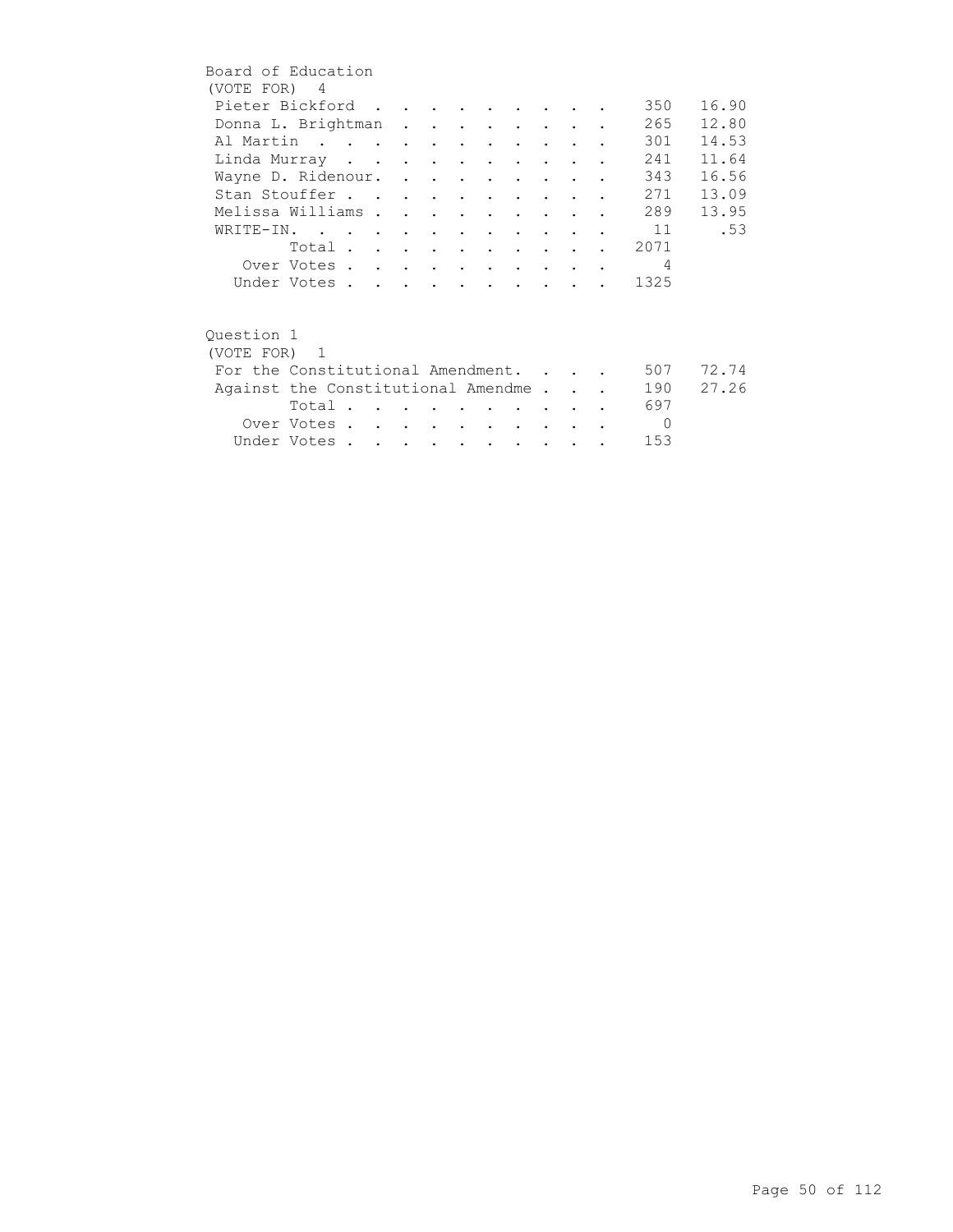| Precinct Summary<br>Run Date: 04/26/17<br>RUN TIME: 10:36 AM | Presidential General Election<br>Washington County, Maryland<br>November 8, 2016                         |                                               |                                                                                   |                                                                 |                                           |                                                                                  |                                                           |           |                             | OFFICIAL RESULTS  |  |
|--------------------------------------------------------------|----------------------------------------------------------------------------------------------------------|-----------------------------------------------|-----------------------------------------------------------------------------------|-----------------------------------------------------------------|-------------------------------------------|----------------------------------------------------------------------------------|-----------------------------------------------------------|-----------|-----------------------------|-------------------|--|
| 1401 014-001                                                 |                                                                                                          |                                               |                                                                                   |                                                                 |                                           |                                                                                  |                                                           |           |                             |                   |  |
|                                                              | REGISTERED VOTERS - TOTAL<br>BALLOTS CAST - TOTAL.<br>BALLOTS CAST - BLANK.<br>VOTER TURNOUT - TOTAL     |                                               | $\mathbf{r} = \mathbf{r} \mathbf{r}$ , where $\mathbf{r} = \mathbf{r} \mathbf{r}$ |                                                                 |                                           |                                                                                  | $\mathbf{r}$ , $\mathbf{r}$ , $\mathbf{r}$ , $\mathbf{r}$ |           | VOTES<br>788<br>532<br>0    | PERCENT<br>67.51  |  |
|                                                              | VOTER TURNOUT - BLANK                                                                                    |                                               |                                                                                   |                                                                 |                                           |                                                                                  |                                                           |           |                             |                   |  |
| President - Vice Pres<br>(VOTE FOR) 1                        |                                                                                                          |                                               |                                                                                   |                                                                 |                                           |                                                                                  |                                                           |           |                             |                   |  |
|                                                              | Trump-Pence (REP).<br>Clinton-Kaine (DEM)                                                                |                                               |                                                                                   |                                                                 |                                           | $\mathbf{L} = \mathbf{L} \mathbf{L}$                                             |                                                           |           | 375<br>118                  | 71.29<br>22.43    |  |
|                                                              | Johnson-Weld (LIB).<br>Stein-Baraka (GRN).                                                               | $\sim$ 100 $\pm$<br>$\mathbf{a} = \mathbf{a}$ |                                                                                   | $\cdot$ $\cdot$ $\cdot$<br>$\mathbf{L} = \mathbf{L} \mathbf{L}$ |                                           | $\mathbf{L} = \mathbf{L} \mathbf{L}$<br>$\mathbf{z} = \mathbf{z} + \mathbf{z}$ . | $\ddot{\phantom{0}}$                                      |           | 26<br>$\overline{1}$        | 4.94<br>.19       |  |
| WRITE-IN.                                                    | $\mathcal{A}^{\mathcal{A}}$ , and $\mathcal{A}^{\mathcal{A}}$ , and $\mathcal{A}^{\mathcal{A}}$<br>Total |                                               | $\mathbf{r}$ , $\mathbf{r}$ , $\mathbf{r}$ , $\mathbf{r}$                         |                                                                 | $\mathbf{A}^{\text{max}}$                 | $\mathbf{z} = \mathbf{z} + \mathbf{z}$ .                                         |                                                           |           | 6<br>526                    | 1.14              |  |
|                                                              | Over Votes<br>Under Votes                                                                                | $\mathbf{L}$<br>$\sim$                        | $\mathbf{L}$                                                                      | $\sim$                                                          | $\bullet$                                 |                                                                                  |                                                           |           | $\circ$<br>6                |                   |  |
| U.S. Senator<br>(VOTE FOR) 1                                 |                                                                                                          |                                               |                                                                                   |                                                                 |                                           |                                                                                  |                                                           |           |                             |                   |  |
|                                                              | Kathy Szeliga (REP)<br>Chris Van Hollen (DEM)                                                            |                                               |                                                                                   |                                                                 |                                           |                                                                                  |                                                           |           | 356<br>139                  | 70.08<br>27.36    |  |
| WRITE-IN.                                                    | Margaret Flowers (GRN)                                                                                   | $\mathbf{r} = \mathbf{r} + \mathbf{r}$        | $\bullet$                                                                         | <b>Contract Contract</b>                                        | $\mathbf{z} = \mathbf{z}$                 |                                                                                  |                                                           |           | 13<br>$\overline{0}$        | 2.56              |  |
|                                                              | Total<br>Over Votes<br>Under Votes                                                                       | $\sim$                                        | $\mathbf{r}$<br>$\ddot{\phantom{a}}$                                              | $\ddot{\phantom{0}}$<br>$\sim$ $\sim$<br>$\sim$ $\sim$ $\sim$   | $\bullet$ .<br>$\mathbf{L}$               | $\sim$                                                                           | $\cdot$ $\cdot$ $\cdot$ $\cdot$ $\cdot$                   |           | 508<br>$\overline{0}$<br>24 |                   |  |
| (VOTE FOR) 1                                                 | Rep in Congress Congressional District 6                                                                 |                                               |                                                                                   |                                                                 |                                           |                                                                                  |                                                           |           |                             |                   |  |
|                                                              | Amie Hoeber (REP).                                                                                       |                                               |                                                                                   |                                                                 |                                           |                                                                                  |                                                           |           |                             | 334 64.73         |  |
|                                                              | John K. Delaney (DEM) .<br>David L. Howser (LIB)                                                         |                                               | $\mathbf{L} = \mathbf{L}$                                                         | $\mathbf{r}$                                                    | $\sim$                                    |                                                                                  |                                                           |           | 17                          | 161 31.20<br>3.29 |  |
|                                                              | George Gluck (GRN).<br>WRITE-IN.                                                                         | $\sim$<br>$\sim$                              | $\ddot{\phantom{0}}$<br>$\ddot{\phantom{a}}$                                      | $\mathbf{r}$<br><b>Contract Contract Street</b>                 | $\mathbf{L}$<br>$\mathbf{L}^{\text{max}}$ | $\sim$<br>$\sim$                                                                 | $\ddot{\phantom{0}}$<br>$\ddot{\phantom{0}}$              |           | 4<br>0                      | .78               |  |
|                                                              | Total<br>Over Votes                                                                                      |                                               | $\ddot{\phantom{0}}$                                                              | $\sim$ $\sim$ $\sim$                                            |                                           | $\mathbf{r} = \mathbf{r} + \mathbf{r}$ .                                         | $\sim$<br>$\mathbf{r} = \mathbf{r} \cdot \mathbf{r}$      | $\bullet$ | 516<br>$\overline{0}$       |                   |  |
|                                                              | Under Votes                                                                                              |                                               |                                                                                   |                                                                 |                                           |                                                                                  |                                                           |           | 16                          |                   |  |
| (VOTE FOR)                                                   | Judge of the Circuit Court Judicial Circuit 4<br>1                                                       |                                               |                                                                                   |                                                                 |                                           |                                                                                  |                                                           |           |                             |                   |  |
|                                                              | Viki M. Pauler (JUD).<br>WRITE-IN.                                                                       |                                               |                                                                                   |                                                                 |                                           |                                                                                  |                                                           |           | 380<br>$\mathbf{1}$         | 99.74<br>.26      |  |
|                                                              | Total .<br>Over Votes                                                                                    | $\mathbf{L} = \mathbf{L} \mathbf{L}$          | $\ddot{\phantom{0}}$                                                              |                                                                 |                                           |                                                                                  | $\mathbf{r}$ , and $\mathbf{r}$ , and $\mathbf{r}$        | $\bullet$ | 381<br>0                    |                   |  |
|                                                              | Under Votes                                                                                              |                                               |                                                                                   |                                                                 |                                           |                                                                                  |                                                           |           | 151                         |                   |  |
| (VOTE FOR) 1                                                 | Judge Special Appeals At Large                                                                           |                                               |                                                                                   |                                                                 |                                           |                                                                                  |                                                           |           |                             |                   |  |
|                                                              | Yes Dan Friedman (JUD)<br>No Dan Friedman (JUD)                                                          |                                               |                                                                                   |                                                                 |                                           |                                                                                  |                                                           |           | 350<br>52                   | 87.06<br>12.94    |  |
|                                                              | Total<br>Over Votes                                                                                      |                                               |                                                                                   |                                                                 |                                           |                                                                                  |                                                           |           | 402<br>$\Omega$             |                   |  |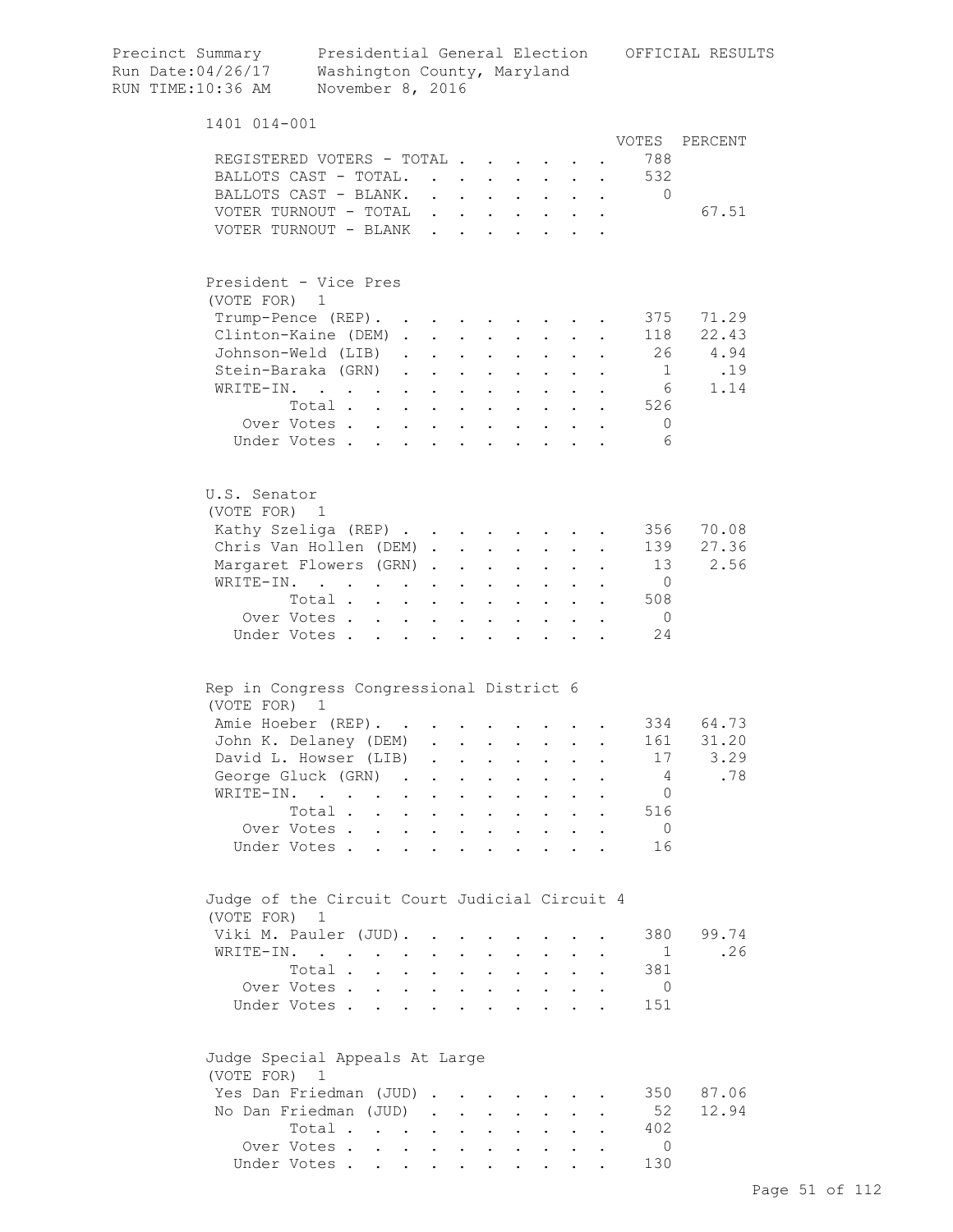| Board of Education<br>(VOTE FOR) 4 |                                    |  |  |                             |                                         |                      |  |                |       |
|------------------------------------|------------------------------------|--|--|-----------------------------|-----------------------------------------|----------------------|--|----------------|-------|
|                                    | Pieter Bickford                    |  |  |                             |                                         |                      |  | 240            | 16.67 |
|                                    |                                    |  |  |                             |                                         |                      |  | 180            | 12.50 |
|                                    | Donna L. Brightman                 |  |  |                             |                                         |                      |  |                |       |
|                                    | Al Martin                          |  |  |                             |                                         |                      |  | 197            | 13.68 |
|                                    | Linda Murray                       |  |  |                             |                                         | $\sim$ $\sim$ $\sim$ |  | 154            | 10.69 |
|                                    | Wayne D. Ridenour.                 |  |  |                             |                                         |                      |  | 256            | 17.78 |
|                                    | Stan Stouffer                      |  |  |                             |                                         |                      |  | 192            | 13.33 |
| Melissa Williams                   |                                    |  |  |                             | $\cdot$ $\cdot$ $\cdot$ $\cdot$ $\cdot$ |                      |  | 219            | 15.21 |
|                                    | WRITE-IN.                          |  |  |                             |                                         |                      |  | $\overline{2}$ | .14   |
|                                    | Total                              |  |  |                             |                                         |                      |  | 1440           |       |
|                                    |                                    |  |  |                             |                                         |                      |  | $\Omega$       |       |
|                                    | Over Votes                         |  |  |                             |                                         |                      |  |                |       |
|                                    | Under Votes                        |  |  |                             |                                         |                      |  | 688            |       |
|                                    |                                    |  |  |                             |                                         |                      |  |                |       |
| Ouestion 1                         |                                    |  |  |                             |                                         |                      |  |                |       |
| (VOTE FOR) 1                       |                                    |  |  |                             |                                         |                      |  |                |       |
|                                    | For the Constitutional Amendment.  |  |  |                             |                                         |                      |  | 318            | 71.95 |
|                                    |                                    |  |  |                             |                                         |                      |  |                | 28.05 |
|                                    | Against the Constitutional Amendme |  |  |                             |                                         |                      |  | 124            |       |
|                                    | Total                              |  |  |                             |                                         |                      |  | 442            |       |
|                                    | Over Votes                         |  |  |                             |                                         |                      |  | $\Omega$       |       |
|                                    | Under Votes                        |  |  | $\sim$ $\sim$ $\sim$ $\sim$ |                                         |                      |  | 90             |       |
|                                    |                                    |  |  |                             |                                         |                      |  |                |       |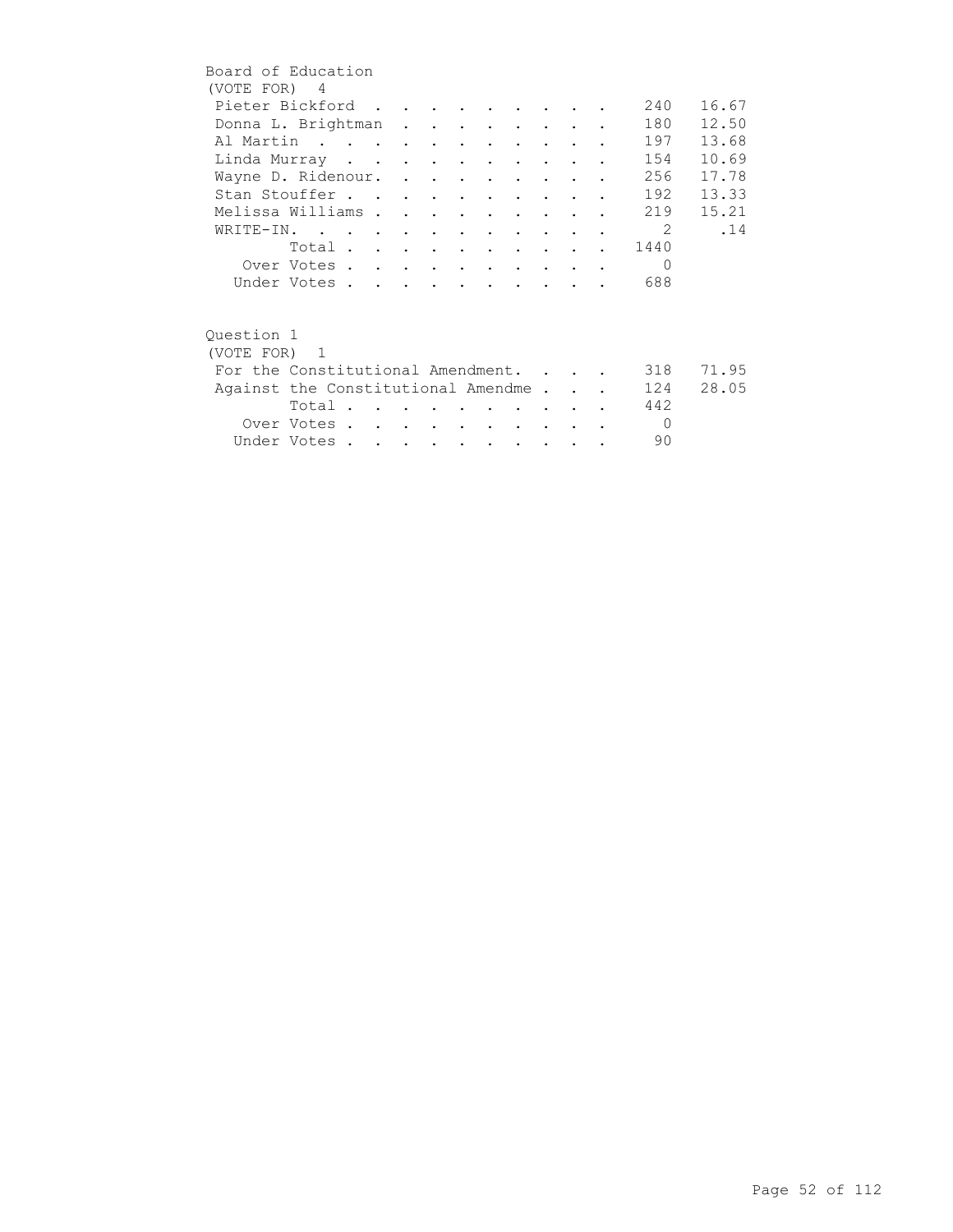| Precinct Summary<br>Run Date: 04/26/17<br>RUN TIME: 10:36 AM | Washington County, Maryland<br>November 8, 2016                                              |                                                             |                                                           |                                              |                                                             |                                                   |                                            |                      |                      |                 | Presidential General Election OFFICIAL RESULTS |
|--------------------------------------------------------------|----------------------------------------------------------------------------------------------|-------------------------------------------------------------|-----------------------------------------------------------|----------------------------------------------|-------------------------------------------------------------|---------------------------------------------------|--------------------------------------------|----------------------|----------------------|-----------------|------------------------------------------------|
| 1402 014-002                                                 |                                                                                              |                                                             |                                                           |                                              |                                                             |                                                   |                                            |                      |                      |                 |                                                |
|                                                              |                                                                                              |                                                             |                                                           |                                              |                                                             |                                                   |                                            |                      |                      | VOTES           | PERCENT                                        |
| REGISTERED VOTERS - TOTAL.                                   |                                                                                              |                                                             |                                                           |                                              |                                                             | $\mathbf{L}$ and $\mathbf{L}$                     |                                            |                      |                      | 882             |                                                |
| BALLOTS CAST - TOTAL.                                        |                                                                                              |                                                             | $\mathbf{L}$                                              |                                              |                                                             |                                                   |                                            |                      |                      | 567             |                                                |
| BALLOTS CAST - BLANK.<br>VOTER TURNOUT - TOTAL               |                                                                                              |                                                             |                                                           | $\ddot{\phantom{a}}$                         |                                                             |                                                   |                                            |                      |                      | $\mathbf 0$     | 64.29                                          |
| VOTER TURNOUT - BLANK                                        |                                                                                              |                                                             | $\mathbf{r}$<br>$\mathbf{L}$                              | $\mathbf{r}$                                 | $\mathbf{L} = \mathbf{L}$<br>$\mathbf{L}$                   |                                                   |                                            |                      |                      |                 |                                                |
|                                                              |                                                                                              |                                                             |                                                           |                                              |                                                             |                                                   |                                            |                      |                      |                 |                                                |
| President - Vice Pres                                        |                                                                                              |                                                             |                                                           |                                              |                                                             |                                                   |                                            |                      |                      |                 |                                                |
| (VOTE FOR)                                                   | 1                                                                                            |                                                             |                                                           |                                              |                                                             |                                                   |                                            |                      |                      |                 |                                                |
| Trump-Pence (REP).                                           |                                                                                              |                                                             |                                                           |                                              |                                                             |                                                   |                                            |                      |                      | 401             | 71.23                                          |
| Clinton-Kaine (DEM).                                         |                                                                                              |                                                             | $\mathbf{L}$                                              | $\ddot{\phantom{a}}$                         |                                                             |                                                   |                                            |                      |                      | 120             | 21.31                                          |
| Johnson-Weld (LIB)<br>Stein-Baraka (GRN)                     |                                                                                              | $\ddot{\phantom{a}}$                                        | $\mathbf{L}^{\text{max}}$                                 | $\ddot{\phantom{a}}$                         | $\ddot{\phantom{a}}$                                        |                                                   |                                            |                      |                      | 24              | 4.26<br>14<br>2.49                             |
| WRITE-IN.                                                    |                                                                                              | $\ddot{\phantom{a}}$                                        | $\sim$<br>$\mathbf{L}$                                    |                                              | $\mathbf{L}$                                                |                                                   | $\mathbf{L}$                               |                      |                      | $4\overline{4}$ | .71                                            |
|                                                              | Total                                                                                        | $\sim$                                                      |                                                           | $\ddot{\phantom{a}}$<br>$\ddot{\phantom{a}}$ | $\sim$                                                      | $\ddot{\phantom{0}}$                              | $\mathbf{L} = \mathbf{L}$                  | $\mathbf{r}$         |                      | 563             |                                                |
|                                                              | Over Votes                                                                                   |                                                             |                                                           |                                              | $\mathbf{L}$ and $\mathbf{L}$                               |                                                   | $\mathbf{r} = \mathbf{r} + \mathbf{r}$     |                      | $\ddot{\phantom{a}}$ | 2               |                                                |
|                                                              | Under Votes                                                                                  |                                                             |                                                           |                                              |                                                             |                                                   |                                            |                      |                      | 2               |                                                |
|                                                              |                                                                                              |                                                             |                                                           |                                              |                                                             |                                                   |                                            |                      |                      |                 |                                                |
| U.S. Senator                                                 |                                                                                              |                                                             |                                                           |                                              |                                                             |                                                   |                                            |                      |                      |                 |                                                |
| (VOTE FOR) 1                                                 |                                                                                              |                                                             |                                                           |                                              |                                                             |                                                   |                                            |                      |                      |                 |                                                |
| Kathy Szeliga (REP)                                          |                                                                                              |                                                             |                                                           |                                              |                                                             |                                                   |                                            |                      |                      | 354<br>142      | 65.80                                          |
| Chris Van Hollen (DEM).                                      |                                                                                              |                                                             |                                                           |                                              |                                                             |                                                   | $\mathbf{r}$ , $\mathbf{r}$ , $\mathbf{r}$ |                      |                      | 42              | 26.39<br>7.81                                  |
| Margaret Flowers (GRN)<br>WRITE-IN.                          |                                                                                              |                                                             | $\ddot{\phantom{a}}$                                      | $\ddot{\phantom{a}}$                         | $\sim$ $\sim$                                               |                                                   | $\mathbf{L}$ and $\mathbf{L}$              |                      |                      | $\circ$         |                                                |
|                                                              | Total                                                                                        | $\mathbf{r} = \mathbf{r}$ , where $\mathbf{r} = \mathbf{r}$ |                                                           | $\ddot{\phantom{0}}$                         | $\ddot{\phantom{a}}$                                        | $\ddot{\phantom{a}}$<br>$\mathbf{L}^{\text{max}}$ | $\mathbf{L}$<br>$\mathbf{a} = \mathbf{b}$  | $\ddot{\phantom{0}}$ |                      | 538             |                                                |
|                                                              | Over Votes                                                                                   | $\bullet$                                                   | $\sim$ $\sim$                                             | $\bullet$                                    | $\bullet$                                                   | $\bullet$                                         |                                            |                      |                      | $\overline{0}$  |                                                |
| Under Votes.                                                 | $\bullet$                                                                                    |                                                             | $\bullet$                                                 | $\ddot{\phantom{0}}$                         |                                                             |                                                   |                                            |                      |                      | 29              |                                                |
|                                                              |                                                                                              |                                                             |                                                           |                                              |                                                             |                                                   |                                            |                      |                      |                 |                                                |
| Rep in Congress Congressional District 6                     | 1                                                                                            |                                                             |                                                           |                                              |                                                             |                                                   |                                            |                      |                      |                 |                                                |
| (VOTE FOR)<br>Amie Hoeber (REP).                             |                                                                                              |                                                             |                                                           |                                              |                                                             |                                                   |                                            |                      |                      |                 | 342 62.87                                      |
| John K. Delaney (DEM)                                        |                                                                                              |                                                             | $\ddot{\phantom{0}}$                                      |                                              |                                                             |                                                   |                                            |                      |                      | 165             | 30.33                                          |
| David L. Howser (LIB)                                        |                                                                                              |                                                             |                                                           |                                              | $\bullet$ .<br><br><br><br><br><br><br><br><br><br><br><br> | $\sim 10^{-10}$                                   | $\sim 100$                                 | $\bullet$            |                      | 24              | 4.41                                           |
| George Gluck (GRN)                                           |                                                                                              | $\sim$                                                      |                                                           | $\ddot{\phantom{0}}$                         | $\ddot{\phantom{0}}$                                        | $\bullet$                                         | $\bullet$ .                                |                      |                      | 13              | 2.39                                           |
| WRITE-IN.                                                    |                                                                                              | $\bullet$                                                   | $\ddot{\phantom{a}}$                                      | $\ddot{\phantom{0}}$                         | $\bullet$                                                   | $\bullet$                                         |                                            |                      |                      | $\Omega$        |                                                |
|                                                              | Total.<br>$\sim$                                                                             | $\sim$                                                      | $\mathbf{a} = \mathbf{a}$                                 | $\ddot{\phantom{a}}$                         | $\bullet$ .<br><br><br><br><br><br><br><br><br><br><br><br> | $\ddot{\phantom{a}}$                              |                                            |                      |                      | 544             |                                                |
| Over Votes .                                                 | $\mathbf{L}$                                                                                 | $\ddot{\phantom{a}}$                                        | $\ddot{\phantom{a}}$                                      | $\ddot{\phantom{a}}$                         | $\ddot{\phantom{0}}$                                        |                                                   |                                            |                      |                      | $\overline{0}$  |                                                |
| Under Votes.                                                 | $\mathbf{L}$                                                                                 |                                                             |                                                           |                                              |                                                             |                                                   |                                            |                      |                      | 23              |                                                |
| Judge of the Circuit Court Judicial Circuit 4                |                                                                                              |                                                             |                                                           |                                              |                                                             |                                                   |                                            |                      |                      |                 |                                                |
| (VOTE FOR) 1                                                 |                                                                                              |                                                             |                                                           |                                              |                                                             |                                                   |                                            |                      |                      |                 |                                                |
| Viki M. Pauler (JUD).                                        |                                                                                              |                                                             |                                                           |                                              |                                                             |                                                   |                                            |                      |                      | 424             | 99.53                                          |
| WRITE-IN.                                                    | $\mathcal{L}(\mathcal{A})$ , and $\mathcal{L}(\mathcal{A})$ , and $\mathcal{L}(\mathcal{A})$ |                                                             |                                                           |                                              |                                                             |                                                   |                                            |                      |                      | 2               | .47                                            |
|                                                              | Total .                                                                                      | $\ddot{\phantom{a}}$                                        |                                                           | $\ddot{\phantom{a}}$                         |                                                             |                                                   |                                            |                      |                      | 426             |                                                |
| Over Votes.                                                  | $\sim$                                                                                       | $\ddot{\phantom{0}}$                                        | $\sim$                                                    | $\ddot{\phantom{a}}$                         | $\ddot{\phantom{a}}$                                        | $\ddot{\phantom{0}}$                              |                                            |                      |                      | $\overline{0}$  |                                                |
| Under Votes.                                                 | $\mathbf{L}$                                                                                 | $\mathbf{L}$                                                |                                                           |                                              |                                                             |                                                   | $\mathbf{r}$                               |                      |                      | 141             |                                                |
| Judge Special Appeals At Large                               |                                                                                              |                                                             |                                                           |                                              |                                                             |                                                   |                                            |                      |                      |                 |                                                |
| (VOTE FOR) 1                                                 |                                                                                              |                                                             |                                                           |                                              |                                                             |                                                   |                                            |                      |                      |                 |                                                |
| Yes Dan Friedman (JUD)                                       |                                                                                              |                                                             |                                                           |                                              |                                                             |                                                   |                                            |                      |                      | 387             | 86.58                                          |
| No Dan Friedman (JUD)                                        |                                                                                              |                                                             | $\mathbf{A}^{\text{max}}$ , and $\mathbf{A}^{\text{max}}$ |                                              |                                                             | $\ddot{\phantom{a}}$                              |                                            |                      |                      | 60              | 13.42                                          |
|                                                              | Total                                                                                        |                                                             | $\sim$ $\sim$ $\sim$                                      |                                              | $\ddot{\phantom{0}}$                                        |                                                   |                                            |                      |                      | 447             |                                                |
|                                                              | Over Votes                                                                                   | $\mathcal{L}^{\text{max}}$                                  | $\sim 10^{-11}$                                           | $\ddot{\phantom{a}}$                         | $\ddot{\phantom{a}}$                                        |                                                   |                                            |                      |                      | $\circ$         |                                                |
|                                                              | Under Votes                                                                                  |                                                             |                                                           |                                              |                                                             |                                                   |                                            |                      |                      | 120             |                                                |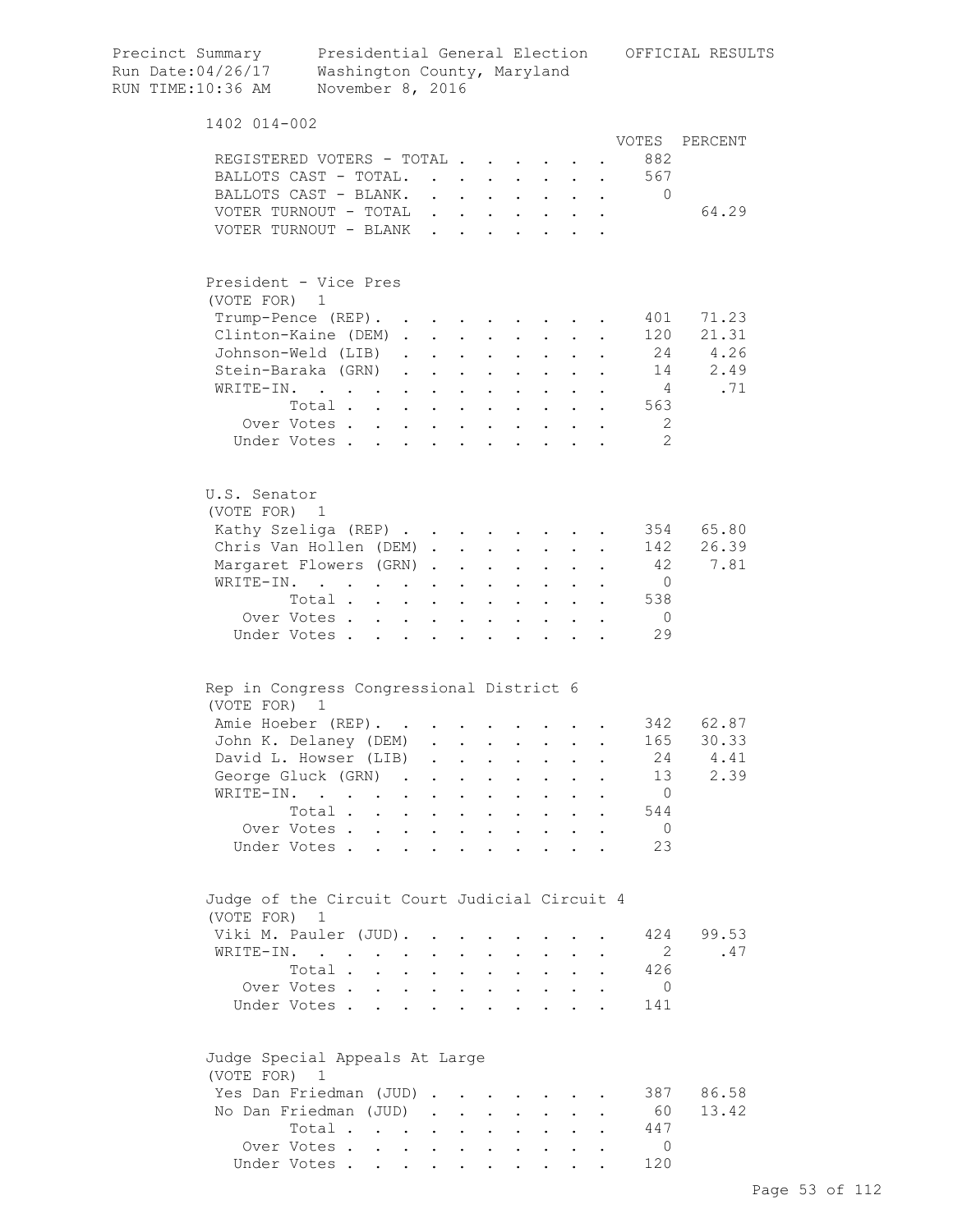| Board of Education |                                    |  |  |               |                                                   |                      |  |           |       |
|--------------------|------------------------------------|--|--|---------------|---------------------------------------------------|----------------------|--|-----------|-------|
| (VOTE FOR) 4       |                                    |  |  |               |                                                   |                      |  |           |       |
|                    | Pieter Bickford                    |  |  |               |                                                   |                      |  | 202       | 13.49 |
|                    | Donna L. Brightman                 |  |  |               |                                                   |                      |  | 194       | 12.96 |
|                    | Al Martin                          |  |  |               |                                                   |                      |  | 163       | 10.89 |
|                    | Linda Murray                       |  |  |               |                                                   | $\sim$ $\sim$ $\sim$ |  | 212       | 14.16 |
|                    | Wayne D. Ridenour.                 |  |  |               |                                                   |                      |  | 273       | 18.24 |
|                    | Stan Stouffer                      |  |  |               |                                                   |                      |  | 185       | 12.36 |
|                    | Melissa Williams                   |  |  |               | $\bullet$ $\bullet$ $\bullet$ $\bullet$ $\bullet$ |                      |  | 261       | 17.43 |
|                    | WRITE-IN.                          |  |  |               |                                                   |                      |  | 7         | .47   |
|                    | Total                              |  |  |               |                                                   |                      |  | 1497      |       |
|                    | Over Votes                         |  |  |               |                                                   |                      |  | $\Omega$  |       |
|                    | Under Votes                        |  |  |               |                                                   |                      |  | 771       |       |
|                    |                                    |  |  |               |                                                   |                      |  |           |       |
| Ouestion 1         |                                    |  |  |               |                                                   |                      |  |           |       |
| (VOTE FOR) 1       |                                    |  |  |               |                                                   |                      |  |           |       |
|                    | For the Constitutional Amendment.  |  |  |               |                                                   |                      |  | 361 —     | 73.98 |
|                    |                                    |  |  |               |                                                   |                      |  |           |       |
|                    | Against the Constitutional Amendme |  |  |               |                                                   |                      |  | 127       | 26.02 |
|                    | Total                              |  |  |               |                                                   |                      |  | 488       |       |
|                    | Over Votes                         |  |  |               |                                                   |                      |  | $\bigcap$ |       |
|                    | Under Votes                        |  |  | $\sim$ $\sim$ | $\sim$                                            | $\sim$ $\sim$ $\sim$ |  | 79        |       |
|                    |                                    |  |  |               |                                                   |                      |  |           |       |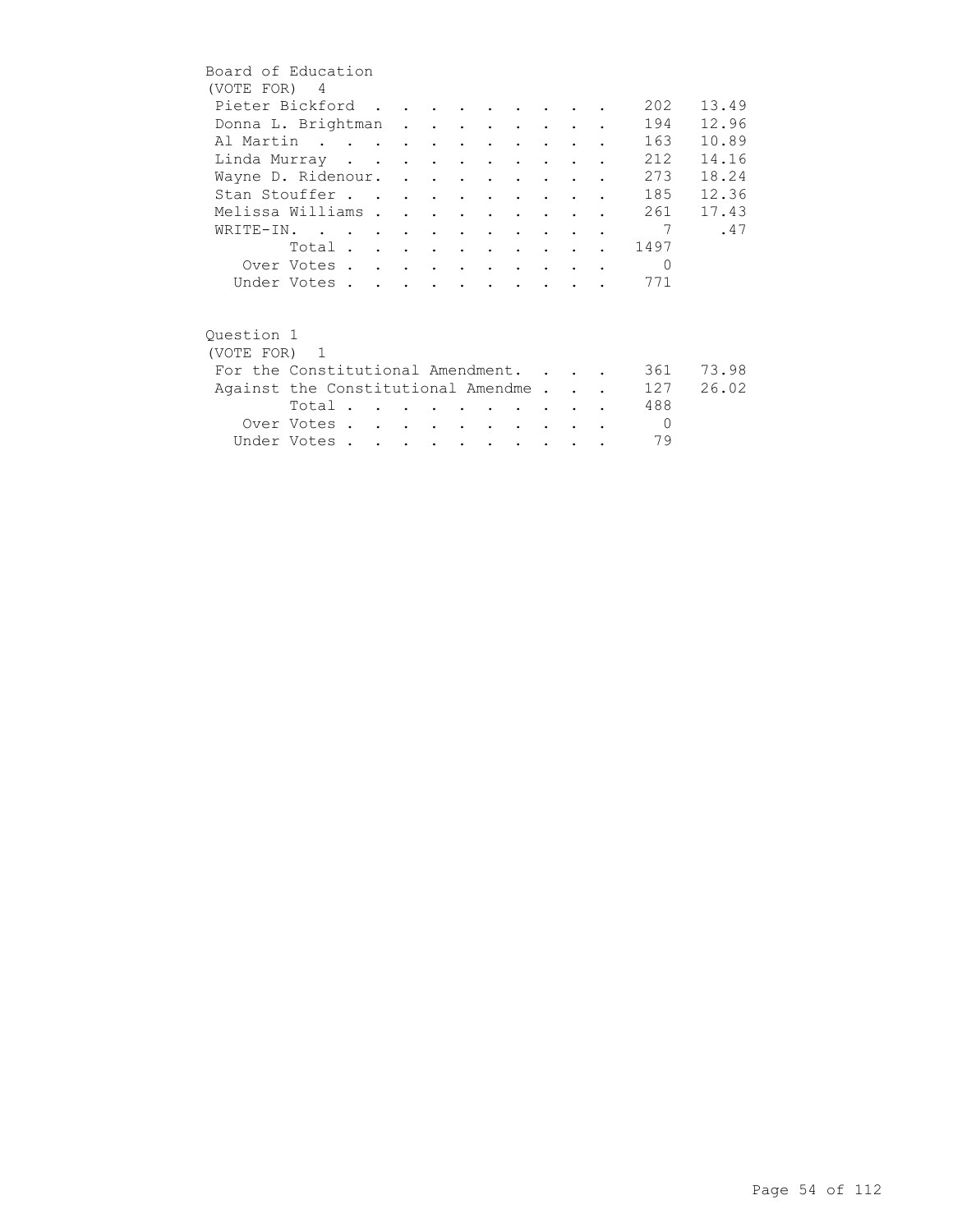| Precinct Summary<br>Run Date:04/26/17<br>RUN TIME:10:36 AM  | Presidential General Election<br>Washington County, Maryland<br>November 8, 2016 |               |                      |                                                                          |                           |                                                                                                    |                      |                      |                | OFFICIAL RESULTS |
|-------------------------------------------------------------|----------------------------------------------------------------------------------|---------------|----------------------|--------------------------------------------------------------------------|---------------------------|----------------------------------------------------------------------------------------------------|----------------------|----------------------|----------------|------------------|
| 1500 015-000                                                |                                                                                  |               |                      |                                                                          |                           |                                                                                                    |                      |                      |                |                  |
|                                                             |                                                                                  |               |                      |                                                                          |                           |                                                                                                    |                      |                      | VOTES          | PERCENT          |
|                                                             | REGISTERED VOTERS - TOTAL                                                        |               |                      |                                                                          |                           |                                                                                                    |                      |                      | 1340           |                  |
|                                                             | BALLOTS CAST - TOTAL.                                                            |               |                      |                                                                          |                           | $\mathbf{r}$ , and $\mathbf{r}$ , and $\mathbf{r}$ , and $\mathbf{r}$                              |                      |                      | . 809          |                  |
|                                                             | BALLOTS CAST - BLANK.                                                            |               |                      |                                                                          |                           |                                                                                                    |                      |                      | 2              | .25              |
|                                                             | VOTER TURNOUT - TOTAL                                                            |               |                      |                                                                          |                           |                                                                                                    |                      |                      |                | 60.37            |
|                                                             | VOTER TURNOUT - BLANK                                                            |               |                      |                                                                          |                           | $\mathbf{r}$ , and $\mathbf{r}$ , and $\mathbf{r}$ , and $\mathbf{r}$                              |                      |                      |                | .15              |
| President - Vice Pres<br>(VOTE FOR) 1                       |                                                                                  |               |                      |                                                                          |                           |                                                                                                    |                      |                      |                |                  |
|                                                             |                                                                                  |               |                      |                                                                          |                           |                                                                                                    |                      |                      |                |                  |
|                                                             | Trump-Pence (REP).                                                               |               |                      |                                                                          |                           |                                                                                                    |                      |                      | 669            | 83.52            |
|                                                             | Clinton-Kaine (DEM)                                                              |               |                      |                                                                          |                           |                                                                                                    |                      |                      | 108            | 13.48            |
|                                                             | Johnson-Weld (LIB).                                                              |               |                      | $\cdot$ $\cdot$ $\cdot$ $\cdot$                                          |                           | $\mathbf{z} = \mathbf{z} + \mathbf{z}$ .                                                           | $\ddot{\phantom{0}}$ |                      | 11             | 1.37             |
|                                                             | Stein-Baraka (GRN).                                                              |               |                      | $\mathbf{z} = \mathbf{z} + \mathbf{z}$ , where $\mathbf{z} = \mathbf{z}$ |                           | $\mathbf{L}^{\text{max}}$                                                                          |                      |                      | 11             | 1.37             |
| WRITE-IN.                                                   | $\mathcal{L}(\mathcal{A})$ . The contribution of $\mathcal{A}(\mathcal{A})$      |               |                      | $\mathbf{r} = \mathbf{r} + \mathbf{r}$                                   | $\mathbf{L}^{\text{max}}$ | $\mathbf{L}^{\text{max}}$                                                                          |                      |                      | $\overline{2}$ | .25              |
|                                                             | Total                                                                            | $\sim$ $\sim$ |                      | $\mathcal{A}^{\mathcal{A}}$ and $\mathcal{A}^{\mathcal{A}}$ and          |                           |                                                                                                    |                      |                      | 801            |                  |
|                                                             | Over Votes                                                                       | $\sim$        |                      | $\mathbf{r} = \mathbf{r} + \mathbf{r}$ .                                 |                           |                                                                                                    |                      |                      | $\mathbf 0$    |                  |
|                                                             | Under Votes                                                                      |               |                      |                                                                          |                           | $\cdot$ $\cdot$ $\cdot$                                                                            |                      |                      | 8              |                  |
| U.S. Senator<br>(VOTE FOR) 1                                |                                                                                  |               |                      |                                                                          |                           |                                                                                                    |                      |                      |                |                  |
|                                                             | Kathy Szeliga (REP)                                                              |               |                      |                                                                          |                           |                                                                                                    |                      |                      | 600            | 78.84            |
|                                                             | Chris Van Hollen (DEM)                                                           |               |                      |                                                                          | $\sim$ $\sim$             | $\bullet$ .                                                                                        |                      |                      | 135            | 17.74            |
|                                                             | Margaret Flowers (GRN)                                                           |               |                      | <b>Contract Contract</b>                                                 |                           |                                                                                                    |                      |                      | 24             | 3.15             |
| WRITE-IN.                                                   | $\mathbf{r} = \mathbf{r} + \mathbf{r}$ .                                         |               | $\bullet$            | $\bullet$ .<br><br><br><br><br><br><br><br><br><br><br><br>              |                           |                                                                                                    |                      |                      | $\overline{2}$ | .26              |
|                                                             | Total                                                                            | $\sim$        | $\mathbf{L}$         | $\sim$                                                                   |                           | $\mathbf{L}^{\text{max}}$ , and $\mathbf{L}^{\text{max}}$                                          |                      |                      | 761            |                  |
|                                                             | Over Votes                                                                       |               | $\mathbf{L}$         | $\ddot{\phantom{0}}$                                                     | $\mathbf{L}^{\text{max}}$ | $\mathbf{L}$                                                                                       |                      |                      | $\overline{0}$ |                  |
|                                                             | Under Votes                                                                      |               | $\ddot{\phantom{a}}$ | $\sim$ $\sim$                                                            |                           | $\cdot$ $\cdot$ $\cdot$ $\cdot$ $\cdot$                                                            |                      |                      | 48             |                  |
| Rep in Congress Congressional District 6                    |                                                                                  |               |                      |                                                                          |                           |                                                                                                    |                      |                      |                |                  |
| (VOTE FOR) 1                                                | Amie Hoeber (REP).                                                               |               |                      |                                                                          |                           |                                                                                                    |                      |                      |                | 583 75.62        |
|                                                             | John K. Delaney (DEM) .                                                          |               |                      |                                                                          |                           |                                                                                                    |                      |                      | 166            | 21.53            |
|                                                             | David L. Howser (LIB)                                                            |               | $\sim 10^{-11}$      |                                                                          |                           |                                                                                                    |                      |                      | 12             | 1.56             |
|                                                             | George Gluck (GRN)                                                               |               |                      |                                                                          | $\sim$                    | $\bullet$ .<br><br><br><br><br><br><br><br><br><br><br><br><br><br>$\mathbf{r}$ , and $\mathbf{r}$ | $\mathbf{L}$         | $\ddot{\phantom{a}}$ | 9              | 1.17             |
|                                                             | WRITE-IN.                                                                        |               |                      |                                                                          |                           | $\mathbf{r}$ , $\mathbf{r}$ , $\mathbf{r}$ , $\mathbf{r}$ , $\mathbf{r}$                           |                      |                      | 1              | .13              |
|                                                             | Total.                                                                           |               |                      |                                                                          |                           |                                                                                                    |                      |                      | 771            |                  |
|                                                             |                                                                                  |               |                      |                                                                          |                           | $\mathbf{r} = \mathbf{r} + \mathbf{r}$                                                             |                      |                      | $\overline{0}$ |                  |
|                                                             | Over Votes<br>Under Votes                                                        |               |                      |                                                                          |                           |                                                                                                    |                      |                      | 38             |                  |
| Judge of the Circuit Court Judicial Circuit 4<br>(VOTE FOR) | 1                                                                                |               |                      |                                                                          |                           |                                                                                                    |                      |                      |                |                  |
|                                                             | Viki M. Pauler (JUD).                                                            |               |                      |                                                                          |                           |                                                                                                    |                      |                      | 594            | 99.66            |
|                                                             | WRITE-IN.                                                                        |               |                      |                                                                          |                           |                                                                                                    |                      |                      | $\overline{2}$ | .34              |
|                                                             | Total                                                                            |               |                      |                                                                          |                           | $\mathbf{r}$ , and $\mathbf{r}$ , and $\mathbf{r}$ , and $\mathbf{r}$                              |                      |                      | 596            |                  |
|                                                             | Over Votes                                                                       |               |                      |                                                                          |                           |                                                                                                    |                      | $\bullet$            | 1              |                  |
|                                                             | Under Votes                                                                      |               |                      |                                                                          |                           |                                                                                                    |                      |                      | 212            |                  |
| Judge Special Appeals At Large                              |                                                                                  |               |                      |                                                                          |                           |                                                                                                    |                      |                      |                |                  |
| (VOTE FOR) 1                                                |                                                                                  |               |                      |                                                                          |                           |                                                                                                    |                      |                      |                |                  |
|                                                             | Yes Dan Friedman (JUD)                                                           |               |                      |                                                                          |                           |                                                                                                    |                      |                      | 509            | 84.27            |
|                                                             | No Dan Friedman (JUD)                                                            |               |                      |                                                                          |                           |                                                                                                    |                      |                      | 95             | 15.73            |
|                                                             | Total                                                                            |               |                      |                                                                          |                           |                                                                                                    |                      |                      | 604            |                  |
|                                                             | Over Votes                                                                       |               |                      |                                                                          |                           |                                                                                                    |                      |                      | 1              |                  |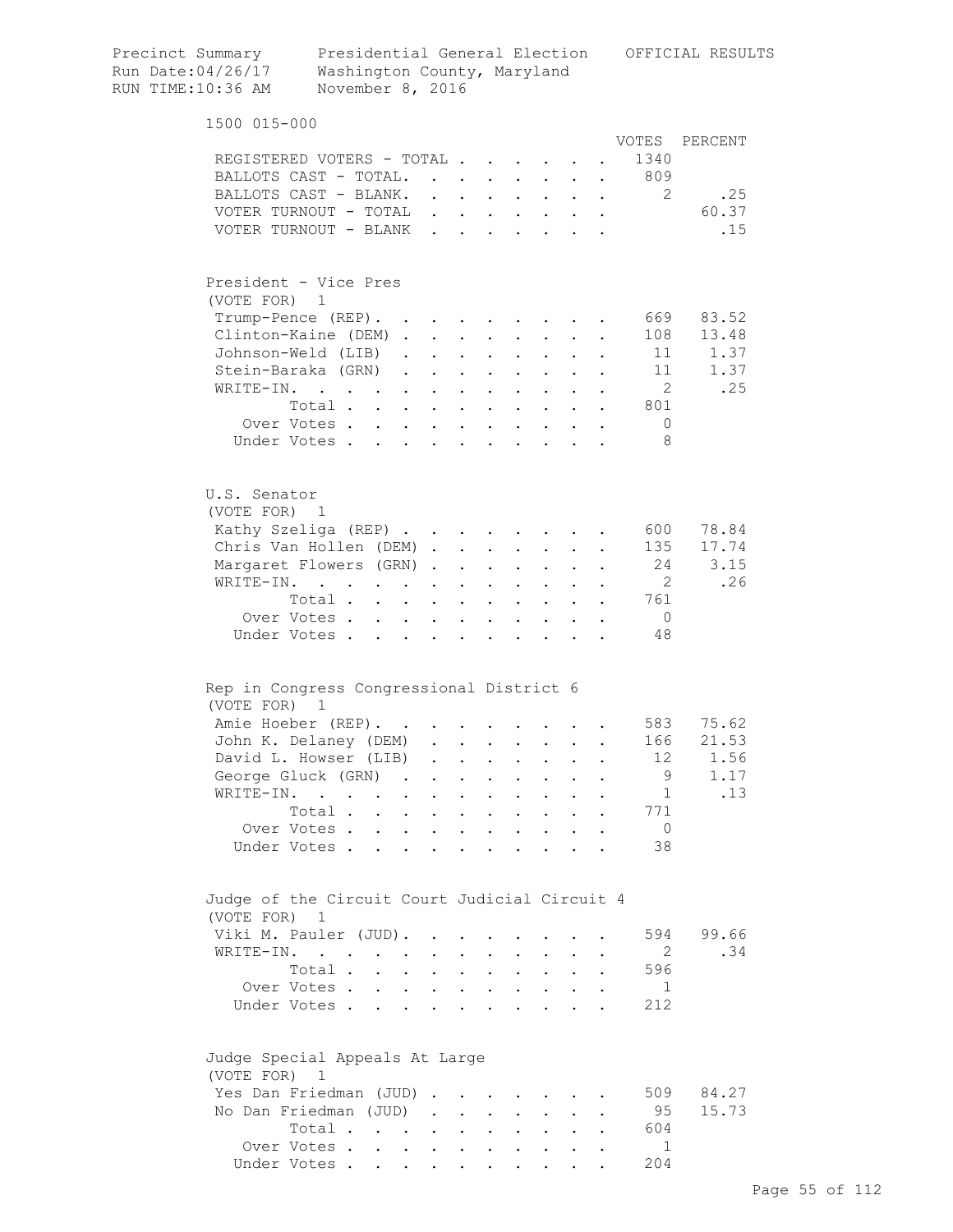| Board of Education                 |             |  |  |  |                                 |                                     |                |           |
|------------------------------------|-------------|--|--|--|---------------------------------|-------------------------------------|----------------|-----------|
| (VOTE FOR) 4                       |             |  |  |  |                                 |                                     |                |           |
| Pieter Bickford                    |             |  |  |  |                                 |                                     | 335            | 15.85     |
| Donna L. Brightman                 |             |  |  |  |                                 |                                     | 251            | 11.88     |
| Al Martin                          |             |  |  |  |                                 |                                     | 271            | 12.83     |
| Linda Murray                       |             |  |  |  |                                 | and the contract of the contract of | 276            | 13.06     |
| Wayne D. Ridenour.                 |             |  |  |  |                                 |                                     | 316            | 14.96     |
| Stan Stouffer                      |             |  |  |  |                                 |                                     | 350            | 16.56     |
| Melissa Williams                   |             |  |  |  |                                 |                                     |                | 314 14.86 |
| WRITE-IN.                          |             |  |  |  |                                 |                                     | $\bigcap$      |           |
|                                    | Total       |  |  |  |                                 |                                     | 2113           |           |
|                                    | Over Votes  |  |  |  |                                 |                                     | $\Omega$       |           |
|                                    | Under Votes |  |  |  |                                 |                                     | 1123           |           |
|                                    |             |  |  |  |                                 |                                     |                |           |
| Ouestion 1                         |             |  |  |  |                                 |                                     |                |           |
| (VOTE FOR) 1                       |             |  |  |  |                                 |                                     |                |           |
| For the Constitutional Amendment.  |             |  |  |  |                                 |                                     | 497            | 72.98     |
| Against the Constitutional Amendme |             |  |  |  |                                 |                                     | 184            | 27.02     |
|                                    | Total       |  |  |  |                                 |                                     | 681            |           |
|                                    | Over Votes  |  |  |  | <b>Contract Contract Avenue</b> |                                     | $\overline{1}$ |           |
|                                    | Under Votes |  |  |  |                                 |                                     | 127            |           |
|                                    |             |  |  |  |                                 |                                     |                |           |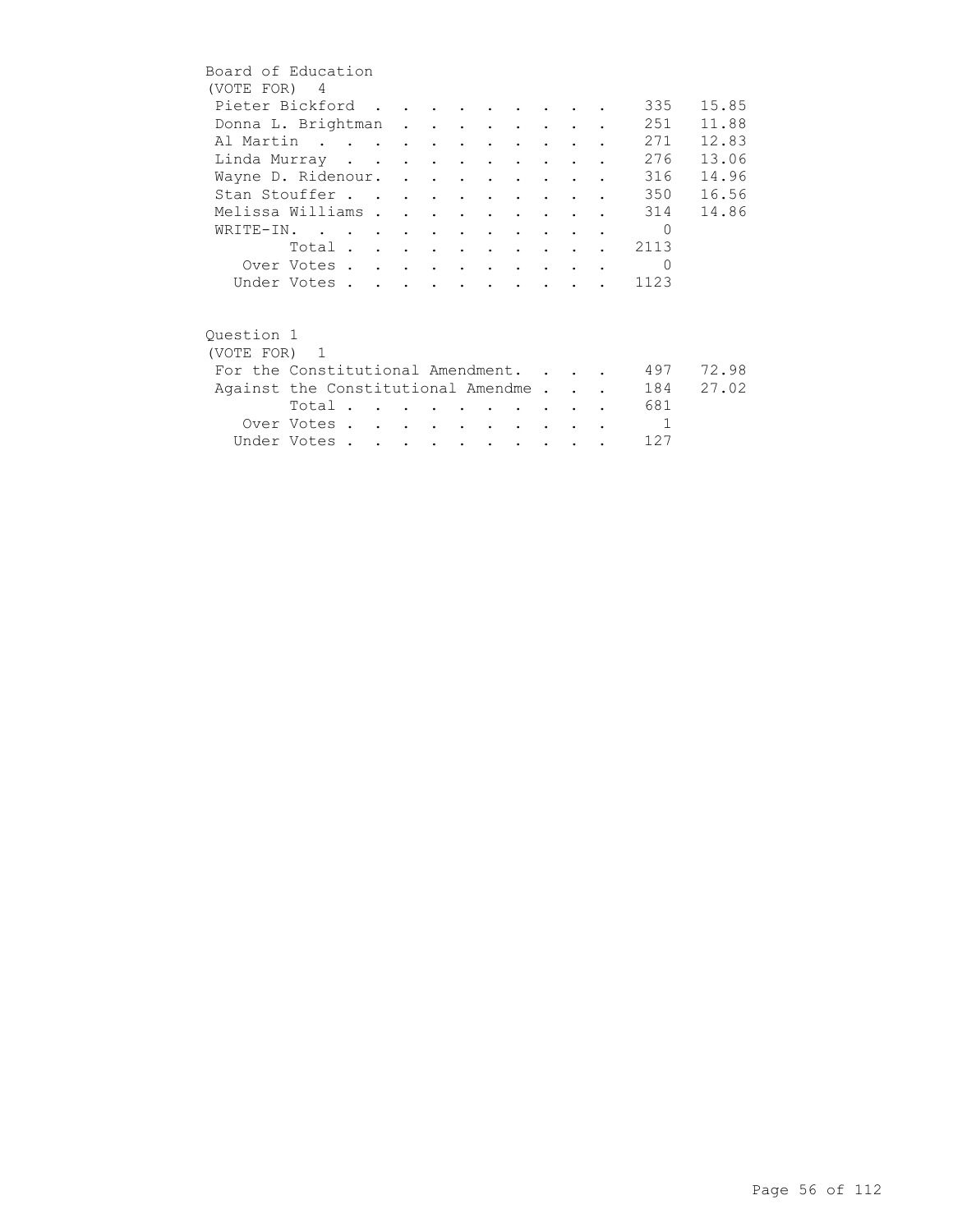| Precinct Summary<br>Run Date:04/26/17<br>RUN TIME:10:36 AM | Washington County, Maryland<br>November 8, 2016           |                                            |               |                                              |                                      |                                              |                                                                  |                      |                      |                      | Presidential General Election OFFICIAL RESULTS |
|------------------------------------------------------------|-----------------------------------------------------------|--------------------------------------------|---------------|----------------------------------------------|--------------------------------------|----------------------------------------------|------------------------------------------------------------------|----------------------|----------------------|----------------------|------------------------------------------------|
| 1600 016-000                                               |                                                           |                                            |               |                                              |                                      |                                              |                                                                  |                      |                      |                      |                                                |
|                                                            |                                                           |                                            |               |                                              |                                      |                                              |                                                                  |                      |                      |                      | VOTES PERCENT                                  |
|                                                            | REGISTERED VOTERS - TOTAL                                 |                                            |               |                                              |                                      |                                              |                                                                  |                      |                      | 2721                 |                                                |
|                                                            | BALLOTS CAST - TOTAL.                                     |                                            |               |                                              | $\sim$                               |                                              |                                                                  |                      |                      | 1511                 |                                                |
|                                                            | BALLOTS CAST - BLANK.                                     |                                            |               | $\mathbf{r} = \mathbf{r} + \mathbf{r}$       |                                      | $\ddot{\phantom{0}}$                         | $\sim$                                                           | $\mathbf{r}$         | $\ddot{\phantom{a}}$ | $\Omega$             |                                                |
|                                                            | VOTER TURNOUT - TOTAL<br>VOTER TURNOUT - BLANK            |                                            |               |                                              |                                      |                                              |                                                                  |                      |                      |                      | 55.53                                          |
|                                                            |                                                           |                                            |               |                                              |                                      |                                              |                                                                  |                      |                      |                      |                                                |
| President - Vice Pres                                      |                                                           |                                            |               |                                              |                                      |                                              |                                                                  |                      |                      |                      |                                                |
| (VOTE FOR) 1                                               |                                                           |                                            |               |                                              |                                      |                                              |                                                                  |                      |                      |                      |                                                |
|                                                            | Trump-Pence (REP).                                        |                                            |               |                                              |                                      |                                              |                                                                  |                      |                      |                      | 1033 68.77                                     |
|                                                            | Clinton-Kaine (DEM).                                      |                                            | $\sim$ $\sim$ | $\sim$                                       |                                      |                                              | $\sim$                                                           |                      |                      | 378                  | 25.17                                          |
|                                                            | Johnson-Weld (LIB)                                        |                                            |               |                                              | $\mathbf{L} = \mathbf{L}$            | $\mathbf{L}$                                 | $\mathbf{L}$                                                     | $\mathbf{L}$         |                      |                      | 64 4.26                                        |
|                                                            | Stein-Baraka (GRN)                                        |                                            |               | $\ddot{\phantom{a}}$                         | $\sim$ $\sim$                        |                                              | $\mathbf{r}$ , and $\mathbf{r}$                                  |                      |                      | - 9                  | .60                                            |
| WRITE-IN.                                                  | $\mathbf{r}$ , $\mathbf{r}$ , $\mathbf{r}$ , $\mathbf{r}$ |                                            | $\mathbf{L}$  | $\ddot{\phantom{a}}$                         | $\sim$ $\sim$ $\sim$                 |                                              | $\cdot$ $\cdot$ $\cdot$                                          |                      |                      | 18                   | 1.20                                           |
|                                                            | Total                                                     |                                            |               |                                              |                                      |                                              | $\mathbf{r}$ , $\mathbf{r}$ , $\mathbf{r}$                       |                      |                      | 1502                 |                                                |
|                                                            | Over Votes                                                |                                            |               |                                              |                                      |                                              | $\mathbf{r} = \mathbf{r} + \mathbf{r} + \mathbf{r} + \mathbf{r}$ |                      |                      | - 0                  |                                                |
|                                                            | Under Votes                                               |                                            |               |                                              |                                      |                                              |                                                                  |                      |                      | 9                    |                                                |
| U.S. Senator<br>(VOTE FOR) 1                               |                                                           |                                            |               |                                              |                                      |                                              |                                                                  |                      |                      |                      |                                                |
|                                                            | Kathy Szeliga (REP)                                       |                                            |               |                                              |                                      |                                              |                                                                  |                      |                      |                      | 996 67.80                                      |
|                                                            | Chris Van Hollen (DEM)                                    |                                            |               |                                              |                                      |                                              |                                                                  |                      |                      |                      | 421 28.66                                      |
|                                                            | Margaret Flowers (GRN).                                   |                                            |               | $\ddot{\phantom{a}}$                         | $\sim 100$ km s $^{-1}$              |                                              | $\mathbf{L} = \mathbf{L} \mathbf{L}$                             | $\ddot{\phantom{0}}$ |                      |                      | 51<br>3.47                                     |
|                                                            | WRITE-IN.                                                 |                                            |               | $\bullet$                                    | $\mathbf{L}^{\text{max}}$            | $\mathbf{L}^{\text{max}}$                    | $\mathbf{L}^{\text{max}}$                                        |                      |                      | $\sim$ 1             | .07                                            |
|                                                            | Total                                                     |                                            |               |                                              |                                      | $\mathbf{a} = \mathbf{a}$                    | $\sim$                                                           | $\ddot{\phantom{0}}$ | $\sim$ 100 $\pm$     | 1469                 |                                                |
|                                                            | Over Votes.<br>$\mathbf{L}^{\text{max}}$                  | $\mathbf{L}$                               | $\sim$        | $\ddot{\phantom{a}}$                         |                                      |                                              |                                                                  |                      |                      | $\overline{0}$       |                                                |
| Under Votes.                                               |                                                           |                                            |               |                                              |                                      |                                              |                                                                  |                      |                      | 42                   |                                                |
| Rep in Congress Congressional District 6<br>(VOTE FOR)     | $\mathbf{1}$                                              |                                            |               |                                              |                                      |                                              |                                                                  |                      |                      |                      |                                                |
|                                                            | Amie Hoeber (REP).                                        |                                            |               |                                              |                                      |                                              |                                                                  |                      |                      |                      | 989 66.24                                      |
|                                                            | John K. Delaney (DEM)                                     |                                            |               |                                              |                                      |                                              |                                                                  |                      |                      | 455                  | 30.48                                          |
|                                                            | David L. Howser (LIB)                                     |                                            |               | $\ddot{\phantom{0}}$                         |                                      |                                              |                                                                  |                      |                      | 29                   | 1.94                                           |
|                                                            | George Gluck (GRN) .                                      |                                            |               |                                              |                                      |                                              |                                                                  |                      |                      | 20                   | 1.34                                           |
| WRITE-IN.                                                  |                                                           | $\ddot{\phantom{a}}$                       |               |                                              |                                      |                                              |                                                                  |                      |                      | $\overline{0}$       |                                                |
|                                                            | Total.<br>$\sim$                                          | $\mathbf{L}$                               |               |                                              | $\ddot{\phantom{a}}$                 |                                              | $\ddot{\phantom{0}}$                                             |                      |                      | 1493                 |                                                |
| Under Votes.                                               | Over Votes<br>$\overline{a}$                              | $\sim$ $\sim$ $\sim$ $\sim$                | $\mathbf{L}$  | $\ddot{\phantom{a}}$<br>$\ddot{\phantom{a}}$ | $\mathbf{r}$<br>$\ddot{\phantom{a}}$ | $\ddot{\phantom{a}}$<br>$\ddot{\phantom{a}}$ | $\sim$<br>$\mathbf{r}$ , $\mathbf{r}$ , $\mathbf{r}$             | $\ddot{\phantom{a}}$ | $\ddot{\phantom{a}}$ | $\overline{0}$<br>18 |                                                |
| Judge of the Circuit Court Judicial Circuit 4              |                                                           |                                            |               |                                              |                                      |                                              |                                                                  |                      |                      |                      |                                                |
| (VOTE FOR) 1                                               |                                                           |                                            |               |                                              |                                      |                                              |                                                                  |                      |                      |                      |                                                |
|                                                            | Viki M. Pauler (JUD).                                     |                                            |               |                                              |                                      |                                              |                                                                  |                      |                      | 1087                 | 99.00                                          |
|                                                            | WRITE-IN.                                                 |                                            |               |                                              |                                      |                                              |                                                                  |                      |                      | 11                   | 1.00                                           |
|                                                            | Total .                                                   | $\ddot{\phantom{a}}$                       |               |                                              |                                      | $\ddot{\phantom{0}}$                         | $\ddot{\phantom{0}}$                                             | $\ddot{\phantom{a}}$ |                      | 1098                 |                                                |
|                                                            | Over Votes                                                |                                            | $\sim$        | $\mathbf{L}$                                 | $\mathbf{r}$                         |                                              | $\mathbf{L}$ and $\mathbf{L}$                                    | $\mathbf{L}$         | $\ddot{\phantom{a}}$ | $\overline{0}$       |                                                |
|                                                            | Under Votes                                               | <b>Contract Contract Contract Contract</b> |               | $\ddot{\phantom{a}}$                         | $\sim$ $\sim$                        |                                              | $\mathbf{r} = \mathbf{r} + \mathbf{r}$ .                         |                      |                      | 413                  |                                                |
| Judge Special Appeals At Large<br>(VOTE FOR) 1             |                                                           |                                            |               |                                              |                                      |                                              |                                                                  |                      |                      |                      |                                                |
|                                                            | Yes Dan Friedman (JUD).                                   |                                            |               |                                              |                                      |                                              |                                                                  |                      |                      | 1010                 | 86.77                                          |
|                                                            | No Dan Friedman (JUD).                                    |                                            |               | $\sim 10^{-11}$                              | $\mathbf{L}$                         | $\mathbf{L}$                                 | $\ddot{\phantom{0}}$                                             |                      |                      | 154                  | 13.23                                          |
|                                                            | Total                                                     |                                            | $\sim$ $-$    | $\sim$ $-$                                   | $\ddot{\phantom{0}}$                 | $\ddot{\phantom{0}}$                         | $\mathbf{L}^{\text{max}}$                                        |                      |                      | 1164                 |                                                |
|                                                            | Over Votes                                                |                                            |               |                                              |                                      |                                              |                                                                  |                      |                      | $\Omega$             |                                                |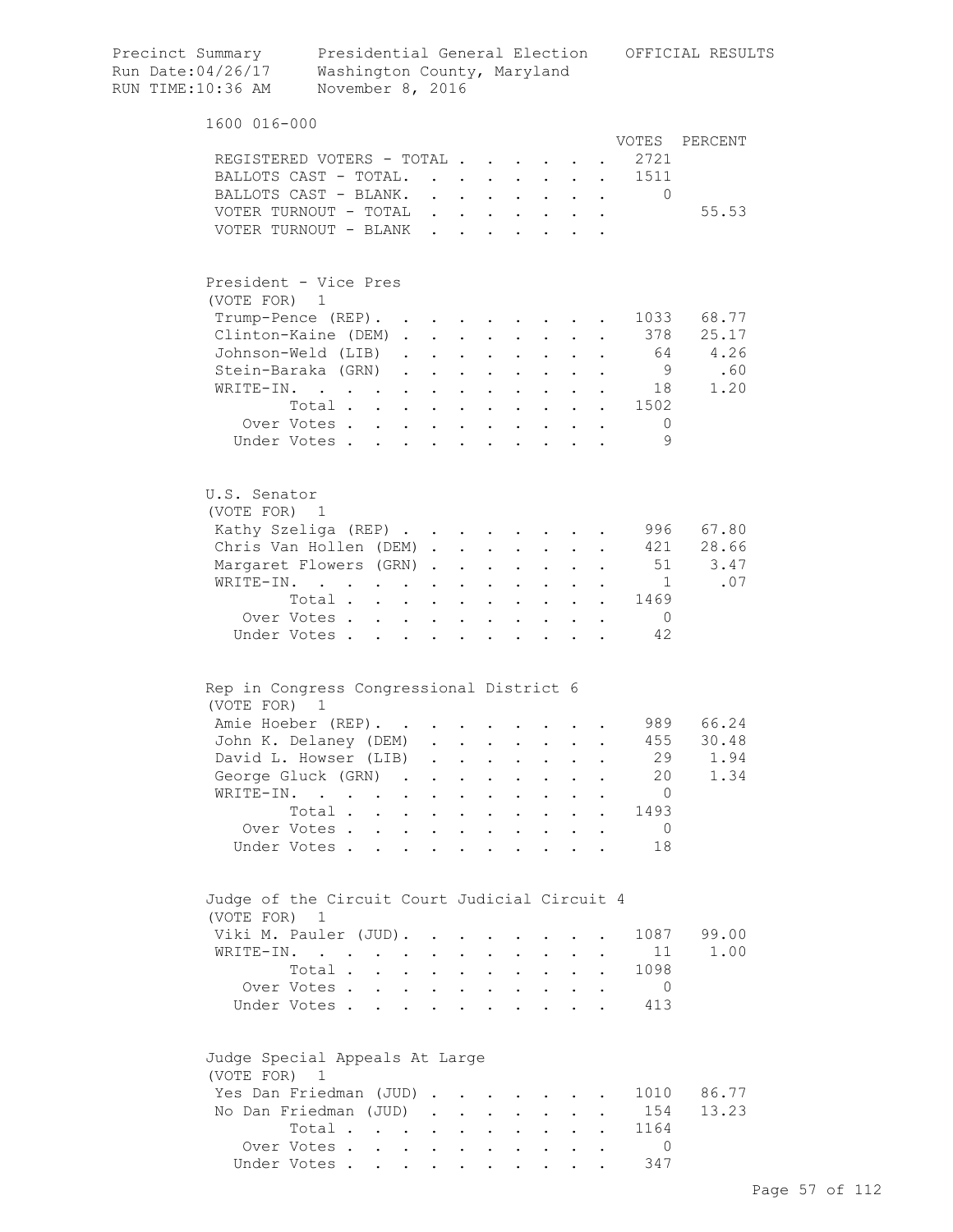| Board of Education                 |             |  |  |                          |        |               |                          |       |
|------------------------------------|-------------|--|--|--------------------------|--------|---------------|--------------------------|-------|
| (VOTE FOR) 4                       |             |  |  |                          |        |               |                          |       |
| Pieter Bickford                    |             |  |  |                          |        |               | 532                      | 13.23 |
| Donna L. Brightman                 |             |  |  |                          |        |               | 497                      | 12.36 |
| Al Martin                          |             |  |  |                          |        |               | 557                      | 13.86 |
| Linda Murray                       |             |  |  |                          |        |               | 579                      | 14.40 |
| Wayne D. Ridenour.                 |             |  |  |                          |        |               | 612                      | 15.22 |
| Stan Stouffer                      |             |  |  |                          |        |               | 589                      | 14.65 |
| Melissa Williams                   |             |  |  |                          |        |               | 643                      | 16.00 |
| WRITE-IN.                          |             |  |  |                          |        |               | 11                       | .27   |
|                                    | Total       |  |  |                          |        |               | 4020                     |       |
|                                    | Over Votes  |  |  |                          |        |               | $\overline{4}$           |       |
|                                    | Under Votes |  |  |                          |        |               | 2020                     |       |
|                                    |             |  |  |                          |        |               |                          |       |
|                                    |             |  |  |                          |        |               |                          |       |
| Ouestion 1                         |             |  |  |                          |        |               |                          |       |
| (VOTE FOR) 1                       |             |  |  |                          |        |               |                          |       |
| For the Constitutional Amendment.  |             |  |  |                          |        |               | 875                      | 67.93 |
| Against the Constitutional Amendme |             |  |  |                          |        |               | 413                      | 32.07 |
|                                    | Total       |  |  |                          |        |               | 1288                     |       |
|                                    | Over Votes  |  |  | <b>Contract Contract</b> | $\sim$ | $\sim$ $\sim$ | $\overline{\phantom{a}}$ |       |
|                                    | Under Votes |  |  |                          |        |               | 222                      |       |
|                                    |             |  |  |                          |        |               |                          |       |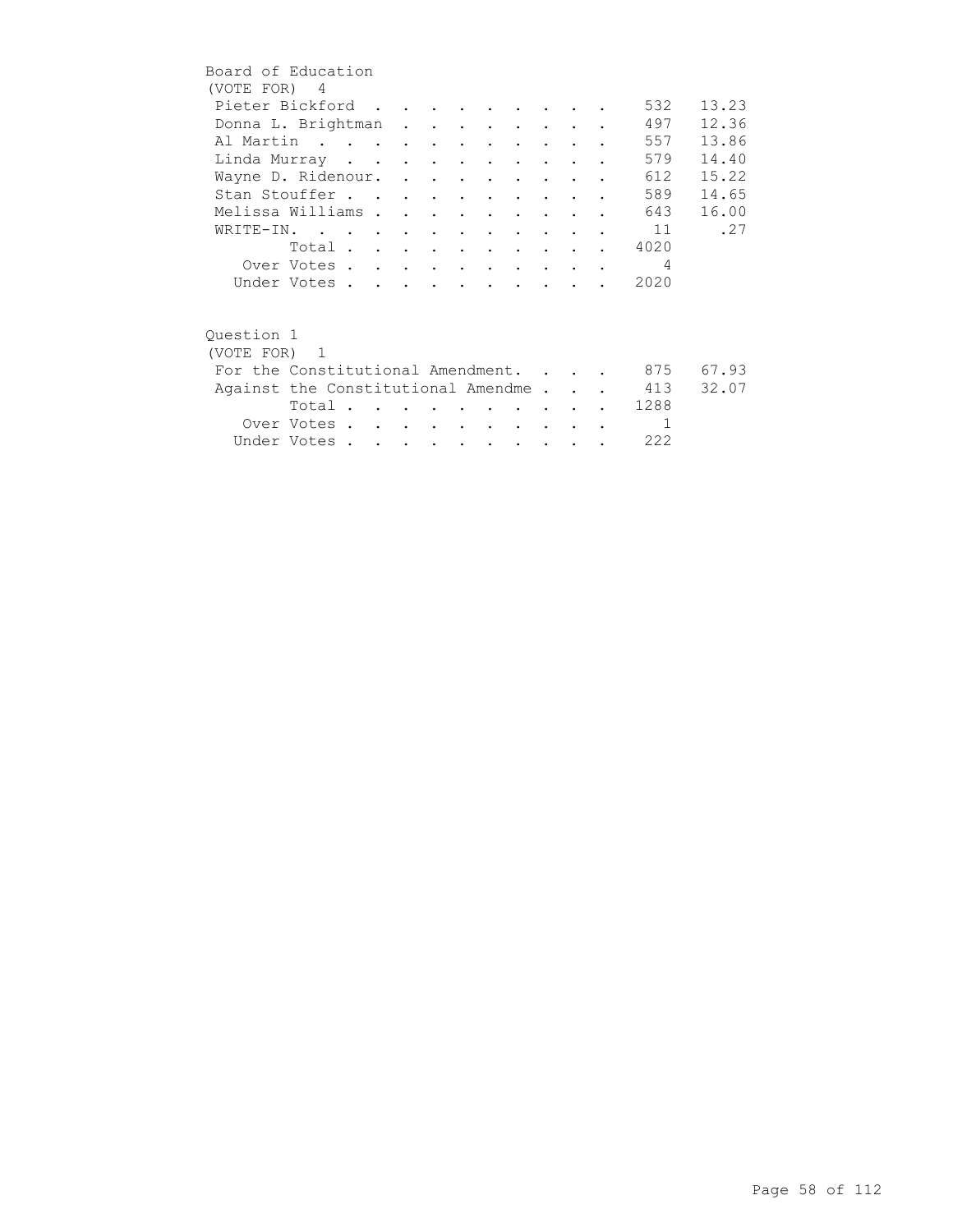| Precinct Summary<br>Run Date: 04/26/17<br>RUN TIME:10:36 AM | Washington County, Maryland<br>November 8, 2016 |                                                             |                                                             |                           |                           |                                            |                         |                      |                                                                                       | Presidential General Election OFFICIAL RESULTS |
|-------------------------------------------------------------|-------------------------------------------------|-------------------------------------------------------------|-------------------------------------------------------------|---------------------------|---------------------------|--------------------------------------------|-------------------------|----------------------|---------------------------------------------------------------------------------------|------------------------------------------------|
| 1701 017-001                                                |                                                 |                                                             |                                                             |                           |                           |                                            |                         |                      |                                                                                       |                                                |
|                                                             |                                                 |                                                             |                                                             |                           |                           |                                            |                         |                      | VOTES                                                                                 | PERCENT                                        |
| REGISTERED VOTERS - TOTAL<br>BALLOTS CAST - TOTAL.          |                                                 |                                                             |                                                             |                           |                           |                                            |                         |                      | 3965                                                                                  |                                                |
| BALLOTS CAST - BLANK.                                       |                                                 |                                                             |                                                             |                           |                           | $\cdot$ $\cdot$                            |                         |                      | 1555<br>$\bullet$ .<br><br><br><br><br><br><br><br><br><br><br><br><br>$\overline{0}$ |                                                |
| VOTER TURNOUT - TOTAL                                       |                                                 | $\bullet$ .<br><br><br><br><br><br><br><br><br><br><br><br> | $\sim$ 100 $\pm$<br>$\mathbf{r} = \mathbf{r} + \mathbf{r}$  | $\sim$ 10 $\pm$           | $\bullet$                 | $\mathbf{L}^{\text{max}}$                  |                         | $\ddot{\phantom{0}}$ |                                                                                       | 39.22                                          |
| VOTER TURNOUT - BLANK.                                      |                                                 |                                                             |                                                             |                           |                           |                                            |                         |                      |                                                                                       |                                                |
|                                                             |                                                 |                                                             |                                                             |                           |                           |                                            |                         |                      |                                                                                       |                                                |
| President - Vice Pres<br>(VOTE FOR) 1                       |                                                 |                                                             |                                                             |                           |                           |                                            |                         |                      |                                                                                       |                                                |
| Trump-Pence (REP).                                          |                                                 |                                                             |                                                             |                           |                           | <b>Contract Contract Contract</b>          |                         |                      | 762                                                                                   | 49.22                                          |
| Clinton-Kaine (DEM).                                        |                                                 |                                                             | $\mathbf{z} = \mathbf{z} + \mathbf{z}$ . The $\mathbf{z}$   |                           | $\mathbf{L}^{\text{max}}$ | $\bullet$ .                                |                         |                      | 669                                                                                   | 43.22                                          |
| Johnson-Weld (LIB)                                          |                                                 | $\sim$<br>$\sim$                                            | $\bullet$ .<br><br><br><br><br><br><br><br><br><br><br><br> | $\sim$                    | $\bullet$                 |                                            |                         |                      | 70                                                                                    | 4.52                                           |
| Stein-Baraka (GRN)                                          |                                                 | $\ddot{\phantom{a}}$<br>$\ddot{\phantom{0}}$                | $\ddot{\phantom{0}}$                                        |                           |                           |                                            |                         |                      | 29                                                                                    | 1.87                                           |
| WRITE-IN.                                                   |                                                 |                                                             |                                                             |                           |                           |                                            |                         |                      | 18                                                                                    | 1.16                                           |
|                                                             | Total                                           | $\mathbf{L}$                                                | $\ddot{\phantom{a}}$                                        | $\ddot{\phantom{a}}$      |                           |                                            |                         | $\mathbf{L}$         | 1548                                                                                  |                                                |
|                                                             | Over Votes                                      |                                                             | $\ddot{\phantom{a}}$                                        | $\ddot{\phantom{a}}$      | $\ddot{\phantom{a}}$      | $\ddot{\phantom{a}}$                       |                         | $\ddot{\phantom{a}}$ | $\circ$                                                                               |                                                |
|                                                             | Under Votes,                                    | $\mathbf{L}$                                                | $\ddot{\phantom{a}}$                                        | $\sim$ $\sim$             | $\mathbf{r}$              | $\sim$ $\sim$                              |                         |                      | 7                                                                                     |                                                |
|                                                             |                                                 |                                                             |                                                             |                           |                           |                                            |                         |                      |                                                                                       |                                                |
| U.S. Senator                                                |                                                 |                                                             |                                                             |                           |                           |                                            |                         |                      |                                                                                       |                                                |
| (VOTE FOR) 1                                                |                                                 |                                                             |                                                             |                           |                           |                                            |                         |                      |                                                                                       |                                                |
| Kathy Szeliga (REP)                                         |                                                 |                                                             |                                                             |                           |                           |                                            |                         |                      | 649                                                                                   | 44.09                                          |
| Chris Van Hollen (DEM).                                     |                                                 |                                                             | $\mathbf{r}$                                                | $\mathbf{L}$              |                           |                                            |                         |                      | 720                                                                                   | 48.91                                          |
| Margaret Flowers (GRN).                                     |                                                 |                                                             | $\ddot{\phantom{a}}$                                        | $\bullet$                 |                           |                                            |                         |                      | 100                                                                                   | 6.79                                           |
| WRITE-IN.                                                   |                                                 |                                                             | $\ddot{\phantom{a}}$                                        | $\mathbf{r}$              | $\mathbf{L}$              | $\mathbf{L}$                               |                         |                      | $\overline{\phantom{a}}$                                                              | .20                                            |
|                                                             | Total                                           |                                                             | $\ddot{\phantom{a}}$                                        | $\sim$                    | $\ddot{\phantom{a}}$      | $\mathbf{r}$ , $\mathbf{r}$ , $\mathbf{r}$ |                         |                      | 1472                                                                                  |                                                |
|                                                             | Over Votes                                      |                                                             | $\ddot{\phantom{a}}$                                        | $\mathbf{L}^{\text{max}}$ | $\ddot{\phantom{a}}$      |                                            | $\cdot$ $\cdot$ $\cdot$ | $\ddot{\phantom{a}}$ | $\overline{0}$                                                                        |                                                |
|                                                             | Under Votes                                     |                                                             |                                                             |                           |                           |                                            |                         |                      | 83                                                                                    |                                                |
|                                                             |                                                 |                                                             |                                                             |                           |                           |                                            |                         |                      |                                                                                       |                                                |
| Rep in Congress Congressional District 6                    |                                                 |                                                             |                                                             |                           |                           |                                            |                         |                      |                                                                                       |                                                |
| (VOTE FOR) 1                                                |                                                 |                                                             |                                                             |                           |                           |                                            |                         |                      |                                                                                       |                                                |
| Amie Hoeber (REP).                                          |                                                 |                                                             |                                                             |                           |                           |                                            | $\sim$                  |                      | 618                                                                                   | 41.20                                          |
| John K. Delaney (DEM)                                       |                                                 |                                                             |                                                             |                           |                           |                                            |                         |                      | 809                                                                                   | 53.93                                          |
| David L. Howser (LIB)                                       |                                                 |                                                             |                                                             | $\mathbf{L}$              | $\sim$                    | $\ddot{\phantom{0}}$                       | $\ddot{\phantom{a}}$    |                      | 43                                                                                    | 2.87                                           |
| George Gluck (GRN)                                          |                                                 | $\sim$<br>$\ddot{\phantom{0}}$                              | $\ddot{\phantom{a}}$                                        | $\ddot{\phantom{0}}$      | $\mathbf{L}$              | $\mathbf{L}$                               | $\ddot{\phantom{0}}$    |                      | 25                                                                                    | 1.67                                           |
| WRITE-IN.                                                   |                                                 | $\bullet$<br>$\ddot{\phantom{a}}$                           | $\ddot{\phantom{0}}$                                        | $\bullet$                 | $\ddot{\phantom{a}}$      | $\bullet$ .                                |                         |                      | 5                                                                                     | .33                                            |
|                                                             | Total .<br>$\ddot{\phantom{a}}$                 | $\bullet$<br>$\sim 100$ km s $^{-1}$                        | $\bullet$                                                   | $\mathbf{L}^{\text{max}}$ | $\mathbf{L}^{\text{max}}$ | $\mathbf{L}^{\text{max}}$                  | $\ddot{\phantom{a}}$    | $\ddot{\phantom{0}}$ | 1500                                                                                  |                                                |
| Over Votes.<br>Under Votes.                                 | $\bullet$ .                                     | $\mathbf{z} = \mathbf{z} + \mathbf{z}$ .                    | $\ddot{\phantom{a}}$                                        | $\ddot{\phantom{0}}$      | $\bullet$                 | $\bullet$ .                                |                         |                      | $\overline{0}$<br>55                                                                  |                                                |
|                                                             | $\ddot{\phantom{a}}$                            | $\ddot{\phantom{a}}$                                        | $\ddot{\phantom{a}}$                                        |                           |                           |                                            |                         |                      |                                                                                       |                                                |
| Judge of the Circuit Court Judicial Circuit 4               |                                                 |                                                             |                                                             |                           |                           |                                            |                         |                      |                                                                                       |                                                |
| (VOTE FOR) 1                                                |                                                 |                                                             |                                                             |                           |                           |                                            |                         |                      |                                                                                       |                                                |
| Viki M. Pauler (JUD).                                       |                                                 |                                                             |                                                             |                           |                           |                                            |                         |                      | 1224                                                                                  | 99.03                                          |
| WRITE-IN.                                                   | and the contract of the contract of             | $\bullet$ .<br><br><br><br><br><br><br><br><br><br><br><br> | $\ddot{\phantom{0}}$                                        | $\bullet$                 |                           | $\sim$                                     |                         |                      | 12                                                                                    | .97                                            |
|                                                             | Total .<br>$\mathbf{L} = \mathbf{L} \mathbf{L}$ | $\sim$                                                      | $\bullet$                                                   | $\ddot{\phantom{0}}$      | $\ddot{\phantom{0}}$      | $\mathbf{L}^{\text{max}}$                  |                         | $\bullet$            | 1236                                                                                  |                                                |
| Over Votes.                                                 | $\mathbf{L}^{\text{max}}$                       | $\mathbf{L}^{\text{max}}$ , and $\mathbf{L}^{\text{max}}$   | $\bullet$                                                   | $\bullet$ .               | $\bullet$                 | $\bullet$ .                                |                         |                      | $\overline{0}$                                                                        |                                                |
| Under Votes.                                                |                                                 | $\sim 100$ km s $^{-1}$                                     |                                                             | $\ddot{\phantom{a}}$      |                           | $\ddot{\phantom{a}}$                       |                         |                      | 319                                                                                   |                                                |
|                                                             |                                                 |                                                             |                                                             |                           |                           |                                            |                         |                      |                                                                                       |                                                |
| Judge Special Appeals At Large                              |                                                 |                                                             |                                                             |                           |                           |                                            |                         |                      |                                                                                       |                                                |
| (VOTE FOR) 1<br>Yes Dan Friedman (JUD)                      |                                                 |                                                             |                                                             |                           |                           |                                            |                         |                      | 1062                                                                                  | 84.22                                          |
| No Dan Friedman (JUD)                                       |                                                 |                                                             |                                                             |                           |                           | <b>Contract Contract Contract</b>          |                         |                      | 199                                                                                   | 15.78                                          |
|                                                             | Total                                           |                                                             |                                                             |                           |                           |                                            | $\ddot{\phantom{a}}$    | $\bullet$            | 1261                                                                                  |                                                |
|                                                             | Over Votes                                      |                                                             |                                                             | $\mathbf{z} = \mathbf{z}$ |                           | $\mathbf{z} = \mathbf{z} + \mathbf{z}$ .   |                         |                      | $\Omega$                                                                              |                                                |
|                                                             |                                                 |                                                             |                                                             |                           |                           |                                            |                         |                      |                                                                                       |                                                |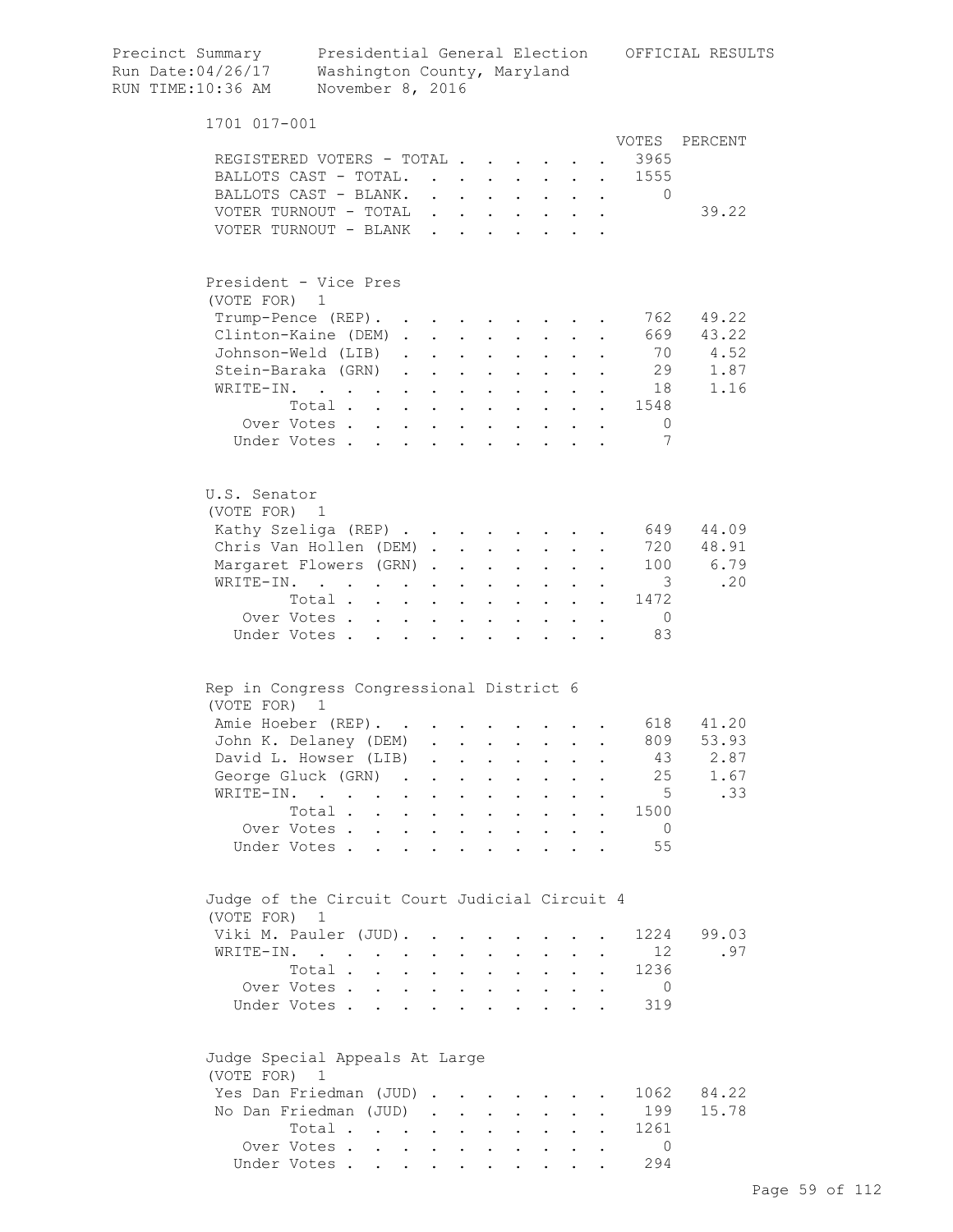| Mayor of Hagerstown Municipalities HG        |                                                                                                                                                                     |                     |                                                                                                                              |                                                                       |                                                                                                                                        |                                                                            |                                                                                                                                                                         |                                                                        |                                                                                     |             |                                                                  |                                                                    |
|----------------------------------------------|---------------------------------------------------------------------------------------------------------------------------------------------------------------------|---------------------|------------------------------------------------------------------------------------------------------------------------------|-----------------------------------------------------------------------|----------------------------------------------------------------------------------------------------------------------------------------|----------------------------------------------------------------------------|-------------------------------------------------------------------------------------------------------------------------------------------------------------------------|------------------------------------------------------------------------|-------------------------------------------------------------------------------------|-------------|------------------------------------------------------------------|--------------------------------------------------------------------|
| (VOTE FOR) 1                                 |                                                                                                                                                                     |                     |                                                                                                                              |                                                                       |                                                                                                                                        |                                                                            |                                                                                                                                                                         |                                                                        |                                                                                     |             |                                                                  |                                                                    |
|                                              | Bob Bruchey.                                                                                                                                                        |                     |                                                                                                                              |                                                                       |                                                                                                                                        |                                                                            |                                                                                                                                                                         |                                                                        |                                                                                     |             | 750                                                              | 52.26                                                              |
|                                              | David S. Gysberts.                                                                                                                                                  |                     |                                                                                                                              |                                                                       |                                                                                                                                        |                                                                            |                                                                                                                                                                         |                                                                        |                                                                                     |             | 675                                                              | 47.04                                                              |
|                                              | WRITE-IN.                                                                                                                                                           |                     |                                                                                                                              |                                                                       |                                                                                                                                        |                                                                            | $\mathbf{r}$ , $\mathbf{r}$ , $\mathbf{r}$ , $\mathbf{r}$                                                                                                               |                                                                        |                                                                                     |             | 10                                                               | .70                                                                |
|                                              | Total                                                                                                                                                               |                     |                                                                                                                              |                                                                       |                                                                                                                                        |                                                                            |                                                                                                                                                                         |                                                                        |                                                                                     |             | 1435                                                             |                                                                    |
|                                              | Over Votes                                                                                                                                                          |                     |                                                                                                                              |                                                                       |                                                                                                                                        |                                                                            |                                                                                                                                                                         |                                                                        |                                                                                     | $\bullet$ . | $\overline{0}$                                                   |                                                                    |
|                                              | Under Votes                                                                                                                                                         |                     |                                                                                                                              |                                                                       |                                                                                                                                        |                                                                            |                                                                                                                                                                         |                                                                        |                                                                                     |             | 120                                                              |                                                                    |
|                                              |                                                                                                                                                                     |                     |                                                                                                                              |                                                                       |                                                                                                                                        |                                                                            |                                                                                                                                                                         |                                                                        |                                                                                     |             |                                                                  |                                                                    |
| Hagerstown Council Municipalities HG         |                                                                                                                                                                     |                     |                                                                                                                              |                                                                       |                                                                                                                                        |                                                                            |                                                                                                                                                                         |                                                                        |                                                                                     |             |                                                                  |                                                                    |
| (VOTE FOR) 5                                 |                                                                                                                                                                     |                     |                                                                                                                              |                                                                       |                                                                                                                                        |                                                                            |                                                                                                                                                                         |                                                                        |                                                                                     |             |                                                                  |                                                                    |
|                                              | Kristin B. Aleshire                                                                                                                                                 |                     |                                                                                                                              |                                                                       |                                                                                                                                        |                                                                            |                                                                                                                                                                         |                                                                        |                                                                                     |             | 723                                                              | 13.38                                                              |
|                                              | Paul D. Corderman.                                                                                                                                                  |                     |                                                                                                                              |                                                                       |                                                                                                                                        |                                                                            |                                                                                                                                                                         |                                                                        |                                                                                     |             | 860                                                              | 15.91                                                              |
|                                              | Emily Keller                                                                                                                                                        |                     |                                                                                                                              |                                                                       | $\mathbf{r} = \mathbf{r} + \mathbf{r} + \mathbf{r} + \mathbf{r}$                                                                       |                                                                            |                                                                                                                                                                         |                                                                        | $\mathbf{L}^{\text{max}}$ , and $\mathbf{L}^{\text{max}}$                           |             | 889                                                              | 16.45                                                              |
|                                              | Dot McDonald-Kline                                                                                                                                                  |                     | $\mathbf{L}^{\text{max}}$                                                                                                    |                                                                       | $\mathbf{z} = \mathbf{z} + \mathbf{z}$ , where $\mathbf{z} = \mathbf{z}$                                                               |                                                                            | $\mathbf{L}^{\text{max}}$                                                                                                                                               | $\bullet$ .                                                            | $\mathbf{L}^{\text{max}}$                                                           |             | 240                                                              | 4.44                                                               |
|                                              | Lewis C. Metzner.                                                                                                                                                   |                     | $\sim$ 100 $\pm$                                                                                                             |                                                                       | $\mathbf{A}^{\text{max}}$ , $\mathbf{A}^{\text{max}}$                                                                                  | $\bullet$ .                                                                | $\mathbf{L}^{\text{max}}$                                                                                                                                               | $\mathbf{L}^{\text{max}}$                                              |                                                                                     |             | 735                                                              | 13.60                                                              |
|                                              | Don Munson                                                                                                                                                          |                     |                                                                                                                              |                                                                       |                                                                                                                                        |                                                                            |                                                                                                                                                                         |                                                                        |                                                                                     |             | 640                                                              | 11.84                                                              |
|                                              |                                                                                                                                                                     |                     |                                                                                                                              |                                                                       |                                                                                                                                        |                                                                            |                                                                                                                                                                         |                                                                        |                                                                                     |             |                                                                  | 12.97                                                              |
|                                              | Penny May Nigh. .                                                                                                                                                   |                     | $\mathcal{A}^{\text{max}}$ , $\mathcal{A}^{\text{max}}$                                                                      |                                                                       | $\sim 10^{-10}$                                                                                                                        |                                                                            | $\ddot{\phantom{a}}$                                                                                                                                                    |                                                                        |                                                                                     |             | 701                                                              |                                                                    |
|                                              | Carlos Reyes .                                                                                                                                                      | $\mathcal{L}^{(1)}$ | $\mathbf{L}^{\text{max}}$ , $\mathbf{L}^{\text{max}}$                                                                        |                                                                       | $\sim$ $-$                                                                                                                             | $\bullet$                                                                  | $\bullet$ .                                                                                                                                                             |                                                                        |                                                                                     |             | 309                                                              | 5.72                                                               |
|                                              | Aaron C. Smith.                                                                                                                                                     |                     |                                                                                                                              |                                                                       |                                                                                                                                        |                                                                            | $\mathbf{r} = \mathbf{r}$                                                                                                                                               | $\ddot{\phantom{a}}$                                                   | $\sim$                                                                              |             | 296                                                              | 5.48                                                               |
|                                              | WRITE-IN.                                                                                                                                                           |                     |                                                                                                                              |                                                                       |                                                                                                                                        |                                                                            |                                                                                                                                                                         |                                                                        |                                                                                     |             | 12                                                               | .22                                                                |
|                                              | Total                                                                                                                                                               |                     |                                                                                                                              |                                                                       |                                                                                                                                        |                                                                            |                                                                                                                                                                         |                                                                        |                                                                                     |             | 5405                                                             |                                                                    |
|                                              | Over Votes                                                                                                                                                          |                     |                                                                                                                              |                                                                       |                                                                                                                                        |                                                                            |                                                                                                                                                                         |                                                                        |                                                                                     | $\bullet$   | $5^{\circ}$                                                      |                                                                    |
|                                              | Under Votes                                                                                                                                                         |                     |                                                                                                                              |                                                                       |                                                                                                                                        |                                                                            |                                                                                                                                                                         |                                                                        |                                                                                     |             | 2365                                                             |                                                                    |
| Board of Education<br>(VOTE FOR) 4           | Pieter Bickford<br>Donna L. Brightman<br>Al Martin<br>Linda Murray<br>Wayne D. Ridenour.<br>Stan Stouffer<br>Melissa Williams .<br>WRITE-IN.<br>Total<br>Over Votes |                     | $\mathbf{z} = \mathbf{z} + \mathbf{z}$ , where $\mathbf{z} = \mathbf{z}$<br>$\ddotsc$<br>$\mathbf{L}^{\text{max}}$<br>$\sim$ | $\bullet$ .<br>$\mathbf{L}^{\text{max}}$<br>$\mathbf{L}^{\text{max}}$ | $\mathbf{L}^{\text{max}}$ , and $\mathbf{L}^{\text{max}}$<br>$\mathbf{L}^{\text{max}}$<br>$\ddot{\phantom{1}}$<br>$\ddot{\phantom{0}}$ | $\mathcal{L}^{\text{max}}$<br>$\ddot{\phantom{0}}$<br>$\ddot{\phantom{a}}$ | $\mathbf{z} = \mathbf{z} + \mathbf{z}$ .<br>$\mathbf{z} = \mathbf{z}$<br>$\bullet$ .<br>$\mathbf{L}^{\text{max}}$<br>$\sim$<br>$\mathbf{z} = \mathbf{z} + \mathbf{z}$ . | $\mathcal{L}^{\text{max}}$<br>$\bullet$ .<br>$\mathbf{L}^{\text{max}}$ | $\bullet$ .<br><br><br><br><br><br><br><br><br><br><br><br><br>$\ddot{\phantom{0}}$ |             | 623<br>599<br>433<br>588<br>582<br>503<br>640<br>14<br>3982<br>4 | 15.65<br>15.04<br>10.87<br>14.77<br>14.62<br>12.63<br>16.07<br>.35 |
| Question 1                                   | Under Votes                                                                                                                                                         |                     |                                                                                                                              |                                                                       |                                                                                                                                        |                                                                            |                                                                                                                                                                         |                                                                        |                                                                                     |             | 2234                                                             |                                                                    |
| (VOTE FOR)                                   | 1                                                                                                                                                                   |                     |                                                                                                                              |                                                                       |                                                                                                                                        |                                                                            |                                                                                                                                                                         |                                                                        |                                                                                     |             |                                                                  |                                                                    |
|                                              | For the Constitutional Amendment.                                                                                                                                   |                     |                                                                                                                              |                                                                       |                                                                                                                                        |                                                                            |                                                                                                                                                                         |                                                                        |                                                                                     |             | 1018                                                             | 76.31                                                              |
|                                              | Against the Constitutional Amendme.                                                                                                                                 |                     |                                                                                                                              |                                                                       |                                                                                                                                        |                                                                            |                                                                                                                                                                         |                                                                        |                                                                                     |             | 316                                                              | 23.69                                                              |
|                                              | Total                                                                                                                                                               |                     |                                                                                                                              |                                                                       |                                                                                                                                        |                                                                            |                                                                                                                                                                         |                                                                        |                                                                                     |             | 1334                                                             |                                                                    |
|                                              |                                                                                                                                                                     |                     |                                                                                                                              |                                                                       | $\sim$                                                                                                                                 | $\ddot{\phantom{a}}$                                                       | $\bullet$ .                                                                                                                                                             |                                                                        |                                                                                     |             |                                                                  |                                                                    |
|                                              | Over Votes.                                                                                                                                                         |                     |                                                                                                                              |                                                                       |                                                                                                                                        |                                                                            |                                                                                                                                                                         |                                                                        |                                                                                     |             | $\overline{0}$                                                   |                                                                    |
|                                              | Under Votes.                                                                                                                                                        |                     |                                                                                                                              |                                                                       | $\ddot{\phantom{a}}$                                                                                                                   |                                                                            | $\ddot{\phantom{a}}$                                                                                                                                                    |                                                                        |                                                                                     |             | 221                                                              |                                                                    |
| Question A Municipalities HG<br>(VOTE FOR) 1 |                                                                                                                                                                     |                     |                                                                                                                              |                                                                       |                                                                                                                                        |                                                                            |                                                                                                                                                                         |                                                                        |                                                                                     |             |                                                                  |                                                                    |
|                                              | For the Referred Law.                                                                                                                                               |                     |                                                                                                                              |                                                                       |                                                                                                                                        |                                                                            |                                                                                                                                                                         |                                                                        |                                                                                     |             | 1131                                                             | 79.70                                                              |
|                                              | Against the Referred Law                                                                                                                                            |                     |                                                                                                                              |                                                                       |                                                                                                                                        |                                                                            |                                                                                                                                                                         |                                                                        |                                                                                     |             | 288                                                              | 20.30                                                              |
|                                              | Total                                                                                                                                                               |                     |                                                                                                                              |                                                                       |                                                                                                                                        |                                                                            |                                                                                                                                                                         |                                                                        |                                                                                     |             | 1419                                                             |                                                                    |
|                                              | Over Votes .                                                                                                                                                        |                     | $\mathbf{L} = \mathbf{L}$                                                                                                    | $\sim$                                                                |                                                                                                                                        |                                                                            |                                                                                                                                                                         |                                                                        |                                                                                     |             | 0                                                                |                                                                    |
|                                              | Under Votes                                                                                                                                                         |                     |                                                                                                                              |                                                                       |                                                                                                                                        |                                                                            |                                                                                                                                                                         |                                                                        |                                                                                     |             | 136                                                              |                                                                    |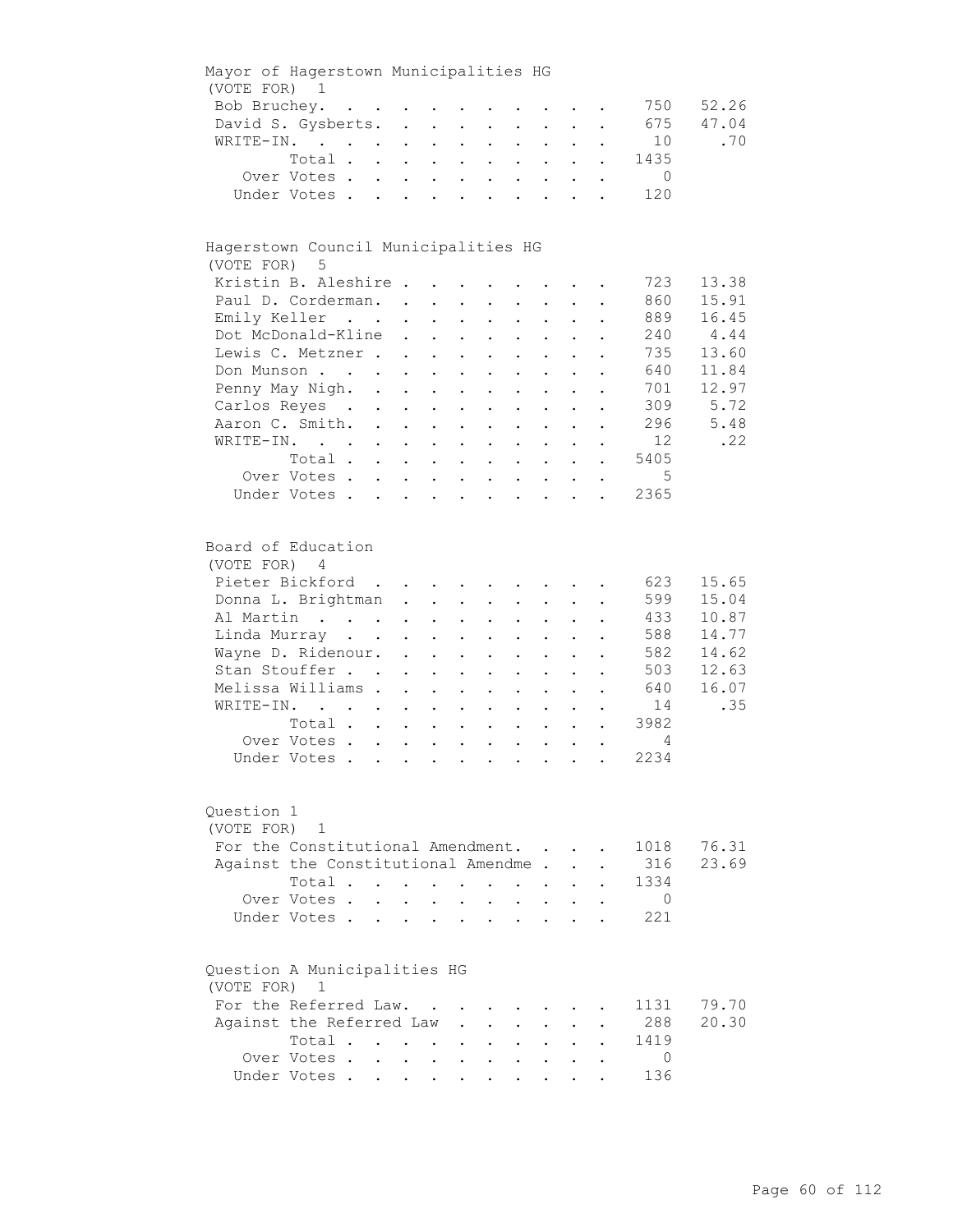| Precinct Summary<br>Run Date:04/26/17<br>RUN TIME:10:36 AM | Presidential General Election<br>Washington County, Maryland<br>November 8, 2016 |                                                                          |                                            |                           |                           |                                                                                                                           |                      |                      |                                                                                                                                                                                                                                                                                                                                                                                                                                   | OFFICIAL RESULTS |
|------------------------------------------------------------|----------------------------------------------------------------------------------|--------------------------------------------------------------------------|--------------------------------------------|---------------------------|---------------------------|---------------------------------------------------------------------------------------------------------------------------|----------------------|----------------------|-----------------------------------------------------------------------------------------------------------------------------------------------------------------------------------------------------------------------------------------------------------------------------------------------------------------------------------------------------------------------------------------------------------------------------------|------------------|
| 1801 018-001                                               |                                                                                  |                                                                          |                                            |                           |                           |                                                                                                                           |                      |                      |                                                                                                                                                                                                                                                                                                                                                                                                                                   |                  |
|                                                            |                                                                                  |                                                                          |                                            |                           |                           |                                                                                                                           |                      |                      | VOTES                                                                                                                                                                                                                                                                                                                                                                                                                             | PERCENT          |
|                                                            | REGISTERED VOTERS - TOTAL<br>BALLOTS CAST - TOTAL.                               |                                                                          |                                            |                           |                           |                                                                                                                           |                      |                      | 1986<br>1180                                                                                                                                                                                                                                                                                                                                                                                                                      |                  |
|                                                            | BALLOTS CAST - BLANK.                                                            |                                                                          |                                            |                           |                           |                                                                                                                           |                      |                      | 0<br>$\mathbf{r} = \mathbf{r} + \mathbf{r} + \mathbf{r} + \mathbf{r} + \mathbf{r} + \mathbf{r} + \mathbf{r} + \mathbf{r} + \mathbf{r} + \mathbf{r} + \mathbf{r} + \mathbf{r} + \mathbf{r} + \mathbf{r} + \mathbf{r} + \mathbf{r} + \mathbf{r} + \mathbf{r} + \mathbf{r} + \mathbf{r} + \mathbf{r} + \mathbf{r} + \mathbf{r} + \mathbf{r} + \mathbf{r} + \mathbf{r} + \mathbf{r} + \mathbf{r} + \mathbf{r} + \mathbf{r} + \mathbf$ |                  |
|                                                            | VOTER TURNOUT - TOTAL                                                            |                                                                          |                                            |                           |                           |                                                                                                                           |                      |                      |                                                                                                                                                                                                                                                                                                                                                                                                                                   | 59.42            |
|                                                            | VOTER TURNOUT - BLANK                                                            |                                                                          |                                            |                           |                           |                                                                                                                           |                      |                      |                                                                                                                                                                                                                                                                                                                                                                                                                                   |                  |
|                                                            |                                                                                  |                                                                          |                                            |                           |                           |                                                                                                                           |                      |                      |                                                                                                                                                                                                                                                                                                                                                                                                                                   |                  |
| (VOTE FOR) 1                                               | President - Vice Pres                                                            |                                                                          |                                            |                           |                           |                                                                                                                           |                      |                      |                                                                                                                                                                                                                                                                                                                                                                                                                                   |                  |
|                                                            | Trump-Pence (REP).                                                               |                                                                          |                                            |                           |                           |                                                                                                                           |                      |                      | 845                                                                                                                                                                                                                                                                                                                                                                                                                               | 72.04            |
|                                                            | Clinton-Kaine (DEM)                                                              |                                                                          |                                            |                           |                           |                                                                                                                           | $\mathbf{L}$         |                      | 247                                                                                                                                                                                                                                                                                                                                                                                                                               | 21.06            |
|                                                            | Johnson-Weld (LIB)                                                               |                                                                          |                                            |                           |                           | $\mathbf{z} = \mathbf{z} + \mathbf{z}$ .                                                                                  | $\ddot{\phantom{0}}$ |                      | 42                                                                                                                                                                                                                                                                                                                                                                                                                                | 3.58             |
|                                                            | Stein-Baraka (GRN).                                                              |                                                                          | $\mathbf{r} = \mathbf{r} \cdot \mathbf{r}$ |                           |                           |                                                                                                                           |                      |                      | 15                                                                                                                                                                                                                                                                                                                                                                                                                                | 1.28             |
| WRITE-IN.                                                  |                                                                                  |                                                                          |                                            |                           |                           | $\mathbf{z} = \mathbf{z} + \mathbf{z}$ .                                                                                  |                      |                      | 24                                                                                                                                                                                                                                                                                                                                                                                                                                | 2.05             |
|                                                            | $\mathcal{A}$ and $\mathcal{A}$ are also associated as a set of $\mathcal{A}$    |                                                                          |                                            |                           |                           | $\mathbf{z} = \mathbf{z} + \mathbf{z}$ .                                                                                  |                      |                      |                                                                                                                                                                                                                                                                                                                                                                                                                                   |                  |
|                                                            | Total                                                                            |                                                                          |                                            |                           |                           | $\mathbf{L}^{\text{max}}$ , and $\mathbf{L}^{\text{max}}$                                                                 |                      |                      | 1173<br>$\sim 10^{-11}$                                                                                                                                                                                                                                                                                                                                                                                                           |                  |
|                                                            | Over Votes                                                                       |                                                                          |                                            |                           |                           |                                                                                                                           |                      |                      | 1                                                                                                                                                                                                                                                                                                                                                                                                                                 |                  |
|                                                            | Under Votes                                                                      | $\ddot{\phantom{0}}$                                                     | $\sim$ $-$                                 | $\sim$ 100 $\pm$          |                           |                                                                                                                           |                      |                      | 6                                                                                                                                                                                                                                                                                                                                                                                                                                 |                  |
| U.S. Senator<br>(VOTE FOR) 1                               |                                                                                  |                                                                          |                                            |                           |                           |                                                                                                                           |                      |                      |                                                                                                                                                                                                                                                                                                                                                                                                                                   |                  |
|                                                            | Kathy Szeliga (REP)                                                              |                                                                          |                                            |                           |                           |                                                                                                                           |                      |                      | 785                                                                                                                                                                                                                                                                                                                                                                                                                               | 69.35            |
|                                                            | Chris Van Hollen (DEM)                                                           |                                                                          |                                            |                           |                           | $\mathbf{L}^{\text{max}}$                                                                                                 |                      |                      | 308                                                                                                                                                                                                                                                                                                                                                                                                                               | 27.21            |
|                                                            | Margaret Flowers (GRN)                                                           |                                                                          |                                            |                           | $\sim$ 100 $\pm$          |                                                                                                                           |                      |                      | 38                                                                                                                                                                                                                                                                                                                                                                                                                                | 3.36             |
| WRITE-IN.                                                  |                                                                                  | $\mathbf{r} = \mathbf{r} + \mathbf{r}$ , where $\mathbf{r} = \mathbf{r}$ | $\bullet$                                  |                           |                           |                                                                                                                           |                      |                      | $\mathbf{1}$                                                                                                                                                                                                                                                                                                                                                                                                                      | .09              |
|                                                            | Total                                                                            |                                                                          |                                            | $\ddot{\phantom{0}}$      |                           | $\sim$ $\sim$                                                                                                             |                      |                      | 1132                                                                                                                                                                                                                                                                                                                                                                                                                              |                  |
|                                                            | Over Votes                                                                       |                                                                          |                                            | $\cdot$ $\cdot$ $\cdot$   | $\mathbf{L}^{\text{max}}$ | $\mathbf{L}$                                                                                                              | $\mathbf{L}$         |                      | $\overline{0}$                                                                                                                                                                                                                                                                                                                                                                                                                    |                  |
|                                                            | Under Votes                                                                      |                                                                          | $\ddot{\phantom{a}}$                       |                           |                           | $\cdots$                                                                                                                  |                      |                      | 48                                                                                                                                                                                                                                                                                                                                                                                                                                |                  |
|                                                            | Rep in Congress Congressional District 6                                         |                                                                          |                                            |                           |                           |                                                                                                                           |                      |                      |                                                                                                                                                                                                                                                                                                                                                                                                                                   |                  |
| (VOTE FOR) 1                                               |                                                                                  |                                                                          |                                            |                           |                           |                                                                                                                           |                      |                      |                                                                                                                                                                                                                                                                                                                                                                                                                                   |                  |
|                                                            | Amie Hoeber (REP).                                                               |                                                                          |                                            |                           |                           |                                                                                                                           |                      |                      |                                                                                                                                                                                                                                                                                                                                                                                                                                   | 746 64.93        |
|                                                            | John K. Delaney (DEM) .                                                          |                                                                          |                                            |                           |                           |                                                                                                                           |                      |                      |                                                                                                                                                                                                                                                                                                                                                                                                                                   | 354 30.81        |
|                                                            | David L. Howser (LIB)                                                            |                                                                          |                                            | $\mathbf{L}^{\text{max}}$ | $\sim$                    | $\sim 100$                                                                                                                |                      |                      | 33                                                                                                                                                                                                                                                                                                                                                                                                                                | 2.87             |
|                                                            | George Gluck (GRN).                                                              | $\sim$                                                                   | $\ddot{\phantom{0}}$                       | $\mathbf{L}^{\text{max}}$ |                           | $\cdot$ $\cdot$ $\cdot$                                                                                                   | $\ddot{\phantom{0}}$ | $\ddot{\phantom{a}}$ | 16                                                                                                                                                                                                                                                                                                                                                                                                                                | 1.39             |
|                                                            | WRITE-IN.                                                                        | $\mathcal{L}^{\text{max}}$                                               | $\bullet$                                  | $\sim$ 100 $\sim$         |                           | $\mathbf{L} = \mathbf{L}$                                                                                                 | $\ddot{\phantom{0}}$ | $\ddot{\phantom{a}}$ | $\overline{0}$                                                                                                                                                                                                                                                                                                                                                                                                                    |                  |
|                                                            | Total                                                                            |                                                                          | $\ddot{\phantom{0}}$                       | $\sim$ $\sim$             |                           | $\begin{array}{cccccccccccccc} \bullet & \bullet & \bullet & \bullet & \bullet & \bullet & \bullet & \bullet \end{array}$ |                      |                      | 1149                                                                                                                                                                                                                                                                                                                                                                                                                              |                  |
|                                                            | Over Votes.                                                                      |                                                                          |                                            |                           |                           |                                                                                                                           |                      | $\ddot{\phantom{a}}$ | $\overline{0}$                                                                                                                                                                                                                                                                                                                                                                                                                    |                  |
|                                                            | Under Votes                                                                      |                                                                          |                                            |                           |                           |                                                                                                                           |                      |                      | 31                                                                                                                                                                                                                                                                                                                                                                                                                                |                  |
| (VOTE FOR)                                                 | Judge of the Circuit Court Judicial Circuit 4<br>1                               |                                                                          |                                            |                           |                           |                                                                                                                           |                      |                      |                                                                                                                                                                                                                                                                                                                                                                                                                                   |                  |
|                                                            | Viki M. Pauler (JUD).                                                            |                                                                          |                                            |                           |                           |                                                                                                                           |                      |                      | 888                                                                                                                                                                                                                                                                                                                                                                                                                               | 98.67            |
|                                                            | WRITE-IN.                                                                        |                                                                          |                                            |                           |                           |                                                                                                                           |                      | $\bullet$            | 12                                                                                                                                                                                                                                                                                                                                                                                                                                | 1.33             |
|                                                            | Total                                                                            |                                                                          |                                            |                           |                           | $\mathbf{r}$ , and $\mathbf{r}$ , and $\mathbf{r}$ , and $\mathbf{r}$                                                     |                      |                      | 900                                                                                                                                                                                                                                                                                                                                                                                                                               |                  |
|                                                            | Over Votes                                                                       |                                                                          |                                            |                           |                           |                                                                                                                           |                      | $\bullet$            | $\overline{0}$                                                                                                                                                                                                                                                                                                                                                                                                                    |                  |
|                                                            | Under Votes                                                                      |                                                                          |                                            |                           |                           |                                                                                                                           |                      |                      | 280                                                                                                                                                                                                                                                                                                                                                                                                                               |                  |
| (VOTE FOR) 1                                               | Judge Special Appeals At Large                                                   |                                                                          |                                            |                           |                           |                                                                                                                           |                      |                      |                                                                                                                                                                                                                                                                                                                                                                                                                                   |                  |
|                                                            | Yes Dan Friedman (JUD)                                                           |                                                                          |                                            |                           |                           |                                                                                                                           |                      |                      | 819                                                                                                                                                                                                                                                                                                                                                                                                                               | 88.25            |
|                                                            | No Dan Friedman (JUD)                                                            |                                                                          |                                            |                           |                           |                                                                                                                           |                      |                      | 109                                                                                                                                                                                                                                                                                                                                                                                                                               | 11.75            |
|                                                            | Total                                                                            |                                                                          |                                            |                           |                           |                                                                                                                           |                      |                      | 928                                                                                                                                                                                                                                                                                                                                                                                                                               |                  |
|                                                            | Over Votes                                                                       |                                                                          |                                            |                           |                           |                                                                                                                           |                      |                      | $\Omega$                                                                                                                                                                                                                                                                                                                                                                                                                          |                  |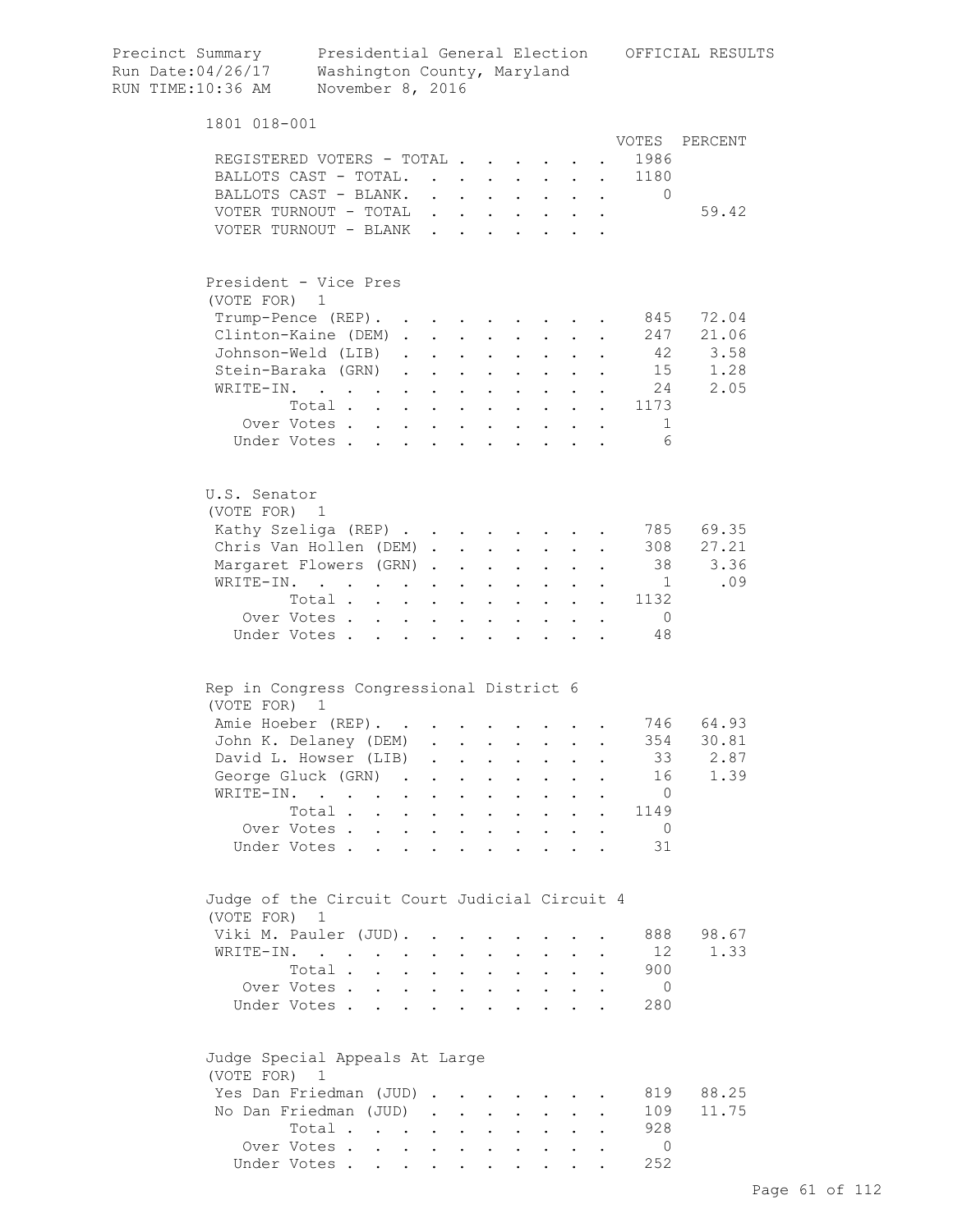| Board of Education                     |                         |  |  |  |                                 |                      |  |          |       |
|----------------------------------------|-------------------------|--|--|--|---------------------------------|----------------------|--|----------|-------|
| (VOTE FOR) 4                           |                         |  |  |  |                                 |                      |  |          |       |
| Pieter Bickford                        |                         |  |  |  |                                 |                      |  | 529      | 16.31 |
| Donna L. Brightman                     |                         |  |  |  |                                 |                      |  | 371      | 11.44 |
| Al Martin                              |                         |  |  |  |                                 |                      |  | 421      | 12.98 |
| Linda Murray                           |                         |  |  |  |                                 |                      |  | 369      | 11.38 |
| Wayne D. Ridenour.                     |                         |  |  |  |                                 |                      |  | 571      | 17.61 |
| Stan Stouffer                          |                         |  |  |  |                                 |                      |  | 482      | 14.86 |
| Melissa Williams                       |                         |  |  |  | $\cdot$ $\cdot$ $\cdot$ $\cdot$ |                      |  | 493      | 15.20 |
| WRITE-IN.                              |                         |  |  |  |                                 |                      |  | 7        | .22   |
|                                        | Total                   |  |  |  |                                 |                      |  | . 3243   |       |
|                                        | Over Votes 16           |  |  |  |                                 |                      |  |          |       |
|                                        | Under Votes             |  |  |  |                                 |                      |  | . 1461   |       |
|                                        |                         |  |  |  |                                 |                      |  |          |       |
| Ouestion 1                             |                         |  |  |  |                                 |                      |  |          |       |
| (VOTE FOR) 1                           |                         |  |  |  |                                 |                      |  |          |       |
| For the Constitutional Amendment.      |                         |  |  |  |                                 |                      |  | 720      | 69.30 |
| Against the Constitutional Amendme 319 |                         |  |  |  |                                 |                      |  |          | 30.70 |
|                                        | Total $\cdots$ $\cdots$ |  |  |  |                                 |                      |  | 1039     |       |
|                                        | Over Votes              |  |  |  |                                 | $\sim$ $\sim$ $\sim$ |  | $\Omega$ |       |
|                                        | Under Votes             |  |  |  |                                 |                      |  | 141      |       |
|                                        |                         |  |  |  |                                 |                      |  |          |       |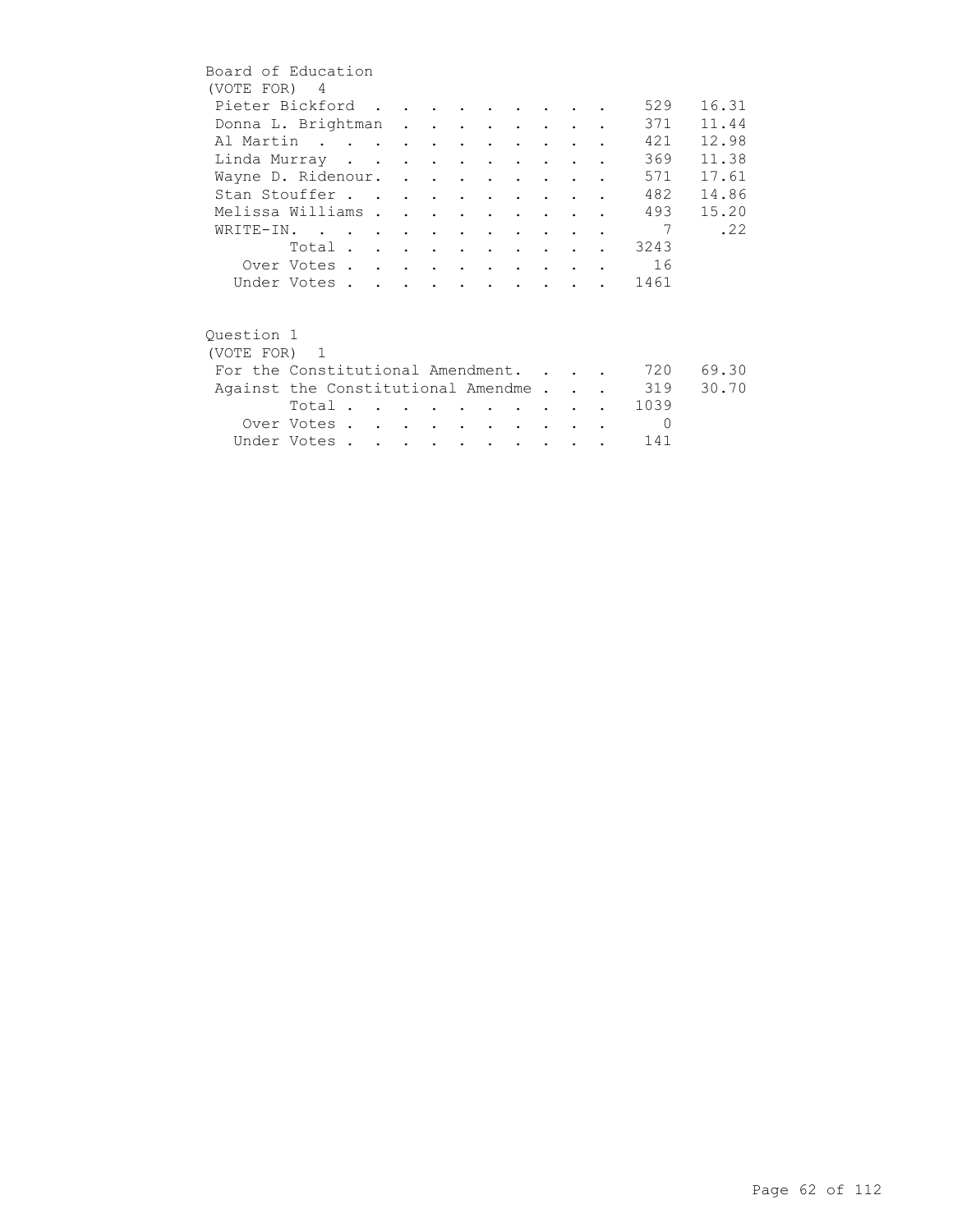| Precinct Summary<br>Run Date:04/26/17<br>RUN TIME:10:36 AM | Presidential General Election OFFICIAL RESULTS<br>Washington County, Maryland<br>November 8, 2016        |                                |                                                                          |                                          |                           |                                                                          |                                                             |                      |                                                                                                                                                                                                                                                                                                                                                                                                                                              |            |
|------------------------------------------------------------|----------------------------------------------------------------------------------------------------------|--------------------------------|--------------------------------------------------------------------------|------------------------------------------|---------------------------|--------------------------------------------------------------------------|-------------------------------------------------------------|----------------------|----------------------------------------------------------------------------------------------------------------------------------------------------------------------------------------------------------------------------------------------------------------------------------------------------------------------------------------------------------------------------------------------------------------------------------------------|------------|
| 1802 018-002                                               |                                                                                                          |                                |                                                                          |                                          |                           |                                                                          |                                                             |                      |                                                                                                                                                                                                                                                                                                                                                                                                                                              |            |
|                                                            |                                                                                                          |                                |                                                                          |                                          |                           |                                                                          |                                                             |                      | VOTES                                                                                                                                                                                                                                                                                                                                                                                                                                        | PERCENT    |
|                                                            | REGISTERED VOTERS - TOTAL                                                                                |                                |                                                                          |                                          |                           |                                                                          |                                                             |                      | 2250                                                                                                                                                                                                                                                                                                                                                                                                                                         |            |
|                                                            | BALLOTS CAST - TOTAL.                                                                                    |                                |                                                                          |                                          |                           |                                                                          |                                                             |                      | 1228                                                                                                                                                                                                                                                                                                                                                                                                                                         |            |
|                                                            | BALLOTS CAST - BLANK.                                                                                    |                                |                                                                          |                                          |                           |                                                                          |                                                             |                      | $\mathbf{0}$<br>$\mathbf{r} = \mathbf{r} + \mathbf{r} + \mathbf{r} + \mathbf{r} + \mathbf{r} + \mathbf{r} + \mathbf{r} + \mathbf{r} + \mathbf{r} + \mathbf{r} + \mathbf{r} + \mathbf{r} + \mathbf{r} + \mathbf{r} + \mathbf{r} + \mathbf{r} + \mathbf{r} + \mathbf{r} + \mathbf{r} + \mathbf{r} + \mathbf{r} + \mathbf{r} + \mathbf{r} + \mathbf{r} + \mathbf{r} + \mathbf{r} + \mathbf{r} + \mathbf{r} + \mathbf{r} + \mathbf{r} + \mathbf$ |            |
|                                                            | VOTER TURNOUT - TOTAL                                                                                    |                                |                                                                          |                                          |                           |                                                                          |                                                             |                      |                                                                                                                                                                                                                                                                                                                                                                                                                                              | 54.58      |
|                                                            | VOTER TURNOUT - BLANK                                                                                    |                                |                                                                          |                                          |                           |                                                                          |                                                             |                      |                                                                                                                                                                                                                                                                                                                                                                                                                                              |            |
| (VOTE FOR) 1                                               | President - Vice Pres                                                                                    |                                |                                                                          |                                          |                           |                                                                          |                                                             |                      |                                                                                                                                                                                                                                                                                                                                                                                                                                              |            |
|                                                            | Trump-Pence (REP).                                                                                       |                                |                                                                          |                                          |                           |                                                                          |                                                             |                      | 803                                                                                                                                                                                                                                                                                                                                                                                                                                          | 65.44      |
|                                                            | Clinton-Kaine (DEM)                                                                                      |                                |                                                                          |                                          |                           |                                                                          |                                                             |                      | 355                                                                                                                                                                                                                                                                                                                                                                                                                                          | 28.93      |
|                                                            | Johnson-Weld (LIB)                                                                                       |                                |                                                                          |                                          |                           | $\cdot$ $\cdot$                                                          | $\mathbf{r}$                                                |                      |                                                                                                                                                                                                                                                                                                                                                                                                                                              | 40 3.26    |
|                                                            | Stein-Baraka (GRN).                                                                                      | $\sim$                         |                                                                          | $\mathbf{z} = \mathbf{z} + \mathbf{z}$ . |                           | $\mathbf{z} = \mathbf{z} + \mathbf{z}$ .                                 | $\bullet$ .<br><br><br><br><br><br><br><br><br><br><br><br> |                      |                                                                                                                                                                                                                                                                                                                                                                                                                                              | 15<br>1.22 |
| WRITE-IN.                                                  |                                                                                                          |                                |                                                                          |                                          |                           |                                                                          |                                                             |                      | 14                                                                                                                                                                                                                                                                                                                                                                                                                                           | 1.14       |
|                                                            | $\mathcal{A}^{\mathcal{A}}$ , and $\mathcal{A}^{\mathcal{A}}$ , and $\mathcal{A}^{\mathcal{A}}$<br>Total |                                | $\mathbf{r} = \mathbf{r} + \mathbf{r}$ , where $\mathbf{r} = \mathbf{r}$ |                                          |                           | $\mathbf{z} = \mathbf{z} + \mathbf{z}$ .                                 |                                                             |                      | 1227                                                                                                                                                                                                                                                                                                                                                                                                                                         |            |
|                                                            | Over Votes                                                                                               |                                |                                                                          |                                          |                           | $\mathbf{A}^{(1)}$ and $\mathbf{A}^{(2)}$ and                            | $\sim$                                                      |                      | $\mathbf{A}^{(1)}$ and $\mathbf{A}^{(2)}$<br>1                                                                                                                                                                                                                                                                                                                                                                                               |            |
|                                                            | Under Votes                                                                                              | $\sim$                         |                                                                          | $\sim$                                   |                           |                                                                          |                                                             |                      | $\Omega$                                                                                                                                                                                                                                                                                                                                                                                                                                     |            |
|                                                            |                                                                                                          |                                | $\ddot{\phantom{0}}$                                                     |                                          |                           |                                                                          |                                                             |                      |                                                                                                                                                                                                                                                                                                                                                                                                                                              |            |
| U.S. Senator<br>(VOTE FOR) 1                               |                                                                                                          |                                |                                                                          |                                          |                           |                                                                          |                                                             |                      |                                                                                                                                                                                                                                                                                                                                                                                                                                              |            |
|                                                            | Kathy Szeliga (REP)                                                                                      |                                |                                                                          |                                          |                           |                                                                          |                                                             |                      | 704                                                                                                                                                                                                                                                                                                                                                                                                                                          | 60.79      |
|                                                            | Chris Van Hollen (DEM)                                                                                   |                                |                                                                          |                                          |                           | $\mathbf{a} = \mathbf{b}$                                                |                                                             |                      | 400                                                                                                                                                                                                                                                                                                                                                                                                                                          | 34.54      |
|                                                            | Margaret Flowers (GRN)                                                                                   |                                |                                                                          |                                          | $\mathbf{L}^{\text{max}}$ | $\mathbf{L}^{\text{max}}$                                                |                                                             |                      | 53                                                                                                                                                                                                                                                                                                                                                                                                                                           | 4.58       |
|                                                            | WRITE-IN.                                                                                                |                                |                                                                          |                                          |                           |                                                                          |                                                             |                      | $\overline{1}$                                                                                                                                                                                                                                                                                                                                                                                                                               | .09        |
|                                                            | Total                                                                                                    | $\sim$ $-$                     |                                                                          | $\mathbf{z} = \mathbf{z} + \mathbf{z}$ . | $\mathbf{L}^{\text{max}}$ | $\sim$ 10 $\pm$                                                          | $\mathbf{L}$                                                |                      | 1158                                                                                                                                                                                                                                                                                                                                                                                                                                         |            |
|                                                            | Over Votes                                                                                               | $\sim$<br>$\ddot{\phantom{0}}$ |                                                                          | $\ddot{\phantom{0}}$                     |                           |                                                                          |                                                             |                      | $\overline{0}$                                                                                                                                                                                                                                                                                                                                                                                                                               |            |
|                                                            | Under Votes                                                                                              |                                | $\ddot{\phantom{a}}$                                                     | $\mathbf{r}$                             | $\mathbf{r}$              |                                                                          |                                                             |                      | 70                                                                                                                                                                                                                                                                                                                                                                                                                                           |            |
|                                                            | Rep in Congress Congressional District 6                                                                 |                                |                                                                          |                                          |                           |                                                                          |                                                             |                      |                                                                                                                                                                                                                                                                                                                                                                                                                                              |            |
| (VOTE FOR) 1                                               |                                                                                                          |                                |                                                                          |                                          |                           |                                                                          |                                                             |                      |                                                                                                                                                                                                                                                                                                                                                                                                                                              |            |
|                                                            | Amie Hoeber (REP).                                                                                       |                                |                                                                          |                                          |                           |                                                                          |                                                             |                      |                                                                                                                                                                                                                                                                                                                                                                                                                                              | 704 58.86  |
|                                                            | John K. Delaney (DEM)                                                                                    |                                |                                                                          |                                          |                           |                                                                          |                                                             |                      |                                                                                                                                                                                                                                                                                                                                                                                                                                              | 443 37.04  |
|                                                            | David L. Howser (LIB)                                                                                    | $\sim$                         | $\sim$                                                                   |                                          |                           |                                                                          |                                                             |                      | 34                                                                                                                                                                                                                                                                                                                                                                                                                                           | 2.84       |
|                                                            | George Gluck (GRN).                                                                                      | $\sim$                         | $\ddot{\phantom{0}}$                                                     | $\ddot{\phantom{0}}$                     | $\ddot{\phantom{0}}$      | $\ddot{\phantom{0}}$                                                     | $\mathbf{L}$                                                |                      | 15                                                                                                                                                                                                                                                                                                                                                                                                                                           | 1.25       |
|                                                            | WRITE-IN.                                                                                                | $\sim$<br>$\ddot{\phantom{0}}$ | $\ddot{\phantom{a}}$                                                     | $\sim 100$ km s $^{-1}$                  |                           | $\ddot{\phantom{1}}$                                                     | $\mathbf{L}$                                                |                      | $\overline{0}$                                                                                                                                                                                                                                                                                                                                                                                                                               |            |
|                                                            | Total                                                                                                    |                                | $\ddot{\phantom{a}}$                                                     | $\sim$ $\sim$                            |                           | $\cdot$ $\cdot$ $\cdot$ $\cdot$ $\cdot$                                  |                                                             |                      | 1196                                                                                                                                                                                                                                                                                                                                                                                                                                         |            |
|                                                            | Over Votes                                                                                               |                                |                                                                          |                                          |                           |                                                                          |                                                             | $\ddot{\phantom{a}}$ | $\overline{1}$                                                                                                                                                                                                                                                                                                                                                                                                                               |            |
|                                                            | Under Votes                                                                                              |                                |                                                                          |                                          |                           |                                                                          |                                                             |                      | 31                                                                                                                                                                                                                                                                                                                                                                                                                                           |            |
| (VOTE FOR)                                                 | Judge of the Circuit Court Judicial Circuit 4<br>1                                                       |                                |                                                                          |                                          |                           |                                                                          |                                                             |                      |                                                                                                                                                                                                                                                                                                                                                                                                                                              |            |
|                                                            | Viki M. Pauler (JUD).                                                                                    |                                |                                                                          | $\mathbf{L}$                             | $\ddot{\phantom{0}}$      |                                                                          |                                                             |                      | 938                                                                                                                                                                                                                                                                                                                                                                                                                                          | 98.84      |
|                                                            | WRITE-IN.                                                                                                |                                | $\mathbf{r}$ , $\mathbf{r}$ , $\mathbf{r}$                               |                                          |                           | $\cdot$ $\cdot$                                                          | $\mathbf{L}$                                                |                      | 11                                                                                                                                                                                                                                                                                                                                                                                                                                           | 1.16       |
|                                                            | Total                                                                                                    |                                |                                                                          |                                          |                           | $\mathbf{r}$ , $\mathbf{r}$ , $\mathbf{r}$ , $\mathbf{r}$ , $\mathbf{r}$ |                                                             |                      | 949                                                                                                                                                                                                                                                                                                                                                                                                                                          |            |
|                                                            | Over Votes                                                                                               |                                |                                                                          |                                          |                           |                                                                          |                                                             |                      | $\overline{0}$                                                                                                                                                                                                                                                                                                                                                                                                                               |            |
|                                                            | Under Votes                                                                                              |                                |                                                                          |                                          |                           |                                                                          |                                                             |                      | 279                                                                                                                                                                                                                                                                                                                                                                                                                                          |            |
| (VOTE FOR) 1                                               | Judge Special Appeals At Large                                                                           |                                |                                                                          |                                          |                           |                                                                          |                                                             |                      |                                                                                                                                                                                                                                                                                                                                                                                                                                              |            |
|                                                            | Yes Dan Friedman (JUD)                                                                                   |                                |                                                                          |                                          |                           |                                                                          |                                                             |                      | 827                                                                                                                                                                                                                                                                                                                                                                                                                                          | 85.17      |
|                                                            | No Dan Friedman (JUD)                                                                                    |                                |                                                                          |                                          |                           |                                                                          |                                                             |                      | 144                                                                                                                                                                                                                                                                                                                                                                                                                                          | 14.83      |
|                                                            | Total                                                                                                    |                                |                                                                          |                                          |                           |                                                                          |                                                             |                      | 971                                                                                                                                                                                                                                                                                                                                                                                                                                          |            |
|                                                            | Over Votes                                                                                               |                                |                                                                          |                                          |                           |                                                                          |                                                             |                      | $\Omega$                                                                                                                                                                                                                                                                                                                                                                                                                                     |            |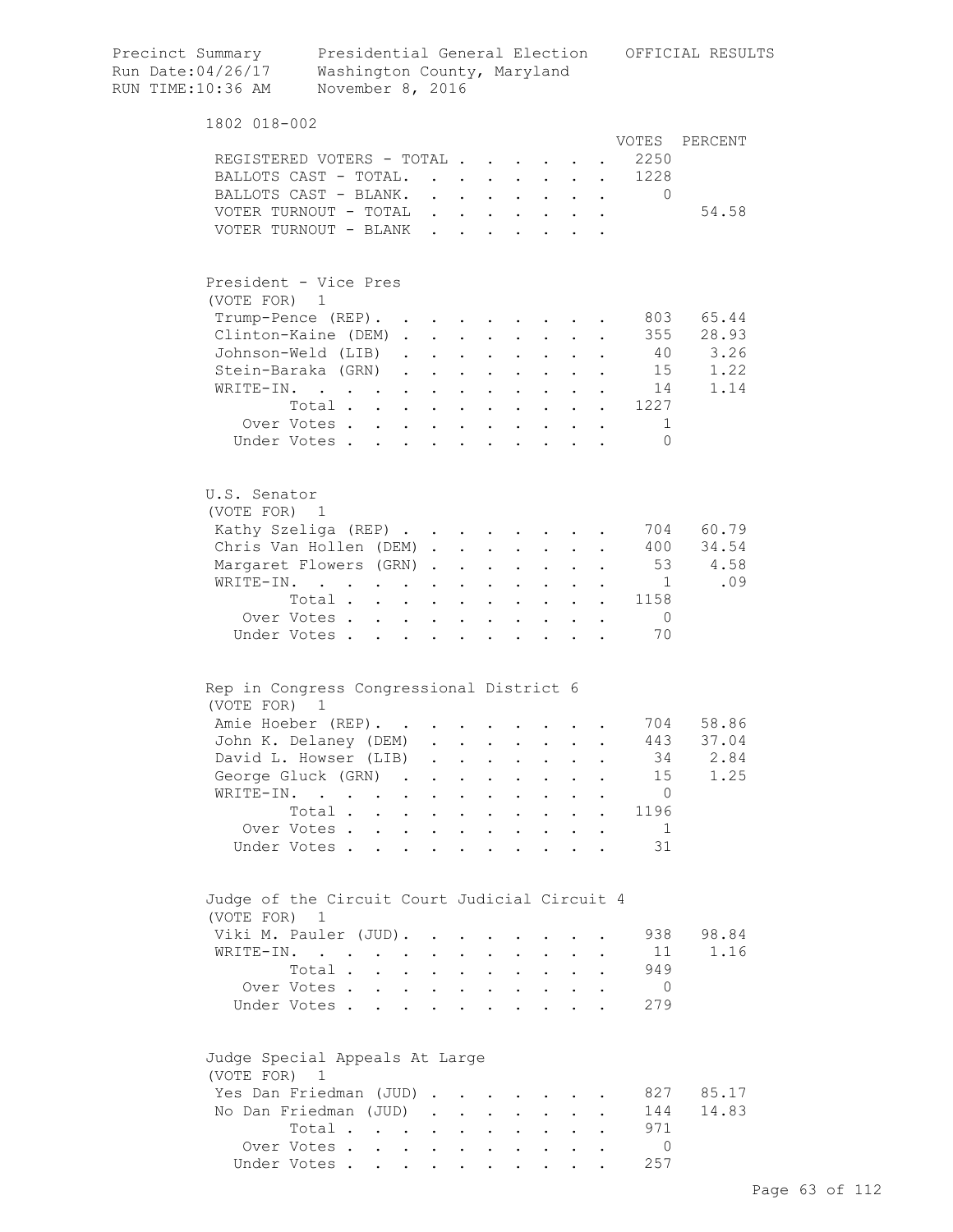| Board of Education                     |                |  |  |                                 |                                        |  |                |       |
|----------------------------------------|----------------|--|--|---------------------------------|----------------------------------------|--|----------------|-------|
| (VOTE FOR) 4                           |                |  |  |                                 |                                        |  |                |       |
| Pieter Bickford                        |                |  |  |                                 |                                        |  | 590            | 17.87 |
| Donna L. Brightman                     |                |  |  |                                 |                                        |  | 412            | 12.48 |
| Al Martin                              |                |  |  |                                 |                                        |  | 428            | 12.97 |
| Linda Murray                           |                |  |  |                                 |                                        |  | 378            | 11.45 |
| Wayne D. Ridenour.                     |                |  |  |                                 |                                        |  | 549            | 16.63 |
| Stan Stouffer                          |                |  |  |                                 |                                        |  | 451            | 13.66 |
| Melissa Williams                       |                |  |  | $\cdot$ $\cdot$ $\cdot$ $\cdot$ |                                        |  | 476            | 14.42 |
| WRITE-IN.                              |                |  |  |                                 |                                        |  | 17             | .51   |
|                                        | Total 3301     |  |  |                                 |                                        |  |                |       |
|                                        | Over Votes     |  |  |                                 |                                        |  | $\overline{4}$ |       |
|                                        | Under Votes    |  |  |                                 |                                        |  | 1607           |       |
|                                        |                |  |  |                                 |                                        |  |                |       |
| Ouestion 1                             |                |  |  |                                 |                                        |  |                |       |
| (VOTE FOR) 1                           |                |  |  |                                 |                                        |  |                |       |
| For the Constitutional Amendment.      |                |  |  |                                 |                                        |  | 744            | 70.25 |
| Against the Constitutional Amendme 315 |                |  |  |                                 |                                        |  |                | 29.75 |
|                                        | Total $\cdots$ |  |  |                                 | <b>Contract Contract Street</b>        |  | 1059           |       |
|                                        | Over Votes     |  |  |                                 | $\mathbf{r}$ . The set of $\mathbf{r}$ |  | $\Omega$       |       |
|                                        | Under Votes    |  |  |                                 |                                        |  | 169            |       |
|                                        |                |  |  |                                 |                                        |  |                |       |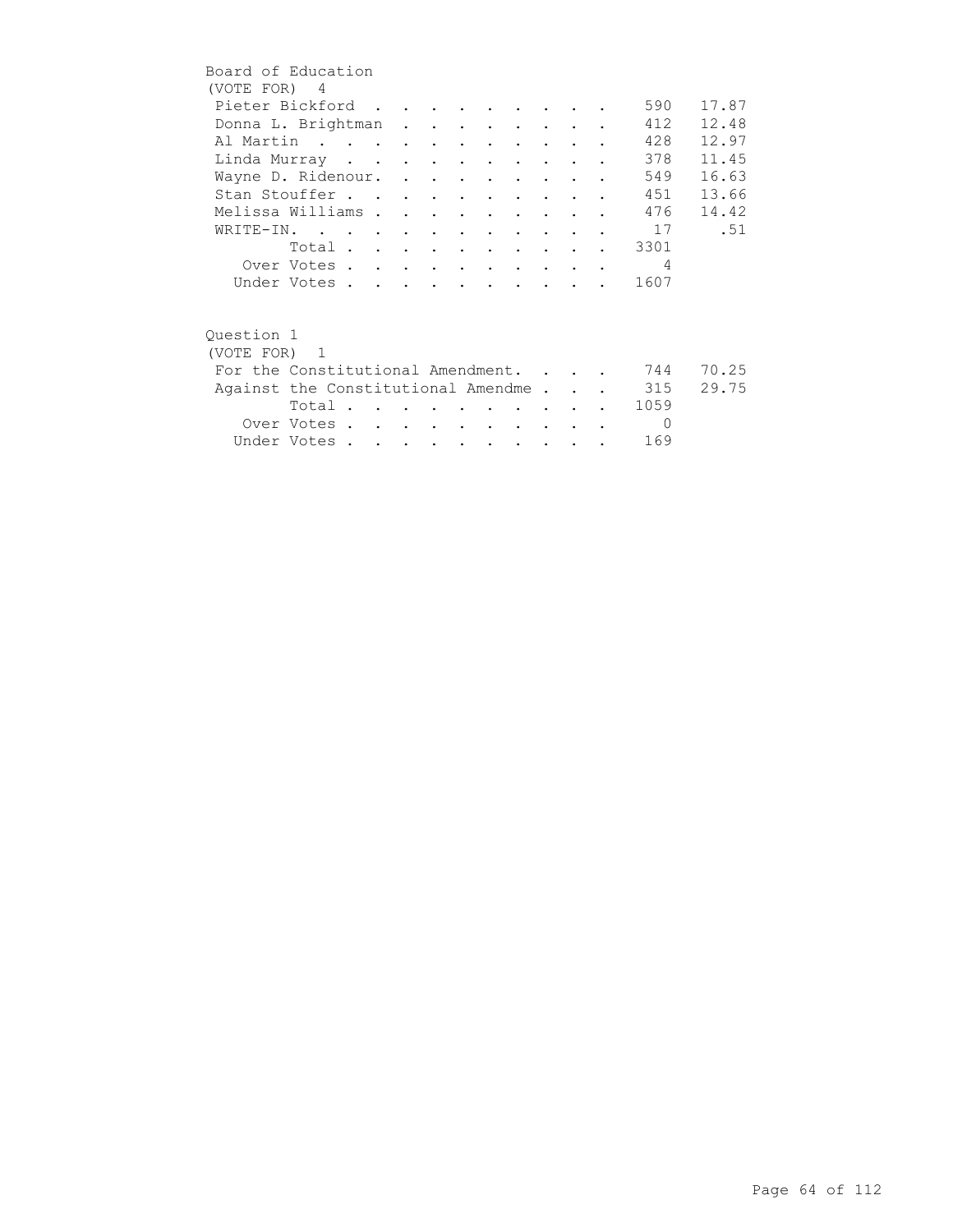| Precinct Summary<br>Run Date:04/26/17<br>RUN TIME:10:36 AM | Presidential General Election<br>Washington County, Maryland<br>November 8, 2016                            |        |           |                                                                      |                            |                                                                      |              |                      |                                   | OFFICIAL RESULTS |
|------------------------------------------------------------|-------------------------------------------------------------------------------------------------------------|--------|-----------|----------------------------------------------------------------------|----------------------------|----------------------------------------------------------------------|--------------|----------------------|-----------------------------------|------------------|
| 1803 018-003                                               |                                                                                                             |        |           |                                                                      |                            |                                                                      |              |                      |                                   |                  |
|                                                            |                                                                                                             |        |           |                                                                      |                            |                                                                      |              |                      | VOTES                             | PERCENT          |
|                                                            | REGISTERED VOTERS - TOTAL                                                                                   |        |           |                                                                      |                            |                                                                      |              |                      | 2767                              |                  |
|                                                            | BALLOTS CAST - TOTAL.                                                                                       |        |           |                                                                      |                            |                                                                      |              |                      | 1264<br>$\mathbf{L}^{\text{max}}$ |                  |
|                                                            | BALLOTS CAST - BLANK.<br>VOTER TURNOUT - TOTAL $\cdot \cdot \cdot \cdot \cdot \cdot$                        |        |           |                                                                      |                            |                                                                      |              |                      | 1                                 | .08<br>45.68     |
|                                                            | VOTER TURNOUT - BLANK                                                                                       |        |           |                                                                      |                            |                                                                      |              |                      |                                   | .04              |
|                                                            |                                                                                                             |        |           |                                                                      |                            |                                                                      |              |                      |                                   |                  |
|                                                            | President - Vice Pres                                                                                       |        |           |                                                                      |                            |                                                                      |              |                      |                                   |                  |
| (VOTE FOR) 1                                               |                                                                                                             |        |           |                                                                      |                            |                                                                      |              |                      |                                   |                  |
|                                                            | Trump-Pence (REP).                                                                                          |        |           |                                                                      |                            |                                                                      |              |                      | 616                               | 49.01            |
|                                                            | Clinton-Kaine (DEM)                                                                                         |        |           |                                                                      |                            |                                                                      |              |                      |                                   | 564 44.87        |
|                                                            | Johnson-Weld (LIB).                                                                                         |        |           | $\mathbf{z} = \left\{ \mathbf{z}_1, \ldots, \mathbf{z}_n \right\}$ . |                            | $\mathbf{r} = \mathbf{r} + \mathbf{r}$ .                             |              |                      |                                   | 38 3.02          |
| WRITE-IN.                                                  | Stein-Baraka (GRN)                                                                                          |        |           |                                                                      | $\mathbf{A}^{\text{max}}$  | $\sim$ $-$                                                           |              |                      | 14                                | 1.11             |
|                                                            | $\mathcal{L}^{\mathcal{A}}(\mathcal{A})$ . The contribution of the contribution of $\mathcal{A}$<br>Total . |        |           |                                                                      |                            | $\mathbf{z} = \mathbf{z} + \mathbf{z}$ .                             |              |                      | 25<br>1257                        | 1.99             |
|                                                            | $\mathbf{L} = \mathbf{L}$<br>Over Votes                                                                     | $\sim$ | $\bullet$ | $\sim$<br>$\mathbf{r} = \mathbf{r} + \mathbf{r}$ .                   | $\mathcal{L}^{\text{max}}$ | $\sim$<br>$\sim$ $-$                                                 |              |                      | $\overline{0}$                    |                  |
|                                                            | Under Votes                                                                                                 |        |           |                                                                      |                            |                                                                      | $\mathbf{L}$ | $\mathbf{r}$         | 7                                 |                  |
|                                                            |                                                                                                             |        |           |                                                                      |                            |                                                                      |              |                      |                                   |                  |
| U.S. Senator<br>(VOTE FOR) 1                               |                                                                                                             |        |           |                                                                      |                            |                                                                      |              |                      |                                   |                  |
|                                                            | Kathy Szeliga (REP)                                                                                         |        |           |                                                                      |                            |                                                                      |              |                      |                                   | 586 48.51        |
|                                                            | Chris Van Hollen (DEM)                                                                                      |        |           |                                                                      |                            |                                                                      |              |                      |                                   | 576 47.68        |
|                                                            | Margaret Flowers (GRN)                                                                                      |        |           |                                                                      | $\sim$                     | $\sim 10^{-10}$                                                      |              |                      | 45                                | 3.73             |
| WRITE-IN.                                                  | $\mathbf{r} = \mathbf{r} \cdot \mathbf{r}$ .                                                                |        |           | $\ddot{\phantom{0}}$                                                 |                            | $\sim$ 100 $\pm$                                                     |              |                      | $\mathbf{1}$                      | .08              |
|                                                            | Total                                                                                                       |        |           |                                                                      |                            | $\mathbf{r}$ , $\mathbf{r}$ , $\mathbf{r}$                           |              |                      | 1208                              |                  |
|                                                            | Over Votes                                                                                                  |        |           |                                                                      |                            | $\cdot$ $\cdot$ $\cdot$ $\cdot$ $\cdot$ $\cdot$ $\cdot$              |              | $\ddot{\phantom{a}}$ | $\overline{0}$                    |                  |
|                                                            | Under Votes                                                                                                 |        |           |                                                                      |                            |                                                                      |              |                      | 56                                |                  |
|                                                            | Rep in Congress Congressional District 6                                                                    |        |           |                                                                      |                            |                                                                      |              |                      |                                   |                  |
| (VOTE FOR) 1                                               |                                                                                                             |        |           |                                                                      |                            |                                                                      |              |                      |                                   |                  |
|                                                            | Amie Hoeber (REP).                                                                                          |        |           |                                                                      |                            |                                                                      |              |                      |                                   | 546 44.68        |
|                                                            | John K. Delaney (DEM)<br>David L. Howser (LIB)                                                              |        |           |                                                                      |                            |                                                                      |              |                      | 620<br>33                         | 50.74<br>2.70    |
|                                                            | George Gluck (GRN)                                                                                          |        |           |                                                                      |                            |                                                                      |              |                      | 20                                | 1.64             |
| WRITE-IN.                                                  | $\mathbf{r}$ , $\mathbf{r}$ , $\mathbf{r}$ , $\mathbf{r}$ , $\mathbf{r}$                                    |        |           |                                                                      |                            | $\cdot$ $\cdot$ $\cdot$ $\cdot$ $\cdot$                              |              |                      | $\overline{\mathbf{3}}$           | .25              |
|                                                            | Total $\cdots$ $\cdots$                                                                                     |        |           |                                                                      |                            | $\cdot$ $\cdot$ $\cdot$ $\cdot$                                      |              |                      | 1222                              |                  |
|                                                            | Over Votes                                                                                                  |        |           |                                                                      |                            | and a strategic state                                                |              | $\bullet$            | $\overline{0}$                    |                  |
|                                                            | Under Votes                                                                                                 |        |           |                                                                      |                            |                                                                      |              |                      | 42                                |                  |
| (VOTE FOR)                                                 | Judge of the Circuit Court Judicial Circuit 4<br>1                                                          |        |           |                                                                      |                            |                                                                      |              |                      |                                   |                  |
|                                                            | Viki M. Pauler (JUD).                                                                                       |        |           |                                                                      |                            |                                                                      |              |                      | 900                               | 99.34            |
|                                                            | WRITE-IN.                                                                                                   |        |           |                                                                      |                            |                                                                      |              |                      | - 6                               | .66              |
|                                                            | Total                                                                                                       |        |           |                                                                      |                            |                                                                      |              |                      | 906                               |                  |
|                                                            | Over Votes                                                                                                  |        |           |                                                                      |                            | $\mathbf{z} = \left\{ \mathbf{z}_1, \ldots, \mathbf{z}_n \right\}$ . |              |                      | - 0                               |                  |
|                                                            | Under Votes                                                                                                 |        |           |                                                                      |                            |                                                                      |              |                      | 358                               |                  |
| (VOTE FOR)                                                 | Judge Special Appeals At Large<br>$\mathbf 1$                                                               |        |           |                                                                      |                            |                                                                      |              |                      |                                   |                  |
|                                                            | Yes Dan Friedman (JUD)                                                                                      |        |           |                                                                      |                            |                                                                      |              |                      | 799                               | 82.54            |
|                                                            | No Dan Friedman (JUD)                                                                                       |        |           |                                                                      |                            |                                                                      |              |                      | 169                               | 17.46            |
|                                                            | Total                                                                                                       |        |           |                                                                      |                            |                                                                      |              |                      | 968                               |                  |
|                                                            | Over Votes                                                                                                  |        |           |                                                                      |                            |                                                                      |              |                      | $\Omega$                          |                  |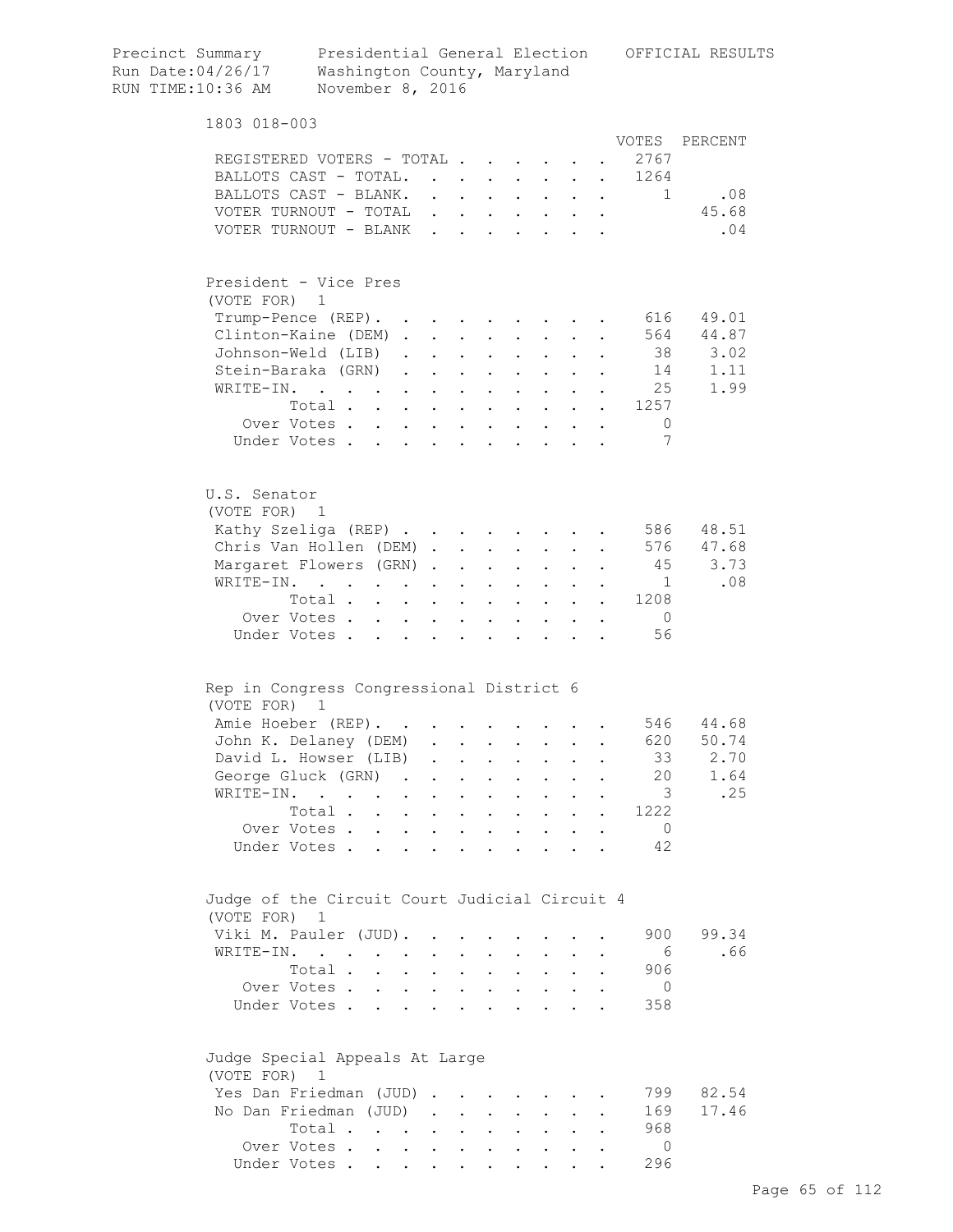| Board of Education |                                    |  |  |                                     |                                         |                      |               |            |       |
|--------------------|------------------------------------|--|--|-------------------------------------|-----------------------------------------|----------------------|---------------|------------|-------|
| (VOTE FOR) 4       |                                    |  |  |                                     |                                         |                      |               |            |       |
|                    | Pieter Bickford                    |  |  |                                     |                                         |                      |               | 433        | 14.11 |
|                    | Donna L. Brightman                 |  |  |                                     |                                         |                      |               | 461        | 15.03 |
|                    | Al Martin                          |  |  |                                     |                                         |                      |               | 393        | 12.81 |
|                    | Linda Murray                       |  |  |                                     |                                         | $\sim$ $\sim$ $\sim$ |               | 448        | 14.60 |
|                    | Wayne D. Ridenour.                 |  |  |                                     |                                         |                      |               | 465        | 15.16 |
|                    | Stan Stouffer                      |  |  |                                     |                                         |                      |               | 362        | 11.80 |
|                    | Melissa Williams                   |  |  |                                     | $\cdot$ $\cdot$ $\cdot$ $\cdot$ $\cdot$ |                      |               | 496        | 16.17 |
|                    | WRITE-IN.                          |  |  |                                     |                                         |                      |               | 10         | .33   |
|                    | Total                              |  |  |                                     |                                         |                      |               | 3068       |       |
|                    | Over Votes                         |  |  |                                     |                                         |                      |               | - 4        |       |
|                    | Under Votes                        |  |  |                                     |                                         |                      |               | 1984       |       |
|                    |                                    |  |  |                                     |                                         |                      |               |            |       |
| Ouestion 1         |                                    |  |  |                                     |                                         |                      |               |            |       |
| (VOTE FOR) 1       |                                    |  |  |                                     |                                         |                      |               |            |       |
|                    | For the Constitutional Amendment.  |  |  |                                     |                                         |                      |               | 780        | 73.79 |
|                    | Against the Constitutional Amendme |  |  |                                     |                                         |                      |               | . 277      | 26.21 |
|                    | Total                              |  |  |                                     |                                         |                      |               | 1057       |       |
|                    | Over Votes                         |  |  |                                     |                                         |                      |               | $\bigcirc$ |       |
|                    |                                    |  |  |                                     |                                         |                      |               | 207        |       |
|                    | Under Votes                        |  |  | and the contract of the contract of |                                         | $\sim$               | $\sim$ $\sim$ |            |       |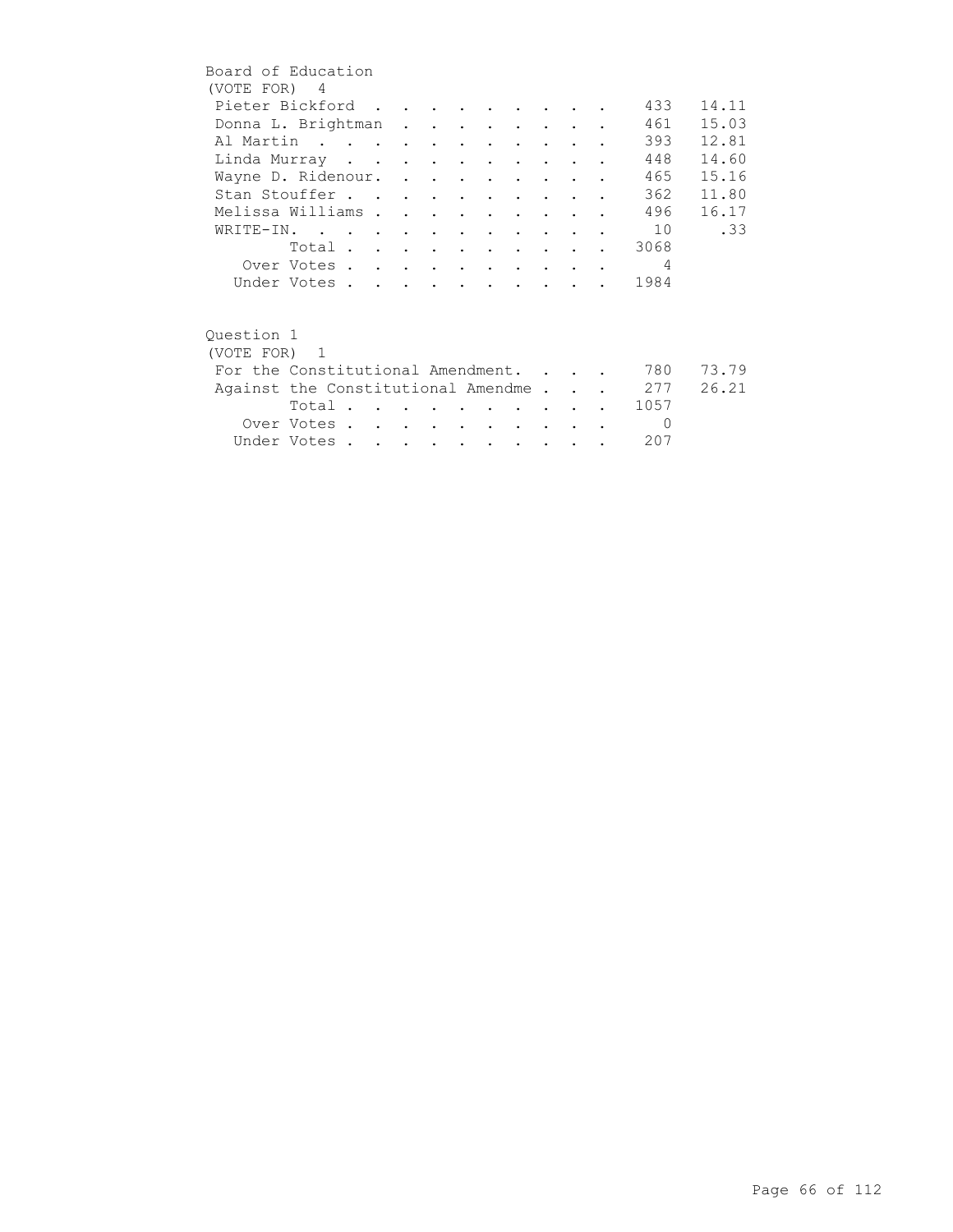| Precinct Summary<br>Run Date: 04/26/17<br>RUN TIME: 10:36 AM | Washington County, Maryland<br>November 8, 2016                       |                                   |                                                                          |                                              |                                                      |                           |                                                             |                      |           |                          | Presidential General Election OFFICIAL RESULTS |
|--------------------------------------------------------------|-----------------------------------------------------------------------|-----------------------------------|--------------------------------------------------------------------------|----------------------------------------------|------------------------------------------------------|---------------------------|-------------------------------------------------------------|----------------------|-----------|--------------------------|------------------------------------------------|
| 1804 018-004                                                 |                                                                       |                                   |                                                                          |                                              |                                                      |                           |                                                             |                      |           |                          |                                                |
|                                                              |                                                                       |                                   |                                                                          |                                              |                                                      |                           |                                                             |                      |           | VOTES                    | PERCENT                                        |
| REGISTERED VOTERS - TOTAL.                                   |                                                                       |                                   |                                                                          |                                              | $\mathbf{L} = \mathbf{L}$                            |                           |                                                             |                      |           | 346                      |                                                |
| BALLOTS CAST - TOTAL.                                        |                                                                       |                                   | $\mathbf{r}$                                                             |                                              |                                                      |                           |                                                             |                      |           | 128                      |                                                |
| BALLOTS CAST - BLANK.                                        |                                                                       |                                   |                                                                          |                                              |                                                      |                           |                                                             |                      |           | $\Omega$                 |                                                |
| VOTER TURNOUT - TOTAL<br>VOTER TURNOUT - BLANK               |                                                                       |                                   | $\mathbf{L}$<br>$\mathbf{r}$                                             | $\mathbf{r}$                                 | $\cdot$ $\cdot$ $\cdot$<br>$\mathbf{L}^{\text{max}}$ |                           |                                                             |                      |           |                          | 36.99                                          |
|                                                              |                                                                       |                                   |                                                                          |                                              |                                                      |                           |                                                             |                      |           |                          |                                                |
| President - Vice Pres                                        |                                                                       |                                   |                                                                          |                                              |                                                      |                           |                                                             |                      |           |                          |                                                |
| (VOTE FOR)                                                   | 1                                                                     |                                   |                                                                          |                                              |                                                      |                           |                                                             |                      |           |                          |                                                |
| Trump-Pence (REP).                                           |                                                                       | $\bullet$                         |                                                                          | $\bullet$                                    |                                                      |                           |                                                             |                      |           | 55                       | 42.97                                          |
| Clinton-Kaine (DEM) .                                        |                                                                       |                                   | $\ddot{\phantom{0}}$                                                     | $\ddot{\phantom{0}}$                         |                                                      |                           |                                                             |                      |           | 57                       | 44.53                                          |
| Johnson-Weld (LIB)                                           |                                                                       | $\ddot{\phantom{a}}$              |                                                                          | $\bullet$                                    | $\ddot{\phantom{a}}$                                 |                           |                                                             |                      |           | 10                       | 7.81<br>3.91                                   |
| Stein-Baraka (GRN)                                           |                                                                       | $\ddot{\phantom{a}}$              | $\mathbf{L}$                                                             |                                              |                                                      |                           |                                                             |                      |           | $5^{\circ}$              |                                                |
| WRITE-IN.                                                    | Total                                                                 | $\mathbf{L}$                      | $\mathbf{L}$                                                             | $\ddot{\phantom{a}}$                         | $\mathbf{r}$                                         | $\ddot{\phantom{a}}$      | $\mathbf{r}$                                                |                      |           | 1<br>128                 | .78                                            |
|                                                              | Over Votes                                                            |                                   |                                                                          | $\ddot{\phantom{a}}$<br>$\ddot{\phantom{a}}$ | $\sim$<br>$\sim 100$ km s $^{-1}$                    | $\bullet$                 | $\sim$ $\sim$ $\sim$<br>$\cdot$ $\cdot$ $\cdot$ $\cdot$     |                      |           | 0                        |                                                |
|                                                              | Under Votes                                                           |                                   |                                                                          |                                              |                                                      |                           |                                                             |                      |           | $\Omega$                 |                                                |
|                                                              |                                                                       |                                   |                                                                          |                                              |                                                      |                           |                                                             |                      |           |                          |                                                |
| U.S. Senator                                                 |                                                                       |                                   |                                                                          |                                              |                                                      |                           |                                                             |                      |           |                          |                                                |
| (VOTE FOR) 1                                                 |                                                                       |                                   |                                                                          |                                              |                                                      |                           |                                                             |                      |           |                          |                                                |
| Kathy Szeliga (REP)                                          |                                                                       |                                   |                                                                          |                                              |                                                      |                           |                                                             |                      |           | 52                       | 41.94                                          |
| Chris Van Hollen (DEM).                                      |                                                                       |                                   |                                                                          |                                              |                                                      |                           | $\cdot$ $\cdot$ $\cdot$ $\cdot$                             | $\mathbf{r}$         |           | 62                       | 50.00                                          |
| Margaret Flowers (GRN).                                      |                                                                       |                                   |                                                                          | $\ddot{\phantom{a}}$                         | $\mathbf{L}$                                         |                           | $\cdot$ $\cdot$ $\cdot$                                     |                      |           | 10                       | 8.06                                           |
| WRITE-IN.                                                    | $\mathbf{r}$ , and $\mathbf{r}$ , and $\mathbf{r}$ , and $\mathbf{r}$ |                                   |                                                                          | $\ddot{\phantom{0}}$                         | $\ddot{\phantom{a}}$                                 | $\ddot{\phantom{a}}$      | $\mathbf{L}$                                                |                      |           | $\circ$<br>124           |                                                |
|                                                              | Total<br>Over Votes                                                   |                                   |                                                                          | $\bullet$                                    | $\sim 100$ km s $^{-1}$                              | $\mathbf{L}^{\text{max}}$ | $\bullet$ .                                                 | $\sim$ $-$           | $\bullet$ | 0                        |                                                |
| Under Votes                                                  |                                                                       | $\ddot{\phantom{0}}$<br>$\bullet$ | $\ddot{\phantom{a}}$<br>$\bullet$                                        | $\bullet$<br>$\ddot{\phantom{0}}$            | $\bullet$                                            | $\bullet$                 |                                                             |                      |           | 4                        |                                                |
|                                                              |                                                                       |                                   |                                                                          |                                              |                                                      |                           |                                                             |                      |           |                          |                                                |
| Rep in Congress Congressional District 6<br>(VOTE FOR)       | $\overline{1}$                                                        |                                   |                                                                          |                                              |                                                      |                           |                                                             |                      |           |                          |                                                |
| Amie Hoeber (REP).                                           |                                                                       |                                   |                                                                          |                                              |                                                      |                           |                                                             |                      |           |                          | 49 39.20                                       |
| John K. Delaney (DEM)                                        |                                                                       |                                   |                                                                          |                                              |                                                      |                           |                                                             |                      |           | 63                       | 50.40                                          |
| David L. Howser (LIB)                                        |                                                                       |                                   |                                                                          |                                              | $\ddot{\phantom{0}}$                                 | $\bullet$ .               | $\bullet$ .<br><br><br><br><br><br><br><br><br><br><br><br> | $\ddot{\phantom{0}}$ |           | 6                        | 4.80                                           |
| George Gluck (GRN)                                           |                                                                       | $\sim$ $\sim$                     |                                                                          | $\ddot{\phantom{0}}$                         | $\ddot{\phantom{0}}$                                 | $\bullet$                 |                                                             |                      |           | 7                        | 5.60                                           |
| WRITE-IN.                                                    |                                                                       | $\bullet$                         | $\ddot{\phantom{0}}$                                                     | $\ddot{\phantom{0}}$                         | $\ddot{\phantom{a}}$                                 | $\bullet$                 |                                                             |                      |           | 0                        |                                                |
|                                                              | Total                                                                 | $\sim$ $-$                        | $\mathcal{L}^{\text{max}}$                                               | $\bullet$                                    | $\ddot{\phantom{0}}$                                 |                           |                                                             |                      |           | 125                      |                                                |
| Over Votes.                                                  | $\mathbf{L}$                                                          | $\ddot{\phantom{0}}$              | $\ddot{\phantom{0}}$                                                     | $\ddot{\phantom{a}}$                         | $\ddot{\phantom{a}}$                                 |                           |                                                             |                      |           | 0                        |                                                |
| Under Votes.                                                 | $\overline{a}$                                                        |                                   |                                                                          |                                              |                                                      |                           |                                                             |                      |           | 3                        |                                                |
| Judge of the Circuit Court Judicial Circuit 4                |                                                                       |                                   |                                                                          |                                              |                                                      |                           |                                                             |                      |           |                          |                                                |
| (VOTE FOR) 1                                                 |                                                                       |                                   |                                                                          |                                              |                                                      |                           |                                                             |                      |           |                          |                                                |
| Viki M. Pauler (JUD).                                        |                                                                       |                                   | $\ddot{\phantom{a}}$                                                     |                                              |                                                      |                           |                                                             |                      |           | 94                       | 100.00                                         |
| WRITE-IN.                                                    | and the contract of the contract of                                   |                                   |                                                                          |                                              |                                                      |                           |                                                             |                      |           | $\overline{0}$           |                                                |
|                                                              | Total .                                                               |                                   |                                                                          | $\bullet$                                    |                                                      |                           |                                                             |                      |           | 94                       |                                                |
|                                                              | Over Votes                                                            | $\sim$                            | $\ddot{\phantom{0}}$                                                     | $\ddot{\phantom{a}}$                         | $\ddot{\phantom{a}}$                                 |                           |                                                             |                      |           | $\overline{\phantom{0}}$ |                                                |
| Under Votes.                                                 | $\mathbf{r}$                                                          |                                   |                                                                          |                                              |                                                      |                           |                                                             |                      |           | 34                       |                                                |
| Judge Special Appeals At Large                               |                                                                       |                                   |                                                                          |                                              |                                                      |                           |                                                             |                      |           |                          |                                                |
| (VOTE FOR)                                                   | 1                                                                     |                                   |                                                                          |                                              |                                                      |                           |                                                             |                      |           |                          |                                                |
| Yes Dan Friedman (JUD)                                       |                                                                       |                                   |                                                                          |                                              |                                                      |                           |                                                             |                      |           | 83                       | 82.18                                          |
| No Dan Friedman (JUD)                                        |                                                                       |                                   | $\mathbf{u} = \mathbf{u} + \mathbf{u}$ , where $\mathbf{u} = \mathbf{u}$ |                                              |                                                      | $\ddot{\phantom{a}}$      |                                                             |                      |           | 18                       | 17.82                                          |
|                                                              | Total                                                                 |                                   |                                                                          | $\ddot{\phantom{a}}$                         | $\ddot{\phantom{a}}$                                 |                           | $\bullet$ .<br><br><br><br><br><br><br><br><br><br><br><br> |                      |           | 101                      |                                                |
|                                                              | Over Votes                                                            | $\sim$ $-$                        | $\sim 10^{-11}$                                                          | $\ddot{\phantom{a}}$                         | $\ddot{\phantom{0}}$                                 |                           | $\bullet$ .                                                 |                      |           | 0                        |                                                |
|                                                              | Under Votes                                                           |                                   |                                                                          |                                              |                                                      |                           |                                                             |                      |           | 27                       |                                                |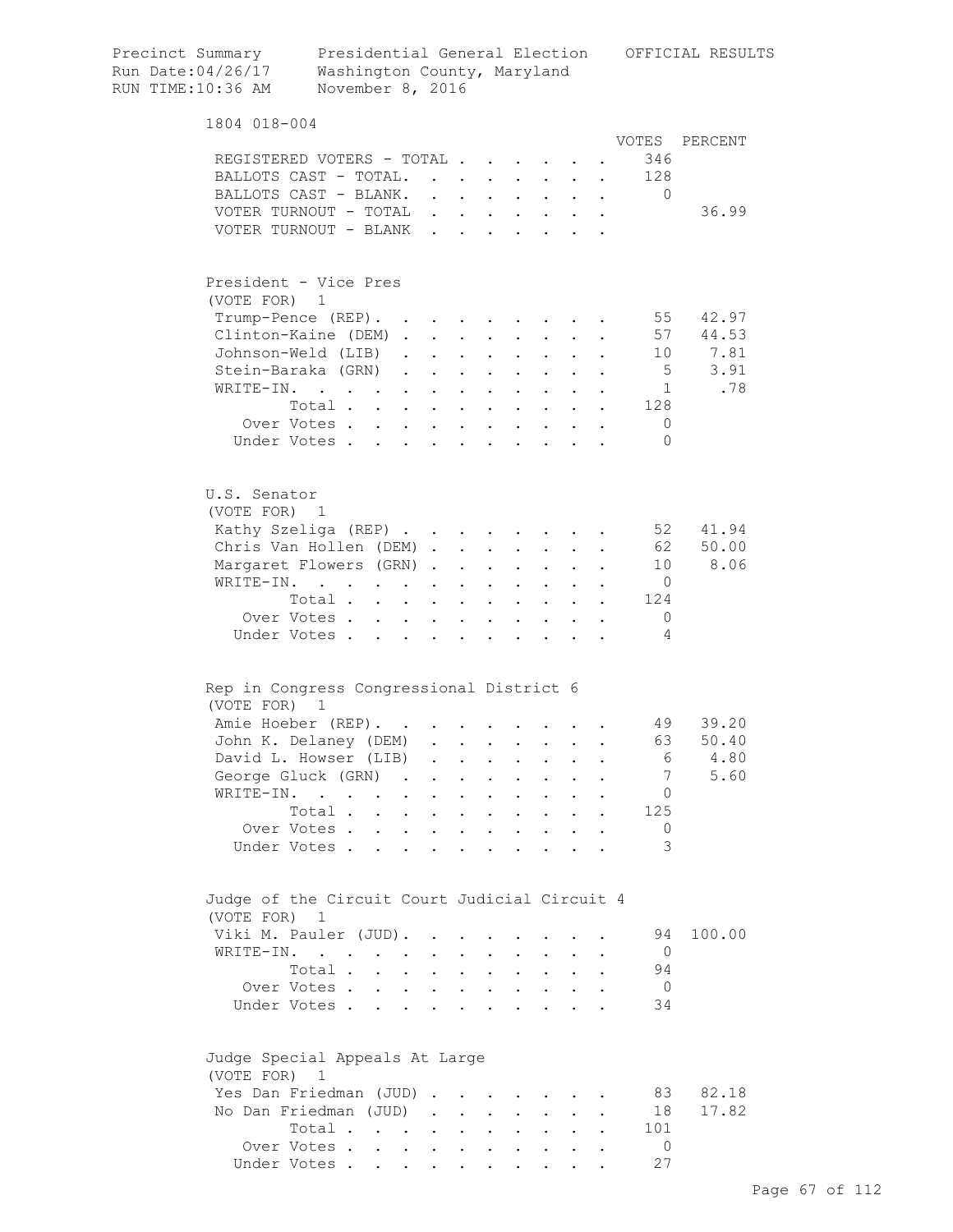| Board of Education |                                    |  |  |  |                      |  |           |       |
|--------------------|------------------------------------|--|--|--|----------------------|--|-----------|-------|
| (VOTE FOR) 4       |                                    |  |  |  |                      |  |           |       |
|                    | Pieter Bickford                    |  |  |  |                      |  | 32        | 10.74 |
|                    | Donna L. Brightman                 |  |  |  |                      |  | 47        | 15.77 |
|                    | Al Martin                          |  |  |  |                      |  | 27        | 9.06  |
|                    | Linda Murray                       |  |  |  |                      |  | 46        | 15.44 |
|                    | Wayne D. Ridenour.                 |  |  |  |                      |  | 53        | 17.79 |
|                    | Stan Stouffer                      |  |  |  |                      |  | 31        | 10.40 |
|                    | Melissa Williams                   |  |  |  |                      |  | 62        | 20.81 |
|                    | WRITE-IN.                          |  |  |  |                      |  | $\bigcap$ |       |
|                    | Total                              |  |  |  |                      |  | 298       |       |
|                    | Over Votes                         |  |  |  |                      |  | $\Omega$  |       |
|                    | Under Votes                        |  |  |  |                      |  | 214       |       |
|                    |                                    |  |  |  |                      |  |           |       |
|                    |                                    |  |  |  |                      |  |           |       |
| Ouestion 1         |                                    |  |  |  |                      |  |           |       |
| (VOTE FOR) 1       |                                    |  |  |  |                      |  |           |       |
|                    | For the Constitutional Amendment.  |  |  |  |                      |  | 85        | 77.98 |
|                    | Against the Constitutional Amendme |  |  |  |                      |  | 24        | 22.02 |
|                    | Total.                             |  |  |  |                      |  | 109       |       |
|                    | Over Votes                         |  |  |  | $\sim$ $\sim$ $\sim$ |  | $\Omega$  |       |
|                    | Under Votes                        |  |  |  |                      |  | 19        |       |
|                    |                                    |  |  |  |                      |  |           |       |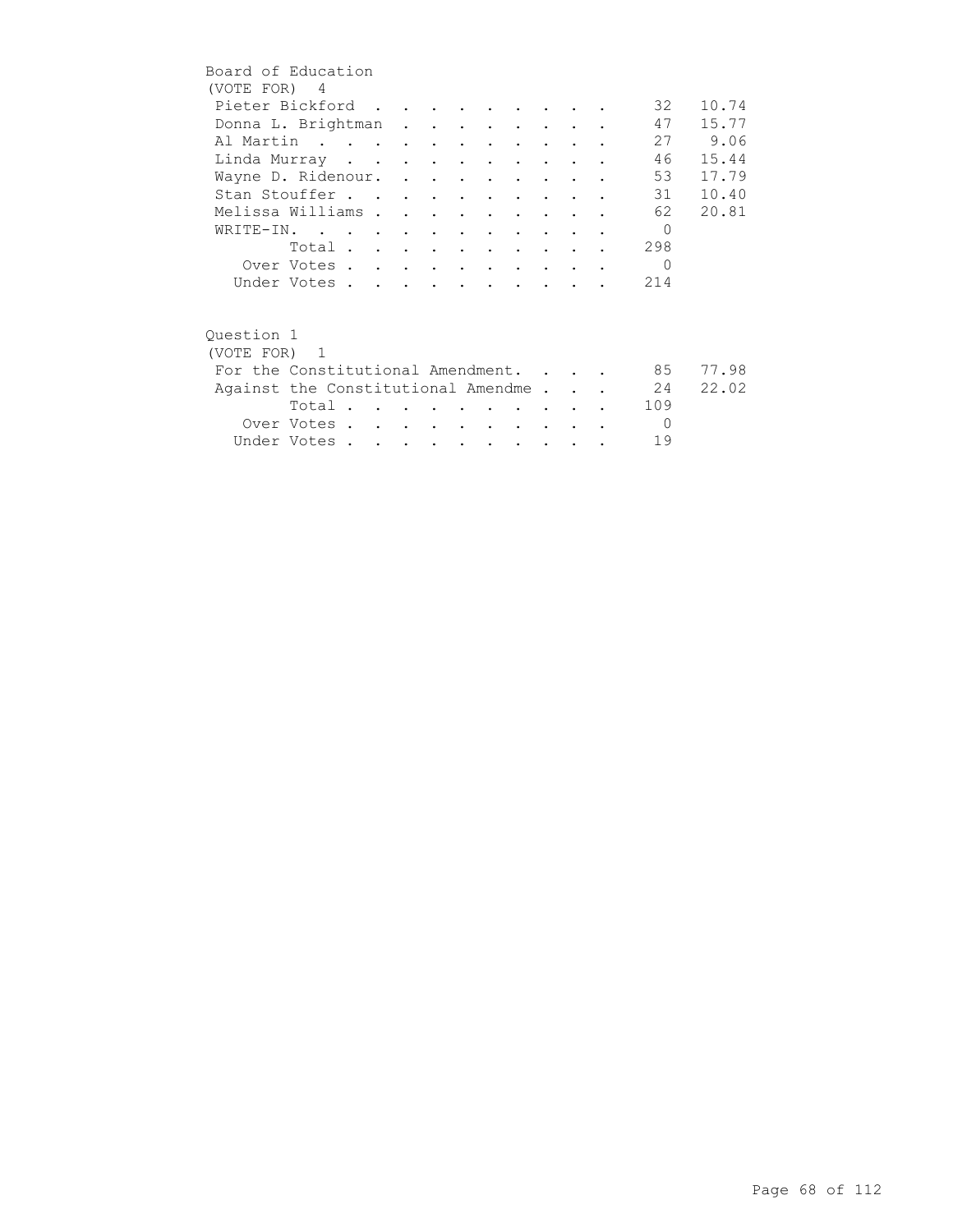| Precinct Summary<br>Run Date:04/26/17<br>RUN TIME:10:36 AM | Washington County, Maryland<br>November 8, 2016                                         |                                   |                      |                      |                                                |                           |                                                                          |                           |        |                                                                 | Presidential General Election OFFICIAL RESULTS |
|------------------------------------------------------------|-----------------------------------------------------------------------------------------|-----------------------------------|----------------------|----------------------|------------------------------------------------|---------------------------|--------------------------------------------------------------------------|---------------------------|--------|-----------------------------------------------------------------|------------------------------------------------|
| 1900 019-000                                               |                                                                                         |                                   |                      |                      |                                                |                           |                                                                          |                           |        |                                                                 |                                                |
|                                                            |                                                                                         |                                   |                      |                      |                                                |                           |                                                                          |                           |        |                                                                 | VOTES PERCENT                                  |
|                                                            | REGISTERED VOTERS - TOTAL                                                               |                                   |                      |                      |                                                |                           |                                                                          |                           |        | 1755                                                            |                                                |
|                                                            | BALLOTS CAST - TOTAL.                                                                   |                                   |                      |                      |                                                |                           |                                                                          | $\mathbf{r}$              |        | 1145                                                            |                                                |
|                                                            | BALLOTS CAST - BLANK.                                                                   |                                   |                      |                      | $\mathbf{r}$ and $\mathbf{r}$ and $\mathbf{r}$ | $\ddot{\phantom{0}}$      | $\mathbf{L}$                                                             | $\mathbf{L}$              | $\sim$ | $\Omega$                                                        |                                                |
|                                                            | VOTER TURNOUT - TOTAL                                                                   |                                   |                      |                      |                                                |                           | $\mathbf{r}$ , $\mathbf{r}$ , $\mathbf{r}$ , $\mathbf{r}$ , $\mathbf{r}$ |                           |        |                                                                 | 65.24                                          |
|                                                            | VOTER TURNOUT - BLANK                                                                   |                                   |                      |                      |                                                |                           |                                                                          |                           |        |                                                                 |                                                |
| (VOTE FOR) 1                                               | President - Vice Pres                                                                   |                                   |                      |                      |                                                |                           |                                                                          |                           |        |                                                                 |                                                |
|                                                            | Trump-Pence (REP).                                                                      |                                   |                      |                      |                                                |                           |                                                                          |                           |        |                                                                 | 794 69.53                                      |
|                                                            | Clinton-Kaine (DEM)                                                                     |                                   |                      |                      |                                                |                           | $\sim$                                                                   |                           |        |                                                                 | 286 25.04                                      |
|                                                            | Johnson-Weld (LIB)                                                                      |                                   |                      |                      | $\mathbf{L}$ and $\mathbf{L}$                  |                           | $\mathbf{L}$ and $\mathbf{L}$                                            | $\mathbf{L}$              |        |                                                                 | 32 2.80                                        |
|                                                            | Stein-Baraka (GRN)                                                                      |                                   |                      | $\ddot{\phantom{a}}$ |                                                |                           |                                                                          |                           |        |                                                                 | 16<br>1.40                                     |
| WRITE-IN.                                                  | $\mathbf{r}$ , $\mathbf{r}$ , $\mathbf{r}$ , $\mathbf{r}$ , $\mathbf{r}$ , $\mathbf{r}$ |                                   |                      | $\ddot{\phantom{a}}$ | $\sim$ $\sim$ $\sim$                           |                           | $\mathbf{L}$ and $\mathbf{L}$                                            |                           |        | 14                                                              | 1.23                                           |
|                                                            | Total                                                                                   |                                   |                      |                      |                                                |                           |                                                                          |                           |        | 1142                                                            |                                                |
|                                                            | Over Votes                                                                              |                                   |                      |                      |                                                |                           |                                                                          |                           |        | - 0                                                             |                                                |
|                                                            | Under Votes                                                                             |                                   |                      |                      |                                                |                           |                                                                          |                           |        | 3                                                               |                                                |
| U.S. Senator                                               |                                                                                         |                                   |                      |                      |                                                |                           |                                                                          |                           |        |                                                                 |                                                |
| (VOTE FOR) 1                                               |                                                                                         |                                   |                      |                      |                                                |                           |                                                                          |                           |        |                                                                 | 747 67.60                                      |
|                                                            | Kathy Szeliga (REP)                                                                     |                                   |                      |                      |                                                |                           |                                                                          |                           |        |                                                                 | 322 29.14                                      |
|                                                            | Chris Van Hollen (DEM)                                                                  |                                   |                      |                      |                                                |                           |                                                                          |                           |        | 36                                                              | 3.26                                           |
|                                                            | Margaret Flowers (GRN).                                                                 |                                   |                      | $\ddot{\phantom{a}}$ | $\sim$ $\sim$ $\sim$                           |                           | $\mathbf{z} = \mathbf{z} + \mathbf{z}$ .                                 | $\sim$                    |        | $\overline{0}$                                                  |                                                |
|                                                            | WRITE-IN.                                                                               |                                   |                      | $\bullet$            | $\mathbf{L}^{\text{max}}$                      | $\mathbf{z} = \mathbf{z}$ | $\mathbf{L}^{\text{max}}$                                                |                           |        | 1105                                                            |                                                |
|                                                            | Total                                                                                   |                                   |                      |                      |                                                | $\bullet$ .               | $\mathbf{L}^{\text{max}}$                                                | $\mathbf{L}^{\text{max}}$ |        | $\bullet$ .<br><br><br><br><br><br><br><br><br><br><br><br><br> |                                                |
|                                                            | Over Votes<br>Under Votes.                                                              | $\mathbf{L}$                      | $\sim$ $-$           | $\bullet$            |                                                |                           |                                                                          |                           |        | $\overline{0}$<br>40                                            |                                                |
| (VOTE FOR)                                                 | Rep in Congress Congressional District 6<br>1                                           |                                   |                      |                      |                                                |                           |                                                                          |                           |        |                                                                 |                                                |
|                                                            | Amie Hoeber (REP).                                                                      |                                   |                      |                      |                                                |                           |                                                                          |                           |        |                                                                 | 723 64.96                                      |
|                                                            | John K. Delaney (DEM)                                                                   |                                   |                      |                      |                                                |                           |                                                                          |                           |        | 349                                                             | 31.36                                          |
|                                                            | David L. Howser (LIB)                                                                   |                                   | $\ddot{\phantom{a}}$ | $\ddot{\phantom{0}}$ |                                                |                           | $\ddot{\phantom{0}}$                                                     |                           |        | 23                                                              | 2.07                                           |
|                                                            | George Gluck (GRN) .                                                                    |                                   |                      |                      |                                                |                           |                                                                          |                           |        | 18                                                              | 1.62                                           |
|                                                            | WRITE-IN.                                                                               | $\ddot{\phantom{a}}$              |                      |                      |                                                |                           |                                                                          |                           |        | $\mathbf{0}$                                                    |                                                |
|                                                            | Total.                                                                                  | $\sim$<br>$\mathbf{L}$            |                      |                      | $\ddot{\phantom{a}}$                           |                           | $\ddot{\phantom{0}}$                                                     |                           |        | 1113                                                            |                                                |
|                                                            | Over Votes                                                                              |                                   | $\sim$               | $\ddot{\phantom{a}}$ | $\mathbf{L}$                                   | $\ddot{\phantom{a}}$      | $\sim$                                                                   | $\mathbf{r}$              |        | $\overline{0}$                                                  |                                                |
|                                                            | Under Votes.<br>$\ddot{\phantom{a}}$                                                    | <b>Contract Contract Contract</b> |                      | $\ddot{\phantom{a}}$ | $\ddot{\phantom{a}}$                           | $\ddot{\phantom{a}}$      | $\sim$                                                                   |                           |        | 32                                                              |                                                |
| (VOTE FOR) 1                                               | Judge of the Circuit Court Judicial Circuit 4                                           |                                   |                      |                      |                                                |                           |                                                                          |                           |        |                                                                 |                                                |
|                                                            | Viki M. Pauler (JUD).                                                                   |                                   |                      |                      |                                                |                           |                                                                          |                           |        | 770                                                             | 99.48                                          |
|                                                            | WRITE-IN.                                                                               |                                   |                      |                      |                                                |                           |                                                                          |                           |        | $\overline{4}$                                                  | .52                                            |
|                                                            | Total.                                                                                  | $\ddot{\phantom{a}}$              |                      |                      |                                                | $\ddot{\phantom{a}}$      | $\ddot{\phantom{0}}$                                                     |                           |        | 774                                                             |                                                |
|                                                            | Over Votes                                                                              |                                   | $\sim$               | $\mathbf{r}$         | $\mathbf{L}$                                   | $\sim$                    | $\sim$                                                                   | $\mathbf{L}$              |        | $\mathbf{0}$                                                    |                                                |
|                                                            | Under Votes                                                                             | $\mathbf{r}$ and $\mathbf{r}$     |                      | $\ddot{\phantom{a}}$ | $\ddot{\phantom{a}}$                           | $\ddot{\phantom{a}}$      | $\cdots$ $\cdots$                                                        |                           |        | 371                                                             |                                                |
| (VOTE FOR) 1                                               | Judge Special Appeals At Large                                                          |                                   |                      |                      |                                                |                           |                                                                          |                           |        |                                                                 |                                                |
|                                                            | Yes Dan Friedman (JUD).                                                                 |                                   |                      |                      |                                                |                           |                                                                          |                           |        | 689                                                             | 84.13                                          |
|                                                            | No Dan Friedman (JUD)                                                                   |                                   | $\ddot{\phantom{a}}$ | $\ddot{\phantom{0}}$ | $\ddot{\phantom{a}}$                           |                           |                                                                          |                           |        | 130                                                             | 15.87                                          |
|                                                            | Total                                                                                   |                                   |                      |                      | $\ddot{\phantom{a}}$                           |                           | $\ddot{\phantom{0}}$                                                     |                           |        | 819                                                             |                                                |
|                                                            | Over Votes                                                                              |                                   |                      |                      | $\ddot{\phantom{0}}$                           | $\ddot{\phantom{a}}$      | $\ddot{\phantom{0}}$                                                     |                           |        | $\circ$                                                         |                                                |
|                                                            | Under Votes                                                                             |                                   |                      |                      |                                                |                           |                                                                          |                           |        | 326                                                             |                                                |
|                                                            |                                                                                         |                                   |                      |                      |                                                |                           |                                                                          |                           |        |                                                                 |                                                |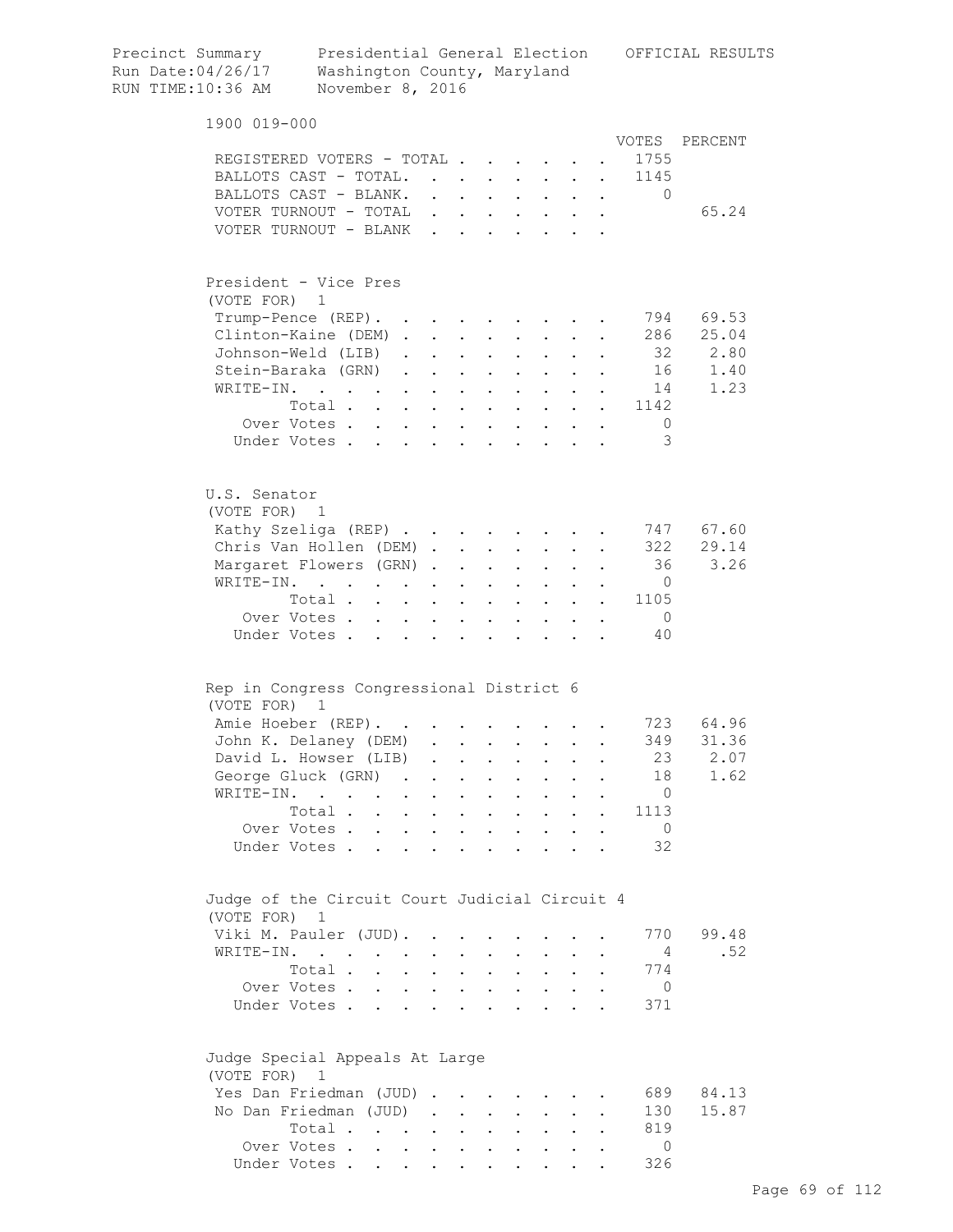| Board of Education                 |             |  |  |                                 |                      |  |          |       |
|------------------------------------|-------------|--|--|---------------------------------|----------------------|--|----------|-------|
| (VOTE FOR) 4                       |             |  |  |                                 |                      |  |          |       |
| Pieter Bickford                    |             |  |  |                                 |                      |  | 316      | 11.10 |
| Donna L. Brightman                 |             |  |  |                                 |                      |  | 454      | 15.95 |
| Al Martin                          |             |  |  |                                 |                      |  | 327      | 11.49 |
| Linda Murray                       |             |  |  | $\cdot$ $\cdot$                 |                      |  | 393      | 13.80 |
| Wayne D. Ridenour.                 |             |  |  |                                 |                      |  | 519      | 18.23 |
| Stan Stouffer                      |             |  |  |                                 |                      |  | 383      | 13.45 |
| Melissa Williams                   |             |  |  | $\sim$ $\sim$                   |                      |  | 448      | 15.74 |
| WRITE-IN.                          |             |  |  |                                 |                      |  | 7        | .25   |
|                                    | Total       |  |  |                                 |                      |  | 2847     |       |
|                                    | Over Votes  |  |  |                                 |                      |  | $\Omega$ |       |
|                                    | Under Votes |  |  |                                 |                      |  | 1733     |       |
|                                    |             |  |  |                                 |                      |  |          |       |
| Ouestion 1                         |             |  |  |                                 |                      |  |          |       |
| (VOTE FOR) 1                       |             |  |  |                                 |                      |  |          |       |
| For the Constitutional Amendment.  |             |  |  |                                 |                      |  | 637 —    | 65.27 |
| Against the Constitutional Amendme |             |  |  |                                 |                      |  | 339      | 34.73 |
|                                    | Total       |  |  |                                 |                      |  | 976      |       |
|                                    | Over Votes  |  |  | <b>Contract Contract Avenue</b> | $\sim$ $\sim$ $\sim$ |  | $\Omega$ |       |
|                                    | Under Votes |  |  |                                 |                      |  | 169      |       |
|                                    |             |  |  |                                 |                      |  |          |       |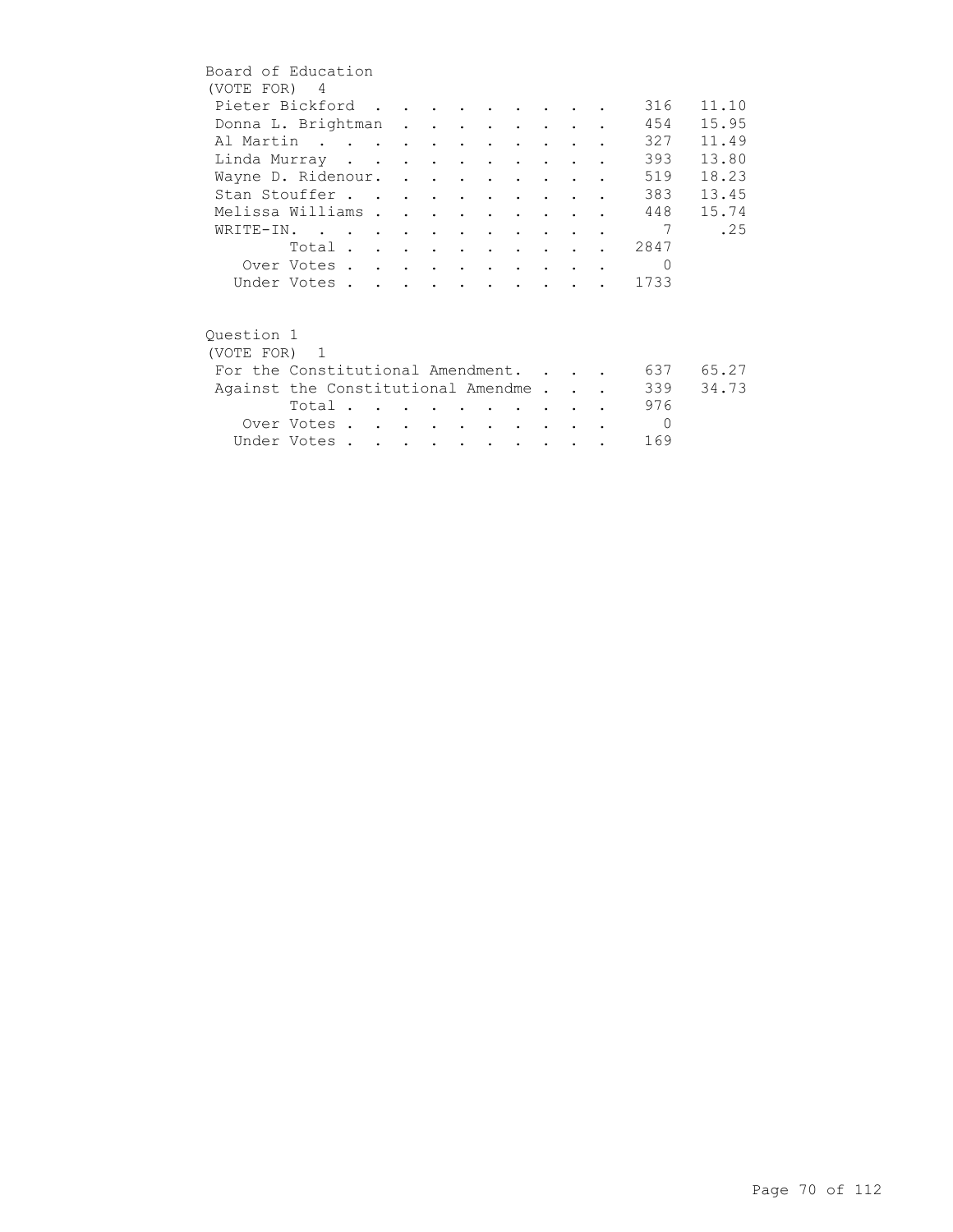| Precinct Summary<br>Run Date:04/26/17<br>RUN TIME:10:36 AM    | Washington County, Maryland<br>November 8, 2016    |                           |                      |                                                                       |                                          |                                                                       |                                                                  |                                        |                      |                | Presidential General Election OFFICIAL RESULTS |
|---------------------------------------------------------------|----------------------------------------------------|---------------------------|----------------------|-----------------------------------------------------------------------|------------------------------------------|-----------------------------------------------------------------------|------------------------------------------------------------------|----------------------------------------|----------------------|----------------|------------------------------------------------|
| 2000 020-000                                                  |                                                    |                           |                      |                                                                       |                                          |                                                                       |                                                                  |                                        |                      |                |                                                |
|                                                               |                                                    |                           |                      |                                                                       |                                          |                                                                       |                                                                  |                                        |                      |                | VOTES PERCENT                                  |
| REGISTERED VOTERS - TOTAL                                     |                                                    |                           |                      |                                                                       |                                          |                                                                       |                                                                  |                                        |                      | 1501           |                                                |
| BALLOTS CAST - TOTAL.                                         |                                                    |                           |                      |                                                                       |                                          |                                                                       |                                                                  |                                        | $\ddot{\phantom{a}}$ | 910            |                                                |
| BALLOTS CAST - BLANK.                                         |                                                    |                           |                      |                                                                       |                                          | $\cdot$ $\cdot$ $\cdot$ $\cdot$ $\cdot$ $\cdot$ $\cdot$ $\cdot$       |                                                                  |                                        |                      | $\mathbf{0}$   |                                                |
| VOTER TURNOUT - TOTAL                                         |                                                    |                           |                      |                                                                       |                                          | $\mathbf{r}$ , and $\mathbf{r}$ , and $\mathbf{r}$ , and $\mathbf{r}$ |                                                                  |                                        |                      |                | 60.63                                          |
| VOTER TURNOUT - BLANK                                         |                                                    |                           |                      |                                                                       |                                          |                                                                       |                                                                  |                                        |                      |                |                                                |
| President - Vice Pres                                         |                                                    |                           |                      |                                                                       |                                          |                                                                       |                                                                  |                                        |                      |                |                                                |
| (VOTE FOR) 1                                                  |                                                    |                           |                      |                                                                       |                                          |                                                                       |                                                                  |                                        |                      |                |                                                |
| Trump-Pence (REP).                                            |                                                    |                           |                      |                                                                       |                                          |                                                                       |                                                                  |                                        |                      | 698            | 77.56                                          |
| Clinton-Kaine (DEM)                                           |                                                    |                           |                      |                                                                       |                                          |                                                                       |                                                                  | $\sim$                                 |                      | 154            | 17.11                                          |
| Johnson-Weld (LIB)                                            |                                                    |                           |                      |                                                                       |                                          | $\cdot$ $\cdot$ $\cdot$ $\cdot$ $\cdot$                               |                                                                  |                                        |                      |                | 26 2.89                                        |
| Stein-Baraka (GRN)                                            |                                                    |                           |                      | $\ddot{\phantom{a}}$                                                  | $\sim$ $\sim$ $\sim$                     |                                                                       | $\mathbf{L} = \mathbf{L} \mathbf{L}$                             |                                        |                      |                | 12<br>1.33                                     |
| WRITE-IN.                                                     | $\mathbf{r}$ , and $\mathbf{r}$ , and $\mathbf{r}$ |                           | $\sim$ 100 $\pm$     |                                                                       | $\mathbf{z} = \mathbf{z} + \mathbf{z}$ . |                                                                       | $\mathbf{L}$ and $\mathbf{L}$                                    | $\ddot{\phantom{0}}$                   |                      | 10             | 1.11                                           |
|                                                               | Total                                              |                           |                      |                                                                       |                                          |                                                                       | $\mathbf{z} = \mathbf{z} + \mathbf{z}$ .                         | $\mathbf{L}^{\text{max}}$              | $\bullet$            | 900            |                                                |
|                                                               | Over Votes                                         |                           |                      |                                                                       |                                          |                                                                       | $\mathbf{A}^{(1)}$ and $\mathbf{A}^{(2)}$ and $\mathbf{A}^{(3)}$ |                                        |                      | $\overline{0}$ |                                                |
|                                                               | Under Votes                                        |                           |                      |                                                                       | $\sim$                                   |                                                                       |                                                                  |                                        |                      | 10             |                                                |
| U.S. Senator<br>(VOTE FOR) 1                                  |                                                    |                           |                      |                                                                       |                                          |                                                                       |                                                                  |                                        |                      |                |                                                |
| Kathy Szeliga (REP)                                           |                                                    |                           |                      |                                                                       |                                          |                                                                       |                                                                  |                                        |                      | 641            | 73.85                                          |
| Chris Van Hollen (DEM)                                        |                                                    |                           |                      |                                                                       |                                          |                                                                       |                                                                  |                                        |                      | 200            | 23.04                                          |
| Margaret Flowers (GRN).                                       |                                                    |                           |                      | $\bullet$                                                             | $\sim 100$ km s $^{-1}$                  | $\mathbf{L}^{\text{max}}$                                             | $\mathbf{L}^{\text{max}}$                                        |                                        |                      | 25             | 2.88                                           |
| WRITE-IN.                                                     |                                                    |                           |                      |                                                                       | $\mathbf{z} = \mathbf{z}$                | $\mathbf{L}^{\text{max}}$                                             |                                                                  |                                        |                      | $\overline{2}$ | .23                                            |
|                                                               | Total                                              |                           |                      |                                                                       |                                          |                                                                       |                                                                  |                                        |                      | 868            |                                                |
|                                                               | Over Votes                                         | $\ddot{\phantom{0}}$      |                      |                                                                       | $\ddot{\phantom{a}}$                     |                                                                       |                                                                  |                                        |                      | $\overline{0}$ |                                                |
|                                                               | Under Votes                                        |                           |                      |                                                                       |                                          |                                                                       |                                                                  |                                        |                      | 42             |                                                |
| Rep in Congress Congressional District 6<br>(VOTE FOR)        | $\mathbf{1}$                                       |                           |                      |                                                                       |                                          |                                                                       |                                                                  |                                        |                      |                |                                                |
| Amie Hoeber (REP).                                            |                                                    |                           |                      |                                                                       |                                          |                                                                       |                                                                  |                                        |                      |                | 619 69.79                                      |
| John K. Delaney (DEM)                                         |                                                    |                           |                      |                                                                       |                                          |                                                                       |                                                                  |                                        |                      | 242            | 27.28                                          |
| David L. Howser (LIB)                                         |                                                    |                           |                      |                                                                       |                                          |                                                                       |                                                                  |                                        |                      | 15             | 1.69                                           |
| George Gluck (GRN) .                                          |                                                    |                           |                      | $\ddot{\phantom{a}}$                                                  | $\ddot{\phantom{a}}$                     | $\ddot{\phantom{a}}$                                                  | $\ddot{\phantom{0}}$                                             | $\ddot{\phantom{0}}$                   |                      | 6              | .68                                            |
| WRITE-IN.                                                     |                                                    | $\ddot{\phantom{0}}$      | $\ddot{\phantom{0}}$ | $\ddot{\phantom{a}}$                                                  | $\ddot{\phantom{0}}$                     |                                                                       | $\ddot{\phantom{0}}$                                             |                                        |                      | 5              | .56                                            |
|                                                               | Total                                              |                           | $\sim$               | $\ddot{\phantom{a}}$                                                  | $\mathbf{L}$                             | $\ddot{\phantom{0}}$                                                  | $\sim$                                                           | $\mathbf{L}$                           |                      | 887            |                                                |
|                                                               | Over Votes                                         |                           |                      | $\ddot{\phantom{a}}$                                                  | $\sim$ $\sim$                            |                                                                       |                                                                  | $\cdot$ $\cdot$ $\cdot$ $\cdot$        | $\ddot{\phantom{a}}$ | $\overline{0}$ |                                                |
|                                                               | Under Votes                                        |                           |                      |                                                                       |                                          |                                                                       |                                                                  |                                        |                      | 23             |                                                |
| Judge of the Circuit Court Judicial Circuit 4<br>(VOTE FOR) 1 |                                                    |                           |                      |                                                                       |                                          |                                                                       |                                                                  |                                        |                      |                |                                                |
| Viki M. Pauler (JUD).                                         |                                                    |                           |                      |                                                                       |                                          |                                                                       |                                                                  |                                        |                      | 637            | 98.76                                          |
| WRITE-IN.                                                     |                                                    |                           |                      |                                                                       |                                          |                                                                       |                                                                  |                                        |                      | - 8            | 1.24                                           |
|                                                               | Total .                                            | $\mathbf{r} = \mathbf{r}$ | $\mathbf{L}$         |                                                                       | $\mathbf{L}$ $\mathbf{L}$                |                                                                       | $\mathbf{L}$ and $\mathbf{L}$                                    | $\sim$                                 |                      | 645            |                                                |
|                                                               | Over Votes.                                        |                           |                      |                                                                       |                                          |                                                                       |                                                                  |                                        |                      | $\circ$        |                                                |
|                                                               | Under Votes.                                       |                           |                      |                                                                       |                                          |                                                                       |                                                                  |                                        |                      | 265            |                                                |
| Judge Special Appeals At Large<br>(VOTE FOR) 1                |                                                    |                           |                      |                                                                       |                                          |                                                                       |                                                                  |                                        |                      |                |                                                |
| Yes Dan Friedman (JUD)                                        |                                                    |                           |                      |                                                                       |                                          |                                                                       |                                                                  |                                        |                      | 570            | 85.97                                          |
| No Dan Friedman (JUD).                                        |                                                    |                           |                      | $\sim$                                                                | $\ddot{\phantom{0}}$                     | $\mathbf{L}$                                                          | $\ddot{\phantom{0}}$                                             |                                        |                      | 93             | 14.03                                          |
|                                                               | Total                                              |                           |                      | $\mathbf{r} = \mathbf{r} \times \mathbf{r}$ . The set of $\mathbf{r}$ |                                          |                                                                       | $\mathbf{L} = \mathbf{L}$                                        |                                        |                      | 663            |                                                |
|                                                               | Over Votes                                         |                           |                      |                                                                       |                                          |                                                                       |                                                                  | $\mathbf{r} = \mathbf{r} + \mathbf{r}$ |                      | 0              |                                                |
|                                                               | Under Votes                                        |                           |                      |                                                                       |                                          |                                                                       |                                                                  |                                        |                      | 247            |                                                |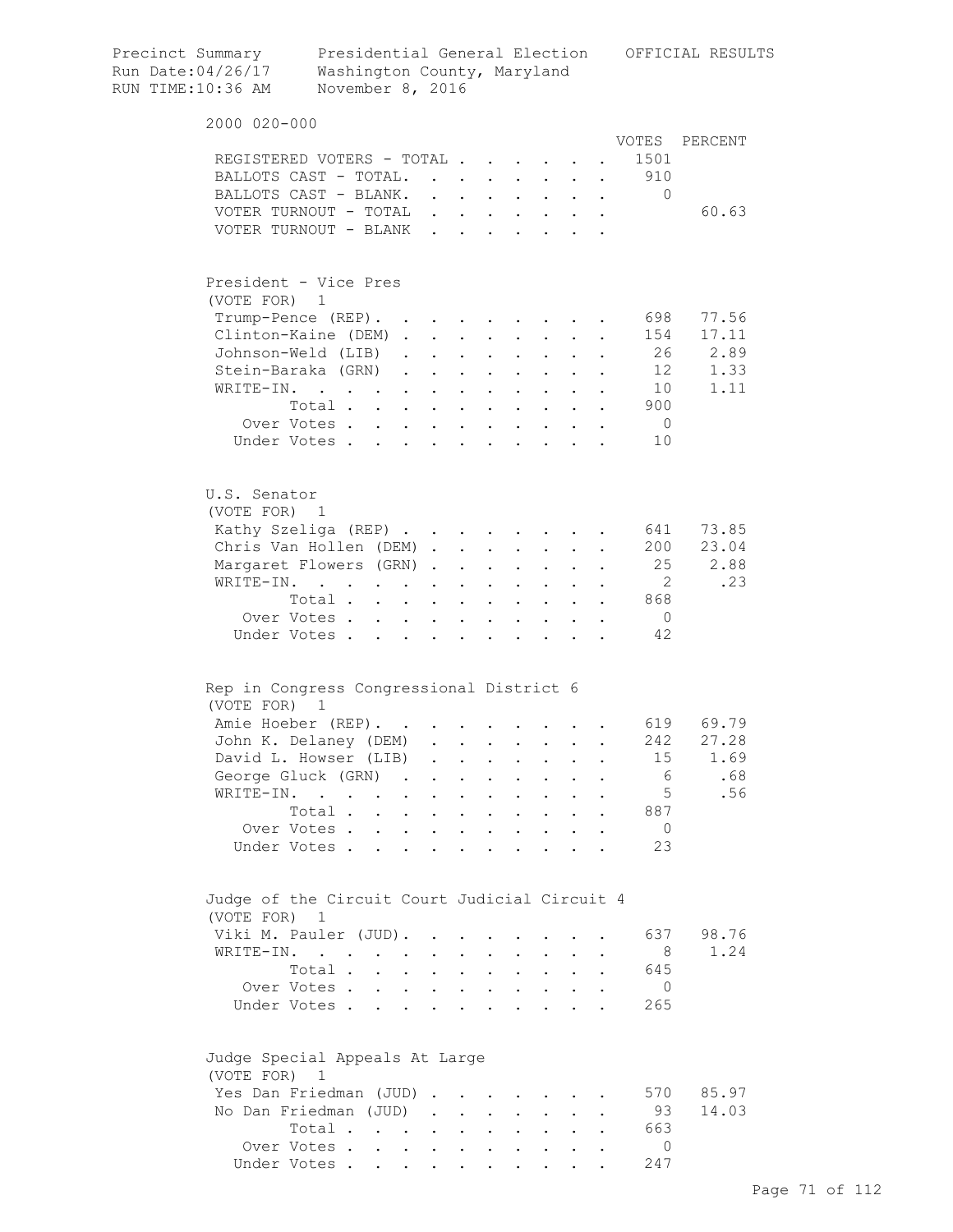|              | Board of Education                 |  |  |                                                   |                      |  |            |       |
|--------------|------------------------------------|--|--|---------------------------------------------------|----------------------|--|------------|-------|
| (VOTE FOR) 4 |                                    |  |  |                                                   |                      |  |            |       |
|              | Pieter Bickford                    |  |  |                                                   |                      |  | 397        | 16.40 |
|              | Donna L. Brightman                 |  |  |                                                   |                      |  | 270        | 11.16 |
|              | Al Martin                          |  |  |                                                   |                      |  | 281        | 11.61 |
|              | Linda Murray                       |  |  |                                                   |                      |  | 318        | 13.14 |
|              | Wayne D. Ridenour.                 |  |  |                                                   |                      |  | 377        | 15.58 |
|              | Stan Stouffer                      |  |  |                                                   |                      |  | 455        | 18.80 |
|              | Melissa Williams                   |  |  | $\bullet$ $\bullet$ $\bullet$ $\bullet$ $\bullet$ |                      |  | 316        | 13.06 |
|              | WRITE-IN.                          |  |  |                                                   |                      |  | - 6        | .25   |
|              | Total                              |  |  |                                                   |                      |  | 2420       |       |
|              | Over Votes                         |  |  |                                                   |                      |  | $\Omega$   |       |
|              | Under Votes                        |  |  |                                                   |                      |  | 1220       |       |
|              |                                    |  |  |                                                   |                      |  |            |       |
| Ouestion 1   |                                    |  |  |                                                   |                      |  |            |       |
| (VOTE FOR) 1 |                                    |  |  |                                                   |                      |  |            |       |
|              | For the Constitutional Amendment.  |  |  |                                                   |                      |  | 480        | 67.04 |
|              | Against the Constitutional Amendme |  |  |                                                   |                      |  | 236        | 32.96 |
|              | Total $\cdots$                     |  |  |                                                   |                      |  | 716        |       |
|              | Over Votes                         |  |  |                                                   | $\sim$ $\sim$ $\sim$ |  | $\bigcirc$ |       |
|              | Under Votes                        |  |  |                                                   |                      |  | 194        |       |
|              |                                    |  |  |                                                   |                      |  |            |       |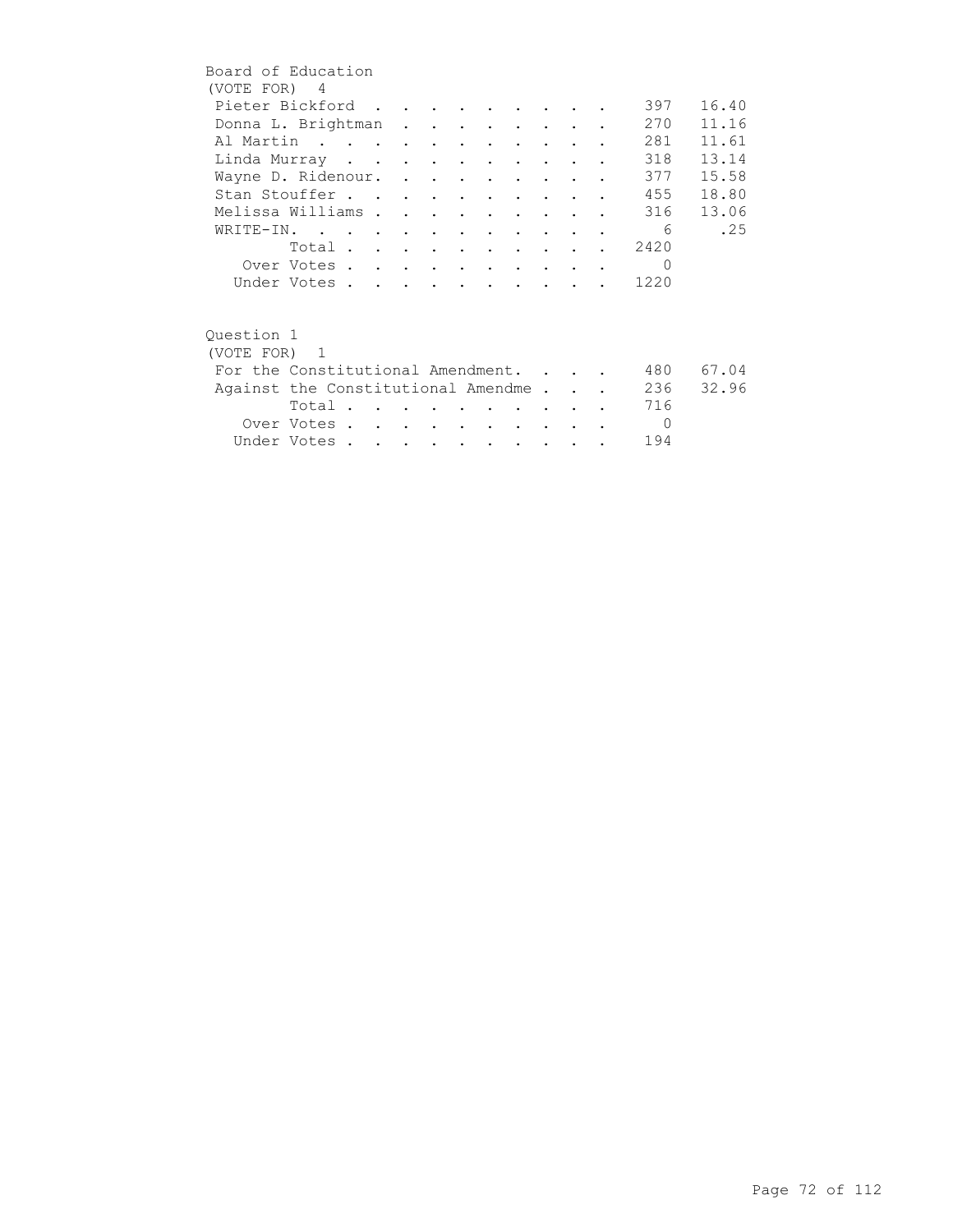| Precinct Summary<br>Run Date:04/26/17<br>RUN TIME:10:36 AM    | Washington County, Maryland<br>November 8, 2016                          |                                                                         |                      |                                              |                                                                        |                      |                                                                          |                                                             |                      |                      | Presidential General Election OFFICIAL RESULTS |
|---------------------------------------------------------------|--------------------------------------------------------------------------|-------------------------------------------------------------------------|----------------------|----------------------------------------------|------------------------------------------------------------------------|----------------------|--------------------------------------------------------------------------|-------------------------------------------------------------|----------------------|----------------------|------------------------------------------------|
| 2101 021-001                                                  |                                                                          |                                                                         |                      |                                              |                                                                        |                      |                                                                          |                                                             |                      |                      |                                                |
|                                                               |                                                                          |                                                                         |                      |                                              |                                                                        |                      |                                                                          |                                                             |                      |                      | VOTES PERCENT                                  |
| REGISTERED VOTERS - TOTAL                                     |                                                                          |                                                                         |                      |                                              |                                                                        |                      |                                                                          | $\sim$ 10 $\pm$                                             |                      | 2322                 |                                                |
| BALLOTS CAST - TOTAL.                                         |                                                                          |                                                                         |                      |                                              |                                                                        |                      | $\mathbf{L}$ and $\mathbf{L}$                                            | $\mathbf{L}$                                                | $\mathbf{L}$         | 1194                 |                                                |
| BALLOTS CAST - BLANK.                                         |                                                                          |                                                                         |                      |                                              |                                                                        |                      | $\mathbf{r}$ , $\mathbf{r}$ , $\mathbf{r}$ , $\mathbf{r}$ , $\mathbf{r}$ |                                                             |                      | $\Omega$             |                                                |
| VOTER TURNOUT - TOTAL                                         |                                                                          |                                                                         |                      |                                              |                                                                        |                      |                                                                          |                                                             |                      |                      | 51.42                                          |
| VOTER TURNOUT - BLANK                                         |                                                                          |                                                                         |                      |                                              |                                                                        |                      |                                                                          |                                                             |                      |                      |                                                |
| President - Vice Pres<br>(VOTE FOR) 1                         |                                                                          |                                                                         |                      |                                              |                                                                        |                      |                                                                          |                                                             |                      |                      |                                                |
| Trump-Pence (REP).                                            |                                                                          |                                                                         |                      |                                              |                                                                        |                      | <b>All Cards</b>                                                         |                                                             |                      | 570                  | 48.22                                          |
| Clinton-Kaine (DEM)                                           |                                                                          |                                                                         |                      |                                              |                                                                        |                      | $\mathbf{L} = \mathbf{L} \mathbf{L}$                                     |                                                             |                      |                      | 503 42.55                                      |
| Johnson-Weld (LIB)                                            |                                                                          |                                                                         |                      |                                              | $\cdot$ $\cdot$ $\cdot$                                                |                      | $\mathbf{L} = \mathbf{L}$                                                |                                                             |                      |                      | 53 4.48                                        |
| Stein-Baraka (GRN)                                            |                                                                          |                                                                         |                      | $\ddot{\phantom{a}}$                         |                                                                        |                      | $\cdot$ $\cdot$ $\cdot$ $\cdot$ $\cdot$                                  |                                                             |                      | 25                   | 2.12                                           |
| WRITE-IN.                                                     | $\mathbf{r}$ , $\mathbf{r}$ , $\mathbf{r}$ , $\mathbf{r}$ , $\mathbf{r}$ |                                                                         |                      | $\ddot{\phantom{a}}$                         | <b>Contract Contract Contract</b>                                      |                      | $\cdot$ $\cdot$                                                          |                                                             |                      | 31                   | 2.62                                           |
|                                                               | Total                                                                    |                                                                         |                      |                                              |                                                                        |                      |                                                                          |                                                             |                      | 1182                 |                                                |
|                                                               | Over Votes                                                               |                                                                         |                      |                                              |                                                                        |                      |                                                                          |                                                             |                      | $\overline{0}$       |                                                |
|                                                               | Under Votes                                                              |                                                                         |                      |                                              |                                                                        |                      |                                                                          |                                                             |                      | 12                   |                                                |
| U.S. Senator<br>(VOTE FOR) 1                                  |                                                                          |                                                                         |                      |                                              |                                                                        |                      |                                                                          |                                                             |                      |                      |                                                |
| Kathy Szeliga (REP)                                           |                                                                          |                                                                         |                      |                                              |                                                                        |                      |                                                                          |                                                             |                      | 539                  | 48.51                                          |
| Chris Van Hollen (DEM)                                        |                                                                          |                                                                         |                      |                                              |                                                                        |                      |                                                                          |                                                             |                      |                      | 508 45.72                                      |
| Margaret Flowers (GRN).                                       |                                                                          |                                                                         |                      | $\ddot{\phantom{a}}$                         | $\sim 100$ km s $^{-1}$                                                |                      | $\mathbf{z} = \mathbf{z} + \mathbf{z}$ .                                 | $\bullet$ .<br><br><br><br><br><br><br><br><br><br><br><br> |                      | 62                   | 5.58                                           |
| WRITE-IN.                                                     |                                                                          |                                                                         |                      |                                              | $\bullet$ .<br><br><br><br><br><br><br><br><br><br><br><br>            | $\bullet$            |                                                                          |                                                             |                      | $\overline{2}$       | .18                                            |
|                                                               | Total $\cdots$ $\cdots$                                                  |                                                                         |                      |                                              |                                                                        | $\bullet$            | $\sim$ 100 $\pm$                                                         |                                                             |                      | 1111                 |                                                |
|                                                               | Over Votes                                                               |                                                                         |                      | $\ddot{\phantom{a}}$                         | $\ddot{\phantom{a}}$                                                   |                      |                                                                          |                                                             |                      | $\overline{0}$       |                                                |
| Under Votes.                                                  |                                                                          |                                                                         |                      |                                              |                                                                        |                      |                                                                          |                                                             |                      | 83                   |                                                |
| Rep in Congress Congressional District 6                      |                                                                          |                                                                         |                      |                                              |                                                                        |                      |                                                                          |                                                             |                      |                      |                                                |
| (VOTE FOR)                                                    | - 1                                                                      |                                                                         |                      |                                              |                                                                        |                      |                                                                          |                                                             |                      |                      |                                                |
| Amie Hoeber (REP).                                            |                                                                          |                                                                         |                      |                                              |                                                                        |                      |                                                                          |                                                             |                      |                      | 487 42.72                                      |
| John K. Delaney (DEM)                                         |                                                                          |                                                                         |                      |                                              |                                                                        |                      |                                                                          |                                                             |                      | 596                  | 52.28                                          |
| David L. Howser (LIB)                                         |                                                                          |                                                                         |                      |                                              |                                                                        |                      |                                                                          |                                                             |                      | 30                   | 2.63                                           |
| George Gluck (GRN) .                                          |                                                                          |                                                                         |                      |                                              |                                                                        |                      |                                                                          |                                                             |                      | 26                   | 2.28                                           |
| WRITE-IN.                                                     |                                                                          | $\ddot{\phantom{a}}$                                                    |                      | $\bullet$                                    | $\ddot{\phantom{a}}$                                                   |                      | $\ddot{\phantom{0}}$                                                     |                                                             |                      | 1                    | .09                                            |
|                                                               | Total .<br>$\sim$                                                        | $\ddot{\phantom{0}}$                                                    | $\ddot{\phantom{0}}$ |                                              | $\ddot{\phantom{a}}$                                                   | $\ddot{\phantom{a}}$ | $\ddot{\phantom{0}}$                                                     | $\ddot{\phantom{a}}$                                        |                      | 1140                 |                                                |
| Under Votes .                                                 | Over Votes.<br>$\ddot{\phantom{a}}$                                      | $\mathbf{L} = \mathbf{L}$<br>$\mathbf{r}$ , $\mathbf{r}$ , $\mathbf{r}$ | $\mathbf{r}$         | $\ddot{\phantom{a}}$<br>$\ddot{\phantom{a}}$ | <b>Contract Contract</b><br>$\sim$ $\sim$                              |                      | $\cdot$ $\cdot$ $\cdot$<br>$\mathbf{r}$ , $\mathbf{r}$ , $\mathbf{r}$    | $\mathbf{L}$                                                | $\ddot{\phantom{a}}$ | $\overline{0}$<br>54 |                                                |
|                                                               |                                                                          |                                                                         |                      |                                              |                                                                        |                      |                                                                          |                                                             |                      |                      |                                                |
| Judge of the Circuit Court Judicial Circuit 4<br>(VOTE FOR) 1 |                                                                          |                                                                         |                      |                                              |                                                                        |                      |                                                                          |                                                             |                      |                      |                                                |
| Viki M. Pauler (JUD).                                         |                                                                          |                                                                         |                      |                                              |                                                                        |                      |                                                                          |                                                             |                      | 790                  | 97.77                                          |
| WRITE-IN.                                                     |                                                                          |                                                                         |                      |                                              |                                                                        |                      |                                                                          |                                                             |                      | 18                   | 2.23                                           |
|                                                               | Total .                                                                  | $\sim$                                                                  |                      | $\ddot{\phantom{a}}$                         | $\ddot{\phantom{0}}$                                                   | $\ddot{\phantom{0}}$ | $\sim$                                                                   | $\ddot{\phantom{0}}$                                        |                      | 808                  |                                                |
|                                                               | Over Votes.                                                              |                                                                         |                      |                                              |                                                                        |                      | $\mathbf{L}$ . The set of $\mathbf{L}$                                   | $\mathbf{L}$                                                | $\ddot{\phantom{a}}$ | $\overline{0}$       |                                                |
|                                                               | Under Votes                                                              |                                                                         |                      | $\ddot{\phantom{a}}$                         |                                                                        |                      |                                                                          |                                                             |                      | 386                  |                                                |
| Judge Special Appeals At Large<br>(VOTE FOR) 1                |                                                                          |                                                                         |                      |                                              |                                                                        |                      |                                                                          |                                                             |                      |                      |                                                |
| Yes Dan Friedman (JUD)                                        |                                                                          |                                                                         |                      |                                              |                                                                        |                      |                                                                          |                                                             |                      | 711                  | 85.66                                          |
| No Dan Friedman (JUD).                                        |                                                                          |                                                                         |                      | $\sim$                                       | $\sim$                                                                 | $\ddot{\phantom{0}}$ | $\sim$ $-$                                                               |                                                             |                      | 119                  | 14.34                                          |
|                                                               | Total                                                                    |                                                                         |                      |                                              | $\mathbf{r} = \mathbf{r} \mathbf{r}$ , where $\mathbf{r} = \mathbf{r}$ |                      | $\cdot$ $\cdot$ $\cdot$                                                  | $\mathbf{L}$                                                |                      | 830                  |                                                |
|                                                               | Over Votes                                                               |                                                                         |                      |                                              |                                                                        |                      |                                                                          |                                                             |                      | $\Omega$             |                                                |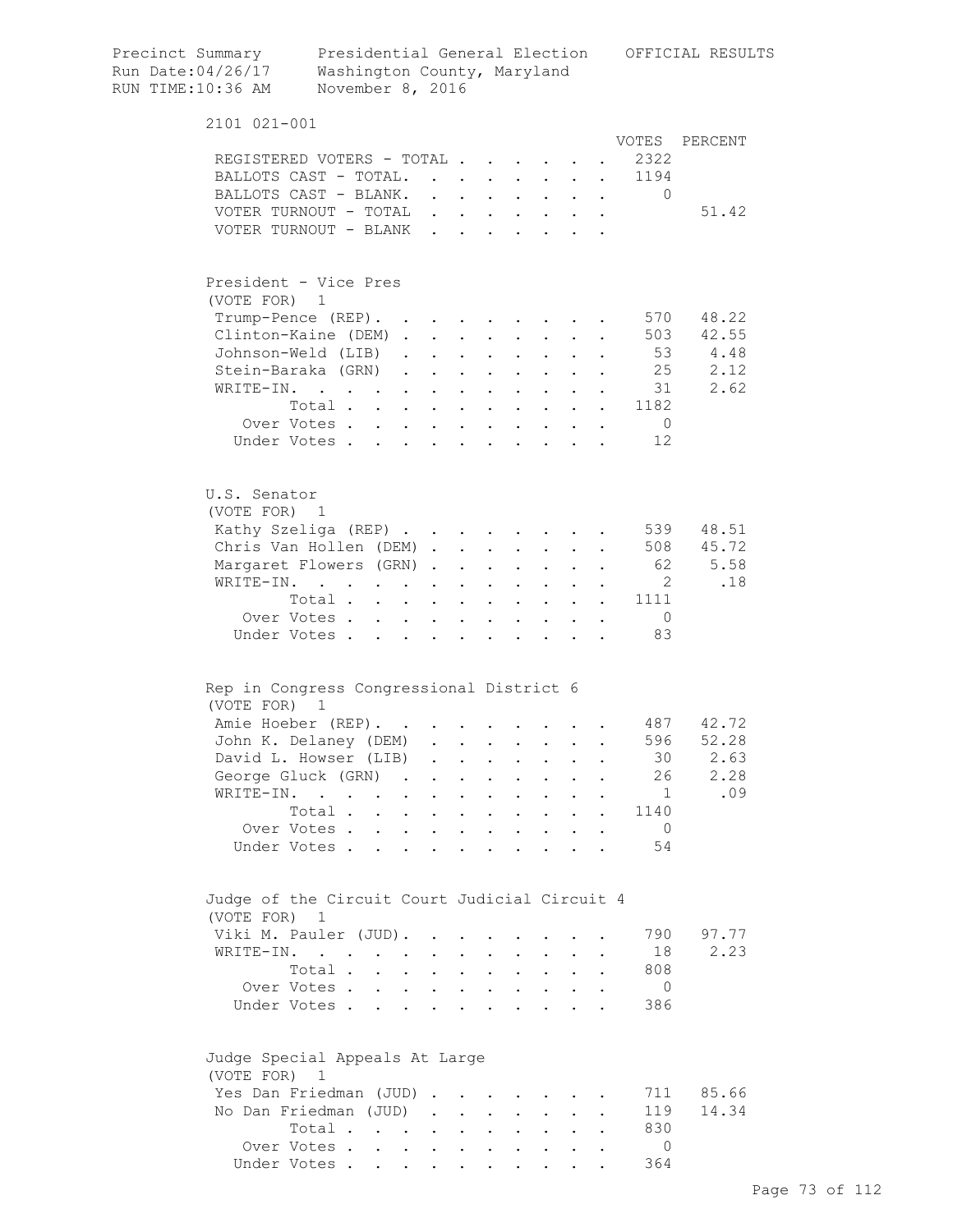| Mayor of Hagerstown Municipalities HG                |                                                                                                                                                                                    |                            |                                                             |                                                                                                                                                                  |                                                                              |                                                                                                                                                                                                                                            |                                         |                                                                                   |                           |                                                                          |                                                                    |
|------------------------------------------------------|------------------------------------------------------------------------------------------------------------------------------------------------------------------------------------|----------------------------|-------------------------------------------------------------|------------------------------------------------------------------------------------------------------------------------------------------------------------------|------------------------------------------------------------------------------|--------------------------------------------------------------------------------------------------------------------------------------------------------------------------------------------------------------------------------------------|-----------------------------------------|-----------------------------------------------------------------------------------|---------------------------|--------------------------------------------------------------------------|--------------------------------------------------------------------|
| (VOTE FOR) 1                                         |                                                                                                                                                                                    |                            |                                                             |                                                                                                                                                                  |                                                                              |                                                                                                                                                                                                                                            |                                         |                                                                                   |                           |                                                                          |                                                                    |
|                                                      | Bob Bruchey.                                                                                                                                                                       |                            |                                                             |                                                                                                                                                                  |                                                                              |                                                                                                                                                                                                                                            |                                         |                                                                                   |                           | 533                                                                      | 50.24                                                              |
|                                                      | David S. Gysberts.                                                                                                                                                                 |                            |                                                             |                                                                                                                                                                  |                                                                              |                                                                                                                                                                                                                                            |                                         |                                                                                   |                           | 524                                                                      | 49.39                                                              |
|                                                      | WRITE-IN.                                                                                                                                                                          |                            |                                                             |                                                                                                                                                                  |                                                                              | $\mathbf{r} = \mathbf{r} \times \mathbf{r}$ , where $\mathbf{r} = \mathbf{r} \times \mathbf{r}$                                                                                                                                            |                                         |                                                                                   |                           | $\overline{4}$                                                           | .38                                                                |
|                                                      | Total                                                                                                                                                                              |                            |                                                             |                                                                                                                                                                  |                                                                              |                                                                                                                                                                                                                                            |                                         |                                                                                   | $\mathbf{L}^{\text{max}}$ | 1061                                                                     |                                                                    |
|                                                      | Over Votes                                                                                                                                                                         |                            |                                                             |                                                                                                                                                                  |                                                                              |                                                                                                                                                                                                                                            |                                         |                                                                                   |                           | $\sim$ 1                                                                 |                                                                    |
|                                                      | Under Votes                                                                                                                                                                        |                            |                                                             |                                                                                                                                                                  |                                                                              |                                                                                                                                                                                                                                            |                                         |                                                                                   |                           | 132                                                                      |                                                                    |
|                                                      |                                                                                                                                                                                    |                            |                                                             |                                                                                                                                                                  |                                                                              |                                                                                                                                                                                                                                            |                                         |                                                                                   |                           |                                                                          |                                                                    |
| Hagerstown Council Municipalities HG<br>(VOTE FOR) 5 |                                                                                                                                                                                    |                            |                                                             |                                                                                                                                                                  |                                                                              |                                                                                                                                                                                                                                            |                                         |                                                                                   |                           |                                                                          |                                                                    |
|                                                      | Kristin B. Aleshire                                                                                                                                                                |                            |                                                             |                                                                                                                                                                  |                                                                              |                                                                                                                                                                                                                                            |                                         |                                                                                   |                           | 540                                                                      | 15.21                                                              |
|                                                      | Paul D. Corderman.                                                                                                                                                                 |                            |                                                             |                                                                                                                                                                  |                                                                              |                                                                                                                                                                                                                                            |                                         |                                                                                   |                           | 535                                                                      | 15.07                                                              |
|                                                      | Emily Keller                                                                                                                                                                       |                            |                                                             |                                                                                                                                                                  |                                                                              |                                                                                                                                                                                                                                            |                                         | $\mathbf{L}^{\text{max}}$ , and $\mathbf{L}^{\text{max}}$                         |                           | 575                                                                      | 16.20                                                              |
|                                                      | Dot McDonald-Kline                                                                                                                                                                 |                            | $\bullet$ .<br><br><br><br><br><br><br><br><br><br><br><br> | $\mathbf{r} = \mathbf{r} + \mathbf{r} + \mathbf{r} + \mathbf{r}$                                                                                                 |                                                                              |                                                                                                                                                                                                                                            |                                         | $\mathbf{L}^{\text{max}}$ , and $\mathbf{L}^{\text{max}}$                         |                           | 155                                                                      | 4.37                                                               |
|                                                      | Lewis C. Metzner                                                                                                                                                                   |                            |                                                             | $\mathbf{L}^{\text{max}}$ , and $\mathbf{L}^{\text{max}}$                                                                                                        | $\bullet$ .                                                                  | $\mathbf{L}^{\text{max}}$                                                                                                                                                                                                                  |                                         |                                                                                   |                           | 422                                                                      | 11.89                                                              |
|                                                      | Don Munson                                                                                                                                                                         |                            |                                                             |                                                                                                                                                                  | $\bullet$                                                                    | $\bullet$                                                                                                                                                                                                                                  |                                         |                                                                                   |                           | 533                                                                      | 15.01                                                              |
|                                                      | Penny May Nigh. .                                                                                                                                                                  |                            |                                                             |                                                                                                                                                                  |                                                                              |                                                                                                                                                                                                                                            |                                         |                                                                                   |                           | 414                                                                      | 11.66                                                              |
|                                                      |                                                                                                                                                                                    |                            | $\mathbf{L}^{\text{max}}$ , and $\mathbf{L}^{\text{max}}$   | $\sim$ 100 $\pm$                                                                                                                                                 |                                                                              | $\ddot{\phantom{a}}$                                                                                                                                                                                                                       |                                         |                                                                                   |                           |                                                                          |                                                                    |
|                                                      | Carlos Reyes .                                                                                                                                                                     | $\mathcal{L}^{\text{max}}$ | $\mathbf{z} = \mathbf{z} + \mathbf{z}$ .                    | $\sim$ $-$                                                                                                                                                       | $\bullet$                                                                    | $\ddot{\phantom{0}}$                                                                                                                                                                                                                       |                                         |                                                                                   |                           | 226                                                                      | 6.37                                                               |
|                                                      | Aaron C. Smith.                                                                                                                                                                    |                            |                                                             |                                                                                                                                                                  |                                                                              | $\cdot$ $\cdot$ $\cdot$                                                                                                                                                                                                                    | $\ddot{\phantom{0}}$                    | $\mathbf{L}$                                                                      | $\ddot{\phantom{a}}$      | 139                                                                      | 3.92                                                               |
|                                                      | WRITE-IN.                                                                                                                                                                          |                            |                                                             |                                                                                                                                                                  |                                                                              |                                                                                                                                                                                                                                            |                                         | $\ddot{\phantom{a}}$                                                              |                           | 11                                                                       | .31                                                                |
|                                                      | Total                                                                                                                                                                              |                            |                                                             |                                                                                                                                                                  |                                                                              |                                                                                                                                                                                                                                            |                                         |                                                                                   | $\ddot{\phantom{0}}$      | 3550                                                                     |                                                                    |
|                                                      | Over Votes                                                                                                                                                                         |                            |                                                             |                                                                                                                                                                  |                                                                              |                                                                                                                                                                                                                                            |                                         |                                                                                   | $\bullet$                 | $\overline{0}$                                                           |                                                                    |
|                                                      | Under Votes                                                                                                                                                                        |                            |                                                             |                                                                                                                                                                  |                                                                              |                                                                                                                                                                                                                                            |                                         |                                                                                   |                           | 2419                                                                     |                                                                    |
| Board of Education<br>(VOTE FOR) 4<br>Question 1     | Pieter Bickford<br>Donna L. Brightman<br>Al Martin<br>Linda Murray<br>Wayne D. Ridenour.<br>Stan Stouffer<br>Melissa Williams .<br>WRITE-IN.<br>Total<br>Over Votes<br>Under Votes |                            | $\ddot{\phantom{0}}$<br>$\ddot{\phantom{a}}$<br>$\sim$      | $\mathbf{z} = \mathbf{z} + \mathbf{z}$ .<br>$\mathbf{L}^{\text{max}}$<br>$\bullet$ .<br>$\sim$<br>$\bullet$<br>$\mathbf{L}^{\text{max}}$<br>$\ddot{\phantom{0}}$ | $\mathcal{L}^{\text{max}}$<br>$\bullet$<br>$\ddot{\phantom{0}}$<br>$\bullet$ | $\cdot$ $\cdot$ $\cdot$<br>$\mathbf{z} = \mathbf{z} + \mathbf{z}$ .<br>$\mathbf{L}^{\text{max}}$<br>$\mathbf{z} = \mathbf{z}$<br>$\ddot{\phantom{0}}$<br>$\ddot{\phantom{0}}$<br>$\mathbf{L}^{\text{max}}$ , and $\mathbf{L}^{\text{max}}$ | $\bullet$ .<br>$\bullet$ .<br>$\bullet$ | $\cdot$ $\cdot$ $\cdot$<br>$\mathbf{z} = \mathbf{z} + \mathbf{z}$ .<br>$\sim 100$ |                           | 468<br>388<br>389<br>340<br>399<br>337<br>389<br>2<br>2712<br>16<br>2048 | 17.26<br>14.31<br>14.34<br>12.54<br>14.71<br>12.43<br>14.34<br>.07 |
| (VOTE FOR)                                           | $\mathbf{1}$                                                                                                                                                                       |                            |                                                             |                                                                                                                                                                  |                                                                              |                                                                                                                                                                                                                                            |                                         |                                                                                   |                           |                                                                          |                                                                    |
|                                                      | For the Constitutional Amendment.                                                                                                                                                  |                            |                                                             |                                                                                                                                                                  |                                                                              |                                                                                                                                                                                                                                            |                                         |                                                                                   |                           | 708                                                                      | 72.02                                                              |
|                                                      | Against the Constitutional Amendme.                                                                                                                                                |                            |                                                             |                                                                                                                                                                  |                                                                              |                                                                                                                                                                                                                                            |                                         |                                                                                   |                           | 275                                                                      | 27.98                                                              |
|                                                      | Total.                                                                                                                                                                             |                            | $\mathbf{r} = \mathbf{r} + \mathbf{r}$ .                    |                                                                                                                                                                  | $\sim$<br>$\ddot{\phantom{a}}$                                               |                                                                                                                                                                                                                                            |                                         |                                                                                   |                           | 983                                                                      |                                                                    |
|                                                      | Over Votes.                                                                                                                                                                        | $\mathbf{L}$               |                                                             |                                                                                                                                                                  |                                                                              |                                                                                                                                                                                                                                            |                                         |                                                                                   |                           | $\overline{0}$                                                           |                                                                    |
|                                                      | Under Votes.                                                                                                                                                                       |                            |                                                             |                                                                                                                                                                  |                                                                              |                                                                                                                                                                                                                                            |                                         |                                                                                   |                           | 211                                                                      |                                                                    |
|                                                      |                                                                                                                                                                                    |                            |                                                             |                                                                                                                                                                  |                                                                              |                                                                                                                                                                                                                                            |                                         |                                                                                   |                           |                                                                          |                                                                    |
| Question A Municipalities HG<br>(VOTE FOR) 1         |                                                                                                                                                                                    |                            |                                                             |                                                                                                                                                                  |                                                                              |                                                                                                                                                                                                                                            |                                         |                                                                                   |                           |                                                                          |                                                                    |
|                                                      | For the Referred Law.                                                                                                                                                              |                            |                                                             |                                                                                                                                                                  |                                                                              |                                                                                                                                                                                                                                            |                                         |                                                                                   |                           | 675                                                                      | 65.03                                                              |
|                                                      | Against the Referred Law                                                                                                                                                           |                            |                                                             |                                                                                                                                                                  |                                                                              |                                                                                                                                                                                                                                            |                                         |                                                                                   |                           | 363                                                                      | 34.97                                                              |
|                                                      | Total                                                                                                                                                                              |                            |                                                             |                                                                                                                                                                  |                                                                              |                                                                                                                                                                                                                                            |                                         |                                                                                   |                           | 1038                                                                     |                                                                    |
|                                                      | Over Votes.                                                                                                                                                                        |                            | $\mathbf{L} = \mathbf{L}$                                   | $\ddot{\phantom{0}}$                                                                                                                                             |                                                                              |                                                                                                                                                                                                                                            |                                         |                                                                                   |                           | 0                                                                        |                                                                    |
|                                                      | Under Votes                                                                                                                                                                        |                            |                                                             |                                                                                                                                                                  |                                                                              |                                                                                                                                                                                                                                            |                                         |                                                                                   |                           | 156                                                                      |                                                                    |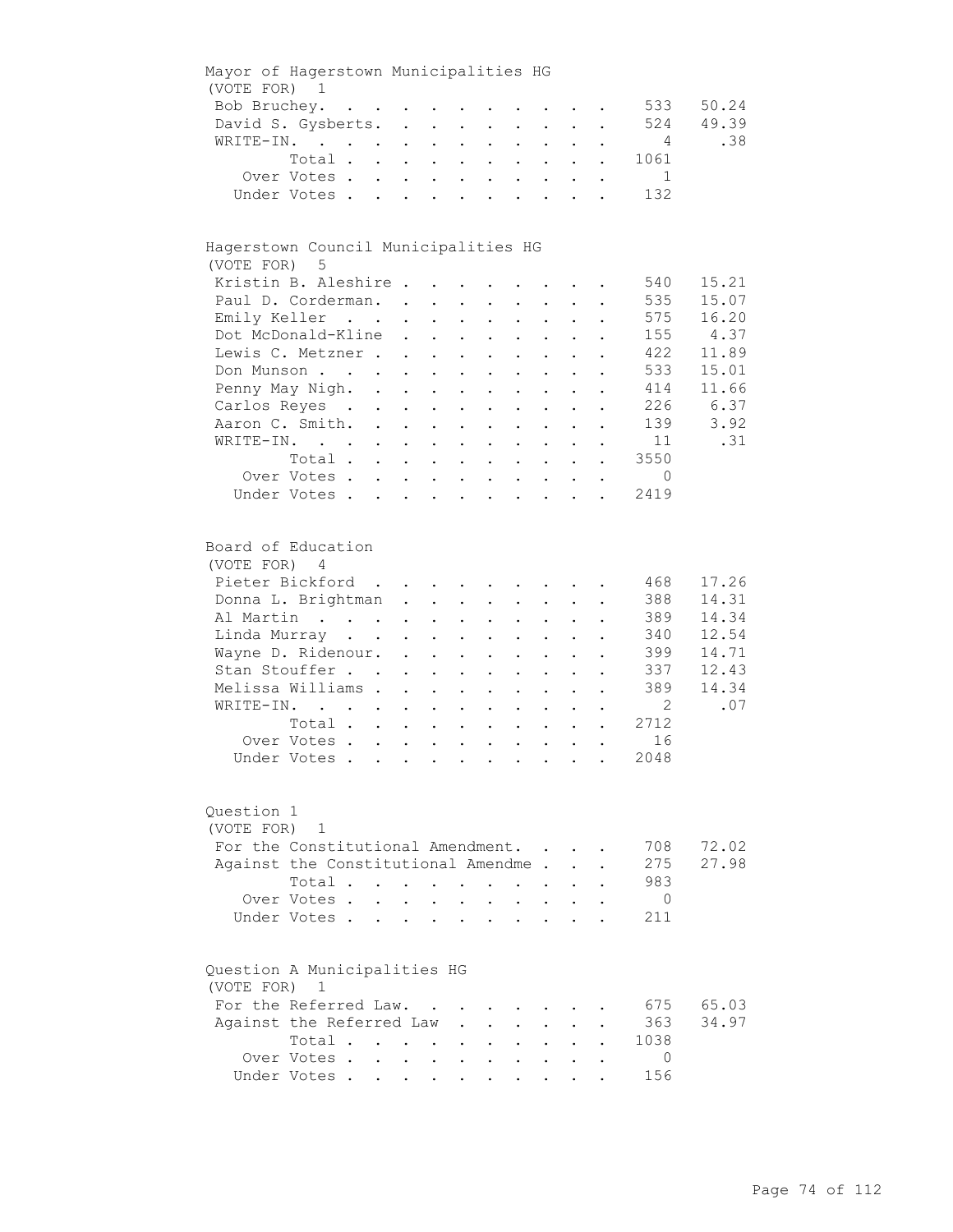| Precinct Summary<br>Run Date:04/26/17<br>RUN TIME:10:36 AM | Presidential General Election<br>Washington County, Maryland<br>November 8, 2016                                                         |            |                                                                          |                                                           |                                                                      |                                                             |                  | OFFICIAL RESULTS  |
|------------------------------------------------------------|------------------------------------------------------------------------------------------------------------------------------------------|------------|--------------------------------------------------------------------------|-----------------------------------------------------------|----------------------------------------------------------------------|-------------------------------------------------------------|------------------|-------------------|
| 2102 021-002                                               |                                                                                                                                          |            |                                                                          |                                                           |                                                                      |                                                             |                  |                   |
|                                                            |                                                                                                                                          |            |                                                                          |                                                           |                                                                      |                                                             | VOTES            | PERCENT           |
|                                                            | REGISTERED VOTERS - TOTAL                                                                                                                |            |                                                                          |                                                           |                                                                      |                                                             | 1918             |                   |
|                                                            | BALLOTS CAST - TOTAL.                                                                                                                    |            |                                                                          |                                                           |                                                                      |                                                             | 1001<br>$\Omega$ |                   |
|                                                            | BALLOTS CAST - BLANK.<br>VOTER TURNOUT - TOTAL $\cdot \cdot \cdot \cdot \cdot \cdot$                                                     |            |                                                                          |                                                           |                                                                      |                                                             |                  | 52.19             |
|                                                            |                                                                                                                                          |            |                                                                          |                                                           |                                                                      |                                                             |                  |                   |
|                                                            |                                                                                                                                          |            |                                                                          |                                                           |                                                                      |                                                             |                  |                   |
|                                                            | President - Vice Pres                                                                                                                    |            |                                                                          |                                                           |                                                                      |                                                             |                  |                   |
| (VOTE FOR) 1                                               |                                                                                                                                          |            |                                                                          |                                                           |                                                                      |                                                             |                  |                   |
|                                                            | Trump-Pence (REP).                                                                                                                       |            |                                                                          |                                                           |                                                                      |                                                             | 532              | 53.74             |
|                                                            | Clinton-Kaine (DEM)                                                                                                                      |            |                                                                          |                                                           |                                                                      | $\sim$                                                      |                  | 381 38.48         |
|                                                            | Johnson-Weld (LIB).<br>Stein-Baraka (GRN)                                                                                                |            | $\mathbf{z} = \mathbf{z} + \mathbf{z}$ , where $\mathbf{z} = \mathbf{z}$ |                                                           | $\mathbf{r} = \mathbf{r} + \mathbf{r}$ .                             |                                                             | 43<br>21         | 4.34<br>2.12      |
| WRITE-IN.                                                  |                                                                                                                                          |            |                                                                          |                                                           | $\mathbf{r} = \mathbf{r} + \mathbf{r}$ .                             |                                                             | 13               | 1.31              |
|                                                            | $\mathcal{L}^{\mathcal{A}}(\mathcal{A})$ . The contribution of the contribution of $\mathcal{A}$<br>Total .<br>$\mathbf{L} = \mathbf{L}$ | $\sim$ $-$ |                                                                          |                                                           | $\mathbf{L} = \mathbf{L} \mathbf{L}$                                 |                                                             | 990              |                   |
|                                                            | Over Votes                                                                                                                               | $\sim$     | $\sim$                                                                   | $\sim$ $\sim$<br>$\mathbf{r} = \mathbf{r} + \mathbf{r}$ . | $\mathbf{r} = \mathbf{r} + \mathbf{r}$ .                             |                                                             | $\overline{0}$   |                   |
|                                                            | Under Votes.                                                                                                                             |            |                                                                          |                                                           |                                                                      |                                                             | 11               |                   |
|                                                            |                                                                                                                                          |            |                                                                          |                                                           |                                                                      |                                                             |                  |                   |
| U.S. Senator<br>(VOTE FOR) 1                               |                                                                                                                                          |            |                                                                          |                                                           |                                                                      |                                                             |                  |                   |
|                                                            | Kathy Szeliga (REP)                                                                                                                      |            |                                                                          |                                                           |                                                                      |                                                             | 467              | 50.22             |
|                                                            | Chris Van Hollen (DEM)                                                                                                                   |            |                                                                          |                                                           |                                                                      |                                                             | 414              | 44.52             |
|                                                            | Margaret Flowers (GRN)                                                                                                                   |            |                                                                          |                                                           | $\mathbf{z} = \mathbf{z} + \mathbf{z}$ .                             |                                                             | 48               | 5.16              |
| WRITE-IN.                                                  | $\mathcal{L}^{\text{max}}$ , where $\mathcal{L}^{\text{max}}$                                                                            | $\sim$     | $\ddot{\phantom{0}}$                                                     | $\sim$                                                    | $\mathbf{r} = \mathbf{r} + \mathbf{r}$ .                             |                                                             | $\mathbf{1}$     | .11               |
|                                                            | Total                                                                                                                                    |            |                                                                          |                                                           | $\mathbf{r}$ , $\mathbf{r}$ , $\mathbf{r}$                           |                                                             | 930              |                   |
|                                                            | Over Votes                                                                                                                               |            |                                                                          |                                                           | $\cdot$ $\cdot$ $\cdot$ $\cdot$ $\cdot$ $\cdot$ $\cdot$              |                                                             | $\overline{0}$   |                   |
|                                                            | Under Votes                                                                                                                              |            |                                                                          |                                                           |                                                                      |                                                             | 71               |                   |
|                                                            | Rep in Congress Congressional District 6                                                                                                 |            |                                                                          |                                                           |                                                                      |                                                             |                  |                   |
| (VOTE FOR) 1                                               |                                                                                                                                          |            |                                                                          |                                                           |                                                                      |                                                             |                  |                   |
|                                                            | Amie Hoeber (REP).                                                                                                                       |            |                                                                          |                                                           |                                                                      |                                                             |                  | 445 46.31         |
|                                                            | John K. Delaney (DEM)                                                                                                                    |            |                                                                          |                                                           |                                                                      |                                                             |                  | 473 49.22<br>2.29 |
|                                                            | David L. Howser (LIB)                                                                                                                    |            |                                                                          |                                                           |                                                                      | $\sim$                                                      | 22<br>21         | 2.19              |
| WRITE-IN.                                                  | George Gluck (GRN)                                                                                                                       |            |                                                                          |                                                           |                                                                      |                                                             | $\overline{0}$   |                   |
|                                                            | $\mathbf{r}$ , $\mathbf{r}$ , $\mathbf{r}$ , $\mathbf{r}$ , $\mathbf{r}$ , $\mathbf{r}$<br>Total                                         |            | $\ddot{\phantom{a}}$                                                     | $\sim$ $\sim$                                             | $\mathbf{z} = \mathbf{z} + \mathbf{z}$ .                             |                                                             | 961              |                   |
|                                                            |                                                                                                                                          |            |                                                                          |                                                           | $\mathbf{L} = \mathbf{L} \mathbf{L}$                                 | $\bullet$ .<br><br><br><br><br><br><br><br><br><br><br><br> | $\overline{0}$   |                   |
|                                                            | Over Votes<br>Under Votes                                                                                                                |            |                                                                          |                                                           | $\mathbf{z} = \left\{ \mathbf{z}_1, \ldots, \mathbf{z}_n \right\}$ . |                                                             | 40               |                   |
| (VOTE FOR)                                                 | Judge of the Circuit Court Judicial Circuit 4<br>1                                                                                       |            |                                                                          |                                                           |                                                                      |                                                             |                  |                   |
|                                                            | Viki M. Pauler (JUD).                                                                                                                    |            |                                                                          |                                                           |                                                                      |                                                             | 757              | 98.83             |
|                                                            | WRITE-IN.                                                                                                                                |            |                                                                          |                                                           |                                                                      |                                                             | 9                | 1.17              |
|                                                            | Total                                                                                                                                    |            |                                                                          | $\mathbf{z} = \mathbf{z} + \mathbf{z}$ .                  | <b>All Contracts</b>                                                 |                                                             | 766              |                   |
|                                                            | Over Votes                                                                                                                               |            |                                                                          |                                                           | $\mathbf{z} = \mathbf{z} + \mathbf{z}$ .                             | $\mathbf{L}^{\text{max}}$                                   | $\mathbf{0}$     |                   |
|                                                            | Under Votes                                                                                                                              |            |                                                                          |                                                           |                                                                      |                                                             | 235              |                   |
| (VOTE FOR)                                                 | Judge Special Appeals At Large<br>$\mathbf 1$                                                                                            |            |                                                                          |                                                           |                                                                      |                                                             |                  |                   |
|                                                            | Yes Dan Friedman (JUD)                                                                                                                   |            |                                                                          |                                                           |                                                                      |                                                             | 674              | 87.42             |
|                                                            | No Dan Friedman (JUD)                                                                                                                    |            |                                                                          |                                                           |                                                                      |                                                             | 97               | 12.58             |
|                                                            | Total                                                                                                                                    |            |                                                                          |                                                           |                                                                      |                                                             | 771              |                   |
|                                                            | Over Votes                                                                                                                               |            |                                                                          |                                                           |                                                                      |                                                             | $\Omega$         |                   |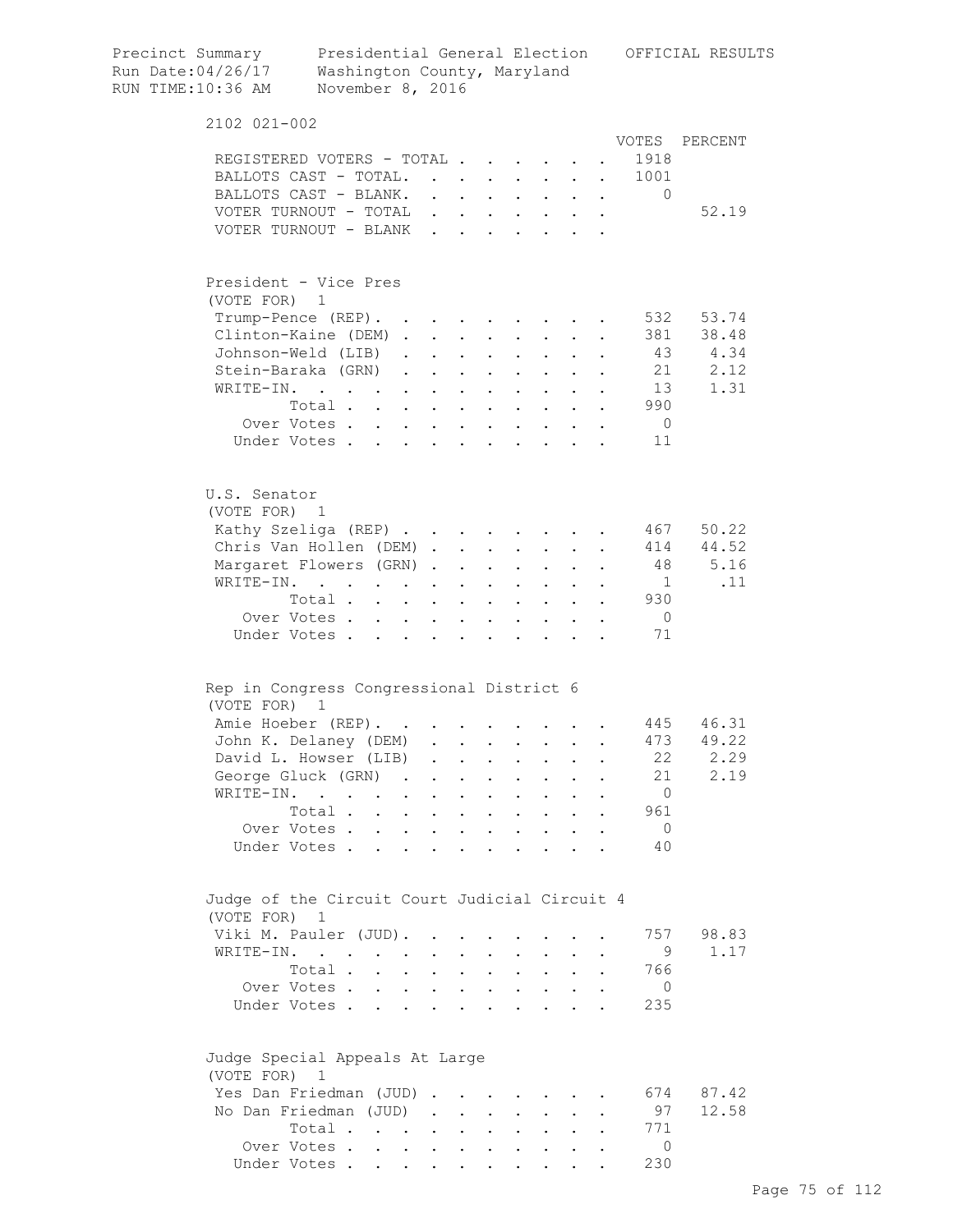| Mayor of Hagerstown Municipalities HG |              |                            |                                                                |                                                                      |                                        |                                                                                                 |                      |                                                             |                           |                |       |
|---------------------------------------|--------------|----------------------------|----------------------------------------------------------------|----------------------------------------------------------------------|----------------------------------------|-------------------------------------------------------------------------------------------------|----------------------|-------------------------------------------------------------|---------------------------|----------------|-------|
| (VOTE FOR) 1                          |              |                            |                                                                |                                                                      |                                        |                                                                                                 |                      |                                                             |                           |                |       |
| Bob Bruchey.                          |              |                            |                                                                |                                                                      |                                        |                                                                                                 |                      |                                                             |                           | 448            | 48.70 |
| David S. Gysberts.                    |              |                            |                                                                |                                                                      |                                        |                                                                                                 |                      |                                                             |                           | 464            | 50.43 |
| WRITE-IN.                             |              |                            |                                                                |                                                                      |                                        | $\mathbf{r} = \mathbf{r} \times \mathbf{r}$ , where $\mathbf{r} = \mathbf{r} \times \mathbf{r}$ |                      |                                                             |                           | 8              | .87   |
|                                       | Total        |                            |                                                                |                                                                      |                                        |                                                                                                 |                      |                                                             | $\mathbf{L}^{\text{max}}$ | 920            |       |
|                                       | Over Votes   |                            |                                                                |                                                                      |                                        |                                                                                                 |                      |                                                             |                           | $\overline{0}$ |       |
|                                       | Under Votes  |                            |                                                                |                                                                      |                                        |                                                                                                 |                      |                                                             |                           | 81             |       |
|                                       |              |                            |                                                                |                                                                      |                                        |                                                                                                 |                      |                                                             |                           |                |       |
| Hagerstown Council Municipalities HG  |              |                            |                                                                |                                                                      |                                        |                                                                                                 |                      |                                                             |                           |                |       |
| (VOTE FOR) 5                          |              |                            |                                                                |                                                                      |                                        |                                                                                                 |                      |                                                             |                           |                |       |
| Kristin B. Aleshire                   |              |                            |                                                                |                                                                      |                                        |                                                                                                 |                      |                                                             |                           | 455            | 13.41 |
| Paul D. Corderman.                    |              |                            |                                                                |                                                                      |                                        |                                                                                                 |                      |                                                             |                           | 519            | 15.30 |
| Emily Keller                          |              |                            |                                                                | $\mathbf{z} = \mathbf{z} + \mathbf{z}$ .                             |                                        | $\mathbf{L}^{\text{max}}$ , and $\mathbf{L}^{\text{max}}$                                       |                      | $\mathbf{z} = \mathbf{z} + \mathbf{z}$ .                    |                           | 518            | 15.27 |
| Dot McDonald-Kline                    |              |                            | $\sim$                                                         | $\mathbf{r} = \mathbf{r} + \mathbf{r} + \mathbf{r} + \mathbf{r}$     |                                        |                                                                                                 | $\bullet$ .          | $\bullet$ .<br><br><br><br><br><br><br><br><br><br><br><br> |                           | 128            | 3.77  |
| Lewis C. Metzner                      |              |                            |                                                                | $\mathbf{z} = \mathbf{z} + \mathbf{z}$ .                             | $\mathbf{z} = \mathbf{z}$              | $\mathbf{L}^{\text{max}}$                                                                       |                      |                                                             |                           | 448            | 13.20 |
| Don Munson                            |              |                            |                                                                |                                                                      |                                        | $\ddot{\phantom{a}}$                                                                            |                      |                                                             |                           | 542            | 15.97 |
| Penny May Nigh. .                     |              |                            | $\mathbf{r} = \mathbf{r} + \mathbf{r}$                         |                                                                      | $\sim$ 100 $\pm$                       |                                                                                                 |                      |                                                             |                           | 451            | 13.29 |
| Carlos Reyes .                        |              | $\mathcal{L}^{\text{max}}$ | $\mathbf{z} = \mathbf{z} + \mathbf{z}$ .                       |                                                                      | $\sim$ $-$<br>$\ddot{\phantom{a}}$     | $\ddot{\phantom{0}}$                                                                            |                      |                                                             |                           | 181            | 5.33  |
| Aaron C. Smith.                       |              |                            |                                                                |                                                                      |                                        | $\cdot$ $\cdot$ $\cdot$                                                                         | $\ddot{\phantom{0}}$ | $\mathbf{L}$                                                | $\ddot{\phantom{a}}$      | 149            | 4.39  |
| WRITE-IN.                             |              |                            |                                                                |                                                                      |                                        | $\mathbf{r} = \mathbf{r}$ and $\mathbf{r} = \mathbf{r}$                                         |                      | $\ddot{\phantom{a}}$                                        |                           | $\overline{2}$ | .06   |
|                                       | Total        |                            |                                                                |                                                                      |                                        |                                                                                                 |                      |                                                             |                           | 3393           |       |
|                                       | Over Votes   |                            |                                                                |                                                                      |                                        |                                                                                                 |                      |                                                             | $\bullet$                 | - 5            |       |
|                                       | Under Votes  |                            |                                                                |                                                                      |                                        |                                                                                                 |                      |                                                             |                           | 1607           |       |
|                                       |              |                            |                                                                |                                                                      |                                        |                                                                                                 |                      |                                                             |                           |                |       |
| Board of Education                    |              |                            |                                                                |                                                                      |                                        |                                                                                                 |                      |                                                             |                           |                |       |
| (VOTE FOR) 4                          |              |                            |                                                                |                                                                      |                                        |                                                                                                 |                      |                                                             |                           |                |       |
| Pieter Bickford                       |              |                            |                                                                |                                                                      |                                        |                                                                                                 |                      |                                                             |                           | 434            | 17.16 |
| Donna L. Brightman                    |              |                            |                                                                |                                                                      |                                        |                                                                                                 |                      |                                                             |                           | 343            | 13.56 |
| Al Martin                             |              |                            |                                                                |                                                                      |                                        | $\cdot$ $\cdot$ $\cdot$                                                                         |                      | $\cdot$ $\cdot$ $\cdot$                                     |                           | 348            | 13.76 |
| Linda Murray                          |              |                            |                                                                |                                                                      |                                        |                                                                                                 |                      | $\mathbf{z} = \mathbf{z} + \mathbf{z}$ .                    |                           | 295            | 11.66 |
| Wayne D. Ridenour.                    |              |                            |                                                                | $\mathbf{z} = \left\{ \mathbf{z}_1, \ldots, \mathbf{z}_n \right\}$ . |                                        | $\mathbf{z} = \mathbf{z} + \mathbf{z}$ .                                                        | $\bullet$ .          | $\bullet$                                                   |                           | 394            | 15.58 |
| Stan Stouffer                         |              |                            | $\ddot{\phantom{0}}$                                           | $\mathbf{L}^{\text{max}}$ , and $\mathbf{L}^{\text{max}}$            | $\mathcal{L}^{\text{max}}$             | $\mathbf{L}^{\text{max}}$                                                                       | $\bullet$ .          |                                                             |                           | 327            | 12.93 |
| Melissa Williams .                    |              |                            | $\ddot{\phantom{a}}$                                           | $\mathbf{L}^{\text{max}}$                                            | $\mathbf{L}^{\text{max}}$<br>$\bullet$ | $\ddot{\phantom{0}}$                                                                            |                      |                                                             |                           | 385            | 15.22 |
| WRITE-IN.                             |              |                            | $\sim$                                                         | $\mathbf{L}^{\text{max}}$<br>$\bullet$                               | $\bullet$                              | $\ddot{\phantom{0}}$                                                                            |                      |                                                             |                           | $\mathcal{E}$  | .12   |
|                                       | Total        |                            |                                                                | $\mathbf{L}^{\text{max}}$                                            | $\ddot{\phantom{a}}$                   |                                                                                                 |                      |                                                             |                           | 2529           |       |
|                                       | Over Votes   |                            |                                                                |                                                                      |                                        | $\cdot$ $\cdot$ $\cdot$                                                                         | $\ddot{\phantom{0}}$ | $\ddot{\phantom{a}}$                                        |                           | 12             |       |
|                                       | Under Votes  |                            |                                                                |                                                                      |                                        |                                                                                                 |                      |                                                             |                           | 1463           |       |
|                                       |              |                            |                                                                |                                                                      |                                        |                                                                                                 |                      |                                                             |                           |                |       |
| Question 1                            |              |                            |                                                                |                                                                      |                                        |                                                                                                 |                      |                                                             |                           |                |       |
| (VOTE FOR)                            | $\mathbf{1}$ |                            |                                                                |                                                                      |                                        |                                                                                                 |                      |                                                             |                           |                |       |
| For the Constitutional Amendment.     |              |                            |                                                                |                                                                      |                                        |                                                                                                 |                      |                                                             |                           | 667            | 77.65 |
| Against the Constitutional Amendme.   |              |                            |                                                                |                                                                      |                                        |                                                                                                 |                      |                                                             |                           | 192            | 22.35 |
|                                       | Total .      |                            | $\mathbf{r} = \mathbf{r} \times \mathbf{r}$ . The $\mathbf{r}$ |                                                                      | $\sim$<br>$\ddot{\phantom{a}}$         |                                                                                                 |                      |                                                             |                           | 859            |       |
|                                       | Over Votes.  | $\ddot{\phantom{0}}$       |                                                                |                                                                      |                                        |                                                                                                 |                      |                                                             |                           | 0              |       |
|                                       | Under Votes. |                            |                                                                |                                                                      |                                        |                                                                                                 |                      |                                                             |                           | 142            |       |
|                                       |              |                            |                                                                |                                                                      |                                        |                                                                                                 |                      |                                                             |                           |                |       |
| Question A Municipalities HG          |              |                            |                                                                |                                                                      |                                        |                                                                                                 |                      |                                                             |                           |                |       |
| (VOTE FOR) 1                          |              |                            |                                                                |                                                                      |                                        |                                                                                                 |                      |                                                             |                           |                |       |
| For the Referred Law.                 |              |                            |                                                                |                                                                      |                                        |                                                                                                 |                      |                                                             |                           | 671            | 73.66 |
| Against the Referred Law              |              |                            |                                                                |                                                                      |                                        |                                                                                                 |                      |                                                             |                           | 240            | 26.34 |
|                                       | Total        |                            |                                                                |                                                                      |                                        |                                                                                                 |                      |                                                             |                           | 911            |       |
|                                       | Over Votes.  |                            | $\mathbf{L} = \mathbf{L}$                                      | $\ddot{\phantom{0}}$                                                 |                                        |                                                                                                 |                      |                                                             |                           | $\mathbf 0$    |       |
|                                       | Under Votes  |                            |                                                                |                                                                      |                                        |                                                                                                 |                      |                                                             |                           | 90             |       |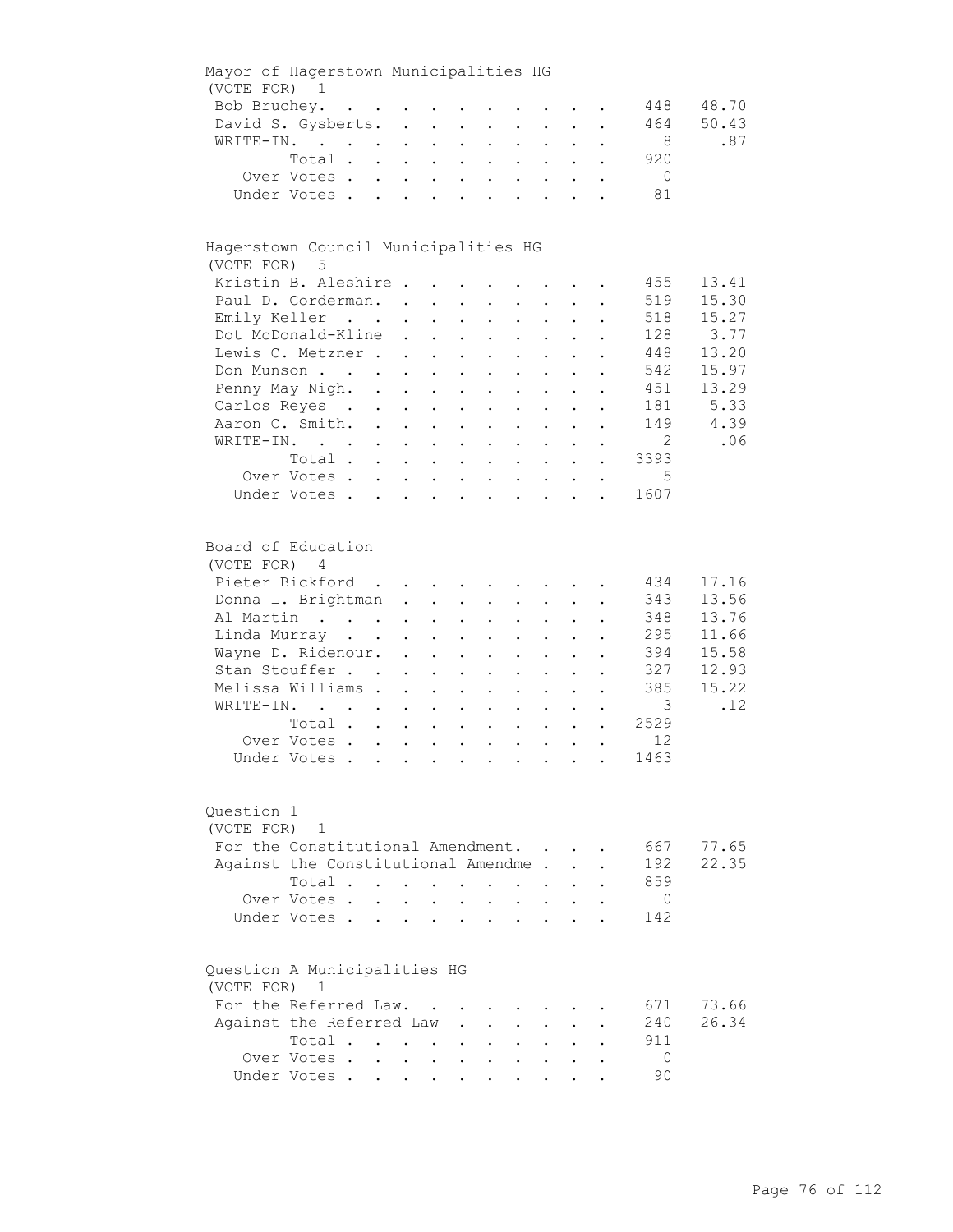| Precinct Summary<br>Run Date: 04/26/17<br>RUN TIME:10:36 AM                 | Washington County, Maryland<br>November 8, 2016                                           |                                              |                                                                  |                                                           |                      |                                            |                      |                      |                                        | Presidential General Election OFFICIAL RESULTS |
|-----------------------------------------------------------------------------|-------------------------------------------------------------------------------------------|----------------------------------------------|------------------------------------------------------------------|-----------------------------------------------------------|----------------------|--------------------------------------------|----------------------|----------------------|----------------------------------------|------------------------------------------------|
| $2103$ $021 - 003$                                                          |                                                                                           |                                              |                                                                  |                                                           |                      |                                            |                      |                      |                                        |                                                |
| REGISTERED VOTERS - TOTAL<br>BALLOTS CAST - TOTAL.<br>BALLOTS CAST - BLANK. |                                                                                           |                                              | $\mathbf{L}$                                                     | $\mathbf{L}$<br>$\mathbf{L}$                              |                      |                                            |                      | $\ddot{\phantom{0}}$ | VOTES<br>1086<br>585<br>$\overline{0}$ | PERCENT                                        |
| VOTER TURNOUT - TOTAL<br>VOTER TURNOUT - BLANK                              |                                                                                           |                                              | $\mathbf{1}$ $\mathbf{1}$ $\mathbf{1}$ $\mathbf{1}$ $\mathbf{1}$ |                                                           |                      | $\mathbf{r}$ , $\mathbf{r}$ , $\mathbf{r}$ |                      | $\sim$               |                                        | 53.87                                          |
| President - Vice Pres<br>(VOTE FOR) 1                                       |                                                                                           |                                              |                                                                  |                                                           |                      |                                            |                      |                      |                                        |                                                |
| Trump-Pence (REP). .                                                        |                                                                                           |                                              |                                                                  |                                                           |                      |                                            |                      |                      | 274                                    | 47.40                                          |
| Clinton-Kaine (DEM).                                                        |                                                                                           |                                              | $\mathbf{L}$                                                     | $\sim$<br>$\ddot{\phantom{a}}$                            |                      | $\ddot{\phantom{a}}$                       |                      |                      |                                        | 254 43.94                                      |
| Johnson-Weld (LIB)                                                          |                                                                                           | $\ddot{\phantom{0}}$                         | $\mathbf{L}$                                                     |                                                           |                      |                                            |                      |                      | 26                                     | 4.50                                           |
| Stein-Baraka (GRN)                                                          |                                                                                           | $\cdot$ $\cdot$ $\cdot$                      | $\ddot{\phantom{a}}$                                             | $\sim$ $\sim$                                             | $\ddot{\phantom{a}}$ | $\sim$                                     |                      |                      | 9                                      | 1.56                                           |
| $WRTTET-TN$ .                                                               | $\mathcal{L}(\mathbf{r})$ , and $\mathcal{L}(\mathbf{r})$ , and $\mathcal{L}(\mathbf{r})$ |                                              | $\sim$<br>$\ddot{\phantom{a}}$                                   | $\mathbf{r}$                                              |                      | $\cdot$ $\cdot$ $\cdot$                    |                      |                      | 15                                     | 2.60                                           |
|                                                                             | Total                                                                                     |                                              | $\ddot{\phantom{a}}$                                             | $\sim$ $\sim$                                             |                      | $\cdot$ $\cdot$ $\cdot$ $\cdot$            |                      |                      | 578                                    |                                                |
|                                                                             | Over Votes                                                                                |                                              |                                                                  |                                                           |                      |                                            |                      |                      | 1                                      |                                                |
|                                                                             | Under Votes                                                                               |                                              |                                                                  |                                                           |                      |                                            |                      |                      | $6 \sqrt{25}$                          |                                                |
|                                                                             |                                                                                           |                                              |                                                                  |                                                           |                      |                                            |                      |                      |                                        |                                                |
| U.S. Senator<br>(VOTE FOR) 1                                                |                                                                                           |                                              |                                                                  |                                                           |                      |                                            |                      |                      |                                        |                                                |
| Kathy Szeliga (REP)                                                         |                                                                                           |                                              |                                                                  |                                                           |                      |                                            |                      |                      | 259                                    | 46.09                                          |
| Chris Van Hollen (DEM).                                                     |                                                                                           |                                              |                                                                  | $\mathbf{r}$ , $\mathbf{r}$ , $\mathbf{r}$ , $\mathbf{r}$ |                      |                                            |                      |                      | 281                                    | 50.00                                          |
|                                                                             |                                                                                           |                                              |                                                                  |                                                           |                      |                                            |                      |                      | 22                                     | 3.91                                           |
| Margaret Flowers (GRN).                                                     |                                                                                           |                                              | $\ddot{\phantom{a}}$                                             | $\mathbf{L}$                                              |                      | $\cdot$ $\cdot$ $\cdot$                    | $\ddot{\phantom{a}}$ |                      | $\Omega$                               |                                                |
| WRITE-IN.                                                                   |                                                                                           |                                              | $\bullet$                                                        | $\ddot{\phantom{0}}$                                      | $\bullet$            | $\bullet$ .                                |                      |                      | 562                                    |                                                |
| Over Votes .                                                                | Total                                                                                     |                                              | $\bullet$                                                        | $\sim$                                                    | $\bullet$            | $\mathbf{L}^{\text{max}}$                  |                      | $\ddot{\phantom{a}}$ | $\overline{0}$                         |                                                |
| Under Votes.                                                                | $\ddot{\phantom{0}}$                                                                      | $\ddot{\phantom{0}}$<br>$\ddot{\phantom{a}}$ | $\bullet$                                                        | $\bullet$                                                 |                      |                                            |                      |                      | 23                                     |                                                |
|                                                                             |                                                                                           |                                              |                                                                  |                                                           |                      |                                            |                      |                      |                                        |                                                |
| Rep in Congress Congressional District 6<br>(VOTE FOR)                      | $\overline{1}$                                                                            |                                              |                                                                  |                                                           |                      |                                            |                      |                      |                                        |                                                |
| Amie Hoeber (REP).                                                          |                                                                                           |                                              |                                                                  |                                                           |                      |                                            |                      |                      |                                        | 251 44.19                                      |
| John K. Delaney (DEM)                                                       |                                                                                           |                                              |                                                                  |                                                           |                      |                                            |                      |                      | 297                                    | 52.29                                          |
| David L. Howser (LIB)                                                       |                                                                                           | $\ddot{\phantom{a}}$                         |                                                                  |                                                           |                      |                                            |                      |                      | 11                                     | 1.94                                           |
| George Gluck (GRN)                                                          |                                                                                           | $\sim$                                       | $\ddot{\phantom{0}}$                                             |                                                           |                      |                                            |                      |                      | 8                                      | 1.41                                           |
| WRITE-IN.                                                                   |                                                                                           |                                              |                                                                  |                                                           |                      |                                            |                      |                      | 1                                      | .18                                            |
|                                                                             | Total.<br>$\ddot{\phantom{a}}$                                                            | $\ddot{\phantom{0}}$                         | $\ddot{\phantom{0}}$<br>$\bullet$                                | $\ddot{\phantom{a}}$                                      | $\bullet$            |                                            |                      |                      | 568                                    |                                                |
| Over Votes.                                                                 | $\mathbf{L}$                                                                              | $\mathbf{L}$                                 | $\mathbf{L}$                                                     | $\mathbf{L}$                                              |                      | $\ddot{\phantom{a}}$                       |                      |                      | $\overline{0}$                         |                                                |
| Under Votes.                                                                |                                                                                           | and a state                                  | $\mathbf{r}$<br>$\ddot{\phantom{a}}$                             | $\mathbf{r}$                                              |                      | $\overline{a}$                             |                      |                      | 17                                     |                                                |
| Judge of the Circuit Court Judicial Circuit 4<br>(VOTE FOR) 1               |                                                                                           |                                              |                                                                  |                                                           |                      |                                            |                      |                      |                                        |                                                |
| Viki M. Pauler (JUD).                                                       |                                                                                           |                                              |                                                                  |                                                           |                      |                                            |                      |                      | 432                                    | 98.86                                          |
| WRITE-IN.                                                                   |                                                                                           |                                              |                                                                  |                                                           |                      |                                            |                      |                      | 5                                      | 1.14                                           |
|                                                                             | Total.<br>$\ddot{\phantom{0}}$                                                            | $\ddot{\phantom{0}}$                         | $\ddot{\phantom{a}}$                                             | $\ddot{\phantom{a}}$                                      | $\ddot{\phantom{a}}$ | $\ddot{\phantom{0}}$                       |                      |                      | 437                                    |                                                |
|                                                                             | Over Votes                                                                                | $\sim$                                       | $\mathbf{L}$<br>$\ddot{\phantom{0}}$                             | $\mathbf{L}$                                              | $\ddot{\phantom{0}}$ | $\mathbf{L}$                               |                      |                      | $\circ$                                |                                                |
|                                                                             | Under Votes                                                                               |                                              | $\sim$<br>$\ddot{\phantom{a}}$                                   | $\ddot{\phantom{a}}$                                      | $\overline{a}$       | $\sim$                                     |                      |                      | 148                                    |                                                |
| Judge Special Appeals At Large<br>(VOTE FOR) 1                              |                                                                                           |                                              |                                                                  |                                                           |                      |                                            |                      |                      |                                        |                                                |
| Yes Dan Friedman (JUD)                                                      |                                                                                           |                                              |                                                                  |                                                           |                      |                                            |                      |                      | 379                                    | 91.11                                          |
| No Dan Friedman (JUD)                                                       |                                                                                           |                                              |                                                                  |                                                           | $\mathbf{L}$         | $\sim$                                     |                      |                      | 37                                     | 8.89                                           |
|                                                                             | Total                                                                                     |                                              | $\sim 100$<br>$\bullet$                                          | $\ddot{\phantom{0}}$                                      | $\ddot{\phantom{0}}$ | $\mathbf{L}^{\text{max}}$                  |                      |                      | 416                                    |                                                |
|                                                                             | Over Votes                                                                                |                                              |                                                                  |                                                           |                      |                                            |                      |                      | $\mathbf{0}$                           |                                                |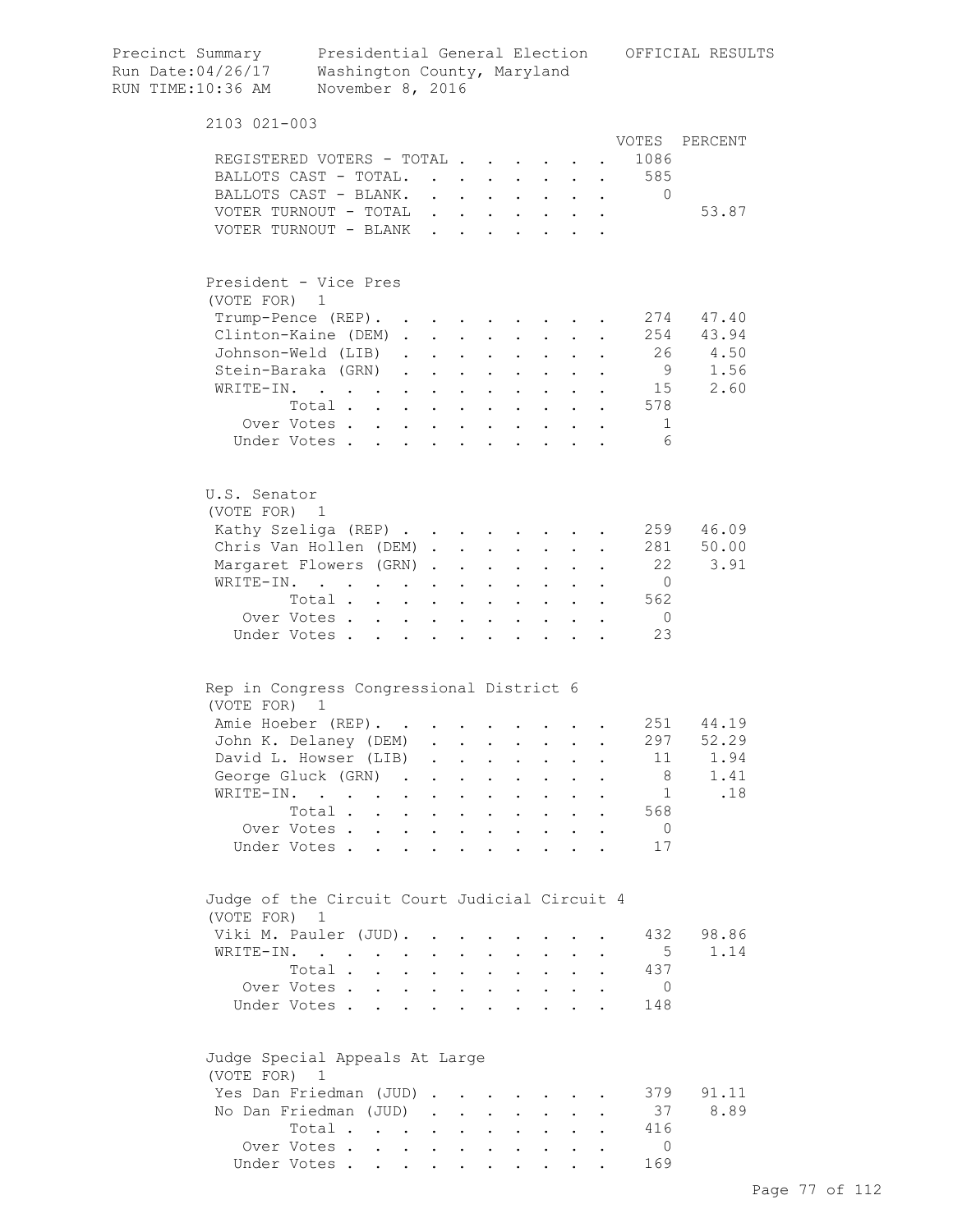| Mayor of Hagerstown Municipalities HG                 |              |                                                                          |                           |                      |                                                                                               |                           |                                                                               |                           |                                          |                           |                |       |
|-------------------------------------------------------|--------------|--------------------------------------------------------------------------|---------------------------|----------------------|-----------------------------------------------------------------------------------------------|---------------------------|-------------------------------------------------------------------------------|---------------------------|------------------------------------------|---------------------------|----------------|-------|
| (VOTE FOR) 1                                          |              |                                                                          |                           |                      |                                                                                               |                           |                                                                               |                           |                                          |                           |                |       |
| Bob Bruchey.                                          |              | $\mathcal{A}$ is a set of the set of the set of the set of $\mathcal{A}$ |                           |                      |                                                                                               |                           |                                                                               |                           |                                          |                           | 240            | 43.24 |
| David S. Gysberts.                                    |              |                                                                          |                           |                      |                                                                                               |                           |                                                                               |                           |                                          |                           | 314            | 56.58 |
| WRITE-IN.                                             |              |                                                                          |                           |                      |                                                                                               |                           | $\mathbf{r} = \mathbf{r} \times \mathbf{r}$ , where $\mathbf{r} = \mathbf{r}$ |                           | $\sim$ 100 $\pm$                         |                           | $\mathbf{1}$   | .18   |
|                                                       | Total.       |                                                                          |                           |                      |                                                                                               |                           | $\mathbf{r}$ , and $\mathbf{r}$ , and $\mathbf{r}$                            |                           |                                          | $\mathbf{L}^{\text{max}}$ | 555            |       |
|                                                       | Over Votes   |                                                                          |                           |                      |                                                                                               |                           |                                                                               |                           |                                          |                           | $\overline{0}$ |       |
|                                                       | Under Votes  |                                                                          |                           |                      |                                                                                               |                           |                                                                               |                           |                                          |                           | 30             |       |
|                                                       |              |                                                                          |                           |                      |                                                                                               |                           |                                                                               |                           |                                          |                           |                |       |
| Hagerstown Council Municipalities HG<br>(VOTE FOR)    | 5            |                                                                          |                           |                      |                                                                                               |                           |                                                                               |                           |                                          |                           |                |       |
| Kristin B. Aleshire                                   |              |                                                                          |                           |                      |                                                                                               |                           |                                                                               |                           |                                          |                           | 263            | 13.25 |
| Paul D. Corderman.                                    |              |                                                                          |                           |                      |                                                                                               |                           |                                                                               |                           |                                          |                           | 345            | 17.38 |
| Emily Keller                                          |              |                                                                          |                           |                      | $\mathbf{z} = \mathbf{z} + \mathbf{z}$ .                                                      |                           | $\mathbf{L}^{\text{max}}$ , and $\mathbf{L}^{\text{max}}$                     |                           | $\mathbf{z} = \mathbf{z} + \mathbf{z}$ . |                           | 286            | 14.41 |
| Dot McDonald-Kline                                    |              |                                                                          | $\ddot{\phantom{0}}$      |                      | $\mathbf{z} = \mathbf{z} + \mathbf{z}$ .                                                      |                           | $\mathbf{z} = \mathbf{z} + \mathbf{z}$ .                                      | $\bullet$ .               | $\bullet$                                |                           | 73             | 3.68  |
| Lewis C. Metzner.                                     |              |                                                                          | $\sim$ 100 $\pm$          |                      |                                                                                               |                           |                                                                               |                           |                                          |                           | 276            | 13.90 |
| Don Munson                                            |              |                                                                          |                           |                      | $\mathbf{z} = \mathbf{z} + \mathbf{z}$ .                                                      | $\mathbf{L}^{\text{max}}$ | $\mathbf{L}^{\text{max}}$                                                     |                           |                                          |                           | 311            | 15.67 |
|                                                       |              |                                                                          | $\mathbf{L}^{\text{max}}$ | $\bullet$ .          | $\sim 100$                                                                                    |                           |                                                                               |                           |                                          |                           |                |       |
| Penny May Nigh. .                                     |              |                                                                          | $\mathbf{L}$              | $\sim$               | $\sim$                                                                                        |                           |                                                                               |                           |                                          |                           | 207            | 10.43 |
| Carlos Reyes .                                        |              | $\sim 10^{-11}$                                                          | $\mathbf{L}^{\text{max}}$ | $\sim$               | $\sim$ $-$                                                                                    | $\bullet$                 | $\bullet$                                                                     |                           |                                          |                           | 126            | 6.35  |
| Aaron C. Smith.                                       |              |                                                                          |                           |                      |                                                                                               | $\mathbf{L}$              | $\sim$                                                                        | $\mathbf{L}$              | $\ddot{\phantom{a}}$                     |                           | 84             | 4.23  |
| WRITE-IN.                                             |              |                                                                          |                           |                      |                                                                                               |                           |                                                                               |                           | $\ddot{\phantom{a}}$                     |                           | 14             | .71   |
|                                                       | Total        |                                                                          |                           |                      |                                                                                               |                           |                                                                               |                           |                                          | $\ddot{\phantom{a}}$      | 1985           |       |
|                                                       | Over Votes   |                                                                          |                           |                      |                                                                                               |                           |                                                                               |                           |                                          | $\ddot{\phantom{0}}$      | $\overline{0}$ |       |
|                                                       | Under Votes  |                                                                          |                           |                      |                                                                                               |                           |                                                                               |                           |                                          |                           | 940            |       |
|                                                       |              |                                                                          |                           |                      |                                                                                               |                           |                                                                               |                           |                                          |                           |                |       |
| Board of Education<br>(VOTE FOR) 4<br>Pieter Bickford |              |                                                                          |                           |                      |                                                                                               |                           |                                                                               |                           |                                          |                           | 311            | 20.22 |
|                                                       |              |                                                                          |                           |                      |                                                                                               |                           |                                                                               |                           |                                          |                           |                |       |
| Donna L. Brightman                                    |              |                                                                          |                           |                      |                                                                                               |                           |                                                                               |                           |                                          |                           | 249            | 16.19 |
| Al Martin                                             |              |                                                                          |                           |                      |                                                                                               |                           | $\mathbf{L} = \mathbf{L}$                                                     | $\sim$ 100 $\pm$          | $\sim$ 100 $\pm$                         |                           | 238            | 15.47 |
| Linda Murray                                          |              |                                                                          |                           |                      |                                                                                               |                           | $\mathbf{z} = \mathbf{z} + \mathbf{z}$ .                                      | $\mathbf{L}^{\text{max}}$ | $\sim 100$                               |                           | 142            | 9.23  |
| Wayne D. Ridenour.                                    |              |                                                                          |                           |                      | $\mathbf{r} = \mathbf{r} \cdot \mathbf{r}$ , where $\mathbf{r} = \mathbf{r} \cdot \mathbf{r}$ |                           | $\mathbf{r} = \mathbf{r} + \mathbf{r}$ .                                      | $\bullet$                 | $\bullet$                                |                           | 241            | 15.67 |
| Stan Stouffer                                         |              |                                                                          | $\ddot{\phantom{0}}$      | $\ddot{\phantom{a}}$ | $\sim 100$                                                                                    | $\bullet$ .               | $\mathbf{L}^{\text{max}}$                                                     | $\ddot{\phantom{0}}$      |                                          |                           | 167            | 10.86 |
| Melissa Williams .                                    |              |                                                                          | $\ddot{\phantom{a}}$      | $\ddot{\phantom{a}}$ | $\mathbf{a} = \mathbf{a}$                                                                     | $\bullet$                 | $\ddot{\phantom{0}}$                                                          |                           |                                          |                           | 185            | 12.03 |
| WRITE-IN.                                             |              |                                                                          | $\ddot{\phantom{0}}$      | $\ddot{\phantom{0}}$ | $\ddot{\phantom{0}}$                                                                          | $\ddot{\phantom{a}}$      | $\ddot{\phantom{a}}$                                                          |                           |                                          |                           | 5              | .33   |
|                                                       | Total        |                                                                          |                           | $\ddot{\phantom{0}}$ |                                                                                               | $\ddot{\phantom{a}}$      |                                                                               |                           |                                          |                           | 1538           |       |
|                                                       | Over Votes   |                                                                          |                           |                      |                                                                                               |                           | $\ddot{\phantom{0}}$                                                          | $\ddot{\phantom{a}}$      |                                          |                           | 4              |       |
|                                                       | Under Votes  |                                                                          |                           |                      |                                                                                               |                           |                                                                               |                           |                                          |                           | 798            |       |
|                                                       |              |                                                                          |                           |                      |                                                                                               |                           |                                                                               |                           |                                          |                           |                |       |
| Question 1<br>(VOTE FOR)                              | $\mathbf{1}$ |                                                                          |                           |                      |                                                                                               |                           |                                                                               |                           |                                          |                           |                |       |
| For the Constitutional Amendment.                     |              |                                                                          |                           |                      |                                                                                               |                           |                                                                               |                           |                                          |                           | 349            | 69.38 |
| Against the Constitutional Amendme.                   |              |                                                                          |                           |                      |                                                                                               |                           |                                                                               |                           |                                          |                           | 154            | 30.62 |
|                                                       | Total        |                                                                          |                           |                      | $\sim$ 100 $\pm$                                                                              | $\ddot{\phantom{a}}$      |                                                                               |                           |                                          |                           | 503            |       |
|                                                       | Over Votes.  | $\ddot{\phantom{0}}$                                                     |                           |                      |                                                                                               |                           |                                                                               |                           |                                          |                           | $\overline{0}$ |       |
|                                                       | Under Votes. |                                                                          |                           |                      |                                                                                               |                           |                                                                               |                           |                                          |                           | 82             |       |
|                                                       |              |                                                                          |                           |                      |                                                                                               |                           |                                                                               |                           |                                          |                           |                |       |
| Question A Municipalities HG<br>(VOTE FOR) 1          |              |                                                                          |                           |                      |                                                                                               |                           |                                                                               |                           |                                          |                           |                |       |
| For the Referred Law.                                 |              |                                                                          |                           |                      |                                                                                               |                           |                                                                               |                           |                                          |                           | 314            | 59.58 |
| Against the Referred Law                              |              |                                                                          |                           |                      |                                                                                               |                           |                                                                               |                           |                                          |                           | 213            | 40.42 |
|                                                       | Total        |                                                                          |                           |                      |                                                                                               |                           |                                                                               |                           |                                          |                           | 527            |       |
|                                                       | Over Votes.  |                                                                          | $\cdot$ $\cdot$ $\cdot$   | $\sim$               |                                                                                               |                           |                                                                               |                           |                                          |                           | 0              |       |
|                                                       | Under Votes  |                                                                          |                           |                      |                                                                                               |                           |                                                                               |                           |                                          |                           | 58             |       |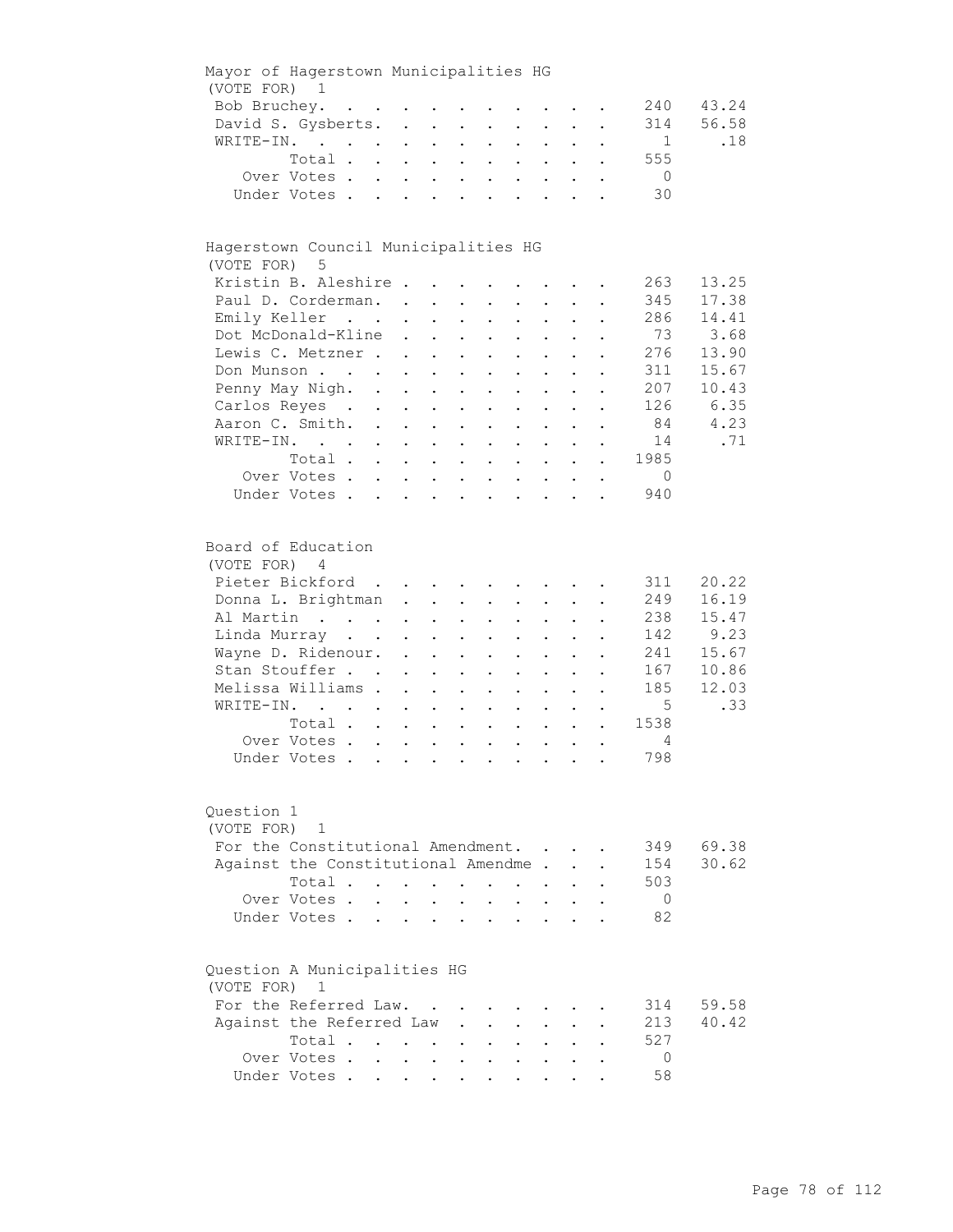| Precinct Summary<br>Run Date:04/26/17<br>RUN TIME:10:36 AM | Presidential General Election OFFICIAL RESULTS<br>Washington County, Maryland<br>November 8, 2016 |                                      |                      |                                              |                      |                                                                       |                                                             |                         |            |
|------------------------------------------------------------|---------------------------------------------------------------------------------------------------|--------------------------------------|----------------------|----------------------------------------------|----------------------|-----------------------------------------------------------------------|-------------------------------------------------------------|-------------------------|------------|
| 2201 022-001                                               |                                                                                                   |                                      |                      |                                              |                      |                                                                       |                                                             |                         |            |
|                                                            |                                                                                                   |                                      |                      |                                              |                      |                                                                       |                                                             | VOTES                   | PERCENT    |
|                                                            | REGISTERED VOTERS - TOTAL                                                                         |                                      |                      |                                              |                      |                                                                       |                                                             | 1920                    |            |
|                                                            | BALLOTS CAST - TOTAL.                                                                             |                                      |                      |                                              |                      |                                                                       |                                                             | . 711                   |            |
|                                                            | BALLOTS CAST - BLANK.                                                                             |                                      |                      |                                              |                      | $\mathbf{r}$ , and $\mathbf{r}$ , and $\mathbf{r}$ , and $\mathbf{r}$ |                                                             | $\mathbf{0}$            |            |
|                                                            | VOTER TURNOUT - TOTAL                                                                             |                                      |                      |                                              |                      |                                                                       |                                                             |                         | 37.03      |
|                                                            | VOTER TURNOUT - BLANK                                                                             |                                      |                      |                                              |                      |                                                                       |                                                             |                         |            |
| (VOTE FOR) 1                                               | President - Vice Pres                                                                             |                                      |                      |                                              |                      |                                                                       |                                                             |                         |            |
|                                                            | Trump-Pence (REP).                                                                                |                                      |                      |                                              |                      |                                                                       |                                                             | 271                     | 38.39      |
|                                                            | Clinton-Kaine (DEM)                                                                               |                                      |                      |                                              |                      |                                                                       | $\mathbf{L}$                                                |                         | 344 48.73  |
|                                                            | Johnson-Weld (LIB)                                                                                |                                      |                      | $\mathbf{L}$ and $\mathbf{L}$                |                      | $\ddot{\phantom{a}}$                                                  |                                                             |                         | 59 8.36    |
|                                                            | Stein-Baraka (GRN)                                                                                |                                      |                      | $\mathbf{L} = \mathbf{L} \mathbf{L}$         |                      | $\mathbf{L} = \mathbf{L} \mathbf{L}$                                  | $\ddot{\phantom{0}}$                                        |                         | 17<br>2.41 |
| WRITE-IN.                                                  | and the contract of the contract of                                                               | $\sim 100$                           | $\bullet$            | <b>Contractor</b>                            |                      | $\mathbf{z} = \mathbf{z} + \mathbf{z}$ .                              | $\bullet$ .<br><br><br><br><br><br><br><br><br><br><br><br> | 15                      | 2.12       |
|                                                            | Total                                                                                             |                                      |                      |                                              |                      | $\mathbf{z} = \mathbf{z} + \mathbf{z}$ .                              |                                                             | 706                     |            |
|                                                            | Over Votes                                                                                        |                                      |                      |                                              |                      |                                                                       |                                                             | $\overline{0}$          |            |
|                                                            | Under Votes                                                                                       |                                      |                      | $\sim$ $\sim$                                |                      |                                                                       |                                                             | 5                       |            |
| U.S. Senator<br>(VOTE FOR) 1                               |                                                                                                   |                                      |                      |                                              |                      |                                                                       |                                                             |                         |            |
|                                                            | Kathy Szeliga (REP)                                                                               |                                      |                      |                                              |                      |                                                                       |                                                             |                         | 231 34.32  |
|                                                            | Chris Van Hollen (DEM)                                                                            |                                      |                      |                                              |                      |                                                                       |                                                             |                         | 376 55.87  |
|                                                            |                                                                                                   |                                      |                      |                                              |                      |                                                                       |                                                             | 63                      | 9.36       |
|                                                            | Margaret Flowers (GRN)                                                                            |                                      |                      | <b>Contract Contract</b>                     | $\sim$ 100 $\pm$     |                                                                       |                                                             |                         |            |
|                                                            | WRITE-IN.                                                                                         |                                      |                      |                                              |                      |                                                                       |                                                             | $\overline{\mathbf{3}}$ | .45        |
|                                                            | Total                                                                                             |                                      | $\ddot{\phantom{a}}$ | $\sim$                                       |                      |                                                                       |                                                             | 673                     |            |
|                                                            | Over Votes<br>$\mathbf{L}$<br>Under Votes                                                         | $\ddot{\phantom{0}}$<br>$\mathbf{L}$ |                      | $\ddot{\phantom{a}}$<br>$\ddot{\phantom{a}}$ | $\mathbf{r}$         |                                                                       |                                                             | $\overline{0}$<br>38    |            |
|                                                            | Rep in Congress Congressional District 6                                                          |                                      |                      |                                              |                      |                                                                       |                                                             |                         |            |
| (VOTE FOR)                                                 | $\mathbf{1}$                                                                                      |                                      |                      |                                              |                      |                                                                       |                                                             |                         |            |
|                                                            | Amie Hoeber (REP).                                                                                |                                      |                      |                                              |                      |                                                                       |                                                             |                         | 218 31.82  |
|                                                            | John K. Delaney (DEM)                                                                             |                                      |                      |                                              |                      |                                                                       |                                                             |                         | 408 59.56  |
|                                                            | David L. Howser (LIB)                                                                             | $\sim$                               |                      |                                              |                      |                                                                       |                                                             | 36                      | 5.26       |
|                                                            | George Gluck (GRN).                                                                               |                                      | $\ddot{\phantom{a}}$ | $\mathbf{z}$ .                               | $\ddot{\phantom{0}}$ | $\ddot{\phantom{0}}$                                                  |                                                             | 23                      | 3.36       |
| WRITE-IN.                                                  | $\ddot{\phantom{0}}$<br>$\bullet$                                                                 |                                      | $\ddot{\phantom{a}}$ | $\ddot{\phantom{0}}$                         | $\ddot{\phantom{0}}$ | $\ddot{\phantom{0}}$                                                  |                                                             | $\overline{0}$          |            |
|                                                            | Total                                                                                             | $\sim$ 100 $\mu$                     | $\ddot{\phantom{a}}$ | <b>Contract Contract</b>                     |                      | $\cdot$ $\cdot$ $\cdot$                                               | $\mathbf{L}$                                                | 685                     |            |
|                                                            | Over Votes                                                                                        |                                      |                      | $\mathbf{L} = \mathbf{L} \mathbf{L}$         |                      | $\mathbf{r} = \mathbf{r} \cdot \mathbf{r}$                            |                                                             | $\overline{0}$          |            |
|                                                            | Under Votes                                                                                       |                                      |                      |                                              |                      |                                                                       |                                                             | 26                      |            |
| (VOTE FOR) 1                                               | Judge of the Circuit Court Judicial Circuit 4                                                     |                                      |                      |                                              |                      |                                                                       |                                                             |                         |            |
|                                                            | Viki M. Pauler (JUD).                                                                             |                                      |                      |                                              | $\ddot{\phantom{0}}$ |                                                                       |                                                             | 561                     | 98.42      |
|                                                            | WRITE-IN.                                                                                         | $\mathbf{L}$                         |                      | $\mathbf{L}$ and $\mathbf{L}$                |                      | $\mathbf{L} = \mathbf{L}$                                             | $\mathbf{L}$                                                | 9                       | 1.58       |
|                                                            | Total                                                                                             | $\ddot{\phantom{0}}$                 |                      | $\mathbf{L}$ and $\mathbf{L}$                |                      | $\mathbf{L} = \mathbf{L}$                                             | $\ddot{\phantom{0}}$                                        | 570                     |            |
|                                                            | Over Votes.                                                                                       |                                      |                      |                                              |                      |                                                                       |                                                             | $\circ$                 |            |
|                                                            | Under Votes                                                                                       |                                      |                      |                                              |                      |                                                                       |                                                             | 141                     |            |
| (VOTE FOR) 1                                               | Judge Special Appeals At Large                                                                    |                                      |                      |                                              |                      |                                                                       |                                                             |                         |            |
|                                                            | Yes Dan Friedman (JUD)                                                                            |                                      |                      |                                              |                      |                                                                       |                                                             | 474                     | 79.80      |
|                                                            | No Dan Friedman (JUD)                                                                             |                                      |                      |                                              |                      |                                                                       |                                                             | 120                     | 20.20      |
|                                                            | Total                                                                                             |                                      |                      |                                              |                      |                                                                       |                                                             | 594                     |            |
|                                                            | Over Votes.                                                                                       |                                      |                      |                                              |                      |                                                                       |                                                             | $\Omega$                |            |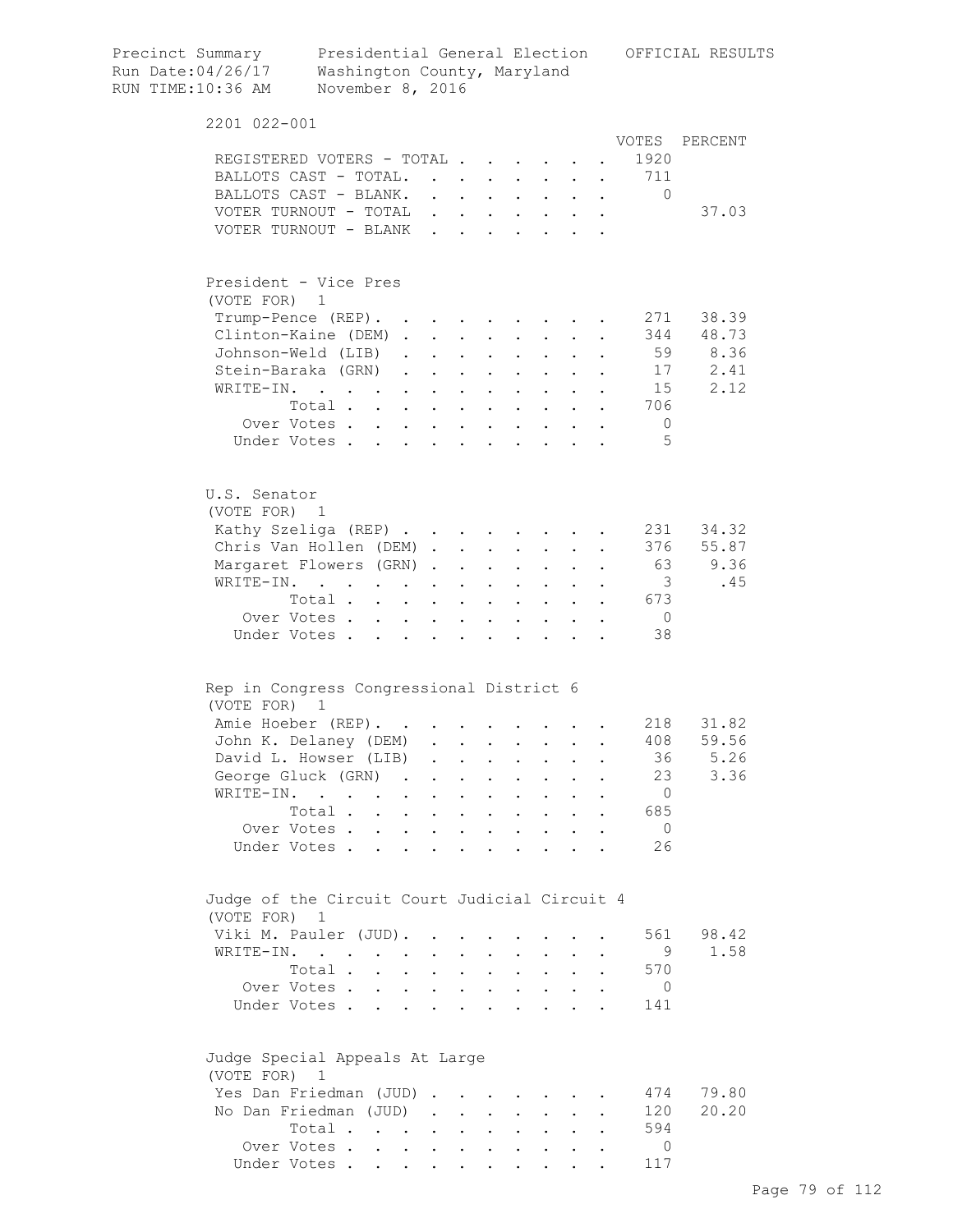|              | Mayor of Hagerstown Municipalities HG |                     |                                                                                                                 |                            |                                                                                   |                           |                                                           |                           |                                                             |                      |                |       |
|--------------|---------------------------------------|---------------------|-----------------------------------------------------------------------------------------------------------------|----------------------------|-----------------------------------------------------------------------------------|---------------------------|-----------------------------------------------------------|---------------------------|-------------------------------------------------------------|----------------------|----------------|-------|
| (VOTE FOR) 1 |                                       |                     |                                                                                                                 |                            |                                                                                   |                           |                                                           |                           |                                                             |                      |                |       |
| Bob Bruchey. |                                       |                     | the contract of the contract of the contract of the contract of the contract of the contract of the contract of |                            |                                                                                   |                           |                                                           |                           |                                                             |                      | 346            | 51.72 |
|              | David S. Gysberts.                    |                     |                                                                                                                 |                            |                                                                                   |                           |                                                           |                           |                                                             | $\ddot{\phantom{a}}$ | 316            | 47.23 |
|              | WRITE-IN.                             |                     |                                                                                                                 |                            |                                                                                   |                           |                                                           |                           |                                                             |                      | 7              | 1.05  |
|              | Total                                 |                     |                                                                                                                 |                            |                                                                                   |                           |                                                           |                           |                                                             |                      | 669            |       |
|              | Over Votes                            |                     |                                                                                                                 |                            |                                                                                   |                           |                                                           |                           |                                                             |                      | $\overline{0}$ |       |
|              | Under Votes                           |                     |                                                                                                                 |                            |                                                                                   |                           |                                                           |                           |                                                             |                      | 42             |       |
|              |                                       |                     |                                                                                                                 |                            |                                                                                   |                           |                                                           |                           |                                                             |                      |                |       |
|              | Hagerstown Council Municipalities HG  |                     |                                                                                                                 |                            |                                                                                   |                           |                                                           |                           |                                                             |                      |                |       |
| (VOTE FOR) 5 |                                       |                     |                                                                                                                 |                            |                                                                                   |                           |                                                           |                           |                                                             |                      |                |       |
|              | Kristin B. Aleshire                   |                     |                                                                                                                 |                            |                                                                                   |                           |                                                           |                           |                                                             |                      | 331            | 13.95 |
|              | Paul D. Corderman.                    |                     |                                                                                                                 |                            |                                                                                   |                           |                                                           |                           |                                                             |                      | 311            | 13.11 |
|              | Emily Keller                          |                     |                                                                                                                 |                            |                                                                                   |                           |                                                           |                           |                                                             |                      | 351            | 14.79 |
|              | Dot McDonald-Kline                    |                     |                                                                                                                 |                            | and a strong control of the strong strong and                                     |                           |                                                           |                           |                                                             |                      | 129            | 5.44  |
|              | Lewis C. Metzner                      |                     |                                                                                                                 |                            |                                                                                   |                           |                                                           |                           |                                                             |                      | 272            | 11.46 |
|              |                                       |                     |                                                                                                                 |                            |                                                                                   | $\bullet$                 | $\mathbf{L}^{\text{max}}$                                 | $\mathbf{z} = \mathbf{z}$ | $\bullet$ .<br><br><br><br><br><br><br><br><br><br><br><br> |                      | 293            | 12.35 |
|              | Don Munson                            |                     |                                                                                                                 |                            |                                                                                   | $\ddot{\phantom{a}}$      |                                                           |                           |                                                             |                      |                |       |
|              | Penny May Nigh. .                     |                     | $\mathcal{L}^{\text{max}}$                                                                                      | $\sim$                     | $\mathbf{L}^{\text{max}}$                                                         |                           |                                                           |                           |                                                             |                      | 293            | 12.35 |
|              | Carlos Reyes.                         | $\mathcal{L}^{(1)}$ | $\bullet$ .                                                                                                     | $\sim$                     | $\sim$ $-$                                                                        | $\bullet$                 | $\ddot{\phantom{a}}$                                      |                           |                                                             |                      | 232            | 9.78  |
|              | Aaron C. Smith. .                     |                     | $\bullet$ .                                                                                                     | $\mathcal{L}^{\text{max}}$ | $\sim$ $-$                                                                        | $\mathbf{L}^{\text{max}}$ | $\ddotsc$                                                 |                           |                                                             |                      | 145            | 6.11  |
|              | WRITE-IN.                             |                     |                                                                                                                 |                            |                                                                                   |                           | $\mathbf{z} = \mathbf{z} + \mathbf{z}$ .                  | $\mathbf{L}$              | $\ddot{\phantom{a}}$                                        |                      | 16             | .67   |
|              | Total                                 |                     |                                                                                                                 |                            |                                                                                   |                           |                                                           |                           |                                                             |                      | 2373           |       |
|              | Over Votes.                           |                     |                                                                                                                 |                            |                                                                                   |                           |                                                           |                           |                                                             |                      | 10             |       |
|              | Under Votes                           |                     |                                                                                                                 |                            |                                                                                   |                           |                                                           |                           |                                                             |                      | 1172           |       |
|              |                                       |                     |                                                                                                                 |                            |                                                                                   |                           |                                                           |                           |                                                             |                      |                |       |
| (VOTE FOR) 4 | Board of Education                    |                     |                                                                                                                 |                            |                                                                                   |                           |                                                           |                           |                                                             |                      |                |       |
|              | Pieter Bickford                       |                     |                                                                                                                 |                            |                                                                                   |                           |                                                           |                           |                                                             |                      | 267            | 14.97 |
|              | Donna L. Brightman                    |                     |                                                                                                                 |                            |                                                                                   |                           |                                                           |                           |                                                             |                      | 272            | 15.25 |
|              |                                       |                     |                                                                                                                 |                            |                                                                                   |                           |                                                           |                           |                                                             |                      |                |       |
|              | Al Martin                             |                     |                                                                                                                 |                            |                                                                                   | $\sim$ 100 $\pm$          | $\mathbf{L}^{\text{max}}$                                 | $\sim$ 100 $\pm$          | $\mathbf{L}^{\text{max}}$                                   |                      | 181            | 10.15 |
|              | Linda Murray                          |                     |                                                                                                                 |                            | $\mathbf{L}^{\text{max}}$ , and $\mathbf{L}^{\text{max}}$                         |                           | $\mathbf{L}^{\text{max}}$ , and $\mathbf{L}^{\text{max}}$ | $\mathbf{a} = \mathbf{a}$ | $\mathbf{a}$ and $\mathbf{b}$                               |                      | 266            | 14.91 |
|              | Wayne D. Ridenour.                    |                     |                                                                                                                 |                            | $\mathbf{r} = \mathbf{r} \mathbf{r}$ , where $\mathbf{r} = \mathbf{r} \mathbf{r}$ |                           | $\mathbf{z} = \mathbf{z} + \mathbf{z}$ .                  | $\mathbf{A}^{\text{max}}$ | $\bullet$ .<br><br><br><br><br><br><br><br><br><br><br><br> |                      | 241            | 13.51 |
|              | Stan Stouffer                         |                     | $\ddot{\phantom{0}}$                                                                                            |                            | $\mathbf{z} = \mathbf{z} + \mathbf{z}$ .                                          | $\bullet$                 | $\mathbf{L}^{\text{max}}$                                 | $\mathbf{L}^{\text{max}}$ | $\bullet$                                                   |                      | 233            | 13.06 |
|              | Melissa Williams .                    |                     | $\ddot{\phantom{a}}$                                                                                            |                            | $\mathbf{z} = \mathbf{z} + \mathbf{z}$ .                                          | $\bullet$                 | $\bullet$ .                                               |                           |                                                             |                      | 313            | 17.54 |
|              | WRITE-IN.                             |                     | $\ddot{\phantom{0}}$                                                                                            | $\ddot{\phantom{0}}$       | $\ddot{\phantom{a}}$                                                              |                           | $\ddot{\phantom{a}}$                                      |                           |                                                             |                      | 11             | .62   |
|              | Total                                 |                     | $\mathbf{L}^{\text{max}}$                                                                                       | $\mathbf{L}^{\text{max}}$  | $\ddot{\phantom{a}}$                                                              | $\bullet$                 | $\ddot{\phantom{0}}$                                      |                           |                                                             |                      | 1784           |       |
|              | Over Votes                            |                     |                                                                                                                 |                            |                                                                                   |                           | $\mathbf{L} = \mathbf{L} \mathbf{L}$                      | $\bullet$                 |                                                             |                      | 12             |       |
|              | Under Votes                           |                     |                                                                                                                 |                            |                                                                                   |                           |                                                           |                           |                                                             |                      | 1048           |       |
|              |                                       |                     |                                                                                                                 |                            |                                                                                   |                           |                                                           |                           |                                                             |                      |                |       |
| Question 1   |                                       |                     |                                                                                                                 |                            |                                                                                   |                           |                                                           |                           |                                                             |                      |                |       |
| (VOTE FOR)   | 1                                     |                     |                                                                                                                 |                            |                                                                                   |                           |                                                           |                           |                                                             |                      |                |       |
|              | For the Constitutional Amendment.     |                     |                                                                                                                 |                            |                                                                                   |                           |                                                           |                           |                                                             |                      | 490            | 78.53 |
|              | Against the Constitutional Amendme.   |                     |                                                                                                                 |                            |                                                                                   |                           |                                                           |                           |                                                             |                      | 134            | 21.47 |
|              | Total.                                | $\mathbf{L}$        | $\sim$                                                                                                          | $\sim$ $-$                 | $\ddot{\phantom{0}}$                                                              |                           |                                                           |                           |                                                             |                      | 624            |       |
|              | Over Votes.                           |                     |                                                                                                                 |                            |                                                                                   |                           |                                                           |                           |                                                             |                      | $\overline{0}$ |       |
|              | Under Votes.                          |                     |                                                                                                                 | $\mathbf{L}$               |                                                                                   |                           |                                                           |                           |                                                             |                      | 87             |       |
|              |                                       |                     |                                                                                                                 |                            |                                                                                   |                           |                                                           |                           |                                                             |                      |                |       |
| (VOTE FOR)   | Question A Municipalities HG<br>1     |                     |                                                                                                                 |                            |                                                                                   |                           |                                                           |                           |                                                             |                      |                |       |
|              | For the Referred Law.                 |                     |                                                                                                                 |                            |                                                                                   |                           |                                                           |                           |                                                             |                      | 493            | 74.92 |
|              |                                       |                     |                                                                                                                 |                            |                                                                                   |                           |                                                           |                           |                                                             |                      |                | 25.08 |
|              | Against the Referred Law              |                     |                                                                                                                 |                            |                                                                                   |                           |                                                           |                           |                                                             |                      | 165            |       |
|              | Total .                               |                     |                                                                                                                 | $\sim$                     |                                                                                   |                           |                                                           |                           |                                                             |                      | 658            |       |
|              | Over Votes .                          |                     | $\ddot{\phantom{0}}$                                                                                            |                            |                                                                                   |                           |                                                           |                           |                                                             |                      | $\mathbf 0$    |       |
|              | Under Votes                           |                     |                                                                                                                 |                            |                                                                                   |                           |                                                           |                           |                                                             |                      | 53             |       |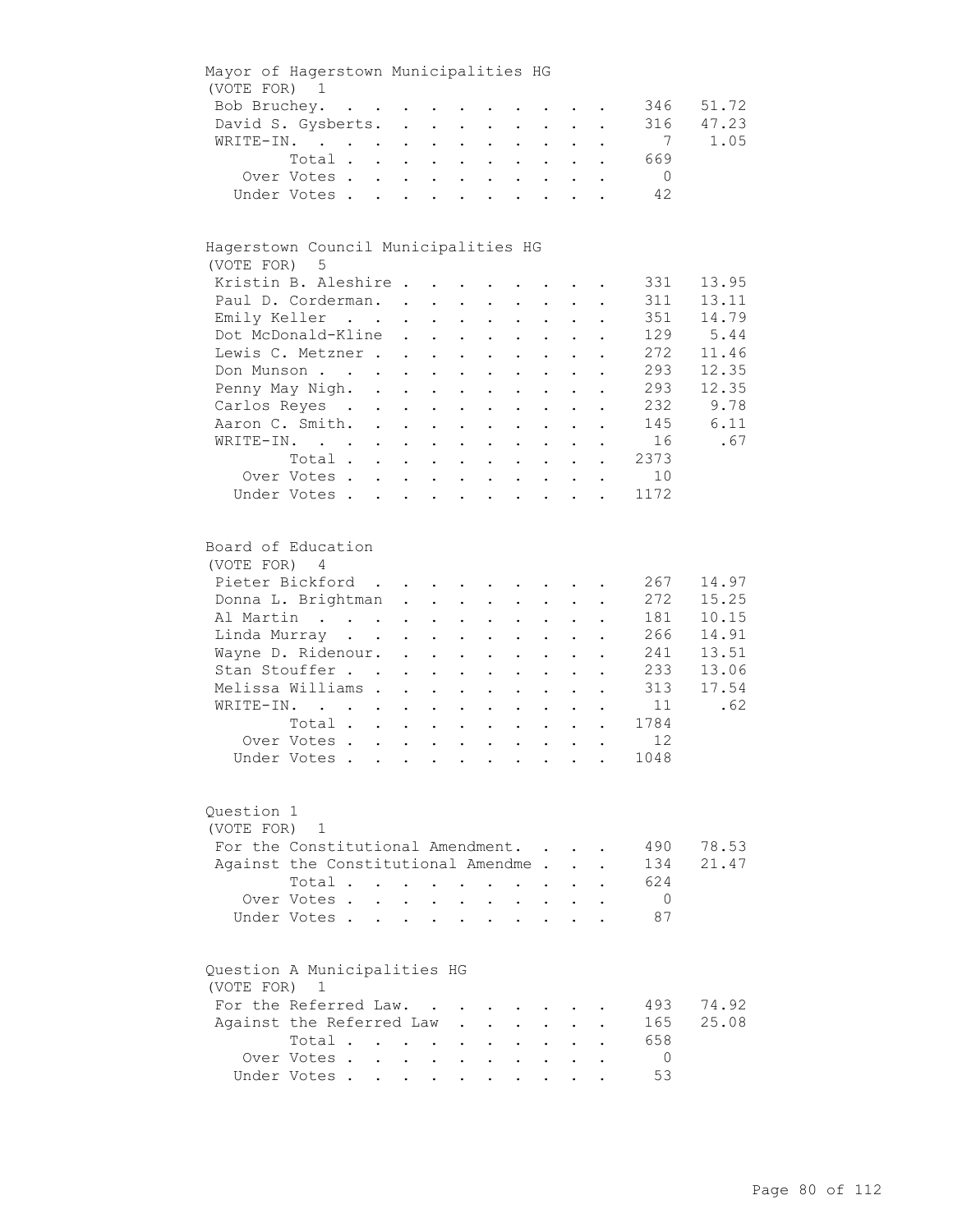| Precinct Summary<br>Run Date:04/26/17<br>RUN TIME:10:36 AM | Presidential General Election<br>Washington County, Maryland<br>November 8, 2016              |            |                                                                                                                       |                                          |                           |                                                                               |                                                             |              |                         | OFFICIAL RESULTS |
|------------------------------------------------------------|-----------------------------------------------------------------------------------------------|------------|-----------------------------------------------------------------------------------------------------------------------|------------------------------------------|---------------------------|-------------------------------------------------------------------------------|-------------------------------------------------------------|--------------|-------------------------|------------------|
| 2202 022-002                                               |                                                                                               |            |                                                                                                                       |                                          |                           |                                                                               |                                                             |              |                         |                  |
|                                                            |                                                                                               |            |                                                                                                                       |                                          |                           |                                                                               |                                                             |              | VOTES                   | PERCENT          |
| REGISTERED VOTERS - TOTAL                                  |                                                                                               |            |                                                                                                                       |                                          |                           |                                                                               |                                                             |              | 1820                    |                  |
| BALLOTS CAST - TOTAL.                                      |                                                                                               |            |                                                                                                                       |                                          |                           |                                                                               |                                                             |              | . 904                   |                  |
| BALLOTS CAST - BLANK.                                      |                                                                                               |            |                                                                                                                       |                                          |                           |                                                                               |                                                             |              | 0                       |                  |
| VOTER TURNOUT - TOTAL                                      |                                                                                               |            |                                                                                                                       |                                          |                           |                                                                               |                                                             |              |                         | 49.67            |
| VOTER TURNOUT - BLANK                                      |                                                                                               |            |                                                                                                                       |                                          |                           | $\sim$                                                                        |                                                             |              |                         |                  |
| President - Vice Pres                                      |                                                                                               |            |                                                                                                                       |                                          |                           |                                                                               |                                                             |              |                         |                  |
| (VOTE FOR) 1                                               |                                                                                               |            |                                                                                                                       |                                          |                           |                                                                               |                                                             |              |                         |                  |
|                                                            | Trump-Pence (REP).                                                                            |            |                                                                                                                       |                                          |                           |                                                                               |                                                             |              | 460                     | 51.34            |
| Clinton-Kaine (DEM)                                        |                                                                                               |            |                                                                                                                       |                                          |                           |                                                                               |                                                             |              | 385                     | 42.97            |
|                                                            | Johnson-Weld (LIB)                                                                            |            |                                                                                                                       |                                          |                           |                                                                               | $\bullet$ .<br><br><br><br><br><br><br><br><br><br><br><br> | $\bullet$    | 30                      | 3.35             |
|                                                            | Stein-Baraka (GRN).                                                                           |            | $\mathbf{r} = \mathbf{r} + \mathbf{r}$                                                                                |                                          |                           | $\mathbf{L}^{\text{max}}$                                                     |                                                             |              | 11                      | 1.23             |
| WRITE-IN.                                                  | $\mathcal{A}$ , and $\mathcal{A}$ , and $\mathcal{A}$ , and $\mathcal{A}$ , and $\mathcal{A}$ |            |                                                                                                                       |                                          | $\mathbf{A}^{\text{max}}$ | $\mathbf{L}^{\text{max}}$                                                     |                                                             |              | 10                      | 1.12             |
|                                                            | Total                                                                                         |            | $\mathbf{1}^{\prime}$ , $\mathbf{1}^{\prime}$ , $\mathbf{1}^{\prime}$ , $\mathbf{1}^{\prime}$ , $\mathbf{1}^{\prime}$ |                                          |                           |                                                                               |                                                             |              | 896                     |                  |
|                                                            | Over Votes                                                                                    | $\sim$     |                                                                                                                       | $\mathbf{r} = \mathbf{r} + \mathbf{r}$ . |                           |                                                                               |                                                             |              | $\overline{0}$          |                  |
|                                                            | Under Votes                                                                                   |            | $\mathbf{r}$ and $\mathbf{r}$ and $\mathbf{r}$                                                                        |                                          |                           | $\cdot$ $\cdot$ $\cdot$                                                       |                                                             |              | -8                      |                  |
| U.S. Senator<br>(VOTE FOR) 1                               |                                                                                               |            |                                                                                                                       |                                          |                           |                                                                               |                                                             |              |                         |                  |
| Kathy Szeliga (REP)                                        |                                                                                               |            |                                                                                                                       |                                          |                           |                                                                               |                                                             |              | 391                     | 46.27            |
| Chris Van Hollen (DEM)                                     |                                                                                               |            |                                                                                                                       |                                          |                           | $\mathbf{L}^{\text{max}}$                                                     |                                                             |              | 407                     | 48.17            |
| Margaret Flowers (GRN)                                     |                                                                                               |            |                                                                                                                       |                                          |                           | $\mathbf{a} = \mathbf{a}$                                                     |                                                             |              | 46                      | 5.44             |
| WRITE-IN.                                                  | $\mathbf{r} = \mathbf{r} + \mathbf{r}$ .                                                      | $\sim 10$  | $\ddot{\phantom{0}}$                                                                                                  | $\sim 100$ km s $^{-1}$                  | $\mathbf{L}^{\text{max}}$ | $\sim$                                                                        |                                                             |              | $\overline{1}$          | .12              |
|                                                            | Total                                                                                         | $\sim$ $-$ |                                                                                                                       | $\cdot$ $\cdot$                          |                           | $\mathbf{r} = \mathbf{r} + \mathbf{r}$ .                                      |                                                             |              | 845                     |                  |
|                                                            | Over Votes                                                                                    |            |                                                                                                                       | $\cdot$ $\cdot$                          |                           | $\mathbf{L} = \mathbf{L}$                                                     |                                                             |              | $\overline{\mathbf{3}}$ |                  |
|                                                            | Under Votes                                                                                   |            | $\ddot{\phantom{a}}$                                                                                                  |                                          |                           |                                                                               |                                                             |              | 56                      |                  |
| Rep in Congress Congressional District 6                   |                                                                                               |            |                                                                                                                       |                                          |                           |                                                                               |                                                             |              |                         |                  |
| (VOTE FOR) 1<br>Amie Hoeber (REP).                         |                                                                                               |            |                                                                                                                       |                                          |                           |                                                                               |                                                             |              |                         | 367 42.33        |
|                                                            | John K. Delaney (DEM) .                                                                       |            |                                                                                                                       |                                          |                           |                                                                               |                                                             |              | 464                     | 53.52            |
|                                                            | David L. Howser (LIB)                                                                         |            | $\sim$ $-$                                                                                                            |                                          |                           |                                                                               |                                                             |              | 26                      | 3.00             |
|                                                            |                                                                                               |            |                                                                                                                       |                                          |                           | $\mathbf{z} = \mathbf{z} + \mathbf{z}$ .                                      |                                                             |              | 10 <sup>°</sup>         | 1.15             |
|                                                            | George Gluck (GRN)                                                                            |            |                                                                                                                       |                                          |                           |                                                                               | $\mathbf{r}$                                                | $\mathbf{r}$ |                         |                  |
|                                                            | WRITE-IN.                                                                                     |            |                                                                                                                       |                                          |                           |                                                                               |                                                             |              | $\overline{0}$          |                  |
|                                                            | Total                                                                                         |            |                                                                                                                       |                                          |                           |                                                                               |                                                             |              | 867                     |                  |
|                                                            | Over Votes<br>Under Votes                                                                     |            |                                                                                                                       |                                          |                           |                                                                               |                                                             |              | $\overline{0}$<br>37    |                  |
| Judge of the Circuit Court Judicial Circuit 4              |                                                                                               |            |                                                                                                                       |                                          |                           |                                                                               |                                                             |              |                         |                  |
| (VOTE FOR) 1                                               |                                                                                               |            |                                                                                                                       |                                          |                           |                                                                               |                                                             |              |                         |                  |
| Viki M. Pauler (JUD).                                      |                                                                                               |            |                                                                                                                       |                                          |                           |                                                                               |                                                             |              | 689<br>13               | 98.15<br>1.85    |
| WRITE-IN.                                                  |                                                                                               |            |                                                                                                                       |                                          |                           |                                                                               |                                                             |              |                         |                  |
|                                                            | Total                                                                                         |            |                                                                                                                       |                                          |                           | $\mathbf{r} = \mathbf{r} + \mathbf{r} + \mathbf{r} + \mathbf{r} + \mathbf{r}$ |                                                             |              | 702                     |                  |
|                                                            | Over Votes                                                                                    |            |                                                                                                                       |                                          |                           |                                                                               |                                                             | $\bullet$    | $\mathbf{1}$            |                  |
|                                                            | Under Votes                                                                                   |            |                                                                                                                       |                                          |                           |                                                                               |                                                             |              | 201                     |                  |
| Judge Special Appeals At Large<br>(VOTE FOR) 1             |                                                                                               |            |                                                                                                                       |                                          |                           |                                                                               |                                                             |              |                         |                  |
| Yes Dan Friedman (JUD)                                     |                                                                                               |            |                                                                                                                       |                                          |                           |                                                                               |                                                             |              | 590                     | 82.52            |
| No Dan Friedman (JUD)                                      |                                                                                               |            |                                                                                                                       |                                          |                           |                                                                               |                                                             |              | 125                     | 17.48            |
|                                                            | Total                                                                                         |            |                                                                                                                       |                                          |                           |                                                                               |                                                             |              | 715                     |                  |
|                                                            | Over Votes                                                                                    |            |                                                                                                                       |                                          |                           |                                                                               |                                                             |              | $\mathbf{1}$            |                  |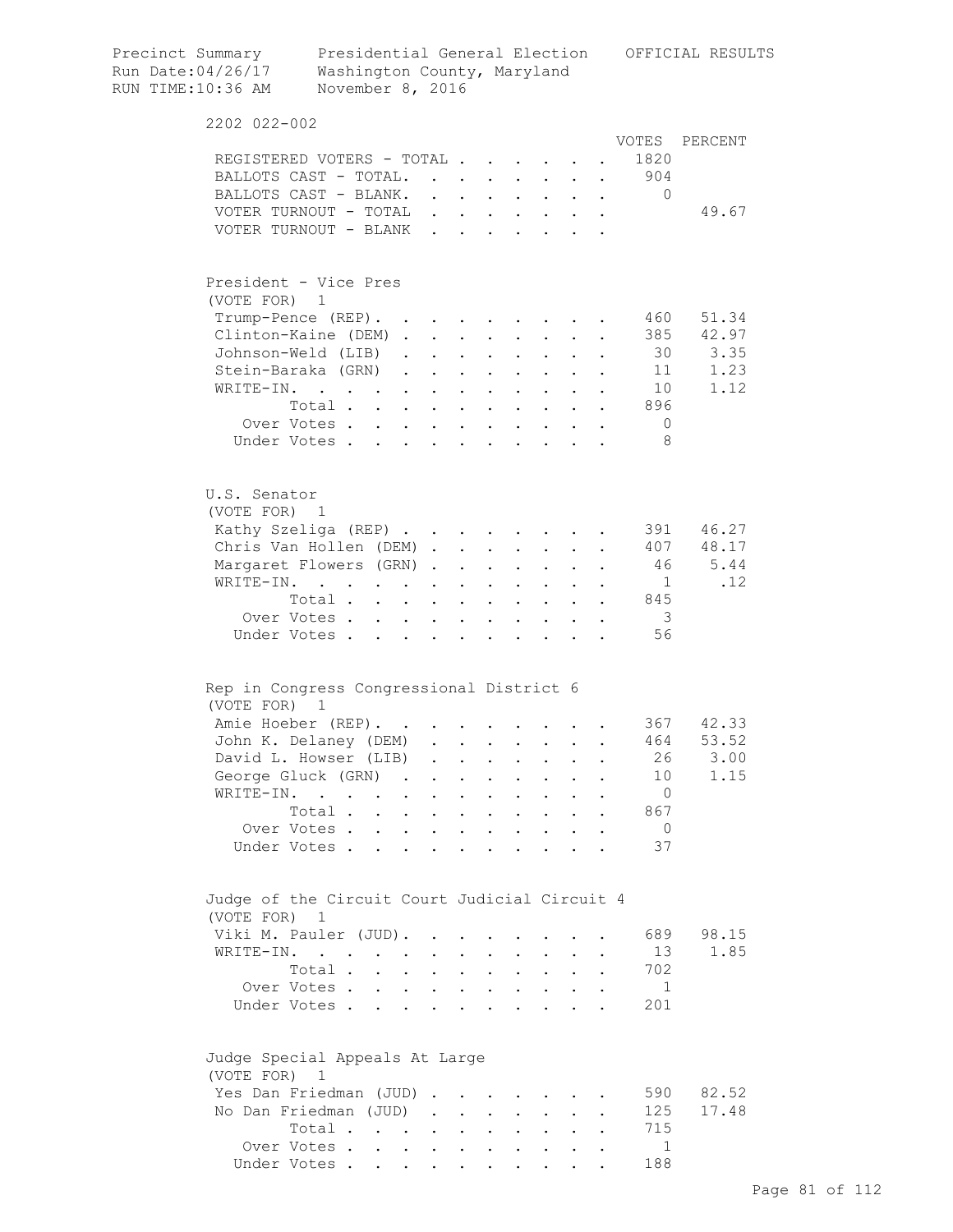| Mayor of Hagerstown Municipalities HG |                                                                                          |                     |                                                       |                           |                                                                          |                            |                                          |                                                                          |                                                             |        |                                 |                                           |
|---------------------------------------|------------------------------------------------------------------------------------------|---------------------|-------------------------------------------------------|---------------------------|--------------------------------------------------------------------------|----------------------------|------------------------------------------|--------------------------------------------------------------------------|-------------------------------------------------------------|--------|---------------------------------|-------------------------------------------|
| (VOTE FOR) 1                          |                                                                                          |                     |                                                       |                           |                                                                          |                            |                                          |                                                                          |                                                             |        |                                 |                                           |
|                                       | Bob Bruchey.                                                                             |                     |                                                       |                           |                                                                          |                            |                                          |                                                                          |                                                             |        | 444                             | 53.43                                     |
|                                       | David S. Gysberts.                                                                       |                     |                                                       |                           |                                                                          |                            |                                          |                                                                          |                                                             |        | 384                             | 46.21                                     |
|                                       | WRITE-IN.                                                                                |                     |                                                       |                           |                                                                          | $\mathcal{L}^{\text{max}}$ |                                          | $\mathbf{r} = \mathbf{r}$ and $\mathbf{r} = \mathbf{r}$                  |                                                             |        | $\overline{\phantom{a}}$        | .36                                       |
|                                       | Total                                                                                    |                     |                                                       |                           |                                                                          |                            |                                          |                                                                          |                                                             |        | 831                             |                                           |
|                                       | Over Votes                                                                               |                     |                                                       |                           |                                                                          |                            |                                          |                                                                          |                                                             |        | $\overline{0}$                  |                                           |
|                                       | Under Votes                                                                              |                     |                                                       |                           |                                                                          |                            |                                          |                                                                          |                                                             |        | 73                              |                                           |
|                                       |                                                                                          |                     |                                                       |                           |                                                                          |                            |                                          |                                                                          |                                                             |        |                                 |                                           |
| Hagerstown Council Municipalities HG  |                                                                                          |                     |                                                       |                           |                                                                          |                            |                                          |                                                                          |                                                             |        |                                 |                                           |
| (VOTE FOR) 5                          |                                                                                          |                     |                                                       |                           |                                                                          |                            |                                          |                                                                          |                                                             |        |                                 |                                           |
|                                       | Kristin B. Aleshire                                                                      |                     |                                                       |                           |                                                                          |                            |                                          |                                                                          |                                                             |        | 388                             | 13.22                                     |
|                                       | Paul D. Corderman.                                                                       |                     |                                                       |                           |                                                                          |                            |                                          |                                                                          |                                                             |        | 422                             | 14.37                                     |
|                                       | Emily Keller                                                                             |                     |                                                       |                           | $\mathbf{r} = \mathbf{r} + \mathbf{r} + \mathbf{r} + \mathbf{r}$         |                            |                                          |                                                                          | $\mathbf{L}^{\text{max}}$ , and $\mathbf{L}^{\text{max}}$   |        | 485                             | 16.52                                     |
|                                       | Dot McDonald-Kline                                                                       |                     | $\ddot{\phantom{0}}$                                  |                           | $\mathbf{L}^{\text{max}}$ , and $\mathbf{L}^{\text{max}}$                | $\mathbf{a} = \mathbf{a}$  | $\mathbf{L}^{\text{max}}$                | $\bullet$ .                                                              | $\mathbf{L}^{\text{max}}$                                   |        | 139                             | 4.73                                      |
|                                       | Lewis C. Metzner.                                                                        |                     | $\sim$ 100 $\pm$                                      |                           | $\mathbf{L}^{\text{max}}$ , $\mathbf{L}^{\text{max}}$                    | $\bullet$ .                | $\mathbf{L}^{\text{max}}$                | $\mathbf{L}^{\text{max}}$                                                |                                                             |        | 376                             | 12.81                                     |
|                                       | Don Munson                                                                               |                     |                                                       |                           |                                                                          |                            |                                          |                                                                          |                                                             |        | 382                             | 13.01                                     |
|                                       |                                                                                          |                     |                                                       |                           |                                                                          |                            |                                          |                                                                          |                                                             |        | 395                             | 13.45                                     |
|                                       | Penny May Nigh. .                                                                        |                     | $\mathbf{L}^{\text{max}}$ , $\mathbf{L}^{\text{max}}$ |                           | $\sim$ $-$                                                               |                            |                                          |                                                                          |                                                             |        |                                 |                                           |
|                                       | Carlos Reyes .                                                                           | $\mathcal{L}^{(1)}$ | $\mathbf{a} = \mathbf{b}$                             | $\sim$                    | $\sim$ 100 $\pm$                                                         | $\bullet$                  | $\ddot{\phantom{0}}$                     |                                                                          |                                                             |        | 182                             | 6.20                                      |
|                                       | Aaron C. Smith.                                                                          |                     |                                                       |                           |                                                                          |                            | $\mathbf{r} = \mathbf{r}$                | $\ddot{\phantom{0}}$                                                     | $\sim$                                                      |        | 156                             | 5.31                                      |
|                                       | WRITE-IN.                                                                                |                     |                                                       |                           |                                                                          |                            |                                          |                                                                          |                                                             |        | 11                              | .37                                       |
|                                       | Total                                                                                    |                     |                                                       |                           |                                                                          |                            |                                          |                                                                          |                                                             |        | 2936                            |                                           |
|                                       | Over Votes                                                                               |                     |                                                       |                           |                                                                          |                            |                                          |                                                                          |                                                             | $\sim$ | $\overline{0}$                  |                                           |
|                                       | Under Votes                                                                              |                     |                                                       |                           |                                                                          |                            |                                          |                                                                          |                                                             |        | 1583                            |                                           |
| Board of Education<br>(VOTE FOR) 4    | Pieter Bickford<br>Donna L. Brightman<br>Al Martin<br>Linda Murray<br>Wayne D. Ridenour. |                     |                                                       |                           | $\mathbf{z} = \mathbf{z} + \mathbf{z}$ , where $\mathbf{z} = \mathbf{z}$ | $\mathbf{L}^{\text{max}}$  | $\mathbf{L}^{\text{max}}$                | $\mathbf{r}$ , $\mathbf{r}$ , $\mathbf{r}$ , $\mathbf{r}$<br>$\bullet$ . | $\bullet$ .<br><br><br><br><br><br><br><br><br><br><br><br> |        | 292<br>320<br>261<br>358<br>313 | 12.84<br>14.07<br>11.48<br>15.74<br>13.76 |
|                                       | Stan Stouffer                                                                            |                     | $\ddot{\phantom{0}}$                                  |                           | $\mathbf{z} = \mathbf{z} + \mathbf{z}$ .                                 | $\bullet$ .                | $\mathbf{z} = \mathbf{z}$                | $\bullet$ .                                                              |                                                             |        | 319                             | 14.03                                     |
|                                       | Melissa Williams .                                                                       |                     | $\ddot{\phantom{0}}$                                  | $\bullet$ .               | $\mathbf{L}^{\text{max}}$                                                |                            | $\ddot{\phantom{0}}$                     |                                                                          |                                                             |        | 405                             | 17.81                                     |
|                                       | WRITE-IN.                                                                                |                     | $\sim$                                                | $\ddot{\phantom{0}}$      | $\bullet$                                                                | $\ddot{\phantom{0}}$       | $\ddotsc$                                |                                                                          |                                                             |        | 6                               | .26                                       |
|                                       | Total                                                                                    |                     |                                                       | $\mathbf{L}^{\text{max}}$ | $\ddot{\phantom{a}}$                                                     | $\ddot{\phantom{a}}$       | $\ddot{\phantom{0}}$                     |                                                                          |                                                             |        | 2274                            |                                           |
|                                       | Over Votes                                                                               |                     |                                                       |                           |                                                                          |                            |                                          |                                                                          |                                                             |        | 40                              |                                           |
|                                       | Under Votes                                                                              |                     |                                                       |                           |                                                                          |                            | $\mathbf{z} = \mathbf{z} + \mathbf{z}$ . | $\bullet$                                                                | $\ddot{\phantom{a}}$                                        |        | 1302                            |                                           |
|                                       |                                                                                          |                     |                                                       |                           |                                                                          |                            |                                          |                                                                          |                                                             |        |                                 |                                           |
| Question 1<br>(VOTE FOR)              | 1                                                                                        |                     |                                                       |                           |                                                                          |                            |                                          |                                                                          |                                                             |        |                                 |                                           |
|                                       | For the Constitutional Amendment.                                                        |                     |                                                       |                           |                                                                          |                            |                                          |                                                                          |                                                             |        | 572                             | 73.81                                     |
|                                       | Against the Constitutional Amendme.                                                      |                     |                                                       |                           |                                                                          |                            |                                          |                                                                          |                                                             |        | 203                             | 26.19                                     |
|                                       | Total                                                                                    |                     |                                                       |                           | $\sim$                                                                   | $\ddot{\phantom{a}}$       |                                          |                                                                          |                                                             |        | 775                             |                                           |
|                                       | Over Votes.                                                                              | $\mathbf{L}$        |                                                       |                           |                                                                          |                            |                                          |                                                                          |                                                             |        | 0                               |                                           |
|                                       | Under Votes.                                                                             |                     |                                                       |                           | $\ddot{\phantom{a}}$                                                     |                            | $\ddot{\phantom{a}}$                     |                                                                          |                                                             |        | 129                             |                                           |
|                                       |                                                                                          |                     |                                                       |                           |                                                                          |                            |                                          |                                                                          |                                                             |        |                                 |                                           |
| (VOTE FOR)                            | Question A Municipalities HG<br>1                                                        |                     |                                                       |                           |                                                                          |                            |                                          |                                                                          |                                                             |        |                                 |                                           |
|                                       | For the Referred Law.                                                                    |                     |                                                       |                           |                                                                          |                            |                                          |                                                                          |                                                             |        | 615                             | 75.74                                     |
|                                       | Against the Referred Law                                                                 |                     |                                                       |                           |                                                                          |                            |                                          |                                                                          |                                                             |        | 197                             | 24.26                                     |
|                                       | Total                                                                                    |                     |                                                       |                           |                                                                          |                            |                                          |                                                                          |                                                             |        | 812                             |                                           |
|                                       | Over Votes .                                                                             |                     | $\mathbf{L} = \mathbf{L}$                             | $\sim$                    |                                                                          |                            |                                          |                                                                          |                                                             |        | 0                               |                                           |
|                                       | Under Votes                                                                              |                     |                                                       |                           |                                                                          |                            |                                          |                                                                          |                                                             |        | 92                              |                                           |
|                                       |                                                                                          |                     |                                                       |                           |                                                                          |                            |                                          |                                                                          |                                                             |        |                                 |                                           |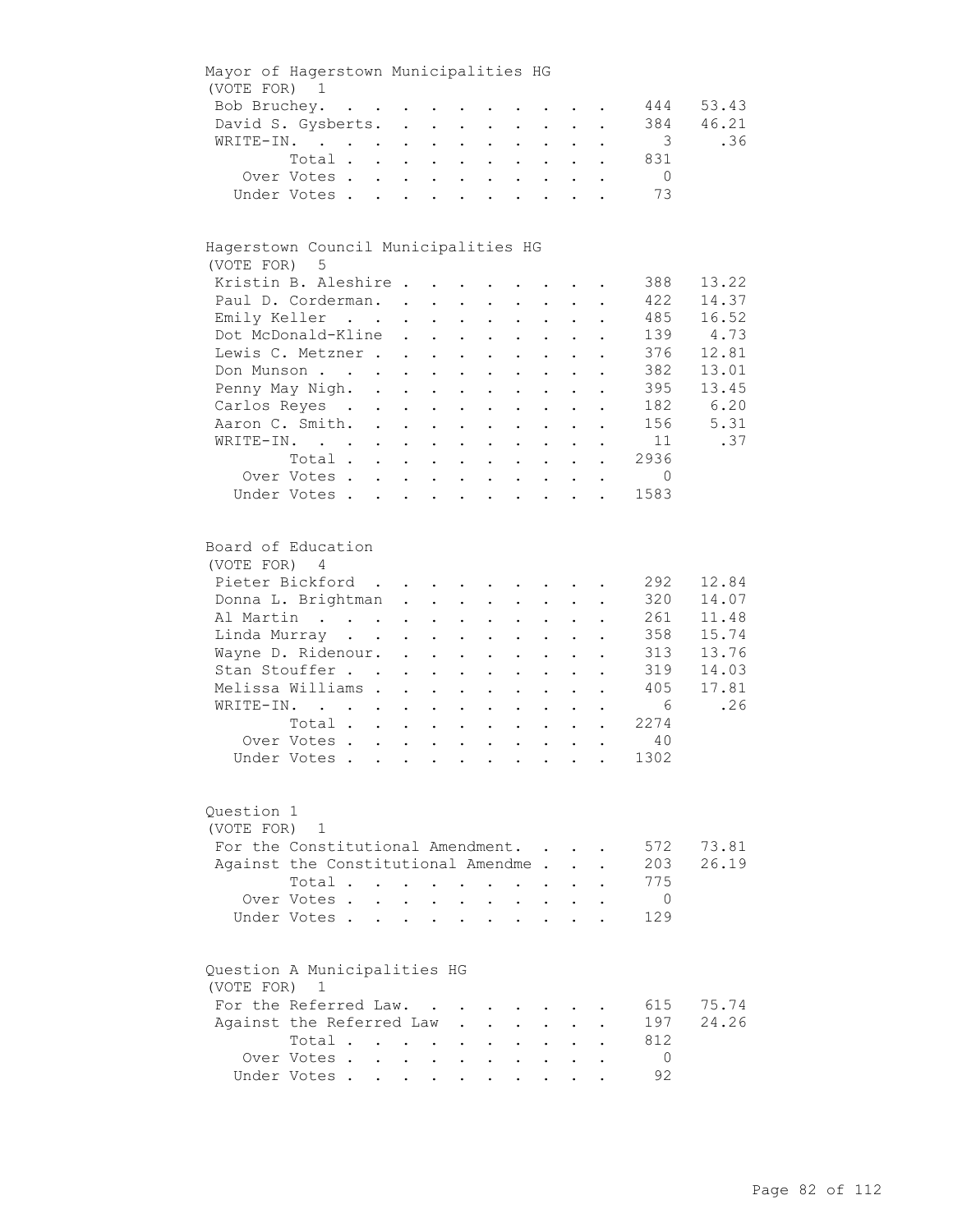| Precinct Summary<br>Run Date:04/26/17<br>RUN TIME:10:36 AM | Washington County, Maryland<br>November 8, 2016                             |                                                                                                                                                                                                                                        |                           |                                          |                           |                                                                                                             |                                                   |                  |                                                                                     | Presidential General Election OFFICIAL RESULTS |
|------------------------------------------------------------|-----------------------------------------------------------------------------|----------------------------------------------------------------------------------------------------------------------------------------------------------------------------------------------------------------------------------------|---------------------------|------------------------------------------|---------------------------|-------------------------------------------------------------------------------------------------------------|---------------------------------------------------|------------------|-------------------------------------------------------------------------------------|------------------------------------------------|
| 2300 023-000                                               |                                                                             |                                                                                                                                                                                                                                        |                           |                                          |                           |                                                                                                             |                                                   |                  |                                                                                     |                                                |
|                                                            |                                                                             |                                                                                                                                                                                                                                        |                           |                                          |                           |                                                                                                             |                                                   |                  |                                                                                     | VOTES PERCENT                                  |
|                                                            | REGISTERED VOTERS - TOTAL                                                   |                                                                                                                                                                                                                                        |                           |                                          |                           |                                                                                                             |                                                   |                  | 3479                                                                                |                                                |
|                                                            | BALLOTS CAST - TOTAL.<br>BALLOTS CAST - BLANK.                              |                                                                                                                                                                                                                                        |                           |                                          |                           |                                                                                                             |                                                   |                  | 1817<br>$\bullet$ .<br><br><br><br><br><br><br><br><br><br><br><br><br><br>$\Omega$ |                                                |
|                                                            | VOTER TURNOUT - TOTAL                                                       | $\ddot{\phantom{0}}$                                                                                                                                                                                                                   |                           |                                          |                           |                                                                                                             |                                                   |                  |                                                                                     | 52.23                                          |
|                                                            | VOTER TURNOUT - BLANK                                                       | $\mathbf{r}$                                                                                                                                                                                                                           |                           | $\mathbf{L}$ and $\mathbf{L}$            |                           |                                                                                                             |                                                   |                  |                                                                                     |                                                |
|                                                            |                                                                             |                                                                                                                                                                                                                                        |                           |                                          |                           |                                                                                                             |                                                   |                  |                                                                                     |                                                |
| (VOTE FOR)                                                 | President - Vice Pres<br>1                                                  |                                                                                                                                                                                                                                        |                           |                                          |                           |                                                                                                             |                                                   |                  |                                                                                     |                                                |
|                                                            | Trump-Pence (REP).                                                          |                                                                                                                                                                                                                                        |                           |                                          |                           | $\mathcal{L}^{\mathcal{L}}(\mathbf{X},\mathbf{X})$ . The $\mathcal{L}^{\mathcal{L}}(\mathbf{X},\mathbf{X})$ |                                                   | $\sim$ 100 $\pm$ | 1450                                                                                | 80.38                                          |
|                                                            | Clinton-Kaine (DEM).                                                        | $\mathcal{L}^{\text{max}}$                                                                                                                                                                                                             | $\mathbf{L}^{\text{max}}$ |                                          |                           | $\mathbf{L}^{\text{max}}$                                                                                   |                                                   |                  | 271                                                                                 | 15.02                                          |
|                                                            | Johnson-Weld (LIB)                                                          | $\ddot{\phantom{0}}$                                                                                                                                                                                                                   | $\ddot{\phantom{a}}$      |                                          |                           |                                                                                                             |                                                   |                  | 52                                                                                  | 2.88                                           |
|                                                            | Stein-Baraka (GRN)                                                          | $\mathbf{L}$<br>$\ddot{\phantom{0}}$                                                                                                                                                                                                   | $\ddot{\phantom{a}}$      | $\ddot{\phantom{0}}$                     |                           |                                                                                                             |                                                   |                  | 12                                                                                  | .67                                            |
|                                                            | WRITE-IN.                                                                   | $\ddot{\phantom{0}}$                                                                                                                                                                                                                   |                           | $\ddot{\phantom{0}}$                     | $\ddot{\phantom{a}}$      | $\sim$                                                                                                      |                                                   |                  | 19                                                                                  | 1.05                                           |
|                                                            | Total                                                                       |                                                                                                                                                                                                                                        | $\ddot{\phantom{a}}$      | $\mathbf{L}$                             |                           | $\mathbf{L} = \mathbf{L}$                                                                                   |                                                   |                  | . 1804                                                                              |                                                |
|                                                            | Over Votes                                                                  |                                                                                                                                                                                                                                        | $\ddot{\phantom{a}}$      | $\sim$ $\sim$                            |                           | $\mathbf{r} = \mathbf{r} + \mathbf{r} + \mathbf{r} + \mathbf{r}$                                            |                                                   |                  | $\overline{\phantom{0}}$ 2                                                          |                                                |
|                                                            | Under Votes                                                                 |                                                                                                                                                                                                                                        |                           |                                          |                           |                                                                                                             |                                                   |                  | 11                                                                                  |                                                |
|                                                            |                                                                             |                                                                                                                                                                                                                                        |                           |                                          |                           |                                                                                                             |                                                   |                  |                                                                                     |                                                |
| U.S. Senator<br>(VOTE FOR) 1                               |                                                                             |                                                                                                                                                                                                                                        |                           |                                          |                           |                                                                                                             |                                                   |                  |                                                                                     |                                                |
|                                                            | Kathy Szeliga (REP)                                                         |                                                                                                                                                                                                                                        |                           |                                          |                           |                                                                                                             |                                                   |                  |                                                                                     | 1297 75.58                                     |
|                                                            | Chris Van Hollen (DEM).                                                     |                                                                                                                                                                                                                                        |                           | $\mathbf{L}$ and $\mathbf{L}$            |                           | $\mathbf{L}$ and $\mathbf{L}$                                                                               | $\mathbf{L}$                                      | $\sim$ 100 $\pm$ | . 366                                                                               | 21.33                                          |
|                                                            | Margaret Flowers (GRN).                                                     |                                                                                                                                                                                                                                        | $\ddot{\phantom{a}}$      | $\sim$ $\sim$                            | $\mathbf{L}$              | $\mathbf{L}$                                                                                                | $\mathbf{r}$                                      | $\mathbf{L}$     | 51                                                                                  | 2.97                                           |
|                                                            | WRITE-IN.                                                                   |                                                                                                                                                                                                                                        |                           | $\sim$                                   | $\mathbf{L}$              | $\mathbf{L}$                                                                                                | $\mathbf{L}$                                      |                  | $\overline{2}$                                                                      | .12                                            |
|                                                            | Total                                                                       |                                                                                                                                                                                                                                        | $\ddot{\phantom{0}}$      | $\ddot{\phantom{a}}$                     |                           | $\mathbf{L}^{\text{max}}$                                                                                   | $\mathbf{L}$                                      |                  | 1716                                                                                |                                                |
|                                                            | Over Votes                                                                  |                                                                                                                                                                                                                                        |                           | $\mathbf{z} = \mathbf{z} + \mathbf{z}$ . | $\mathbf{L}^{\text{max}}$ |                                                                                                             |                                                   |                  | $\overline{2}$                                                                      |                                                |
|                                                            | Under Votes                                                                 | $\ddot{\phantom{a}}$ . The contract of the contract of the contract of the contract of the contract of the contract of the contract of the contract of the contract of the contract of the contract of the contract of the contract of |                           | $\sim$                                   | $\bullet$<br>$\bullet$    | $\mathbf{L}^{\text{max}}$<br>$\ddot{\phantom{0}}$                                                           | $\mathbf{L}^{\text{max}}$<br>$\ddot{\phantom{a}}$ | $\bullet$        | 99                                                                                  |                                                |
|                                                            | Rep in Congress Congressional District 6                                    |                                                                                                                                                                                                                                        |                           |                                          |                           |                                                                                                             |                                                   |                  |                                                                                     |                                                |
| (VOTE FOR)                                                 | $\mathbf{1}$                                                                |                                                                                                                                                                                                                                        |                           |                                          |                           |                                                                                                             |                                                   |                  |                                                                                     |                                                |
|                                                            | Amie Hoeber (REP).                                                          |                                                                                                                                                                                                                                        |                           |                                          |                           |                                                                                                             |                                                   |                  |                                                                                     | 1248 71.36                                     |
|                                                            | John K. Delaney (DEM)                                                       |                                                                                                                                                                                                                                        |                           |                                          |                           |                                                                                                             |                                                   |                  | 440                                                                                 | 25.16                                          |
|                                                            | David L. Howser (LIB)                                                       |                                                                                                                                                                                                                                        |                           | $\ddot{\phantom{0}}$                     | $\ddot{\phantom{0}}$      | $\bullet$ .<br><br><br><br><br><br><br><br><br><br><br><br>                                                 | $\ddot{\phantom{a}}$                              |                  | 42                                                                                  | 2.40                                           |
|                                                            | George Gluck (GRN)                                                          | $\sim$                                                                                                                                                                                                                                 | $\ddot{\phantom{0}}$      | $\ddot{\phantom{a}}$                     | $\ddot{\phantom{a}}$      | $\mathbf{L}^{\text{max}}$                                                                                   | $\ddot{\phantom{a}}$                              |                  | 17                                                                                  | .97                                            |
|                                                            | WRITE-IN.                                                                   | $\ddot{\phantom{a}}$<br>$\bullet$                                                                                                                                                                                                      | $\ddot{\phantom{0}}$      | $\bullet$                                | $\ddot{\phantom{0}}$      | $\ddot{\phantom{0}}$                                                                                        |                                                   |                  | 2                                                                                   | .11                                            |
|                                                            | Total .<br>$\ddot{\phantom{0}}$                                             | $\ddot{\phantom{0}}$<br>$\bullet$                                                                                                                                                                                                      | $\ddot{\phantom{0}}$      | $\bullet$                                | $\bullet$                 | $\ddot{\phantom{0}}$                                                                                        |                                                   | $\bullet$        | 1749                                                                                |                                                |
|                                                            | Over Votes .                                                                | $\ddot{\phantom{a}}$                                                                                                                                                                                                                   |                           | $\ddot{\phantom{a}}$                     |                           |                                                                                                             |                                                   |                  | -2                                                                                  |                                                |
|                                                            | Under Votes.                                                                |                                                                                                                                                                                                                                        |                           |                                          |                           |                                                                                                             |                                                   |                  | 66                                                                                  |                                                |
|                                                            | Judge of the Circuit Court Judicial Circuit 4                               |                                                                                                                                                                                                                                        |                           |                                          |                           |                                                                                                             |                                                   |                  |                                                                                     |                                                |
| (VOTE FOR)                                                 | $\mathbf{1}$                                                                |                                                                                                                                                                                                                                        |                           |                                          |                           |                                                                                                             |                                                   |                  |                                                                                     |                                                |
|                                                            | Viki M. Pauler (JUD).                                                       |                                                                                                                                                                                                                                        |                           |                                          |                           |                                                                                                             |                                                   |                  | 1312                                                                                | 99.09                                          |
| WRITE-IN.                                                  | $\mathcal{L}(\mathcal{A})$ . The contribution of $\mathcal{A}(\mathcal{A})$ |                                                                                                                                                                                                                                        | $\ddot{\phantom{0}}$      |                                          |                           | $\ddot{\phantom{0}}$                                                                                        |                                                   |                  | 12 <sup>°</sup>                                                                     | .91                                            |
|                                                            | Total .                                                                     | $\sim$ $\sim$<br>$\ddot{\phantom{a}}$                                                                                                                                                                                                  | $\ddot{\phantom{0}}$      |                                          | $\bullet$                 | $\ddot{\phantom{0}}$                                                                                        |                                                   |                  | 1324                                                                                |                                                |
|                                                            | Over Votes.<br>$\cdot$ $\cdot$ $\cdot$                                      |                                                                                                                                                                                                                                        |                           |                                          |                           |                                                                                                             |                                                   |                  | 1                                                                                   |                                                |
|                                                            | Under Votes.                                                                |                                                                                                                                                                                                                                        |                           |                                          |                           |                                                                                                             |                                                   |                  | 492                                                                                 |                                                |
| (VOTE FOR)                                                 | Judge Special Appeals At Large<br>1                                         |                                                                                                                                                                                                                                        |                           |                                          |                           |                                                                                                             |                                                   |                  |                                                                                     |                                                |
|                                                            | Yes Dan Friedman (JUD)                                                      | $\bullet$                                                                                                                                                                                                                              |                           |                                          |                           |                                                                                                             |                                                   |                  | 1165                                                                                | 86.81                                          |
|                                                            | No Dan Friedman (JUD)                                                       | $\sim$                                                                                                                                                                                                                                 | <b>Contractor</b>         | $\sim$ $-$                               | $\ddot{\phantom{a}}$      | $\sim$                                                                                                      |                                                   |                  | 177                                                                                 | 13.19                                          |
|                                                            | Total                                                                       | $\mathcal{L}(\mathcal{A})$ . The contract of $\mathcal{A}(\mathcal{A})$                                                                                                                                                                |                           | $\ddot{\phantom{a}}$                     |                           |                                                                                                             |                                                   |                  | 1342                                                                                |                                                |
|                                                            | Over Votes                                                                  | $\sim$                                                                                                                                                                                                                                 | $\bullet$                 |                                          |                           |                                                                                                             |                                                   |                  | $\mathbf{1}$                                                                        |                                                |
|                                                            | Under Votes                                                                 |                                                                                                                                                                                                                                        |                           |                                          |                           |                                                                                                             |                                                   |                  | 474                                                                                 |                                                |
|                                                            |                                                                             |                                                                                                                                                                                                                                        |                           |                                          |                           |                                                                                                             |                                                   |                  |                                                                                     |                                                |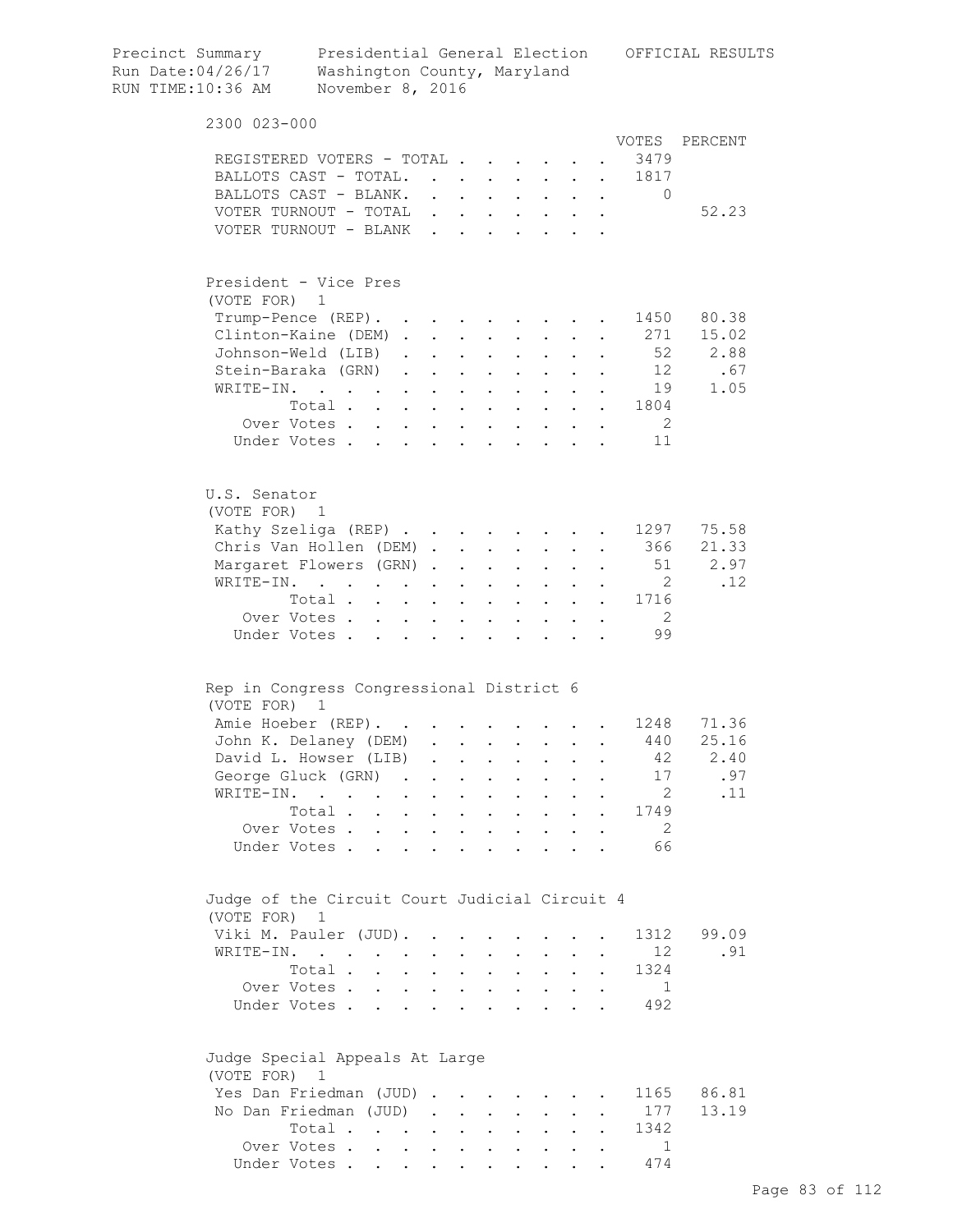| Board of Education |                                        |  |  |  |                                 |                                                    |                |       |
|--------------------|----------------------------------------|--|--|--|---------------------------------|----------------------------------------------------|----------------|-------|
| (VOTE FOR) 4       |                                        |  |  |  |                                 |                                                    |                |       |
|                    | Pieter Bickford                        |  |  |  |                                 |                                                    | 720            | 15.36 |
|                    | Donna L. Brightman                     |  |  |  |                                 |                                                    | 575            | 12.26 |
|                    | Al Martin                              |  |  |  |                                 |                                                    | 568            | 12.11 |
|                    | Linda Murray                           |  |  |  | <b><i>Contract Artists</i></b>  |                                                    | 646            | 13.78 |
|                    | Wayne D. Ridenour.                     |  |  |  |                                 |                                                    | 721            | 15.38 |
|                    | Stan Stouffer                          |  |  |  |                                 |                                                    | 763            | 16.27 |
|                    | Melissa Williams                       |  |  |  |                                 |                                                    | 675            | 14.40 |
|                    | WRITE-IN.                              |  |  |  |                                 |                                                    | 21             | .45   |
|                    | Total 4689                             |  |  |  |                                 |                                                    |                |       |
|                    | Over Votes                             |  |  |  |                                 |                                                    | 12             |       |
|                    | Under Votes                            |  |  |  |                                 | $\mathbf{r}$ , and $\mathbf{r}$ , and $\mathbf{r}$ | 2567           |       |
|                    |                                        |  |  |  |                                 |                                                    |                |       |
| Ouestion 1         |                                        |  |  |  |                                 |                                                    |                |       |
| (VOTE FOR) 1       |                                        |  |  |  |                                 |                                                    |                |       |
|                    | For the Constitutional Amendment.      |  |  |  |                                 |                                                    | 1053           | 70.15 |
|                    | Against the Constitutional Amendme 448 |  |  |  |                                 |                                                    |                | 29.85 |
|                    | Total $\cdots$                         |  |  |  | <b>Contract Contract Street</b> |                                                    | . 1501         |       |
|                    | Over Votes                             |  |  |  | <b>Contract Contract</b>        |                                                    | $\overline{1}$ |       |
|                    | Under Votes                            |  |  |  |                                 |                                                    | 315            |       |
|                    |                                        |  |  |  |                                 |                                                    |                |       |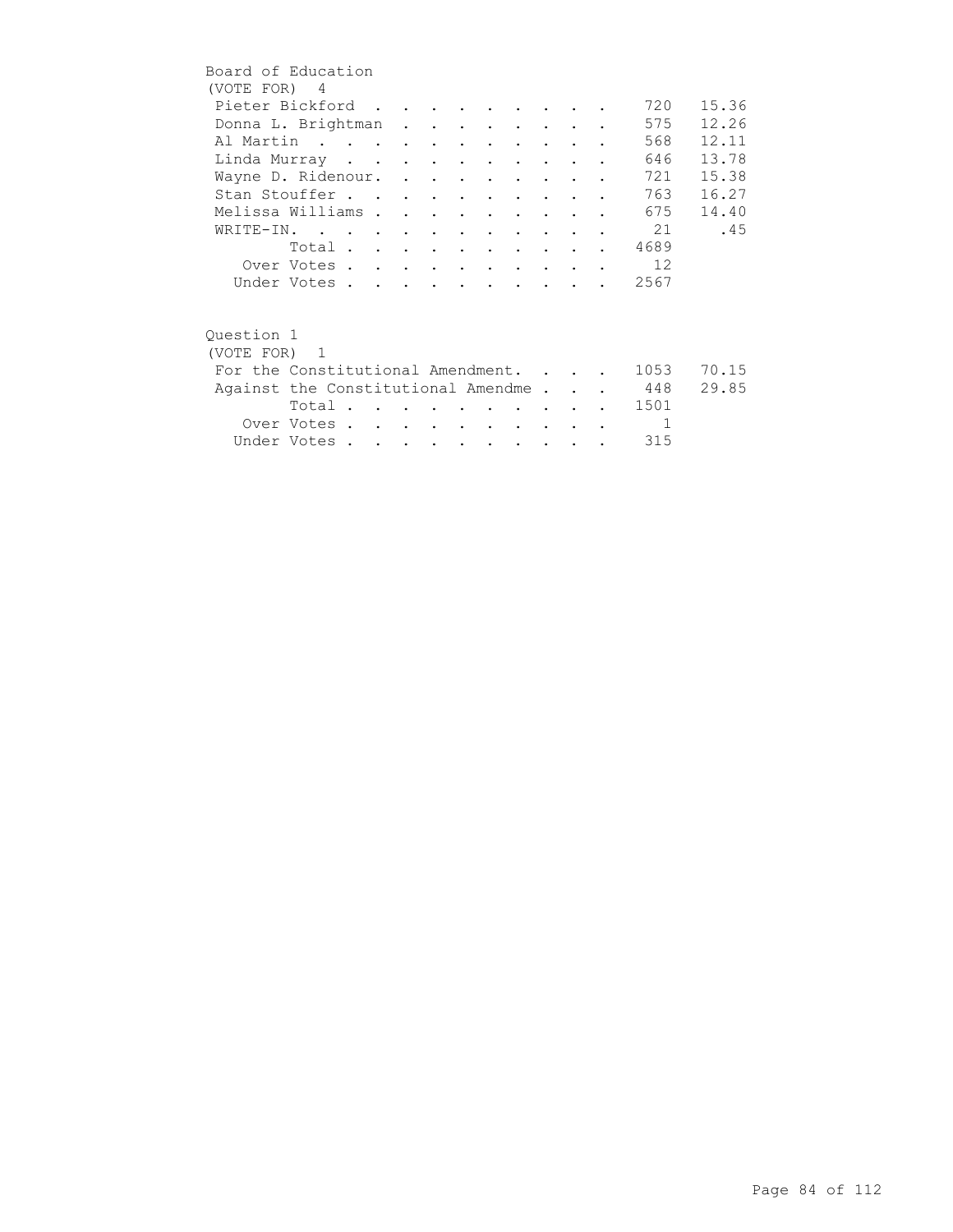| Precinct Summary<br>Run Date:04/26/17<br>RUN TIME:10:36 AM | Presidential General Election<br>Washington County, Maryland<br>November 8, 2016   |                      |           |                                                                          |                               |                                                                                                                           |                                                             |              |                      | OFFICIAL RESULTS |
|------------------------------------------------------------|------------------------------------------------------------------------------------|----------------------|-----------|--------------------------------------------------------------------------|-------------------------------|---------------------------------------------------------------------------------------------------------------------------|-------------------------------------------------------------|--------------|----------------------|------------------|
| 2401 024-001                                               |                                                                                    |                      |           |                                                                          |                               |                                                                                                                           |                                                             |              |                      |                  |
|                                                            |                                                                                    |                      |           |                                                                          |                               |                                                                                                                           |                                                             |              | VOTES                | PERCENT          |
|                                                            | REGISTERED VOTERS - TOTAL                                                          |                      |           |                                                                          |                               |                                                                                                                           |                                                             |              | 527                  |                  |
|                                                            | BALLOTS CAST - TOTAL.<br>BALLOTS CAST - BLANK.                                     |                      |           |                                                                          |                               |                                                                                                                           |                                                             |              | . 215<br>$\Omega$    |                  |
|                                                            | VOTER TURNOUT - TOTAL                                                              |                      |           |                                                                          |                               | $\mathbf{r} = \mathbf{r} + \mathbf{r} + \mathbf{r} + \mathbf{r}$                                                          |                                                             |              |                      | 40.80            |
|                                                            | VOTER TURNOUT - BLANK                                                              |                      |           |                                                                          |                               | $\begin{array}{cccccccccccccc} \bullet & \bullet & \bullet & \bullet & \bullet & \bullet & \bullet & \bullet \end{array}$ |                                                             |              |                      |                  |
|                                                            | President - Vice Pres                                                              |                      |           |                                                                          |                               |                                                                                                                           |                                                             |              |                      |                  |
|                                                            | (VOTE FOR) 1                                                                       |                      |           |                                                                          |                               |                                                                                                                           |                                                             |              |                      |                  |
|                                                            | $Trump-Pence (REF)$ .                                                              |                      |           |                                                                          |                               |                                                                                                                           |                                                             |              | 157                  | 73.02            |
|                                                            | Clinton-Kaine (DEM)                                                                |                      |           |                                                                          |                               | $\mathbf{L} = \mathbf{L} \mathbf{L}$                                                                                      | $\bullet$ .<br><br><br><br><br><br><br><br><br><br><br><br> |              | 45                   | 20.93            |
|                                                            | Johnson-Weld (LIB).                                                                |                      |           | $\mathbf{z} = \mathbf{z} + \mathbf{z}$ , where $\mathbf{z} = \mathbf{z}$ |                               | $\mathbf{z} = \mathbf{z} + \mathbf{z}$ .                                                                                  |                                                             |              | 7                    | 3.26             |
|                                                            | Stein-Baraka (GRN)                                                                 |                      |           |                                                                          | $\mathbf{a}$ and $\mathbf{b}$ |                                                                                                                           |                                                             |              | $\mathcal{S}$        | 1.40             |
| WRITE-IN.                                                  | $\mathcal{L}(\mathcal{A})$ . The contribution of the contribution of $\mathcal{A}$ |                      |           |                                                                          |                               |                                                                                                                           |                                                             |              | 3                    | 1.40             |
|                                                            | Total .<br>$\mathbf{L} = \mathbf{L}$                                               |                      | $\bullet$ |                                                                          |                               |                                                                                                                           |                                                             |              | 215                  |                  |
|                                                            | Over Votes                                                                         | $\ddot{\phantom{0}}$ |           | $\sim$                                                                   |                               |                                                                                                                           |                                                             |              | $\mathbf 0$          |                  |
|                                                            | Under Votes                                                                        |                      |           |                                                                          |                               |                                                                                                                           | $\mathbf{L}$                                                |              | $\bigcap$            |                  |
| U.S. Senator                                               | (VOTE FOR) 1                                                                       |                      |           |                                                                          |                               |                                                                                                                           |                                                             |              |                      |                  |
|                                                            | Kathy Szeliga (REP)                                                                |                      |           |                                                                          |                               |                                                                                                                           |                                                             |              | 133                  | 65.84            |
|                                                            | Chris Van Hollen (DEM)                                                             |                      |           |                                                                          |                               |                                                                                                                           |                                                             |              | 62                   | 30.69            |
|                                                            | Margaret Flowers (GRN)                                                             |                      |           |                                                                          | $\sim$                        |                                                                                                                           |                                                             |              | 7                    | 3.47             |
|                                                            | WRITE-IN.<br>$\mathbf{z} = \mathbf{z} + \mathbf{z}$ .                              |                      |           |                                                                          |                               | $\sim$ 100 $\pm$                                                                                                          |                                                             |              | $\overline{0}$       |                  |
|                                                            | Total                                                                              |                      |           |                                                                          |                               | $\mathbf{r}$ , $\mathbf{r}$ , $\mathbf{r}$                                                                                |                                                             | $\mathbf{r}$ | 202                  |                  |
|                                                            | Over Votes<br>Under Votes                                                          |                      |           | $\mathbf{L}$ and $\mathbf{L}$                                            |                               | $\cdot$ $\cdot$ $\cdot$ $\cdot$                                                                                           |                                                             |              | $\overline{0}$<br>13 |                  |
|                                                            | Rep in Congress Congressional District 6<br>(VOTE FOR) 1                           |                      |           |                                                                          |                               |                                                                                                                           |                                                             |              |                      |                  |
|                                                            | Amie Hoeber (REP).                                                                 |                      |           |                                                                          |                               |                                                                                                                           |                                                             |              |                      | 126 61.46        |
|                                                            | John K. Delaney (DEM)                                                              |                      |           |                                                                          |                               |                                                                                                                           |                                                             |              | 69                   | 33.66            |
|                                                            | David L. Howser (LIB)                                                              |                      |           |                                                                          |                               |                                                                                                                           |                                                             |              | 5                    | 2.44             |
|                                                            | George Gluck (GRN)                                                                 |                      |           |                                                                          |                               |                                                                                                                           |                                                             |              | 5                    | 2.44             |
|                                                            | WRITE-IN.                                                                          |                      |           |                                                                          |                               |                                                                                                                           |                                                             |              | 0                    |                  |
|                                                            | Total                                                                              |                      |           |                                                                          |                               | $\cdot$ $\cdot$ $\cdot$ $\cdot$ $\cdot$                                                                                   |                                                             |              | 205                  |                  |
|                                                            | Over Votes                                                                         |                      |           |                                                                          |                               |                                                                                                                           |                                                             |              | 1                    |                  |
|                                                            | Under Votes                                                                        |                      |           |                                                                          |                               |                                                                                                                           |                                                             |              | 9                    |                  |
| (VOTE FOR)                                                 | Judge of the Circuit Court Judicial Circuit 4<br>1                                 |                      |           |                                                                          |                               |                                                                                                                           |                                                             |              |                      |                  |
|                                                            | Viki M. Pauler (JUD).                                                              |                      |           |                                                                          |                               |                                                                                                                           |                                                             |              | 158                  | 98.75            |
|                                                            | WRITE-IN.                                                                          |                      |           |                                                                          |                               |                                                                                                                           |                                                             |              | 2                    | 1.25             |
|                                                            | Total                                                                              |                      |           |                                                                          |                               |                                                                                                                           |                                                             |              | 160                  |                  |
|                                                            | Over Votes                                                                         |                      |           |                                                                          |                               | $\mathbf{r} = \left\{ \mathbf{r}_1, \ldots, \mathbf{r}_n \right\}$ , where                                                |                                                             |              | $\overline{0}$       |                  |
|                                                            | Under Votes                                                                        |                      |           |                                                                          |                               |                                                                                                                           |                                                             |              | 55                   |                  |
| (VOTE FOR)                                                 | Judge Special Appeals At Large<br>$\mathbf 1$                                      |                      |           |                                                                          |                               |                                                                                                                           |                                                             |              |                      |                  |
|                                                            | Yes Dan Friedman (JUD)                                                             |                      |           |                                                                          |                               |                                                                                                                           |                                                             |              | 140                  | 82.35            |
|                                                            | No Dan Friedman (JUD)                                                              |                      |           |                                                                          |                               |                                                                                                                           |                                                             |              | 30                   | 17.65            |
|                                                            | Total                                                                              |                      |           |                                                                          |                               |                                                                                                                           |                                                             |              | 170                  |                  |
|                                                            | Over Votes                                                                         |                      |           |                                                                          |                               |                                                                                                                           |                                                             |              | $\Omega$             |                  |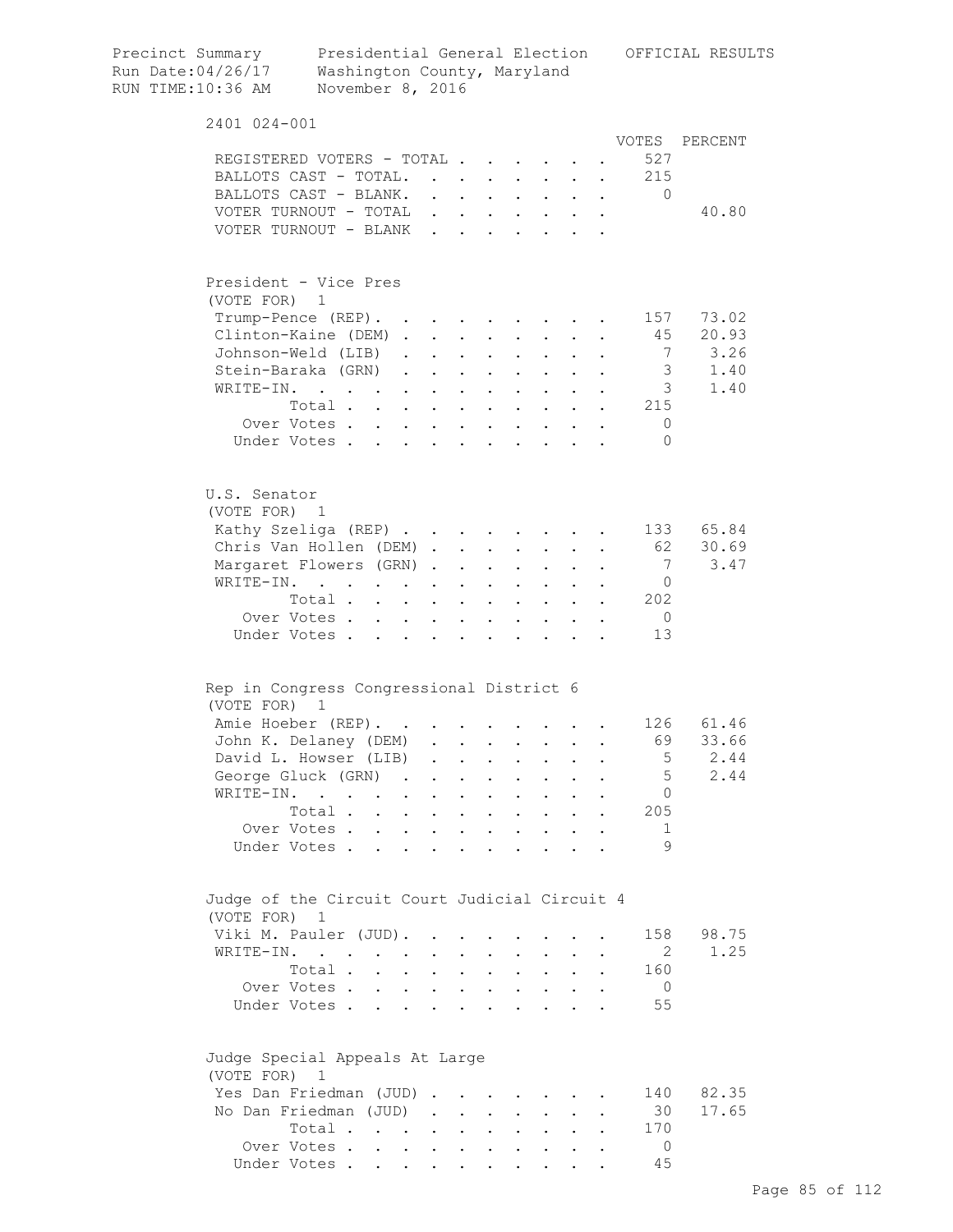| Board of Education                 |             |  |  |  |  |  |                |       |
|------------------------------------|-------------|--|--|--|--|--|----------------|-------|
| (VOTE FOR) 4                       |             |  |  |  |  |  |                |       |
| Pieter Bickford                    |             |  |  |  |  |  | 92             | 15.94 |
| Donna L. Brightman                 |             |  |  |  |  |  | 63             | 10.92 |
| Al Martin                          |             |  |  |  |  |  | 77             | 13.34 |
| Linda Murray                       |             |  |  |  |  |  | 72             | 12.48 |
| Wayne D. Ridenour.                 |             |  |  |  |  |  | 91             | 15.77 |
| Stan Stouffer                      |             |  |  |  |  |  | 109            | 18.89 |
| Melissa Williams                   |             |  |  |  |  |  | 73             | 12.65 |
| WRITE-IN.                          |             |  |  |  |  |  | $\bigcap$      |       |
|                                    | Total       |  |  |  |  |  | 577            |       |
|                                    | Over Votes  |  |  |  |  |  | $\overline{4}$ |       |
|                                    | Under Votes |  |  |  |  |  | 279            |       |
|                                    |             |  |  |  |  |  |                |       |
|                                    |             |  |  |  |  |  |                |       |
| Ouestion 1                         |             |  |  |  |  |  |                |       |
| (VOTE FOR) 1                       |             |  |  |  |  |  |                |       |
| For the Constitutional Amendment.  |             |  |  |  |  |  | 133            | 77.78 |
| Against the Constitutional Amendme |             |  |  |  |  |  | 38             | 22.22 |
|                                    | Total.      |  |  |  |  |  | 171            |       |
|                                    | Over Votes  |  |  |  |  |  | $\bigcirc$     |       |
|                                    | Under Votes |  |  |  |  |  | 44             |       |
|                                    |             |  |  |  |  |  |                |       |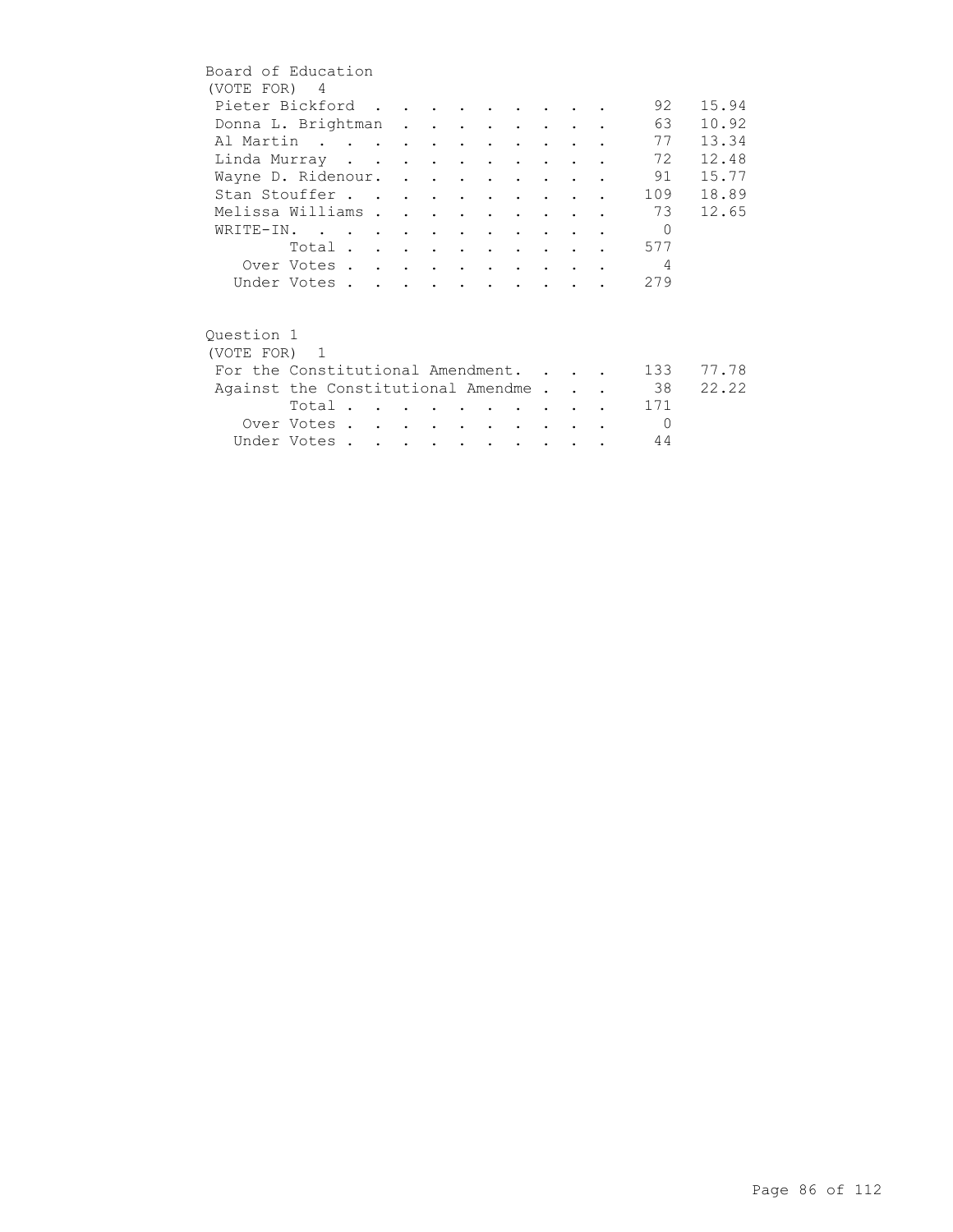| Precinct Summary<br>Run Date:04/26/17<br>RUN TIME:10:36 AM | Presidential General Election<br>Washington County, Maryland<br>November 8, 2016                |                                                                          |                                                                              |                                          |                           |                                                                                                                                                                    |                      |                      |                | OFFICIAL RESULTS |
|------------------------------------------------------------|-------------------------------------------------------------------------------------------------|--------------------------------------------------------------------------|------------------------------------------------------------------------------|------------------------------------------|---------------------------|--------------------------------------------------------------------------------------------------------------------------------------------------------------------|----------------------|----------------------|----------------|------------------|
| 2501 025-001                                               |                                                                                                 |                                                                          |                                                                              |                                          |                           |                                                                                                                                                                    |                      |                      |                |                  |
|                                                            |                                                                                                 |                                                                          |                                                                              |                                          |                           |                                                                                                                                                                    |                      |                      | VOTES          | PERCENT          |
|                                                            | REGISTERED VOTERS - TOTAL<br>BALLOTS CAST - TOTAL.                                              |                                                                          |                                                                              |                                          |                           |                                                                                                                                                                    |                      |                      | 925<br>350     |                  |
|                                                            | BALLOTS CAST - BLANK.                                                                           |                                                                          |                                                                              |                                          |                           | $\mathbf{r}$ , and $\mathbf{r}$ , and $\mathbf{r}$ , and $\mathbf{r}$<br>$\begin{array}{cccccccccccccccccc} . & . & . & . & . & . & . & . & . & . & . \end{array}$ |                      |                      | 0              |                  |
|                                                            | VOTER TURNOUT - TOTAL                                                                           |                                                                          |                                                                              |                                          |                           |                                                                                                                                                                    |                      |                      |                | 37.84            |
|                                                            | VOTER TURNOUT - BLANK                                                                           |                                                                          |                                                                              |                                          |                           | $\sim$ $\sim$ $\sim$ $\sim$ $\sim$ $\sim$                                                                                                                          |                      |                      |                |                  |
|                                                            |                                                                                                 |                                                                          |                                                                              |                                          |                           |                                                                                                                                                                    |                      |                      |                |                  |
|                                                            | President - Vice Pres                                                                           |                                                                          |                                                                              |                                          |                           |                                                                                                                                                                    |                      |                      |                |                  |
| (VOTE FOR) 1                                               |                                                                                                 |                                                                          |                                                                              |                                          |                           |                                                                                                                                                                    |                      |                      |                |                  |
|                                                            | Trump-Pence (REP).                                                                              |                                                                          |                                                                              |                                          |                           |                                                                                                                                                                    |                      |                      | 72             | 20.75            |
|                                                            | Clinton-Kaine (DEM)                                                                             |                                                                          |                                                                              |                                          |                           |                                                                                                                                                                    |                      |                      | 263            | 75.79            |
|                                                            | Johnson-Weld (LIB).                                                                             | $\sim$ 100 $\pm$                                                         |                                                                              | $\mathbf{r} = \mathbf{r} + \mathbf{r}$ . |                           | $\mathbf{z} = \mathbf{z} + \mathbf{z}$ .                                                                                                                           |                      |                      | 4              | 1.15             |
|                                                            | Stein-Baraka (GRN).                                                                             | $\mathbf{a} = \mathbf{a}$                                                |                                                                              | $\mathbf{z} = \mathbf{z} + \mathbf{z}$ . |                           | $\mathbf{r} = \mathbf{r} + \mathbf{r}$ .                                                                                                                           |                      |                      | 5              | 1.44             |
| WRITE-IN.                                                  | $\mathcal{A}^{\mathcal{A}}$ , and $\mathcal{A}^{\mathcal{A}}$ , and $\mathcal{A}^{\mathcal{A}}$ |                                                                          | $\mathbf{r} = \mathbf{r} \cdot \mathbf{r}$ , where $\mathbf{r} = \mathbf{r}$ |                                          |                           |                                                                                                                                                                    |                      |                      | 3              | .86              |
|                                                            | Total                                                                                           |                                                                          |                                                                              |                                          | $\mathbf{A}^{\text{max}}$ |                                                                                                                                                                    |                      |                      | 347            |                  |
|                                                            | Over Votes                                                                                      |                                                                          |                                                                              |                                          |                           |                                                                                                                                                                    |                      |                      | -2             |                  |
|                                                            | Under Votes                                                                                     | $\ddot{\phantom{0}}$                                                     | $\bullet$                                                                    | $\ddot{\phantom{a}}$                     |                           |                                                                                                                                                                    |                      |                      | $\mathbf{1}$   |                  |
| U.S. Senator<br>(VOTE FOR) 1                               |                                                                                                 |                                                                          |                                                                              |                                          |                           |                                                                                                                                                                    |                      |                      |                |                  |
|                                                            | Kathy Szeliga (REP)                                                                             |                                                                          |                                                                              |                                          |                           |                                                                                                                                                                    |                      |                      | 61             | 19.18            |
|                                                            | Chris Van Hollen (DEM)                                                                          |                                                                          |                                                                              |                                          | $\sim$ $-$                | $\mathbf{L}^{\text{max}}$                                                                                                                                          |                      |                      | 234            | 73.58            |
|                                                            | Margaret Flowers (GRN)                                                                          |                                                                          |                                                                              |                                          |                           |                                                                                                                                                                    |                      |                      | 23             | 7.23             |
| WRITE-IN.                                                  |                                                                                                 | $\mathbf{r} = \mathbf{r} + \mathbf{r}$ , where $\mathbf{r} = \mathbf{r}$ | $\ddot{\phantom{a}}$                                                         |                                          |                           |                                                                                                                                                                    |                      |                      | $\overline{0}$ |                  |
|                                                            | Total                                                                                           |                                                                          |                                                                              | $\ddot{\phantom{0}}$                     |                           | $\sim$                                                                                                                                                             |                      |                      | 318            |                  |
|                                                            | Over Votes                                                                                      | $\sim$                                                                   |                                                                              | $\cdot$ $\cdot$ $\cdot$                  | $\mathbf{L}^{\text{max}}$ | $\mathbf{L}$                                                                                                                                                       | $\mathbf{L}$         |                      | $\overline{0}$ |                  |
|                                                            | Under Votes                                                                                     |                                                                          | $\ddot{\phantom{a}}$                                                         |                                          |                           | $\cdots$                                                                                                                                                           |                      |                      | 32             |                  |
|                                                            | Rep in Congress Congressional District 6                                                        |                                                                          |                                                                              |                                          |                           |                                                                                                                                                                    |                      |                      |                |                  |
| (VOTE FOR) 1                                               |                                                                                                 |                                                                          |                                                                              |                                          |                           |                                                                                                                                                                    |                      |                      |                |                  |
|                                                            | Amie Hoeber (REP).                                                                              |                                                                          |                                                                              |                                          |                           |                                                                                                                                                                    |                      |                      | 61             | 18.77            |
|                                                            | John K. Delaney (DEM) .                                                                         |                                                                          |                                                                              |                                          |                           |                                                                                                                                                                    |                      |                      | 251            | 77.23            |
|                                                            | David L. Howser (LIB)                                                                           |                                                                          |                                                                              | $\ddot{\phantom{0}}$                     | $\sim$                    | $\bullet$ .<br><br><br><br><br><br><br><br><br><br><br><br>                                                                                                        |                      |                      | -9             | 2.77             |
|                                                            | George Gluck (GRN).                                                                             | $\sim$                                                                   | $\ddot{\phantom{0}}$                                                         | $\mathbf{L}$                             | $\ddot{\phantom{0}}$      | $\sim$                                                                                                                                                             | $\mathbf{L}$         |                      | 4              | 1.23             |
|                                                            | WRITE-IN.                                                                                       | $\sim$ 100 $\pm$                                                         | $\bullet$                                                                    | $\sim$ $\sim$                            |                           | $\mathbf{L}^{\text{max}}$ , and $\mathbf{L}^{\text{max}}$                                                                                                          | $\ddot{\phantom{0}}$ |                      | $\mathbf{0}$   |                  |
|                                                            | Total                                                                                           |                                                                          | $\ddot{\phantom{0}}$                                                         | $\sim$ $\sim$                            |                           | <b>All Contracts</b>                                                                                                                                               |                      |                      | 325            |                  |
|                                                            | Over Votes.                                                                                     |                                                                          |                                                                              |                                          |                           |                                                                                                                                                                    |                      | $\bullet$            | $\overline{0}$ |                  |
|                                                            | Under Votes                                                                                     |                                                                          |                                                                              |                                          |                           |                                                                                                                                                                    |                      |                      | 25             |                  |
| (VOTE FOR)                                                 | Judge of the Circuit Court Judicial Circuit 4<br>1                                              |                                                                          |                                                                              |                                          |                           |                                                                                                                                                                    |                      |                      |                |                  |
|                                                            | Viki M. Pauler (JUD).                                                                           |                                                                          |                                                                              |                                          |                           |                                                                                                                                                                    |                      |                      | 267            | 98.52            |
|                                                            | WRITE-IN.                                                                                       |                                                                          |                                                                              |                                          |                           |                                                                                                                                                                    |                      | $\ddot{\phantom{a}}$ | 4              | 1.48             |
|                                                            | Total                                                                                           |                                                                          |                                                                              |                                          |                           | $\mathbf{r}$ , and $\mathbf{r}$ , and $\mathbf{r}$ , and $\mathbf{r}$                                                                                              |                      |                      | 271            |                  |
|                                                            | Over Votes                                                                                      |                                                                          |                                                                              |                                          |                           |                                                                                                                                                                    |                      | $\bullet$            | $\overline{0}$ |                  |
|                                                            | Under Votes                                                                                     |                                                                          |                                                                              |                                          |                           |                                                                                                                                                                    |                      |                      | 79             |                  |
| (VOTE FOR) 1                                               | Judge Special Appeals At Large                                                                  |                                                                          |                                                                              |                                          |                           |                                                                                                                                                                    |                      |                      |                |                  |
|                                                            | Yes Dan Friedman (JUD)                                                                          |                                                                          |                                                                              |                                          |                           |                                                                                                                                                                    |                      |                      | 231            | 82.50            |
|                                                            | No Dan Friedman (JUD)                                                                           |                                                                          |                                                                              |                                          |                           |                                                                                                                                                                    |                      |                      | 49             | 17.50            |
|                                                            | Total                                                                                           |                                                                          |                                                                              |                                          |                           |                                                                                                                                                                    |                      |                      | 280            |                  |
|                                                            | Over Votes                                                                                      |                                                                          |                                                                              |                                          |                           |                                                                                                                                                                    |                      |                      | $\Omega$       |                  |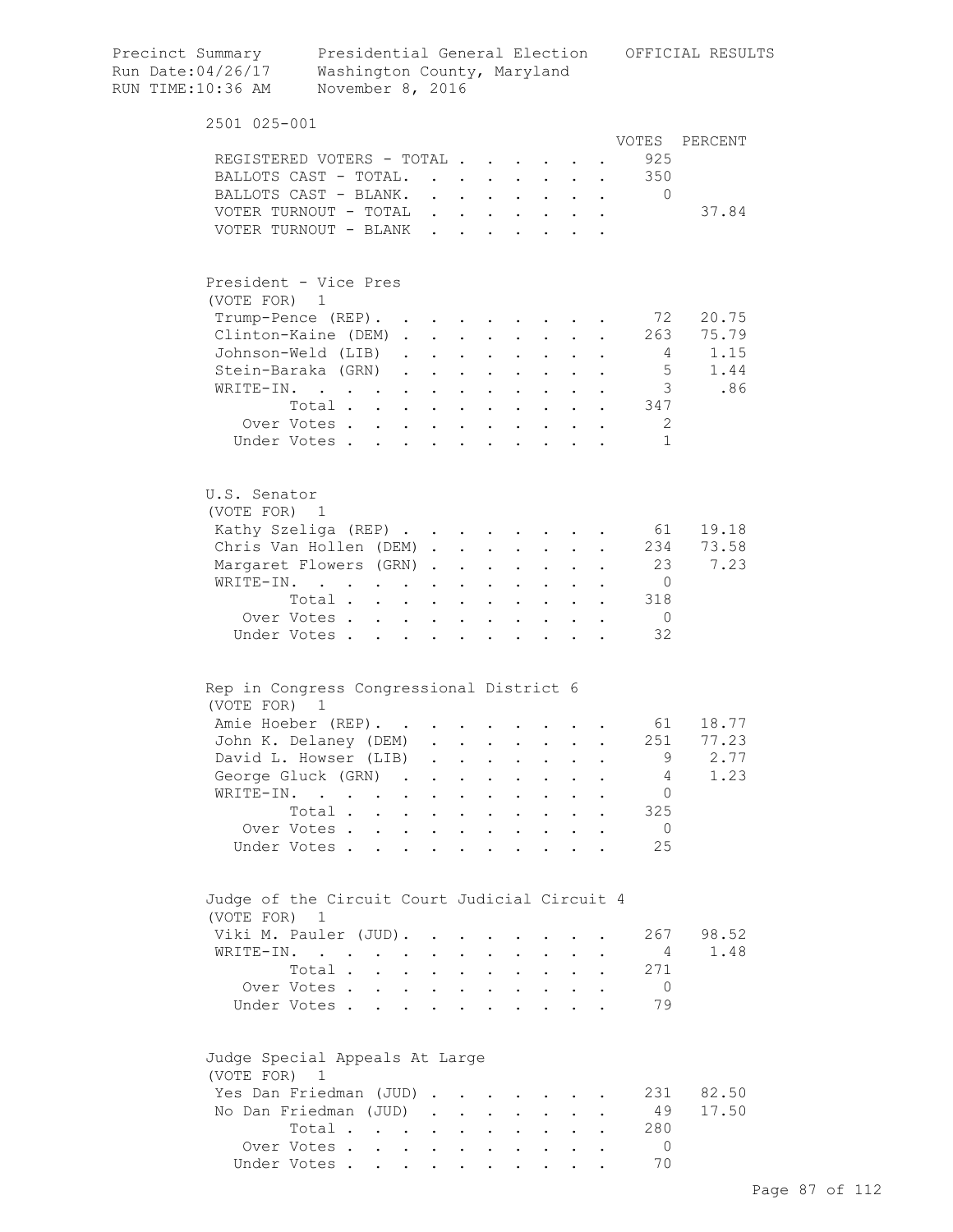| Mayor of Hagerstown Municipalities HG        |                                                                                                                                                                                    |                                                                                           |                                                                                                   |                                                                                                   |                                                                                                                       |                                                                           |                                                                                                                                                                                               |                                                                                                   |                                                                                                           |           |                                                                                        |                                                                  |
|----------------------------------------------|------------------------------------------------------------------------------------------------------------------------------------------------------------------------------------|-------------------------------------------------------------------------------------------|---------------------------------------------------------------------------------------------------|---------------------------------------------------------------------------------------------------|-----------------------------------------------------------------------------------------------------------------------|---------------------------------------------------------------------------|-----------------------------------------------------------------------------------------------------------------------------------------------------------------------------------------------|---------------------------------------------------------------------------------------------------|-----------------------------------------------------------------------------------------------------------|-----------|----------------------------------------------------------------------------------------|------------------------------------------------------------------|
| (VOTE FOR) 1                                 |                                                                                                                                                                                    |                                                                                           |                                                                                                   |                                                                                                   |                                                                                                                       |                                                                           |                                                                                                                                                                                               |                                                                                                   |                                                                                                           |           |                                                                                        |                                                                  |
| Bob Bruchey.                                 |                                                                                                                                                                                    | $\mathcal{A}$ . The contribution of the contribution of the contribution of $\mathcal{A}$ |                                                                                                   |                                                                                                   |                                                                                                                       |                                                                           |                                                                                                                                                                                               |                                                                                                   |                                                                                                           |           | 150                                                                                    | 46.88                                                            |
|                                              | David S. Gysberts.                                                                                                                                                                 |                                                                                           |                                                                                                   |                                                                                                   |                                                                                                                       |                                                                           |                                                                                                                                                                                               |                                                                                                   |                                                                                                           |           | 169                                                                                    | 52.81                                                            |
|                                              | WRITE-IN.                                                                                                                                                                          |                                                                                           | $\bullet$ .<br><br><br><br><br><br><br><br><br><br><br><br>                                       |                                                                                                   | $\mathbf{L}^{\text{max}}$ , and $\mathbf{L}^{\text{max}}$                                                             | $\mathcal{L}^{\text{max}}$                                                | $\mathbf{L}$                                                                                                                                                                                  | $\mathbf{L}^{\text{max}}$                                                                         | $\mathbf{L}^{\text{max}}$                                                                                 |           | 1                                                                                      | .31                                                              |
|                                              | Total.                                                                                                                                                                             |                                                                                           |                                                                                                   |                                                                                                   |                                                                                                                       |                                                                           |                                                                                                                                                                                               |                                                                                                   | $\mathbf{r}$ , $\mathbf{r}$ , $\mathbf{r}$ , $\mathbf{r}$                                                 | $\bullet$ | 320                                                                                    |                                                                  |
|                                              | Over Votes                                                                                                                                                                         |                                                                                           | $\mathbf{r} = \mathbf{r} + \mathbf{r} + \mathbf{r} + \mathbf{r}$                                  |                                                                                                   |                                                                                                                       |                                                                           |                                                                                                                                                                                               |                                                                                                   | $\mathbf{z} = \left\{ \mathbf{z}_1, \ldots, \mathbf{z}_n \right\}$ .                                      |           | $\overline{0}$                                                                         |                                                                  |
|                                              | Under Votes                                                                                                                                                                        |                                                                                           | and a strain and a strain of                                                                      |                                                                                                   |                                                                                                                       |                                                                           |                                                                                                                                                                                               |                                                                                                   | $\ddotsc$                                                                                                 |           | 30                                                                                     |                                                                  |
|                                              |                                                                                                                                                                                    |                                                                                           |                                                                                                   |                                                                                                   |                                                                                                                       |                                                                           |                                                                                                                                                                                               |                                                                                                   |                                                                                                           |           |                                                                                        |                                                                  |
| Hagerstown Council Municipalities HG         |                                                                                                                                                                                    |                                                                                           |                                                                                                   |                                                                                                   |                                                                                                                       |                                                                           |                                                                                                                                                                                               |                                                                                                   |                                                                                                           |           |                                                                                        |                                                                  |
| (VOTE FOR)                                   | 5                                                                                                                                                                                  |                                                                                           |                                                                                                   |                                                                                                   |                                                                                                                       |                                                                           |                                                                                                                                                                                               |                                                                                                   |                                                                                                           |           |                                                                                        |                                                                  |
|                                              | Kristin B. Aleshire                                                                                                                                                                |                                                                                           |                                                                                                   |                                                                                                   |                                                                                                                       |                                                                           |                                                                                                                                                                                               |                                                                                                   |                                                                                                           |           | 130                                                                                    | 12.14                                                            |
|                                              | Paul D. Corderman.                                                                                                                                                                 |                                                                                           |                                                                                                   |                                                                                                   |                                                                                                                       |                                                                           |                                                                                                                                                                                               |                                                                                                   |                                                                                                           |           | 140                                                                                    | 13.07                                                            |
|                                              | Emily Keller                                                                                                                                                                       |                                                                                           | $\sim$ 100 $\pm$                                                                                  |                                                                                                   | $\mathbf{L}^{\text{max}}$ , and $\mathbf{L}^{\text{max}}$                                                             |                                                                           | $\mathbf{z} = \mathbf{z} + \mathbf{z}$ .                                                                                                                                                      | $\bullet$ .<br><br><br><br><br><br><br><br><br><br><br><br>                                       | $\mathbf{L}^{\text{max}}$                                                                                 |           | 157                                                                                    | 14.66                                                            |
|                                              | Dot McDonald-Kline                                                                                                                                                                 |                                                                                           | $\ddot{\phantom{0}}$                                                                              |                                                                                                   | $\mathbf{L}^{\text{max}}$ , and $\mathbf{L}^{\text{max}}$                                                             | $\bullet$ .                                                               | $\bullet$ .                                                                                                                                                                                   | $\mathbf{L}^{\text{max}}$                                                                         | $\ddot{\phantom{0}}$                                                                                      |           | 35                                                                                     | 3.27                                                             |
|                                              | Lewis C. Metzner .                                                                                                                                                                 |                                                                                           | $\sim$                                                                                            |                                                                                                   | $\mathbf{z} = \mathbf{z} + \mathbf{z}$ .                                                                              | $\ddot{\phantom{a}}$                                                      | $\mathbf{L}^{\text{max}}$                                                                                                                                                                     |                                                                                                   |                                                                                                           |           | 168                                                                                    | 15.69                                                            |
|                                              | Don Munson                                                                                                                                                                         |                                                                                           | $\mathbf{L}^{\text{max}}$                                                                         | $\mathbf{L}^{\text{max}}$                                                                         | $\sim 100$                                                                                                            |                                                                           |                                                                                                                                                                                               |                                                                                                   |                                                                                                           |           | 126                                                                                    | 11.76                                                            |
|                                              | Penny May Nigh. .                                                                                                                                                                  |                                                                                           | $\mathbf{L}^{\text{max}}$                                                                         |                                                                                                   |                                                                                                                       |                                                                           |                                                                                                                                                                                               |                                                                                                   |                                                                                                           |           | 156                                                                                    | 14.57                                                            |
|                                              | Carlos Reyes .                                                                                                                                                                     |                                                                                           |                                                                                                   | $\mathbf{L}^{\text{max}}$                                                                         | $\bullet$                                                                                                             |                                                                           |                                                                                                                                                                                               |                                                                                                   |                                                                                                           |           | - 96                                                                                   | 8.96                                                             |
|                                              |                                                                                                                                                                                    | $\mathcal{L}^{\text{max}}$                                                                | $\mathbf{z} = \mathbf{z}$                                                                         | $\bullet$ .                                                                                       | $\ddot{\phantom{0}}$                                                                                                  | $\ddot{\phantom{0}}$                                                      | $\ddot{\phantom{a}}$                                                                                                                                                                          |                                                                                                   |                                                                                                           |           |                                                                                        |                                                                  |
|                                              | Aaron C. Smith.                                                                                                                                                                    |                                                                                           |                                                                                                   |                                                                                                   | $\cdot$ $\cdot$                                                                                                       | $\mathbf{L}$                                                              | $\sim$                                                                                                                                                                                        | $\ddot{\phantom{0}}$                                                                              | $\ddot{\phantom{a}}$                                                                                      |           | 57                                                                                     | 5.32                                                             |
|                                              | WRITE-IN.                                                                                                                                                                          |                                                                                           |                                                                                                   |                                                                                                   |                                                                                                                       |                                                                           | $\mathbf{r}$ , $\mathbf{r}$ , $\mathbf{r}$                                                                                                                                                    |                                                                                                   | $\ddot{\phantom{a}}$                                                                                      |           | 6                                                                                      | .56                                                              |
|                                              | Total                                                                                                                                                                              |                                                                                           |                                                                                                   |                                                                                                   |                                                                                                                       |                                                                           |                                                                                                                                                                                               |                                                                                                   |                                                                                                           |           | 1071                                                                                   |                                                                  |
|                                              | Over Votes                                                                                                                                                                         |                                                                                           |                                                                                                   |                                                                                                   |                                                                                                                       |                                                                           |                                                                                                                                                                                               |                                                                                                   |                                                                                                           | $\bullet$ | $\mathbf 0$                                                                            |                                                                  |
|                                              | Under Votes                                                                                                                                                                        |                                                                                           |                                                                                                   |                                                                                                   |                                                                                                                       |                                                                           |                                                                                                                                                                                               |                                                                                                   |                                                                                                           |           | 679                                                                                    |                                                                  |
| Board of Education<br>(VOTE FOR) 4           | Pieter Bickford<br>Donna L. Brightman<br>Al Martin<br>Linda Murray<br>Wayne D. Ridenour.<br>Stan Stouffer<br>Melissa Williams .<br>WRITE-IN.<br>Total<br>Over Votes<br>Under Votes |                                                                                           | $\ddot{\phantom{0}}$<br>$\ddot{\phantom{a}}$<br>$\ddot{\phantom{0}}$<br>$\mathbf{L}^{\text{max}}$ | $\ddot{\phantom{a}}$<br>$\ddot{\phantom{0}}$<br>$\mathbf{L}^{\text{max}}$<br>$\ddot{\phantom{0}}$ | $\mathbf{z} = \mathbf{z} + \mathbf{z}$ .<br>$\mathbf{a} = \mathbf{a}$<br>$\ddot{\phantom{a}}$<br>$\ddot{\phantom{0}}$ | $\mathbf{z} = \mathbf{z}$<br>$\ddot{\phantom{a}}$<br>$\ddot{\phantom{a}}$ | $\mathbf{L} = \mathbf{L}$<br>$\bullet$ . In the set of $\bullet$<br>$\bullet$ .<br>$\mathbf{L}^{\text{max}}$<br>$\bullet$<br>$\ddot{\phantom{a}}$<br>$\mathbf{z} = \mathbf{z} + \mathbf{z}$ . | $\mathbf{z} = \mathbf{z}$<br>$\ddot{\phantom{0}}$<br>$\ddot{\phantom{0}}$<br>$\ddot{\phantom{a}}$ | $\mathbf{L}$ and $\mathbf{L}$<br>$\bullet$ .<br><br><br><br><br><br><br><br><br><br><br><br><br>$\bullet$ |           | 96<br>125<br>72<br>115<br>113<br>72<br>168<br>$\overline{3}$<br>764<br>$\Omega$<br>636 | 12.57<br>16.36<br>9.42<br>15.05<br>14.79<br>9.42<br>21.99<br>.39 |
| Question 1<br>(VOTE FOR)                     | 1<br>For the Constitutional Amendment.<br>Against the Constitutional Amendme.<br>Total<br>Over Votes.<br>Under Votes.                                                              | $\mathbf{L}$                                                                              |                                                                                                   |                                                                                                   | $\sim$<br>$\ddot{\phantom{a}}$                                                                                        | $\ddot{\phantom{0}}$                                                      | $\ddot{\phantom{a}}$                                                                                                                                                                          |                                                                                                   |                                                                                                           |           | 213<br>53<br>266<br>$\overline{0}$<br>84                                               | 80.08<br>19.92                                                   |
| Question A Municipalities HG<br>(VOTE FOR) 1 | For the Referred Law.<br>Against the Referred Law<br>Total<br>Over Votes .                                                                                                         |                                                                                           | $\cdot$ $\cdot$ $\cdot$                                                                           | $\sim$                                                                                            |                                                                                                                       |                                                                           |                                                                                                                                                                                               |                                                                                                   |                                                                                                           |           | 230<br>53<br>283<br>0                                                                  | 81.27<br>18.73                                                   |
|                                              | Under Votes                                                                                                                                                                        |                                                                                           |                                                                                                   |                                                                                                   |                                                                                                                       |                                                                           |                                                                                                                                                                                               |                                                                                                   |                                                                                                           |           | 67                                                                                     |                                                                  |
|                                              |                                                                                                                                                                                    |                                                                                           |                                                                                                   |                                                                                                   |                                                                                                                       |                                                                           |                                                                                                                                                                                               |                                                                                                   |                                                                                                           |           |                                                                                        |                                                                  |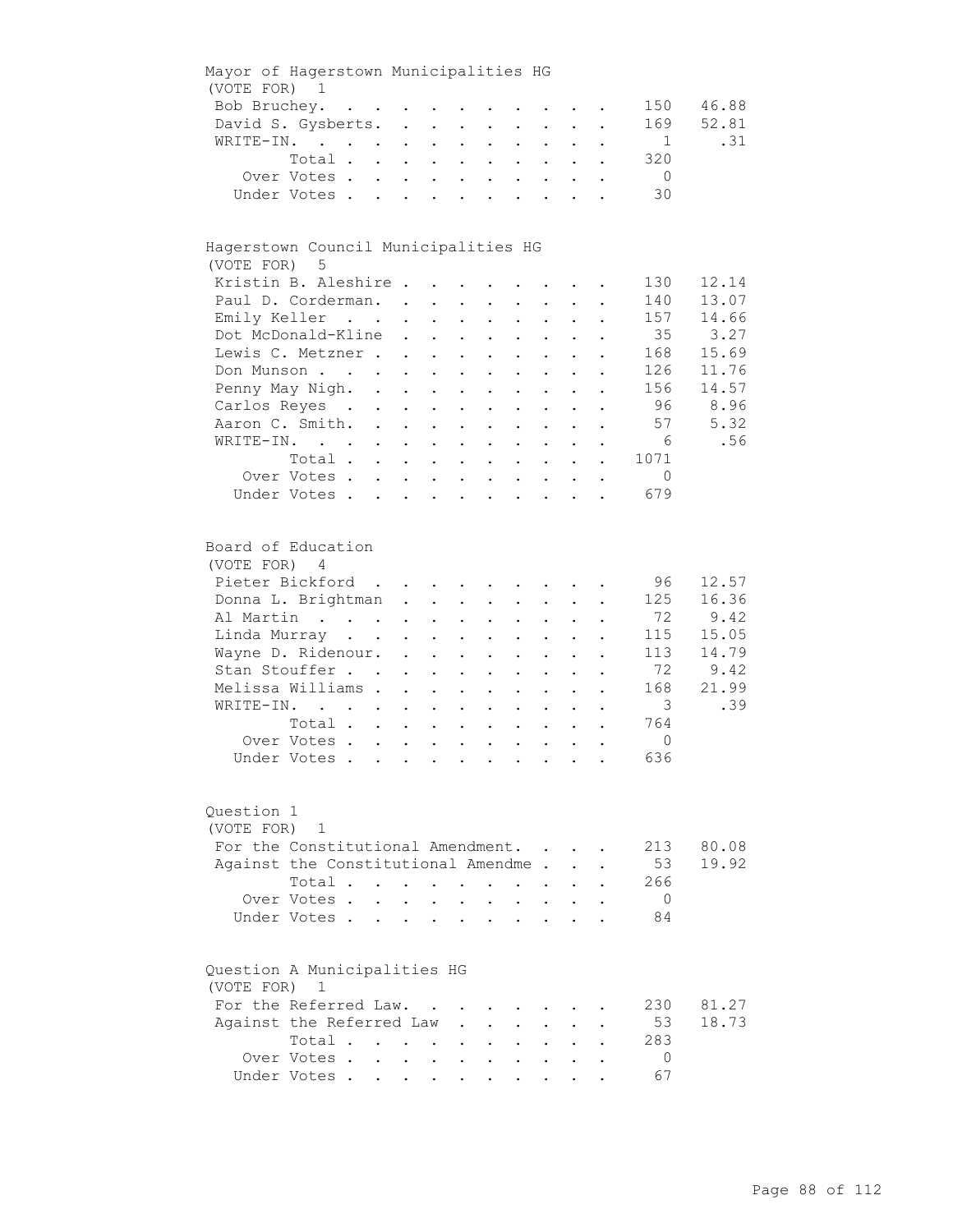| Precinct Summary<br>Run Date:04/26/17<br>RUN TIME:10:36 AM | Washington County, Maryland<br>November 8, 2016                          |                                            |                      |                      |                                                                  |                      |                                                           |                      |                      |                | Presidential General Election OFFICIAL RESULTS |
|------------------------------------------------------------|--------------------------------------------------------------------------|--------------------------------------------|----------------------|----------------------|------------------------------------------------------------------|----------------------|-----------------------------------------------------------|----------------------|----------------------|----------------|------------------------------------------------|
| 2502 025-002                                               |                                                                          |                                            |                      |                      |                                                                  |                      |                                                           |                      |                      |                |                                                |
|                                                            |                                                                          |                                            |                      |                      |                                                                  |                      |                                                           |                      |                      |                | VOTES PERCENT                                  |
|                                                            | REGISTERED VOTERS - TOTAL                                                |                                            |                      |                      |                                                                  |                      |                                                           | $\bullet$            |                      | 2289           |                                                |
|                                                            | BALLOTS CAST - TOTAL.                                                    |                                            |                      |                      |                                                                  |                      | $\cdot$ $\cdot$ $\cdot$                                   | $\mathbf{L}$         | $\mathbf{r}$         | 1032           |                                                |
|                                                            | BALLOTS CAST - BLANK.                                                    |                                            |                      |                      | $\mathbf{1}$ $\mathbf{1}$ $\mathbf{1}$ $\mathbf{1}$ $\mathbf{1}$ |                      | $\cdot$ $\cdot$ $\cdot$ $\cdot$ $\cdot$                   |                      |                      | $\Omega$       |                                                |
|                                                            | VOTER TURNOUT - TOTAL                                                    |                                            |                      |                      |                                                                  |                      |                                                           |                      |                      |                | 45.09                                          |
|                                                            | VOTER TURNOUT - BLANK                                                    |                                            |                      |                      |                                                                  |                      |                                                           |                      |                      |                |                                                |
| President - Vice Pres                                      |                                                                          |                                            |                      |                      |                                                                  |                      |                                                           |                      |                      |                |                                                |
| (VOTE FOR) 1                                               |                                                                          |                                            |                      |                      |                                                                  |                      |                                                           |                      |                      |                |                                                |
|                                                            | Trump-Pence (REP).                                                       |                                            |                      |                      |                                                                  |                      |                                                           |                      |                      | 556            | 54.19                                          |
|                                                            | Clinton-Kaine (DEM)                                                      |                                            |                      |                      |                                                                  | $\sim$               | $\sim$ $-$                                                |                      |                      |                | 411 40.06                                      |
|                                                            | Johnson-Weld (LIB)                                                       |                                            |                      |                      | $\mathbf{L}$ and $\mathbf{L}$                                    |                      | $\mathbf{L}$ and $\mathbf{L}$                             |                      |                      |                | 39 3.80                                        |
|                                                            | Stein-Baraka (GRN)                                                       |                                            |                      | $\ddot{\phantom{a}}$ | $\sim$ 100 $\sim$                                                |                      | $\mathbf{L} = \mathbf{L}$                                 |                      |                      |                | 1.07<br>11                                     |
| WRITE-IN.                                                  | $\mathbf{r}$ , $\mathbf{r}$ , $\mathbf{r}$ , $\mathbf{r}$ , $\mathbf{r}$ |                                            |                      | $\ddot{\phantom{a}}$ | $\sim$ $\sim$                                                    |                      | $\mathbf{L} = \mathbf{L} \mathbf{L}$                      |                      |                      | - 9            | .88                                            |
|                                                            | Total                                                                    |                                            |                      |                      |                                                                  |                      |                                                           |                      |                      | 1026           |                                                |
|                                                            | Over Votes                                                               |                                            |                      |                      |                                                                  |                      |                                                           |                      |                      | -5             |                                                |
|                                                            | Under Votes                                                              |                                            |                      |                      |                                                                  |                      |                                                           |                      |                      | 1              |                                                |
| U.S. Senator<br>(VOTE FOR) 1                               |                                                                          |                                            |                      |                      |                                                                  |                      |                                                           |                      |                      |                |                                                |
|                                                            | Kathy Szeliga (REP)                                                      |                                            |                      |                      |                                                                  |                      |                                                           |                      |                      | 413            | 43.11                                          |
|                                                            | Chris Van Hollen (DEM)                                                   |                                            |                      |                      |                                                                  |                      |                                                           |                      |                      | 482            | 50.31                                          |
|                                                            | Margaret Flowers (GRN).                                                  |                                            |                      | $\ddot{\phantom{a}}$ | $\sim 100$ km s $^{-1}$                                          |                      | $\mathbf{z} = \mathbf{z} + \mathbf{z}$ .                  | $\ddot{\phantom{0}}$ |                      |                | 61 6.37                                        |
|                                                            | WRITE-IN.                                                                |                                            |                      | $\bullet$            | $\bullet$                                                        |                      |                                                           |                      |                      | $\overline{2}$ | .21                                            |
|                                                            | Total.                                                                   |                                            |                      |                      |                                                                  | $\ddot{\phantom{a}}$ |                                                           |                      |                      | 958            |                                                |
|                                                            | Over Votes                                                               |                                            |                      | $\bullet$            |                                                                  |                      |                                                           |                      |                      | $\overline{2}$ |                                                |
| Under Votes.                                               |                                                                          |                                            |                      |                      |                                                                  |                      |                                                           |                      |                      | 72             |                                                |
| Rep in Congress Congressional District 6                   |                                                                          |                                            |                      |                      |                                                                  |                      |                                                           |                      |                      |                |                                                |
| (VOTE FOR)                                                 | - 1                                                                      |                                            |                      |                      |                                                                  |                      |                                                           |                      |                      |                |                                                |
|                                                            | Amie Hoeber (REP).                                                       |                                            |                      |                      |                                                                  |                      |                                                           |                      |                      |                | 395 40.27                                      |
|                                                            | John K. Delaney (DEM)                                                    |                                            |                      |                      |                                                                  |                      |                                                           |                      |                      | 534            | 54.43                                          |
|                                                            | David L. Howser (LIB)                                                    |                                            | $\ddot{\phantom{0}}$ |                      |                                                                  |                      |                                                           |                      |                      | 29             | 2.96                                           |
|                                                            | George Gluck (GRN) .                                                     |                                            |                      |                      |                                                                  |                      |                                                           |                      |                      | 21             | 2.14                                           |
| WRITE-IN.                                                  |                                                                          | $\ddot{\phantom{a}}$                       |                      | $\bullet$            | $\ddot{\phantom{a}}$                                             |                      | $\ddot{\phantom{0}}$                                      |                      |                      | $\overline{2}$ | .20                                            |
|                                                            | Total .<br>$\sim$                                                        | $\ddot{\phantom{0}}$                       | $\ddot{\phantom{0}}$ |                      | $\ddot{\phantom{a}}$                                             | $\ddot{\phantom{a}}$ | $\ddot{\phantom{0}}$                                      |                      |                      | 981            |                                                |
|                                                            | Over Votes                                                               |                                            | $\mathbf{r}$         | $\ddot{\phantom{a}}$ | $\sim$ $\sim$                                                    |                      | $\cdot$ $\cdot$ $\cdot$                                   | $\mathbf{L}$         |                      | $\overline{0}$ |                                                |
|                                                            | Under Votes.                                                             | $\mathbf{r}$ , $\mathbf{r}$ , $\mathbf{r}$ |                      | $\ddot{\phantom{a}}$ | $\sim$ $\sim$                                                    |                      |                                                           |                      |                      | 51             |                                                |
| Judge of the Circuit Court Judicial Circuit 4              |                                                                          |                                            |                      |                      |                                                                  |                      |                                                           |                      |                      |                |                                                |
| (VOTE FOR) 1                                               |                                                                          |                                            |                      |                      |                                                                  |                      |                                                           |                      |                      |                |                                                |
|                                                            | Viki M. Pauler (JUD).                                                    |                                            | $\sim$               |                      |                                                                  |                      |                                                           |                      |                      | 792            | 99.12                                          |
|                                                            | WRITE-IN.                                                                |                                            |                      |                      |                                                                  |                      |                                                           |                      |                      | 7              | .88                                            |
|                                                            | Total .                                                                  | $\ddot{\phantom{a}}$                       |                      | $\ddot{\phantom{a}}$ | $\ddot{\phantom{0}}$                                             | $\ddot{\phantom{0}}$ | $\ddot{\phantom{0}}$                                      | $\ddot{\phantom{0}}$ |                      | 799            |                                                |
|                                                            | Over Votes                                                               |                                            |                      |                      |                                                                  |                      | $\mathbf{L}$ . The set of $\mathbf{L}$                    | $\mathbf{L}$         | $\ddot{\phantom{a}}$ | - 1            |                                                |
|                                                            | Under Votes                                                              |                                            |                      | $\ddot{\phantom{a}}$ |                                                                  |                      | $\mathbf{r}$ , $\mathbf{r}$ , $\mathbf{r}$ , $\mathbf{r}$ |                      |                      | 232            |                                                |
| Judge Special Appeals At Large                             |                                                                          |                                            |                      |                      |                                                                  |                      |                                                           |                      |                      |                |                                                |
| (VOTE FOR) 1                                               |                                                                          |                                            |                      |                      |                                                                  |                      |                                                           |                      |                      |                |                                                |
|                                                            | Yes Dan Friedman (JUD)                                                   |                                            |                      |                      |                                                                  |                      |                                                           |                      |                      | 682            | 82.27                                          |
|                                                            | No Dan Friedman (JUD)                                                    |                                            | $\sim$               | $\ddot{\phantom{0}}$ | $\ddot{\phantom{0}}$                                             | $\ddot{\phantom{0}}$ | $\ddot{\phantom{0}}$                                      |                      |                      | 147            | 17.73                                          |
|                                                            | Total                                                                    |                                            | $\ddot{\phantom{0}}$ |                      | $\cdot$ $\cdot$                                                  |                      | $\cdot$ $\cdot$ $\cdot$                                   | $\mathbf{L}$         |                      | 829            |                                                |
|                                                            | Over Votes                                                               |                                            |                      |                      |                                                                  |                      | $\mathbf{L} = \mathbf{L} \mathbf{L}$                      | $\ddot{\phantom{0}}$ |                      | $\circ$        |                                                |
|                                                            | Under Votes                                                              |                                            |                      |                      |                                                                  |                      |                                                           |                      |                      | 203            |                                                |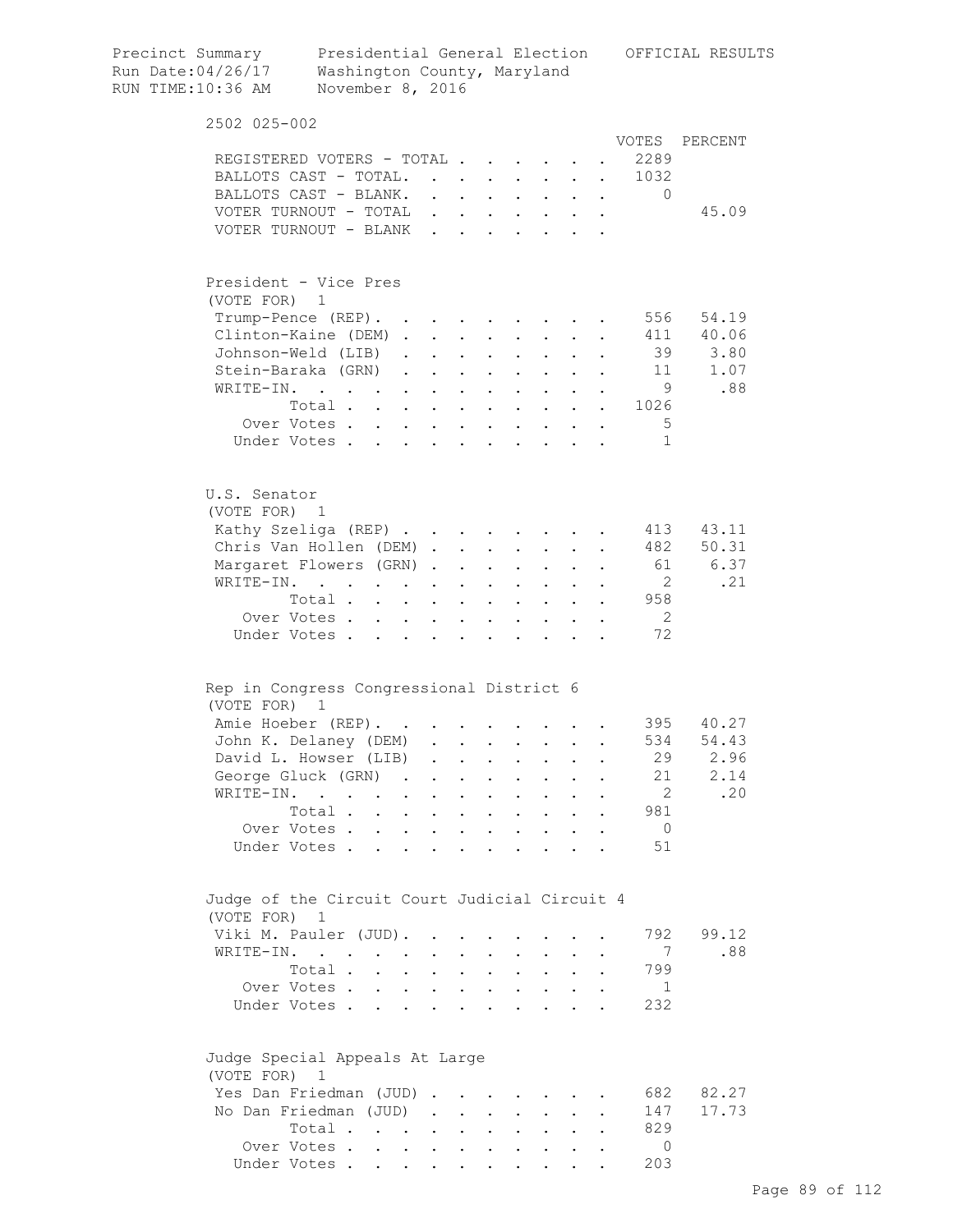| Mayor of Hagerstown Municipalities HG                                                                                                                                                            |                                    |                            |                                                        |                                                                                                                                                                                                |                                                                                                                         |                                                                                                                                                                                                                         |                                         |                                                                                                          |                      |                                                                            |                                                                   |
|--------------------------------------------------------------------------------------------------------------------------------------------------------------------------------------------------|------------------------------------|----------------------------|--------------------------------------------------------|------------------------------------------------------------------------------------------------------------------------------------------------------------------------------------------------|-------------------------------------------------------------------------------------------------------------------------|-------------------------------------------------------------------------------------------------------------------------------------------------------------------------------------------------------------------------|-----------------------------------------|----------------------------------------------------------------------------------------------------------|----------------------|----------------------------------------------------------------------------|-------------------------------------------------------------------|
| (VOTE FOR) 1                                                                                                                                                                                     |                                    |                            |                                                        |                                                                                                                                                                                                |                                                                                                                         |                                                                                                                                                                                                                         |                                         |                                                                                                          |                      |                                                                            |                                                                   |
| Bob Bruchey.                                                                                                                                                                                     |                                    |                            |                                                        |                                                                                                                                                                                                |                                                                                                                         |                                                                                                                                                                                                                         |                                         |                                                                                                          |                      | 575                                                                        | 59.71                                                             |
| David S. Gysberts.                                                                                                                                                                               |                                    |                            |                                                        |                                                                                                                                                                                                |                                                                                                                         |                                                                                                                                                                                                                         |                                         |                                                                                                          |                      | 379                                                                        | 39.36                                                             |
| WRITE-IN.                                                                                                                                                                                        |                                    |                            |                                                        |                                                                                                                                                                                                |                                                                                                                         | $\mathbf{r} = \mathbf{r} \times \mathbf{r}$ , where $\mathbf{r} = \mathbf{r} \times \mathbf{r}$                                                                                                                         |                                         |                                                                                                          |                      | 9                                                                          | .93                                                               |
|                                                                                                                                                                                                  | Total                              |                            |                                                        |                                                                                                                                                                                                |                                                                                                                         |                                                                                                                                                                                                                         |                                         |                                                                                                          | $\ddot{\phantom{0}}$ | 963                                                                        |                                                                   |
|                                                                                                                                                                                                  | Over Votes                         |                            |                                                        |                                                                                                                                                                                                |                                                                                                                         |                                                                                                                                                                                                                         |                                         |                                                                                                          |                      | $\overline{0}$                                                             |                                                                   |
|                                                                                                                                                                                                  | Under Votes                        |                            |                                                        |                                                                                                                                                                                                |                                                                                                                         |                                                                                                                                                                                                                         |                                         |                                                                                                          |                      | 69                                                                         |                                                                   |
|                                                                                                                                                                                                  |                                    |                            |                                                        |                                                                                                                                                                                                |                                                                                                                         |                                                                                                                                                                                                                         |                                         |                                                                                                          |                      |                                                                            |                                                                   |
| Hagerstown Council Municipalities HG<br>(VOTE FOR) 5                                                                                                                                             |                                    |                            |                                                        |                                                                                                                                                                                                |                                                                                                                         |                                                                                                                                                                                                                         |                                         |                                                                                                          |                      |                                                                            |                                                                   |
| Kristin B. Aleshire                                                                                                                                                                              |                                    |                            |                                                        |                                                                                                                                                                                                |                                                                                                                         |                                                                                                                                                                                                                         |                                         |                                                                                                          |                      | 468                                                                        | 13.23                                                             |
| Paul D. Corderman.                                                                                                                                                                               |                                    |                            |                                                        |                                                                                                                                                                                                |                                                                                                                         |                                                                                                                                                                                                                         |                                         |                                                                                                          |                      | 509                                                                        | 14.39                                                             |
| Emily Keller                                                                                                                                                                                     |                                    |                            |                                                        | $\mathbf{z} = \mathbf{z} + \mathbf{z}$ .                                                                                                                                                       |                                                                                                                         | $\mathbf{L}^{\text{max}}$ , and $\mathbf{L}^{\text{max}}$                                                                                                                                                               |                                         | $\mathbf{z} = \mathbf{z} + \mathbf{z}$ .                                                                 |                      | 616                                                                        | 17.41                                                             |
| Dot McDonald-Kline                                                                                                                                                                               |                                    |                            | $\sim$                                                 | $\mathbf{L}^{\text{max}}$ , and $\mathbf{L}^{\text{max}}$                                                                                                                                      |                                                                                                                         | $\mathbf{z} = \mathbf{z} + \mathbf{z}$ .                                                                                                                                                                                | $\bullet$ .                             | $\bullet$ .<br><br><br><br><br><br><br><br><br><br><br><br>                                              |                      | 165                                                                        | 4.66                                                              |
| Lewis C. Metzner                                                                                                                                                                                 |                                    |                            |                                                        | $\mathbf{z} = \mathbf{z} + \mathbf{z}$ .                                                                                                                                                       | $\mathbf{z} = \mathbf{z}$                                                                                               | $\mathbf{L}^{\text{max}}$                                                                                                                                                                                               |                                         |                                                                                                          |                      | 415                                                                        | 11.73                                                             |
| Don Munson                                                                                                                                                                                       |                                    |                            |                                                        |                                                                                                                                                                                                |                                                                                                                         | $\ddot{\phantom{a}}$                                                                                                                                                                                                    |                                         |                                                                                                          |                      | 450                                                                        | 12.72                                                             |
| Penny May Nigh. .                                                                                                                                                                                |                                    |                            |                                                        |                                                                                                                                                                                                |                                                                                                                         |                                                                                                                                                                                                                         |                                         |                                                                                                          |                      | 510                                                                        | 14.41                                                             |
| Carlos Reyes .                                                                                                                                                                                   |                                    |                            | $\mathbf{r} = \mathbf{r} + \mathbf{r}$                 |                                                                                                                                                                                                | $\sim$ 100 $\pm$                                                                                                        |                                                                                                                                                                                                                         |                                         |                                                                                                          |                      | 202                                                                        | 5.71                                                              |
|                                                                                                                                                                                                  |                                    | $\mathcal{L}^{\text{max}}$ | $\mathbf{z} = \mathbf{z} + \mathbf{z}$ .               |                                                                                                                                                                                                | $\sim$<br>$\ddot{\phantom{a}}$                                                                                          | $\ddot{\phantom{0}}$                                                                                                                                                                                                    |                                         |                                                                                                          |                      |                                                                            |                                                                   |
| Aaron C. Smith.                                                                                                                                                                                  |                                    |                            |                                                        |                                                                                                                                                                                                |                                                                                                                         | $\cdot$ $\cdot$ $\cdot$                                                                                                                                                                                                 | $\mathbf{L}$                            | $\ddot{\phantom{a}}$                                                                                     | $\ddot{\phantom{a}}$ | 196                                                                        | 5.54                                                              |
| WRITE-IN.                                                                                                                                                                                        |                                    |                            |                                                        |                                                                                                                                                                                                |                                                                                                                         | $\mathbf{r} = \mathbf{r}$ and $\mathbf{r} = \mathbf{r}$                                                                                                                                                                 |                                         | $\ddot{\phantom{a}}$                                                                                     |                      | 7                                                                          | .20                                                               |
|                                                                                                                                                                                                  | Total                              |                            |                                                        |                                                                                                                                                                                                |                                                                                                                         |                                                                                                                                                                                                                         |                                         |                                                                                                          |                      | 3538                                                                       |                                                                   |
|                                                                                                                                                                                                  | Over Votes                         |                            |                                                        |                                                                                                                                                                                                |                                                                                                                         |                                                                                                                                                                                                                         |                                         |                                                                                                          |                      | 10                                                                         |                                                                   |
|                                                                                                                                                                                                  | Under Votes                        |                            |                                                        |                                                                                                                                                                                                |                                                                                                                         |                                                                                                                                                                                                                         |                                         |                                                                                                          |                      | 1613                                                                       |                                                                   |
| Board of Education<br>(VOTE FOR) 4<br>Pieter Bickford<br>Donna L. Brightman<br>Al Martin<br>Linda Murray<br>Wayne D. Ridenour.<br>Stan Stouffer<br>Melissa Williams .<br>WRITE-IN.<br>Question 1 | Total<br>Over Votes<br>Under Votes |                            | $\ddot{\phantom{0}}$<br>$\ddot{\phantom{a}}$<br>$\sim$ | $\mathbf{z} = \mathbf{z} + \mathbf{z}$ . The $\mathbf{z}$<br>$\mathbf{z} = \mathbf{z}$<br>$\mathbf{L}^{\text{max}}$<br>$\ddot{\phantom{0}}$<br>$\bullet$<br>$\mathbb{Z}^{\mathbb{Z}^{\times}}$ | $\sim 100$<br>$\mathcal{L}^{\text{max}}$<br>$\mathbf{L}^{\text{max}}$<br>$\bullet$<br>$\bullet$<br>$\ddot{\phantom{a}}$ | $\cdot$ $\cdot$ $\cdot$<br>$\mathbf{z} = \mathbf{z} + \mathbf{z}$ .<br>$\mathbf{z} = \mathbf{z} + \mathbf{z}$ .<br>$\mathbf{L}^{\text{max}}$<br>$\ddot{\phantom{0}}$<br>$\ddot{\phantom{0}}$<br>$\cdot$ $\cdot$ $\cdot$ | $\bullet$ .<br>$\bullet$ .<br>$\bullet$ | $\cdot$ $\cdot$ $\cdot$<br>$\mathbf{z} = \mathbf{z} + \mathbf{z}$ .<br>$\bullet$<br>$\ddot{\phantom{a}}$ |                      | 377<br>388<br>263<br>427<br>381<br>334<br>460<br>- 9<br>2639<br>12<br>1477 | 14.29<br>14.70<br>9.97<br>16.18<br>14.44<br>12.66<br>17.43<br>.34 |
| (VOTE FOR)                                                                                                                                                                                       | $\mathbf{1}$                       |                            |                                                        |                                                                                                                                                                                                |                                                                                                                         |                                                                                                                                                                                                                         |                                         |                                                                                                          |                      |                                                                            |                                                                   |
| For the Constitutional Amendment.                                                                                                                                                                |                                    |                            |                                                        |                                                                                                                                                                                                |                                                                                                                         |                                                                                                                                                                                                                         |                                         |                                                                                                          |                      | 674                                                                        | 77.56                                                             |
| Against the Constitutional Amendme.                                                                                                                                                              |                                    |                            |                                                        |                                                                                                                                                                                                |                                                                                                                         |                                                                                                                                                                                                                         |                                         |                                                                                                          |                      | 195                                                                        | 22.44                                                             |
|                                                                                                                                                                                                  | Total                              |                            |                                                        |                                                                                                                                                                                                | $\mathbf{L}^{\text{max}}$<br>$\ddot{\phantom{a}}$                                                                       |                                                                                                                                                                                                                         |                                         |                                                                                                          |                      | 869                                                                        |                                                                   |
|                                                                                                                                                                                                  | Over Votes.                        | $\mathbf{L}$               |                                                        |                                                                                                                                                                                                |                                                                                                                         |                                                                                                                                                                                                                         |                                         |                                                                                                          |                      | $\overline{1}$                                                             |                                                                   |
|                                                                                                                                                                                                  | Under Votes.                       |                            |                                                        |                                                                                                                                                                                                |                                                                                                                         | $\ddot{\phantom{a}}$                                                                                                                                                                                                    |                                         |                                                                                                          |                      | 162                                                                        |                                                                   |
| Question A Municipalities HG<br>(VOTE FOR) 1<br>For the Referred Law.                                                                                                                            |                                    |                            |                                                        |                                                                                                                                                                                                |                                                                                                                         |                                                                                                                                                                                                                         |                                         |                                                                                                          |                      | 722                                                                        | 78.65                                                             |
| Against the Referred Law                                                                                                                                                                         |                                    |                            |                                                        |                                                                                                                                                                                                |                                                                                                                         |                                                                                                                                                                                                                         |                                         |                                                                                                          |                      | 196                                                                        | 21.35                                                             |
|                                                                                                                                                                                                  | Total                              |                            |                                                        |                                                                                                                                                                                                |                                                                                                                         |                                                                                                                                                                                                                         |                                         |                                                                                                          |                      | 918                                                                        |                                                                   |
|                                                                                                                                                                                                  | Over Votes.                        |                            | $\mathbf{L} = \mathbf{L}$                              | $\sim$                                                                                                                                                                                         |                                                                                                                         |                                                                                                                                                                                                                         |                                         |                                                                                                          |                      | 0                                                                          |                                                                   |
|                                                                                                                                                                                                  | Under Votes                        |                            |                                                        |                                                                                                                                                                                                |                                                                                                                         |                                                                                                                                                                                                                         |                                         |                                                                                                          |                      | 114                                                                        |                                                                   |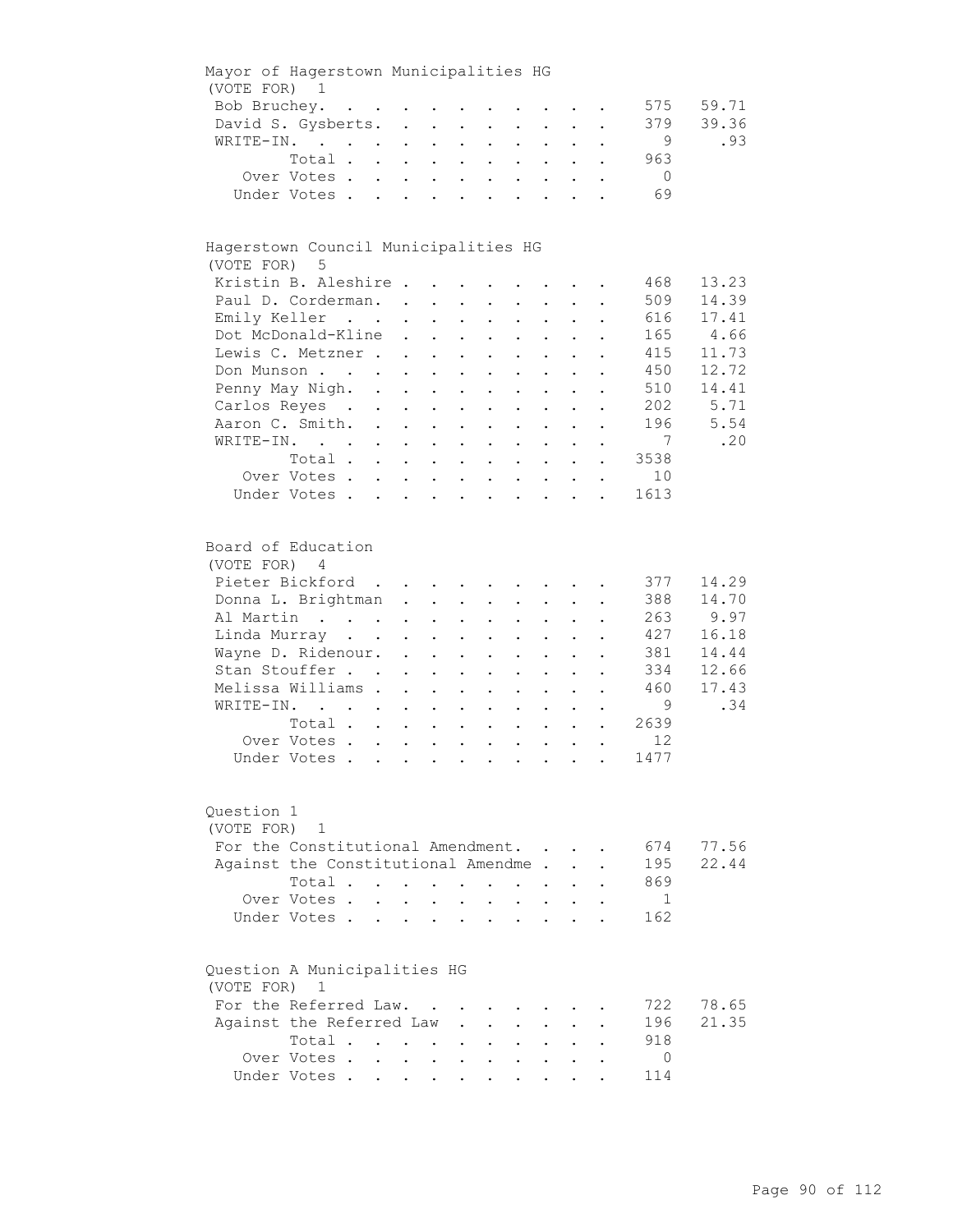| Precinct Summary<br>Run Date:04/26/17<br>RUN TIME:10:36 AM | Washington County, Maryland<br>November 8, 2016                                                                                                                                                                                      |                                   |                 |                                                |                                                                      |                           |                                                             |                                                                                         |                  | Presidential General Election OFFICIAL RESULTS |
|------------------------------------------------------------|--------------------------------------------------------------------------------------------------------------------------------------------------------------------------------------------------------------------------------------|-----------------------------------|-----------------|------------------------------------------------|----------------------------------------------------------------------|---------------------------|-------------------------------------------------------------|-----------------------------------------------------------------------------------------|------------------|------------------------------------------------|
| 2503 025-003                                               |                                                                                                                                                                                                                                      |                                   |                 |                                                |                                                                      |                           |                                                             |                                                                                         |                  |                                                |
| REGISTERED VOTERS - TOTAL                                  |                                                                                                                                                                                                                                      |                                   |                 |                                                |                                                                      |                           |                                                             |                                                                                         | VOTES<br>141     | PERCENT                                        |
| BALLOTS CAST - TOTAL.                                      |                                                                                                                                                                                                                                      |                                   |                 |                                                | $\mathbf{r} = \mathbf{r} + \mathbf{r}$                               |                           | $\mathbf{z} = \mathbf{z} + \mathbf{z}$ .                    |                                                                                         | - 68             |                                                |
| BALLOTS CAST - BLANK.                                      |                                                                                                                                                                                                                                      |                                   |                 |                                                | $\mathbf{L} = \mathbf{L} \mathbf{L}$                                 |                           |                                                             | $\mathbf{z} = \mathbf{z} + \mathbf{z}$ , where $\mathbf{z} = \mathbf{z}$                | $\Omega$         |                                                |
| VOTER TURNOUT - TOTAL                                      |                                                                                                                                                                                                                                      |                                   | $\mathbf{L}$    |                                                | $\mathbf{r}$ , $\mathbf{r}$                                          |                           | $\mathbf{z} = \mathbf{z} + \mathbf{z}$ .                    |                                                                                         |                  | 48.23                                          |
| VOTER TURNOUT - BLANK                                      |                                                                                                                                                                                                                                      |                                   |                 |                                                |                                                                      |                           |                                                             | $\mathbf{r}$ , $\mathbf{r}$ , $\mathbf{r}$ , $\mathbf{r}$ , $\mathbf{r}$ , $\mathbf{r}$ |                  |                                                |
| President - Vice Pres                                      |                                                                                                                                                                                                                                      |                                   |                 |                                                |                                                                      |                           |                                                             |                                                                                         |                  |                                                |
| (VOTE FOR) 1                                               |                                                                                                                                                                                                                                      |                                   |                 |                                                |                                                                      |                           |                                                             |                                                                                         |                  |                                                |
| Trump-Pence (REP). .                                       |                                                                                                                                                                                                                                      |                                   |                 |                                                | $\mathbf{r} = \mathbf{r} + \mathbf{r} + \mathbf{r} + \mathbf{r}$     |                           |                                                             |                                                                                         | 38               | 55.88                                          |
| Clinton-Kaine (DEM).                                       |                                                                                                                                                                                                                                      |                                   |                 |                                                | $\mathcal{A}^{\mathcal{A}}$ and $\mathcal{A}^{\mathcal{A}}$ and      |                           |                                                             |                                                                                         | 29               | 42.65                                          |
| Johnson-Weld (LIB).                                        |                                                                                                                                                                                                                                      |                                   |                 |                                                | $\mathbf{z} = \left\{ \mathbf{z}_1, \ldots, \mathbf{z}_n \right\}$ . |                           |                                                             |                                                                                         | $\overline{0}$   |                                                |
| Stein-Baraka (GRN)                                         |                                                                                                                                                                                                                                      |                                   |                 |                                                |                                                                      |                           | $\cdot$ $\cdot$                                             |                                                                                         | 1                | 1.47                                           |
| WRITE-IN.                                                  | Total                                                                                                                                                                                                                                |                                   |                 |                                                |                                                                      |                           |                                                             |                                                                                         | $\bigcirc$<br>68 |                                                |
| Over Votes.                                                |                                                                                                                                                                                                                                      |                                   |                 |                                                |                                                                      |                           |                                                             |                                                                                         | $\overline{0}$   |                                                |
| Under Votes                                                |                                                                                                                                                                                                                                      |                                   |                 |                                                |                                                                      |                           |                                                             |                                                                                         | $\Omega$         |                                                |
|                                                            |                                                                                                                                                                                                                                      |                                   |                 |                                                |                                                                      |                           |                                                             |                                                                                         |                  |                                                |
| U.S. Senator                                               |                                                                                                                                                                                                                                      |                                   |                 |                                                |                                                                      |                           |                                                             |                                                                                         |                  |                                                |
| (VOTE FOR) 1<br>Kathy Szeliga (REP)                        |                                                                                                                                                                                                                                      |                                   |                 |                                                |                                                                      |                           |                                                             |                                                                                         | 29               | 46.77                                          |
| Chris Van Hollen (DEM)                                     |                                                                                                                                                                                                                                      |                                   |                 |                                                |                                                                      |                           |                                                             |                                                                                         | 29               | 46.77                                          |
| Margaret Flowers (GRN)                                     |                                                                                                                                                                                                                                      |                                   |                 |                                                |                                                                      |                           |                                                             |                                                                                         | 4                | 6.45                                           |
| WRITE-IN.                                                  | <u>in the contract of the contract of the contract of the contract of the contract of the contract of the contract of the contract of the contract of the contract of the contract of the contract of the contract of the contra</u> |                                   |                 |                                                |                                                                      |                           |                                                             |                                                                                         | $\mathbf{0}$     |                                                |
|                                                            | Total                                                                                                                                                                                                                                |                                   |                 |                                                |                                                                      |                           |                                                             |                                                                                         | 62               |                                                |
| Over Votes                                                 |                                                                                                                                                                                                                                      |                                   |                 |                                                |                                                                      |                           |                                                             |                                                                                         | $\Omega$         |                                                |
| Under Votes                                                |                                                                                                                                                                                                                                      |                                   |                 |                                                |                                                                      |                           |                                                             |                                                                                         | 6                |                                                |
| Rep in Congress Congressional District 6                   |                                                                                                                                                                                                                                      |                                   |                 |                                                |                                                                      |                           |                                                             |                                                                                         |                  |                                                |
| (VOTE FOR) 1                                               |                                                                                                                                                                                                                                      |                                   |                 |                                                |                                                                      |                           |                                                             |                                                                                         |                  |                                                |
| Amie Hoeber (REP).                                         |                                                                                                                                                                                                                                      |                                   |                 |                                                |                                                                      |                           |                                                             |                                                                                         |                  | 31 48.44                                       |
| John K. Delanev (DEM)                                      |                                                                                                                                                                                                                                      |                                   |                 |                                                |                                                                      |                           |                                                             |                                                                                         | 31               | 48.44                                          |
| David L. Howser (LIB)                                      |                                                                                                                                                                                                                                      |                                   |                 |                                                |                                                                      |                           |                                                             |                                                                                         | 0                |                                                |
| George Gluck (GRN)                                         |                                                                                                                                                                                                                                      |                                   |                 |                                                |                                                                      |                           |                                                             |                                                                                         | 2                | 3.13                                           |
| WRITE-IN.                                                  | $\mathcal{L}(\mathcal{A})$ . The contribution of the contribution of $\mathcal{A}$                                                                                                                                                   |                                   |                 |                                                |                                                                      | $\mathbf{A}^{\text{max}}$ |                                                             |                                                                                         | $\mathbf{0}$     |                                                |
|                                                            | Total .                                                                                                                                                                                                                              | and a series of the series of the |                 |                                                |                                                                      |                           |                                                             |                                                                                         | 64               |                                                |
| Over Votes                                                 |                                                                                                                                                                                                                                      |                                   | $\sim 10^{-11}$ |                                                | $\cdot$ $\cdot$                                                      | $\ddot{\phantom{0}}$      | $\bullet$ .<br><br><br><br><br><br><br><br><br><br><br><br> |                                                                                         | $\mathbf 0$      |                                                |
| Under Votes                                                |                                                                                                                                                                                                                                      |                                   |                 | $\cdot$ $\cdot$ $\cdot$                        | $\ddot{\phantom{0}}$                                                 |                           | $\ddot{\phantom{0}}$                                        |                                                                                         | 4                |                                                |
| Judge of the Circuit Court Judicial Circuit 4              |                                                                                                                                                                                                                                      |                                   |                 |                                                |                                                                      |                           |                                                             |                                                                                         |                  |                                                |
| (VOTE FOR)                                                 | ı                                                                                                                                                                                                                                    |                                   |                 |                                                |                                                                      |                           |                                                             |                                                                                         |                  |                                                |
| Viki M. Pauler (JUD).                                      |                                                                                                                                                                                                                                      |                                   |                 |                                                |                                                                      |                           |                                                             |                                                                                         | 49               | 100.00                                         |
| WRITE-IN.                                                  |                                                                                                                                                                                                                                      |                                   |                 |                                                |                                                                      |                           |                                                             |                                                                                         | $\overline{0}$   |                                                |
|                                                            | Total                                                                                                                                                                                                                                |                                   |                 |                                                |                                                                      |                           |                                                             |                                                                                         | 49               |                                                |
| Over Votes                                                 |                                                                                                                                                                                                                                      |                                   | $\sim$          | $\sim 100$                                     | $\mathbf{L}^{\text{max}}$                                            | $\ddot{\phantom{0}}$      | $\bullet$ .<br><br><br><br><br><br><br><br><br><br><br><br> |                                                                                         | $\overline{0}$   |                                                |
| Under Votes                                                |                                                                                                                                                                                                                                      |                                   |                 | $\mathbf{r}$ and $\mathbf{r}$                  | $\mathbf{r}$                                                         |                           | $\mathbf{r}$ $\mathbf{r}$                                   |                                                                                         | 19               |                                                |
| Judge Special Appeals At Large<br>(VOTE FOR) 1             |                                                                                                                                                                                                                                      |                                   |                 |                                                |                                                                      |                           |                                                             |                                                                                         |                  |                                                |
| Yes Dan Friedman (JUD)                                     |                                                                                                                                                                                                                                      |                                   |                 |                                                |                                                                      |                           |                                                             |                                                                                         | 45               | 84.91                                          |
| No Dan Friedman (JUD)                                      |                                                                                                                                                                                                                                      |                                   |                 |                                                |                                                                      | $\sim$ $-$                |                                                             |                                                                                         | 8                | 15.09                                          |
|                                                            | Total                                                                                                                                                                                                                                |                                   |                 |                                                |                                                                      |                           |                                                             |                                                                                         | 53               |                                                |
| Over Votes                                                 |                                                                                                                                                                                                                                      |                                   |                 | $\mathbf{A}$ and $\mathbf{A}$ and $\mathbf{A}$ | $\bullet$ .<br><br><br><br><br><br><br><br><br><br><br><br>          |                           |                                                             |                                                                                         | $\overline{0}$   |                                                |
| Under Votes                                                |                                                                                                                                                                                                                                      |                                   |                 |                                                |                                                                      |                           |                                                             |                                                                                         | 15               |                                                |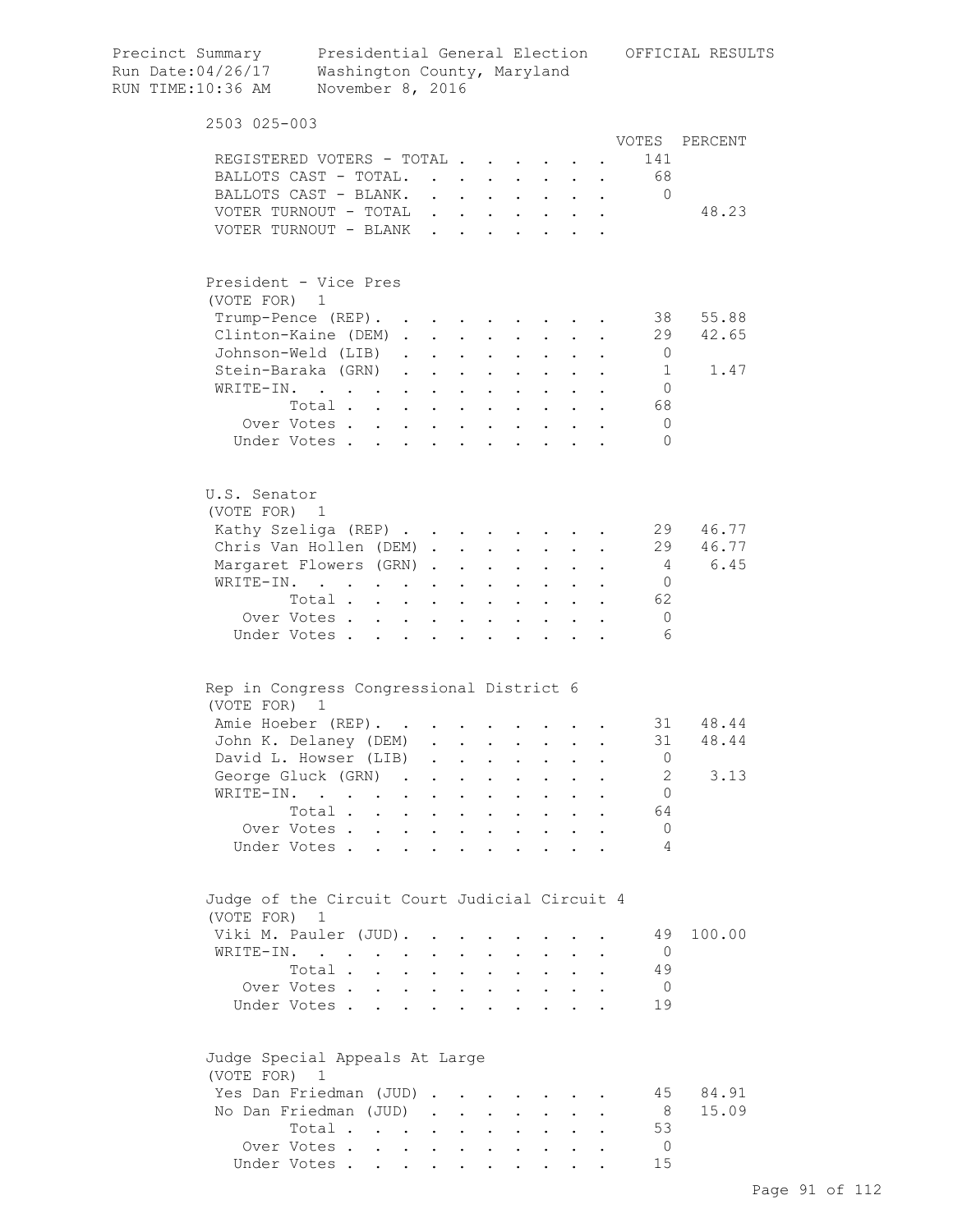| Mayor of Hagerstown Municipalities HG        |                                     |              |                                                       |                      |                                                                    |                                              |                            |             |                                                     |                |       |
|----------------------------------------------|-------------------------------------|--------------|-------------------------------------------------------|----------------------|--------------------------------------------------------------------|----------------------------------------------|----------------------------|-------------|-----------------------------------------------------|----------------|-------|
| (VOTE FOR) 1                                 |                                     |              |                                                       |                      |                                                                    |                                              |                            |             |                                                     |                |       |
|                                              | Bob Bruchey.                        |              |                                                       |                      |                                                                    |                                              |                            |             |                                                     | 30             | 50.85 |
|                                              | David S. Gysberts.                  |              |                                                       |                      |                                                                    |                                              |                            |             |                                                     | 29             | 49.15 |
|                                              | WRITE-IN.                           |              |                                                       |                      |                                                                    |                                              |                            |             |                                                     | $\overline{0}$ |       |
|                                              | Total                               |              |                                                       |                      |                                                                    |                                              |                            |             |                                                     | 59             |       |
|                                              | Over Votes                          |              |                                                       |                      |                                                                    |                                              |                            |             |                                                     | $\overline{0}$ |       |
|                                              | Under Votes                         |              |                                                       |                      |                                                                    |                                              |                            |             |                                                     | 9              |       |
|                                              |                                     |              |                                                       |                      |                                                                    |                                              |                            |             |                                                     |                |       |
| Hagerstown Council Municipalities HG         |                                     |              |                                                       |                      |                                                                    |                                              |                            |             |                                                     |                |       |
| (VOTE FOR) 5                                 |                                     |              |                                                       |                      |                                                                    |                                              |                            |             |                                                     |                |       |
|                                              | Kristin B. Aleshire                 |              |                                                       |                      |                                                                    |                                              |                            |             |                                                     | 26             | 12.75 |
|                                              | Paul D. Corderman.                  |              |                                                       |                      |                                                                    |                                              |                            |             |                                                     | 29             | 14.22 |
|                                              | Emily Keller                        |              |                                                       |                      |                                                                    |                                              |                            |             |                                                     | 36             | 17.65 |
|                                              | Dot McDonald-Kline                  |              |                                                       |                      |                                                                    |                                              |                            |             | $\mathbf{r} = \mathbf{r} + \mathbf{r}$ .            | 16             | 7.84  |
|                                              | Lewis C. Metzner                    |              |                                                       |                      |                                                                    |                                              |                            |             |                                                     | 24             | 11.76 |
|                                              | Don Munson                          |              |                                                       |                      |                                                                    |                                              |                            |             |                                                     | 23             | 11.27 |
|                                              | Penny May Nigh.                     |              |                                                       |                      | $\sim 10^{-11}$                                                    | $\ddot{\phantom{a}}$                         |                            |             |                                                     | 28             | 13.73 |
|                                              | Carlos Reyes                        |              | $\mathbf{L}^{\text{max}}$ , $\mathbf{L}^{\text{max}}$ |                      | $\sim$ $-$                                                         | $\ddot{\phantom{0}}$                         |                            |             |                                                     | 13             | 6.37  |
|                                              | Aaron C. Smith.                     |              |                                                       |                      |                                                                    |                                              |                            |             | $\sim$ $\sim$                                       | 9              | 4.41  |
|                                              | WRITE-IN.                           |              |                                                       |                      |                                                                    |                                              |                            |             |                                                     | $\circ$        |       |
|                                              | Total                               |              |                                                       |                      |                                                                    |                                              |                            |             |                                                     | 204            |       |
|                                              | Over Votes.                         |              |                                                       |                      |                                                                    |                                              |                            |             |                                                     | $\mathbf{0}$   |       |
|                                              | Under Votes                         |              |                                                       |                      |                                                                    |                                              |                            |             |                                                     | 136            |       |
| Board of Education                           |                                     |              |                                                       |                      |                                                                    |                                              |                            |             |                                                     |                |       |
| (VOTE FOR) 4                                 |                                     |              |                                                       |                      |                                                                    |                                              |                            |             |                                                     |                |       |
|                                              | Pieter Bickford                     |              |                                                       |                      |                                                                    |                                              |                            |             |                                                     | 18             | 11.25 |
|                                              | Donna L. Brightman                  |              |                                                       |                      |                                                                    |                                              |                            |             |                                                     | 24             | 15.00 |
|                                              | Al Martin                           |              |                                                       |                      |                                                                    |                                              |                            |             |                                                     | 15             | 9.38  |
|                                              |                                     |              |                                                       |                      |                                                                    |                                              |                            |             |                                                     | 29             | 18.13 |
|                                              | Linda Murray                        |              |                                                       |                      |                                                                    |                                              |                            |             |                                                     |                |       |
|                                              | Wayne D. Ridenour.                  |              |                                                       |                      |                                                                    |                                              |                            |             | $\mathbf{r} = \mathbf{r} + \mathbf{r} + \mathbf{r}$ | 19             | 11.88 |
|                                              | Stan Stouffer                       |              |                                                       |                      | $\mathbf{r} = \mathbf{r} + \mathbf{r} + \mathbf{r} + \mathbf{r}$ . |                                              |                            | $\bullet$ . |                                                     | 26             | 16.25 |
|                                              | Melissa Williams                    |              |                                                       |                      |                                                                    | $\mathbf{r} = \mathbf{r} \cdot \mathbf{r}$ . | $\sim$ $-$                 |             |                                                     | 29             | 18.13 |
|                                              | WRITE-IN.                           |              |                                                       | $\sim$               | $\sim$                                                             | $\ddot{\phantom{0}}$                         | $\mathcal{L}^{\text{max}}$ | $\sim$      |                                                     | $\overline{0}$ |       |
|                                              | Total                               |              |                                                       | $\ddot{\phantom{0}}$ |                                                                    | $\ddot{\phantom{0}}$                         |                            |             |                                                     | 160            |       |
|                                              | Over Votes                          |              |                                                       |                      |                                                                    |                                              |                            |             | $\ddot{\phantom{a}}$                                | $\circ$        |       |
|                                              | Under Votes                         |              |                                                       |                      |                                                                    |                                              |                            |             |                                                     | 112            |       |
| Question 1<br>(VOTE FOR)                     | $\mathbf{1}$                        |              |                                                       |                      |                                                                    |                                              |                            |             |                                                     |                |       |
|                                              | For the Constitutional Amendment. . |              |                                                       |                      |                                                                    |                                              |                            |             |                                                     | 43             | 78.18 |
|                                              | Against the Constitutional Amendme. |              |                                                       |                      |                                                                    |                                              |                            |             |                                                     | 12             | 21.82 |
|                                              | Total                               |              |                                                       |                      | $\sim$ 100 $\pm$                                                   | $\ddot{\phantom{a}}$                         |                            |             |                                                     | 55             |       |
|                                              | Over Votes.                         | $\mathbf{L}$ | $\mathbf{L}$                                          | $\ddot{\phantom{a}}$ |                                                                    |                                              | $\ddot{\phantom{a}}$       |             |                                                     | $\overline{0}$ |       |
|                                              | Under Votes.                        |              |                                                       |                      |                                                                    |                                              | $\ddot{\phantom{a}}$       |             |                                                     | 13             |       |
|                                              |                                     |              |                                                       |                      |                                                                    |                                              |                            |             |                                                     |                |       |
| Question A Municipalities HG<br>(VOTE FOR) 1 |                                     |              |                                                       |                      |                                                                    |                                              |                            |             |                                                     |                |       |
|                                              | For the Referred Law.               |              |                                                       |                      |                                                                    |                                              |                            |             |                                                     | 49             | 83.05 |
|                                              | Against the Referred Law            |              |                                                       |                      |                                                                    |                                              |                            |             |                                                     | 10             | 16.95 |
|                                              | Total                               |              |                                                       |                      |                                                                    |                                              |                            |             |                                                     | 59             |       |
|                                              | Over Votes.                         |              | $\mathbf{L} = \mathbf{L} \times \mathbf{L}$           |                      | $\ddot{\phantom{a}}$                                               |                                              |                            |             |                                                     | 0              |       |
|                                              | Under Votes                         |              |                                                       |                      |                                                                    |                                              |                            |             |                                                     | 9              |       |
|                                              |                                     |              |                                                       |                      |                                                                    |                                              |                            |             |                                                     |                |       |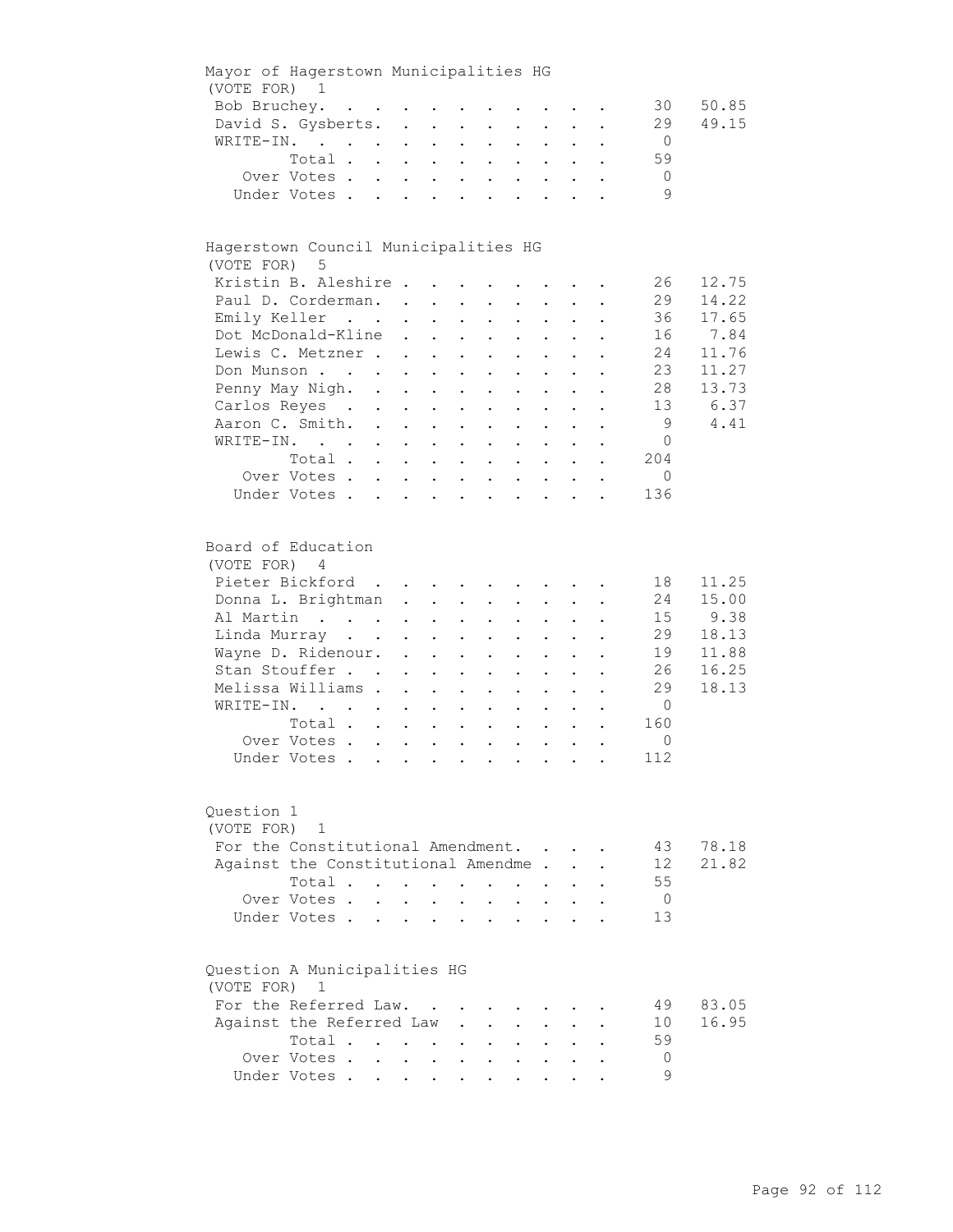| Precinct Summary<br>Run Date:04/26/17<br>RUN TIME:10:36 AM | Presidential General Election<br>Washington County, Maryland<br>November 8, 2016        |                           |                                                                      |                               |                               |                                                                               |                                                             |        |                | OFFICIAL RESULTS |
|------------------------------------------------------------|-----------------------------------------------------------------------------------------|---------------------------|----------------------------------------------------------------------|-------------------------------|-------------------------------|-------------------------------------------------------------------------------|-------------------------------------------------------------|--------|----------------|------------------|
| 2504 025-004                                               |                                                                                         |                           |                                                                      |                               |                               |                                                                               |                                                             |        |                |                  |
|                                                            |                                                                                         |                           |                                                                      |                               |                               |                                                                               |                                                             |        | VOTES          | PERCENT          |
|                                                            | REGISTERED VOTERS - TOTAL                                                               |                           |                                                                      |                               |                               |                                                                               |                                                             |        | 2029           |                  |
|                                                            | BALLOTS CAST - TOTAL.                                                                   |                           |                                                                      |                               |                               |                                                                               |                                                             |        | . 921          |                  |
|                                                            | BALLOTS CAST - BLANK.                                                                   |                           |                                                                      |                               |                               | $\mathbf{r} = \mathbf{r} + \mathbf{r} + \mathbf{r} + \mathbf{r} + \mathbf{r}$ | $\sim$ 100 $\pm$                                            | $\sim$ | $\mathbf{0}$   |                  |
|                                                            | VOTER TURNOUT - TOTAL                                                                   |                           |                                                                      |                               |                               |                                                                               | $\sim$ $\sim$ $\sim$                                        |        |                | 45.39            |
|                                                            | VOTER TURNOUT - BLANK                                                                   |                           |                                                                      | $\sim$                        |                               |                                                                               |                                                             |        |                |                  |
| (VOTE FOR) 1                                               | President - Vice Pres                                                                   |                           |                                                                      |                               |                               |                                                                               |                                                             |        |                |                  |
|                                                            | Trump-Pence (REP).                                                                      |                           |                                                                      |                               |                               | <b>Contract Contract Contract</b>                                             |                                                             |        | 473            | 51.98            |
|                                                            | Clinton-Kaine (DEM)                                                                     |                           |                                                                      |                               |                               | $\mathbf{z} = \mathbf{z} + \mathbf{z}$ .                                      | $\bullet$ .                                                 |        | 370            | 40.66            |
|                                                            | Johnson-Weld (LIB).                                                                     |                           | <b>All Contracts</b>                                                 |                               | $\mathbf{a}$ and $\mathbf{b}$ | $\sim 100$                                                                    |                                                             |        | 45             | 4.95             |
|                                                            | Stein-Baraka (GRN).                                                                     |                           | $\mathbf{A}^{(1)}$ and $\mathbf{A}^{(2)}$ and $\mathbf{A}^{(3)}$ and |                               | $\sim$ $-$                    |                                                                               |                                                             |        | 6              | .66              |
|                                                            | WRITE-IN.                                                                               | $\mathbf{L}^{\text{max}}$ | $\bullet$                                                            |                               |                               |                                                                               |                                                             |        | 16             | 1.76             |
|                                                            | Total .<br>$\sim$<br>$\sim$                                                             | $\sim$ $-$                | $\ddot{\phantom{0}}$                                                 | <b>Contractor</b>             | $\bullet$ .                   | $\sim$ $-$                                                                    |                                                             |        | 910            |                  |
|                                                            | Over Votes                                                                              | $\ddot{\phantom{0}}$      |                                                                      | $\mathbf{L} = \mathbf{L}$     |                               | $\mathbf{r} = \mathbf{r} + \mathbf{r}$ .                                      |                                                             |        | $\bigcirc$     |                  |
|                                                            | Under Votes                                                                             |                           |                                                                      |                               |                               | $\cdot$ $\cdot$ $\cdot$ $\cdot$ $\cdot$                                       |                                                             |        | 11             |                  |
| U.S. Senator<br>(VOTE FOR) 1                               |                                                                                         |                           |                                                                      |                               |                               |                                                                               |                                                             |        |                |                  |
|                                                            | Kathy Szeliga (REP)                                                                     |                           |                                                                      |                               |                               |                                                                               |                                                             |        | 390            | 46.10            |
|                                                            | Chris Van Hollen (DEM).                                                                 |                           |                                                                      | $\mathbf{L} = \mathbf{L}$     | $\ddot{\phantom{0}}$          | $\sim$ 10 $\pm$                                                               |                                                             |        | 411            | 48.58            |
|                                                            | Margaret Flowers (GRN).                                                                 |                           |                                                                      | $\cdot$ $\cdot$               | $\sim$                        | $\bullet$ .                                                                   |                                                             |        | 44             | 5.20             |
| WRITE-IN.                                                  | $\mathbf{L} = \mathbf{L}$                                                               |                           |                                                                      | $\sim$ $-$                    | $\sim 10^{-10}$               |                                                                               |                                                             |        | $\mathbf{1}$   | .12              |
|                                                            | Total                                                                                   |                           |                                                                      | $\mathbf{L}$ and $\mathbf{L}$ |                               | $\cdot$ $\cdot$ $\cdot$ $\cdot$                                               |                                                             |        | 846            |                  |
|                                                            | Over Votes                                                                              |                           | $\bullet$                                                            | $\sim$ $\sim$                 |                               | $\mathbf{r}$ , $\mathbf{r}$ , $\mathbf{r}$                                    |                                                             |        | $\overline{0}$ |                  |
|                                                            | Under Votes                                                                             |                           |                                                                      |                               |                               | $\cdot$ $\cdot$ $\cdot$ $\cdot$ $\cdot$ $\cdot$ $\cdot$ $\cdot$               |                                                             |        | 75             |                  |
| (VOTE FOR) 1                                               | Rep in Congress Congressional District 6                                                |                           |                                                                      |                               |                               |                                                                               |                                                             |        |                |                  |
|                                                            | Amie Hoeber (REP).                                                                      |                           |                                                                      |                               |                               |                                                                               |                                                             |        |                | 377 43.58        |
|                                                            | John K. Delaney (DEM)                                                                   |                           |                                                                      |                               |                               |                                                                               |                                                             |        | 438            | 50.64            |
|                                                            | David L. Howser (LIB)                                                                   |                           |                                                                      |                               |                               |                                                                               |                                                             |        | 31             | 3.58             |
|                                                            | George Gluck (GRN)                                                                      |                           |                                                                      |                               |                               |                                                                               |                                                             |        | 18             | 2.08             |
| WRITE-IN.                                                  | $\mathbf{r}$ , $\mathbf{r}$ , $\mathbf{r}$ , $\mathbf{r}$ , $\mathbf{r}$ , $\mathbf{r}$ |                           |                                                                      |                               |                               | $\mathbf{r}$ , and $\mathbf{r}$ , and $\mathbf{r}$                            | $\ddot{\phantom{0}}$                                        |        | $\overline{1}$ | .12              |
|                                                            | Total                                                                                   |                           |                                                                      |                               |                               | $\cdot$ $\cdot$ $\cdot$                                                       | $\bullet$ .<br><br><br><br><br><br><br><br><br><br><br><br> |        | 865            |                  |
|                                                            | Over Votes                                                                              |                           |                                                                      |                               |                               | $\mathbf{r} = \left\{ \mathbf{r}_1, \ldots, \mathbf{r}_n \right\}$ , where    |                                                             |        | $\overline{0}$ |                  |
|                                                            | Under Votes                                                                             |                           |                                                                      |                               |                               |                                                                               |                                                             |        | 56             |                  |
| (VOTE FOR)                                                 | Judge of the Circuit Court Judicial Circuit 4<br>1                                      |                           |                                                                      |                               |                               |                                                                               |                                                             |        |                |                  |
|                                                            | Viki M. Pauler (JUD).                                                                   |                           |                                                                      |                               |                               |                                                                               |                                                             |        | 681            | 98.98            |
|                                                            | WRITE-IN.                                                                               |                           |                                                                      |                               |                               |                                                                               |                                                             |        | 7              | 1.02             |
|                                                            | Total                                                                                   |                           |                                                                      |                               |                               | and a strong control of the strong strong                                     |                                                             |        | 688            |                  |
|                                                            | Over Votes                                                                              |                           |                                                                      |                               |                               | $\mathbf{r} = \left\{ \mathbf{r}_1, \ldots, \mathbf{r}_n \right\}$ , where    |                                                             |        | $\overline{0}$ |                  |
|                                                            | Under Votes                                                                             |                           |                                                                      |                               |                               |                                                                               |                                                             |        | 233            |                  |
| (VOTE FOR) 1                                               | Judge Special Appeals At Large                                                          |                           |                                                                      |                               |                               |                                                                               |                                                             |        |                |                  |
|                                                            | Yes Dan Friedman (JUD)                                                                  |                           |                                                                      |                               |                               |                                                                               |                                                             |        | 615            | 84.59            |
|                                                            | No Dan Friedman (JUD)                                                                   |                           |                                                                      |                               |                               |                                                                               |                                                             |        | 112            | 15.41            |
|                                                            | Total                                                                                   |                           |                                                                      |                               |                               |                                                                               |                                                             |        | 727            |                  |
|                                                            | Over Votes                                                                              |                           |                                                                      |                               |                               |                                                                               |                                                             |        | $\Omega$       |                  |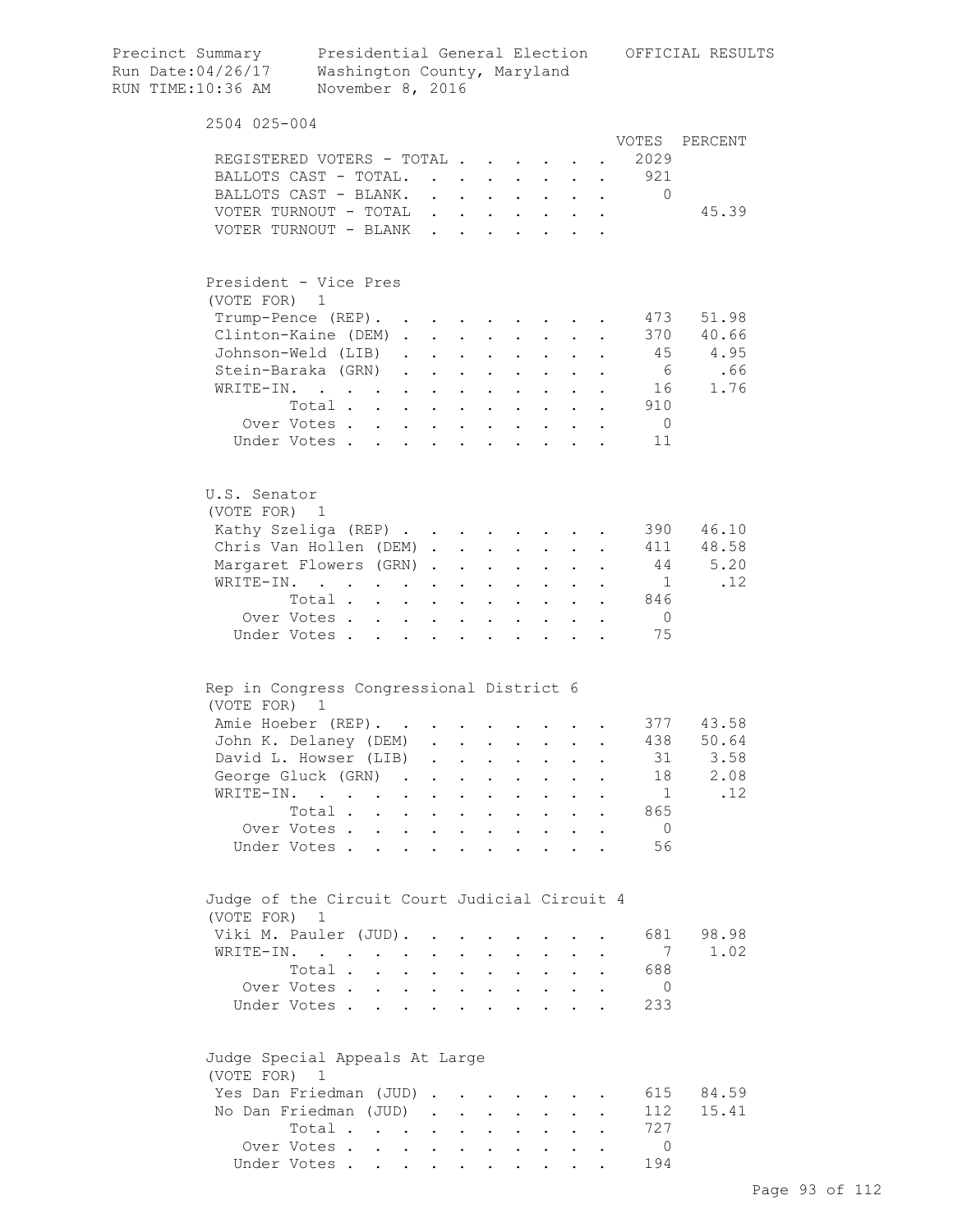|                          | Mayor of Hagerstown Municipalities HG |                      |                                                                          |                           |                                                                          |                            |                                          |                                                         |                                                             |             |                |       |
|--------------------------|---------------------------------------|----------------------|--------------------------------------------------------------------------|---------------------------|--------------------------------------------------------------------------|----------------------------|------------------------------------------|---------------------------------------------------------|-------------------------------------------------------------|-------------|----------------|-------|
| (VOTE FOR) 1             |                                       |                      |                                                                          |                           |                                                                          |                            |                                          |                                                         |                                                             |             |                |       |
|                          | Bob Bruchey.                          |                      |                                                                          |                           |                                                                          |                            |                                          |                                                         |                                                             |             | 427            | 51.76 |
|                          | David S. Gysberts.                    |                      |                                                                          |                           |                                                                          |                            |                                          |                                                         |                                                             |             | 389            | 47.15 |
|                          | WRITE-IN.                             |                      |                                                                          |                           |                                                                          | $\mathcal{L}^{\text{max}}$ |                                          | $\mathbf{r} = \mathbf{r}$ and $\mathbf{r} = \mathbf{r}$ |                                                             |             | 9              | 1.09  |
|                          | Total                                 |                      |                                                                          |                           |                                                                          |                            |                                          |                                                         |                                                             |             | 825            |       |
|                          | Over Votes                            |                      |                                                                          |                           |                                                                          |                            |                                          |                                                         |                                                             |             | $\overline{0}$ |       |
|                          | Under Votes                           |                      |                                                                          |                           |                                                                          |                            |                                          |                                                         |                                                             |             | 96             |       |
|                          |                                       |                      |                                                                          |                           |                                                                          |                            |                                          |                                                         |                                                             |             |                |       |
| (VOTE FOR) 5             | Hagerstown Council Municipalities HG  |                      |                                                                          |                           |                                                                          |                            |                                          |                                                         |                                                             |             |                |       |
|                          | Kristin B. Aleshire                   |                      |                                                                          |                           |                                                                          |                            |                                          |                                                         |                                                             |             | 393            | 13.50 |
|                          | Paul D. Corderman.                    |                      |                                                                          |                           |                                                                          |                            |                                          |                                                         |                                                             |             | 365            | 12.53 |
|                          |                                       |                      |                                                                          |                           |                                                                          |                            |                                          |                                                         |                                                             |             |                |       |
|                          | Emily Keller                          |                      |                                                                          |                           | $\mathbf{r} = \mathbf{r} + \mathbf{r} + \mathbf{r} + \mathbf{r}$         |                            |                                          |                                                         | $\mathbf{L}^{\text{max}}$ , and $\mathbf{L}^{\text{max}}$   |             | 490            | 16.83 |
|                          | Dot McDonald-Kline                    |                      | $\mathbf{L}^{\text{max}}$                                                |                           | $\mathbf{z} = \mathbf{z} + \mathbf{z}$ , where $\mathbf{z} = \mathbf{z}$ |                            | $\mathbf{L}^{\text{max}}$                | $\bullet$ .                                             | $\mathbf{L}^{\text{max}}$                                   |             | 126            | 4.33  |
|                          | Lewis C. Metzner.                     |                      | $\sim$ 100 $\pm$                                                         |                           | $\mathbf{A}^{\text{max}}$ , $\mathbf{A}^{\text{max}}$                    | $\bullet$ .                | $\mathbf{L}^{\text{max}}$                | $\mathbf{L}^{\text{max}}$                               |                                                             |             | 342            | 11.74 |
|                          | Don Munson                            |                      |                                                                          |                           |                                                                          |                            |                                          |                                                         |                                                             |             | 412            | 14.15 |
|                          | Penny May Nigh. .                     |                      | $\mathbf{L}^{\text{max}}$ , $\mathbf{L}^{\text{max}}$                    |                           | $\sim 10^{-10}$                                                          |                            |                                          |                                                         |                                                             |             | 375            | 12.88 |
|                          | Carlos Reyes .                        | $\mathcal{L}^{(1)}$  | $\mathbf{a}$ and $\mathbf{b}$                                            | $\sim$                    | $\sim$ 100 $\pm$                                                         | $\bullet$                  | $\ddot{\phantom{0}}$                     |                                                         |                                                             |             | 223            | 7.66  |
|                          | Aaron C. Smith.                       |                      |                                                                          |                           |                                                                          |                            | $\mathbf{r} = \mathbf{r}$                | $\ddot{\phantom{0}}$                                    | $\sim$                                                      |             | 172            | 5.91  |
|                          | WRITE-IN.                             |                      |                                                                          |                           |                                                                          |                            |                                          |                                                         |                                                             |             | 14             | .48   |
|                          | Total                                 |                      |                                                                          |                           |                                                                          |                            |                                          |                                                         |                                                             |             | 2912           |       |
|                          | Over Votes                            |                      |                                                                          |                           |                                                                          |                            |                                          |                                                         |                                                             | $\bullet$ . | $\overline{0}$ |       |
|                          | Under Votes                           |                      |                                                                          |                           |                                                                          |                            |                                          |                                                         |                                                             |             | 1694           |       |
|                          |                                       |                      |                                                                          |                           |                                                                          |                            |                                          |                                                         |                                                             |             |                |       |
| (VOTE FOR) 4             | Board of Education<br>Pieter Bickford |                      |                                                                          |                           |                                                                          |                            |                                          |                                                         |                                                             |             | 319            | 14.27 |
|                          | Donna L. Brightman                    |                      |                                                                          |                           |                                                                          |                            |                                          |                                                         |                                                             |             | 309            | 13.82 |
|                          | Al Martin                             |                      |                                                                          |                           |                                                                          |                            |                                          |                                                         |                                                             |             | 270            | 12.08 |
|                          | Linda Murray                          |                      |                                                                          |                           |                                                                          |                            |                                          |                                                         |                                                             |             | 389            | 17.40 |
|                          | Wayne D. Ridenour.                    |                      |                                                                          |                           | $\mathbf{z} = \mathbf{z} + \mathbf{z}$ , where $\mathbf{z} = \mathbf{z}$ |                            | $\mathbf{z} = \mathbf{z} + \mathbf{z}$ . | $\bullet$ .                                             | $\bullet$ .<br><br><br><br><br><br><br><br><br><br><br><br> |             | 299            | 13.37 |
|                          | Stan Stouffer                         |                      | $\ddot{\phantom{0}}$                                                     |                           | $\mathbf{z} = \mathbf{z} + \mathbf{z}$ .                                 | $\bullet$ .                | $\mathbf{z} = \mathbf{z}$                | $\bullet$ .                                             |                                                             |             | 293            | 13.10 |
|                          | Melissa Williams .                    |                      | $\mathbf{L}^{\text{max}}$                                                | $\bullet$ .               | $\mathbf{L}^{\text{max}}$                                                |                            | $\ddot{\phantom{a}}$                     |                                                         |                                                             |             | 349            | 15.61 |
|                          | WRITE-IN.                             |                      | $\sim$                                                                   | $\ddot{\phantom{0}}$      | $\bullet$                                                                | $\ddot{\phantom{0}}$       | $\mathcal{L}^{\text{max}}$               |                                                         |                                                             |             | - 8            | .36   |
|                          | Total                                 |                      |                                                                          | $\mathbf{L}^{\text{max}}$ | $\ddot{\phantom{a}}$                                                     | $\ddot{\phantom{a}}$       | $\ddot{\phantom{0}}$                     |                                                         |                                                             |             | 2236           |       |
|                          | Over Votes                            |                      |                                                                          |                           |                                                                          |                            | $\mathbf{z} = \mathbf{z} + \mathbf{z}$ . | $\bullet$                                               | $\ddot{\phantom{a}}$                                        |             | 12             |       |
|                          | Under Votes                           |                      |                                                                          |                           |                                                                          |                            |                                          |                                                         |                                                             |             | 1436           |       |
|                          |                                       |                      |                                                                          |                           |                                                                          |                            |                                          |                                                         |                                                             |             |                |       |
| Question 1<br>(VOTE FOR) | 1                                     |                      |                                                                          |                           |                                                                          |                            |                                          |                                                         |                                                             |             |                |       |
|                          | For the Constitutional Amendment.     |                      |                                                                          |                           |                                                                          |                            |                                          |                                                         |                                                             |             | 603            | 76.14 |
|                          | Against the Constitutional Amendme.   |                      |                                                                          |                           |                                                                          |                            |                                          |                                                         |                                                             |             | 189            | 23.86 |
|                          | Total .                               |                      | $\mathbf{z} = \mathbf{z} + \mathbf{z}$ , where $\mathbf{z} = \mathbf{z}$ |                           | $\sim$                                                                   | $\ddot{\phantom{0}}$       |                                          |                                                         |                                                             |             | 792            |       |
|                          | Over Votes.                           | $\ddot{\phantom{0}}$ |                                                                          |                           |                                                                          |                            |                                          |                                                         |                                                             |             | $\circ$        |       |
|                          | Under Votes.                          |                      |                                                                          |                           | $\ddot{\phantom{a}}$                                                     |                            | $\ddot{\phantom{a}}$                     |                                                         |                                                             |             | 129            |       |
|                          |                                       |                      |                                                                          |                           |                                                                          |                            |                                          |                                                         |                                                             |             |                |       |
| (VOTE FOR) 1             | Question A Municipalities HG          |                      |                                                                          |                           |                                                                          |                            |                                          |                                                         |                                                             |             |                |       |
|                          | For the Referred Law.                 |                      |                                                                          |                           |                                                                          |                            |                                          |                                                         |                                                             |             | 605            | 73.69 |
|                          | Against the Referred Law              |                      |                                                                          |                           |                                                                          |                            |                                          |                                                         |                                                             |             | 216            | 26.31 |
|                          | Total                                 |                      |                                                                          |                           |                                                                          |                            |                                          |                                                         |                                                             |             | 821            |       |
|                          | Over Votes .                          |                      | $\mathbf{L}$ and $\mathbf{L}$                                            | $\sim$                    |                                                                          |                            |                                          |                                                         |                                                             |             | 0              |       |
|                          | Under Votes                           |                      |                                                                          |                           |                                                                          |                            |                                          |                                                         |                                                             |             | 100            |       |
|                          |                                       |                      |                                                                          |                           |                                                                          |                            |                                          |                                                         |                                                             |             |                |       |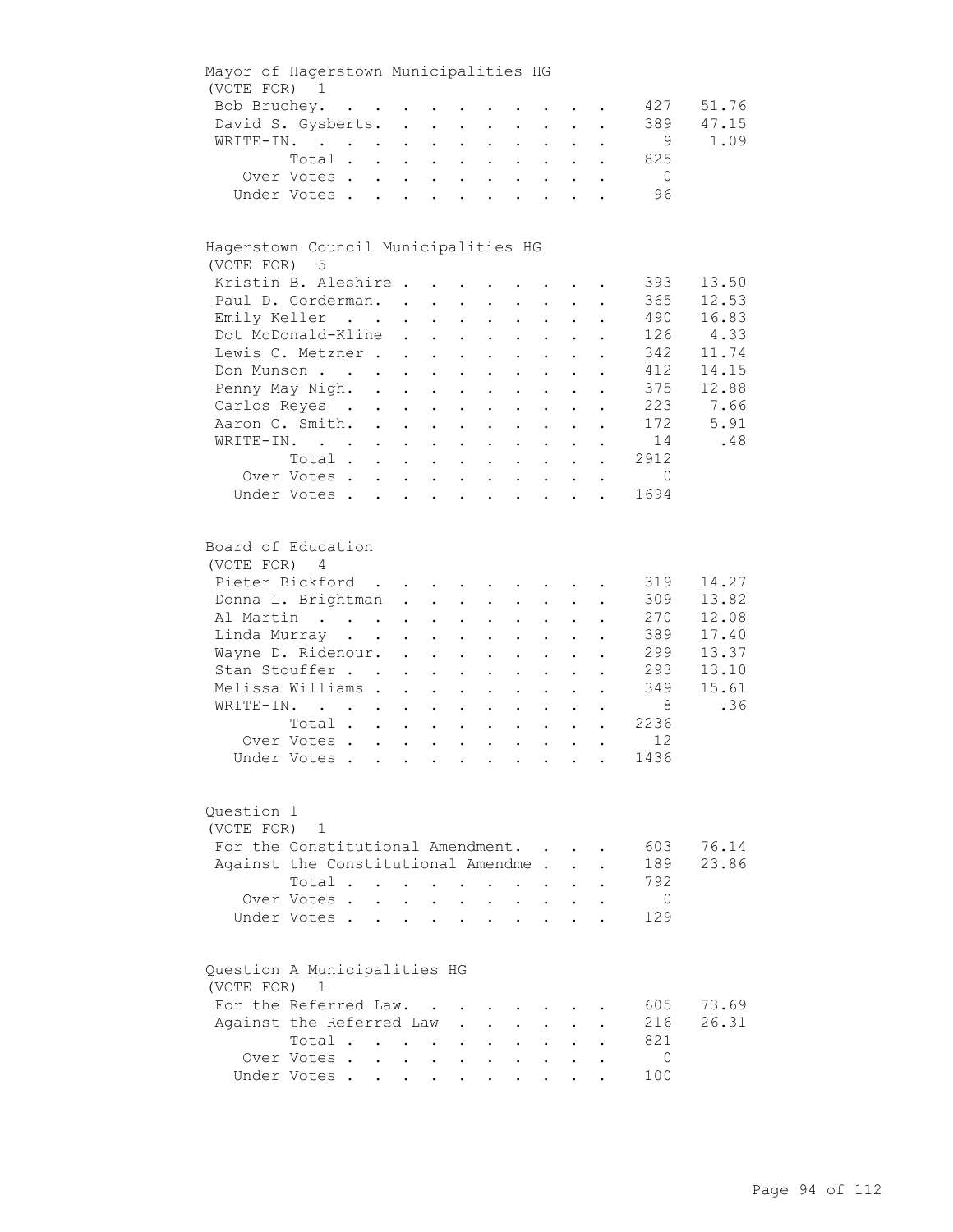| Precinct Summary<br>Run Date:04/26/17<br>RUN TIME:10:36 AM                                                     | Washington County, Maryland<br>November 8, 2016 |                                                           |                            |                           |                                      |                  |                                                                                                                                                                                                                                                                                                                                                                                                                        |                      |           |                       | Presidential General Election OFFICIAL RESULTS |
|----------------------------------------------------------------------------------------------------------------|-------------------------------------------------|-----------------------------------------------------------|----------------------------|---------------------------|--------------------------------------|------------------|------------------------------------------------------------------------------------------------------------------------------------------------------------------------------------------------------------------------------------------------------------------------------------------------------------------------------------------------------------------------------------------------------------------------|----------------------|-----------|-----------------------|------------------------------------------------|
| 2601 026-001                                                                                                   |                                                 |                                                           |                            |                           |                                      |                  |                                                                                                                                                                                                                                                                                                                                                                                                                        |                      |           |                       |                                                |
|                                                                                                                |                                                 |                                                           |                            |                           |                                      |                  |                                                                                                                                                                                                                                                                                                                                                                                                                        |                      |           |                       | VOTES PERCENT                                  |
| REGISTERED VOTERS - TOTAL                                                                                      |                                                 |                                                           |                            |                           |                                      |                  |                                                                                                                                                                                                                                                                                                                                                                                                                        |                      |           | 3050                  |                                                |
| BALLOTS CAST - TOTAL                                                                                           |                                                 |                                                           |                            |                           |                                      |                  |                                                                                                                                                                                                                                                                                                                                                                                                                        |                      |           | 1624                  |                                                |
| BALLOTS CAST - BLANK.                                                                                          |                                                 |                                                           |                            |                           |                                      |                  |                                                                                                                                                                                                                                                                                                                                                                                                                        |                      |           | $\Omega$              |                                                |
| VOTER TURNOUT - TOTAL                                                                                          |                                                 |                                                           |                            |                           | $\mathbf{L} = \mathbf{L} \mathbf{L}$ | $\sim$ 100 $\pm$ | $\mathbf{L}^{\text{max}}$                                                                                                                                                                                                                                                                                                                                                                                              | $\mathbf{L}$         | $\sim$    |                       | 53.25                                          |
| VOTER TURNOUT - BLANK                                                                                          |                                                 |                                                           |                            | $\mathbf{r}$ $\mathbf{r}$ |                                      |                  | $\mathbf{L} = \mathbf{L}$                                                                                                                                                                                                                                                                                                                                                                                              |                      |           |                       |                                                |
| President - Vice Pres<br>(VOTE FOR) 1                                                                          |                                                 |                                                           |                            |                           |                                      |                  |                                                                                                                                                                                                                                                                                                                                                                                                                        |                      |           |                       |                                                |
| Trump-Pence (REP).                                                                                             |                                                 |                                                           |                            |                           |                                      |                  | <b>Contract Contract Street</b>                                                                                                                                                                                                                                                                                                                                                                                        |                      | $\bullet$ | 1098                  | 68.03                                          |
| Clinton-Kaine (DEM).                                                                                           |                                                 |                                                           | $\sim$                     | $\ddot{\phantom{a}}$      |                                      |                  | $\mathbf{L}^{\text{max}}$                                                                                                                                                                                                                                                                                                                                                                                              |                      |           | 415                   | 25.71                                          |
| Johnson-Weld (LIB)                                                                                             |                                                 | $\mathbf{L}$                                              |                            |                           |                                      |                  |                                                                                                                                                                                                                                                                                                                                                                                                                        |                      |           | 66                    | 4.09<br>17                                     |
| Stein-Baraka (GRN)                                                                                             |                                                 | $\mathbf{L}$                                              | $\mathcal{L}^{\text{max}}$ | $\ddot{\phantom{a}}$      | $\sim 100$ km s $^{-1}$              | $\sim$           | $\ddot{\phantom{0}}$                                                                                                                                                                                                                                                                                                                                                                                                   | $\mathbf{L}$         |           |                       | 1.05                                           |
| WRITE-IN.                                                                                                      | $\mathbf{r}$ , $\mathbf{r}$ , $\mathbf{r}$      | $\mathbf{L}^{\text{max}}$                                 | $\sim$                     | $\ddot{\phantom{a}}$      | $\sim 100$ km s $^{-1}$              |                  | $\mathbf{r} = \mathbf{r} + \mathbf{r}$ .                                                                                                                                                                                                                                                                                                                                                                               | $\mathbf{L}$         |           | 18                    | 1.12                                           |
|                                                                                                                | Total                                           |                                                           |                            | $\ddot{\phantom{a}}$      | $\sim$ $\sim$ $\sim$                 |                  | $\mathbf{1}=\mathbf{1}=\mathbf{1}=\mathbf{1}=\mathbf{1}=\mathbf{1}=\mathbf{1}=\mathbf{1}=\mathbf{1}=\mathbf{1}=\mathbf{1}=\mathbf{1}=\mathbf{1}=\mathbf{1}=\mathbf{1}=\mathbf{1}=\mathbf{1}=\mathbf{1}=\mathbf{1}=\mathbf{1}=\mathbf{1}=\mathbf{1}=\mathbf{1}=\mathbf{1}=\mathbf{1}=\mathbf{1}=\mathbf{1}=\mathbf{1}=\mathbf{1}=\mathbf{1}=\mathbf{1}=\mathbf{1}=\mathbf{1}=\mathbf{1}=\mathbf{1}=\mathbf{1}=\mathbf{$ |                      |           | 1614                  |                                                |
|                                                                                                                | Over Votes                                      |                                                           |                            |                           |                                      |                  |                                                                                                                                                                                                                                                                                                                                                                                                                        |                      |           | 2                     |                                                |
|                                                                                                                | Under Votes                                     |                                                           |                            |                           |                                      |                  |                                                                                                                                                                                                                                                                                                                                                                                                                        |                      |           | -8                    |                                                |
| U.S. Senator<br>(VOTE FOR) 1                                                                                   |                                                 |                                                           |                            |                           |                                      |                  |                                                                                                                                                                                                                                                                                                                                                                                                                        |                      |           |                       |                                                |
| Kathy Szeliga (REP)                                                                                            |                                                 |                                                           |                            |                           |                                      |                  |                                                                                                                                                                                                                                                                                                                                                                                                                        |                      |           |                       | 947 60.98                                      |
| Chris Van Hollen (DEM)                                                                                         |                                                 |                                                           |                            |                           |                                      |                  |                                                                                                                                                                                                                                                                                                                                                                                                                        |                      |           | 531                   | 34.19                                          |
| Margaret Flowers (GRN).                                                                                        |                                                 |                                                           |                            | $\ddot{\phantom{a}}$      | $\mathbf{L}$                         | $\mathbf{L}$     | $\mathbf{L}^{\text{max}}$                                                                                                                                                                                                                                                                                                                                                                                              |                      |           | 73                    | 4.70                                           |
| WRITE-IN.                                                                                                      | the contract of the contract of the contract of |                                                           |                            | $\bullet$                 | $\sim$                               | $\sim$ $-$       | $\sim$ 100 $\pm$                                                                                                                                                                                                                                                                                                                                                                                                       | $\ddot{\phantom{0}}$ |           | $\overline{2}$        | .13                                            |
|                                                                                                                | Total                                           |                                                           |                            |                           |                                      | $\bullet$ .      | $\mathbf{z} = \mathbf{z}$                                                                                                                                                                                                                                                                                                                                                                                              | $\ddot{\phantom{0}}$ |           | 1553                  |                                                |
|                                                                                                                | Over Votes                                      | $\ddot{\phantom{0}}$                                      | $\mathbf{A}^{\text{max}}$  | $\bullet$ .               | $\bullet$ .                          |                  |                                                                                                                                                                                                                                                                                                                                                                                                                        |                      |           | $\overline{1}$        |                                                |
|                                                                                                                | Under Votes                                     |                                                           |                            |                           |                                      |                  |                                                                                                                                                                                                                                                                                                                                                                                                                        |                      |           | 70                    |                                                |
| Rep in Congress Congressional District 6                                                                       |                                                 |                                                           |                            |                           |                                      |                  |                                                                                                                                                                                                                                                                                                                                                                                                                        |                      |           |                       |                                                |
| (VOTE FOR)                                                                                                     | $\mathbf{1}$                                    |                                                           |                            |                           |                                      |                  |                                                                                                                                                                                                                                                                                                                                                                                                                        |                      |           |                       |                                                |
| Amie Hoeber (REP).                                                                                             |                                                 |                                                           |                            |                           |                                      |                  |                                                                                                                                                                                                                                                                                                                                                                                                                        |                      |           | 908 —                 | 57.54                                          |
| John K. Delaney (DEM)                                                                                          |                                                 |                                                           |                            |                           |                                      |                  |                                                                                                                                                                                                                                                                                                                                                                                                                        |                      |           | 601                   | 38.09                                          |
| David L. Howser (LIB)                                                                                          |                                                 |                                                           |                            |                           |                                      | $\bullet$        | $\mathbf{L}^{\text{max}}$                                                                                                                                                                                                                                                                                                                                                                                              | $\ddot{\phantom{a}}$ |           | 50                    | 3.17                                           |
| George Gluck (GRN) .                                                                                           |                                                 |                                                           |                            | $\ddot{\phantom{0}}$      | $\ddot{\phantom{a}}$                 | $\bullet$        | $\ddot{\phantom{0}}$                                                                                                                                                                                                                                                                                                                                                                                                   |                      |           | 17                    | 1.08                                           |
| WRITE-IN.                                                                                                      |                                                 | $\bullet$                                                 |                            | $\ddot{\phantom{0}}$      |                                      |                  |                                                                                                                                                                                                                                                                                                                                                                                                                        |                      |           | $\overline{2}$        | .13                                            |
|                                                                                                                | Total.<br>$\mathbf{r}$                          | $\ddot{\phantom{0}}$                                      |                            | $\ddot{\phantom{a}}$      | $\ddot{\phantom{a}}$                 |                  | $\ddot{\phantom{a}}$                                                                                                                                                                                                                                                                                                                                                                                                   | $\ddot{\phantom{a}}$ |           | 1578                  |                                                |
|                                                                                                                | Over Votes.<br>$\ddot{\phantom{a}}$             | $\mathbf{r}$                                              | $\ddot{\phantom{a}}$       |                           | $\ddot{\phantom{a}}$                 |                  |                                                                                                                                                                                                                                                                                                                                                                                                                        |                      |           | $\overline{0}$        |                                                |
| Under Votes.                                                                                                   | $\overline{a}$                                  | $\mathbf{r}$                                              | $\mathbf{L}$               | $\overline{a}$            | $\mathbf{r}$                         | $\overline{a}$   | $\ddot{\phantom{a}}$                                                                                                                                                                                                                                                                                                                                                                                                   |                      |           | 46                    |                                                |
| Judge of the Circuit Court Judicial Circuit 4                                                                  |                                                 |                                                           |                            |                           |                                      |                  |                                                                                                                                                                                                                                                                                                                                                                                                                        |                      |           |                       |                                                |
| (VOTE FOR) 1                                                                                                   |                                                 |                                                           |                            |                           |                                      |                  |                                                                                                                                                                                                                                                                                                                                                                                                                        |                      |           |                       |                                                |
| Viki M. Pauler (JUD).                                                                                          |                                                 |                                                           |                            |                           |                                      |                  |                                                                                                                                                                                                                                                                                                                                                                                                                        |                      |           | 1277                  | 98.92                                          |
| $\texttt{WRITE-IN.}\qquad \qquad \qquad \qquad \qquad \qquad \qquad \qquad \qquad \qquad \qquad \qquad \qquad$ |                                                 |                                                           |                            |                           |                                      |                  |                                                                                                                                                                                                                                                                                                                                                                                                                        |                      |           | 14                    | 1.08                                           |
|                                                                                                                | Total .                                         | $\ddot{\phantom{a}}$                                      |                            | $\ddot{\phantom{a}}$      |                                      |                  | $\ddot{\phantom{0}}$                                                                                                                                                                                                                                                                                                                                                                                                   |                      |           | 1291                  |                                                |
|                                                                                                                | Over Votes<br>Under Votes                       | $\ddot{\phantom{0}}$                                      | $\sim$<br>$\mathbf{L}$     |                           | $\ddot{\phantom{a}}$<br>$\mathbf{r}$ | $\mathbf{r}$     | $\ddot{\phantom{0}}$<br>$\sim$                                                                                                                                                                                                                                                                                                                                                                                         | $\mathbf{r}$         |           | $\overline{0}$<br>333 |                                                |
| Judge Special Appeals At Large                                                                                 |                                                 |                                                           |                            |                           |                                      |                  |                                                                                                                                                                                                                                                                                                                                                                                                                        |                      |           |                       |                                                |
| (VOTE FOR)                                                                                                     | $\overline{1}$                                  |                                                           |                            |                           |                                      |                  |                                                                                                                                                                                                                                                                                                                                                                                                                        |                      |           | 1146                  | 85.33                                          |
| Yes Dan Friedman (JUD).                                                                                        |                                                 |                                                           |                            | $\ddot{\phantom{a}}$      |                                      |                  |                                                                                                                                                                                                                                                                                                                                                                                                                        |                      |           | 197                   | 14.67                                          |
| No Dan Friedman (JUD)                                                                                          |                                                 |                                                           | $\ddot{\phantom{a}}$       | $\mathbf{L}^{\text{max}}$ | $\ddot{\phantom{a}}$                 |                  |                                                                                                                                                                                                                                                                                                                                                                                                                        |                      |           |                       |                                                |
|                                                                                                                | Total.                                          | $\mathbf{L}^{\text{max}}$ , and $\mathbf{L}^{\text{max}}$ | $\bullet$                  | $\ddot{\phantom{a}}$      | $\ddot{\phantom{a}}$                 |                  | $\ddot{\phantom{0}}$                                                                                                                                                                                                                                                                                                                                                                                                   |                      |           | 1343                  |                                                |
|                                                                                                                | Over Votes                                      | $\sim$                                                    | $\ddot{\phantom{0}}$       |                           |                                      |                  |                                                                                                                                                                                                                                                                                                                                                                                                                        |                      |           | $\circ$               |                                                |
|                                                                                                                | Under Votes                                     |                                                           |                            |                           |                                      |                  |                                                                                                                                                                                                                                                                                                                                                                                                                        |                      |           | 281                   |                                                |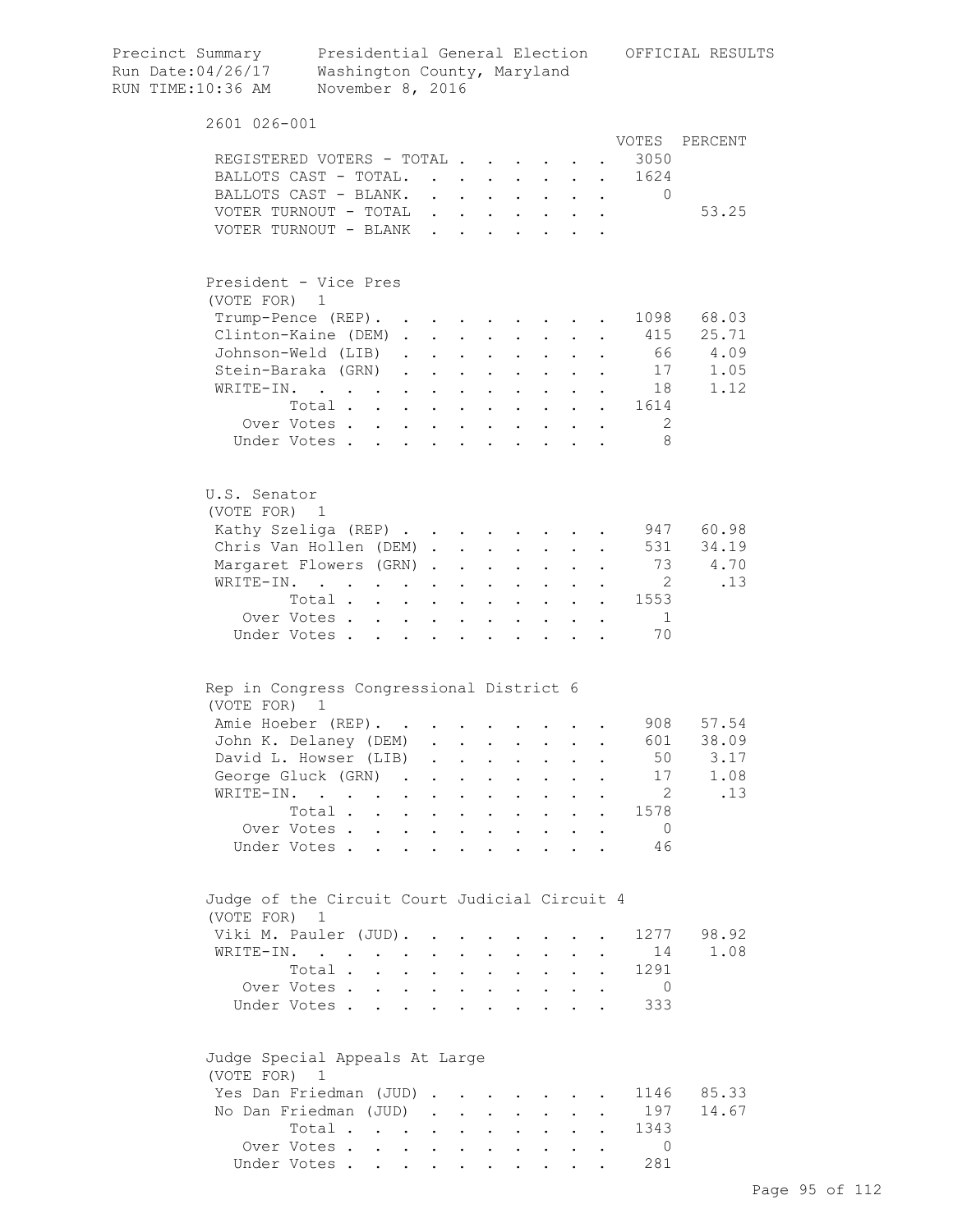| Board of Education |                                    |  |  |                                 |                                 |        |  |          |       |
|--------------------|------------------------------------|--|--|---------------------------------|---------------------------------|--------|--|----------|-------|
| (VOTE FOR) 4       |                                    |  |  |                                 |                                 |        |  |          |       |
|                    | Pieter Bickford                    |  |  |                                 |                                 |        |  | 736      | 15.81 |
|                    | Donna L. Brightman                 |  |  |                                 |                                 |        |  | 618      | 13.27 |
|                    | Al Martin                          |  |  |                                 |                                 |        |  | 538      | 11.55 |
|                    | Linda Murray                       |  |  |                                 |                                 |        |  | 599      | 12.87 |
|                    | Wayne D. Ridenour.                 |  |  |                                 |                                 |        |  | 703      | 15.10 |
|                    | Stan Stouffer                      |  |  |                                 |                                 |        |  | 789      | 16.95 |
| Melissa Williams   |                                    |  |  |                                 | $\cdot$ $\cdot$ $\cdot$ $\cdot$ |        |  | 656      | 14.09 |
|                    | WRITE-IN.                          |  |  |                                 |                                 |        |  | 17       | .37   |
|                    | Total                              |  |  |                                 |                                 |        |  | 4656     |       |
|                    | Over Votes                         |  |  |                                 |                                 |        |  | 8        |       |
|                    | Under Votes                        |  |  |                                 |                                 |        |  | 1832     |       |
|                    |                                    |  |  |                                 |                                 |        |  |          |       |
|                    |                                    |  |  |                                 |                                 |        |  |          |       |
| Ouestion 1         |                                    |  |  |                                 |                                 |        |  |          |       |
| (VOTE FOR) 1       |                                    |  |  |                                 |                                 |        |  |          |       |
|                    | For the Constitutional Amendment.  |  |  |                                 |                                 |        |  | 1050     | 73.17 |
|                    | Against the Constitutional Amendme |  |  |                                 |                                 |        |  | . 385    | 26.83 |
|                    | Total                              |  |  |                                 |                                 |        |  | 1435     |       |
|                    | Over Votes                         |  |  | <b>Contract Contract Street</b> |                                 | $\sim$ |  | $\Omega$ |       |
|                    | Under Votes                        |  |  |                                 |                                 |        |  | 189      |       |
|                    |                                    |  |  |                                 |                                 |        |  |          |       |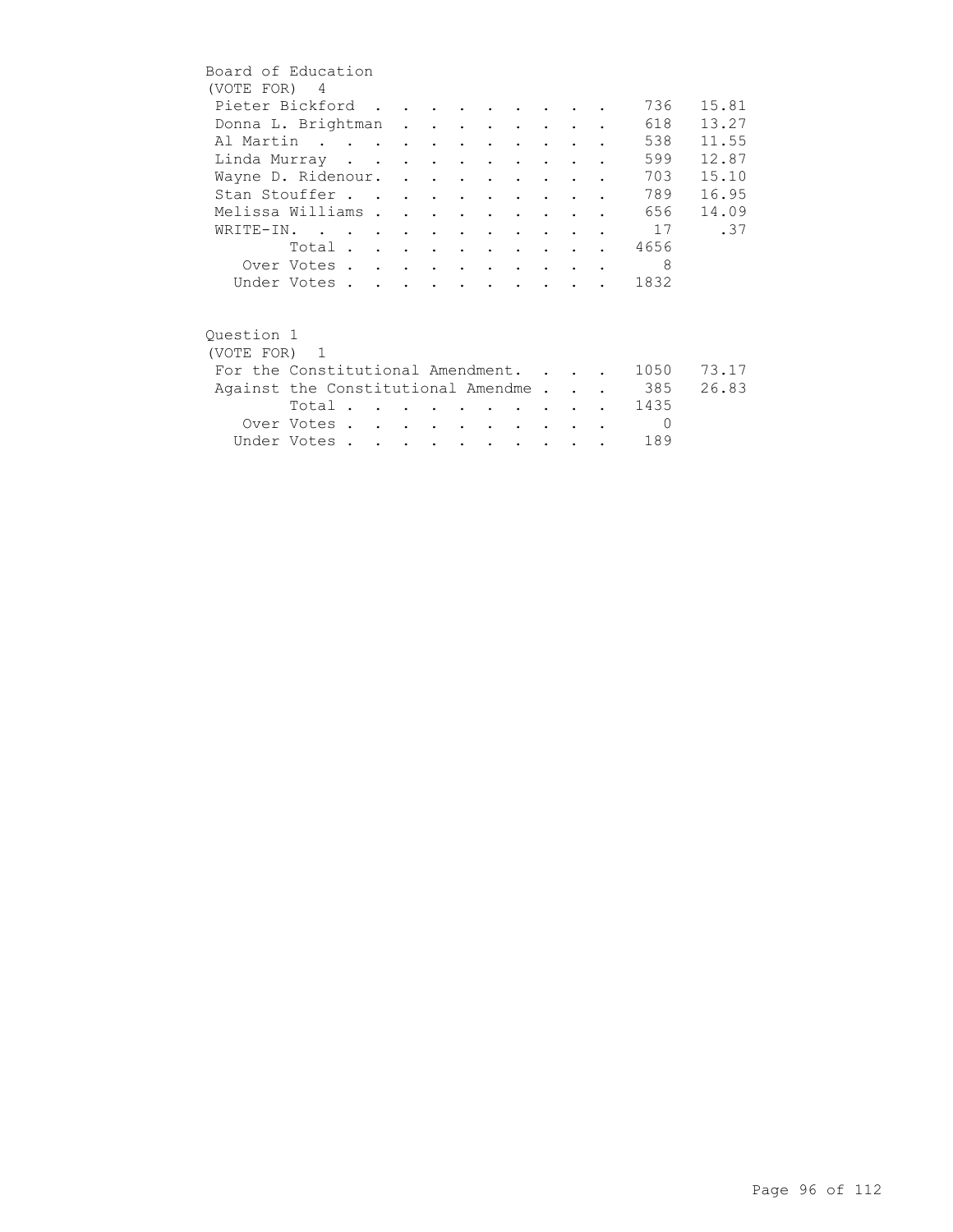| Precinct Summary<br>Run Date:04/26/17<br>RUN TIME:10:36 AM | Presidential General Election OFFICIAL RESULTS<br>Washington County, Maryland<br>November 8, 2016 |                        |                         |                                      |                      |                                                                                                        |                      |                      |                                       |            |
|------------------------------------------------------------|---------------------------------------------------------------------------------------------------|------------------------|-------------------------|--------------------------------------|----------------------|--------------------------------------------------------------------------------------------------------|----------------------|----------------------|---------------------------------------|------------|
| 2602 026-002                                               |                                                                                                   |                        |                         |                                      |                      |                                                                                                        |                      |                      |                                       |            |
|                                                            |                                                                                                   |                        |                         |                                      |                      |                                                                                                        |                      |                      | VOTES                                 | PERCENT    |
|                                                            | REGISTERED VOTERS - TOTAL                                                                         |                        |                         |                                      |                      |                                                                                                        |                      |                      | 1892                                  |            |
|                                                            | BALLOTS CAST - TOTAL.                                                                             |                        |                         |                                      |                      |                                                                                                        |                      |                      | 1071                                  |            |
|                                                            | BALLOTS CAST - BLANK.                                                                             |                        |                         |                                      |                      | $\mathbf{r}$ , $\mathbf{r}$ , $\mathbf{r}$ , $\mathbf{r}$ , $\mathbf{r}$ , $\mathbf{r}$ , $\mathbf{r}$ |                      |                      | 0                                     |            |
|                                                            | VOTER TURNOUT - TOTAL                                                                             |                        |                         |                                      |                      |                                                                                                        |                      |                      |                                       | 56.61      |
|                                                            | VOTER TURNOUT - BLANK                                                                             |                        |                         |                                      |                      |                                                                                                        |                      |                      |                                       |            |
| (VOTE FOR) 1                                               | President - Vice Pres                                                                             |                        |                         |                                      |                      |                                                                                                        |                      |                      |                                       |            |
|                                                            | Trump-Pence (REP).                                                                                |                        |                         |                                      |                      |                                                                                                        |                      |                      | 667                                   | 63.10      |
|                                                            | Clinton-Kaine (DEM)                                                                               |                        |                         |                                      |                      |                                                                                                        | $\mathbf{L}$         |                      | 320                                   | 30.27      |
|                                                            | Johnson-Weld (LIB)                                                                                |                        |                         | $\mathbf{L}$ and $\mathbf{L}$        |                      | $\ddot{\phantom{a}}$                                                                                   |                      |                      |                                       | 42<br>3.97 |
|                                                            | Stein-Baraka (GRN).                                                                               | $\sim$ 100 $\pm$       |                         | $\mathbf{L} = \mathbf{L} \mathbf{L}$ |                      | $\mathbf{L} = \mathbf{L} \mathbf{L}$                                                                   |                      |                      |                                       | 15<br>1.42 |
| WRITE-IN.                                                  | $\mathcal{L}(\mathbf{r})$ , and $\mathcal{L}(\mathbf{r})$ , and $\mathcal{L}(\mathbf{r})$         | $\mathbf{A}^{(1)}$ and | $\bullet$               | <b>Contractor</b>                    |                      | $\mathbf{z} = \mathbf{z} + \mathbf{z}$ .                                                               |                      |                      | 13                                    | 1.23       |
|                                                            | Total                                                                                             |                        |                         |                                      |                      | $\mathbf{L}^{\text{max}}$ , and $\mathbf{L}^{\text{max}}$                                              | $\sim 10^{-10}$      |                      | 1057<br>$\mathbf{a}$ and $\mathbf{a}$ |            |
|                                                            | Over Votes                                                                                        |                        |                         |                                      |                      |                                                                                                        |                      |                      | $\overline{1}$                        |            |
|                                                            | Under Votes                                                                                       |                        |                         | $\sim$                               |                      |                                                                                                        |                      |                      | 13                                    |            |
| U.S. Senator<br>(VOTE FOR) 1                               |                                                                                                   |                        |                         |                                      |                      |                                                                                                        |                      |                      |                                       |            |
|                                                            | Kathy Szeliga (REP)                                                                               |                        |                         |                                      |                      |                                                                                                        |                      |                      |                                       | 597 58.64  |
|                                                            | Chris Van Hollen (DEM)                                                                            |                        |                         |                                      |                      |                                                                                                        |                      |                      |                                       | 375 36.84  |
|                                                            | Margaret Flowers (GRN)                                                                            |                        |                         | <b>Contractor</b>                    | $\sim$ 100 $\pm$     |                                                                                                        |                      |                      | 45                                    | 4.42       |
|                                                            | WRITE-IN.                                                                                         |                        |                         |                                      |                      |                                                                                                        |                      |                      | $\overline{1}$                        | .10        |
|                                                            | Total                                                                                             |                        | $\ddot{\phantom{a}}$    | $\sim$                               |                      | $\mathbf{L}$                                                                                           |                      |                      | 1018                                  |            |
|                                                            | Over Votes                                                                                        |                        |                         |                                      |                      |                                                                                                        |                      |                      | $\overline{0}$                        |            |
|                                                            | $\ddot{\phantom{0}}$<br>Under Votes<br>$\mathbf{L}$                                               | $\mathbf{L}$           |                         | $\ddot{\phantom{a}}$<br>$\mathbf{r}$ | $\mathbf{r}$         |                                                                                                        |                      |                      | 53                                    |            |
| (VOTE FOR)                                                 | Rep in Congress Congressional District 6<br>$\mathbf{1}$                                          |                        |                         |                                      |                      |                                                                                                        |                      |                      |                                       |            |
|                                                            | Amie Hoeber (REP).                                                                                |                        |                         |                                      |                      |                                                                                                        |                      |                      |                                       | 571 55.28  |
|                                                            | John K. Delaney (DEM)                                                                             |                        |                         |                                      |                      |                                                                                                        |                      |                      |                                       | 423 40.95  |
|                                                            | David L. Howser (LIB)                                                                             | $\sim$                 |                         |                                      |                      |                                                                                                        |                      |                      | 20                                    | 1.94       |
|                                                            | George Gluck (GRN).                                                                               |                        | $\ddot{\phantom{0}}$    | $\mathbf{L}^{\text{max}}$            | $\ddot{\phantom{0}}$ | $\ddot{\phantom{0}}$                                                                                   |                      |                      | 18                                    | 1.74       |
|                                                            | WRITE-IN.<br>$\ddot{\phantom{0}}$<br>$\ddot{\phantom{0}}$                                         |                        | $\ddot{\phantom{a}}$    | $\ddot{\phantom{0}}$                 | $\ddot{\phantom{0}}$ | $\ddot{\phantom{0}}$                                                                                   |                      |                      | 1                                     | .10        |
|                                                            | Total                                                                                             | $\sim$                 | $\ddot{\phantom{a}}$    | $\sim 100$ km s $^{-1}$              |                      | $\mathbf{r} = \mathbf{r}$                                                                              | $\mathbf{r}$         | $\ddot{\phantom{a}}$ | 1033                                  |            |
|                                                            | Over Votes                                                                                        |                        | $\ddot{\phantom{a}}$    | $\sim$ $\sim$                        |                      | $\mathbf{r} = \mathbf{r} \cdot \mathbf{r}$                                                             |                      |                      | $\overline{0}$                        |            |
|                                                            | Under Votes                                                                                       |                        |                         |                                      |                      |                                                                                                        |                      |                      | 38                                    |            |
| (VOTE FOR) 1                                               | Judge of the Circuit Court Judicial Circuit 4                                                     |                        |                         |                                      |                      |                                                                                                        |                      |                      |                                       |            |
|                                                            | Viki M. Pauler (JUD).                                                                             |                        | $\cdot$ $\cdot$ $\cdot$ | $\sim$                               | $\ddot{\phantom{0}}$ |                                                                                                        |                      |                      | 830                                   | 98.81      |
|                                                            | WRITE-IN.                                                                                         | $\ddot{\phantom{0}}$   |                         | $\mathbf{L}$ and $\mathbf{L}$        |                      | $\mathbf{L}$ and $\mathbf{L}$                                                                          | $\mathbf{L}$         |                      | 10                                    | 1.19       |
|                                                            | Total .<br>$\mathbf{r} = \mathbf{r}$                                                              | $\ddot{\phantom{0}}$   |                         | $\mathbf{L}$ and $\mathbf{L}$        |                      | $\mathbf{L} = \mathbf{L}$                                                                              | $\ddot{\phantom{0}}$ | $\ddot{\phantom{a}}$ | 840                                   |            |
|                                                            | Over Votes                                                                                        |                        |                         |                                      |                      |                                                                                                        |                      | $\ddot{\phantom{a}}$ | - 0                                   |            |
|                                                            | Under Votes                                                                                       |                        |                         |                                      |                      |                                                                                                        |                      |                      | 231                                   |            |
| (VOTE FOR) 1                                               | Judge Special Appeals At Large                                                                    |                        |                         |                                      |                      |                                                                                                        |                      |                      |                                       |            |
|                                                            | Yes Dan Friedman (JUD)                                                                            |                        |                         |                                      |                      |                                                                                                        |                      |                      | 758                                   | 87.13      |
|                                                            | No Dan Friedman (JUD)                                                                             |                        |                         |                                      |                      |                                                                                                        |                      |                      | 112                                   | 12.87      |
|                                                            | Total                                                                                             |                        |                         |                                      |                      |                                                                                                        |                      |                      | 870                                   |            |
|                                                            | Over Votes                                                                                        |                        |                         |                                      |                      |                                                                                                        |                      |                      | $\Omega$                              |            |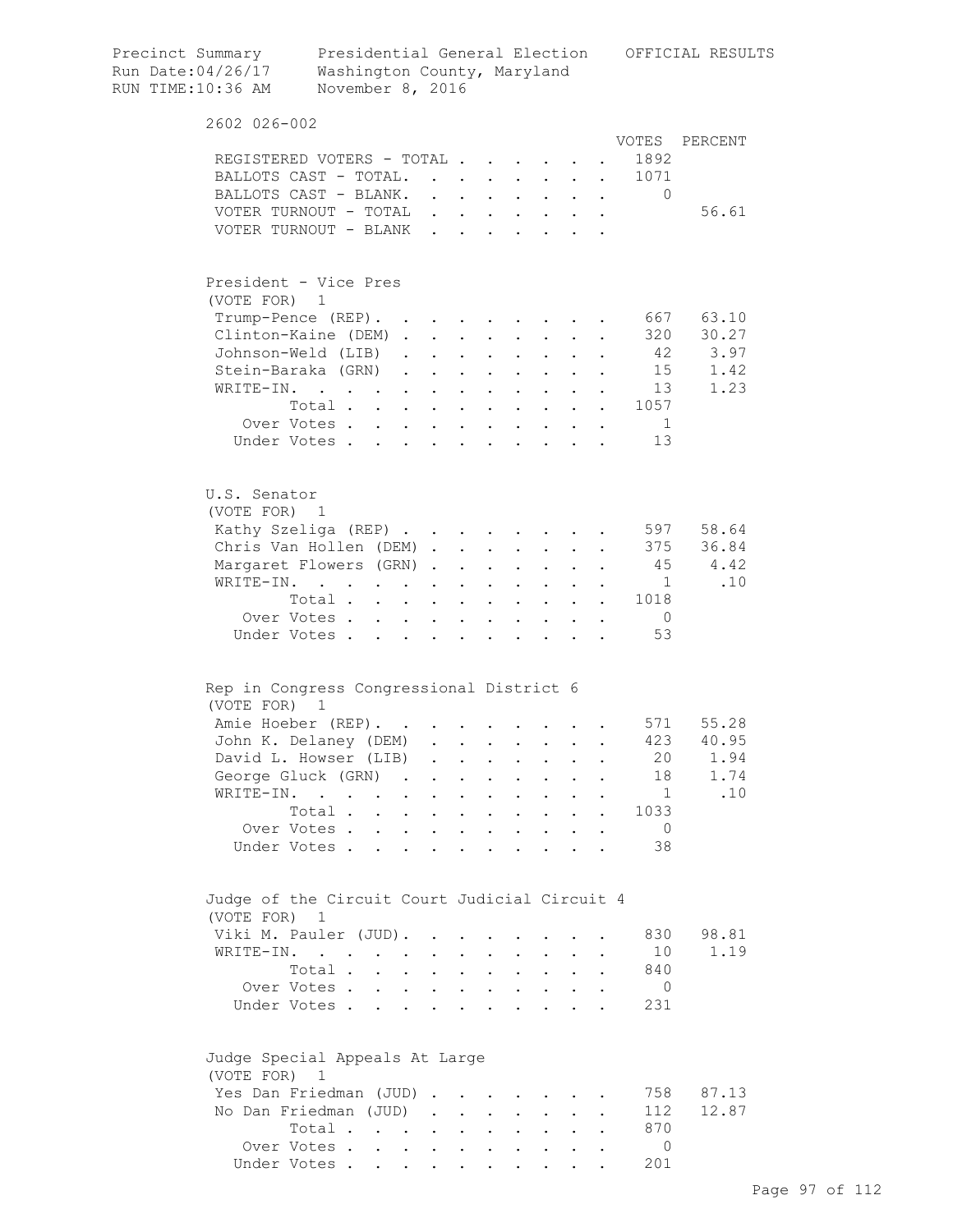| Board of Education                 |                         |  |  |                          |                      |  |                |       |
|------------------------------------|-------------------------|--|--|--------------------------|----------------------|--|----------------|-------|
| (VOTE FOR) 4                       |                         |  |  |                          |                      |  |                |       |
| Pieter Bickford                    |                         |  |  |                          |                      |  | 429            | 14.15 |
| Donna L. Brightman                 |                         |  |  |                          |                      |  | 337            | 11.11 |
| Al Martin                          |                         |  |  |                          |                      |  | 398            | 13.13 |
| Linda Murray                       |                         |  |  |                          |                      |  | 446            | 14.71 |
| Wayne D. Ridenour.                 |                         |  |  |                          |                      |  | 397            | 13.09 |
| Stan Stouffer                      |                         |  |  |                          |                      |  | 544            | 17.94 |
| Melissa Williams                   |                         |  |  | $\sim$ $\sim$            |                      |  | 476            | 15.70 |
| WRITE-IN.                          |                         |  |  |                          |                      |  | .5             | .16   |
|                                    | Total                   |  |  |                          |                      |  | 3032           |       |
|                                    | Over Votes              |  |  |                          |                      |  | $\overline{4}$ |       |
|                                    | Under Votes             |  |  |                          |                      |  | . 1248         |       |
|                                    |                         |  |  |                          |                      |  |                |       |
| Ouestion 1                         |                         |  |  |                          |                      |  |                |       |
| (VOTE FOR) 1                       |                         |  |  |                          |                      |  |                |       |
| For the Constitutional Amendment.  |                         |  |  |                          |                      |  | 618            | 68.90 |
| Against the Constitutional Amendme |                         |  |  |                          |                      |  | 279            | 31.10 |
|                                    | Total $\cdots$ $\cdots$ |  |  |                          |                      |  | 897            |       |
|                                    | Over Votes              |  |  | <b>Contract Contract</b> | $\sim$ $\sim$ $\sim$ |  | $\Omega$       |       |
|                                    | Under Votes             |  |  |                          |                      |  | 174            |       |
|                                    |                         |  |  |                          |                      |  |                |       |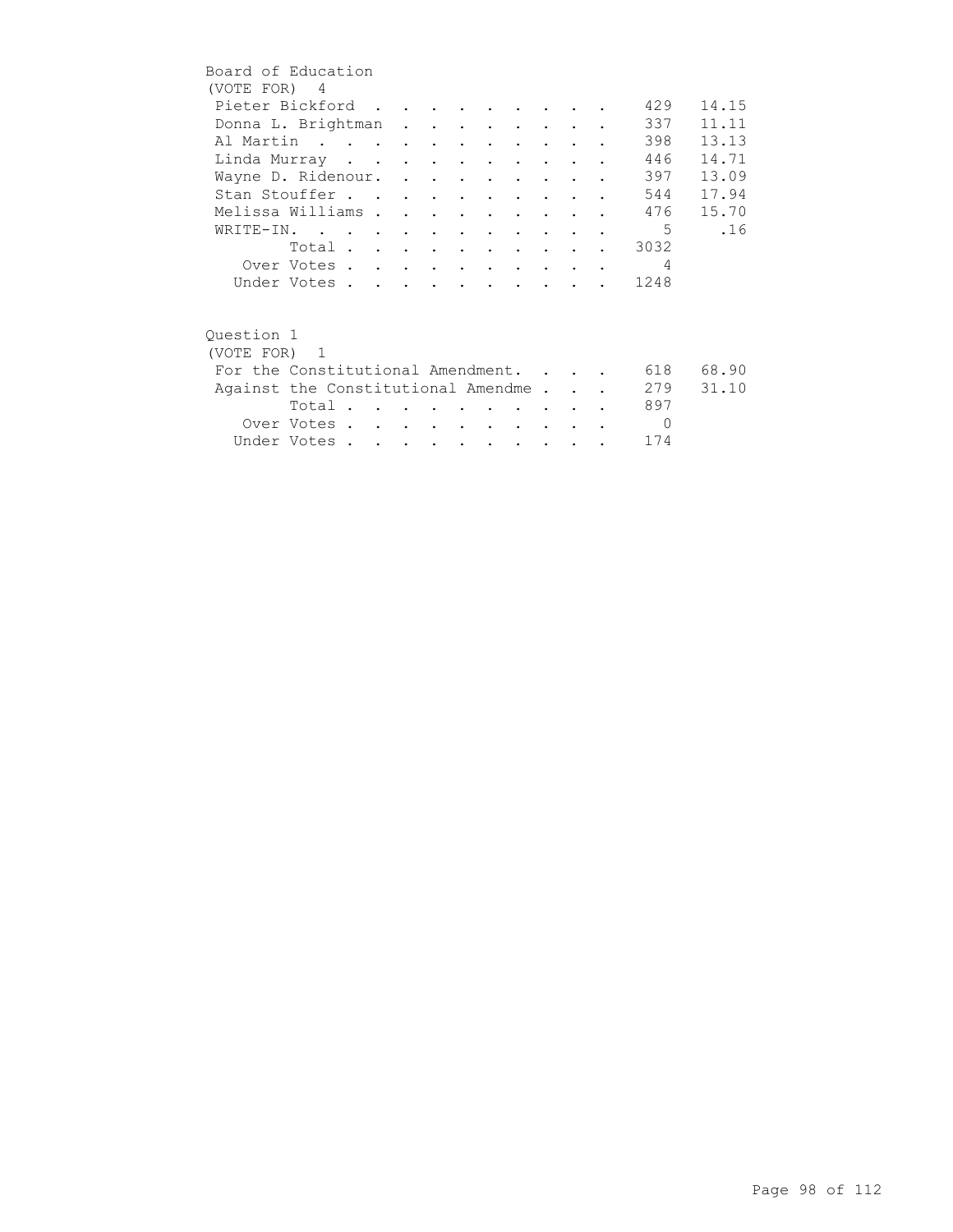| Precinct Summary<br>Run Date:04/26/17<br>RUN TIME:10:36 AM    | Washington County, Maryland<br>November 8, 2016 |                                        |                                        |                                                             |                                |                                                                                                        |                                           |                                                                                                            |                      | Presidential General Election OFFICIAL RESULTS |
|---------------------------------------------------------------|-------------------------------------------------|----------------------------------------|----------------------------------------|-------------------------------------------------------------|--------------------------------|--------------------------------------------------------------------------------------------------------|-------------------------------------------|------------------------------------------------------------------------------------------------------------|----------------------|------------------------------------------------|
| 2603 026-003                                                  |                                                 |                                        |                                        |                                                             |                                |                                                                                                        |                                           |                                                                                                            |                      |                                                |
|                                                               |                                                 |                                        |                                        |                                                             |                                |                                                                                                        |                                           |                                                                                                            |                      | VOTES PERCENT                                  |
|                                                               | REGISTERED VOTERS - TOTAL                       |                                        |                                        |                                                             |                                |                                                                                                        |                                           |                                                                                                            | 2405                 |                                                |
|                                                               | BALLOTS CAST - TOTAL.                           |                                        |                                        |                                                             | $\sim$                         |                                                                                                        |                                           |                                                                                                            | 1343                 |                                                |
|                                                               | BALLOTS CAST - BLANK.<br>VOTER TURNOUT - TOTAL  |                                        | $\mathbf{r} = \mathbf{r} + \mathbf{r}$ |                                                             |                                | $\sim$                                                                                                 | $\sim$                                    | $\mathbf{L}$<br>$\ddot{\phantom{a}}$                                                                       | $\Omega$             | 55.84                                          |
|                                                               | VOTER TURNOUT - BLANK                           |                                        |                                        |                                                             |                                |                                                                                                        |                                           | $\cdot$ $\cdot$ $\cdot$ $\cdot$ $\cdot$ $\cdot$ $\cdot$ $\cdot$<br>$\cdot$ $\cdot$ $\cdot$ $\cdot$ $\cdot$ |                      |                                                |
|                                                               |                                                 |                                        |                                        |                                                             |                                |                                                                                                        |                                           |                                                                                                            |                      |                                                |
| President - Vice Pres                                         |                                                 |                                        |                                        |                                                             |                                |                                                                                                        |                                           |                                                                                                            |                      |                                                |
| (VOTE FOR) 1                                                  | Trump-Pence (REP).                              |                                        |                                        |                                                             |                                |                                                                                                        |                                           |                                                                                                            |                      | 911 68.39                                      |
|                                                               | Clinton-Kaine (DEM).                            |                                        | $\sim$                                 | $\sim$ $-$                                                  |                                |                                                                                                        | $\sim$                                    |                                                                                                            | 353                  | 26.50                                          |
|                                                               | Johnson-Weld (LIB).                             |                                        | $\sim$                                 | $\mathbf{L} = \mathbf{L}$                                   |                                | $\mathbf{L}$                                                                                           | $\mathbf{L}$                              | $\mathbf{L}$                                                                                               | 41                   | 3.08                                           |
|                                                               | Stein-Baraka (GRN)                              |                                        |                                        | $\ddot{\phantom{a}}$                                        | $\sim$ $\sim$ $\sim$           | $\mathbf{L} = \mathbf{L}$                                                                              |                                           |                                                                                                            | 8 <sup>1</sup>       | .60                                            |
| WRITE-IN.                                                     | $\cdot$                                         |                                        | $\sim$                                 | $\ddot{\phantom{0}}$                                        | $\sim$ $\sim$                  | $\mathbf{L} = \mathbf{L}$                                                                              |                                           |                                                                                                            |                      | 1.43<br>19                                     |
|                                                               | Total                                           |                                        |                                        |                                                             |                                | $\mathbf{1}$ $\mathbf{1}$ $\mathbf{1}$ $\mathbf{1}$ $\mathbf{1}$ $\mathbf{1}$                          |                                           |                                                                                                            | 1332<br>$\mathbf{L}$ |                                                |
|                                                               | Over Votes                                      |                                        |                                        |                                                             |                                | <b>All Carl Carl Control</b>                                                                           |                                           | $\bullet$                                                                                                  | $\overline{0}$       |                                                |
|                                                               | Under Votes                                     |                                        |                                        |                                                             |                                |                                                                                                        |                                           |                                                                                                            | 11                   |                                                |
|                                                               |                                                 |                                        |                                        |                                                             |                                |                                                                                                        |                                           |                                                                                                            |                      |                                                |
| U.S. Senator<br>(VOTE FOR) 1                                  |                                                 |                                        |                                        |                                                             |                                |                                                                                                        |                                           |                                                                                                            |                      |                                                |
|                                                               | Kathy Szeliga (REP)                             |                                        |                                        |                                                             |                                |                                                                                                        |                                           |                                                                                                            |                      | 811 63.81                                      |
|                                                               | Chris Van Hollen (DEM).                         |                                        |                                        |                                                             |                                | $\mathbf{1}$ , $\mathbf{1}$ , $\mathbf{1}$ , $\mathbf{1}$ , $\mathbf{1}$ , $\mathbf{1}$ , $\mathbf{1}$ |                                           |                                                                                                            | 415                  | 32.65                                          |
|                                                               | Margaret Flowers (GRN).                         |                                        |                                        | $\ddot{\phantom{a}}$                                        | $\mathbf{L}^{\text{max}}$      | $\mathbf{z} = \mathbf{z} + \mathbf{z}$ .                                                               |                                           | $\ddot{\phantom{a}}$                                                                                       | 43                   | 3.38                                           |
|                                                               | WRITE-IN.                                       |                                        |                                        | $\bullet$                                                   | $\mathbf{L}^{\text{max}}$      | $\mathbf{L}^{\text{max}}$                                                                              | $\mathbf{L}^{\text{max}}$                 |                                                                                                            | $\overline{2}$       | .16                                            |
|                                                               | Total                                           |                                        |                                        |                                                             |                                | $\bullet$ .                                                                                            | $\sim$                                    | $\ddot{\phantom{0}}$                                                                                       | 1271                 |                                                |
|                                                               | Over Votes .<br>$\ddot{\phantom{a}}$            | $\ddot{\phantom{0}}$                   | $\sim$                                 | $\ddot{\phantom{a}}$                                        |                                |                                                                                                        |                                           |                                                                                                            | $\overline{0}$       |                                                |
| Under Votes.                                                  |                                                 |                                        |                                        |                                                             |                                |                                                                                                        |                                           |                                                                                                            | 72                   |                                                |
| Rep in Congress Congressional District 6                      |                                                 |                                        |                                        |                                                             |                                |                                                                                                        |                                           |                                                                                                            |                      |                                                |
| (VOTE FOR)                                                    | 1                                               |                                        |                                        |                                                             |                                |                                                                                                        |                                           |                                                                                                            |                      |                                                |
|                                                               | Amie Hoeber (REP).                              |                                        |                                        |                                                             |                                |                                                                                                        |                                           |                                                                                                            |                      | 795 60.55                                      |
|                                                               | John K. Delaney (DEM)                           |                                        |                                        |                                                             |                                |                                                                                                        |                                           |                                                                                                            | 481                  | 36.63                                          |
|                                                               | David L. Howser (LIB)                           |                                        | $\ddot{\phantom{a}}$                   | $\ddot{\phantom{0}}$                                        |                                |                                                                                                        |                                           |                                                                                                            | 23                   | 1.75                                           |
|                                                               | George Gluck (GRN) .                            |                                        |                                        |                                                             |                                |                                                                                                        |                                           |                                                                                                            | 13                   | .99                                            |
| WRITE-IN.                                                     |                                                 | $\ddot{\phantom{a}}$                   |                                        |                                                             |                                |                                                                                                        |                                           |                                                                                                            | $\mathbf{1}$         | .08                                            |
|                                                               | Total .<br>$\sim$                               | $\mathbf{L}$                           |                                        |                                                             | $\ddot{\phantom{a}}$           |                                                                                                        | $\ddot{\phantom{0}}$                      |                                                                                                            | 1313                 |                                                |
|                                                               | Over Votes<br>Under Votes.<br>$\overline{a}$    | $\mathbf{r}$ . The set of $\mathbf{r}$ | $\mathbf{r}$                           | $\ddot{\phantom{a}}$<br>$\ddot{\phantom{a}}$                | $\sim$<br>$\ddot{\phantom{a}}$ | $\ddot{\phantom{a}}$<br>$\ddot{\phantom{a}}$                                                           | $\sim$<br><b>Contract Contract Street</b> | $\mathbf{A}$                                                                                               | $\overline{0}$<br>30 |                                                |
|                                                               |                                                 |                                        |                                        |                                                             |                                |                                                                                                        |                                           |                                                                                                            |                      |                                                |
| Judge of the Circuit Court Judicial Circuit 4<br>(VOTE FOR) 1 |                                                 |                                        |                                        |                                                             |                                |                                                                                                        |                                           |                                                                                                            |                      |                                                |
|                                                               | Viki M. Pauler (JUD).                           |                                        |                                        |                                                             |                                |                                                                                                        |                                           |                                                                                                            | 1018                 | 99.32                                          |
|                                                               | WRITE-IN.                                       |                                        |                                        |                                                             |                                |                                                                                                        |                                           |                                                                                                            | 7                    | .68                                            |
|                                                               | Total.                                          | $\ddot{\phantom{a}}$                   |                                        |                                                             |                                | $\ddot{\phantom{0}}$                                                                                   | $\ddot{\phantom{0}}$                      | $\ddot{\phantom{a}}$                                                                                       | 1025                 |                                                |
|                                                               | Over Votes                                      |                                        | $\mathbf{L}$                           | $\mathbf{r}$                                                | $\mathbf{L}$                   | $\ddot{\phantom{1}}$                                                                                   |                                           | $\mathbf{L}$<br>$\ddot{\phantom{a}}$                                                                       | $\overline{0}$       |                                                |
|                                                               | Under Votes                                     | $\mathbf{r}$ and $\mathbf{r}$          |                                        | $\ddot{\phantom{a}}$                                        | $\sim$ $\sim$                  | $\mathbf{L} = \mathbf{L} \mathbf{L} + \mathbf{L} \mathbf{L}$                                           |                                           |                                                                                                            | 318                  |                                                |
| Judge Special Appeals At Large                                |                                                 |                                        |                                        |                                                             |                                |                                                                                                        |                                           |                                                                                                            |                      |                                                |
| (VOTE FOR) 1                                                  |                                                 |                                        |                                        |                                                             |                                |                                                                                                        |                                           |                                                                                                            |                      |                                                |
|                                                               | Yes Dan Friedman (JUD)                          |                                        |                                        |                                                             |                                |                                                                                                        |                                           |                                                                                                            | 938                  | 88.32                                          |
|                                                               | No Dan Friedman (JUD).                          |                                        |                                        | $\sim$ $-$                                                  | $\mathbf{L}$                   | $\ddot{\phantom{0}}$                                                                                   | $\mathbf{L}$                              |                                                                                                            | 124                  | 11.68                                          |
|                                                               | Total                                           |                                        | $\sim$ $-$                             | $\bullet$ .<br><br><br><br><br><br><br><br><br><br><br><br> | $\ddot{\phantom{0}}$           | $\ddot{\phantom{0}}$                                                                                   | $\mathbf{L}^{\text{max}}$                 |                                                                                                            | 1062                 |                                                |
|                                                               | Over Votes                                      |                                        |                                        |                                                             |                                |                                                                                                        |                                           |                                                                                                            | $\Omega$             |                                                |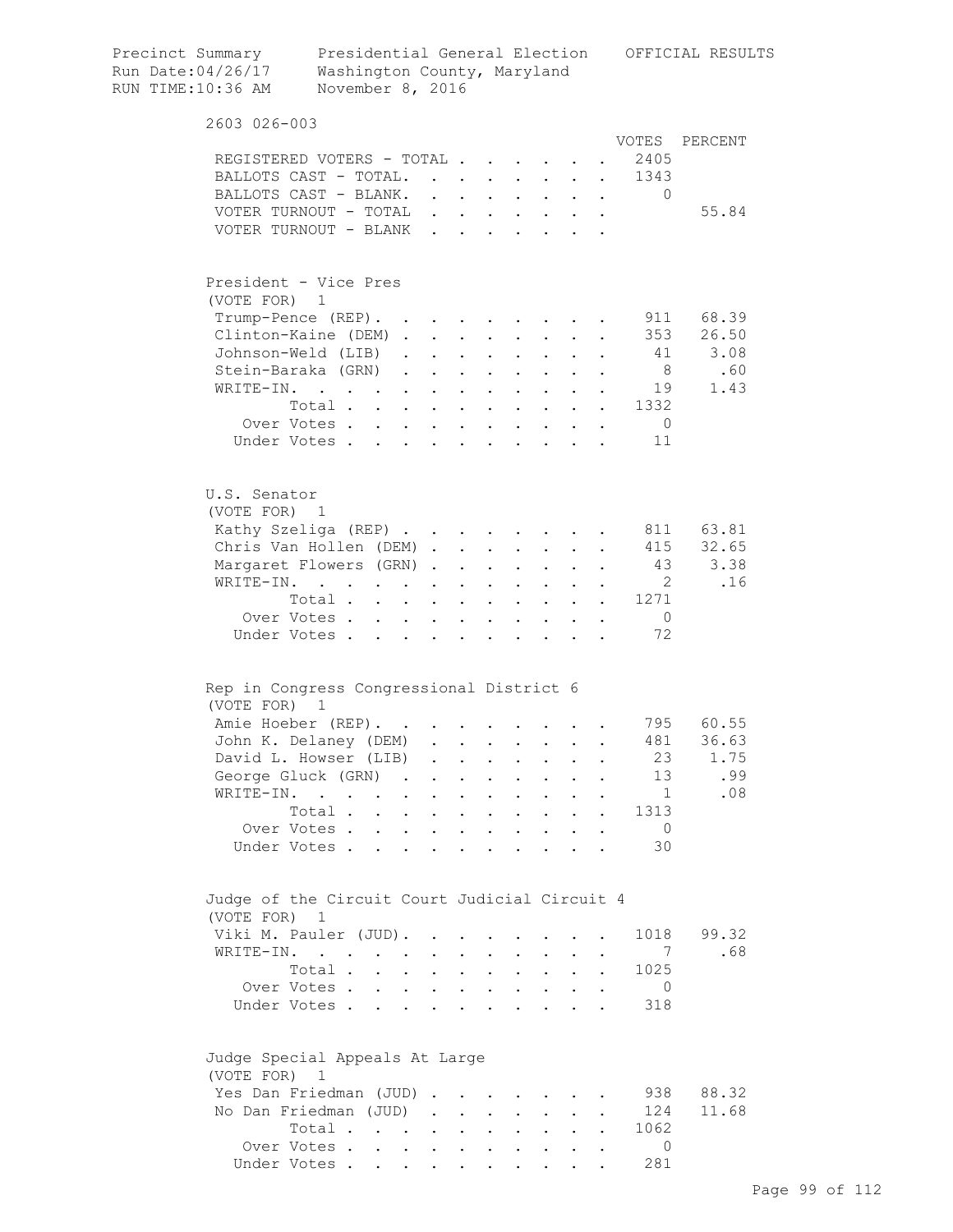| Board of Education                     |             |  |  |                          |                                                   |               |  |            |       |
|----------------------------------------|-------------|--|--|--------------------------|---------------------------------------------------|---------------|--|------------|-------|
| (VOTE FOR) 4                           |             |  |  |                          |                                                   |               |  |            |       |
| Pieter Bickford                        |             |  |  |                          |                                                   |               |  | 608        | 16.31 |
| Donna L. Brightman                     |             |  |  |                          |                                                   |               |  | 407        | 10.92 |
| Al Martin                              |             |  |  |                          |                                                   |               |  | 465        | 12.47 |
| Linda Murray                           |             |  |  |                          |                                                   |               |  | 458        | 12.29 |
| Wayne D. Ridenour.                     |             |  |  |                          |                                                   |               |  | 612        | 16.42 |
| Stan Stouffer                          |             |  |  |                          |                                                   |               |  | 731        | 19.61 |
| Melissa Williams                       |             |  |  |                          | $\bullet$ $\bullet$ $\bullet$ $\bullet$ $\bullet$ |               |  | 436        | 11.70 |
| WRITE-IN.                              |             |  |  |                          |                                                   |               |  | 11         | .30   |
|                                        | Total       |  |  |                          |                                                   |               |  | 3728       |       |
|                                        | Over Votes  |  |  |                          |                                                   |               |  | $\Omega$   |       |
|                                        | Under Votes |  |  |                          |                                                   |               |  | 1644       |       |
|                                        |             |  |  |                          |                                                   |               |  |            |       |
| Ouestion 1                             |             |  |  |                          |                                                   |               |  |            |       |
| (VOTE FOR) 1                           |             |  |  |                          |                                                   |               |  |            |       |
| For the Constitutional Amendment.      |             |  |  |                          |                                                   |               |  | 814        | 73.60 |
|                                        |             |  |  |                          |                                                   |               |  |            | 26.40 |
| Against the Constitutional Amendme 292 |             |  |  |                          |                                                   |               |  | 1106       |       |
|                                        | Total       |  |  |                          |                                                   |               |  |            |       |
|                                        | Over Votes  |  |  | <b>Contract Contract</b> |                                                   | $\sim$ $\sim$ |  | $\bigcirc$ |       |
|                                        | Under Votes |  |  |                          |                                                   |               |  | 237        |       |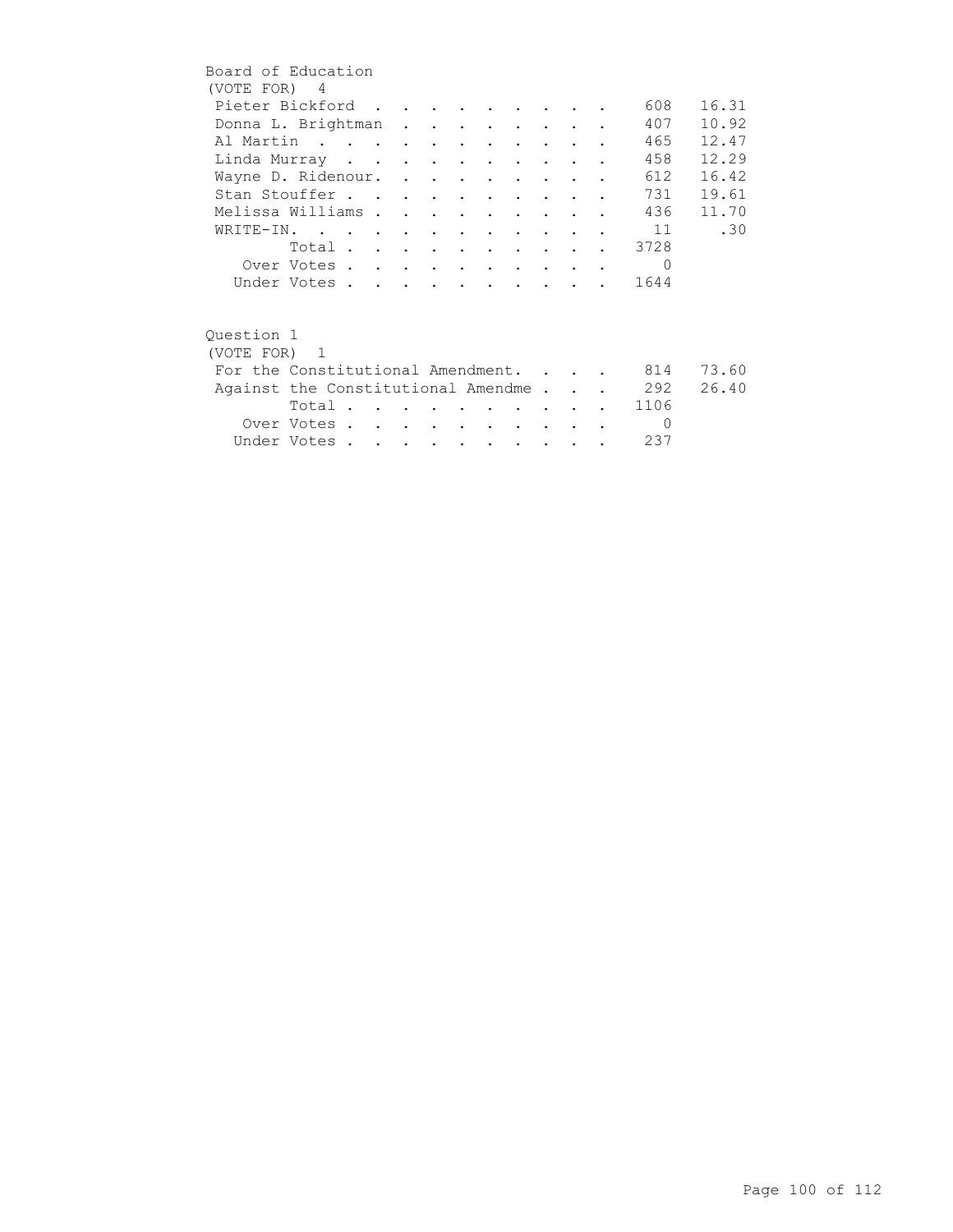| Precinct Summary<br>Run Date:04/26/17<br>RUN TIME:10:36 AM    | Presidential General Election<br>Washington County, Maryland<br>November 8, 2016              |            |                                                                          |                                                                          |                               |                                                                 |                      |                      |                | OFFICIAL RESULTS |
|---------------------------------------------------------------|-----------------------------------------------------------------------------------------------|------------|--------------------------------------------------------------------------|--------------------------------------------------------------------------|-------------------------------|-----------------------------------------------------------------|----------------------|----------------------|----------------|------------------|
| 2701 027-001                                                  |                                                                                               |            |                                                                          |                                                                          |                               |                                                                 |                      |                      |                |                  |
|                                                               |                                                                                               |            |                                                                          |                                                                          |                               |                                                                 |                      |                      | VOTES          | PERCENT          |
|                                                               | REGISTERED VOTERS - TOTAL                                                                     |            |                                                                          |                                                                          |                               |                                                                 |                      |                      | 2528           |                  |
|                                                               | BALLOTS CAST - TOTAL.                                                                         |            |                                                                          |                                                                          |                               |                                                                 |                      |                      | 1226           |                  |
|                                                               | BALLOTS CAST - BLANK.                                                                         |            |                                                                          |                                                                          |                               |                                                                 |                      |                      | $\Omega$       |                  |
|                                                               | VOTER TURNOUT - TOTAL                                                                         |            |                                                                          |                                                                          |                               |                                                                 |                      |                      |                | 48.50            |
|                                                               | VOTER TURNOUT - BLANK                                                                         |            |                                                                          | $\cdots$                                                                 |                               |                                                                 |                      |                      |                |                  |
| President - Vice Pres<br>(VOTE FOR) 1                         |                                                                                               |            |                                                                          |                                                                          |                               |                                                                 |                      |                      |                |                  |
|                                                               | Trump-Pence (REP).                                                                            |            |                                                                          |                                                                          |                               |                                                                 |                      |                      | 722            | 59.67            |
|                                                               | Clinton-Kaine (DEM)                                                                           |            |                                                                          |                                                                          |                               |                                                                 |                      |                      |                | 404 33.39        |
|                                                               | Johnson-Weld (LIB).                                                                           |            |                                                                          |                                                                          |                               |                                                                 |                      |                      |                | 46 3.80          |
|                                                               | Stein-Baraka (GRN).                                                                           |            | $\mathbf{r}$ , $\mathbf{r}$ , $\mathbf{r}$                               |                                                                          |                               | $\mathbf{z} = \mathbf{z} + \mathbf{z}$ .                        | $\ddot{\phantom{0}}$ |                      | 17             | 1.40             |
| WRITE-IN.                                                     |                                                                                               |            | $\mathbf{z} = \mathbf{z} + \mathbf{z}$ , where $\mathbf{z} = \mathbf{z}$ |                                                                          |                               |                                                                 |                      |                      | 21             | 1.74             |
|                                                               | $\mathcal{L}(\mathbf{A})$ . The contribution of the contribution of $\mathcal{L}(\mathbf{A})$ |            |                                                                          |                                                                          | $\mathbf{a}$ and $\mathbf{b}$ | $\mathbf{L}^{\text{max}}$                                       |                      |                      | 1210           |                  |
|                                                               | Total                                                                                         |            | $\sim$ $\sim$                                                            | $\mathcal{A}^{\mathcal{A}}$ and $\mathcal{A}^{\mathcal{A}}$ and          |                               |                                                                 |                      |                      | $\blacksquare$ |                  |
|                                                               | Over Votes<br>Under Votes                                                                     |            | $\sim$                                                                   | $\mathbf{r} = \mathbf{r} + \mathbf{r}$ .                                 |                               | $\sim$                                                          |                      |                      | 15             |                  |
|                                                               |                                                                                               |            | $\mathbf{r}$ , $\mathbf{r}$ , $\mathbf{r}$                               |                                                                          |                               | $\cdot$ $\cdot$ $\cdot$                                         |                      |                      |                |                  |
| U.S. Senator<br>(VOTE FOR) 1                                  |                                                                                               |            |                                                                          |                                                                          |                               |                                                                 |                      |                      |                |                  |
|                                                               | Kathy Szeliga (REP)                                                                           |            |                                                                          |                                                                          |                               |                                                                 |                      |                      | 750            | 62.55            |
|                                                               | Chris Van Hollen (DEM)                                                                        |            |                                                                          |                                                                          | $\sim 10^{-11}$               | $\mathbf{L}^{\text{max}}$                                       |                      |                      | 406            | 33.86            |
|                                                               | Margaret Flowers (GRN)                                                                        |            |                                                                          | <b>Contract Contract</b>                                                 |                               |                                                                 |                      |                      | 42             | 3.50             |
| WRITE-IN.                                                     | $\mathbf{r} = \mathbf{r} + \mathbf{r}$ .                                                      | $\sim$ $-$ | $\ddot{\phantom{0}}$                                                     | <b>Contract Contract</b>                                                 | $\sim 10^{-10}$               | $\sim$                                                          |                      |                      | $\mathbf{1}$   | .08              |
|                                                               | Total                                                                                         | $\sim$ $-$ |                                                                          | $\cdot$ $\cdot$                                                          |                               | $\mathbf{L} = \mathbf{L}$                                       | $\mathbf{r}$         |                      | 1199           |                  |
|                                                               | Over Votes                                                                                    |            |                                                                          | $\cdot$ $\cdot$ $\cdot$                                                  |                               | $\cdot$ $\cdot$ $\cdot$                                         | $\mathbf{L}$         | $\ddot{\phantom{a}}$ | $\overline{0}$ |                  |
|                                                               | Under Votes                                                                                   |            | $\ddot{\phantom{a}}$                                                     | $\sim$ $\sim$                                                            |                               | $\cdot$ $\cdot$ $\cdot$ $\cdot$                                 |                      |                      | 27             |                  |
| Rep in Congress Congressional District 6                      |                                                                                               |            |                                                                          |                                                                          |                               |                                                                 |                      |                      |                |                  |
| (VOTE FOR) 1                                                  | Amie Hoeber (REP).                                                                            |            |                                                                          |                                                                          |                               |                                                                 |                      |                      | 690 —          | 56.93            |
|                                                               | John K. Delaney (DEM) .                                                                       |            |                                                                          |                                                                          |                               |                                                                 |                      |                      | 479            | 39.52            |
|                                                               | David L. Howser (LIB)                                                                         |            | $\sim 10^{-11}$                                                          |                                                                          | $\sim$                        |                                                                 |                      |                      | 24             | 1.98             |
|                                                               | George Gluck (GRN)                                                                            |            |                                                                          |                                                                          |                               | $\bullet$ .<br><br><br><br><br><br><br><br><br><br><br><br><br> | $\mathbf{r}$         | $\ddot{\phantom{a}}$ | 18             | 1.49             |
|                                                               | WRITE-IN.                                                                                     |            |                                                                          | $\mathbf{r}$ , $\mathbf{r}$ , $\mathbf{r}$ , $\mathbf{r}$ , $\mathbf{r}$ |                               |                                                                 |                      |                      | $\overline{1}$ | .08              |
|                                                               | Total.                                                                                        |            |                                                                          |                                                                          |                               | $\mathbf{r} = \mathbf{r} + \mathbf{r}$                          |                      |                      | 1212           |                  |
|                                                               |                                                                                               |            |                                                                          |                                                                          |                               |                                                                 |                      |                      | $\overline{0}$ |                  |
|                                                               | Over Votes<br>Under Votes                                                                     |            |                                                                          |                                                                          |                               |                                                                 |                      | $\bullet$            | 14             |                  |
| Judge of the Circuit Court Judicial Circuit 4<br>(VOTE FOR) 1 |                                                                                               |            |                                                                          |                                                                          |                               |                                                                 |                      |                      |                |                  |
|                                                               | Viki M. Pauler (JUD).                                                                         |            |                                                                          |                                                                          |                               |                                                                 |                      |                      | 956            | 98.46            |
|                                                               | WRITE-IN.                                                                                     |            |                                                                          |                                                                          |                               |                                                                 |                      |                      | 15             | 1.54             |
|                                                               | Total                                                                                         |            |                                                                          | $\mathbf{r}$ , and $\mathbf{r}$ , and $\mathbf{r}$                       |                               |                                                                 |                      |                      | 971            |                  |
|                                                               | Over Votes                                                                                    |            |                                                                          |                                                                          |                               |                                                                 |                      | $\bullet$            | $\overline{0}$ |                  |
|                                                               | Under Votes                                                                                   |            |                                                                          |                                                                          |                               |                                                                 |                      |                      | 255            |                  |
| Judge Special Appeals At Large<br>(VOTE FOR) 1                |                                                                                               |            |                                                                          |                                                                          |                               |                                                                 |                      |                      |                |                  |
|                                                               | Yes Dan Friedman (JUD)                                                                        |            |                                                                          |                                                                          |                               |                                                                 |                      |                      | 867            | 87.40            |
|                                                               | No Dan Friedman (JUD)                                                                         |            |                                                                          |                                                                          |                               |                                                                 |                      |                      | 125            | 12.60            |
|                                                               | Total                                                                                         |            |                                                                          |                                                                          |                               |                                                                 |                      |                      | 992            |                  |
|                                                               | Over Votes                                                                                    |            |                                                                          |                                                                          |                               |                                                                 |                      |                      | 0              |                  |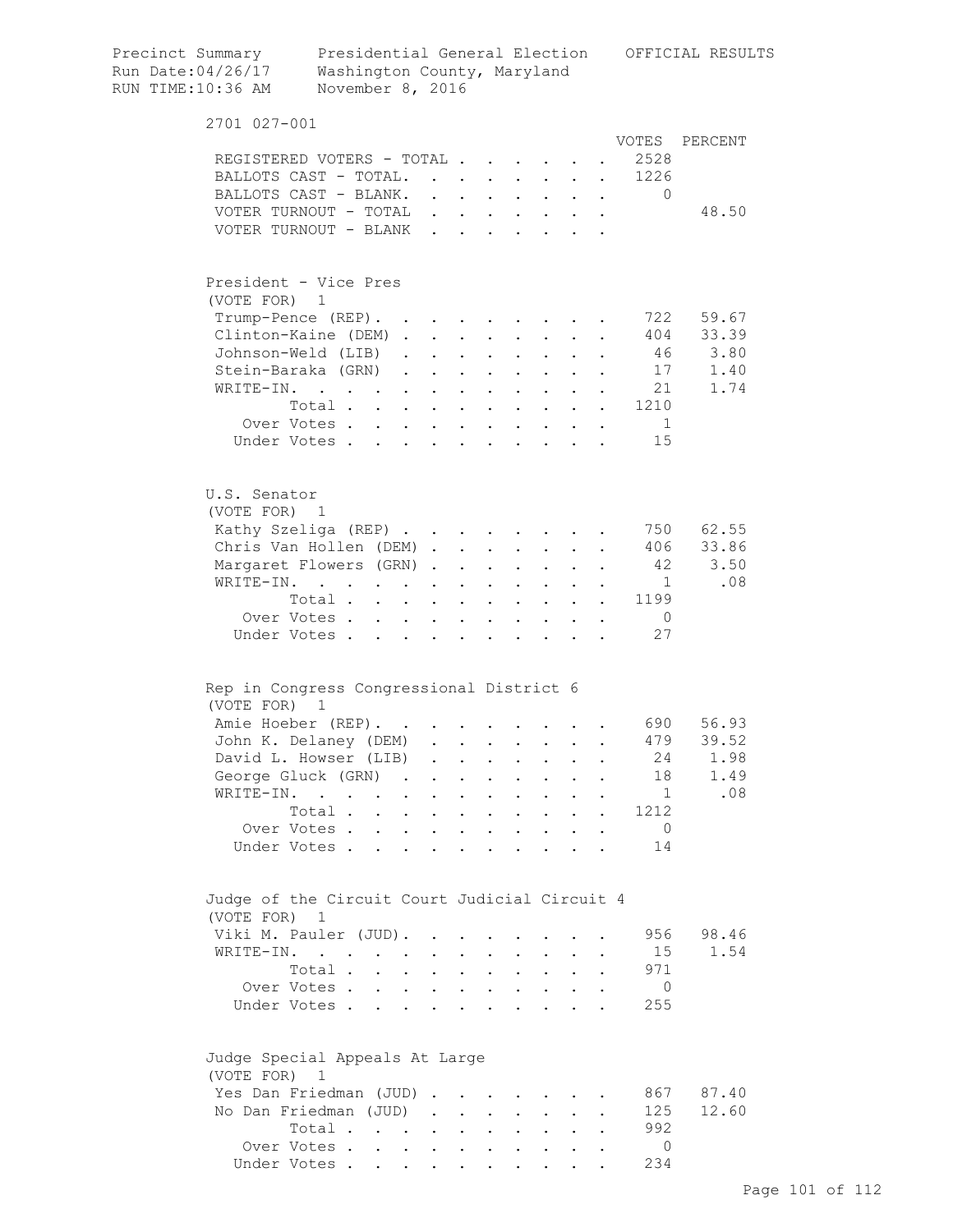| Board of Education                     |             |  |  |                          |                                 |                                 |  |          |       |
|----------------------------------------|-------------|--|--|--------------------------|---------------------------------|---------------------------------|--|----------|-------|
| (VOTE FOR) 4                           |             |  |  |                          |                                 |                                 |  |          |       |
| Pieter Bickford                        |             |  |  |                          |                                 |                                 |  | 654      | 18.96 |
| Donna L. Brightman                     |             |  |  |                          |                                 |                                 |  | 450      | 13.04 |
| Al Martin                              |             |  |  |                          |                                 |                                 |  | 505      | 14.64 |
| Linda Murray                           |             |  |  |                          |                                 |                                 |  | 354      | 10.26 |
| Wayne D. Ridenour.                     |             |  |  |                          |                                 |                                 |  | 594      | 17.22 |
| Stan Stouffer                          |             |  |  |                          |                                 |                                 |  | 495      | 14.35 |
| Melissa Williams                       |             |  |  |                          | $\cdot$ $\cdot$ $\cdot$ $\cdot$ |                                 |  | 378      | 10.96 |
| WRITE-IN.                              |             |  |  |                          |                                 |                                 |  | 20       | .58   |
|                                        | Total 3450  |  |  |                          |                                 |                                 |  |          |       |
|                                        | Over Votes  |  |  |                          |                                 |                                 |  | 4        |       |
|                                        | Under Votes |  |  |                          |                                 |                                 |  | 1450     |       |
|                                        |             |  |  |                          |                                 |                                 |  |          |       |
|                                        |             |  |  |                          |                                 |                                 |  |          |       |
| Ouestion 1                             |             |  |  |                          |                                 |                                 |  |          |       |
| (VOTE FOR) 1                           |             |  |  |                          |                                 |                                 |  |          |       |
| For the Constitutional Amendment.      |             |  |  |                          |                                 |                                 |  | 742      | 68.39 |
| Against the Constitutional Amendme 343 |             |  |  |                          |                                 |                                 |  |          | 31.61 |
|                                        | Total       |  |  |                          |                                 | <b>Contract Contract Street</b> |  | 1085     |       |
|                                        | Over Votes  |  |  | <b>Contract Contract</b> |                                 | $\sim$ $\sim$ $\sim$            |  | $\Omega$ |       |
|                                        | Under Votes |  |  |                          |                                 |                                 |  | 141      |       |
|                                        |             |  |  |                          |                                 |                                 |  |          |       |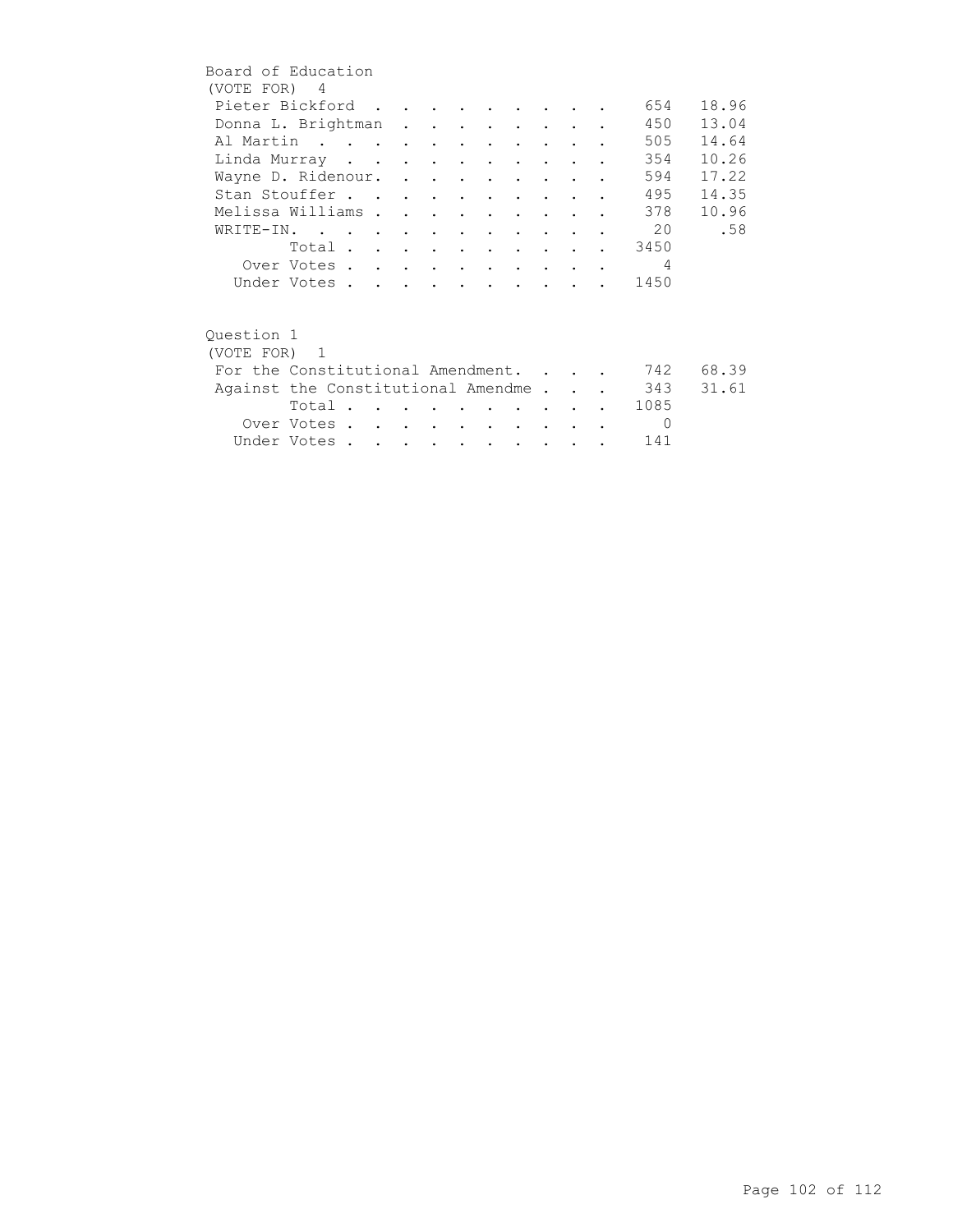| Precinct Summary<br>Run Date:04/26/17<br>RUN TIME:10:36 AM | Presidential General Election<br>Washington County, Maryland<br>November 8, 2016   |                                          |                                                                          |                                          |                           |                                                                          |              |              |                                       | OFFICIAL RESULTS |
|------------------------------------------------------------|------------------------------------------------------------------------------------|------------------------------------------|--------------------------------------------------------------------------|------------------------------------------|---------------------------|--------------------------------------------------------------------------|--------------|--------------|---------------------------------------|------------------|
| 2702 027-002                                               |                                                                                    |                                          |                                                                          |                                          |                           |                                                                          |              |              |                                       |                  |
|                                                            |                                                                                    |                                          |                                                                          |                                          |                           |                                                                          |              |              | VOTES                                 | PERCENT          |
|                                                            | REGISTERED VOTERS - TOTAL                                                          |                                          |                                                                          |                                          |                           |                                                                          |              |              | 2736                                  |                  |
|                                                            | BALLOTS CAST - TOTAL.                                                              |                                          |                                                                          |                                          |                           |                                                                          |              |              | 1472<br>$\mathbf{L}^{\text{max}}$     |                  |
|                                                            | BALLOTS CAST - BLANK.                                                              |                                          |                                                                          |                                          |                           |                                                                          |              |              | $\Omega$<br>$\mathbf{A}^{\text{max}}$ | 53.80            |
|                                                            | VOTER TURNOUT - TOTAL<br>VOTER TURNOUT - BLANK                                     |                                          |                                                                          | $\sim$                                   |                           |                                                                          |              |              |                                       |                  |
|                                                            |                                                                                    |                                          |                                                                          |                                          |                           | $\mathbf{r}$ , and $\mathbf{r}$ , and $\mathbf{r}$                       |              |              |                                       |                  |
|                                                            | President - Vice Pres                                                              |                                          |                                                                          |                                          |                           |                                                                          |              |              |                                       |                  |
| (VOTE FOR) 1                                               |                                                                                    |                                          |                                                                          |                                          |                           |                                                                          |              |              |                                       |                  |
|                                                            | Trump-Pence (REP).                                                                 |                                          |                                                                          |                                          |                           |                                                                          |              |              |                                       | 888 60.61        |
|                                                            | Clinton-Kaine (DEM)                                                                |                                          |                                                                          |                                          |                           | $\mathbf{L}$ and $\mathbf{L}$                                            | $\sim$       |              |                                       | 471 32.15        |
|                                                            | Johnson-Weld (LIB).                                                                |                                          | $\mathbf{z} = \mathbf{z} + \mathbf{z}$ , where $\mathbf{z} = \mathbf{z}$ |                                          |                           | $\mathbf{z} = \mathbf{z} + \mathbf{z}$ .                                 |              |              | 60                                    | 4.10             |
|                                                            | Stein-Baraka (GRN)                                                                 |                                          |                                                                          |                                          | $\mathbf{a} = \mathbf{a}$ | $\sim$ $-$                                                               |              |              | 11                                    | .75              |
| WRITE-IN.                                                  | $\mathcal{L}(\mathcal{A})$ . The contribution of the contribution of $\mathcal{A}$ |                                          |                                                                          |                                          |                           | $\mathbf{z} = \mathbf{z} + \mathbf{z}$ .                                 |              |              | 35                                    | 2.39             |
|                                                            | Total .<br>$\mathbf{L} = \mathbf{L}$                                               |                                          | $\bullet$                                                                | $\ddot{\phantom{a}}$                     |                           |                                                                          |              |              | 1465                                  |                  |
|                                                            | Over Votes<br>Under Votes                                                          | $\sim$                                   |                                                                          | $\mathbf{z} = \mathbf{z} + \mathbf{z}$ . | $\sim$ $\sim$             | $\sim$ $-$                                                               | $\mathbf{L}$ |              | $\overline{0}$<br>7                   |                  |
|                                                            |                                                                                    |                                          |                                                                          |                                          |                           |                                                                          |              | $\mathbf{r}$ |                                       |                  |
| U.S. Senator<br>(VOTE FOR) 1                               |                                                                                    |                                          |                                                                          |                                          |                           |                                                                          |              |              |                                       |                  |
|                                                            | Kathy Szeliga (REP)                                                                |                                          |                                                                          |                                          |                           |                                                                          |              |              | 833                                   | 58.54            |
|                                                            | Chris Van Hollen (DEM)                                                             |                                          |                                                                          |                                          | $\sim$ 100 $\pm$          |                                                                          |              |              | 535                                   | 37.60            |
|                                                            | Margaret Flowers (GRN)                                                             |                                          |                                                                          |                                          | $\sim$                    |                                                                          |              |              | 53                                    | 3.72             |
| WRITE-IN.                                                  |                                                                                    | $\mathbf{z} = \mathbf{z} + \mathbf{z}$ . |                                                                          |                                          |                           | $\sim 10^{-11}$                                                          |              |              | $\overline{2}$                        | .14              |
|                                                            | Total $\cdots$                                                                     |                                          |                                                                          |                                          |                           | $\mathbf{r}$ , $\mathbf{r}$ , $\mathbf{r}$                               |              |              | 1423                                  |                  |
|                                                            | Over Votes                                                                         |                                          | $\ddot{\phantom{a}}$                                                     | <b>Contract Contract Contract</b>        |                           | $\mathbf{r} = \mathbf{r} \cdot \mathbf{r}$                               |              |              | $\overline{0}$                        |                  |
|                                                            | Under Votes                                                                        |                                          |                                                                          |                                          |                           |                                                                          |              |              | 49                                    |                  |
| (VOTE FOR) 1                                               | Rep in Congress Congressional District 6                                           |                                          |                                                                          |                                          |                           |                                                                          |              |              |                                       |                  |
|                                                            | Amie Hoeber (REP).                                                                 |                                          |                                                                          |                                          |                           |                                                                          |              |              |                                       | 813 56.26        |
|                                                            | John K. Delaney (DEM)                                                              |                                          |                                                                          |                                          |                           |                                                                          |              |              |                                       | 584 40.42        |
|                                                            | David L. Howser (LIB)                                                              |                                          |                                                                          |                                          |                           |                                                                          |              |              | 34                                    | 2.35             |
|                                                            | George Gluck (GRN)                                                                 |                                          |                                                                          |                                          |                           |                                                                          |              |              | 14                                    | .97              |
| WRITE-IN.                                                  | $\mathbf{r}$ , $\mathbf{r}$ , $\mathbf{r}$ , $\mathbf{r}$                          |                                          |                                                                          |                                          |                           | $\cdot$ $\cdot$ $\cdot$ $\cdot$ $\cdot$                                  |              |              | $\overline{0}$                        |                  |
|                                                            | Total $\cdots$ $\cdots$                                                            |                                          |                                                                          |                                          |                           | $\mathbf{r}$ , $\mathbf{r}$ , $\mathbf{r}$                               |              | $\sim$       | 1445                                  |                  |
|                                                            | Over Votes                                                                         |                                          |                                                                          |                                          |                           | $\mathbf{z} = \mathbf{z} + \mathbf{z}$ , where $\mathbf{z} = \mathbf{z}$ |              | $\bullet$    | $\overline{0}$                        |                  |
|                                                            | Under Votes                                                                        |                                          |                                                                          |                                          |                           |                                                                          |              |              | 27                                    |                  |
| (VOTE FOR)                                                 | Judge of the Circuit Court Judicial Circuit 4<br>1                                 |                                          |                                                                          |                                          |                           |                                                                          |              |              |                                       |                  |
|                                                            | Viki M. Pauler (JUD).                                                              |                                          |                                                                          |                                          |                           |                                                                          |              |              | 1199                                  | 98.60            |
|                                                            | WRITE-IN.                                                                          |                                          |                                                                          |                                          |                           |                                                                          |              |              | 17                                    | 1.40             |
|                                                            | Total                                                                              |                                          |                                                                          |                                          |                           |                                                                          |              |              | 1216                                  |                  |
|                                                            | Over Votes                                                                         |                                          |                                                                          |                                          |                           | $\mathbf{z} = \mathbf{z} + \mathbf{z} + \mathbf{z}$ .                    |              | $\bullet$    | -1                                    |                  |
|                                                            | Under Votes                                                                        |                                          |                                                                          |                                          |                           |                                                                          |              |              | 255                                   |                  |
| (VOTE FOR)                                                 | Judge Special Appeals At Large<br>$\mathbf 1$                                      |                                          |                                                                          |                                          |                           |                                                                          |              |              |                                       |                  |
|                                                            | Yes Dan Friedman (JUD)                                                             |                                          |                                                                          |                                          |                           |                                                                          |              |              | 1052                                  | 86.16            |
|                                                            | No Dan Friedman (JUD)                                                              |                                          |                                                                          |                                          |                           |                                                                          |              |              | 169                                   | 13.84            |
|                                                            | Total                                                                              |                                          |                                                                          |                                          |                           |                                                                          |              |              | 1221                                  |                  |
|                                                            | Over Votes                                                                         |                                          |                                                                          |                                          |                           |                                                                          |              |              | $\Omega$                              |                  |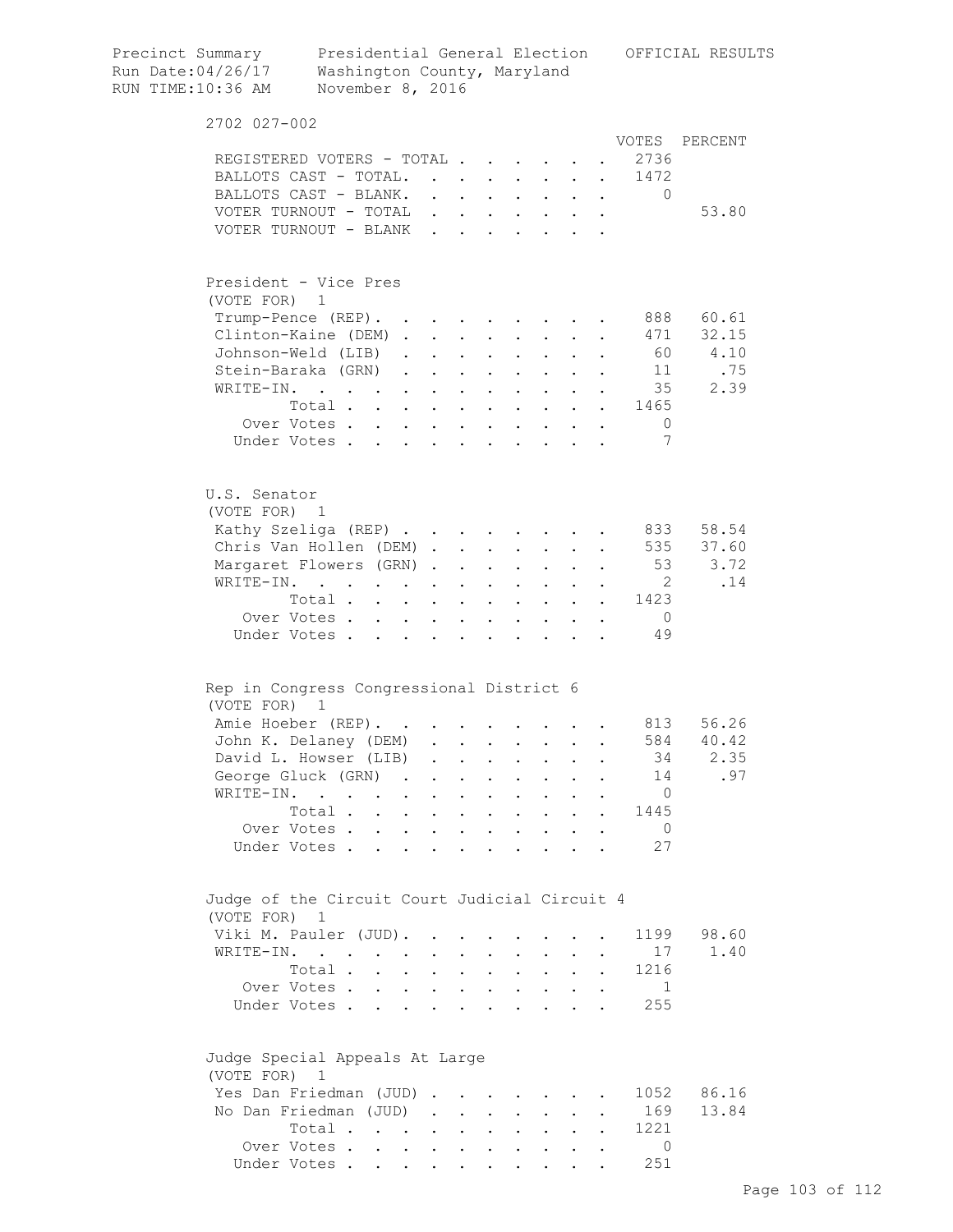| Board of Education                 |             |  |  |                          |                                 |        |               |                            |       |
|------------------------------------|-------------|--|--|--------------------------|---------------------------------|--------|---------------|----------------------------|-------|
| (VOTE FOR) 4                       |             |  |  |                          |                                 |        |               |                            |       |
| Pieter Bickford                    |             |  |  |                          |                                 |        |               | 657                        | 16.06 |
| Donna L. Brightman                 |             |  |  |                          |                                 |        |               | 525                        | 12.83 |
| Al Martin                          |             |  |  |                          |                                 |        |               | 572                        | 13.98 |
| Linda Murray                       |             |  |  |                          |                                 |        |               | 562                        | 13.73 |
| Wayne D. Ridenour.                 |             |  |  |                          |                                 |        |               | 648                        | 15.84 |
| Stan Stouffer                      |             |  |  |                          |                                 |        |               | 536                        | 13.10 |
| Melissa Williams                   |             |  |  |                          | $\cdot$ $\cdot$ $\cdot$ $\cdot$ |        |               | 574                        | 14.03 |
| WRITE-IN.                          |             |  |  |                          |                                 |        |               | 18                         | .44   |
|                                    | Total       |  |  |                          |                                 |        |               | 4092                       |       |
|                                    | Over Votes  |  |  |                          |                                 |        |               | $\overline{4}$             |       |
|                                    | Under Votes |  |  |                          |                                 |        |               | 1792                       |       |
|                                    |             |  |  |                          |                                 |        |               |                            |       |
|                                    |             |  |  |                          |                                 |        |               |                            |       |
| Ouestion 1                         |             |  |  |                          |                                 |        |               |                            |       |
| (VOTE FOR) 1                       |             |  |  |                          |                                 |        |               |                            |       |
| For the Constitutional Amendment.  |             |  |  |                          |                                 |        |               | 948                        | 73.60 |
| Against the Constitutional Amendme |             |  |  |                          |                                 |        |               | 340                        | 26.40 |
|                                    | Total       |  |  |                          |                                 |        |               | 1288                       |       |
|                                    | Over Votes  |  |  | <b>Contract Contract</b> |                                 | $\sim$ | $\sim$ $\sim$ | $\overline{\phantom{0}}^2$ |       |
|                                    | Under Votes |  |  |                          |                                 |        |               | 182                        |       |
|                                    |             |  |  |                          |                                 |        |               |                            |       |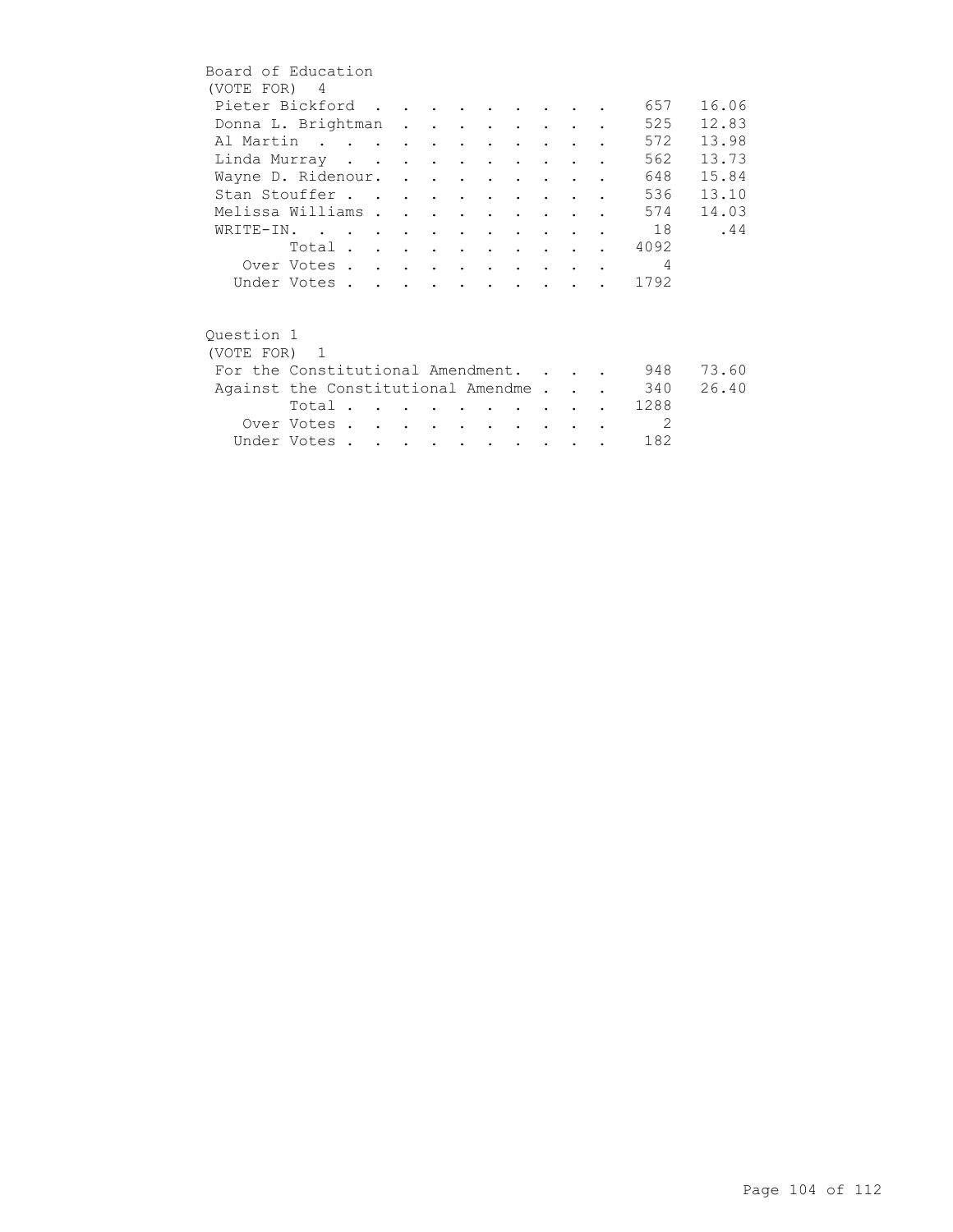| Precinct Summary<br>Run Date: 04/26/17<br>RUN TIME:10:36 AM   | Washington County, Maryland<br>November 8, 2016 |                           |                                                             |                           |                                          |                                                             |                                          |                      |                                          |                            | Presidential General Election OFFICIAL RESULTS |
|---------------------------------------------------------------|-------------------------------------------------|---------------------------|-------------------------------------------------------------|---------------------------|------------------------------------------|-------------------------------------------------------------|------------------------------------------|----------------------|------------------------------------------|----------------------------|------------------------------------------------|
| 6001 EVC-1                                                    |                                                 |                           |                                                             |                           |                                          |                                                             |                                          |                      |                                          |                            |                                                |
|                                                               |                                                 |                           |                                                             |                           |                                          |                                                             |                                          |                      |                                          |                            | VOTES PERCENT                                  |
| REGISTERED VOTERS - TOTAL<br>BALLOTS CAST - TOTAL. 11887      |                                                 |                           |                                                             |                           |                                          |                                                             |                                          |                      |                                          | $\overline{0}$             |                                                |
| BALLOTS CAST - BLANK.                                         |                                                 |                           |                                                             |                           |                                          |                                                             |                                          |                      |                                          |                            |                                                |
|                                                               |                                                 |                           |                                                             |                           |                                          |                                                             |                                          |                      |                                          | - 0                        |                                                |
| President - Vice Pres<br>(VOTE FOR) 1                         |                                                 |                           |                                                             |                           |                                          |                                                             |                                          |                      |                                          |                            |                                                |
| Trump-Pence (REP).                                            |                                                 |                           |                                                             |                           |                                          |                                                             | <b>Contractor</b>                        |                      |                                          |                            | . 6494 54.99                                   |
| Clinton-Kaine (DEM)                                           |                                                 |                           |                                                             |                           | $\sim$ $-$                               | $\bullet$ .<br><br><br><br><br><br><br><br><br><br><br><br> | $\sim$ $-$                               |                      | $\mathbf{L}^{\text{max}}$                |                            | 4861 41.16                                     |
| Johnson-Weld (LIB)                                            |                                                 |                           |                                                             | $\mathbf{L}^{\text{max}}$ | $\ddot{\phantom{0}}$                     |                                                             | $\ddot{\phantom{0}}$                     |                      |                                          |                            | 246 2.08                                       |
| Stein-Baraka (GRN)                                            |                                                 |                           |                                                             |                           | $\mathbf{L}$ and $\mathbf{L}$            |                                                             | $\cdot$ $\cdot$ $\cdot$                  |                      |                                          | 86                         | .73                                            |
| WRITE-IN.                                                     |                                                 |                           |                                                             |                           | $\mathbf{L}$ and $\mathbf{L}$            |                                                             | $\mathbf{L} = \mathbf{L} \mathbf{L}$     |                      |                                          | 122                        | 1.03                                           |
|                                                               | Total                                           |                           |                                                             |                           |                                          |                                                             |                                          |                      |                                          | $\cdot$ 11809              |                                                |
|                                                               | Over Votes                                      |                           |                                                             |                           |                                          |                                                             |                                          |                      |                                          | 12                         |                                                |
|                                                               | Under Votes 66                                  |                           |                                                             |                           |                                          |                                                             |                                          |                      |                                          |                            |                                                |
|                                                               |                                                 |                           |                                                             |                           |                                          |                                                             |                                          |                      |                                          |                            |                                                |
| U.S. Senator                                                  |                                                 |                           |                                                             |                           |                                          |                                                             |                                          |                      |                                          |                            |                                                |
| (VOTE FOR) 1                                                  |                                                 |                           |                                                             |                           |                                          |                                                             |                                          |                      |                                          |                            |                                                |
| Kathy Szeliga (REP) 6063                                      |                                                 |                           |                                                             |                           |                                          |                                                             |                                          |                      |                                          |                            | 53.19                                          |
| Chris Van Hollen (DEM).                                       |                                                 |                           |                                                             |                           |                                          |                                                             |                                          |                      |                                          |                            | $\cdot$ 5029 44.12                             |
| Margaret Flowers (GRN).                                       |                                                 |                           |                                                             | $\ddot{\phantom{0}}$      | <b>Contract Contract</b>                 |                                                             | $\mathbf{z} = \mathbf{z} + \mathbf{z}$ . | $\sim$ 100 $\pm$     |                                          | . 299                      | 2.62                                           |
| WRITE-IN.                                                     |                                                 |                           |                                                             |                           | $\mathbf{z} = \mathbf{z} + \mathbf{z}$ . | $\mathbf{L}^{\text{max}}$                                   | $\mathbf{L}^{\text{max}}$                | $\sim 100$           | $\sim$ $-$                               | 8 <sup>8</sup>             | .07                                            |
|                                                               | Total                                           |                           |                                                             |                           |                                          | $\bullet$ .                                                 | $\sim$ 100 $\pm$                         |                      | $\mathbf{r} = \mathbf{r} + \mathbf{r}$ . | 11399                      |                                                |
|                                                               | Over Votes                                      |                           |                                                             |                           |                                          | $\ddot{\phantom{0}}$                                        |                                          |                      |                                          | $\overline{\phantom{0}}^2$ |                                                |
|                                                               | Under Votes                                     |                           |                                                             |                           |                                          |                                                             |                                          |                      |                                          | 486                        |                                                |
| Rep in Congress Congressional District 6<br>(VOTE FOR) 1      |                                                 |                           |                                                             |                           |                                          |                                                             |                                          |                      |                                          |                            | . 5809 50.08                                   |
| Amie Hoeber (REP).                                            |                                                 |                           |                                                             |                           |                                          |                                                             |                                          |                      |                                          |                            |                                                |
| John K. Delaney (DEM) 5519 47.58                              |                                                 |                           |                                                             |                           |                                          |                                                             |                                          |                      |                                          |                            |                                                |
| David L. Howser (LIB)                                         |                                                 |                           |                                                             |                           |                                          |                                                             |                                          |                      |                                          | 149                        | 1.28                                           |
| George Gluck (GRN).                                           |                                                 |                           |                                                             |                           |                                          |                                                             |                                          |                      |                                          | 103                        | .89                                            |
| WRITE-IN.                                                     | $\mathbf{r}$ . The set of $\mathbf{r}$          |                           |                                                             |                           |                                          |                                                             |                                          |                      |                                          | 19                         | .16                                            |
|                                                               | Total.                                          | $\mathbf{r}$<br>$\sim$    | $\mathbf{L}$                                                | $\ddot{\phantom{a}}$      | $\bullet$                                | $\mathbf{L}$                                                | $\ddot{\phantom{0}}$                     | $\mathbf{L}$         |                                          | 11599                      |                                                |
|                                                               | Over Votes.                                     | $\mathbf{L}$<br>$\sim$    | $\ddot{\phantom{0}}$                                        | $\ddot{\phantom{0}}$      | $\ddot{\phantom{0}}$                     | $\ddot{\phantom{0}}$                                        | $\ddot{\phantom{0}}$                     |                      |                                          | 1                          |                                                |
| Under Votes.                                                  |                                                 | $\mathbf{L} = \mathbf{L}$ | $\mathbf{r}$                                                | $\mathbf{r}$              | $\mathbf{r}$                             |                                                             | $\mathbf{L}$                             | $\sim$               |                                          | 287                        |                                                |
| Judge of the Circuit Court Judicial Circuit 4<br>(VOTE FOR) 1 |                                                 |                           |                                                             |                           |                                          |                                                             |                                          |                      |                                          |                            |                                                |
| Viki M. Pauler (JUD).                                         |                                                 |                           |                                                             |                           |                                          |                                                             |                                          |                      |                                          | 8855                       | 98.94                                          |
| WRITE-IN.                                                     |                                                 |                           |                                                             |                           |                                          |                                                             |                                          |                      |                                          | 95                         | 1.06                                           |
|                                                               | Total .                                         | $\ddot{\phantom{a}}$      |                                                             | $\ddot{\phantom{a}}$      | $\ddot{\phantom{a}}$                     | $\ddot{\phantom{0}}$                                        | $\ddot{\phantom{0}}$                     |                      |                                          | 8950                       |                                                |
|                                                               | Over Votes                                      |                           |                                                             | $\mathbf{L}$              | $\sim$                                   |                                                             | $\mathbf{L}$ and $\mathbf{L}$            | $\ddot{\phantom{0}}$ |                                          | $\mathbf{1}$               |                                                |
|                                                               | Under Votes                                     |                           |                                                             | $\ddot{\phantom{a}}$      |                                          | $\mathbf{r}$ , $\mathbf{r}$ , $\mathbf{r}$ , $\mathbf{r}$   |                                          |                      |                                          | 2936                       |                                                |
| Judge Special Appeals At Large<br>(VOTE FOR) 1                |                                                 |                           |                                                             |                           |                                          |                                                             |                                          |                      |                                          |                            |                                                |
| Yes Dan Friedman (JUD)                                        |                                                 |                           |                                                             |                           |                                          |                                                             |                                          |                      |                                          | 7971                       | 87.32                                          |
| No Dan Friedman (JUD)                                         |                                                 |                           |                                                             |                           | $\sim$                                   | $\ddot{\phantom{a}}$                                        | $\ddot{\phantom{0}}$                     |                      |                                          | 1158                       | 12.68                                          |
|                                                               | Total                                           |                           | $\bullet$ .<br><br><br><br><br><br><br><br><br><br><br><br> | $\ddot{\phantom{0}}$      | $\ddot{\phantom{0}}$                     | $\ddot{\phantom{0}}$                                        | $\ddot{\phantom{0}}$                     |                      |                                          | 9129                       |                                                |
|                                                               | Over Votes                                      |                           |                                                             |                           |                                          |                                                             | $\mathbf{L} = \mathbf{L}$                |                      |                                          | $\overline{1}$             |                                                |
|                                                               | Under Votes                                     |                           |                                                             |                           |                                          |                                                             |                                          |                      |                                          | 2757                       |                                                |
|                                                               |                                                 |                           |                                                             |                           |                                          |                                                             |                                          |                      |                                          |                            |                                                |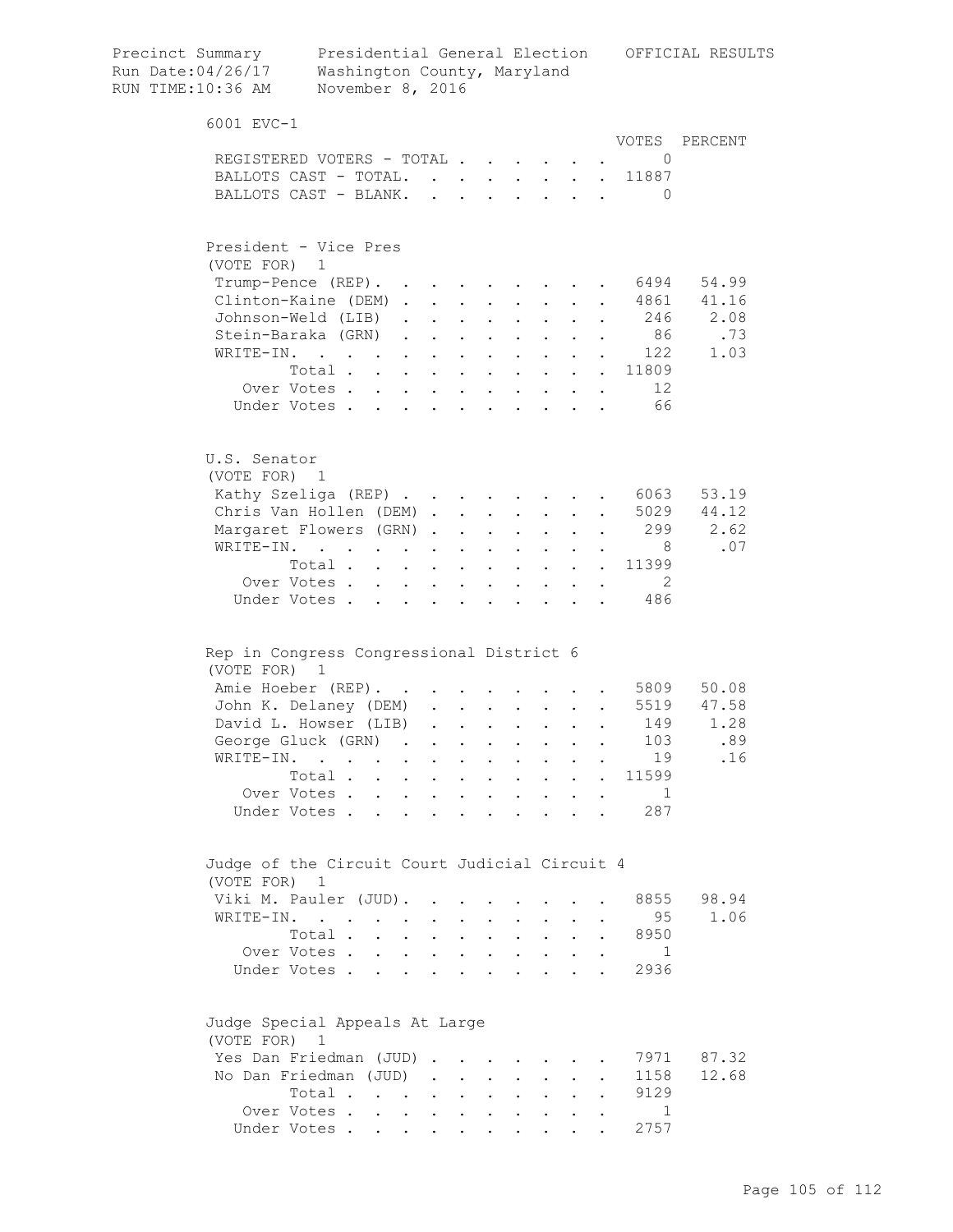| Mayor of Hagerstown Municipalities HG<br>(VOTE FOR)  | $\overline{1}$                                            |                                                                       |                           |                                                                                   |                                            |                           |                                                 |                                          |                           |                           |                                                             |                 |       |
|------------------------------------------------------|-----------------------------------------------------------|-----------------------------------------------------------------------|---------------------------|-----------------------------------------------------------------------------------|--------------------------------------------|---------------------------|-------------------------------------------------|------------------------------------------|---------------------------|---------------------------|-------------------------------------------------------------|-----------------|-------|
| Bob Bruchey.                                         |                                                           | $\mathbf{r}$ , and $\mathbf{r}$ , and $\mathbf{r}$ , and $\mathbf{r}$ |                           |                                                                                   |                                            |                           |                                                 |                                          |                           |                           |                                                             | 1229            | 43.69 |
| David S. Gysberts.                                   |                                                           |                                                                       |                           |                                                                                   |                                            |                           | $\ddot{\phantom{0}}$                            |                                          |                           |                           |                                                             | 1572            | 55.88 |
| WRITE-IN.                                            |                                                           |                                                                       |                           |                                                                                   |                                            |                           |                                                 |                                          |                           |                           |                                                             | 12 <sup>°</sup> | .43   |
|                                                      | Total .                                                   |                                                                       |                           |                                                                                   | $\sim$                                     | $\mathbf{L}^{\text{max}}$ | $\ddot{\phantom{a}}$                            |                                          |                           |                           |                                                             | 2813            |       |
|                                                      | Over Votes .                                              |                                                                       | $\mathbf{L}$              | $\mathbf{A}$ and $\mathbf{A}$ and $\mathbf{A}$                                    |                                            | $\sim$                    | $\ddot{\phantom{0}}$                            | $\sim$ $\sim$                            | $\ddot{\phantom{0}}$      |                           |                                                             | $\overline{0}$  |       |
|                                                      | Under Votes .                                             |                                                                       | $\mathbf{r}$              | $\ddot{\phantom{a}}$                                                              | $\mathbf{r}$ , $\mathbf{r}$ , $\mathbf{r}$ |                           | $\ddot{\phantom{0}}$                            |                                          | $\sim$ $\sim$             | $\ddot{\phantom{a}}$      |                                                             | 268             |       |
|                                                      |                                                           |                                                                       |                           |                                                                                   |                                            |                           |                                                 |                                          |                           |                           |                                                             |                 |       |
| Hagerstown Council Municipalities HG<br>(VOTE FOR) 5 |                                                           |                                                                       |                           |                                                                                   |                                            |                           |                                                 |                                          |                           |                           |                                                             |                 |       |
| Kristin B. Aleshire                                  |                                                           |                                                                       |                           |                                                                                   |                                            |                           |                                                 |                                          |                           |                           |                                                             | 1644            | 15.80 |
| Paul D. Corderman. .                                 |                                                           |                                                                       |                           |                                                                                   |                                            |                           |                                                 |                                          |                           |                           |                                                             | 1374            | 13.21 |
| Emily Keller                                         |                                                           |                                                                       |                           |                                                                                   | $\ddot{\phantom{0}}$                       |                           | $\ddot{\phantom{0}}$                            |                                          |                           |                           |                                                             | 1593            | 15.31 |
|                                                      |                                                           |                                                                       |                           | $\ddot{\phantom{a}}$                                                              | $\ddot{\phantom{0}}$                       |                           | $\bullet$                                       |                                          |                           |                           |                                                             | 542             | 5.21  |
| Dot McDonald-Kline                                   |                                                           |                                                                       |                           | $\ddot{\phantom{a}}$                                                              | $\mathbf{r}$                               | $\mathbf{L}$              | $\ddot{\phantom{a}}$                            | $\ddot{\phantom{a}}$                     |                           |                           |                                                             |                 |       |
| Lewis C. Metzner                                     |                                                           |                                                                       |                           |                                                                                   |                                            |                           | $\ddot{\phantom{0}}$                            | $\sim$                                   | $\ddot{\phantom{0}}$      | $\ddot{\phantom{a}}$      |                                                             | 1243            | 11.95 |
| Don Munson                                           |                                                           |                                                                       |                           |                                                                                   |                                            |                           |                                                 | $\ddotsc$ $\ddotsc$                      | $\mathbf{L}$              |                           |                                                             | 1397            | 13.43 |
| Penny May Nigh. .                                    |                                                           |                                                                       |                           | $\mathbf{r} = \mathbf{r} \mathbf{r}$ , where $\mathbf{r} = \mathbf{r} \mathbf{r}$ |                                            |                           |                                                 | $\mathbf{z} = \mathbf{z} + \mathbf{z}$ . | $\ddot{\phantom{0}}$      | $\sim$ 100 $\pm$          | $\ddot{\phantom{0}}$                                        | 1160            | 11.15 |
| Carlos Reyes .                                       |                                                           |                                                                       | $\mathbf{L}^{\text{max}}$ | $\mathbf{r} = \mathbf{r} \mathbf{r}$ , where $\mathbf{r} = \mathbf{r} \mathbf{r}$ |                                            |                           | $\bullet$                                       | <b>Contractor</b>                        | $\bullet$ .               |                           | $\mathcal{L}^{\text{max}}$ , and $\mathcal{L}^{\text{max}}$ | 862             | 8.29  |
| Aaron C. Smith.                                      |                                                           |                                                                       | $\mathbf{L}$              | $\ddot{\phantom{a}}$                                                              | $\mathbf{z} = \mathbf{z} + \mathbf{z}$ .   |                           | $\ddot{\phantom{0}}$                            | $\mathbf{L}^{\text{max}}$                | $\ddot{\phantom{0}}$      |                           |                                                             | 559             | 5.37  |
| WRITE-IN.                                            |                                                           |                                                                       |                           |                                                                                   | $\mathbf{z} = \mathbf{z} + \mathbf{z}$ .   |                           | $\ddot{\phantom{0}}$                            | $\ddot{\phantom{a}}$                     |                           |                           |                                                             | 29              | .28   |
|                                                      | Total .                                                   |                                                                       |                           |                                                                                   | $\mathbf{L}$                               | $\ddot{\phantom{0}}$      | $\ddot{\phantom{a}}$                            |                                          |                           |                           | $\sim$                                                      | 10403           |       |
|                                                      | Over Votes.                                               |                                                                       | $\mathbf{r}$              | $\mathbf{L}^{\text{max}}$                                                         | $\sim$                                     |                           | $\ddot{\phantom{a}}$                            |                                          |                           |                           |                                                             | 15              |       |
|                                                      | Under Votes.                                              |                                                                       | $\sim$ $\sim$             | $\mathbf{z} = \mathbf{z} + \mathbf{z}$ , where $\mathbf{z} = \mathbf{z}$          |                                            |                           |                                                 | $\mathbf{L} = \mathbf{L} \mathbf{L}$     | $\sim$ $-$                | $\sim$                    | $\mathbf{L}$                                                | 4988            |       |
| Board of Education<br>(VOTE FOR)                     | 4                                                         |                                                                       |                           |                                                                                   |                                            |                           |                                                 |                                          |                           |                           |                                                             |                 |       |
| Pieter Bickford                                      |                                                           |                                                                       |                           |                                                                                   |                                            |                           | the contract of the contract of the contract of |                                          |                           |                           |                                                             | 5158            | 15.90 |
| Donna L. Brightman.                                  |                                                           |                                                                       |                           |                                                                                   | $\mathbf{L}^{\text{max}}$                  | $\bullet$ .               | $\mathbf{L}^{\text{max}}$                       | $\ddot{\phantom{0}}$                     |                           |                           |                                                             | 4626            | 14.26 |
| Al Martin                                            |                                                           |                                                                       |                           |                                                                                   | $\ddot{\phantom{a}}$                       |                           |                                                 |                                          |                           |                           |                                                             | 4161            | 12.83 |
| Linda Murray                                         |                                                           |                                                                       |                           | $\sim$ $-$                                                                        |                                            |                           | $\ddot{\phantom{a}}$                            |                                          |                           |                           | $\ddot{\phantom{a}}$                                        | 4641            | 14.30 |
| Wayne D. Ridenour. .                                 |                                                           |                                                                       |                           |                                                                                   | $\ddot{\phantom{a}}$                       | $\ddot{\phantom{a}}$      | $\ddot{\phantom{a}}$                            | $\ddot{\phantom{a}}$                     | $\ddot{\phantom{0}}$      | $\ddot{\phantom{0}}$      | $\ddot{\phantom{a}}$                                        | 4777            | 14.72 |
| Stan Stouffer                                        |                                                           |                                                                       |                           | $\ddot{\phantom{a}}$                                                              | $\ddot{\phantom{a}}$                       | $\ddot{\phantom{a}}$      | $\ddot{\phantom{0}}$                            | $\sim$ $-$                               | $\ddot{\phantom{0}}$      | $\mathbf{L}$              | $\ddot{\phantom{a}}$                                        | 4311            | 13.29 |
| Melissa Williams.                                    |                                                           |                                                                       |                           | $\ddot{\phantom{a}}$                                                              | $\ddot{\phantom{a}}$                       | $\ddot{\phantom{a}}$      | $\ddot{\phantom{a}}$                            | $\sim 100$ km s $^{-1}$                  | $\mathbf{L}$              |                           | $\ddotsc$                                                   | 4669            | 14.39 |
| WRITE-IN.                                            | $\mathbf{r}$ , $\mathbf{r}$ , $\mathbf{r}$ , $\mathbf{r}$ |                                                                       |                           | $\sim 10^{-10}$                                                                   | $\mathbf{L}^{\text{max}}$                  | $\mathbf{L}^{\text{max}}$ |                                                 | $\mathbf{z} = \mathbf{z} + \mathbf{z}$ . | $\ddot{\phantom{0}}$      |                           | $\cdot$ $\cdot$ $\cdot$                                     | 101             | .31   |
|                                                      | Total                                                     |                                                                       |                           |                                                                                   |                                            |                           | $\bullet$                                       | $\sim 100$ km s $^{-1}$                  | $\mathbf{L}^{\text{max}}$ | $\mathbf{L}^{\text{max}}$ |                                                             | . 32444         |       |
|                                                      | Over Votes                                                |                                                                       |                           |                                                                                   |                                            |                           |                                                 | and a strong product of the strong       |                           |                           |                                                             | 60              |       |
|                                                      | Under Votes.                                              |                                                                       |                           |                                                                                   | <b>Contract Contract</b>                   |                           | $\bullet$                                       |                                          |                           |                           |                                                             | 15044           |       |
| Question 1<br>(VOTE FOR)                             | $\mathbf{1}$                                              |                                                                       |                           |                                                                                   |                                            |                           |                                                 |                                          |                           |                           |                                                             |                 |       |
| For the Constitutional Amendment.                    |                                                           |                                                                       |                           |                                                                                   |                                            |                           |                                                 |                                          |                           |                           |                                                             | 7213            | 72.04 |
| Against the Constitutional Amendme                   |                                                           |                                                                       |                           |                                                                                   |                                            |                           |                                                 |                                          |                           |                           |                                                             | 2799            | 27.96 |
|                                                      | Total .                                                   |                                                                       |                           |                                                                                   | $\bullet$                                  |                           |                                                 |                                          |                           |                           |                                                             | 10012           |       |
|                                                      | Over Votes.                                               |                                                                       |                           |                                                                                   |                                            |                           |                                                 |                                          |                           |                           |                                                             | $\mathbf{1}$    |       |
|                                                      | Under Votes.                                              |                                                                       |                           |                                                                                   |                                            |                           |                                                 |                                          |                           |                           |                                                             | 1874            |       |
| Question A Municipalities HG<br>(VOTE FOR)           | 1                                                         |                                                                       |                           |                                                                                   |                                            |                           |                                                 |                                          |                           |                           |                                                             |                 |       |
| For the Referred Law.                                |                                                           |                                                                       |                           |                                                                                   |                                            |                           |                                                 |                                          |                           |                           |                                                             | 1847            | 69.36 |
| Against the Referred Law                             |                                                           |                                                                       |                           |                                                                                   |                                            |                           |                                                 |                                          |                           |                           |                                                             | 816             | 30.64 |
|                                                      | Total .                                                   |                                                                       |                           |                                                                                   |                                            |                           |                                                 |                                          |                           |                           |                                                             | 2663            |       |
|                                                      | Over Votes.                                               |                                                                       | $\ddot{\phantom{0}}$      | $\bullet$ .<br><br><br><br><br><br><br><br><br><br><br><br>                       | $\bullet$                                  |                           |                                                 |                                          |                           |                           |                                                             | 0               |       |
|                                                      | Under Votes                                               |                                                                       |                           |                                                                                   |                                            |                           |                                                 |                                          |                           |                           |                                                             | 418             |       |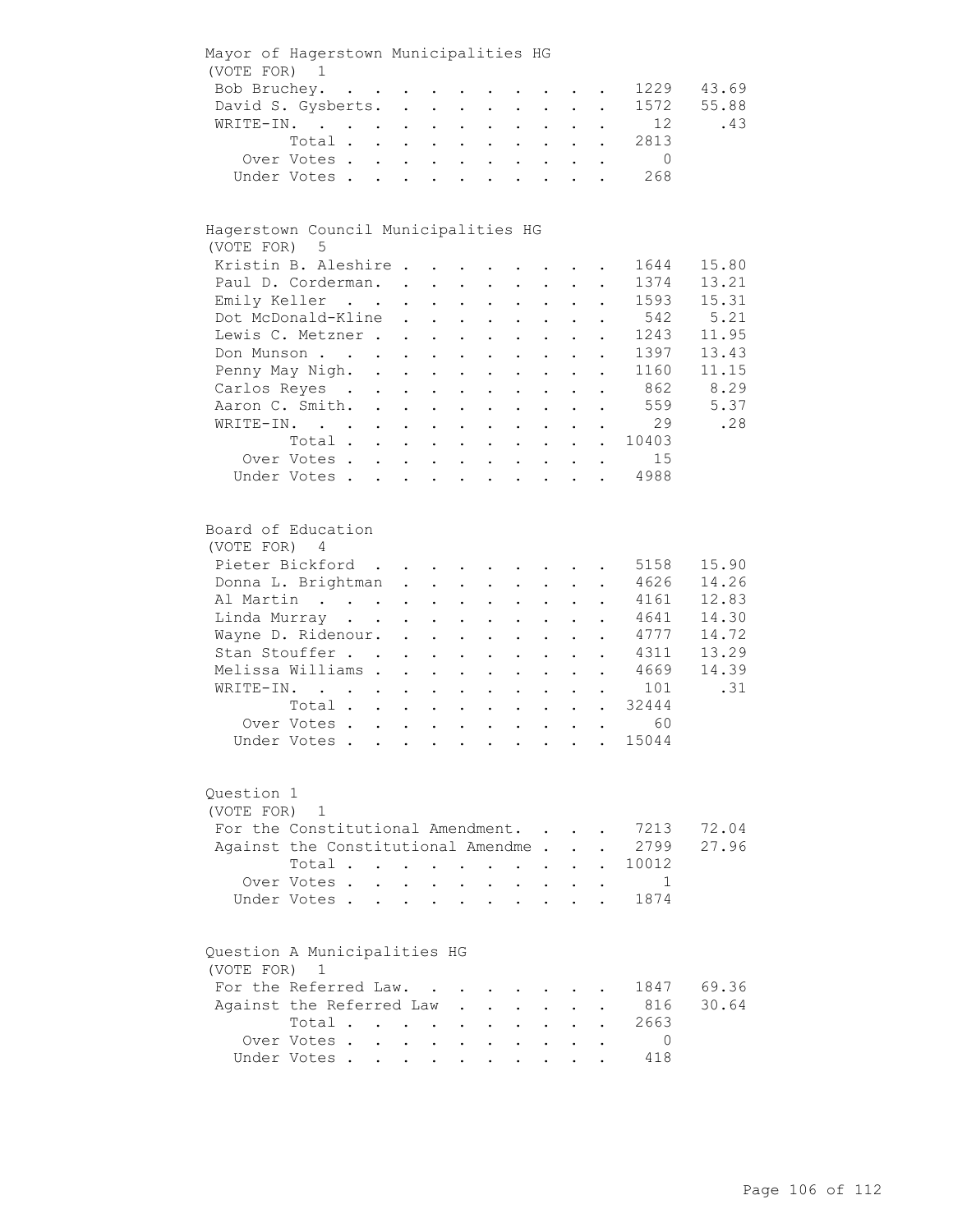| Precinct Summary<br>Run Date: 04/26/17<br>RUN TIME:10:36 AM   | Washington County, Maryland<br>November 8, 2016 |                              |                                                           |                           |                                          |                                                                          |                                          |                                                                  |                          |                         | Presidential General Election OFFICIAL RESULTS |
|---------------------------------------------------------------|-------------------------------------------------|------------------------------|-----------------------------------------------------------|---------------------------|------------------------------------------|--------------------------------------------------------------------------|------------------------------------------|------------------------------------------------------------------|--------------------------|-------------------------|------------------------------------------------|
| 7000 Absentee 1                                               |                                                 |                              |                                                           |                           |                                          |                                                                          |                                          |                                                                  |                          |                         |                                                |
|                                                               |                                                 |                              |                                                           |                           |                                          |                                                                          |                                          |                                                                  |                          |                         | VOTES PERCENT                                  |
| REGISTERED VOTERS - TOTAL<br>BALLOTS CAST - TOTAL. 2825       |                                                 |                              |                                                           |                           |                                          |                                                                          |                                          |                                                                  |                          | $\overline{0}$          |                                                |
| BALLOTS CAST - BLANK.                                         |                                                 |                              |                                                           |                           |                                          |                                                                          |                                          |                                                                  |                          | - 0                     |                                                |
|                                                               |                                                 |                              |                                                           |                           |                                          |                                                                          |                                          |                                                                  |                          |                         |                                                |
| President - Vice Pres                                         |                                                 |                              |                                                           |                           |                                          |                                                                          |                                          |                                                                  |                          |                         |                                                |
| (VOTE FOR) 1                                                  |                                                 |                              |                                                           |                           |                                          |                                                                          |                                          |                                                                  |                          |                         |                                                |
| Trump-Pence (REP).                                            |                                                 |                              |                                                           |                           |                                          |                                                                          | <b>Contract Contract</b>                 |                                                                  |                          | 1393                    | 50.16                                          |
| Clinton-Kaine (DEM)                                           |                                                 |                              |                                                           |                           | $\sim$ $-$                               | $\ddot{\phantom{0}}$                                                     | $\sim$                                   |                                                                  |                          |                         | 1199 43.18                                     |
| Johnson-Weld (LIB)                                            |                                                 |                              |                                                           | $\sim$                    | $\ddot{\phantom{0}}$                     |                                                                          | $\ddot{\phantom{0}}$                     |                                                                  |                          |                         | 101 3.64                                       |
| Stein-Baraka (GRN)                                            |                                                 |                              |                                                           |                           | $\mathbf{L}$ and $\mathbf{L}$            |                                                                          | $\cdot$ $\cdot$ $\cdot$                  | $\sim$                                                           |                          | 44                      | 1.58                                           |
| WRITE-IN.                                                     |                                                 |                              |                                                           |                           | $\ddot{\phantom{a}}$                     |                                                                          | $\mathbf{L}$ and $\mathbf{L}$            |                                                                  |                          | 40                      | 1.44                                           |
|                                                               | Total                                           |                              |                                                           |                           |                                          | $\mathbf{r}$ , and $\mathbf{r}$ , and $\mathbf{r}$                       |                                          | $\sim$ 100 $\pm$                                                 |                          | 2777                    |                                                |
| Over Votes                                                    |                                                 |                              |                                                           |                           |                                          |                                                                          |                                          |                                                                  |                          | 18                      |                                                |
| Under Votes                                                   |                                                 |                              |                                                           |                           |                                          |                                                                          |                                          |                                                                  |                          | 30                      |                                                |
| U.S. Senator                                                  |                                                 |                              |                                                           |                           |                                          |                                                                          |                                          |                                                                  |                          |                         |                                                |
| (VOTE FOR) 1                                                  |                                                 |                              |                                                           |                           |                                          |                                                                          |                                          |                                                                  |                          |                         |                                                |
| Kathy Szeliga (REP)                                           |                                                 |                              |                                                           |                           |                                          |                                                                          |                                          |                                                                  |                          |                         | 1313 49.66                                     |
| Chris Van Hollen (DEM).                                       |                                                 |                              |                                                           |                           |                                          | $\mathbf{r}$ , $\mathbf{r}$ , $\mathbf{r}$ , $\mathbf{r}$ , $\mathbf{r}$ |                                          |                                                                  |                          |                         | 1191 45.05                                     |
| Margaret Flowers (GRN).                                       |                                                 |                              |                                                           | $\ddot{\phantom{a}}$      | <b>Contract Contract</b>                 |                                                                          | $\mathbf{z} = \mathbf{z} + \mathbf{z}$ . | $\sim$ 100 $\pm$                                                 | $\mathbf{L}$             |                         | 135 5.11                                       |
| WRITE-IN.                                                     |                                                 |                              |                                                           |                           | $\mathbf{z} = \mathbf{z} + \mathbf{z}$ . | $\mathbf{L}^{\text{max}}$                                                | $\mathbf{L}^{\text{max}}$                | $\sim 10^{-11}$                                                  |                          | $5\overline{)}$         | .19                                            |
|                                                               | Total                                           |                              |                                                           |                           |                                          | $\sim$                                                                   |                                          | $\mathbf{r} = \mathbf{r} + \mathbf{r}$ . The set of $\mathbf{r}$ |                          | 2644                    |                                                |
| Over Votes                                                    |                                                 |                              | $\mathbf{r}$ , $\mathbf{r}$ , $\mathbf{r}$ , $\mathbf{r}$ |                           |                                          | $\ddot{\phantom{0}}$                                                     |                                          |                                                                  |                          | $\overline{2}$          |                                                |
| Under Votes                                                   |                                                 |                              |                                                           |                           |                                          |                                                                          |                                          |                                                                  |                          | 179                     |                                                |
| Rep in Congress Congressional District 6<br>(VOTE FOR) 1      |                                                 |                              |                                                           |                           |                                          |                                                                          |                                          |                                                                  |                          |                         |                                                |
| Amie Hoeber (REP).                                            |                                                 |                              |                                                           |                           |                                          |                                                                          |                                          |                                                                  | <b>Contract Contract</b> |                         | 1311 48.72                                     |
| John K. Delaney (DEM)                                         |                                                 |                              |                                                           |                           |                                          |                                                                          |                                          |                                                                  |                          |                         | 1261 46.86                                     |
| David L. Howser (LIB)                                         |                                                 |                              |                                                           |                           |                                          |                                                                          |                                          |                                                                  |                          | 56                      | 2.08                                           |
| George Gluck (GRN).                                           |                                                 |                              |                                                           |                           |                                          |                                                                          |                                          |                                                                  |                          | 60                      | 2.23                                           |
| WRITE-IN.                                                     | $\sim$ $\sim$                                   |                              |                                                           |                           |                                          |                                                                          |                                          |                                                                  |                          | $\overline{3}$          | .11                                            |
|                                                               | Total.                                          | $\mathbf{r}$<br>$\mathbf{L}$ | $\mathbf{L}^{\text{max}}$                                 | $\ddot{\phantom{a}}$      | $\ddot{\phantom{0}}$                     |                                                                          | $\ddot{\phantom{0}}$                     |                                                                  |                          | 2691                    |                                                |
| Over Votes.                                                   |                                                 | $\mathbf{L}$<br>$\sim$       | $\ddot{\phantom{0}}$                                      | $\mathbf{L}$              | $\ddot{\phantom{0}}$                     | $\ddot{\phantom{0}}$                                                     | $\ddot{\phantom{0}}$                     |                                                                  |                          | $\overline{4}$          |                                                |
| Under Votes.                                                  |                                                 | $\mathbf{L} = \mathbf{L}$    | $\mathbf{L}$                                              | $\mathbf{r}$              | $\sim$                                   | $\mathbf{r}$                                                             | $\mathbf{L}$                             | $\mathbf{L}$                                                     |                          | 130                     |                                                |
| Judge of the Circuit Court Judicial Circuit 4<br>(VOTE FOR) 1 |                                                 |                              |                                                           |                           |                                          |                                                                          |                                          |                                                                  |                          |                         |                                                |
| Viki M. Pauler (JUD).                                         |                                                 |                              |                                                           |                           |                                          |                                                                          |                                          |                                                                  |                          | 1941                    | 97.88                                          |
| WRITE-IN.                                                     |                                                 |                              |                                                           |                           |                                          |                                                                          |                                          |                                                                  |                          | 42                      | 2.12                                           |
|                                                               | Total .                                         | $\ddot{\phantom{a}}$         |                                                           | $\ddot{\phantom{a}}$      |                                          | $\ddot{\phantom{0}}$                                                     | $\ddot{\phantom{0}}$                     |                                                                  |                          | 1983                    |                                                |
| Over Votes                                                    |                                                 |                              |                                                           | $\mathbf{L}$              | $\sim$                                   | $\mathbf{L}$                                                             | $\sim$                                   | $\bullet$                                                        | $\ddot{\phantom{a}}$     | $\overline{\mathbf{3}}$ |                                                |
| Under Votes                                                   |                                                 |                              |                                                           |                           | $\mathbf{L} = \mathbf{L}$                |                                                                          | $\mathbf{L} = \mathbf{L} \mathbf{L}$     | $\sim$                                                           |                          | 839                     |                                                |
| Judge Special Appeals At Large<br>(VOTE FOR) 1                |                                                 |                              |                                                           |                           |                                          |                                                                          |                                          |                                                                  |                          |                         |                                                |
| Yes Dan Friedman (JUD)                                        |                                                 |                              |                                                           |                           |                                          |                                                                          |                                          |                                                                  |                          | 1809                    | 88.42                                          |
| No Dan Friedman (JUD).                                        |                                                 |                              |                                                           | $\mathbf{L}^{\text{max}}$ |                                          |                                                                          |                                          |                                                                  |                          | 237                     | 11.58                                          |
|                                                               | Total                                           |                              | $\ddot{\phantom{0}}$                                      | $\ddot{\phantom{a}}$      |                                          |                                                                          | $\ddot{\phantom{0}}$                     |                                                                  |                          | 2046                    |                                                |
| Over Votes                                                    |                                                 |                              |                                                           | $\ddot{\phantom{0}}$      | $\sim$                                   | $\sim$                                                                   | $\ddot{\phantom{0}}$                     |                                                                  |                          | $\overline{0}$          |                                                |
| Under Votes                                                   |                                                 |                              |                                                           |                           |                                          |                                                                          |                                          |                                                                  |                          | 779                     |                                                |
|                                                               |                                                 |                              |                                                           |                           |                                          |                                                                          |                                          |                                                                  |                          |                         |                                                |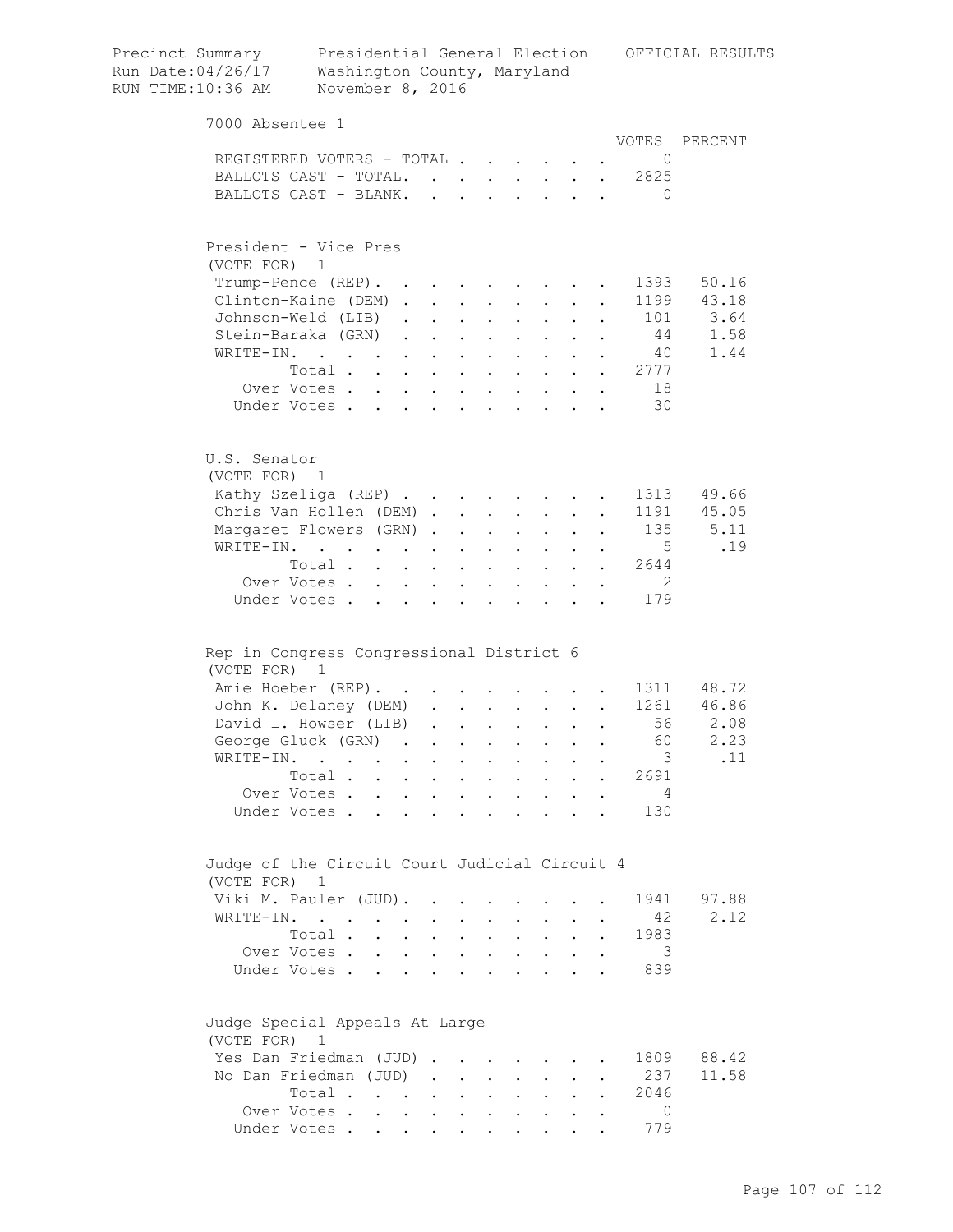| (VOTE FOR)               | Mayor of Hagerstown Municipalities HG<br>$\overline{1}$                                    |                                                                                                 |                                                                            |                               |                      |                                          |                      |                      |               |                |       |
|--------------------------|--------------------------------------------------------------------------------------------|-------------------------------------------------------------------------------------------------|----------------------------------------------------------------------------|-------------------------------|----------------------|------------------------------------------|----------------------|----------------------|---------------|----------------|-------|
| Bob Bruchey.             |                                                                                            |                                                                                                 |                                                                            |                               |                      |                                          |                      |                      |               | 269            | 46.86 |
|                          |                                                                                            | $\mathcal{A}(\mathbf{z})$ , and $\mathcal{A}(\mathbf{z})$ , and $\mathcal{A}(\mathbf{z})$ , and |                                                                            |                               |                      |                                          |                      |                      |               |                |       |
|                          | David S. Gysberts.                                                                         | $\ddot{\phantom{a}}$                                                                            | $\mathbf{z} = \mathbf{z}$                                                  | $\mathbf{L}^{\text{max}}$     |                      |                                          |                      |                      |               | 302            | 52.61 |
| WRITE-IN.                | $\mathcal{L}(\mathcal{A})$ and $\mathcal{L}(\mathcal{A})$ . The $\mathcal{L}(\mathcal{A})$ | $\ddot{\phantom{0}}$                                                                            | $\bullet$                                                                  | $\ddot{\phantom{0}}$          |                      |                                          |                      |                      |               | 3              | .52   |
|                          | Total.                                                                                     |                                                                                                 |                                                                            |                               |                      |                                          |                      |                      |               | 574            |       |
|                          | Over Votes.                                                                                | $\mathbf{L}$                                                                                    | $\sim$<br>$\ddot{\phantom{0}}$                                             |                               |                      |                                          |                      |                      |               | $\overline{0}$ |       |
|                          | Under Votes.                                                                               | $\mathbf{L}$                                                                                    | $\ddot{\phantom{a}}$                                                       | $\ddot{\phantom{a}}$          |                      | $\ddot{\phantom{a}}$                     |                      |                      |               | 61             |       |
|                          |                                                                                            |                                                                                                 |                                                                            |                               |                      |                                          |                      |                      |               |                |       |
|                          | Hagerstown Council Municipalities HG                                                       |                                                                                                 |                                                                            |                               |                      |                                          |                      |                      |               |                |       |
| (VOTE FOR)               | 5                                                                                          |                                                                                                 |                                                                            |                               |                      |                                          |                      |                      |               |                |       |
|                          | Kristin B. Aleshire                                                                        |                                                                                                 |                                                                            |                               |                      |                                          |                      |                      |               | 339            | 17.04 |
|                          | Paul D. Corderman. .                                                                       |                                                                                                 | $\ddot{\phantom{a}}$                                                       |                               |                      | $\ddot{\phantom{0}}$                     |                      |                      |               | 265            | 13.32 |
|                          | Emily Keller                                                                               |                                                                                                 |                                                                            |                               |                      |                                          |                      |                      |               | 229            | 11.51 |
|                          | Dot McDonald-Kline                                                                         | $\ddot{\phantom{a}}$                                                                            | $\ddot{\phantom{a}}$                                                       |                               | $\ddot{\phantom{a}}$ |                                          |                      |                      |               | 108            | 5.43  |
|                          | Lewis C. Metzner                                                                           |                                                                                                 | $\sim$                                                                     | $\sim$                        | $\ddot{\phantom{a}}$ | $\ddot{\phantom{a}}$                     |                      |                      |               | 288            | 14.48 |
|                          | Don Munson                                                                                 |                                                                                                 | $\mathbf{r} = \mathbf{r}$                                                  | $\ddot{\phantom{a}}$          | $\ddot{\phantom{a}}$ | $\ddot{\phantom{a}}$                     |                      | $\ddot{\phantom{a}}$ |               | 309            | 15.54 |
|                          | Penny May Nigh. .                                                                          |                                                                                                 | $\mathbf{L}^{\text{max}}$<br>$\mathbf{L}$                                  | $\mathcal{L}^{\text{max}}$    | $\ddot{\phantom{a}}$ | $\bullet$                                | $\ddot{\phantom{a}}$ | $\ddot{\phantom{a}}$ |               | 251            | 12.62 |
|                          | Carlos Reyes.                                                                              | $\sim$<br>$\ddot{\phantom{0}}$                                                                  |                                                                            | $\mathbf{L}$ and $\mathbf{L}$ | $\ddot{\phantom{a}}$ | $\ddot{\phantom{a}}$                     | $\ddot{\phantom{0}}$ | $\ddot{\phantom{a}}$ |               | 104            | 5.23  |
|                          | Aaron C. Smith.                                                                            | $\ddot{\phantom{0}}$<br>$\ddot{\phantom{0}}$                                                    | $\bullet$                                                                  | $\sim 100$                    | $\bullet$            | $\bullet$                                | $\bullet$            | $\bullet$            | $\bullet$     | 90             | 4.52  |
|                          | WRITE-IN.                                                                                  | $\ddot{\phantom{0}}$                                                                            | $\mathbf{L}^{\text{max}}$                                                  | $\bullet$ .                   | $\ddot{\phantom{a}}$ | $\ddot{\phantom{0}}$                     |                      |                      |               | - 6            | .30   |
|                          | Total .                                                                                    |                                                                                                 |                                                                            |                               |                      |                                          |                      |                      |               | 1989           |       |
|                          | Over Votes.                                                                                |                                                                                                 | $\ddot{\phantom{a}}$                                                       | $\bullet$                     |                      |                                          |                      |                      |               | 10             |       |
|                          |                                                                                            |                                                                                                 | $\ddot{\phantom{0}}$                                                       |                               |                      |                                          |                      |                      |               |                |       |
|                          | Under Votes.                                                                               | $\ddot{\phantom{a}}$                                                                            | $\sim$                                                                     | $\bullet$                     | $\bullet$            |                                          |                      |                      |               | 1176           |       |
| (VOTE FOR)               | Board of Education<br>4                                                                    |                                                                                                 |                                                                            |                               |                      |                                          |                      |                      |               |                |       |
|                          | Pieter Bickford.                                                                           |                                                                                                 | $\bullet$                                                                  |                               |                      |                                          |                      |                      |               | 1156           | 16.41 |
|                          | Donna L. Brightman                                                                         | $\ddot{\phantom{0}}$                                                                            | $\bullet$ .                                                                | $\mathbf{L}^{\text{max}}$     | $\ddot{\phantom{a}}$ | $\ddot{\phantom{0}}$                     |                      |                      |               | 1097           | 15.58 |
|                          | Al Martin                                                                                  | $\ddot{\phantom{0}}$                                                                            | $\ddot{\phantom{0}}$                                                       |                               |                      |                                          |                      |                      |               | 826            | 11.73 |
|                          | Linda Murray                                                                               |                                                                                                 |                                                                            |                               |                      |                                          |                      |                      |               | 868            | 12.32 |
|                          | Wayne D. Ridenour. .                                                                       |                                                                                                 | $\ddot{\phantom{a}}$                                                       |                               | $\bullet$            |                                          |                      |                      |               | 1219           | 17.31 |
|                          | Stan Stouffer                                                                              |                                                                                                 | $\ddot{\phantom{a}}$                                                       | $\ddot{\phantom{a}}$          | $\ddot{\phantom{a}}$ | $\ddot{\phantom{a}}$                     | $\ddot{\phantom{a}}$ |                      |               | 876            | 12.44 |
|                          | Melissa Williams.                                                                          | $\ddot{\phantom{a}}$                                                                            | $\ddot{\phantom{a}}$                                                       | $\ddot{\phantom{a}}$          | $\ddot{\phantom{a}}$ | $\ddot{\phantom{0}}$                     | $\ddot{\phantom{a}}$ | $\ddot{\phantom{a}}$ |               | 965            | 13.70 |
| WRITE-IN.                | $\mathbf{r}$ . The set of $\mathbf{r}$                                                     |                                                                                                 | $\ddot{\phantom{a}}$<br>$\mathbf{L}$                                       | $\ddot{\phantom{a}}$          | $\ddot{\phantom{0}}$ | $\ddot{\phantom{a}}$                     | $\ddot{\phantom{a}}$ | $\ddot{\phantom{0}}$ |               | 36             | .51   |
|                          | Total                                                                                      |                                                                                                 |                                                                            |                               | $\bullet$            | $\mathbf{a}$ and $\mathbf{b}$            | $\bullet$            | $\bullet$            | $\bullet$     | 7043           |       |
|                          | Over Votes                                                                                 |                                                                                                 |                                                                            |                               |                      | $\mathbf{z} = \mathbf{z} + \mathbf{z}$ . |                      |                      |               | 48             |       |
|                          | Under Votes                                                                                |                                                                                                 | $\mathbf{A}^{(n)}$ and $\mathbf{A}^{(n)}$ and $\mathbf{A}^{(n)}$ and       |                               |                      |                                          | $\sim 100$           | $\bullet$            | $\sim$ $\sim$ | 4209           |       |
|                          |                                                                                            |                                                                                                 |                                                                            |                               |                      |                                          |                      |                      |               |                |       |
| Question 1<br>(VOTE FOR) | $\mathbf{1}$                                                                               |                                                                                                 |                                                                            |                               |                      |                                          |                      |                      |               |                |       |
|                          | For the Constitutional Amendment.                                                          |                                                                                                 |                                                                            |                               |                      |                                          |                      |                      |               | 1602           | 71.23 |
|                          | Against the Constitutional Amendme                                                         |                                                                                                 |                                                                            |                               |                      |                                          |                      |                      |               | 647            | 28.77 |
|                          | Total .                                                                                    |                                                                                                 |                                                                            |                               |                      |                                          |                      |                      |               | 2249           |       |
|                          |                                                                                            | $\sim$ $\sim$                                                                                   | $\sim 10$                                                                  |                               |                      |                                          |                      |                      |               |                |       |
|                          | Over Votes.                                                                                |                                                                                                 |                                                                            |                               |                      |                                          |                      |                      |               | $\overline{0}$ |       |
|                          | Under Votes .                                                                              |                                                                                                 | $\bullet$                                                                  | $\bullet$                     |                      |                                          |                      |                      |               | 576            |       |
| (VOTE FOR)               | Question A Municipalities HG<br>1                                                          |                                                                                                 |                                                                            |                               |                      |                                          |                      |                      |               |                |       |
|                          | For the Referred Law.                                                                      |                                                                                                 |                                                                            |                               |                      |                                          |                      |                      |               | 376            | 73.44 |
|                          | Against the Referred Law                                                                   |                                                                                                 |                                                                            |                               |                      |                                          |                      |                      |               | 136            | 26.56 |
|                          | Total .                                                                                    |                                                                                                 |                                                                            |                               |                      |                                          |                      |                      |               | 512            |       |
|                          | Over Votes.                                                                                |                                                                                                 |                                                                            |                               |                      |                                          |                      |                      |               | 0              |       |
|                          |                                                                                            | $\ddot{\phantom{a}}$                                                                            | $\bullet$ .<br><br><br><br><br><br><br><br><br><br><br><br><br>$\bullet$   |                               |                      |                                          |                      |                      |               |                |       |
|                          | Under Votes.                                                                               | $\bullet$ .<br><br><br><br><br><br><br><br><br><br><br><br>                                     | $\bullet$ .<br><br><br><br><br><br><br><br><br><br><br><br><br>$\bullet$ . | $\bullet$ .                   |                      |                                          |                      |                      |               | 123            |       |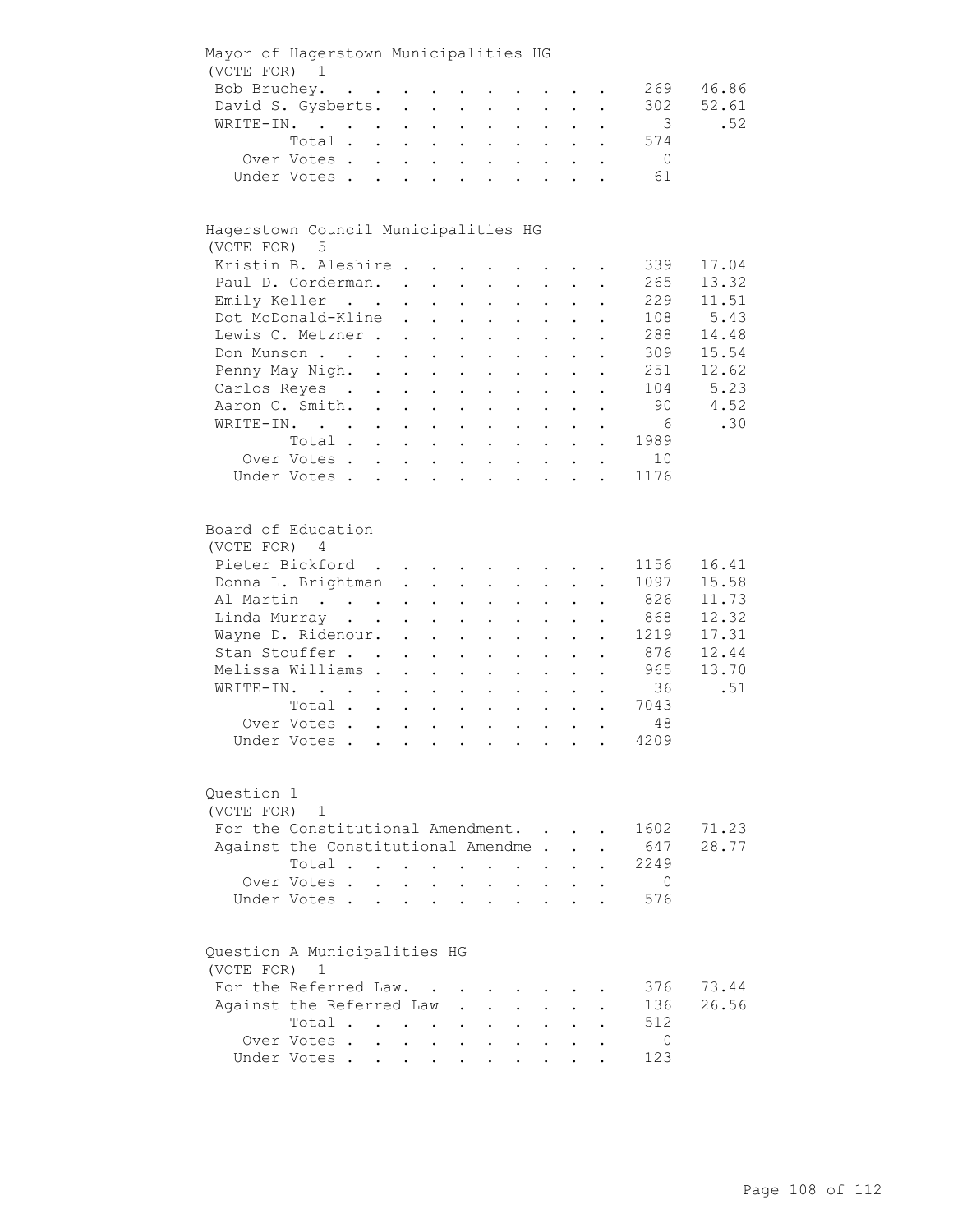| 7500 Provisional<br>VOTES<br>PERCENT<br>REGISTERED VOTERS - TOTAL<br>0<br>BALLOTS CAST - TOTAL.<br>1185<br>BALLOTS CAST - BLANK.<br>$\Omega$<br>President - Vice Pres<br>(VOTE FOR) 1<br>584<br>49.91<br>Trump-Pence (REP).<br>Clinton-Kaine (DEM)<br>514 43.93<br>$\sim$<br>Johnson-Weld (LIB).<br>43 3.68<br>$\sim$ $\sim$ $\sim$<br>$\mathbf{L}$ and $\mathbf{L}$<br>$\mathbf{L}$ and $\mathbf{L}$<br>20<br>1.71<br>Stein-Baraka (GRN).<br>$\mathbf{L}^{\text{max}}$<br>$\mathbf{z} = \mathbf{z} + \mathbf{z}$ .<br>$\bullet$ .<br><br><br><br><br><br><br><br><br><br><br><br><br>$\ddot{\phantom{0}}$<br>$\ddot{\phantom{0}}$<br>- 9<br>.77<br>WRITE-IN.<br>$\mathcal{L}(\mathbf{z})$ . The contribution of the $\mathcal{L}(\mathbf{z})$<br>$\bullet$ . In the set of $\bullet$<br>$\mathbf{L}^{\text{max}}$<br>$\bullet$ .<br><br><br><br><br><br><br><br><br><br><br><br><br>1170<br>Total $\cdots$ $\cdots$<br>$\mathbf{L}^{\text{max}}$<br>$\mathbf{L}^{\text{max}}$<br>$\sim$<br>$\mathbf{L} = \mathbf{0}$ , and<br>12<br>Over Votes<br>$\ddot{\phantom{a}}$<br>- 3<br>Under Votes<br>$\ddot{\phantom{a}}$<br>$\ddot{\phantom{a}}$<br>$\ddot{\phantom{a}}$<br>U.S. Senator<br>(VOTE FOR) 1<br>Kathy Szeliga (REP)<br>484<br>44.81<br>498 46.11<br>Chris Van Hollen (DEM).<br>$\mathbf{L}^{\text{max}}$ , and $\mathbf{L}^{\text{max}}$<br>$\mathbf{z} = \mathbf{z}$<br>$\bullet$ .<br>$\mathbf{L}^{\text{max}}$<br>Margaret Flowers (GRN).<br>94<br>8.70<br>$\mathbf{z}^{\text{max}}$ , $\mathbf{z}^{\text{max}}$<br>$\mathbf{L}^{\text{max}}$<br>$\ddot{\phantom{0}}$<br>.37<br>WRITE-IN.<br>4<br>$\ddot{\phantom{0}}$<br>1080<br>Total<br>$\ddot{\phantom{a}}$<br>$\cdot$ $\cdot$ $\cdot$<br>$\sim$<br>Over Votes.<br>$\overline{1}$<br>$\ddot{\phantom{0}}$<br>$\ddot{\phantom{0}}$<br>$\sim$<br>$\ddot{\phantom{a}}$<br>104<br>Under Votes<br>$\mathbf{r}$<br>$\mathbf{r}$<br>$\mathbf{L}$<br>$\mathbf{r}$<br>$\overline{a}$<br>$\overline{a}$<br>Rep in Congress Congressional District 6<br>(VOTE FOR) 1<br>Amie Hoeber (REP).<br>478 43.97<br>$\sim 100$ km s $^{-1}$<br>529 48.67<br>John K. Delaney (DEM)<br>$\mathbf{L}^{\text{max}}$<br>David L. Howser (LIB)<br>45<br>4.14<br>$\mathbf{z} = \mathbf{z} + \mathbf{z}$ .<br>$\sim$<br>3.13<br>George Gluck (GRN)<br>34<br>.09<br>WRITE-IN.<br>1<br>$\cdot$ $\cdot$ $\cdot$ $\cdot$<br>$\sim$ 100 $\mu$<br>Total<br>1087<br>Over Votes.<br>$\overline{2}$<br>96<br>Under Votes<br>Judge of the Circuit Court Judicial Circuit 4<br>(VOTE FOR) 1<br>Viki M. Pauler (JUD).<br>98.77<br>802<br>$\sim$<br>$\sim$<br>WRITE-IN.<br>10<br>1.23<br>$\ddot{\phantom{0}}$<br>812<br>Total<br>Over Votes<br>$\overline{0}$<br>$\ddot{\phantom{a}}$<br>373<br>Under Votes<br>Judge Special Appeals At Large<br>(VOTE FOR) 1<br>Yes Dan Friedman (JUD)<br>688<br>76.87<br>No Dan Friedman (JUD)<br>207<br>23.13<br>$\mathbf{r}$<br>895<br>Total<br>Over Votes<br>$\overline{0}$<br>290<br>Under Votes | Precinct Summary<br>Run Date: 04/26/17<br>RUN TIME:10:36 AM | Presidential General Election<br>OFFICIAL RESULTS<br>Washington County, Maryland<br>November 8, 2016 |  |  |  |  |  |  |  |  |  |  |
|--------------------------------------------------------------------------------------------------------------------------------------------------------------------------------------------------------------------------------------------------------------------------------------------------------------------------------------------------------------------------------------------------------------------------------------------------------------------------------------------------------------------------------------------------------------------------------------------------------------------------------------------------------------------------------------------------------------------------------------------------------------------------------------------------------------------------------------------------------------------------------------------------------------------------------------------------------------------------------------------------------------------------------------------------------------------------------------------------------------------------------------------------------------------------------------------------------------------------------------------------------------------------------------------------------------------------------------------------------------------------------------------------------------------------------------------------------------------------------------------------------------------------------------------------------------------------------------------------------------------------------------------------------------------------------------------------------------------------------------------------------------------------------------------------------------------------------------------------------------------------------------------------------------------------------------------------------------------------------------------------------------------------------------------------------------------------------------------------------------------------------------------------------------------------------------------------------------------------------------------------------------------------------------------------------------------------------------------------------------------------------------------------------------------------------------------------------------------------------------------------------------------------------------------------------------------------------------------------------------------------------------------------------------------------------------------------------------------------------------------------------------------------------------------------------------------------------------------------------------------------------------------------------------------------------------------------------------|-------------------------------------------------------------|------------------------------------------------------------------------------------------------------|--|--|--|--|--|--|--|--|--|--|
|                                                                                                                                                                                                                                                                                                                                                                                                                                                                                                                                                                                                                                                                                                                                                                                                                                                                                                                                                                                                                                                                                                                                                                                                                                                                                                                                                                                                                                                                                                                                                                                                                                                                                                                                                                                                                                                                                                                                                                                                                                                                                                                                                                                                                                                                                                                                                                                                                                                                                                                                                                                                                                                                                                                                                                                                                                                                                                                                                              |                                                             |                                                                                                      |  |  |  |  |  |  |  |  |  |  |
|                                                                                                                                                                                                                                                                                                                                                                                                                                                                                                                                                                                                                                                                                                                                                                                                                                                                                                                                                                                                                                                                                                                                                                                                                                                                                                                                                                                                                                                                                                                                                                                                                                                                                                                                                                                                                                                                                                                                                                                                                                                                                                                                                                                                                                                                                                                                                                                                                                                                                                                                                                                                                                                                                                                                                                                                                                                                                                                                                              |                                                             |                                                                                                      |  |  |  |  |  |  |  |  |  |  |
|                                                                                                                                                                                                                                                                                                                                                                                                                                                                                                                                                                                                                                                                                                                                                                                                                                                                                                                                                                                                                                                                                                                                                                                                                                                                                                                                                                                                                                                                                                                                                                                                                                                                                                                                                                                                                                                                                                                                                                                                                                                                                                                                                                                                                                                                                                                                                                                                                                                                                                                                                                                                                                                                                                                                                                                                                                                                                                                                                              |                                                             |                                                                                                      |  |  |  |  |  |  |  |  |  |  |
|                                                                                                                                                                                                                                                                                                                                                                                                                                                                                                                                                                                                                                                                                                                                                                                                                                                                                                                                                                                                                                                                                                                                                                                                                                                                                                                                                                                                                                                                                                                                                                                                                                                                                                                                                                                                                                                                                                                                                                                                                                                                                                                                                                                                                                                                                                                                                                                                                                                                                                                                                                                                                                                                                                                                                                                                                                                                                                                                                              |                                                             |                                                                                                      |  |  |  |  |  |  |  |  |  |  |
|                                                                                                                                                                                                                                                                                                                                                                                                                                                                                                                                                                                                                                                                                                                                                                                                                                                                                                                                                                                                                                                                                                                                                                                                                                                                                                                                                                                                                                                                                                                                                                                                                                                                                                                                                                                                                                                                                                                                                                                                                                                                                                                                                                                                                                                                                                                                                                                                                                                                                                                                                                                                                                                                                                                                                                                                                                                                                                                                                              |                                                             |                                                                                                      |  |  |  |  |  |  |  |  |  |  |
|                                                                                                                                                                                                                                                                                                                                                                                                                                                                                                                                                                                                                                                                                                                                                                                                                                                                                                                                                                                                                                                                                                                                                                                                                                                                                                                                                                                                                                                                                                                                                                                                                                                                                                                                                                                                                                                                                                                                                                                                                                                                                                                                                                                                                                                                                                                                                                                                                                                                                                                                                                                                                                                                                                                                                                                                                                                                                                                                                              |                                                             |                                                                                                      |  |  |  |  |  |  |  |  |  |  |
|                                                                                                                                                                                                                                                                                                                                                                                                                                                                                                                                                                                                                                                                                                                                                                                                                                                                                                                                                                                                                                                                                                                                                                                                                                                                                                                                                                                                                                                                                                                                                                                                                                                                                                                                                                                                                                                                                                                                                                                                                                                                                                                                                                                                                                                                                                                                                                                                                                                                                                                                                                                                                                                                                                                                                                                                                                                                                                                                                              |                                                             |                                                                                                      |  |  |  |  |  |  |  |  |  |  |
|                                                                                                                                                                                                                                                                                                                                                                                                                                                                                                                                                                                                                                                                                                                                                                                                                                                                                                                                                                                                                                                                                                                                                                                                                                                                                                                                                                                                                                                                                                                                                                                                                                                                                                                                                                                                                                                                                                                                                                                                                                                                                                                                                                                                                                                                                                                                                                                                                                                                                                                                                                                                                                                                                                                                                                                                                                                                                                                                                              |                                                             |                                                                                                      |  |  |  |  |  |  |  |  |  |  |
|                                                                                                                                                                                                                                                                                                                                                                                                                                                                                                                                                                                                                                                                                                                                                                                                                                                                                                                                                                                                                                                                                                                                                                                                                                                                                                                                                                                                                                                                                                                                                                                                                                                                                                                                                                                                                                                                                                                                                                                                                                                                                                                                                                                                                                                                                                                                                                                                                                                                                                                                                                                                                                                                                                                                                                                                                                                                                                                                                              |                                                             |                                                                                                      |  |  |  |  |  |  |  |  |  |  |
|                                                                                                                                                                                                                                                                                                                                                                                                                                                                                                                                                                                                                                                                                                                                                                                                                                                                                                                                                                                                                                                                                                                                                                                                                                                                                                                                                                                                                                                                                                                                                                                                                                                                                                                                                                                                                                                                                                                                                                                                                                                                                                                                                                                                                                                                                                                                                                                                                                                                                                                                                                                                                                                                                                                                                                                                                                                                                                                                                              |                                                             |                                                                                                      |  |  |  |  |  |  |  |  |  |  |
|                                                                                                                                                                                                                                                                                                                                                                                                                                                                                                                                                                                                                                                                                                                                                                                                                                                                                                                                                                                                                                                                                                                                                                                                                                                                                                                                                                                                                                                                                                                                                                                                                                                                                                                                                                                                                                                                                                                                                                                                                                                                                                                                                                                                                                                                                                                                                                                                                                                                                                                                                                                                                                                                                                                                                                                                                                                                                                                                                              |                                                             |                                                                                                      |  |  |  |  |  |  |  |  |  |  |
|                                                                                                                                                                                                                                                                                                                                                                                                                                                                                                                                                                                                                                                                                                                                                                                                                                                                                                                                                                                                                                                                                                                                                                                                                                                                                                                                                                                                                                                                                                                                                                                                                                                                                                                                                                                                                                                                                                                                                                                                                                                                                                                                                                                                                                                                                                                                                                                                                                                                                                                                                                                                                                                                                                                                                                                                                                                                                                                                                              |                                                             |                                                                                                      |  |  |  |  |  |  |  |  |  |  |
|                                                                                                                                                                                                                                                                                                                                                                                                                                                                                                                                                                                                                                                                                                                                                                                                                                                                                                                                                                                                                                                                                                                                                                                                                                                                                                                                                                                                                                                                                                                                                                                                                                                                                                                                                                                                                                                                                                                                                                                                                                                                                                                                                                                                                                                                                                                                                                                                                                                                                                                                                                                                                                                                                                                                                                                                                                                                                                                                                              |                                                             |                                                                                                      |  |  |  |  |  |  |  |  |  |  |
|                                                                                                                                                                                                                                                                                                                                                                                                                                                                                                                                                                                                                                                                                                                                                                                                                                                                                                                                                                                                                                                                                                                                                                                                                                                                                                                                                                                                                                                                                                                                                                                                                                                                                                                                                                                                                                                                                                                                                                                                                                                                                                                                                                                                                                                                                                                                                                                                                                                                                                                                                                                                                                                                                                                                                                                                                                                                                                                                                              |                                                             |                                                                                                      |  |  |  |  |  |  |  |  |  |  |
|                                                                                                                                                                                                                                                                                                                                                                                                                                                                                                                                                                                                                                                                                                                                                                                                                                                                                                                                                                                                                                                                                                                                                                                                                                                                                                                                                                                                                                                                                                                                                                                                                                                                                                                                                                                                                                                                                                                                                                                                                                                                                                                                                                                                                                                                                                                                                                                                                                                                                                                                                                                                                                                                                                                                                                                                                                                                                                                                                              |                                                             |                                                                                                      |  |  |  |  |  |  |  |  |  |  |
|                                                                                                                                                                                                                                                                                                                                                                                                                                                                                                                                                                                                                                                                                                                                                                                                                                                                                                                                                                                                                                                                                                                                                                                                                                                                                                                                                                                                                                                                                                                                                                                                                                                                                                                                                                                                                                                                                                                                                                                                                                                                                                                                                                                                                                                                                                                                                                                                                                                                                                                                                                                                                                                                                                                                                                                                                                                                                                                                                              |                                                             |                                                                                                      |  |  |  |  |  |  |  |  |  |  |
|                                                                                                                                                                                                                                                                                                                                                                                                                                                                                                                                                                                                                                                                                                                                                                                                                                                                                                                                                                                                                                                                                                                                                                                                                                                                                                                                                                                                                                                                                                                                                                                                                                                                                                                                                                                                                                                                                                                                                                                                                                                                                                                                                                                                                                                                                                                                                                                                                                                                                                                                                                                                                                                                                                                                                                                                                                                                                                                                                              |                                                             |                                                                                                      |  |  |  |  |  |  |  |  |  |  |
|                                                                                                                                                                                                                                                                                                                                                                                                                                                                                                                                                                                                                                                                                                                                                                                                                                                                                                                                                                                                                                                                                                                                                                                                                                                                                                                                                                                                                                                                                                                                                                                                                                                                                                                                                                                                                                                                                                                                                                                                                                                                                                                                                                                                                                                                                                                                                                                                                                                                                                                                                                                                                                                                                                                                                                                                                                                                                                                                                              |                                                             |                                                                                                      |  |  |  |  |  |  |  |  |  |  |
|                                                                                                                                                                                                                                                                                                                                                                                                                                                                                                                                                                                                                                                                                                                                                                                                                                                                                                                                                                                                                                                                                                                                                                                                                                                                                                                                                                                                                                                                                                                                                                                                                                                                                                                                                                                                                                                                                                                                                                                                                                                                                                                                                                                                                                                                                                                                                                                                                                                                                                                                                                                                                                                                                                                                                                                                                                                                                                                                                              |                                                             |                                                                                                      |  |  |  |  |  |  |  |  |  |  |
|                                                                                                                                                                                                                                                                                                                                                                                                                                                                                                                                                                                                                                                                                                                                                                                                                                                                                                                                                                                                                                                                                                                                                                                                                                                                                                                                                                                                                                                                                                                                                                                                                                                                                                                                                                                                                                                                                                                                                                                                                                                                                                                                                                                                                                                                                                                                                                                                                                                                                                                                                                                                                                                                                                                                                                                                                                                                                                                                                              |                                                             |                                                                                                      |  |  |  |  |  |  |  |  |  |  |
|                                                                                                                                                                                                                                                                                                                                                                                                                                                                                                                                                                                                                                                                                                                                                                                                                                                                                                                                                                                                                                                                                                                                                                                                                                                                                                                                                                                                                                                                                                                                                                                                                                                                                                                                                                                                                                                                                                                                                                                                                                                                                                                                                                                                                                                                                                                                                                                                                                                                                                                                                                                                                                                                                                                                                                                                                                                                                                                                                              |                                                             |                                                                                                      |  |  |  |  |  |  |  |  |  |  |
|                                                                                                                                                                                                                                                                                                                                                                                                                                                                                                                                                                                                                                                                                                                                                                                                                                                                                                                                                                                                                                                                                                                                                                                                                                                                                                                                                                                                                                                                                                                                                                                                                                                                                                                                                                                                                                                                                                                                                                                                                                                                                                                                                                                                                                                                                                                                                                                                                                                                                                                                                                                                                                                                                                                                                                                                                                                                                                                                                              |                                                             |                                                                                                      |  |  |  |  |  |  |  |  |  |  |
|                                                                                                                                                                                                                                                                                                                                                                                                                                                                                                                                                                                                                                                                                                                                                                                                                                                                                                                                                                                                                                                                                                                                                                                                                                                                                                                                                                                                                                                                                                                                                                                                                                                                                                                                                                                                                                                                                                                                                                                                                                                                                                                                                                                                                                                                                                                                                                                                                                                                                                                                                                                                                                                                                                                                                                                                                                                                                                                                                              |                                                             |                                                                                                      |  |  |  |  |  |  |  |  |  |  |
|                                                                                                                                                                                                                                                                                                                                                                                                                                                                                                                                                                                                                                                                                                                                                                                                                                                                                                                                                                                                                                                                                                                                                                                                                                                                                                                                                                                                                                                                                                                                                                                                                                                                                                                                                                                                                                                                                                                                                                                                                                                                                                                                                                                                                                                                                                                                                                                                                                                                                                                                                                                                                                                                                                                                                                                                                                                                                                                                                              |                                                             |                                                                                                      |  |  |  |  |  |  |  |  |  |  |
|                                                                                                                                                                                                                                                                                                                                                                                                                                                                                                                                                                                                                                                                                                                                                                                                                                                                                                                                                                                                                                                                                                                                                                                                                                                                                                                                                                                                                                                                                                                                                                                                                                                                                                                                                                                                                                                                                                                                                                                                                                                                                                                                                                                                                                                                                                                                                                                                                                                                                                                                                                                                                                                                                                                                                                                                                                                                                                                                                              |                                                             |                                                                                                      |  |  |  |  |  |  |  |  |  |  |
|                                                                                                                                                                                                                                                                                                                                                                                                                                                                                                                                                                                                                                                                                                                                                                                                                                                                                                                                                                                                                                                                                                                                                                                                                                                                                                                                                                                                                                                                                                                                                                                                                                                                                                                                                                                                                                                                                                                                                                                                                                                                                                                                                                                                                                                                                                                                                                                                                                                                                                                                                                                                                                                                                                                                                                                                                                                                                                                                                              |                                                             |                                                                                                      |  |  |  |  |  |  |  |  |  |  |
|                                                                                                                                                                                                                                                                                                                                                                                                                                                                                                                                                                                                                                                                                                                                                                                                                                                                                                                                                                                                                                                                                                                                                                                                                                                                                                                                                                                                                                                                                                                                                                                                                                                                                                                                                                                                                                                                                                                                                                                                                                                                                                                                                                                                                                                                                                                                                                                                                                                                                                                                                                                                                                                                                                                                                                                                                                                                                                                                                              |                                                             |                                                                                                      |  |  |  |  |  |  |  |  |  |  |
|                                                                                                                                                                                                                                                                                                                                                                                                                                                                                                                                                                                                                                                                                                                                                                                                                                                                                                                                                                                                                                                                                                                                                                                                                                                                                                                                                                                                                                                                                                                                                                                                                                                                                                                                                                                                                                                                                                                                                                                                                                                                                                                                                                                                                                                                                                                                                                                                                                                                                                                                                                                                                                                                                                                                                                                                                                                                                                                                                              |                                                             |                                                                                                      |  |  |  |  |  |  |  |  |  |  |
|                                                                                                                                                                                                                                                                                                                                                                                                                                                                                                                                                                                                                                                                                                                                                                                                                                                                                                                                                                                                                                                                                                                                                                                                                                                                                                                                                                                                                                                                                                                                                                                                                                                                                                                                                                                                                                                                                                                                                                                                                                                                                                                                                                                                                                                                                                                                                                                                                                                                                                                                                                                                                                                                                                                                                                                                                                                                                                                                                              |                                                             |                                                                                                      |  |  |  |  |  |  |  |  |  |  |
|                                                                                                                                                                                                                                                                                                                                                                                                                                                                                                                                                                                                                                                                                                                                                                                                                                                                                                                                                                                                                                                                                                                                                                                                                                                                                                                                                                                                                                                                                                                                                                                                                                                                                                                                                                                                                                                                                                                                                                                                                                                                                                                                                                                                                                                                                                                                                                                                                                                                                                                                                                                                                                                                                                                                                                                                                                                                                                                                                              |                                                             |                                                                                                      |  |  |  |  |  |  |  |  |  |  |
|                                                                                                                                                                                                                                                                                                                                                                                                                                                                                                                                                                                                                                                                                                                                                                                                                                                                                                                                                                                                                                                                                                                                                                                                                                                                                                                                                                                                                                                                                                                                                                                                                                                                                                                                                                                                                                                                                                                                                                                                                                                                                                                                                                                                                                                                                                                                                                                                                                                                                                                                                                                                                                                                                                                                                                                                                                                                                                                                                              |                                                             |                                                                                                      |  |  |  |  |  |  |  |  |  |  |
|                                                                                                                                                                                                                                                                                                                                                                                                                                                                                                                                                                                                                                                                                                                                                                                                                                                                                                                                                                                                                                                                                                                                                                                                                                                                                                                                                                                                                                                                                                                                                                                                                                                                                                                                                                                                                                                                                                                                                                                                                                                                                                                                                                                                                                                                                                                                                                                                                                                                                                                                                                                                                                                                                                                                                                                                                                                                                                                                                              |                                                             |                                                                                                      |  |  |  |  |  |  |  |  |  |  |
|                                                                                                                                                                                                                                                                                                                                                                                                                                                                                                                                                                                                                                                                                                                                                                                                                                                                                                                                                                                                                                                                                                                                                                                                                                                                                                                                                                                                                                                                                                                                                                                                                                                                                                                                                                                                                                                                                                                                                                                                                                                                                                                                                                                                                                                                                                                                                                                                                                                                                                                                                                                                                                                                                                                                                                                                                                                                                                                                                              |                                                             |                                                                                                      |  |  |  |  |  |  |  |  |  |  |
|                                                                                                                                                                                                                                                                                                                                                                                                                                                                                                                                                                                                                                                                                                                                                                                                                                                                                                                                                                                                                                                                                                                                                                                                                                                                                                                                                                                                                                                                                                                                                                                                                                                                                                                                                                                                                                                                                                                                                                                                                                                                                                                                                                                                                                                                                                                                                                                                                                                                                                                                                                                                                                                                                                                                                                                                                                                                                                                                                              |                                                             |                                                                                                      |  |  |  |  |  |  |  |  |  |  |
|                                                                                                                                                                                                                                                                                                                                                                                                                                                                                                                                                                                                                                                                                                                                                                                                                                                                                                                                                                                                                                                                                                                                                                                                                                                                                                                                                                                                                                                                                                                                                                                                                                                                                                                                                                                                                                                                                                                                                                                                                                                                                                                                                                                                                                                                                                                                                                                                                                                                                                                                                                                                                                                                                                                                                                                                                                                                                                                                                              |                                                             |                                                                                                      |  |  |  |  |  |  |  |  |  |  |
|                                                                                                                                                                                                                                                                                                                                                                                                                                                                                                                                                                                                                                                                                                                                                                                                                                                                                                                                                                                                                                                                                                                                                                                                                                                                                                                                                                                                                                                                                                                                                                                                                                                                                                                                                                                                                                                                                                                                                                                                                                                                                                                                                                                                                                                                                                                                                                                                                                                                                                                                                                                                                                                                                                                                                                                                                                                                                                                                                              |                                                             |                                                                                                      |  |  |  |  |  |  |  |  |  |  |
|                                                                                                                                                                                                                                                                                                                                                                                                                                                                                                                                                                                                                                                                                                                                                                                                                                                                                                                                                                                                                                                                                                                                                                                                                                                                                                                                                                                                                                                                                                                                                                                                                                                                                                                                                                                                                                                                                                                                                                                                                                                                                                                                                                                                                                                                                                                                                                                                                                                                                                                                                                                                                                                                                                                                                                                                                                                                                                                                                              |                                                             |                                                                                                      |  |  |  |  |  |  |  |  |  |  |
|                                                                                                                                                                                                                                                                                                                                                                                                                                                                                                                                                                                                                                                                                                                                                                                                                                                                                                                                                                                                                                                                                                                                                                                                                                                                                                                                                                                                                                                                                                                                                                                                                                                                                                                                                                                                                                                                                                                                                                                                                                                                                                                                                                                                                                                                                                                                                                                                                                                                                                                                                                                                                                                                                                                                                                                                                                                                                                                                                              |                                                             |                                                                                                      |  |  |  |  |  |  |  |  |  |  |
|                                                                                                                                                                                                                                                                                                                                                                                                                                                                                                                                                                                                                                                                                                                                                                                                                                                                                                                                                                                                                                                                                                                                                                                                                                                                                                                                                                                                                                                                                                                                                                                                                                                                                                                                                                                                                                                                                                                                                                                                                                                                                                                                                                                                                                                                                                                                                                                                                                                                                                                                                                                                                                                                                                                                                                                                                                                                                                                                                              |                                                             |                                                                                                      |  |  |  |  |  |  |  |  |  |  |
|                                                                                                                                                                                                                                                                                                                                                                                                                                                                                                                                                                                                                                                                                                                                                                                                                                                                                                                                                                                                                                                                                                                                                                                                                                                                                                                                                                                                                                                                                                                                                                                                                                                                                                                                                                                                                                                                                                                                                                                                                                                                                                                                                                                                                                                                                                                                                                                                                                                                                                                                                                                                                                                                                                                                                                                                                                                                                                                                                              |                                                             |                                                                                                      |  |  |  |  |  |  |  |  |  |  |
|                                                                                                                                                                                                                                                                                                                                                                                                                                                                                                                                                                                                                                                                                                                                                                                                                                                                                                                                                                                                                                                                                                                                                                                                                                                                                                                                                                                                                                                                                                                                                                                                                                                                                                                                                                                                                                                                                                                                                                                                                                                                                                                                                                                                                                                                                                                                                                                                                                                                                                                                                                                                                                                                                                                                                                                                                                                                                                                                                              |                                                             |                                                                                                      |  |  |  |  |  |  |  |  |  |  |
|                                                                                                                                                                                                                                                                                                                                                                                                                                                                                                                                                                                                                                                                                                                                                                                                                                                                                                                                                                                                                                                                                                                                                                                                                                                                                                                                                                                                                                                                                                                                                                                                                                                                                                                                                                                                                                                                                                                                                                                                                                                                                                                                                                                                                                                                                                                                                                                                                                                                                                                                                                                                                                                                                                                                                                                                                                                                                                                                                              |                                                             |                                                                                                      |  |  |  |  |  |  |  |  |  |  |
|                                                                                                                                                                                                                                                                                                                                                                                                                                                                                                                                                                                                                                                                                                                                                                                                                                                                                                                                                                                                                                                                                                                                                                                                                                                                                                                                                                                                                                                                                                                                                                                                                                                                                                                                                                                                                                                                                                                                                                                                                                                                                                                                                                                                                                                                                                                                                                                                                                                                                                                                                                                                                                                                                                                                                                                                                                                                                                                                                              |                                                             |                                                                                                      |  |  |  |  |  |  |  |  |  |  |
|                                                                                                                                                                                                                                                                                                                                                                                                                                                                                                                                                                                                                                                                                                                                                                                                                                                                                                                                                                                                                                                                                                                                                                                                                                                                                                                                                                                                                                                                                                                                                                                                                                                                                                                                                                                                                                                                                                                                                                                                                                                                                                                                                                                                                                                                                                                                                                                                                                                                                                                                                                                                                                                                                                                                                                                                                                                                                                                                                              |                                                             |                                                                                                      |  |  |  |  |  |  |  |  |  |  |
|                                                                                                                                                                                                                                                                                                                                                                                                                                                                                                                                                                                                                                                                                                                                                                                                                                                                                                                                                                                                                                                                                                                                                                                                                                                                                                                                                                                                                                                                                                                                                                                                                                                                                                                                                                                                                                                                                                                                                                                                                                                                                                                                                                                                                                                                                                                                                                                                                                                                                                                                                                                                                                                                                                                                                                                                                                                                                                                                                              |                                                             |                                                                                                      |  |  |  |  |  |  |  |  |  |  |
|                                                                                                                                                                                                                                                                                                                                                                                                                                                                                                                                                                                                                                                                                                                                                                                                                                                                                                                                                                                                                                                                                                                                                                                                                                                                                                                                                                                                                                                                                                                                                                                                                                                                                                                                                                                                                                                                                                                                                                                                                                                                                                                                                                                                                                                                                                                                                                                                                                                                                                                                                                                                                                                                                                                                                                                                                                                                                                                                                              |                                                             |                                                                                                      |  |  |  |  |  |  |  |  |  |  |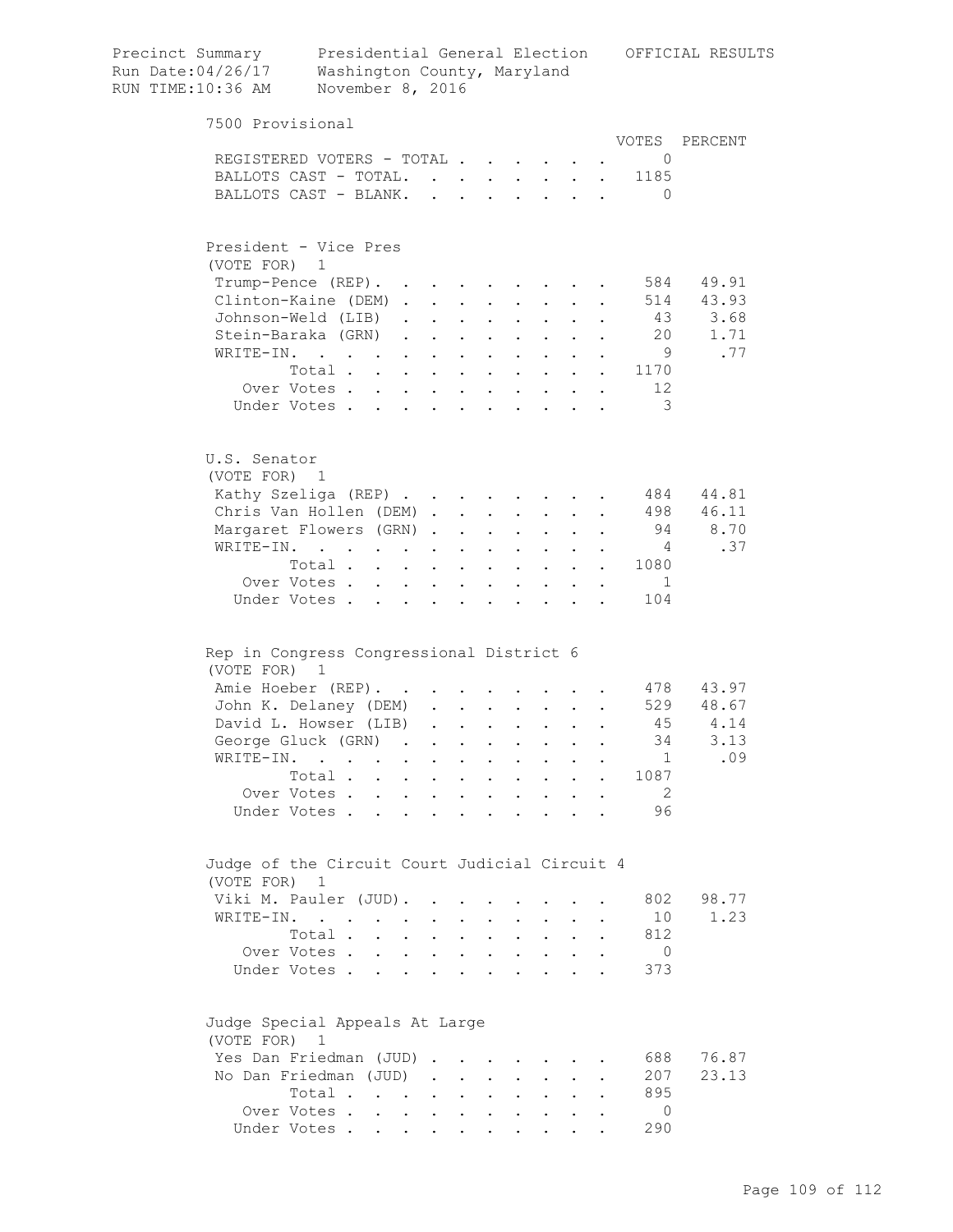| (VOTE FOR)               | Mayor of Hagerstown Municipalities HG<br>1                                                                                                                                                                                        |                      |                                                             |                           |                                                           |                      |                                          |                      |                           |                      |                 |                |
|--------------------------|-----------------------------------------------------------------------------------------------------------------------------------------------------------------------------------------------------------------------------------|----------------------|-------------------------------------------------------------|---------------------------|-----------------------------------------------------------|----------------------|------------------------------------------|----------------------|---------------------------|----------------------|-----------------|----------------|
| Bob Bruchey.             | $\mathbf{r}$ . The contract of the contract of the contract of the contract of the contract of the contract of the contract of the contract of the contract of the contract of the contract of the contract of the contract of th |                      |                                                             |                           |                                                           |                      |                                          |                      |                           |                      | 213             | 58.36          |
|                          | David S. Gysberts.                                                                                                                                                                                                                |                      | $\ddot{\phantom{a}}$                                        |                           | $\mathbf{L}^{\text{max}}$ , and $\mathbf{L}^{\text{max}}$ |                      |                                          |                      |                           |                      | 148             | 40.55          |
|                          | WRITE-IN.                                                                                                                                                                                                                         |                      |                                                             |                           |                                                           |                      |                                          |                      |                           |                      | $\overline{4}$  | 1.10           |
|                          | Total .                                                                                                                                                                                                                           |                      | $\mathcal{L}^{\text{max}}$                                  | $\sim$                    | $\mathbf{L}^{\text{max}}$                                 | $\bullet$            |                                          |                      |                           |                      | 365             |                |
|                          | Over Votes.                                                                                                                                                                                                                       |                      | $\mathbf{L}^{\text{max}}$ , $\mathbf{L}^{\text{max}}$       | $\sim$                    | $\sim$ $\sim$                                             | $\ddot{\phantom{0}}$ | $\sim$                                   | $\ddot{\phantom{0}}$ |                           |                      | $\overline{0}$  |                |
|                          | Under Votes.                                                                                                                                                                                                                      | $\mathbf{L}$         | $\ddot{\phantom{a}}$                                        |                           | $\mathbf{r}$ , $\mathbf{r}$ , $\mathbf{r}$                | $\ddot{\phantom{a}}$ | $\sim$                                   |                      |                           |                      | 64              |                |
|                          |                                                                                                                                                                                                                                   |                      |                                                             |                           |                                                           |                      |                                          |                      |                           |                      |                 |                |
| (VOTE FOR)               | Hagerstown Council Municipalities HG<br>- 5                                                                                                                                                                                       |                      |                                                             |                           |                                                           |                      |                                          |                      |                           |                      |                 |                |
|                          | Kristin B. Aleshire                                                                                                                                                                                                               |                      |                                                             |                           |                                                           |                      |                                          |                      |                           |                      | 141             | 12.91          |
|                          | Paul D. Corderman. .                                                                                                                                                                                                              |                      |                                                             | $\ddot{\phantom{a}}$      |                                                           |                      |                                          |                      |                           |                      | 122             | 11.17          |
|                          | Emily Keller                                                                                                                                                                                                                      |                      | $\ddot{\phantom{a}}$                                        | $\ddot{\phantom{a}}$      | $\ddot{\phantom{a}}$                                      | $\ddot{\phantom{a}}$ |                                          |                      |                           |                      | 197             | 18.04          |
|                          | Dot McDonald-Kline                                                                                                                                                                                                                |                      | $\ddot{\phantom{a}}$                                        | $\ddot{\phantom{0}}$      | $\mathbf{L}$                                              | $\ddot{\phantom{a}}$ | $\ddot{\phantom{a}}$                     |                      |                           |                      | 52              | 4.76           |
|                          | Lewis C. Metzner                                                                                                                                                                                                                  |                      |                                                             |                           |                                                           | $\ddot{\phantom{0}}$ | $\ddot{\phantom{a}}$                     |                      | $\ddot{\phantom{a}}$      |                      | 132             | 12.09          |
|                          | Don Munson                                                                                                                                                                                                                        |                      |                                                             |                           | $\mathbf{L} = \mathbf{L} \times \mathbf{L}$               |                      |                                          |                      |                           |                      | 130             | 11.90          |
|                          |                                                                                                                                                                                                                                   |                      |                                                             |                           |                                                           | $\ddot{\phantom{a}}$ | $\ddot{\phantom{a}}$                     |                      | $\ddot{\phantom{a}}$      |                      |                 |                |
|                          | Penny May Nigh. .                                                                                                                                                                                                                 |                      | $\mathbf{L}^{\text{max}}$                                   |                           | $\mathbf{L}^{\text{max}}$ , $\mathbf{L}^{\text{max}}$     | $\ddot{\phantom{a}}$ | $\sim$ $-$                               | $\ddot{\phantom{0}}$ | $\mathbf{L}^{\text{max}}$ |                      | 146             | 13.37          |
|                          | Carlos Reyes .                                                                                                                                                                                                                    | $\bullet$ .          | $\ddot{\phantom{0}}$                                        |                           | $\mathbf{L}^{\text{max}}$ , and $\mathbf{L}^{\text{max}}$ | $\bullet$            | $\mathbf{L}^{\text{max}}$                | $\ddot{\phantom{0}}$ | $\ddot{\phantom{a}}$      | $\bullet$            | - 92            | 8.42           |
|                          | Aaron C. Smith.                                                                                                                                                                                                                   | $\ddot{\phantom{a}}$ | $\ddot{\phantom{a}}$                                        | $\ddot{\phantom{0}}$      | $\sim$ $-$                                                | $\ddot{\phantom{0}}$ | $\bullet$                                |                      |                           |                      | 74              | 6.78           |
|                          | WRITE-IN.                                                                                                                                                                                                                         |                      |                                                             | $\ddot{\phantom{0}}$      | $\sim 100$                                                | $\ddot{\phantom{0}}$ |                                          |                      |                           |                      | $6\overline{6}$ | .55            |
|                          | Total .                                                                                                                                                                                                                           |                      | $\mathbf{L}^{\text{max}}$                                   | $\ddot{\phantom{a}}$      | $\ddot{\phantom{a}}$                                      | $\ddot{\phantom{a}}$ |                                          |                      |                           |                      | 1092            |                |
|                          | Over Votes.                                                                                                                                                                                                                       |                      | $\mathcal{L}^{\text{max}}$                                  | $\sim$                    | $\ddot{\phantom{a}}$                                      | $\bullet$            |                                          |                      |                           |                      | 5               |                |
|                          | Under Votes.                                                                                                                                                                                                                      | $\ddot{\phantom{0}}$ | $\mathbf{L}^{\text{max}}$                                   |                           | $\mathbf{z} = \mathbf{z} + \mathbf{z}$ .                  |                      | $\mathbf{z} = \mathbf{z} + \mathbf{z}$ . | $\mathbf{L}$         | $\mathbf{L}$              |                      | 1048            |                |
| (VOTE FOR)               | Board of Education<br>4<br>Pieter Bickford<br>Donna L. Brightman                                                                                                                                                                  |                      | $\ddot{\phantom{0}}$                                        | $\ddot{\phantom{0}}$      | and the state of the state of the<br>$\bullet$            | $\ddot{\phantom{0}}$ |                                          |                      |                           |                      | 256<br>363      | 11.23<br>15.92 |
|                          | Al Martin                                                                                                                                                                                                                         |                      | $\ddot{\phantom{a}}$                                        | $\ddot{\phantom{a}}$      |                                                           |                      |                                          |                      |                           |                      | 207             | 9.08           |
|                          | Linda Murray                                                                                                                                                                                                                      |                      |                                                             |                           |                                                           |                      |                                          |                      |                           |                      | 395             | 17.32          |
|                          |                                                                                                                                                                                                                                   |                      | $\ddot{\phantom{0}}$                                        |                           |                                                           | $\bullet$            |                                          |                      |                           |                      | 307             | 13.46          |
|                          | Wayne D. Ridenour. .                                                                                                                                                                                                              |                      |                                                             | $\ddot{\phantom{a}}$      | $\ddot{\phantom{a}}$                                      | $\ddot{\phantom{a}}$ | $\ddot{\phantom{a}}$                     | $\ddot{\phantom{a}}$ | $\ddot{\phantom{a}}$      | $\ddot{\phantom{a}}$ |                 |                |
|                          | Stan Stouffer                                                                                                                                                                                                                     |                      | $\ddot{\phantom{a}}$                                        | $\ddot{\phantom{a}}$      | $\ddot{\phantom{a}}$                                      | $\ddot{\phantom{a}}$ | $\ddot{\phantom{a}}$                     | $\ddot{\phantom{a}}$ | $\ddot{\phantom{a}}$      |                      | 332             | 14.56          |
|                          | Melissa Williams.                                                                                                                                                                                                                 |                      | $\ddot{\phantom{a}}$                                        | $\ddot{\phantom{a}}$      | $\ddot{\phantom{a}}$                                      | $\ddot{\phantom{a}}$ | $\ddot{\phantom{a}}$                     | $\ddot{\phantom{a}}$ | $\ddot{\phantom{a}}$      |                      | 408             | 17.89          |
| WRITE-IN.                | $\mathbf{r}$ , $\mathbf{r}$ , $\mathbf{r}$                                                                                                                                                                                        |                      | $\mathbf{L}^{\text{max}}$                                   | $\mathbf{L}^{\text{max}}$ | $\mathbf{L}^{\text{max}}$                                 | $\ddot{\phantom{a}}$ | $\sim$                                   | $\ddotsc$            | $\bullet$                 |                      | 12              | .53            |
|                          | Total                                                                                                                                                                                                                             |                      |                                                             |                           |                                                           | $\bullet$            | $\mathbf{z} = \mathbf{z}$                | $\bullet$            | $\bullet$                 | $\ddot{\phantom{a}}$ | 2280            |                |
|                          | Over Votes                                                                                                                                                                                                                        |                      |                                                             |                           |                                                           |                      | $\mathbf{L} = \mathbf{L} \mathbf{L}$     | $\bullet$            | $\bullet$                 | $\bullet$            | 16              |                |
|                          | Under Votes.                                                                                                                                                                                                                      |                      |                                                             |                           | $\mathbf{r}$ , $\mathbf{r}$ , $\mathbf{r}$ , $\mathbf{r}$ |                      |                                          |                      |                           |                      | 2444            |                |
| Question 1<br>(VOTE FOR) | $\mathbf{1}$<br>For the Constitutional Amendment.                                                                                                                                                                                 |                      |                                                             |                           |                                                           |                      |                                          |                      |                           |                      | 755             | 81.36          |
|                          |                                                                                                                                                                                                                                   |                      |                                                             |                           |                                                           |                      |                                          |                      |                           |                      | 173             | 18.64          |
|                          | Against the Constitutional Amendme                                                                                                                                                                                                |                      |                                                             |                           |                                                           |                      |                                          |                      |                           |                      |                 |                |
|                          | Total .                                                                                                                                                                                                                           |                      | $\sim$ $\sim$                                               | $\bullet$                 |                                                           |                      |                                          |                      |                           |                      | 928             |                |
|                          | Over Votes.                                                                                                                                                                                                                       |                      |                                                             |                           |                                                           |                      |                                          |                      |                           |                      | $\overline{0}$  |                |
|                          | Under Votes.                                                                                                                                                                                                                      |                      |                                                             |                           |                                                           |                      |                                          |                      |                           |                      | 257             |                |
| (VOTE FOR)               | Question A Municipalities HG<br>1                                                                                                                                                                                                 |                      |                                                             |                           |                                                           |                      |                                          |                      |                           |                      |                 |                |
|                          | For the Referred Law.                                                                                                                                                                                                             |                      |                                                             |                           |                                                           |                      |                                          |                      |                           |                      | 286             | 80.11          |
|                          | Against the Referred Law                                                                                                                                                                                                          |                      |                                                             |                           |                                                           |                      |                                          |                      |                           |                      | 71              | 19.89          |
|                          | Total .                                                                                                                                                                                                                           |                      |                                                             |                           |                                                           |                      |                                          |                      |                           |                      | 357             |                |
|                          | Over Votes .                                                                                                                                                                                                                      | $\ddot{\phantom{a}}$ | $\bullet$ .<br><br><br><br><br><br><br><br><br><br><br><br> | $\ddot{\phantom{0}}$      |                                                           |                      |                                          |                      |                           |                      | $\overline{0}$  |                |
|                          | Under Votes .                                                                                                                                                                                                                     |                      |                                                             |                           |                                                           |                      |                                          |                      |                           |                      | 72              |                |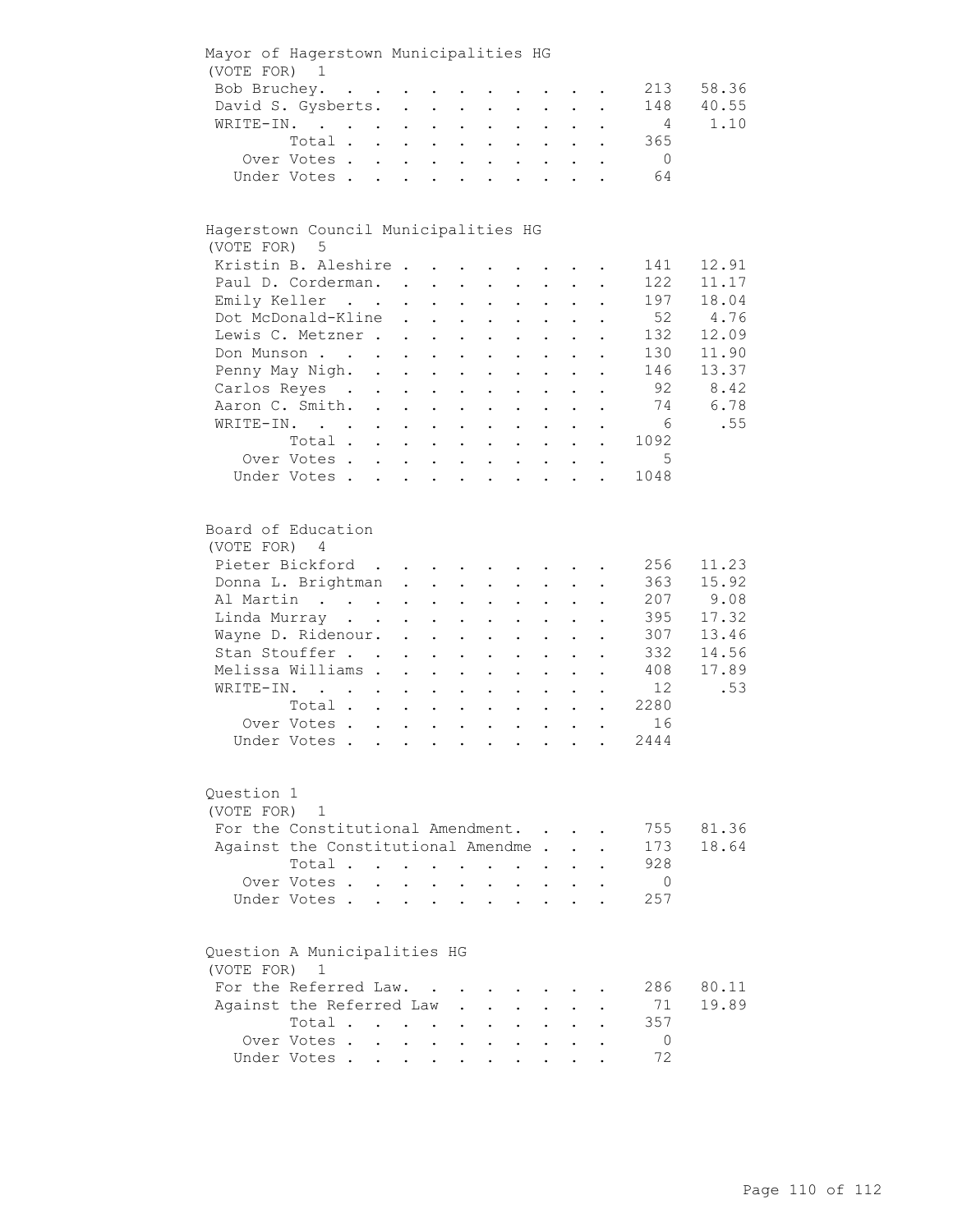| Precinct Summary<br>Run Date: 04/26/17<br>RUN TIME:10:36 AM | Washington County, Maryland<br>November 8, 2016 |                      |                                                                       |                                                                  |                           |                                 |                            |                                                 |                                                                                                                                                                   |              |                | Presidential General Election OFFICIAL RESULTS |
|-------------------------------------------------------------|-------------------------------------------------|----------------------|-----------------------------------------------------------------------|------------------------------------------------------------------|---------------------------|---------------------------------|----------------------------|-------------------------------------------------|-------------------------------------------------------------------------------------------------------------------------------------------------------------------|--------------|----------------|------------------------------------------------|
| 8000 Absentee 2                                             |                                                 |                      |                                                                       |                                                                  |                           |                                 |                            |                                                 |                                                                                                                                                                   |              |                |                                                |
|                                                             |                                                 |                      |                                                                       |                                                                  |                           |                                 |                            |                                                 |                                                                                                                                                                   |              |                | VOTES PERCENT                                  |
|                                                             | REGISTERED VOTERS - TOTAL                       |                      |                                                                       |                                                                  |                           |                                 |                            |                                                 |                                                                                                                                                                   |              | $\overline{0}$ |                                                |
|                                                             | BALLOTS CAST - TOTAL                            |                      |                                                                       |                                                                  |                           |                                 | $\mathcal{L}^{\text{max}}$ | $\mathbf{L}$                                    |                                                                                                                                                                   | $\mathbf{L}$ | 419            |                                                |
|                                                             | BALLOTS CAST - BLANK.                           |                      |                                                                       | $\mathbf{r}$                                                     | $\mathbf{r}$              |                                 |                            | $\mathbf{L}$                                    | $\sim$                                                                                                                                                            | $\sim$       | $\bigcirc$     |                                                |
| (VOTE FOR)                                                  | President - Vice Pres<br>1                      |                      |                                                                       |                                                                  |                           |                                 |                            |                                                 |                                                                                                                                                                   |              |                |                                                |
|                                                             | Trump-Pence (REP).                              |                      |                                                                       |                                                                  |                           | <b>Contract Contract Street</b> |                            | <b>Contract Contract</b>                        |                                                                                                                                                                   |              | 143            | 34.21                                          |
|                                                             | Clinton-Kaine (DEM).                            |                      |                                                                       | $\mathbf{L}$                                                     | $\mathbf{L}^{\text{max}}$ | $\bullet$                       |                            |                                                 |                                                                                                                                                                   |              | 222            | 53.11                                          |
|                                                             | Johnson-Weld (LIB)                              |                      | $\ddot{\phantom{a}}$                                                  | $\ddot{\phantom{a}}$                                             | $\ddot{\phantom{a}}$      |                                 |                            |                                                 |                                                                                                                                                                   |              | 27             | 6.46                                           |
|                                                             | Stein-Baraka (GRN)                              |                      | $\sim$                                                                | $\ddot{\phantom{0}}$                                             | $\ddot{\phantom{a}}$      |                                 |                            | $\ddot{\phantom{0}}$                            |                                                                                                                                                                   |              | 10             | 2.39                                           |
|                                                             | WRITE-IN.                                       |                      |                                                                       | $\mathbf{r} = \mathbf{r}$                                        | $\ddot{\phantom{a}}$      | $\mathcal{L}^{\text{max}}$      | $\mathbf{r}$               | $\sim$                                          | $\ddot{\phantom{a}}$                                                                                                                                              |              | 16             | 3.83                                           |
|                                                             | Total                                           |                      |                                                                       |                                                                  | $\ddot{\phantom{a}}$      | $\sim$ $\sim$ $\sim$            |                            |                                                 | $\cdot$ $\cdot$ $\cdot$ $\cdot$                                                                                                                                   |              | 418            |                                                |
|                                                             | Over Votes                                      |                      |                                                                       |                                                                  |                           |                                 |                            | $\cdot$ $\cdot$ $\cdot$ $\cdot$ $\cdot$ $\cdot$ | $\cdot$ $\cdot$                                                                                                                                                   |              | $\overline{0}$ |                                                |
|                                                             | Under Votes                                     |                      |                                                                       |                                                                  |                           |                                 |                            |                                                 |                                                                                                                                                                   |              | 1              |                                                |
| U.S. Senator<br>(VOTE FOR) 1                                |                                                 |                      |                                                                       |                                                                  |                           |                                 |                            |                                                 |                                                                                                                                                                   |              |                |                                                |
|                                                             | Kathy Szeliga (REP)                             |                      |                                                                       |                                                                  |                           |                                 |                            | <b>Service</b> State                            |                                                                                                                                                                   |              | 168            | 43.19                                          |
|                                                             | Chris Van Hollen (DEM).                         |                      |                                                                       |                                                                  |                           | $\mathbf{L}$ $\mathbf{L}$       |                            | $\mathbf{L} = \mathbf{L}$                       | $\mathbf{r}$                                                                                                                                                      |              | 202            | 51.93                                          |
|                                                             | Margaret Flowers (GRN).                         |                      |                                                                       |                                                                  | $\ddot{\phantom{0}}$      | <b>Contract Contract</b>        | $\mathbf{L}$               | $\mathbf{L}$                                    | $\ddot{\phantom{a}}$                                                                                                                                              |              | 18             | 4.63                                           |
|                                                             | WRITE-IN.                                       |                      |                                                                       |                                                                  | $\ddot{\phantom{a}}$      | $\sim$ 100 $\pm$                | $\mathbf{L}$               | $\mathbf{L}$                                    |                                                                                                                                                                   |              | $\overline{1}$ | .26                                            |
|                                                             | Total .                                         |                      | $\mathbf{r} = \mathbf{r} \times \mathbf{r}$ . The set of $\mathbf{r}$ |                                                                  |                           | $\mathbf{L}$ and $\mathbf{L}$   | $\sim$ 100 $\pm$           | $\ddot{\phantom{0}}$                            | $\sim$                                                                                                                                                            |              | 389            |                                                |
|                                                             | Over Votes                                      |                      |                                                                       | $\mathbf{z} = \mathbf{z} + \mathbf{z}$ .                         | $\bullet$ .               | $\mathbf{a}$ .                  | $\bullet$                  | $\mathbf{L}^{\text{max}}$                       | $\bullet$                                                                                                                                                         | $\bullet$    | $\overline{0}$ |                                                |
|                                                             | Under Votes                                     |                      |                                                                       | $\sim 100$ km s $^{-1}$                                          | $\ddot{\phantom{0}}$      | $\bullet$                       | $\bullet$                  | $\ddot{\phantom{a}}$                            | $\ddot{\phantom{1}}$                                                                                                                                              |              | 30             |                                                |
| (VOTE FOR) 1                                                | Rep in Congress Congressional District 6        |                      |                                                                       |                                                                  |                           |                                 |                            |                                                 |                                                                                                                                                                   |              |                |                                                |
|                                                             | Amie Hoeber (REP).                              |                      |                                                                       |                                                                  |                           |                                 |                            |                                                 |                                                                                                                                                                   |              |                | 155 40.68                                      |
|                                                             | John K. Delaney (DEM)                           |                      |                                                                       | $\mathbf{L}$                                                     |                           |                                 |                            |                                                 | $\mathbf{r}$ , $\mathbf{r}$ , $\mathbf{r}$ , $\mathbf{r}$ , $\mathbf{r}$                                                                                          |              |                | 198 51.97                                      |
|                                                             | David L. Howser (LIB)                           |                      |                                                                       | $\mathbf{L}^{\text{max}}$                                        |                           |                                 |                            |                                                 | $\begin{array}{cccccccccccccc} \bullet & \bullet & \bullet & \bullet & \bullet & \bullet & \bullet & \bullet & \bullet & \bullet & \bullet & \bullet \end{array}$ |              | 11             | 2.89                                           |
|                                                             | George Gluck (GRN)                              |                      |                                                                       |                                                                  |                           |                                 |                            |                                                 |                                                                                                                                                                   |              | 17             | 4.46                                           |
| WRITE-IN.                                                   | $\cdots$                                        |                      | $\bullet$                                                             | $\ddot{\phantom{0}}$                                             | $\bullet$                 |                                 |                            |                                                 |                                                                                                                                                                   |              | $\overline{0}$ |                                                |
|                                                             | Total.                                          | $\mathbf{r}$         |                                                                       | $\mathbf{A}^{(1)}$ and $\mathbf{A}^{(2)}$ and $\mathbf{A}^{(3)}$ | $\ddot{\phantom{0}}$      |                                 | $\ddot{\phantom{0}}$       |                                                 |                                                                                                                                                                   |              | 381            |                                                |
|                                                             | Over Votes.                                     | $\ddot{\phantom{a}}$ |                                                                       |                                                                  | $\ddot{\phantom{a}}$      |                                 |                            |                                                 |                                                                                                                                                                   |              | $\overline{0}$ |                                                |
|                                                             | Under Votes.                                    | $\ddot{\phantom{a}}$ |                                                                       |                                                                  |                           |                                 |                            |                                                 |                                                                                                                                                                   |              | 38             |                                                |
| (VOTE FOR) 1                                                | Judge of the Circuit Court Judicial Circuit 4   |                      |                                                                       |                                                                  |                           |                                 |                            |                                                 |                                                                                                                                                                   |              |                |                                                |
|                                                             | Viki M. Pauler (JUD).                           |                      |                                                                       |                                                                  |                           |                                 |                            |                                                 |                                                                                                                                                                   |              | 241            | 96.79                                          |
|                                                             | WRITE-IN.                                       |                      |                                                                       |                                                                  |                           |                                 |                            |                                                 |                                                                                                                                                                   |              | - 8            | 3.21                                           |
|                                                             | Total .                                         |                      | $\ddot{\phantom{a}}$                                                  |                                                                  | $\ddot{\phantom{a}}$      |                                 |                            |                                                 |                                                                                                                                                                   |              | 249            |                                                |
|                                                             | Over Votes.                                     | $\ddot{\phantom{0}}$ | $\ddot{\phantom{0}}$                                                  | $\mathbf{L}$                                                     | $\ddot{\phantom{a}}$      |                                 |                            | $\ddot{\phantom{0}}$                            |                                                                                                                                                                   |              | $\overline{0}$ |                                                |
|                                                             | Under Votes.                                    | $\sim$               |                                                                       |                                                                  |                           |                                 |                            |                                                 |                                                                                                                                                                   |              | 170            |                                                |
| (VOTE FOR)                                                  | Judge Special Appeals At Large<br>$\mathbf{1}$  |                      |                                                                       |                                                                  |                           |                                 |                            |                                                 |                                                                                                                                                                   |              |                |                                                |
|                                                             | Yes Dan Friedman (JUD)                          |                      |                                                                       | $\ddot{\phantom{a}}$                                             |                           |                                 |                            |                                                 |                                                                                                                                                                   |              | 211            | 85.43                                          |
|                                                             | No Dan Friedman (JUD)                           |                      |                                                                       |                                                                  | $\cdot$ $\cdot$ $\cdot$   | $\sim$ $-$                      | $\ddot{\phantom{0}}$       | $\ddot{\phantom{0}}$                            |                                                                                                                                                                   |              | 36             | 14.57                                          |
|                                                             | Total .                                         |                      | $\mathbf{z} = \mathbf{z} + \mathbf{z} + \mathbf{z} + \mathbf{z}$      |                                                                  |                           |                                 |                            |                                                 |                                                                                                                                                                   |              | 247            |                                                |
|                                                             | Over Votes                                      |                      | $\sim$ 100 $\pm$                                                      | $\bullet$ .                                                      | $\ddot{\phantom{0}}$      |                                 |                            |                                                 |                                                                                                                                                                   |              | $\overline{0}$ |                                                |
|                                                             | Under Votes                                     |                      |                                                                       |                                                                  |                           |                                 |                            |                                                 |                                                                                                                                                                   |              | 172            |                                                |